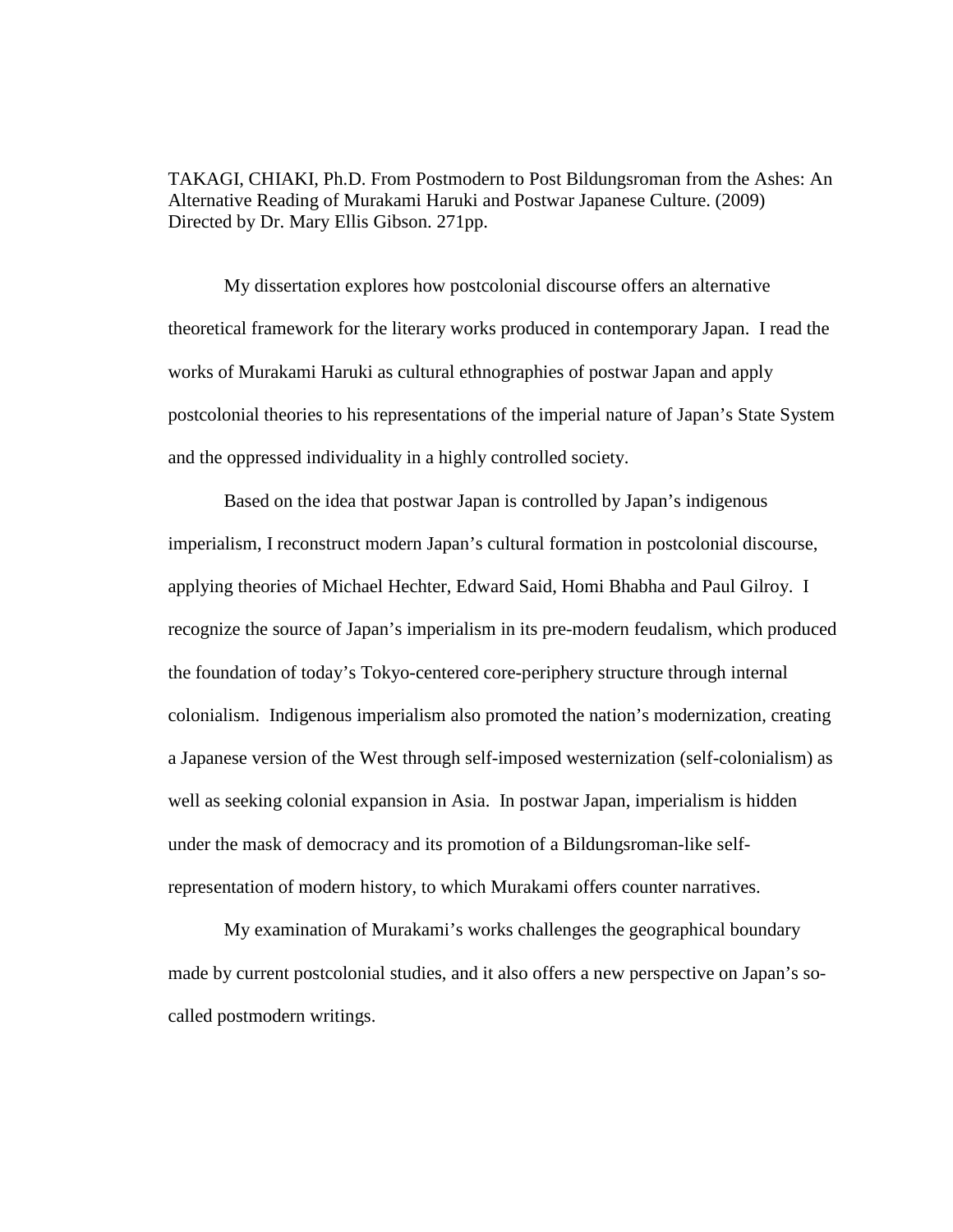# FROM POSTMODERN TO POST BILDUNGSROMAN FROM THE ASHES: AN ALERNATIVE READING OF MURAKAMI HARUKI AND POSTWAR JAPANESE CULTURE

By

Chiaki Takagi

A Dissertation Submitted to the Faculty of The Graduate School at The University of North Carolina at Greensboro In Partial Fulfillment Of the Requirements for the Degree Doctor of Philosophy

> Greensboro 2009

> > Approved by

Committee Chair

\_\_\_\_\_\_\_\_\_\_\_\_\_\_\_\_\_\_\_\_\_\_\_\_\_\_\_\_\_\_\_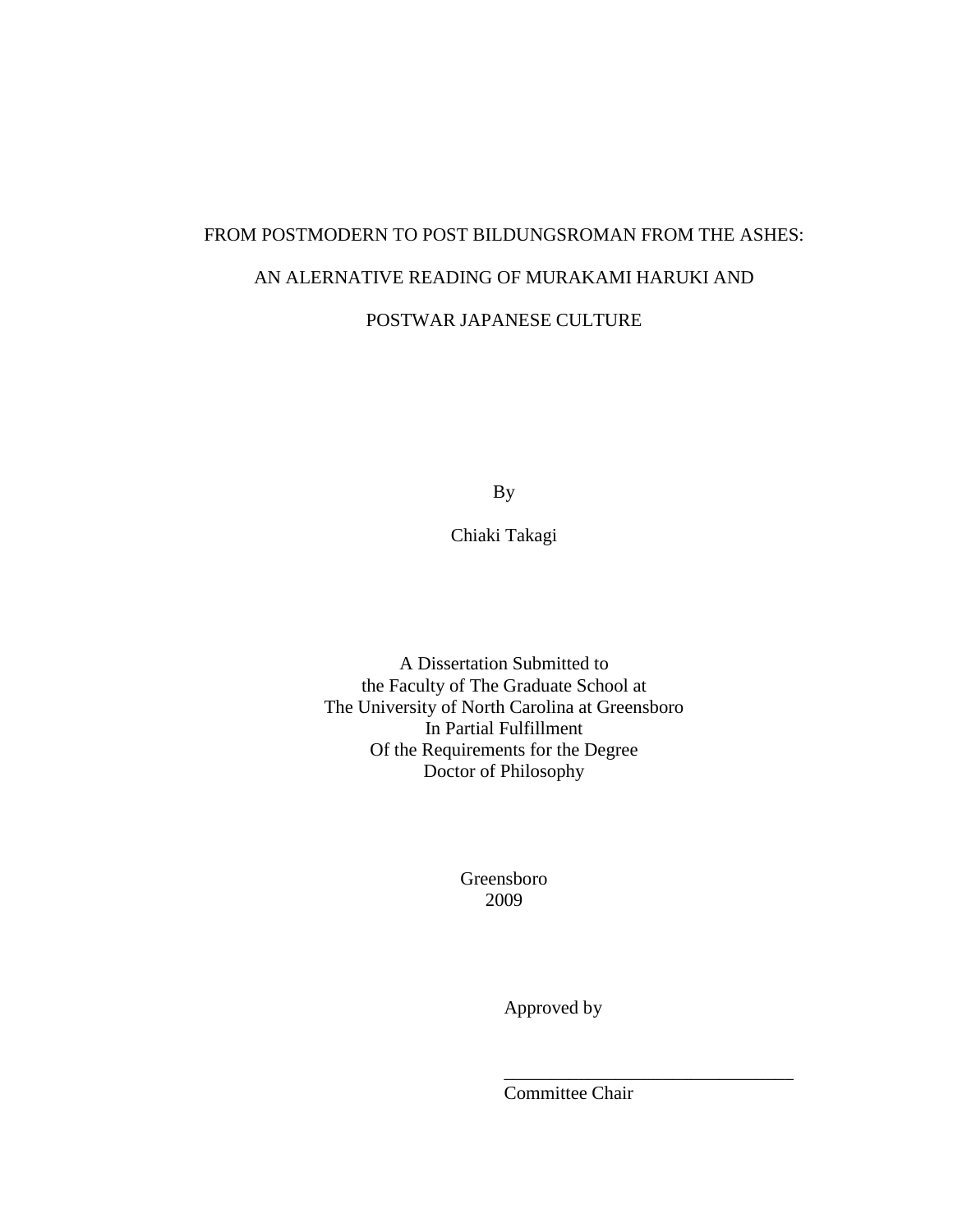© 2009 Chiaki Takagi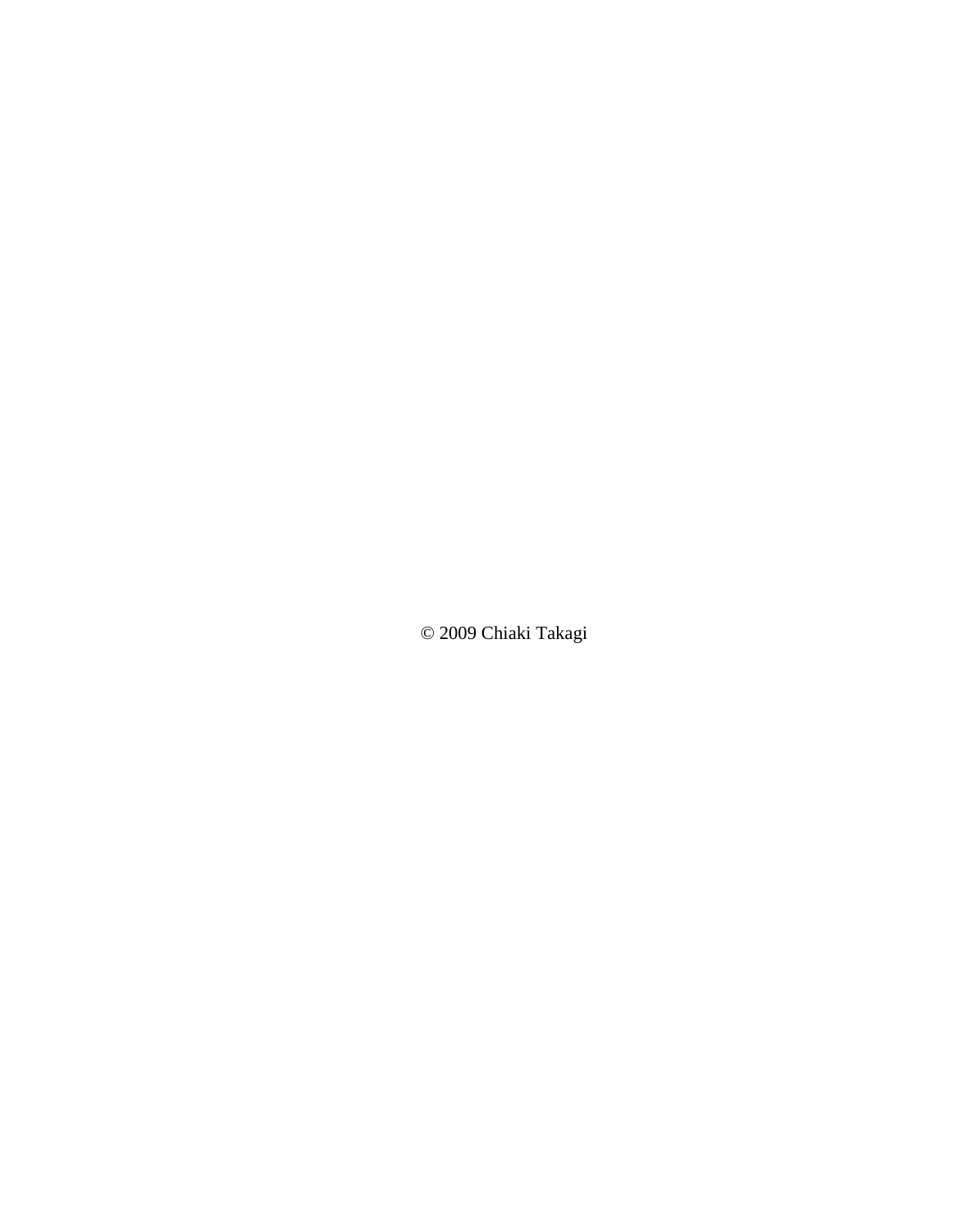#### APPROVAL PAGE

 This dissertation has been approved by the following committee of the Faculty of The Graduate School at The University of North Carolina at Greensboro.

 $\mathcal{L}_\mathcal{L}$  , which is a set of the set of the set of the set of the set of the set of the set of the set of the set of the set of the set of the set of the set of the set of the set of the set of the set of the set of

Committee Chair \_\_\_\_\_\_\_\_\_\_\_\_\_\_\_\_\_\_\_\_\_\_\_\_\_\_\_\_\_\_\_\_\_\_\_\_\_

Mary Ellis Gibson

Committee Members \_\_\_\_\_\_\_\_\_\_\_\_\_\_\_\_\_\_\_\_\_\_\_\_\_\_\_\_\_\_\_\_\_\_\_

William D. Hart

Noelle Morrissette

 $\overline{\phantom{a}}$  , and the set of the set of the set of the set of the set of the set of the set of the set of the set of the set of the set of the set of the set of the set of the set of the set of the set of the set of the s Date of Acceptance by Committee

 $\overline{\phantom{a}}$  , we can also construct the construction of  $\overline{\phantom{a}}$ Date of Final Oral Examination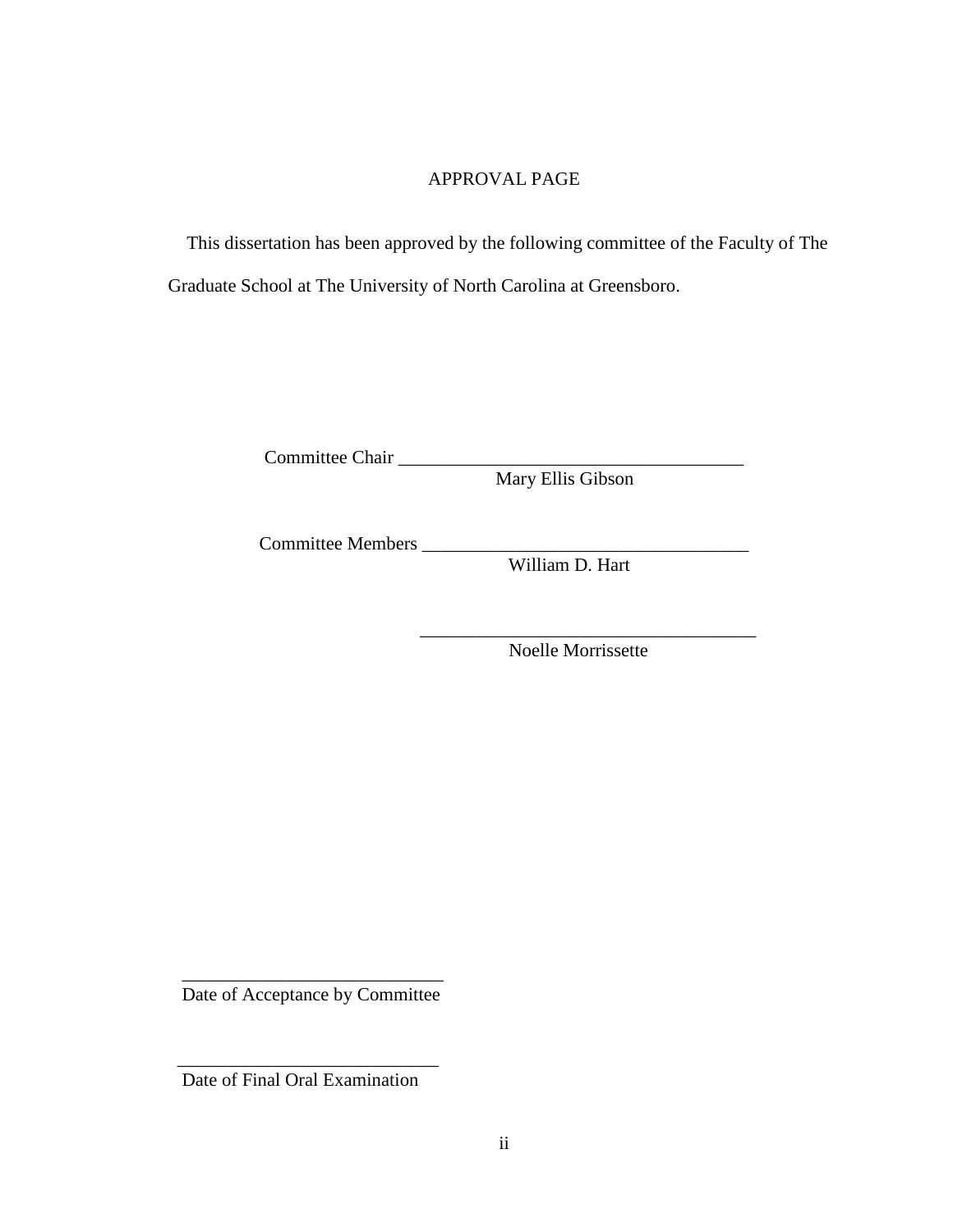### TABLE OF CONTENTS

### **CHAPTER**

|  | I. INTRODUCTION: THE POSTMODERN AND THE                  |
|--|----------------------------------------------------------|
|  |                                                          |
|  | II. MURAKAMI'S MODERNITY: IS THE "POST-" IN              |
|  |                                                          |
|  | III. MURAKAMI'S TOKYO: LOST IN THE THIRD                 |
|  |                                                          |
|  | IV. MURAKAMI'S HISTORY: UNSPEAKABLE                      |
|  |                                                          |
|  | V. MURAKAMI'S COMMITMENT: CATS, CHINESE                  |
|  |                                                          |
|  | VI. MURAKAMI'S SALVATION: RAINING FISH                   |
|  |                                                          |
|  | VII. CONCLUSION: THE JAPANIZATION OF POSTCOLONIALITY 245 |
|  |                                                          |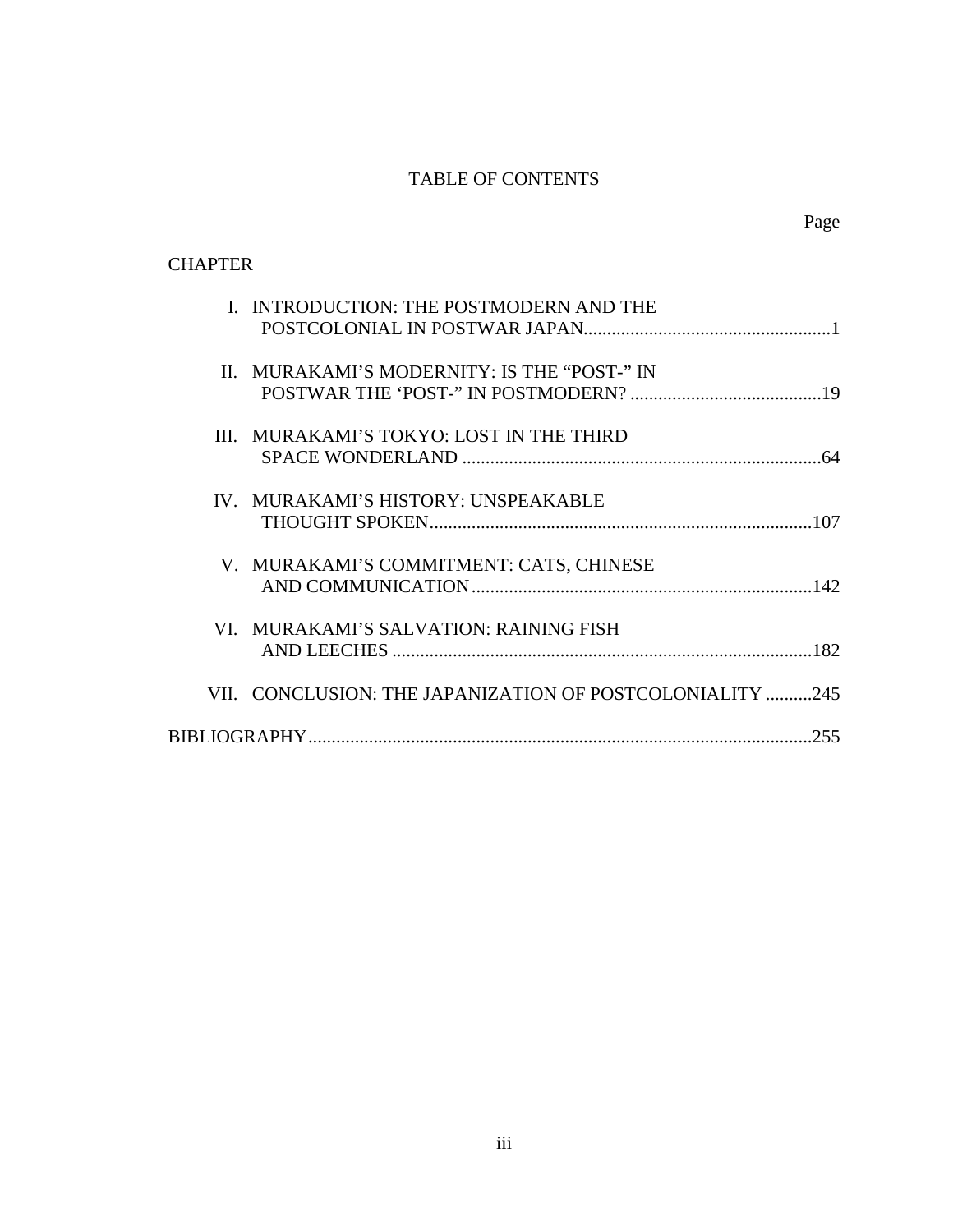#### CHAPTER I

## INTRODUCTION: THE POSTMODEN AND THE POST COLONIAL IN POSTWAR JAPAN

In his latest novel, 1Q84 that was published in May 2009, Japan's leading novelist, Murakami Haruki has his protagonist say, "To deprive history from one is to deprive a part of his/her character. It is a crime. Our memories are made up of personal memories and collective memories. History is the latter. If one is deprived of history or history is rewritten, he/she can no longer maintain a proper character" (My translation).<sup>1</sup> I believe that these words represent Murakami's position as a writer of the postwar generation who has been voicing his dissatisfaction with the State-system's manipulation of the nation's imperial history.

Although Japan's high economic growth and cultural dominance in the rest of Asia (as well as its influence on non-Asian countries) easily direct our attention not to the past but to the continuation of the present, we must realize that the present does not exist without its linkage to the past. Otherwise, the present is simply a make-believe story. In postwar Japan, the State-system has been keeping people from their modern history, and suppressing their subjectivity. Instead, the State-system provides them with ready-made identities of hardworking middle-class and westernized high standards of living. The State-system's control makes Japan's modernity unreal and grotesque as a blooming flower with no stem to link it to its roots. I believe that Murakami is one of the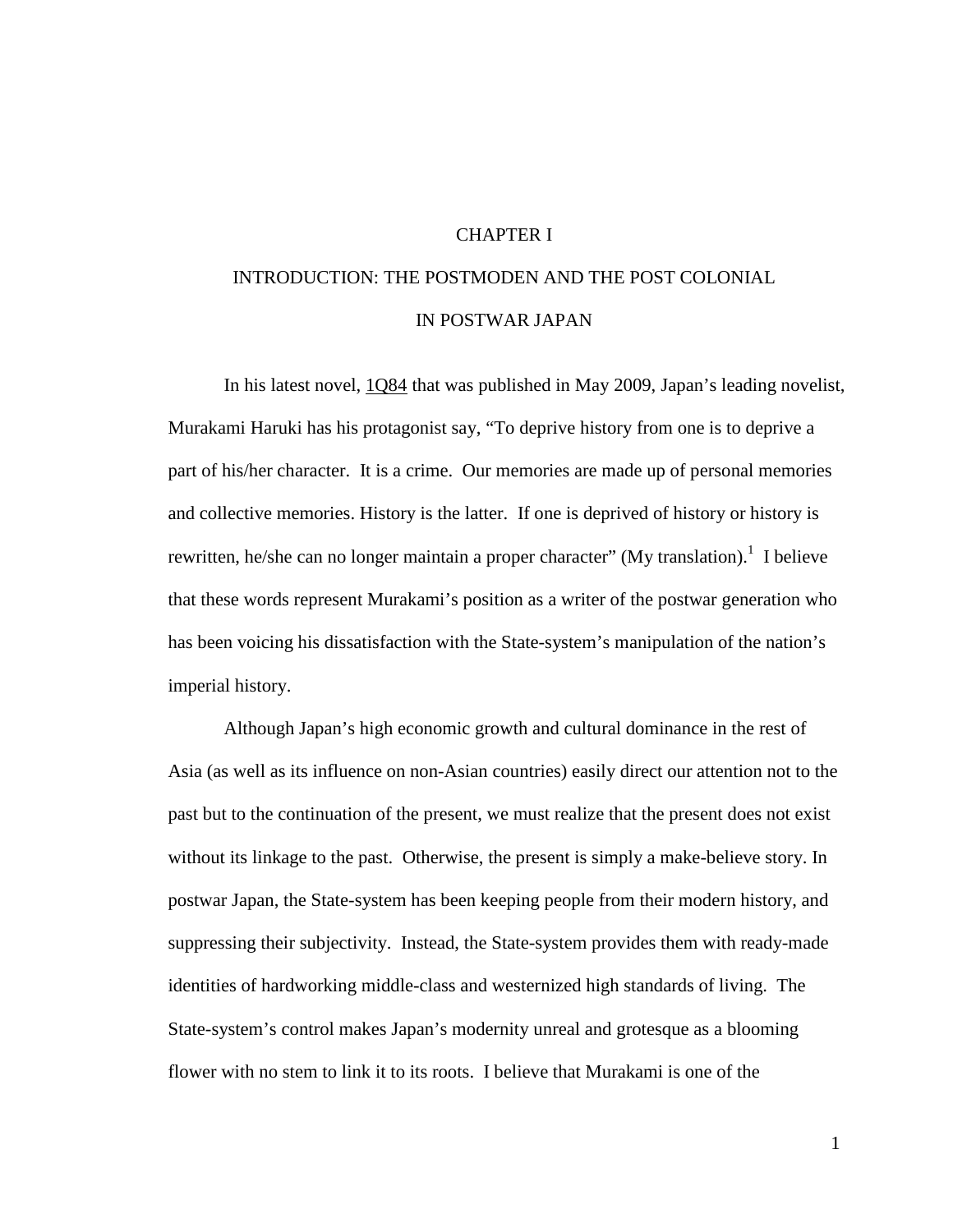intellectuals who attempt to connect the lost "stem" or Japan's real routes of modernity to present society. Through his works, Murakami suggests that this process is necessary in order for a postwar individual to attain the strength to survive in a highly controlled society.

Colonization does not take one form. It occurs not only at the political level but also at cultural, psychological, physical and individual levels, which do not discriminate based on the place of occurrence. One can be colonized by anybody (and anything) if being colonized is giving up one's right to make a choice. Grounding my argument on the idea that Japan's modernization was promoted by its indigenous imperialism, which created the Japanese version of the West, I propose that postwar Japanese society is reconstructable in postcolonial discourse. This idea offers an alternative theoretical framework for what has been regarded as Japan's postmodernity. If we see the high degree of control of today's Japanese society as a continuation of imperial rule, its postmodernity seen in postwar cultural formation also becomes a version of (post)coloniality.

 In my dissertation, I challenge the historical and geographical particularity of postcolonialism by applying postcolonial theories to the texts produced in contemporary Japan and by redefining Japan's modernization from a new theoretical location. I see the postcolonial as a localized version of the postmodern and use postcolonial theories to localize Japan's postmodernity. In other words, postmodernity of the western sense does not fit Japan's cultural formation simply because Japan's modern trajectory is not the same as that of the west. For this reason, I argue that localization of postmodernity in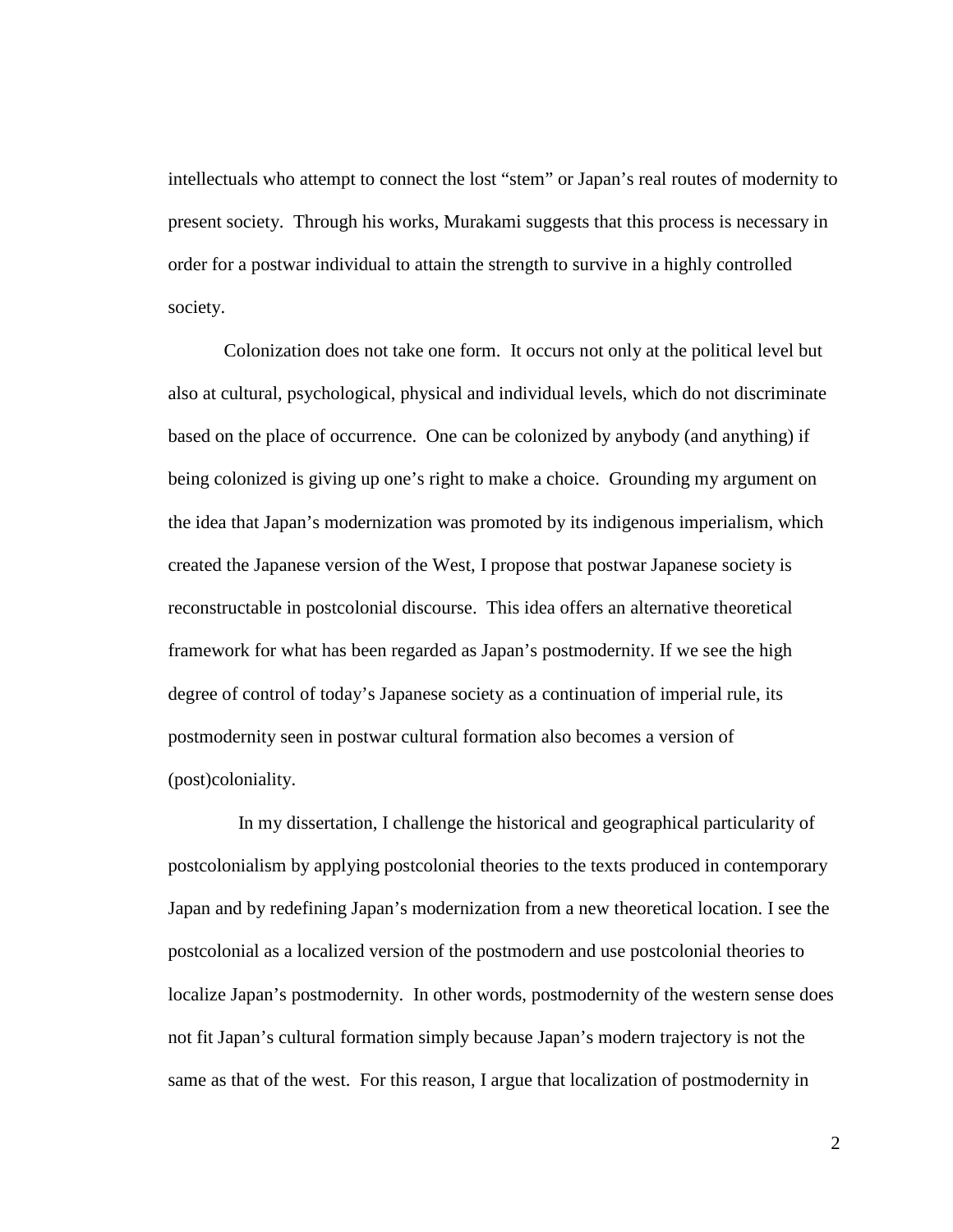non-Western society is necessary, and I consider my attempt as Japanization of the postmodern as well as the postcolonial. In short, I see Japan's postmodernity as a version of the modern that can be theorized in the context of the postcolonial. For my project of Japanizing the "modern" and "colonial," I chose works of Murakami. I believe that his works represent Japan's modernity as a peculiar version of colonization, which needs a more localized theoretical framework than that of the postmodern.

Murakami is one of the most internationally recognized literary figures in Japan. His works are translated into over forty languages. Between 1979 and 2005, he published seven long novels, five novels of medium length and ten collections of short stories. Besides these novels, he also published a number of essay collections, criticisms, picture books and translations of American novels. Ever since his debut, he has been writing at a healthy pace without any major interruption. The Japanese media praises him as an amazingly rare writer, who produces big sellers without failure. The biggest seller was his tenth book, Norwegian Wood (1987), which sold over four million copies in Japan. His popularity was called the "Murakami Phenomenon" by the Japanese media, and his influence on writers in other Asian countries produced a group of new writers called "Murakami Children," who imitate his style. Naturally, literary critiques wonder what distinguishes Murakami from other authors, especially from those who preceded Murakami such as Kawabata Yasunari, Mishima Yukio and Oe Kenzaburo, to name a few. This question actually leads to a more theoretical argument: How should we frame his works? Murakami himself states that when he started writing, he did not have any preexisting style of writing he wanted to model his own after.<sup>2</sup> Since his debut in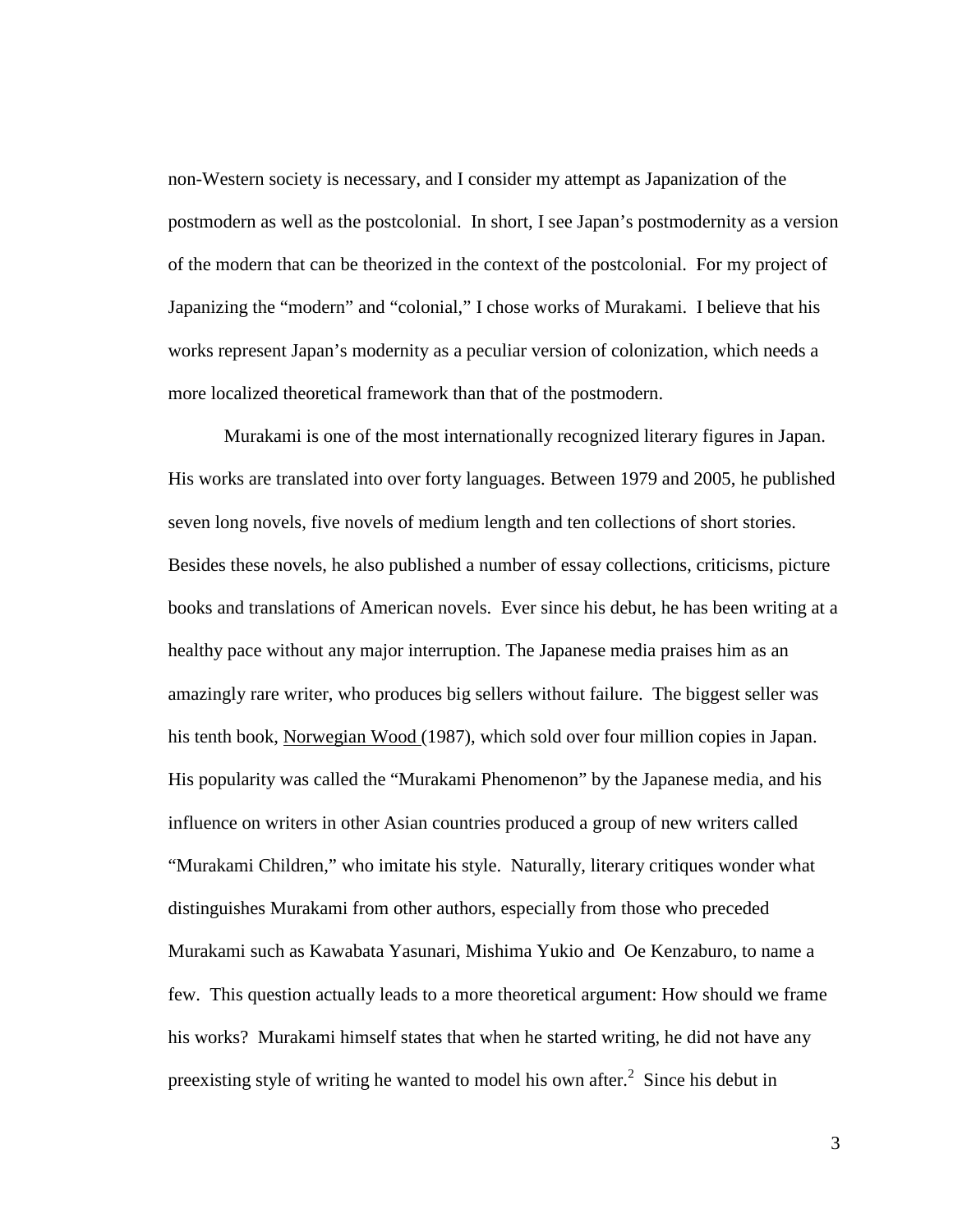the1970s, his style has been considered by Japanese critics as "new" and "nontraditional," and his works are often discussed in the western theoretical framework of postmodernism, which was introduced to the literary criticism around the same time.

Murakami is a master story teller of our time, who has the flexibility to change his writing to find the best way to represent Japanese individuals. When he changes his writing, it is his readers' responsibility to change their reading of him accordingly. I recognize myself as a huge admirer of Murakami. I have been reading his works ever since I was introduced to Hear the Wind Sing during my first year of college. I was first fascinated by his unconventional style and deeply attracted to the protagonist, who was indifferent to becoming a model citizen of Japan. I had never read a book like that before, and I wondered if Murakami was ahead of our time, or if he had slipped out of it. He was such a mysterious and even unrealistic writer to me. Yet, I was eager to make sense out of his short segmental writings with occasional aphorisms in the first two novels of his trilogy. After his style changed into a narrative style with a clear story line, however, "making sense out of them" became following a story line and admiring the skillful presentation of it. In this regard, I especially enjoyed Hardboiled Wonderland and the End of the World as a sophisticated urban fairly tale. As Murakami himself states, the work during his "monogatari" period still largely concerns the protagonists' "detachment" from society and the idea of the postmodern schizophrenic can easily be applied to the world he depicted. Although I continued to look for aphorisms hidden in his talented use of postmodern techniques, I read it as a story with pure actions and failed to read it within Murakami's intended social context.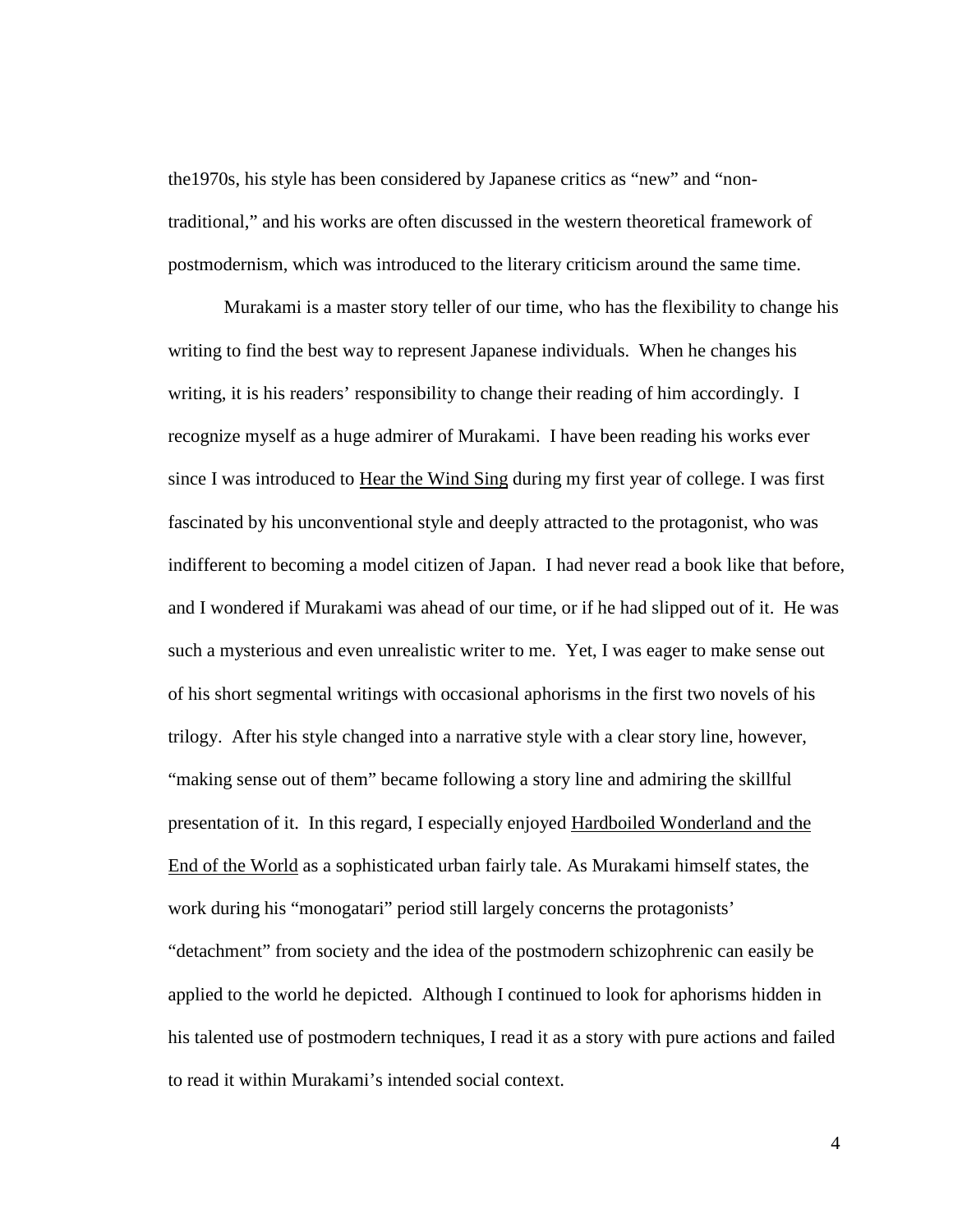As Murakami's style changes again to reflect his concern with what he calls "commitment" or connections among people, his writing becomes heavy with history and social issues. Thus, I found the limit in my reading of his works as postmodern fairy tales. I had to find an alternative reading to make sense out of his novels. First of all, I needed to figure out how to read his allegorical representation of the urban space. I came up with the idea of manipulating the slippage between postmodern and postcolonial to shift him into the framework of postcolonial. My original motivation to apply postcolonial theories to Murakami's novels was based on my simple inquiry: If Salman Rushdie and Murakami write a similar book, is one called postcolonial and the other postmodern? I focused on Murakami's use of magical realism in which something unreal solves problems that concern real society, and in my mind he became comparable with postcolonial writers such as Rushdie and Ngugi wa Thiong'o, if I ignored the geographical boundary current postcolonial studies make. This experimental comparison convinced me that Murakami's novels can be read as a national allegory, in which postwar Japan is depicted as a controlled space despite its post-imperial political condition.

In modern Japanese history, the postwar experience has often been depicted as a story of the war victims' endeavor to rebuild the nation from the ashes. Incidentally, its logic is grounded in public (both locally and globally) recognition of Japan as a "victim" of the nuclear weapon, the "western" technological power. Together with the essentialist ideology of "Nihonjinron"( theory of Japaneseness), which became popular in the late 1960s and 1970s, Japan's self-victimization has offered an ideal political and cultural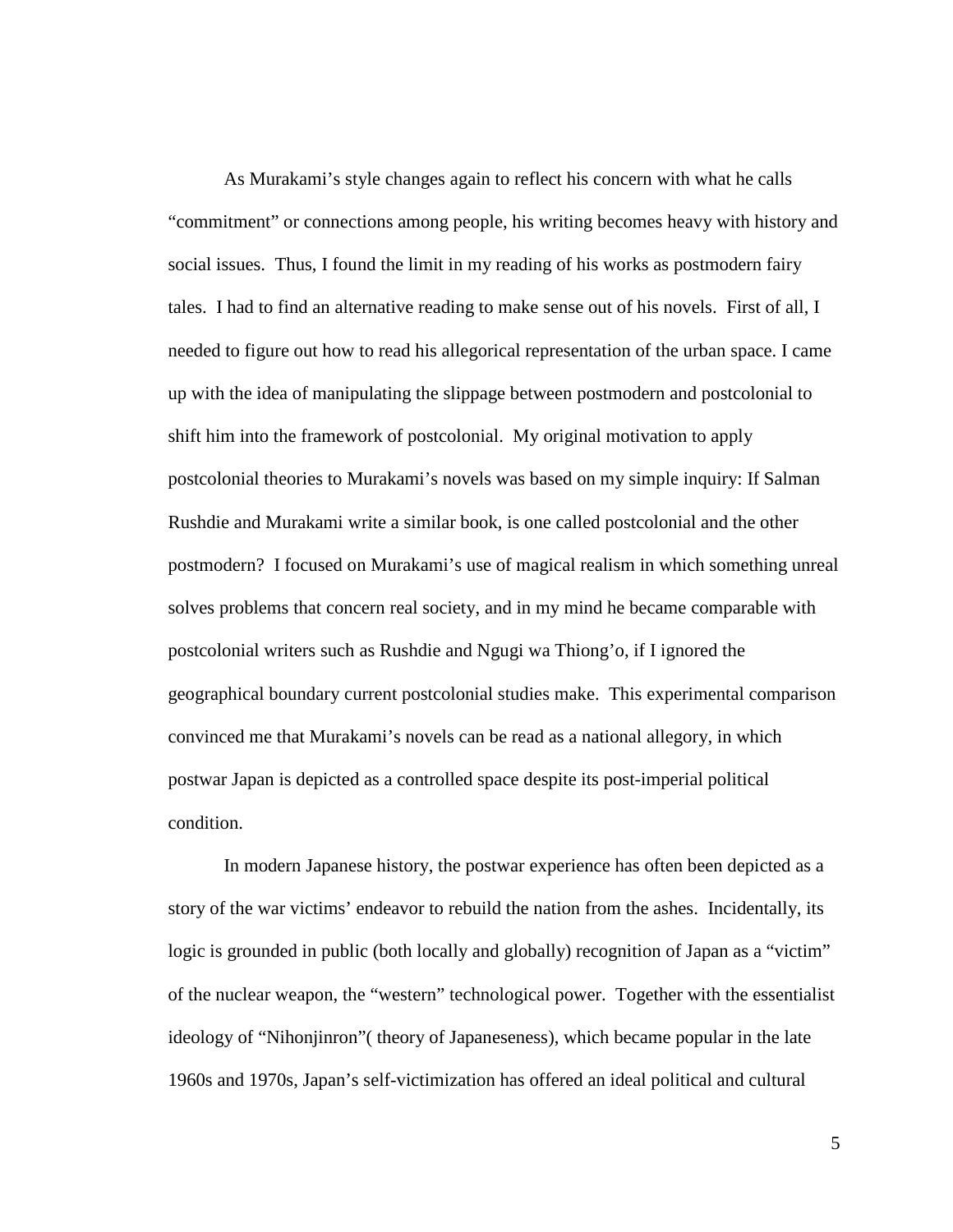logic to create the Bildungsroman-like modern history in which the diligent Japanese rebuilt the country from the ashes and collectively became heroes. Rotem Kowner points out that the Japanese interest in their collective identity is "unique in its magnitude." Although their identity search can be tracked down to the prewar period, the concept of collective identity gained strong attention after  $1945$ <sup>3</sup>. With the world's highest literacy level, postwar Japanese have been the main consumers of the vast publication of Nihonjinron, which accounts for the theoretical identification of Japanese society and its people.

In this popular discourse, Hiroshima is often considered a new beginning. It is as if the nuclear bomb had completely wiped out the period of Japan's colonial aggression from the chronological table. All the more, it can be contended that Nihonjinron emerged from the need for a positive master narrative to recover from an inferiority complex towards the West and guilt consciousness towards Japan's former colonies in Asia. Postwar Japan's manipulation of modern history is evident in its notorious history education, which left out imperial Japan's inhumane war crimes such as the Rape of Nanking and the comfort woman (military sex slave) system. Consequently, this attempt has created a historical black hole in the minds of postwar generations. Ironically, however, this time period overlaps with the time when Japan went through rapid political, social and cultural changes, and as a result, Japan presents itself as if it is an amnesia patient in a western dress who does not remember when and where she took off her kimono.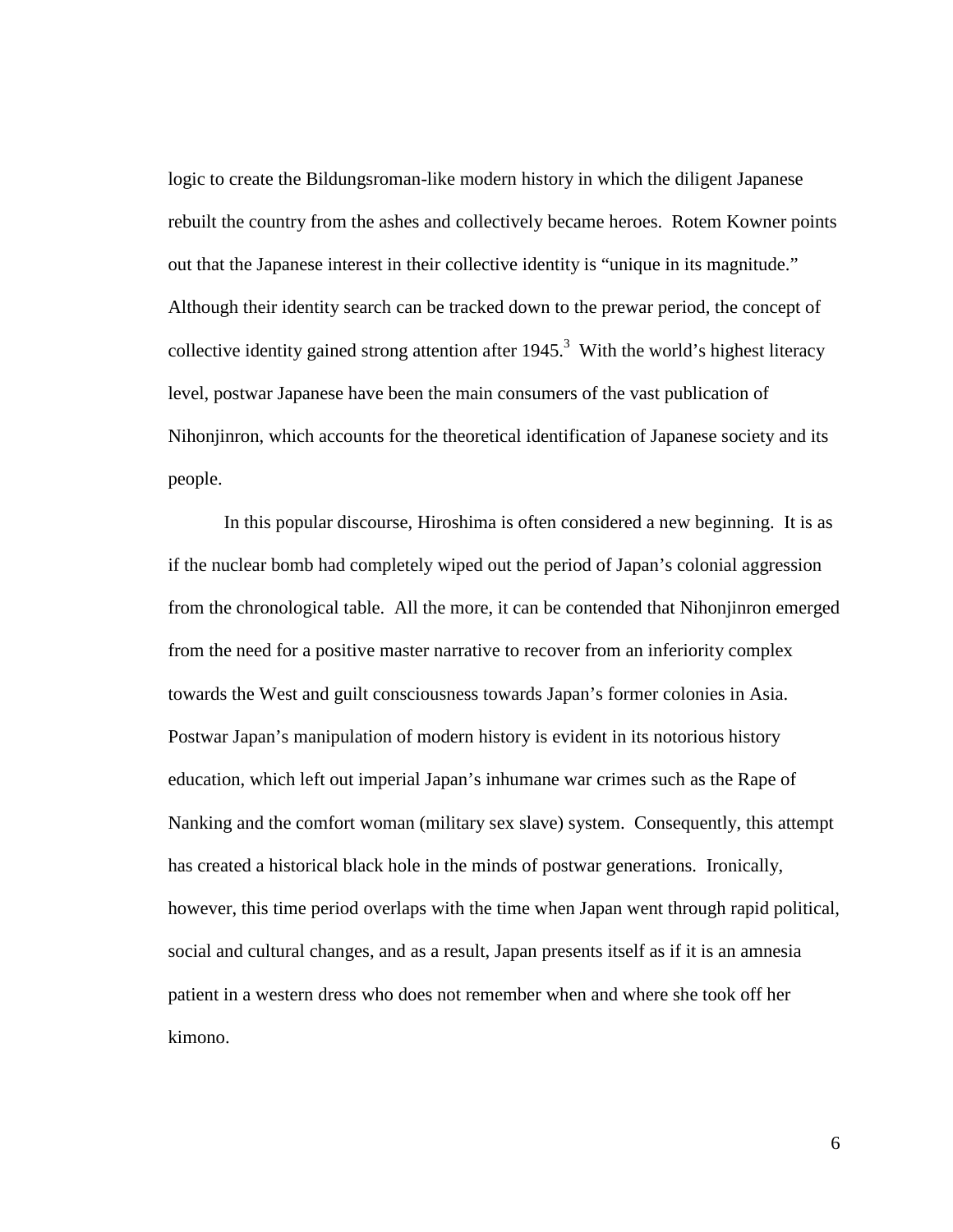Based on its geographicl isolation, Japan is often believed to have been one cultural unit from the beginning of its history. However, the sense of a nation (kuni) is a modern concept. During the pre-modern and early modern period, "kuni" meant autonomous regional units, and several dozens of these units, on which today's prefectural division is based, existed throughout Japan. These regions were eventually united by the Tokugawa Shogunate, and during its regime (1603-1867), these regions existed as sub-nations that formed the feudal relationship with the central government set in Edo (Tokyo). Simultaneously, feudalism created the center-periphery distances just like the ones seen in colonial situations, and this confirms the existence of indigenous colonialism/imperialism in pre-modern Japan.

Although the Tokugawa empire was long lasting mainly because of its strict control of the economy and the self-imposed seclusion policy (sakoku), it was eventually replaced by the force that supported the emperor (Meiji Restoration). In Meiji Japan, previously dominant regional cultural identities (periphery) were merged to form one national identity under the name of the emperor, and it was strengthened by industrialization/ westernization. However, this seemingly "postcolonial" condition was actually still controlled by the same imperial energy. In other words, Modern Japan was another empire in which feudal loyalty was replaced by nationalist loyalty. Successful establishment of the nation was realized through the penetration of nationalism that coincided with the nation's modernization /industrialization.

Modern Japan's nation making thus took place simultaneously with its modernization process. Incidentally, the construction process of the nation-state was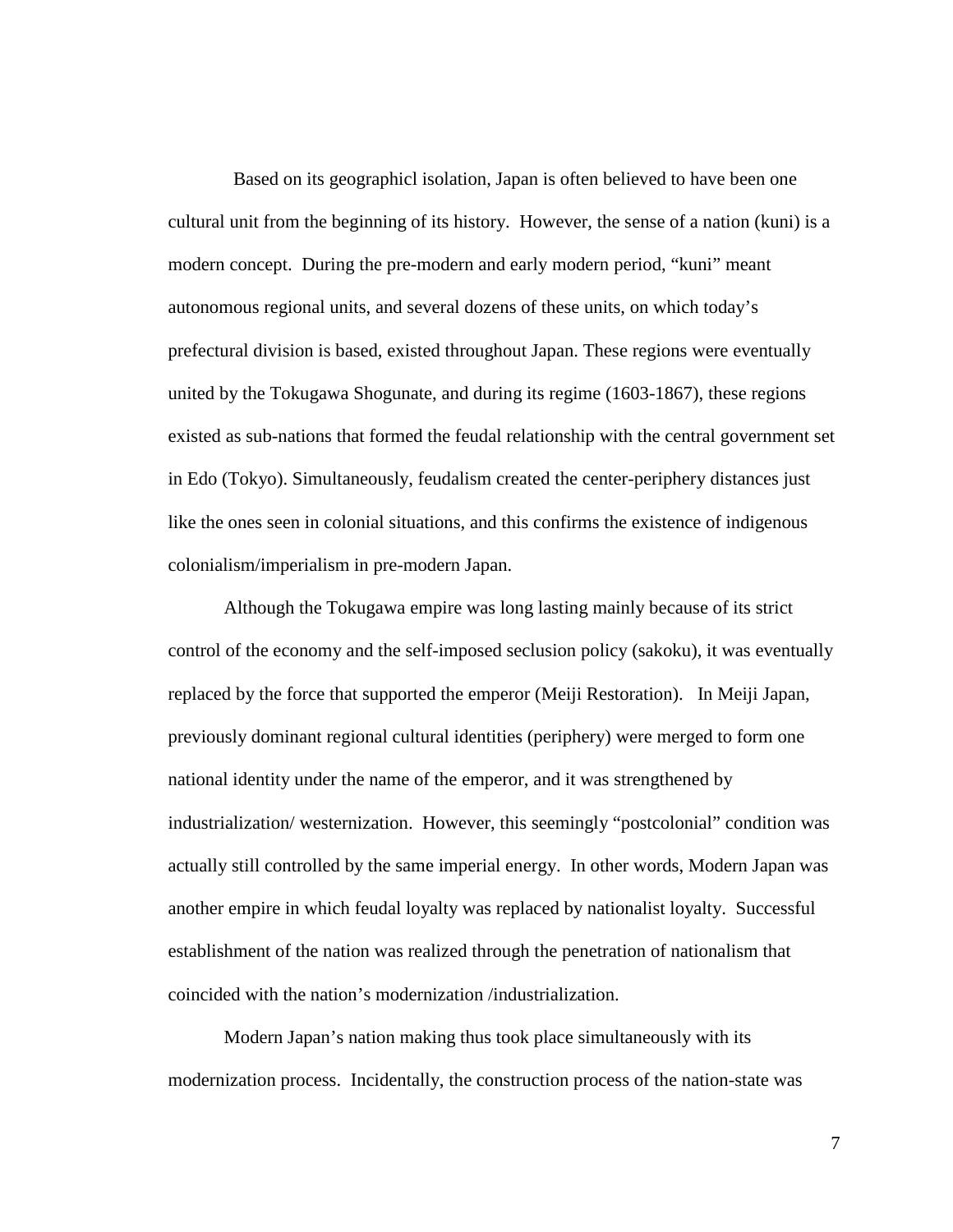largely affected by the presence of the West, and without being geopolitically colonized by the West, Japan westernized itself. I tentatively call Japan's self-westernization process self-colonialism, which is fueled by Japan's indigenous imperialism. Selfcolonialism rapidly industrialized the nation, created a Japanese version of the West, and transformed the new nation into a West-like modern military power. In the early 1920s indigenous imperialism merged with western imperialism and was expanded in the form of colonialism across Asia. In short, the existence of indigenous imperialism made penetration of colonialism of the western sense natural to Japan. Although Japan's colonial expansion was stopped with its surrender, the beginning of postwar was not the ending of the modern era. Indigenous imperialism continued to seek control of society, and this time, instead of the emperor cult-based nationalism, it allocated middle class collectivism to the people. As a result, postwar Japan was rebuilt as an advanced society, in which members enjoy a high standard of living. Today's Japan is a highly controlled society, in which individuals function to maintain the system, and its controlling force is still the same imperial energy that is hidden under that mask of democracy.

 Murakami's "postmodern" fictionalization of Japan's (post)war experience actually reveals the continuation of Japan's imperialistic rule after World War II, which is hidden under a high degree of economic growth and highly westernized living. His concern with Japanese imperialism agrees with my idea that the modern cultural formation of Japan is reconstructable in a theoretical location of the postcolonial. My postcolonial reading of his works allowed me to address issues of cultural formation which are more political than postmodern can allow for. In the following chapters, I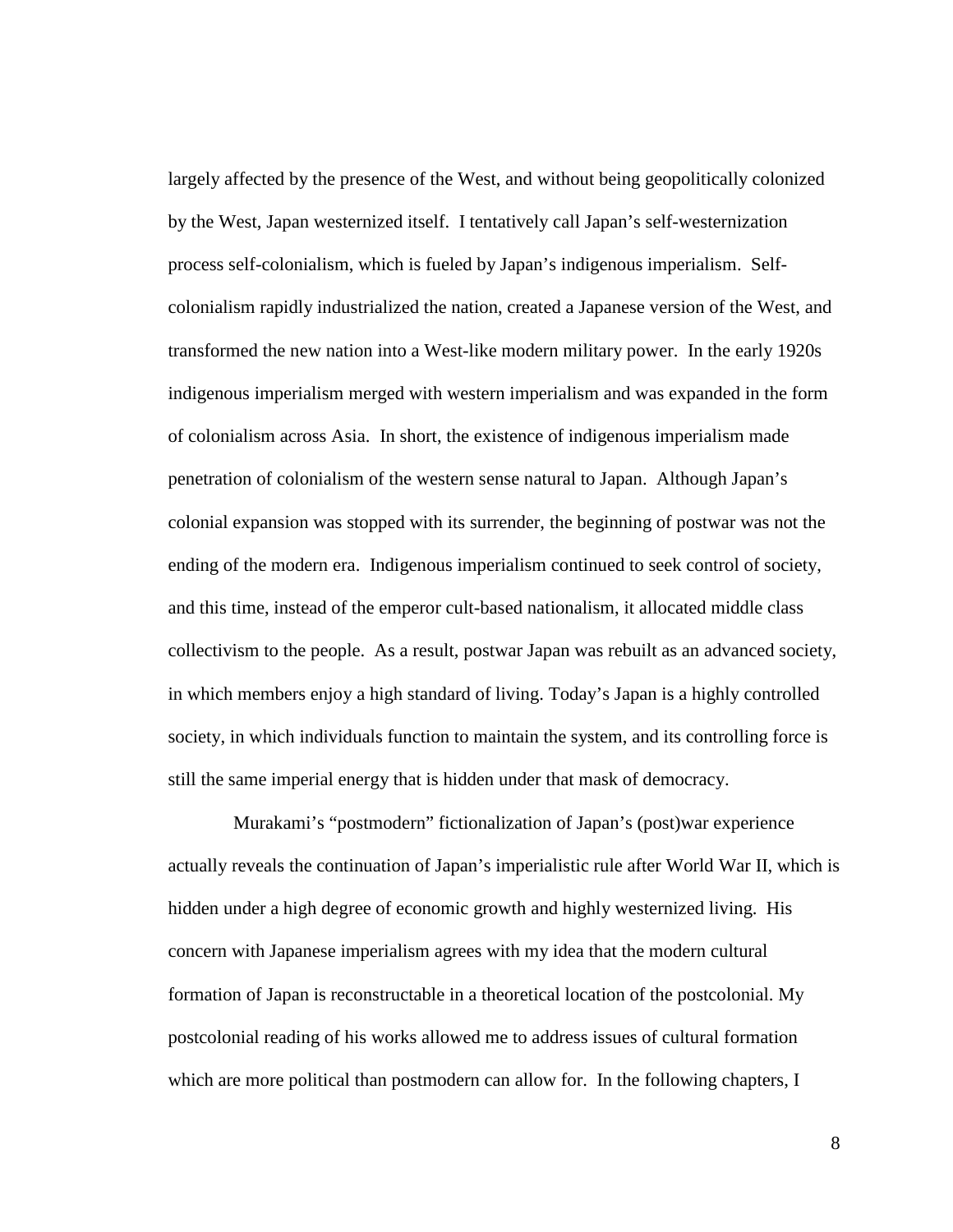discuss Murakami's novels as cultural ethnography of today's Japan, and I regard him as a writer of post-"Bildungsroman from the ashes," who attempts to locate individuality outside of allocated narratives of modernity.

In Murakami's case, he certainly displays enough characteristics to be considered postmodern. By setting his focal points on allegorical representation of Japanese society with its forgotten linkage to the imperial experience, he explores modern Japanese life from anti-modernist perspectives. He employs postmodern techniques such as fictionalization of history, pastiche, cyberpunk, hyperreality, magical realism and so on. Moreover, he depicts power struggles between coexisting binary oppositions (East-West, tradition-modern, system-individual) that create a unique cultural space and further attempts to rewrite the modern history of Japan from a new angle, through which he challenges the idea of a master narrative as well as a fixed use of language to represent Japanese culture.

Many critiques recognize distinguishable use of language and unusual rhetoric in Murakami's works. Murakami claims that he has created a new version of the Japanese language, by which he seems to imply what can be called an English-Japanese "hybrid" language. Although his writing is entirely in Japanese, it contains numerous Katakana words (foreign loan words). His simple and short sentences along with his use of unlikely-Japanese rhetoric, also give his texts a foreign appearance. He claims that he actually wrote a draft of his first novel partially in English and translated it in Japanese, through which he discovered his signature style. This strategy even seems comparable to that of Indian writers who intentionally make their English texts look like translations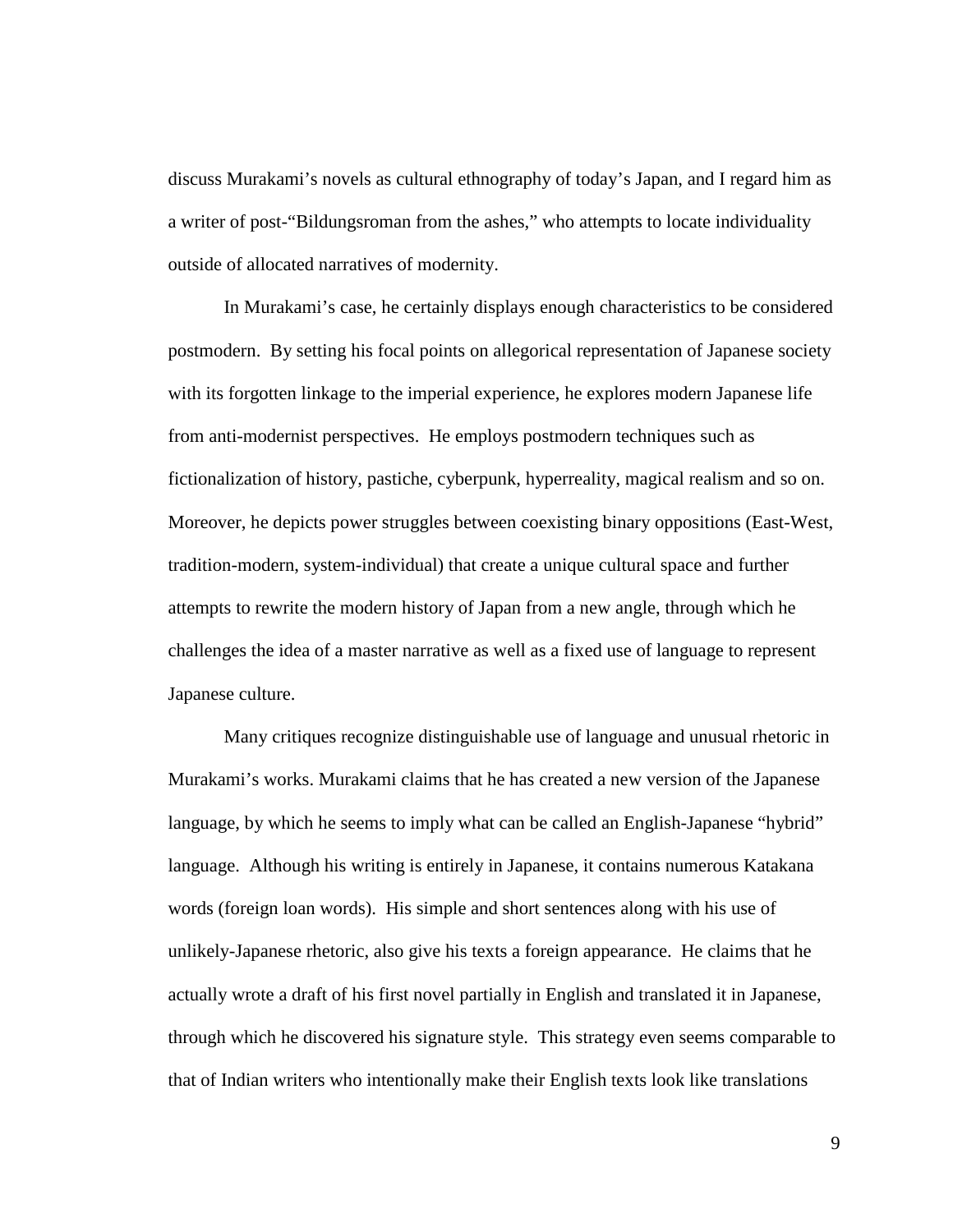from the Indian languages.<sup>4</sup> Although Murakami's use of language as politics may not be as strong as that of Indian writers, it can be argued that he attempts to express through his writing his own "hybridity" as Japan's colonial outcome. It is especially important that we recognize the origin of his double consciousness of culture in his perception of languages, which, together with his persistent use of the first person narrator makes up his style. Although my focus is not on the writer himself but on his texts, I believe that it is necessary to review his biographical information in order to enhance profound understanding of his "language."

Murakami was born in 1949 in Kyoto.<sup>5</sup> His grandfather was the chief priest of a Buddhist temple and his father, Chiaki, also served as a priest at some point of his life. Chiaki met his wife, Miyuki while they were both teaching Japanese literature at a high school. Soon after Haruki was born, the family left Kyoto for Hyogo Prefecture and finally was settled in Ashiya-city. Murakami often claims that the generosity with which his parents provided his reading material was the source of his love for reading. As a child, he was allowed to buy books from the local bookstore on his parents' credit. Interestingly, young Murakami grew more interested in foreign literature than in Japanese, which he thinks was attributed to the family's subscription to volumes of the World Literature Series.

During his high school years at Kobe High School, he wrote for the school's newspaper. Meanwhile, he was attracted to American novels and read Raymond Chandler's hardboiled detective fiction along with works of Truman Capote, F. Scott Fitzgerald and Kurt Vonnegut Jr. in the original English while listening to the Beach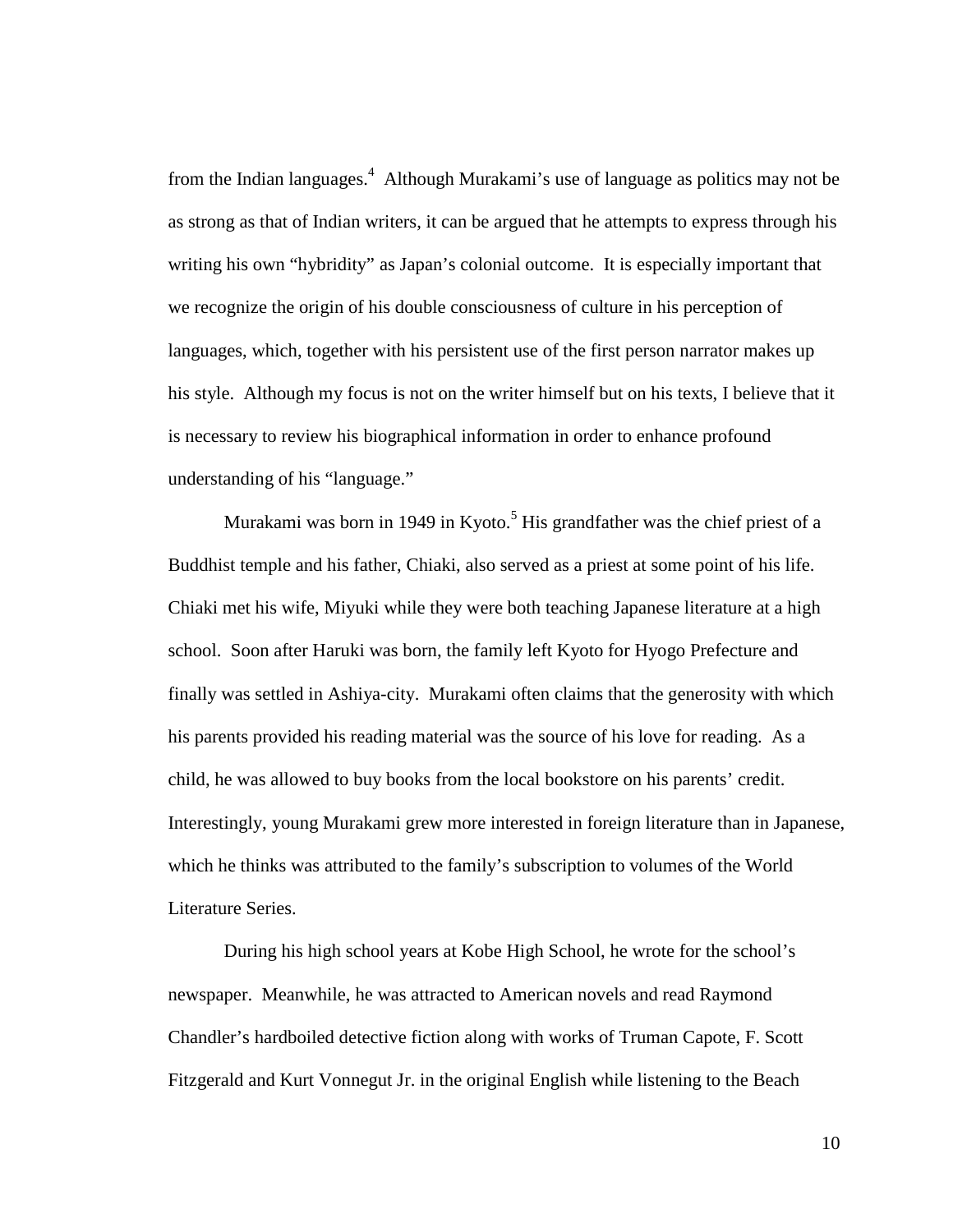Boys and jazz (his encyclopedia-like knowledge in jazz is well presented in Portrait in Jazz (1997)). Jay Rubin notes that the demography of the international trading port city of Kobe made American paperbacks highly accessible to Murakami.<sup>6</sup> Regardless, his reading ability in English was doubtlessly way above the common high school or even college level.

Murakami entered Waseda University in Tokyo in 1968, majoring in film and theater. While he was still in college, he got married to Yoko Takahashi in 1971, and together the couple opened a Jazz café named "Peter Cat" in 1974. He did not graduate from Waseda until 1975. His thesis was on the film Easy Rider. In 1978 he started writing a novel on his kitchen table after long hours of work at the Jazz café he owned. He submitted the manuscript to the literary magazine Gunzo and won a prestigious prize for new writers. In the following year, his manuscript was published as his first book, Kaze no Uta o kike (Hear the Wind Sing) and it also became the first book of the trilogy. He continued to write short stories prolifically and did some translations on the side until 1981 when he decided to become a professional writer. Meanwhile his second book of the trilogy, 1973 nen no Pinboru (Pinball, 1973) was published in 1980. In 1982, he won another award for the last of the trilogy, Hitsuji o meguru Boken (Wild Sheep Chase).

Between 1983 and 2005, he published eight novels including Sekai no Owari to Hadoboirudo Wandarando (Hardboiled Wonderland and the End of the World) (1985), Noruwei no Mori (Norwegian Wood) (1987), Dansu, Dansu, Dansu (Dance, Dance, Dance) (1988), Umibe no Kafuka (Kafka on the Shore) (2002), and Afuta Daku (After Dark) (2004). He also published ten collections of short stories. Murakami started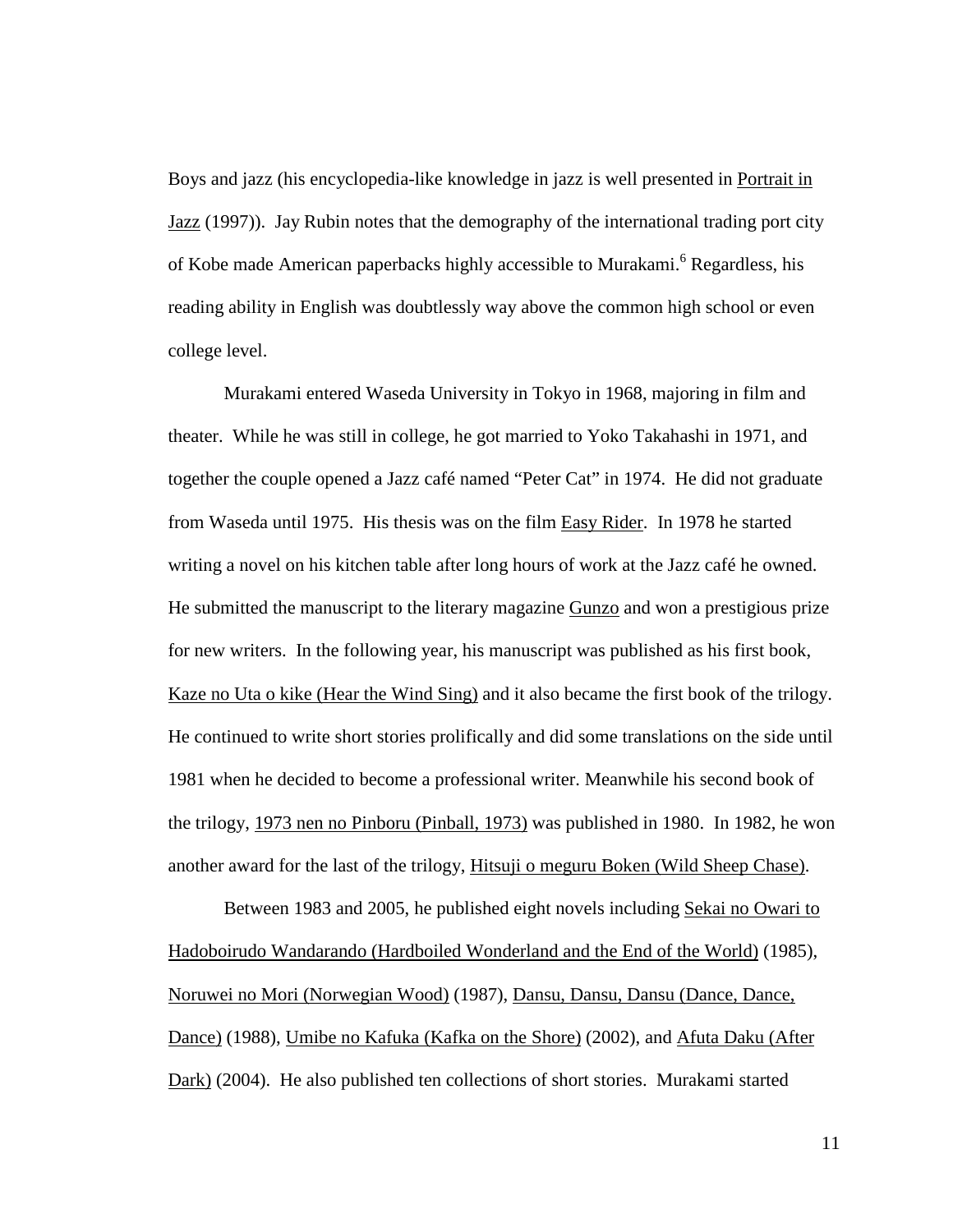traveling the world and between 1991 and 1995. He stayed at Princeton University as a visiting researcher (later he became a visiting professor) and wrote Kokkyo no Minami, Taiyo no Nishi (South of the Border, West of the Sun) (1992) and Nejimakidori Kuronikuru (Wind-up Bird Chronicle) (1994-1995). He went back to Japan in 1995 and wrote his only non-fictional works Andaguraundo (Underground) (1997) and Yakusokusareta Bashode (Underground 2) (1998) based on his interviews of the Aum subway attack victims. He has also been prolific as a translator of John Irving, Raymond Carver, C.D. O'Brien, and F. Scott Fitzgerald among others. He also published translations of Truman Capote and J.D. Salinger between 2006 and 2008.

As seen above, Murakami has been devoted to American culture throughout his life, through which I believe, he has attained eyes to observe Japanese culture from a global perspective. Many scholars point out Murakami's open devotion to American culture, and often label him simply as a highly westernized writer. However, as critics such as Miyuki Yonemura note, Murakami actually presents his own version of America as a sign or metaphor.<sup>7</sup> Kazuo Kuroko notes that he does not see any evidence of an inferiority complex, submissiveness or admiration towards America in Murakami's works, and he thinks that what Murakami uses is images of America commonly accepted in Japan.<sup>8</sup> Kiyoto Imai also recognizes Murakami's America as "America that is simulated based on information through media."<sup>9</sup> I think that Murakami uses the image of the West as a mirror of Japan, and in fact, he illustrates how Japan's urban space such as Tokyo is simulated by American cultural logos, suggesting that Japan must be the West in order to be Japan. Yoichi Nagashima notes that many Japanese writers who have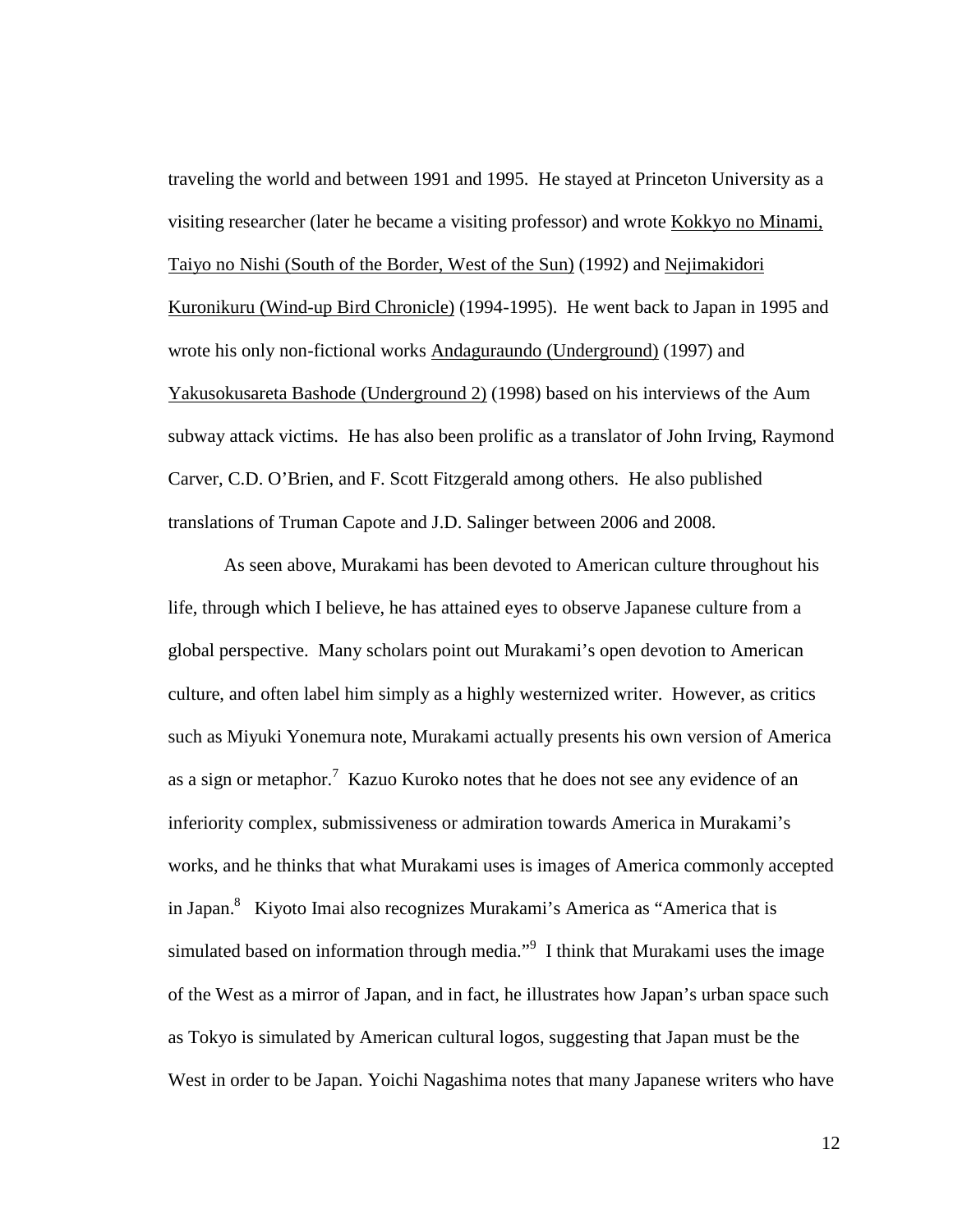journeyed to the West follow the phenomenal looping pattern of returning to Japan in search of true Japanese values and a cultural identity for the Japanese.<sup>10</sup> Murakami also searches Japan in a hybrid-like cultural condition, which produces a paradoxical relationship between the modern and the postmodern (the postmodern must be the "most" modern to be the postmodern). I believe that Murakami's goal is not to return to the nonmodern but to overcome the modern, which concerns with ending Japan's long postwar period.

 In the following chapters I investigate Japan's modernity from a prospective of the postcolonial, and read Murakami's trilogy, Hear the Wind Sing, Pinball, 1973, and A Wild Sheep Chase, paying close attention to his treatment of postwar individuals as suppressed beings. My investigation begins with an examination of Japan's modernity in terms of its autonomy. Based on the uniqueness of Japan's modernity and its continuation in the postwar (modern/imperial) period, I question the relevancy of framing postwar Japan's cultural condition in the framework of the western postmodern. Studying wartime Japan's dual identity (Asia/West) in the writings of Yoshimi Takeuchi, who I believe possess a similar perspective with that of Edward Said in terms of their view of a paradoxical relationship between the East and the West, I further discuss modern Japan's dual cultural identity as self-Orientalization/Occidentalization. I regard Nihonjinron (theory of Japaneseness) as a source of postwar Japanese identity and examine the evidence of self-Orientalization/Occidentalization of Nihonjinron in relation to Hiroshi Yoshioka's idea of "internal colonization." I argue that postwar Japan's cultural condition is a continuation of its imperialistic rule and define Japan's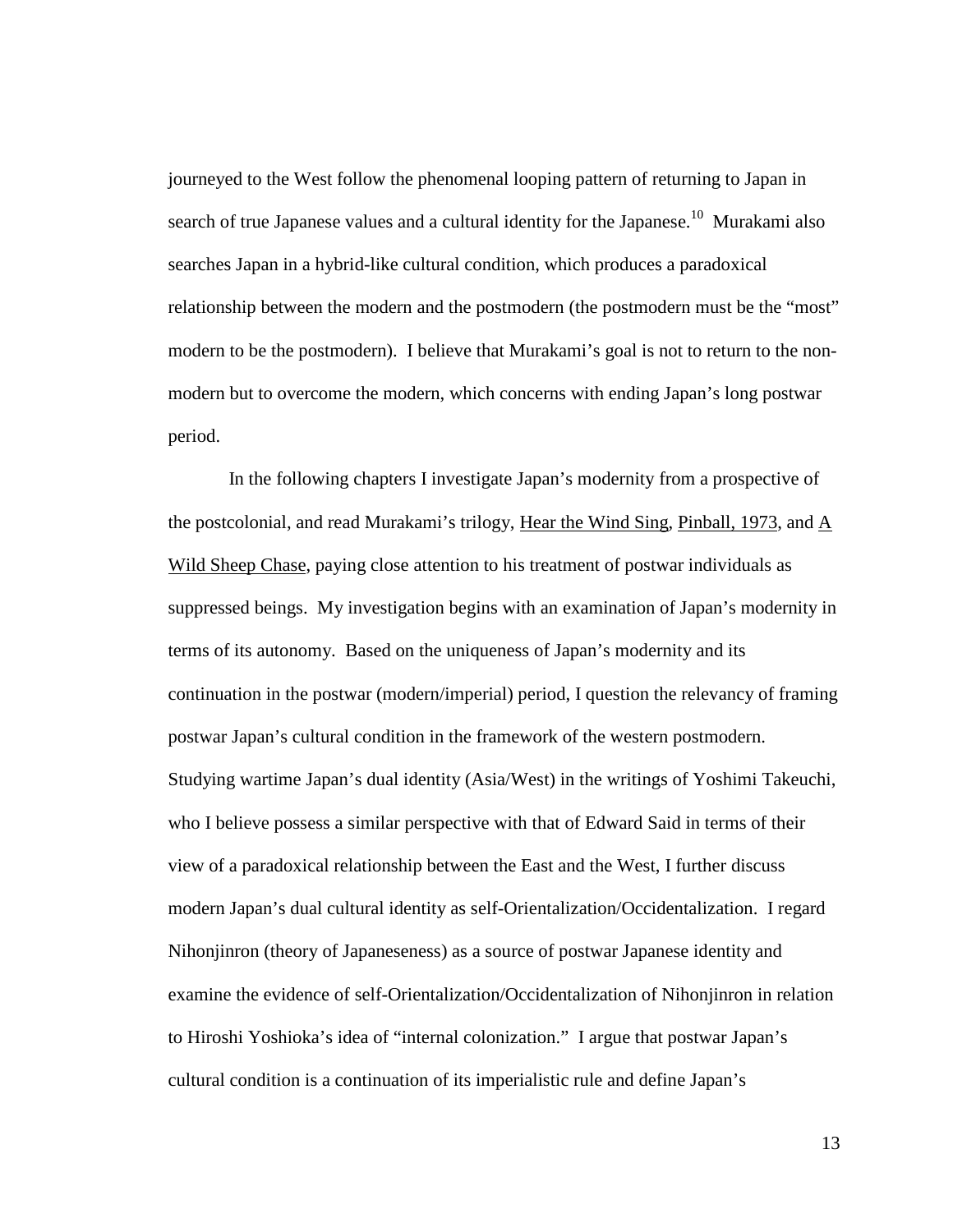westernization as self-colonialism, which has produced the western (American) hegemony seen in urban culture.

I support the idea of postwar Japan's imperialism by searching for its source, and expand my discussion to postwar Japan's Tokyo centeredness as the formation of the core-periphery structure seen in colonial situations. Exploring the root of the indigenous imperialism in premodern Japan in which previously autonomous regional units were united under the feudal government (Shogunate), I regard the Tokyo-centeredness as a formation of center-periphery differences. The premodern feudal society is comparable to Michael Hechter's idea of "internal colonialism," which explains the formation of the core-periphery power structure. Further, I identify the formation of feudal Japan (the Tokugawa period) as well as Meiji Japan (the early modern period) with that of an empire in which Tokyo colonizes the rest of the nation economically, culturally and linguistically. I examine Murakami's depiction of Tokyo mainly in Hardboiled Wonderland and the End of the World and Norwegian Wood. I compare his depiction of the urban space in Hardboiled Wonderland and the End of the World in which individual identity is not allowed to emerge with Homi Bhabha's idea of the Third Space identity formation in order to challenge Bhabha's optimism in his view of cultural hybridity. I also examine Murakami's depiction of Tokyo's colonization of the rest of Japan through media and language in Norwegian Wood. Murakami sees Tokyo as a dangerous place where individuality is not allowed. It is a place that represents postwar Japan's prosperity. At the same time, it nurtures collectivism.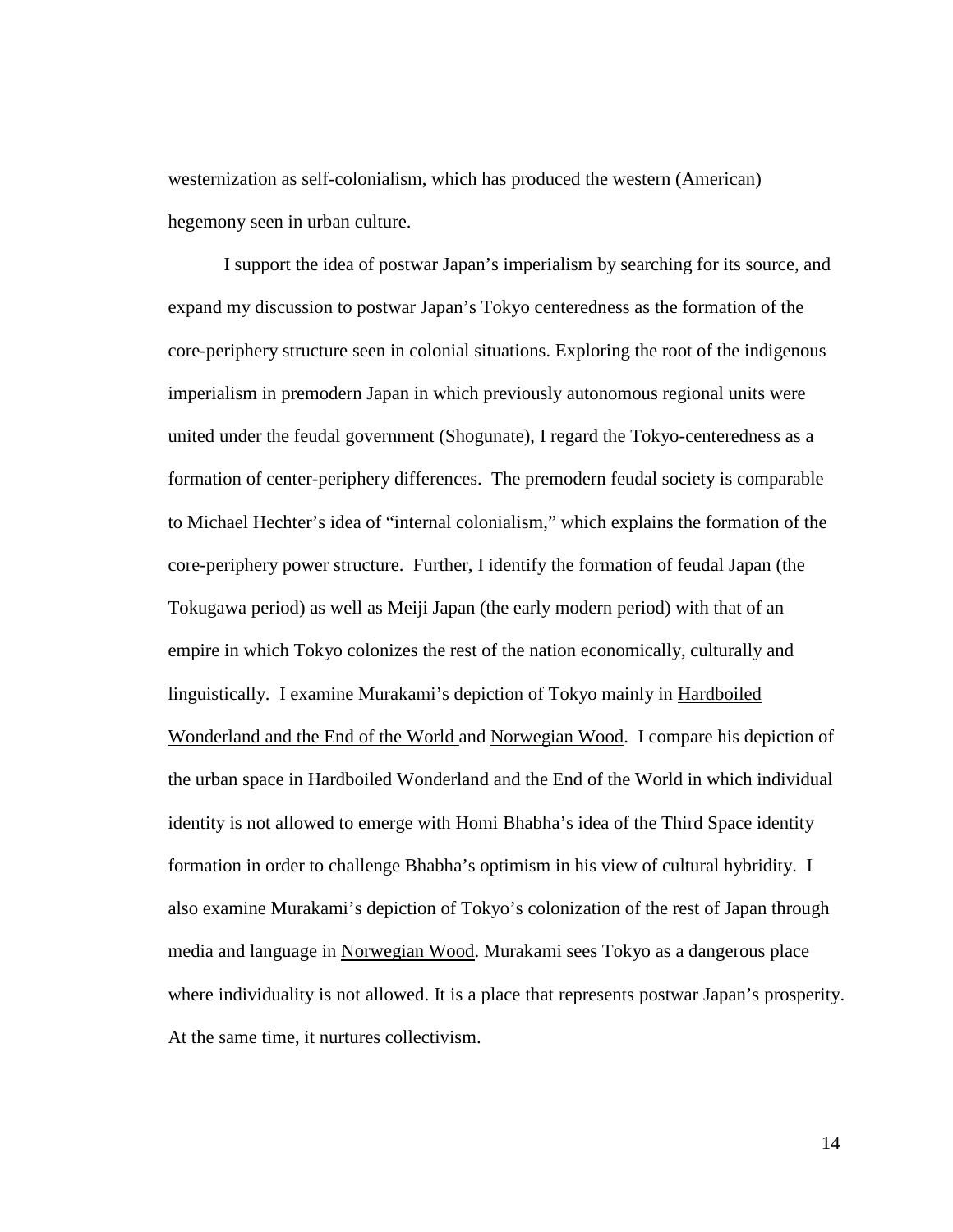Collectivism has been promoted not only by Nihonjinron but also the Statesystem's manipulation of the nation's modern history. Behind the prosperity of Tokyo's culture that provides people with a high standard of living, a middle-class identity, and a sense of cultural sophistication, people are kept from the nation's imperial history. By concealing its imperial history the State-system also hides its continuation of imperialism in postwar society. Murakami sees history as a key for postwar individuals to locate their individuality in the controlled society. I examine his representation of historicity in comparison to that of Fredric Jameson and Karatani Kojin. I discuss Murakami's fictionalization of Japan's imperial history in The Wind-Up Bird Chronicle, comparing his use of postmodern historical metafiction with that of Toni Morrison in Beloved. Both authors encourage us to recognize the existence of history in our lives and to realize that we must be connected to our history in order to live as individuals. I also identify Murakami's approach to Japan's modern history with Paul Gilroy's prospective of slave history in terms of their concerns to rewrite modern history.

While rewriting the modern history, Murakami is also concerned with victims of the modern. I examine his Chinese characters as well as cat characters as his representation of Japan's current social reality, in which ethnic minorities do not have language to express their oppressed condition. I examine the progressive changes in Murakami's use of cats, reading it as a metaphor of voiceless pain takers in the seemingly homogenous and egalitarian society. I discuss the positions of ethnic minorities in Japan, and analyze his Chinese characters mainly in his short story, "A Slow Boat to China" as a form of Orientalism. Finally, I discuss Murakami's human-cat hybrid character, Nakata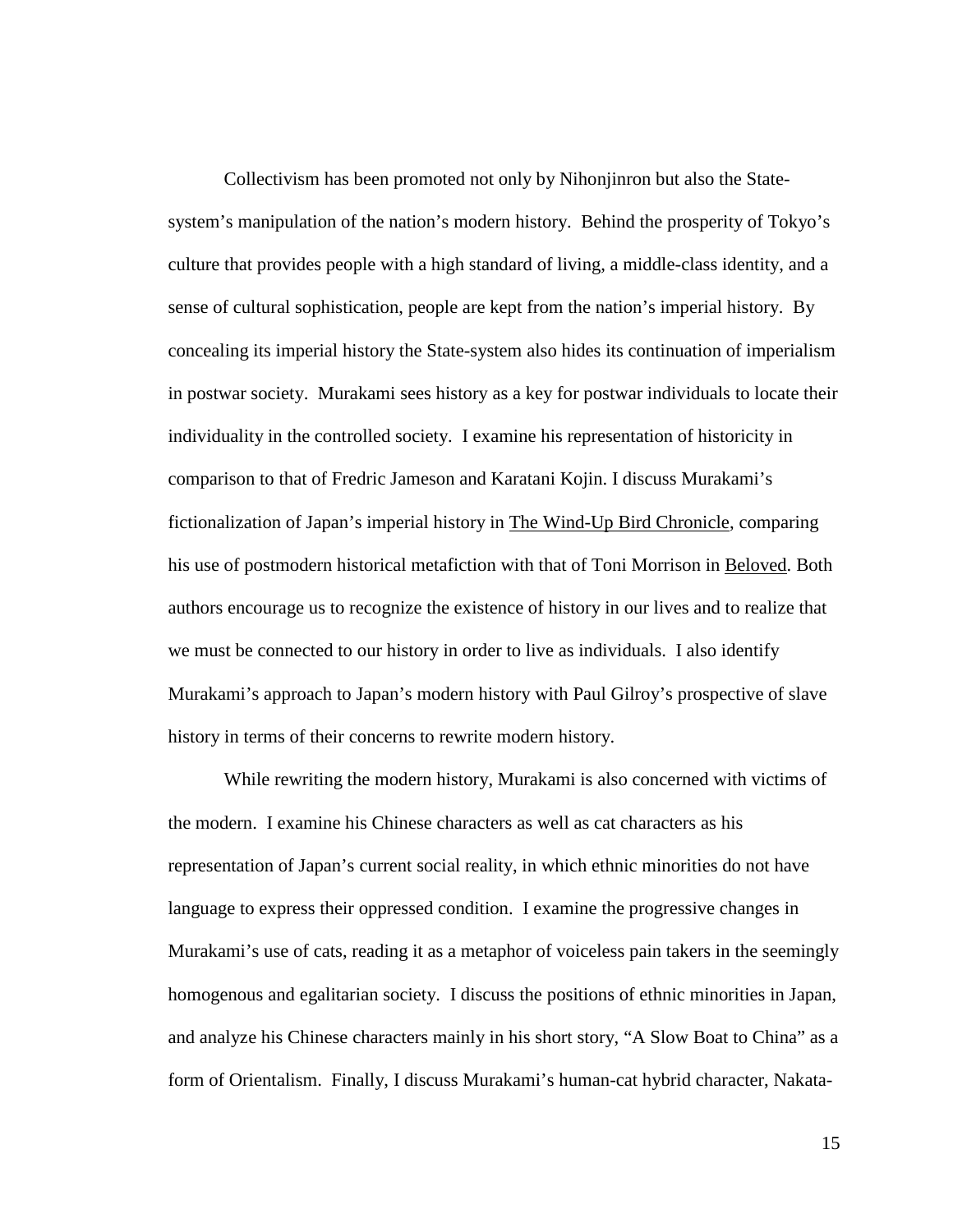san in Kafka on the Shore as a connector between the voiceless victims of the modern era and the postwar Japanese individuals who are in the position of the colonial elite. I discuss Murakami's representation of what he calls "commitment" as the social awareness that helps individuals to locate their identity. He values empathetic involvement with others (as well as the Others) and suggests that this kind of attitude keeps society from falling apart.

As Japan's long postwar period continues, postwar Bildungsroman from the ashes began to lose its power to bind people together. Some people seek salvation from their disorientation in religion that provides another pre-made narrative. Murakami was highly concerned with the religious cult group, Aum, which was responsible for the Tokyo subway attack with sarin gas in 1995. He produced his only non-fictional works, Underground and Underground 2 based on his interviews with the sarin victims as well as the former cult members. I explore Murakami's idea of salvation for today's Japanese society in relation to his individualistic utopianism. I discuss the position of religion in today's Japan, and examine Murakami's representation of individualization of religion in Kafka on the Shore as a form of "commitment" which helps individuals to find their salvation. I compare his ideas of a healing utopia with that of Oe Kenzaburo's The Burning Green Tree. Simultaneously, I investigate Murakami's concern with Japan's memory of its war crimes and the postwar generations' responsibility for them, which he depicts in Kafka on the Shore as a battle between an individual and the darkness of his own mind.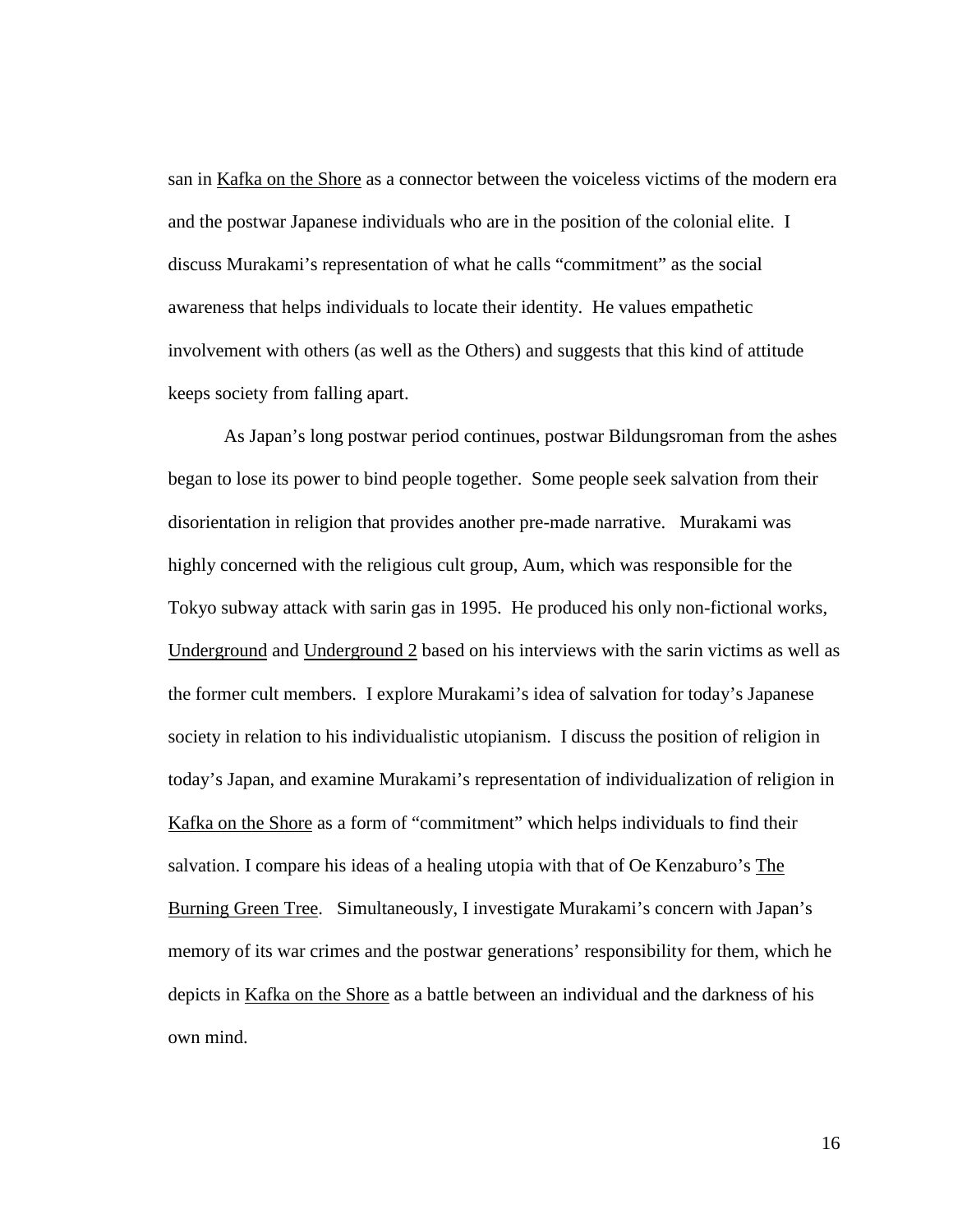My postcolonial reading of Murakami clarifies what exactly the "post-"(meaning "anti-") in the postmodern is against. It is Japan's long postwar. In a broad sense, Murakami is a postmodern writer. However, if the "modern" is different, the postmodern is also different from the one emerged in the West. I emphasize that my application of postcolonial theories to the texts concerning Japan is to localize Japan's "postmodern." It is not westernization of Japan's culture study but Japanizaiton of postcolonial studies. I anticipate my project will open up a new perspective in the field of Japanese literature and culture studies.

<sup>1</sup> Haruki Murakami, 1Q84 (Tokyo Shinchosha, 2009) 460-461). My translation.

<u>.</u>

<sup>2</sup> Haruki Murakami and Toshio Kawai, Murakami Haruki Kawai Hayao ni ainiiku, (Tokyo: Shinchosha, 1996), 45.

<sup>3</sup> Rotem Kowner, "Deconstruction of the Japanese National Discourse: Laymen's Beliefs and Ideology." Exploring Japaneseness, ed.R. Donahue (Westport: Abex, 2002) 169. <sup>4</sup> G. J. V. Prasad, "Writing Translation: the Strange Case of the Indian English Novel," Postcolonial Translation: Theory and Practice, eds. Susan Bassnett and Harish Trivedi (New York: Routledge, 1999) 42-43. G.J.V. Prasad claims that many Indian writers create the language in which they write.

<sup>5</sup> Sources for Murakami's biographical information are Jay Rubin's Haruki Murkami and the Music of Words and Kiyoto Imai's "Murakami Haruki Nenpu" in Murakami Haruki Studies 05 (ed by Kuritsubo).

<sup>6</sup> Jay Rubin, *Haruki Murakami and the Music of Words*, (New York: Vintage, 2003) 16-17.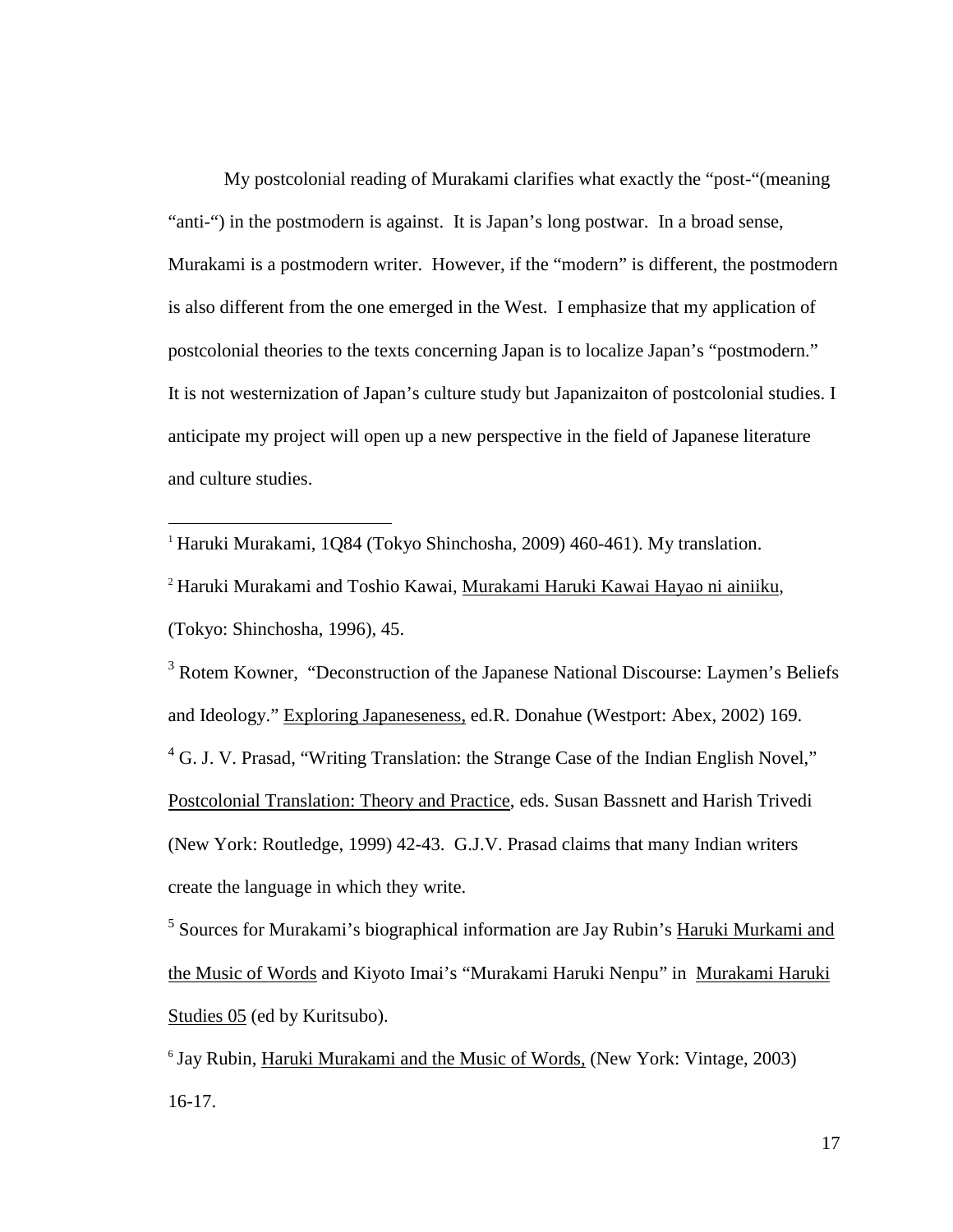<sup>7</sup> Muyuki Yoneyama, "Poppumasuta to <Shinbei> shikou" (Pop master and Pro-Americanism). Murakami Haruki: Tema, souchi, kyarakuta (Haruki Murakami: Theme,Setting and Characters), ed. Tsuge Mitsuhiko (Tokyo: Shibundo, 2008) 145-152.

<u>.</u>

<sup>8</sup> Kazuo Kuroko, <u>Murakami Haruki: Soshitsu no Monogatari kara Tankan no monogatarie</u> (Tokyo: Bensei, 2007) 156.

<sup>9</sup> Kiyoto Imai, "Toshi no mukougawa to boryoku (The Other side of the City and Violence," Murakami Haruki: Tema, souchi, kyarakuta (Haruki Murakami: Theme, Setting and Characters), ed. Tsuge Mitsuhiko (Tokyo: Shibundo, 2008) 125. <sup>10</sup> Yoichi Nagashima, Introduction, Return to Japan: From Pilgrimage to the West, ed. Nagashima (Headington: Aarhus UP, 2001) 14-15.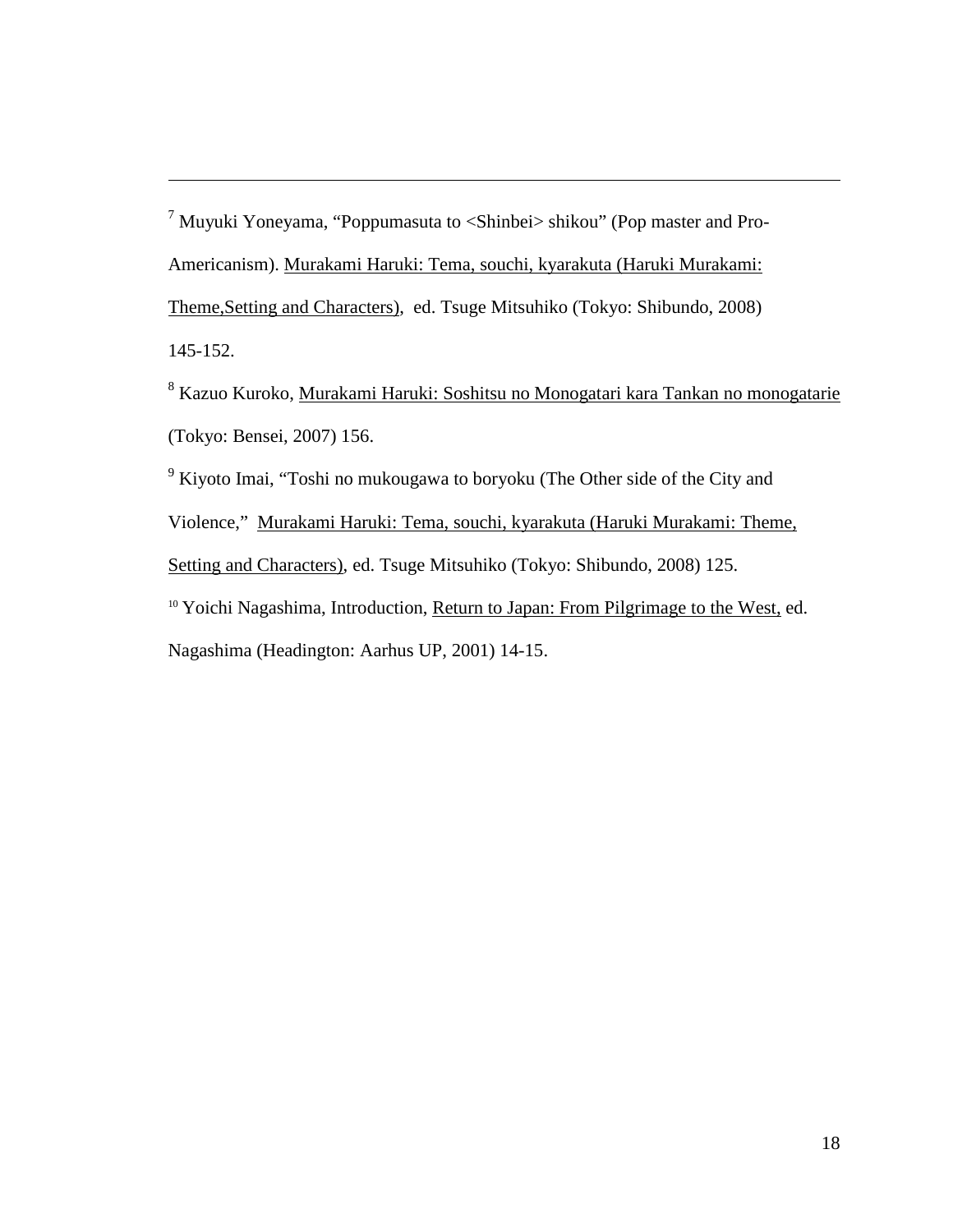#### CHAPTER II

## MURAKAMI'S MODERNITY: IS THE "POST-" IN POSTWAR THE "POST-" IN POSTMODERN?

#### **Introduction**

Japan's modernization largely took place in the Meiji period (1868-1912) during which Japan went through both political (the Meiji Restoration) and cultural changes (westernization/ industrialization/ internationalization). Japan also fought two major wars and, in one sense, participation in wars as an imperial power was a major outcome of Japan's modernization. Consequently, the end of the war is considered the end of one historical period. In modern Japanese history, the postwar experience has often been depicted as a story of war victims' endeavor to rebuild the nation from the ashes. "Sengo" (postwar) is considered a new history as if the nuclear bomb had completely eliminated the preceding period from the chronological table.

"Sengo" is an ambiguous period with no clear end date (if it has ended). It is actually a signifier that produces a convenient legitimacy for Japan to claim a new history and ignore the painful memories of the people who fought the war for the nation. Although Japan's colonial expansion was stopped with its surrender, the end of the war did not stop the "modern" from seeking power to control. The imperial energy that once implemented modernization / industrialization / westernization internally, as well as external colonization over Asia, survived the war and rebuilt postwar Japan. Postwar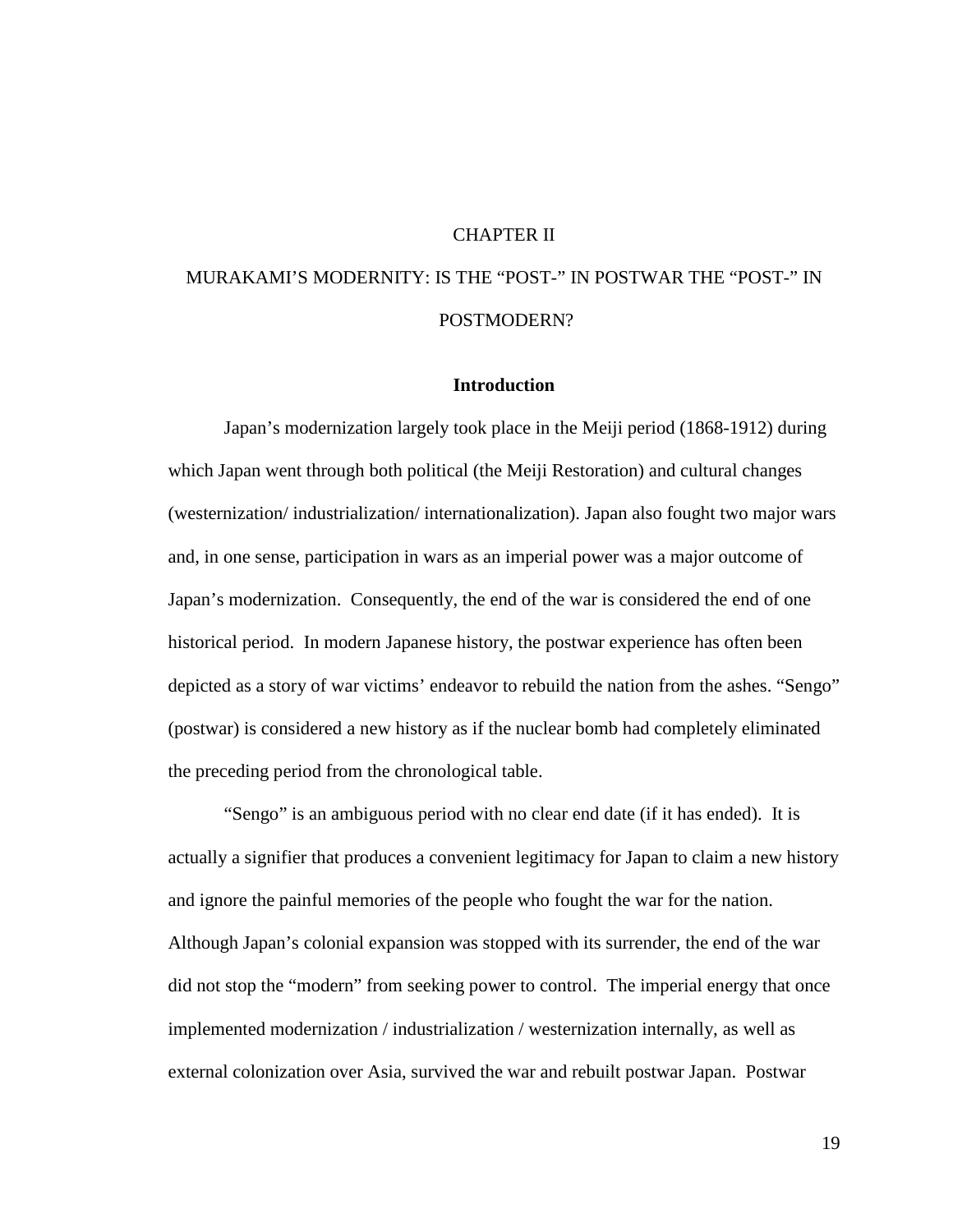Japan is a highly controlled society in which those who were once committed to die for the emperor were transformed into "salary men" who would die for the nation's economy. The highly controlled society does not allow its members to develop individuality. Instead, it provides them with a ready-made collective identity. Vast numbers of publications called "Nihonjinron" (theory of Japaneseness) were published in the 1960s and 1970s. Nihonjinron provided theoretical identification of Japanese society and people, and its popularity among the general audience indicates people's satisfaction with the meta-narrative that defines the "Nihonjin" (Japanese) identity. Moreover, by the late 1960s, their hard work was rewarded with the proud middle class identity, the high standard of living (with television sets, refrigerators and washing machines) and an illusion of freedom based on democracy. In this regard, the "post-" in postwar simply grants a new name of democracy for the same old imperial rule.

 In this context the West occupies a curious position. Although Japan's modernization cannot be discussed without its dependency on the western cultural identity, it must be emphasized that Japan's modernization (and westernization) was not forced by the West. Japan accepted western influence without resistance and voluntarily depended on the western cultural identity, which I regard as self-colonialism. Selfcolonialism is a Japanese version of modernization that assumes a binary opposition between the advanced West and backward Asia. It westernized Japan in the name of modernization and transformed it into a West-like imperial power, leading Japan to hold a dual identity of Orient-Occident during World War II. However, upon the loss of the war, Japan needed a new "Japanese" identity. Thus, Nihonjinron was widely accepted.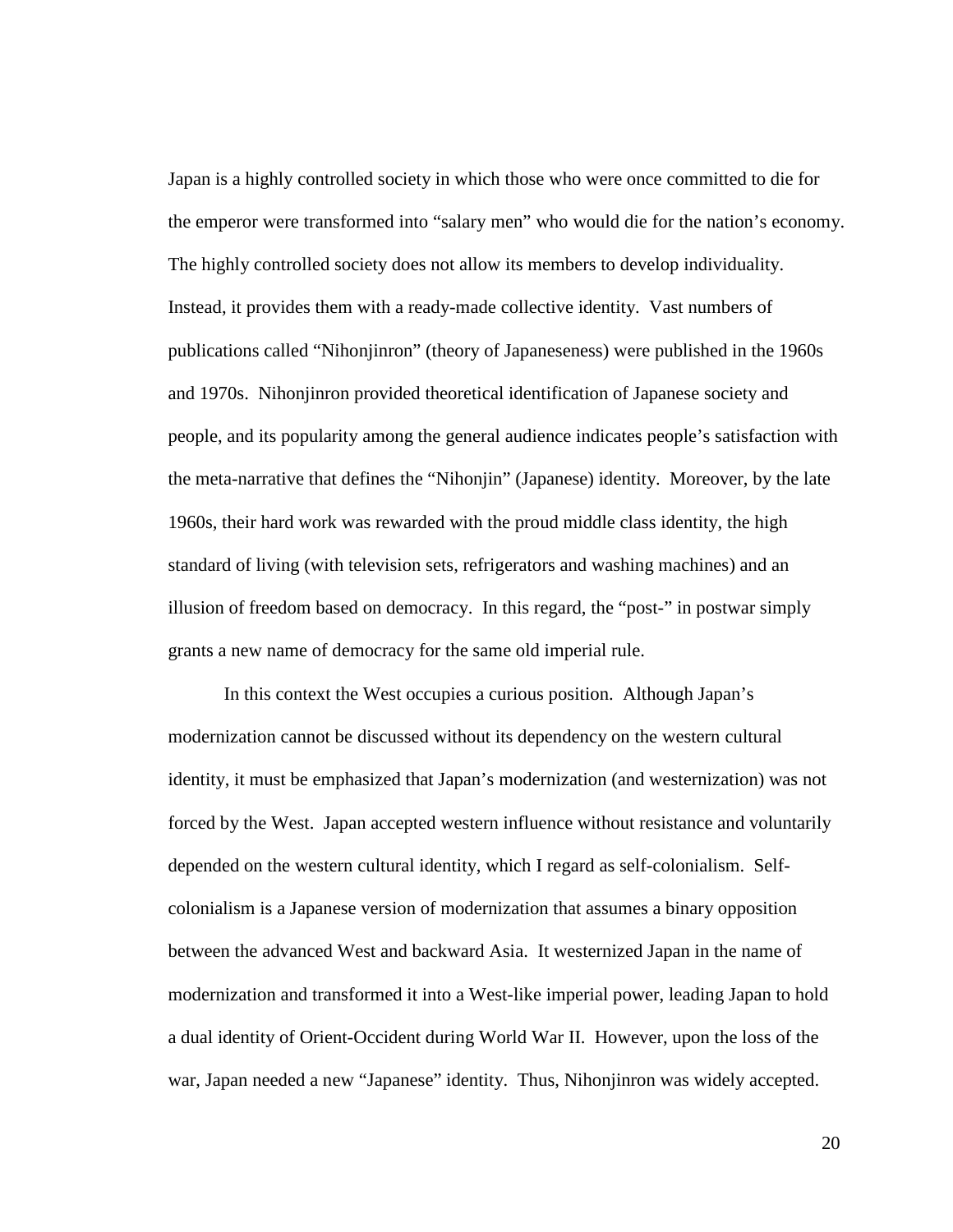In this chapter I investigate Japan's modernization process and discuss postwar Japan's cultural condition as a continuation of the modern that houses its imperial energy. I reconstruct the role of the West in modern Japan's identity formation in postcolonial discourse, and further I examine Murakami Haruki's early works for their representations of postwar Japan as a highly westernized space that does not value individuality. The condition in which people are rewarded with the "West" in return for being controlled is well described through his protagonists' lives which are full of western cultural logos. His trilogy, Kaze no Uta o Kike (Hear the Wind Sing) (1979), 1973 nen no Pinboru (Pinball 1973) (1980) and Hitsuji o meguru Boken (A Wild Sheep Chase) (1982) deals with the time between the 1960s and 1980s. His protagonist is the postwar generation youth who was born in the late 1940s and has participated in the Zenkyoto movement (the Joint Campus Struggle Movement) in the 1960s, which is presented as the last battle of people against the State-system. Murakami's textual endeavors reveal the hidden but continual rule of postwar Japan by the modern imperial energy, and his protagonists try to be individual by rejecting pre-made identities and by detaching themselves from society.

#### **Autonomy of Modernization**

Today's Japan is considered a highly westernized non-western society, and in discussions of its rapid modernization, most theorists come to an agreement about its uniqueness in absorbing western culture. Since the Meiji period (1868-1912) Japan has been accepting western influence without resistance. A high degree of penetration of the West observed in modern Japan's cultural space affirms western hegemony. Although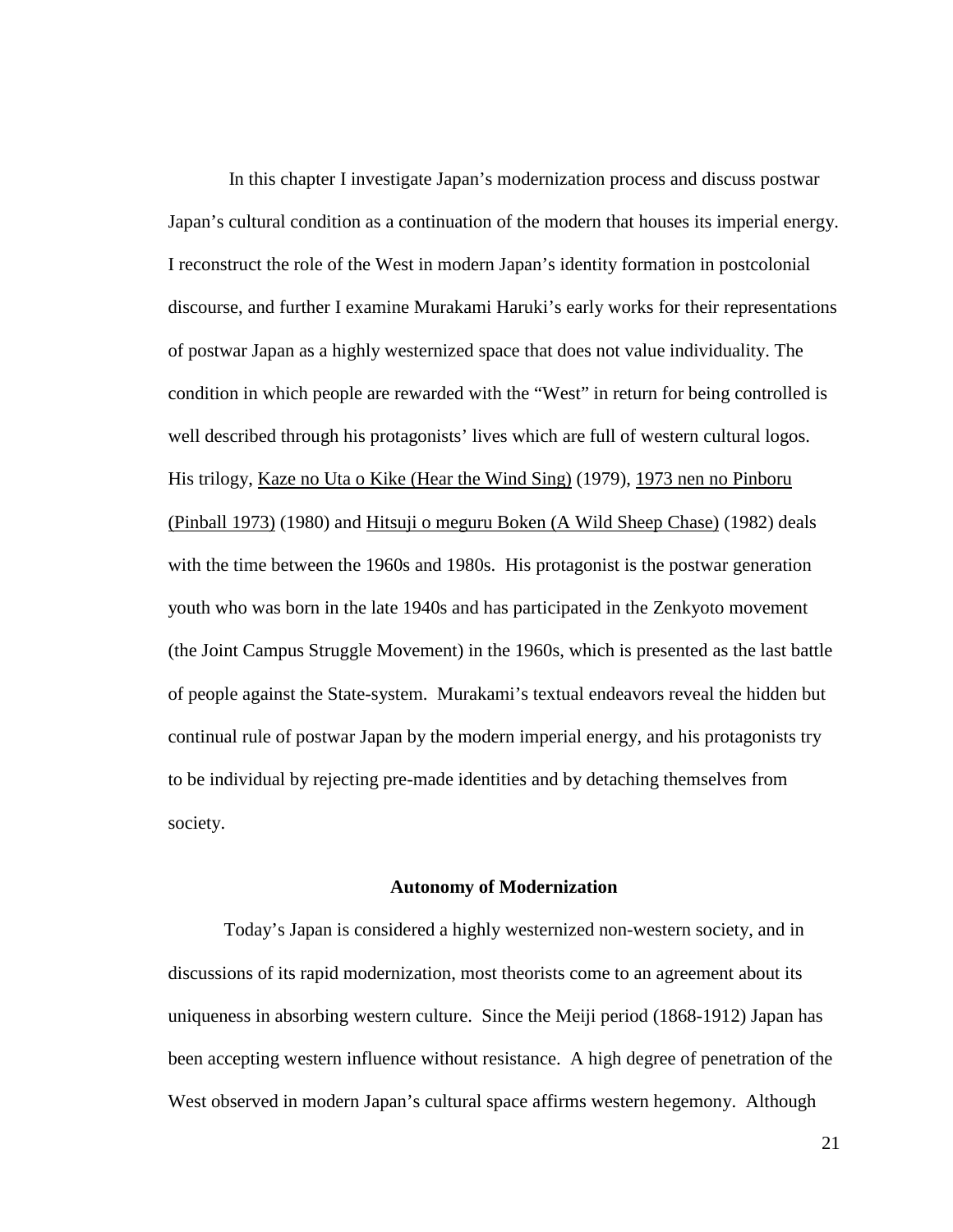the popular idea of the time, "Wakon Yosai" (Japanese soul, western talent) suggests the logical separation between Japan and the West, in reality modern Japan adopted not only western technology but also a western cultural identity. However, modern Japan's cultural formation did not emerge from geopolitical invasion by the West. Its unique relationship with the West can be attributed to the fact that its modernization coincided with the time of nation-making, which provided Japan with an opportunity to develop nationalism while assimilating into the "borrowed" western cultural identity by creating a Japanese version of the West (J-West) in the name of modernization.

By the term "modernity" I broadly refer to the consciousness of progress that values science and rationality in contrast with traditional or indigenous cultural values. In one sense, modernity symbolizes the desire to define truth. A degree of modernity of any non-western society can be measured by its level of penetration of the West. If the goal of modernity for non-West is to claim western cultural identity, the modern refers to the First World identity, and modernization functions as a tool for the non-West to obtain a membership to enter the western sphere, which simultaneously means to let the West enter its space. Thus, the deeper the non-West goes into the western sphere, the more the West penetrates its home. In order to investigate how modern Japan manipulates the idea of the modern to maintain the coexistence of tradition and modernity, we must consider how Japan's modernization is perceived from both Japanese and non-Japanese perspectives.

 Masao Miyoshi and H. D. Harootunian think that Japan's repeated exposures to the superior outside civilizations of Korea, China, India, Portugal and Spain in its pre-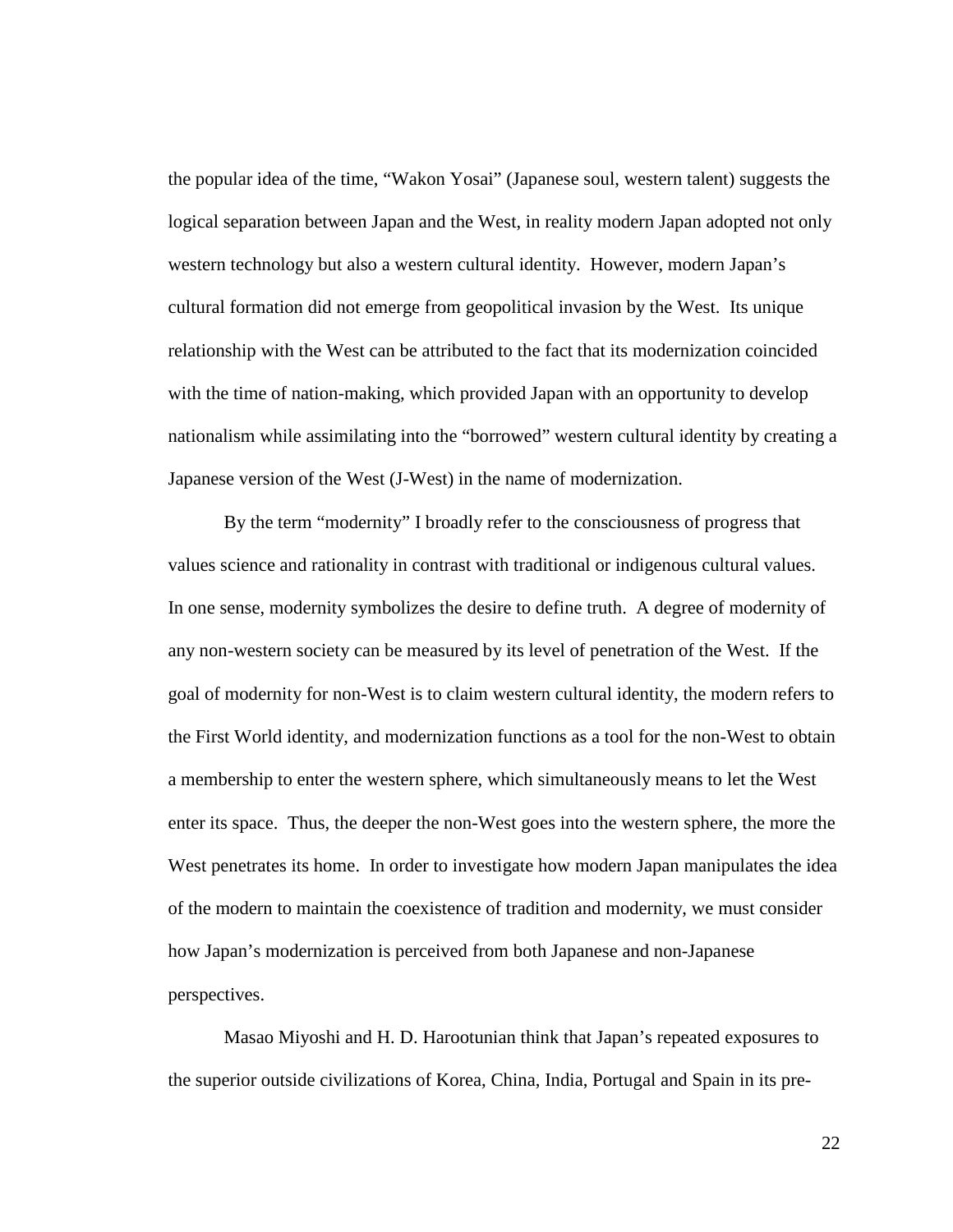modern history, resulted in its inability to develop interiority and autonomy, consequently suffusing Japan's history with "the sense of the dominant other and its own marginality." At the same time, its experience with others has enabled Japan to be successful in trading. They suggest that the source of the cultural uniqueness seen in Japan's modernization process is its "near colonial encounter" with the West, which offered Japan the privilege to know the West from a distance. $11$ 

 Johann Arnason suggests that "absolutising the West" must be avoided, and the relationship between modernization and westernization should be kept open to question. He defines modernity not as a label for western supremacy but as an essential part of the self-articulation of the West, in which its encounters with the Others should not be ignored. He asserts that westernization and modernization are complementary aspects of the historical process in which the adoption of the West, whether enforced or voluntary, occurs at different levels. Recognizing the relative weight on westernization in its relationship with modernization, Arnason points out that Japan's case discredits what is called the "latecomer thesis," which asserts that in the effort to catch up with more advanced societies, less advanced societies are likely follow a common pattern. He sees the Japanese version of modernity as a prominent example of "interpenetration of tradition and modernity." At the same time, he attempts to reinterpret Japan's tradition and regards Tokugawa Japan under its sakoku (self-imposed seclusion) policy (1635- 1854) as a "pseudo-traditional society" where a germ of modernization is already observed without permanent contact with the West. $^{12}$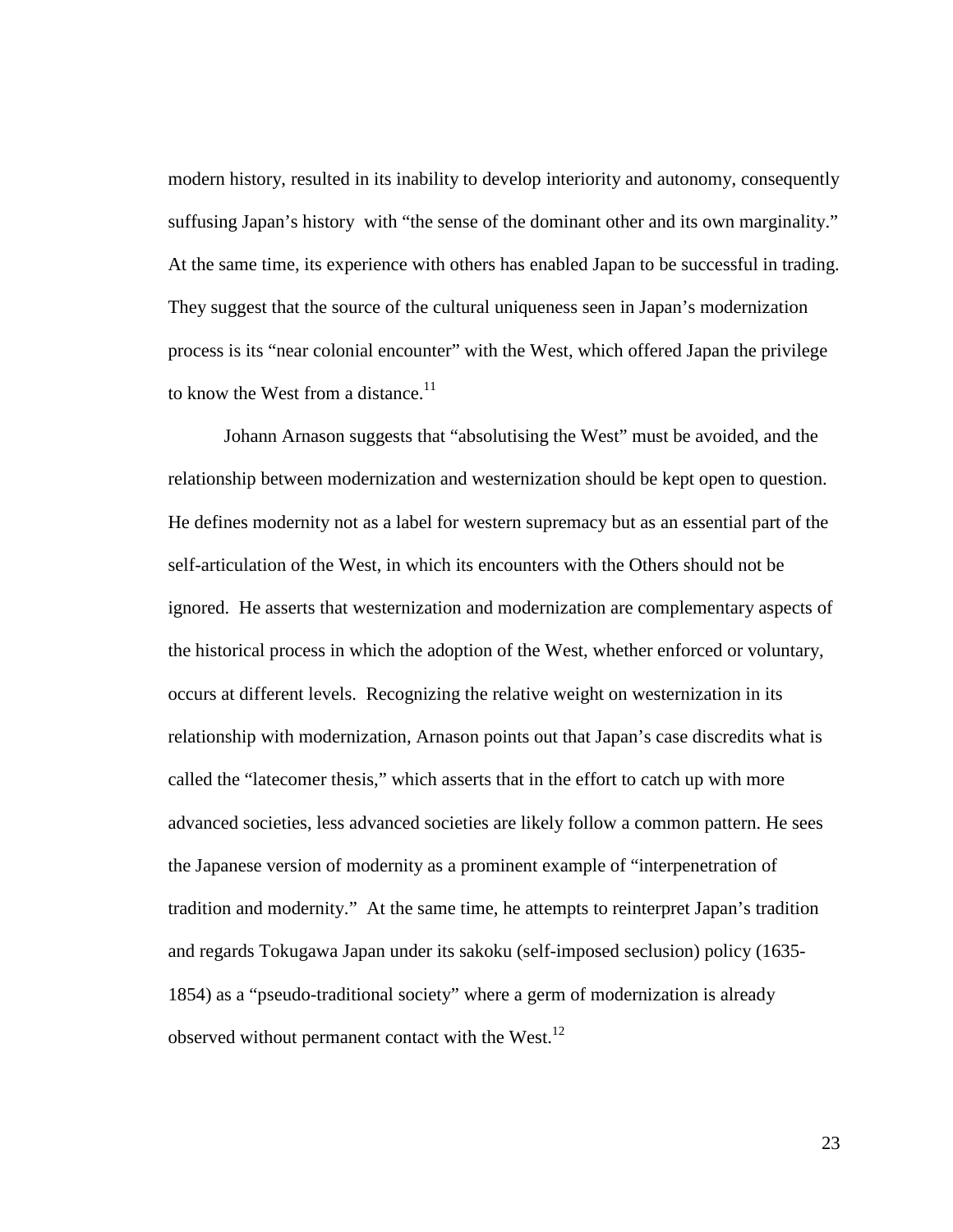Fuminobu Murakami also asserts the possible autonomy of modernization, which suggests that modernization including westernization was a choice Japan has made. He defines the terms "modern/modernity/modernism" not as spatio-temporal concepts but as an ideology that values ideas such as power, ideals, enlightenment, the future, development, progress, advancement and evolution. Although modernist ideology was accelerated by the eighteenth century's Enlightenment project, it existed before and it still does. Like Arnason, (Fuminobu) Murakami also thinks that in Japan's case, the seeds of its modernization already existed during the Edo period (1603-1867) even though modernization now only appears as "nothing other than westernization."<sup>13</sup> Modernization can occur autonomously without the West's coercion, although westernization has become a "standard" value for Japan's modernization upon its contact with the West.

 What these theorists commonly recognize in modern Japan's cultural formation is a slippage between westernization and modernization as well as the autonomy of its modernization. This idea allows us to see westernization as a political strategy that Japan imposed in order to catch up with the advancement of the modern. It, in fact, reflects the popular doctrine of the Meiji period: "Wakon Yosai (Japanese Soul, Western Talent)." It is the dichotomy that separates Japan from the West and assumes the separation between Japanese spiritual life and material way of life. It teaches that Japanese spirit should not be corrupted by foreign influences.<sup>14</sup> The idea of "Wakon Yosai" further suggests that modernization is an ideology to enhance elevation of the race, while westernization is a mere strategy to modernize and industrialize the nation.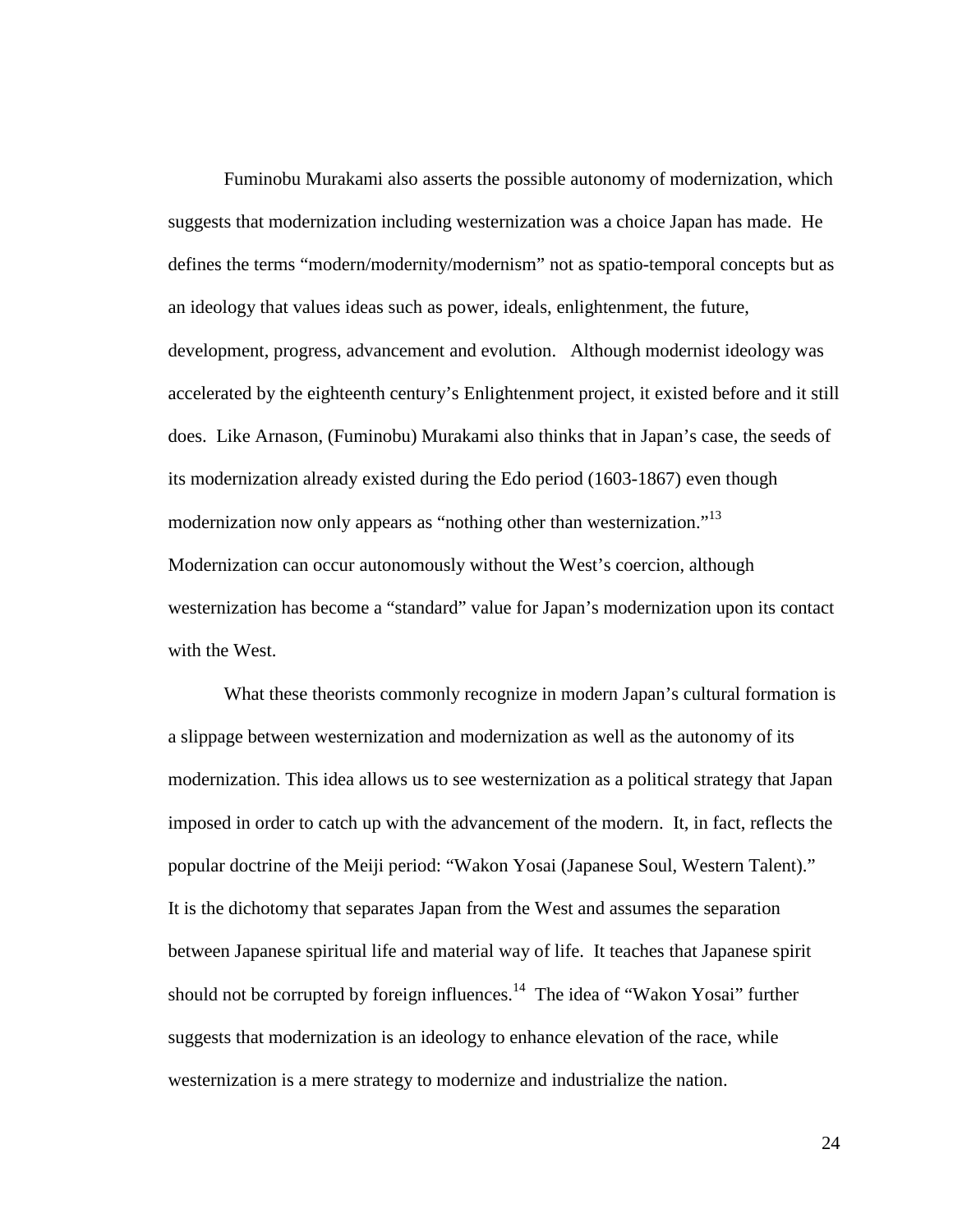Moreover, the autonomy of modernity affirms the existence of Japan's "indigenous" energy that is equivalent to western colonialism/imperialism. Miyoshi calls non-European colonialism including Japan's as "secondary colonialism." He recognizes a nativist reaction against European imperialism in Japan's imperialist aggression, and he sees it as an attempt of "a homegrown version of imperialism" to improve western imperialism.<sup>15</sup> Indigenous imperialism fueled Japan's self-westernization process in the name of modernization. I am aware that my argument suggests that modernization is inseparable from colonization. However, I stress that colonization here is not the one implanted by the West but by Japan's own imperialism. Agreeing with the assertion of Miyoshi and Harootunian that Japan has never been hesitant in depending on the Other in terms of its identity construction, I believe that indigenous imperialism also led Japan to develop the dual identity of Orient-Occident as well as colonizer-colonized during World War II.

#### **Self-Colonization and Dual Identity**

The Meiji Restoration (1867) is usually discussed as the beginning of Japan as a nation. Upon opening of its ports after Commodore Perry's visit in 1853, new and advanced culture from the "West" (America, England, Russia and Holland) amazed Japan and prompted its modern industrialization based on the idea of "Fukoku Kyohei"(Enrich the country, Empower the military). Japan went through not only political but also the cultural reformation called "Bunmei Kaika" (civilization/ enlightenment) during which everything from the West was credited as "better." Incidentally, the construction process of the nation-state was largely affected by the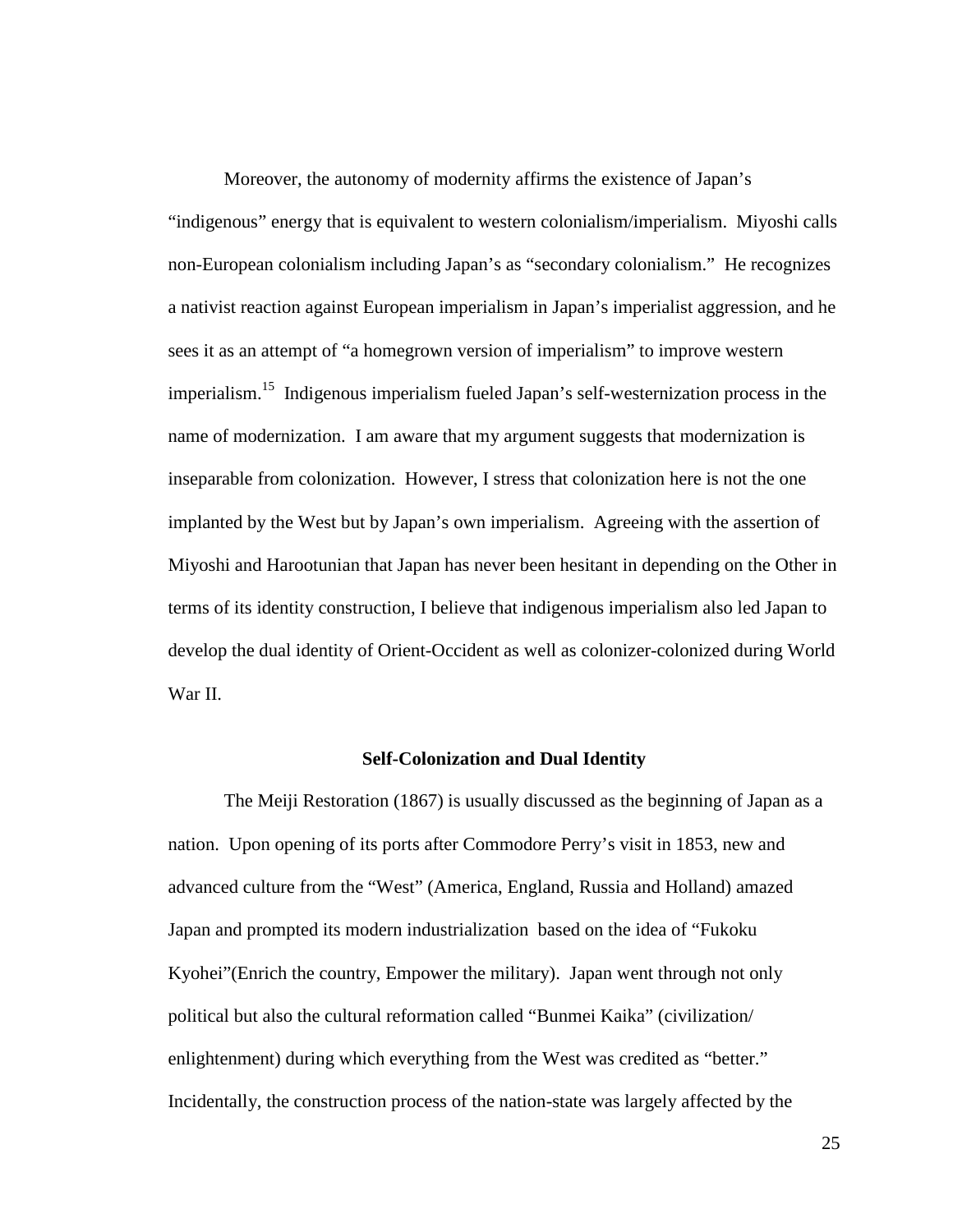presence of the West. I regard Japan's self-westernization process as self-colonialism. It is a Japanese version of westernization in which Japan accepted the superior Other and willingly took the inferior position. In order to catch up with the superior West Japan colonized itself by creating its own version of the West.

The significant difference between enforced colonization and self-colonialism lies in the presence (or absence) of people's resistance towards the new (colonizing) cultural value. Because of the absence of resistance, coexistence of tradition and modernity in Japan takes a rather flexible form as shown in westernization of tradition and Japanization of modernity. In its hybrid-like space, the "West" was a material goal as well as a status symbol. In fact, this is a result of the implementation of "Wakon Yosai." Self-colonialism rapidly industrialized Japan and transformed a new nation into a Westlike military power. However, this process also complicated Japan's identity construction, and it is fruitful to examine writings of Yoshimi Takeuchi on "Kindai no Chokoku" (Overcoming the modern), which was the symposium held and published by Bungakukai (Literary Society) between 1941 and1942. Takeuchi's extensive research on this famous symposium demonstrates how Japan negotiated its cultural identity upon encountering European modernity.<sup>16</sup>

In his paper titled "Kindai no Chokoku" (1959) Takeuchi analyzes the ideas shared by intellectuals of the time in terms of their recognition of Japan's modernity in the global context. In this symposium, the idea of "overcoming the modern" was discussed as a common goal of the intellectuals in order 1) to overcome "Chiteki Senritsu (intellectual trembling)" which emerged from the conflict between "Seiyo Chisei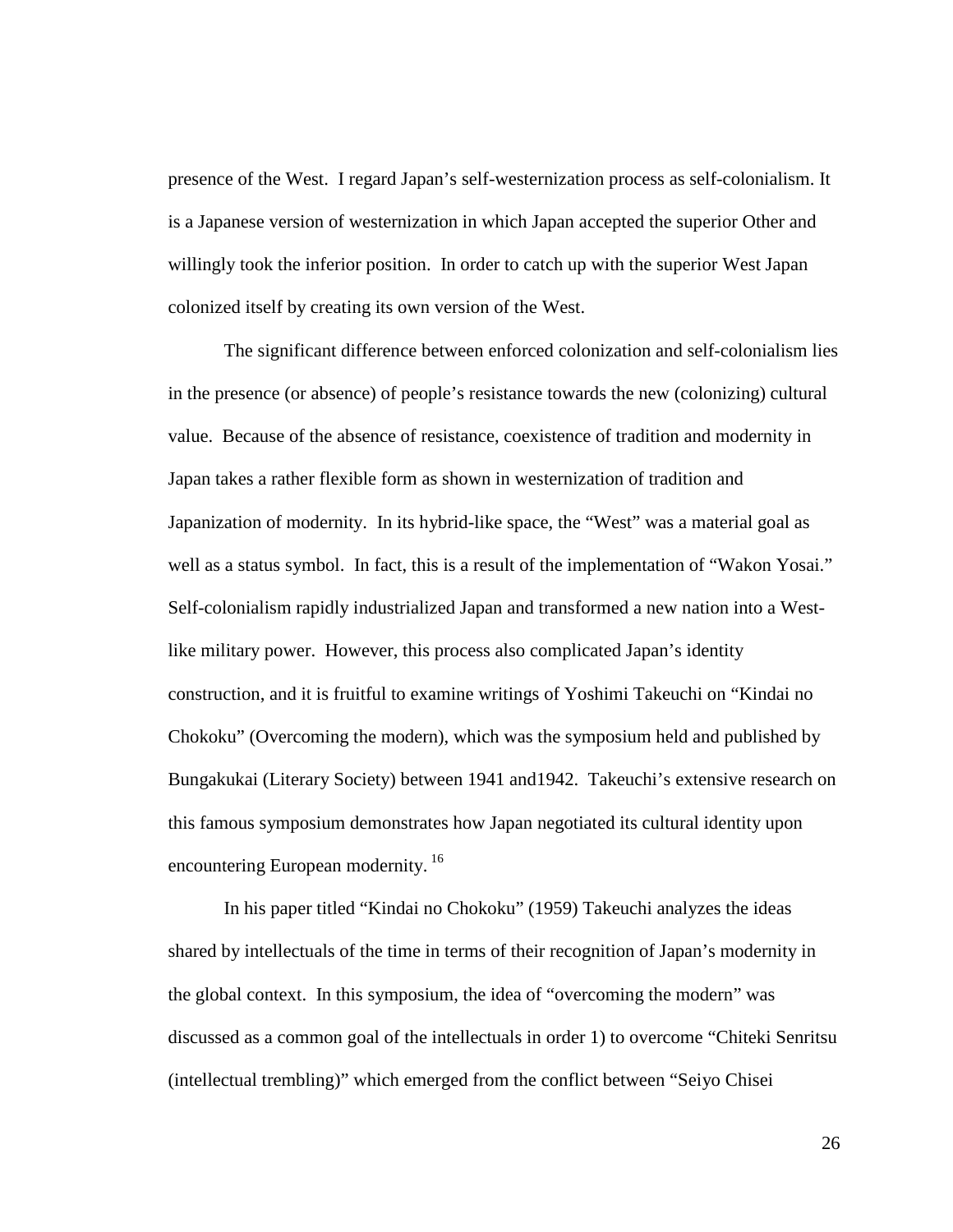(Europeanized intellect)" and "Nihonjin no Chi (Japanese blood)," 2) to break through people's indifference towards "Japan's new spiritual order," and 3) to overcome the individualism of intellectuals in our culture's various fields.<sup>17</sup> In his discussion of modern Japan's identity with the West as well as the rest of Asia, Takeuchi favors one of the participants, Kamei Katsuichiro's interpretation of "Daitoa Senso (The Great East-Asian War, which was later called "Taiheiyo Senso /Pacific War)" in relation to postwar Japan's war responsibility.

Kamei argued that the war was "Shokuminchi Shinryaku Senso (War of Colonial invasion/ invasion against China)" for which Japan should be responsible. At the same time, Japan fought against the western imperialism without intending to take over the United States, England or Holland as its colonies. In Kamei's logic Takeuchi recognizes the absence of the universal values that encompass both the East and the West to judge imperialism. Consequently, Takeuchi observes the double structure in the Great East-Asian War in Kamei's logic. He notes:

This double structure involved the demand for leadership in East Asia on the one hand and a goal of world domination by driving out the West on the other. These two aspects were at once supplementary and contradictory. For while East Asian leadership was theoretically grounded upon the European principle of opposition between the advanced nations and backward nations, this was opposed in principle by Asian decolonization, which saw Japanese imperialism as equivalent to western imperialism. Japan's "Asian leadership" had to be based on this latter Asian principle in order to gain recognition from the West, but because Japan had itself abandoned this principle, it had no real basis of solidarity with Asia. Japan advocated Asian on the one hand and the West on the other. This impossibility produced a constant tension, with the result that the war spread beyond all bounds without any resolution in sight. The fate that led the Pacific War to become an "eternal war" was determined by tradition. This represented the "glory of the state." $^{18}$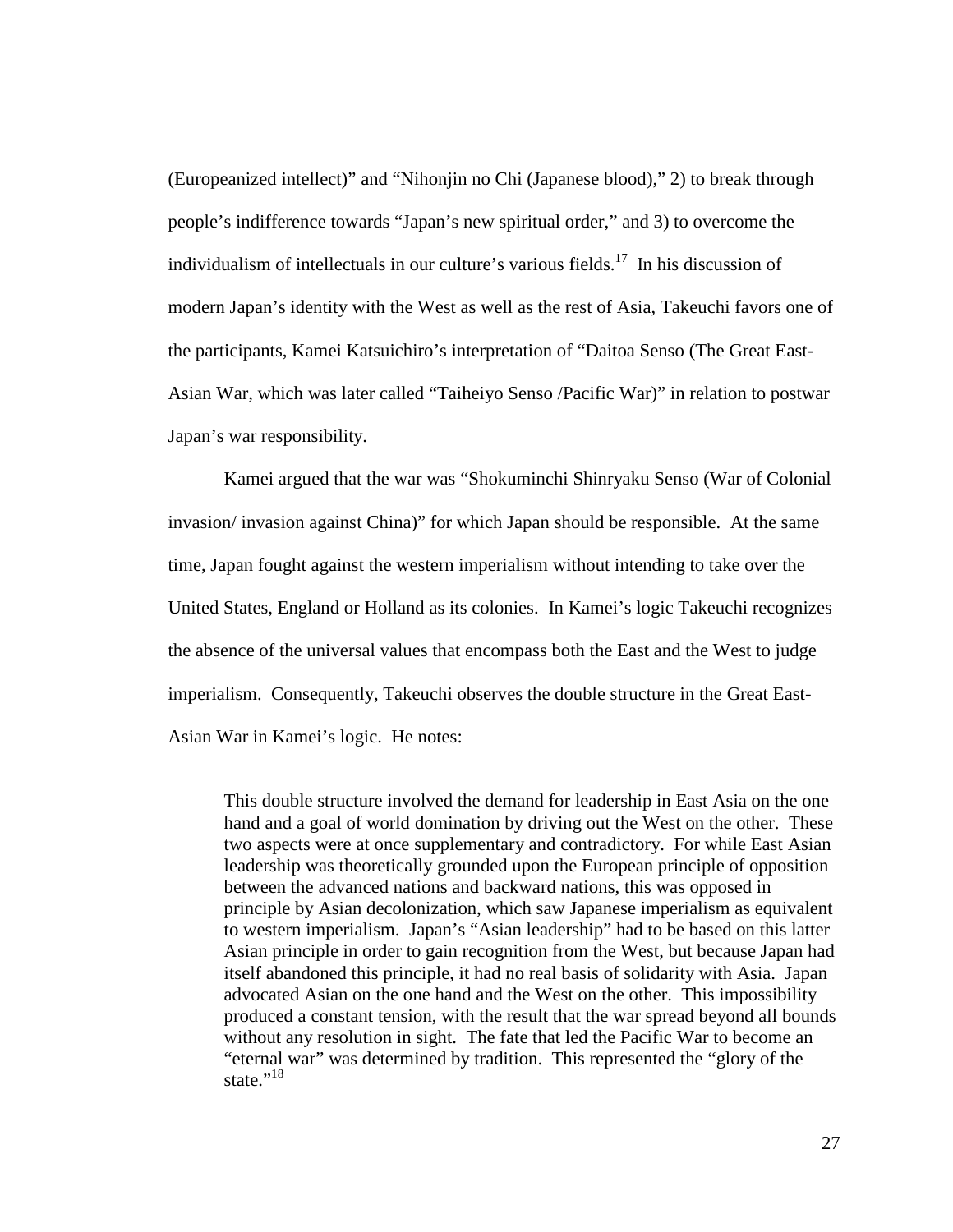The Great East-Asia War/Pacific War appeared to be the reflection of Japan's inner conflict, and it actually gives the impression that if Japan had been more independent, war might have been avoided. Japan's dual identity is directly rooted in its tendency to depend on other cultures for its identity.

Takeuchi's argument that Japan's imperialism is not the same as western imperialism supports my claim that Japan has a homegrown imperialism. It also offers logic to the coexistence of Japan's colonial invasion and anti- (western) imperialism. Japan's anti- (western) imperialism is not a negation of its own imperialism. In order to take the leadership of Asia, Japan first must have colonized the rest of Asia, which endowed Japan with the western/colonizer identity. Then, its Asian leadership must have been granted by the West. In this way, Japan placed itself in the paradox whereby it must have become the West in order to be Asia. To be more specific, Japan had to become the West (westernized) in the Oriental sphere and (modernized) Asia in the Occidental sphere.

Takeuchi does not hold a very high opinion on Japan's dual identity. In his essay, "What is Modernity?" he suggests that Japan is "nothing":

For there is here no resistance, that is to say, there is no wish to preserve the self (the self itself does not exist). The absence of resistance means that Japan is not Oriental, but at the same time the absence of the wish for self-preservation (the absence of the self) means that Japan is not European.<sup>19</sup>

Interestingly, Takeuchi sees Japan as nothing because it does not have "self" to claim to be either the Orient or the Occident. This demonstrates his modernist view of the world in binary relationships. Takeuchi thought that modernity for the non-West was its subjugation to the West's control, and that the modern Orient was born through invasion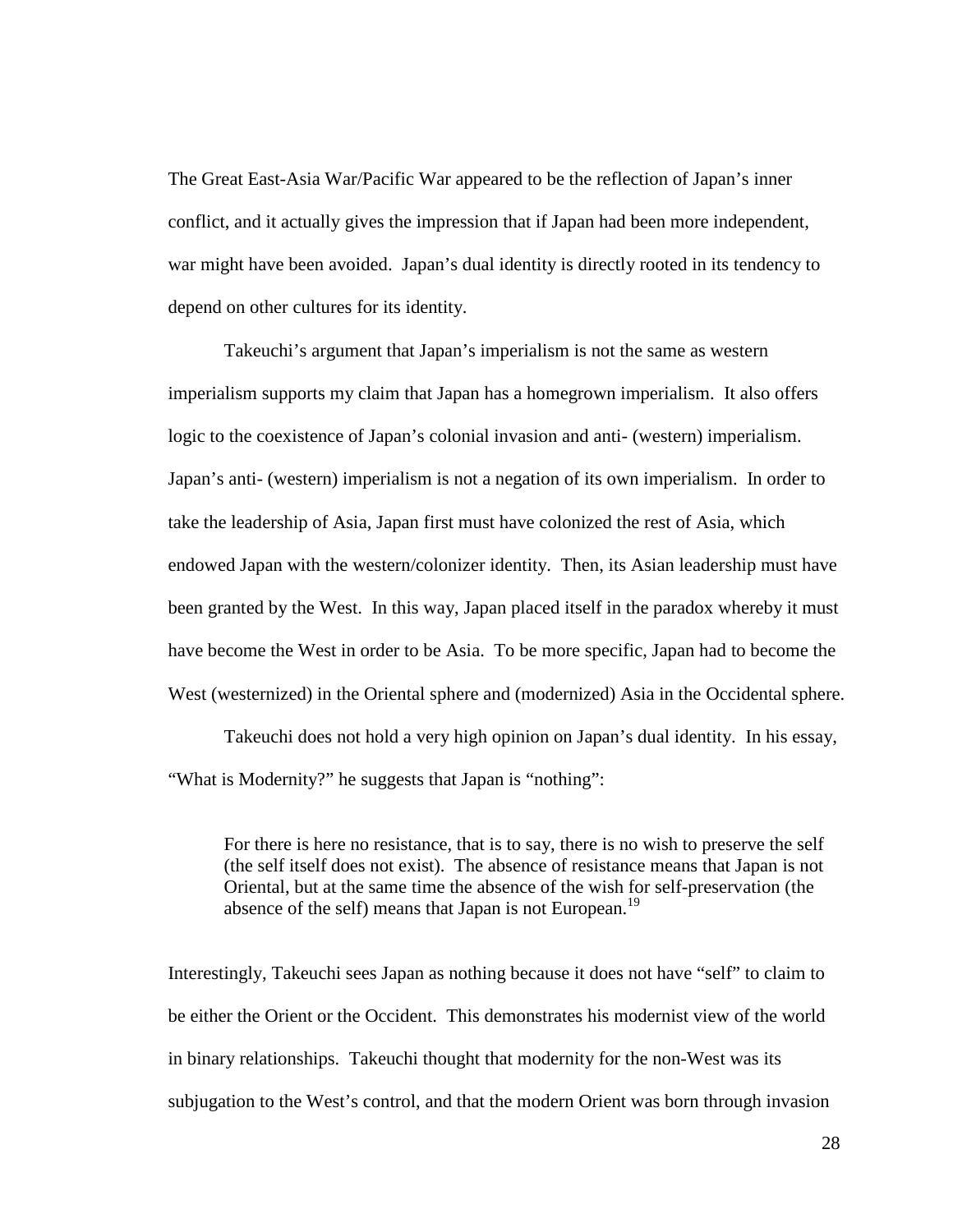and exploitation by the West and the Orient's resistance to them. He was aware that Japan's will to resist was weak.<sup>20</sup> As Sakai suggests, Takeuchi's attitude toward modernity reflects his ideal vision of the Orient as the power entity to oppose western aggression. Thus, Japan's willingness to accept anything western led him to liken westernization to surrendering or giving up subjectivity, which is a state of being colonized.<sup>21</sup> Takeuchi identifies the "modern" that the symposium attempted to overcome as "modern" Japan of the Meiji and Taisho (1912-1926) periods. $^{22}$ 

 In the perspectives presented by Japanese historians, Iwao Koyama and Masaaki Kosaka in 1942, Sakai sees that they recognize the goal of Japan's modernization as "to change the world so that the Japanese would occupy the position of the center" and anything western was approved in order to achieve this goal. Japan's moral superiority over China was already assumed, and for them, World War II was to decide the moral superiority of the East or the West, which Sakai compares with the idea of Takeuchi that war was still between Chinese and Japanese moralities.<sup>23</sup> If this moral superiority is determined by the hierarchical order of universality and particularity, universality must be claimed by the colonizer who reduces the colonized into particularity. In short, I see Japan's attempt to be universality as a reflection of its colonialism/imperialism over China. However, I am skeptical about Koyama and Kosaka's view of World War II in terms of Japan's ambition to be the center of the world. Rather, I believe that Japan wanted to be recognized by the West as being number one in Asia. In other words, Japan's intention was not to be universality but to be the best particularity. This actually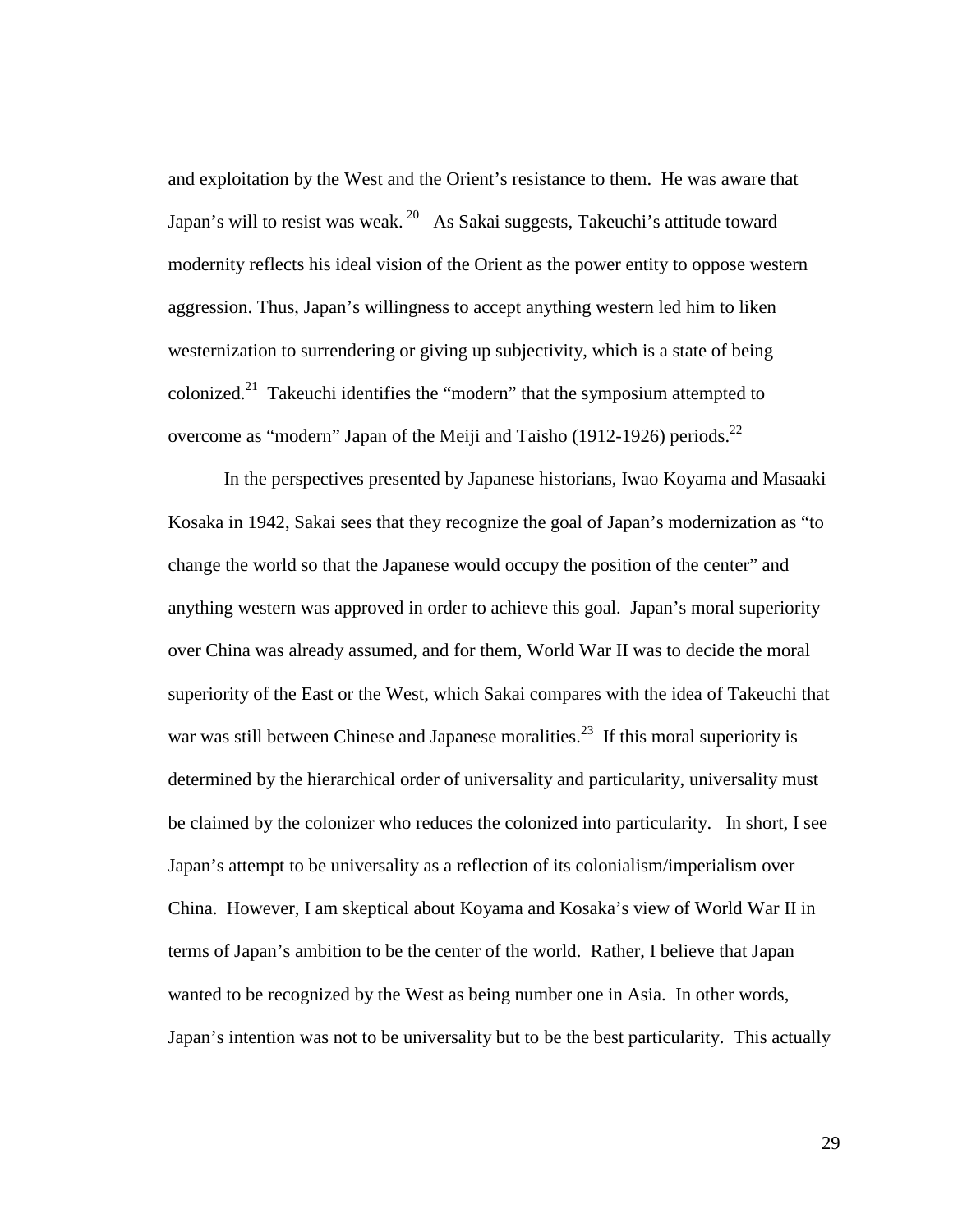echoes Takeuchi's view of Japanese culture as "Honor Student Culture" and its progress as "the slaves' progress."<sup>24</sup>

Sakai criticizes Takeuchi's argument that "Japan is nothing" because of "the absence of resistance" or "the absence of the self-maintenance wish," insisting that the nation without a strong national identity could not have fought war for fifteen years.<sup>25</sup> However, Takeuchi's claim can be read that "Japan is nothing but a West or Asia." In other words, he suggests the need to address the issue regarding the Japanese identity that Sakai calls "a strong national identity." In fact, H.D. Harootunian values Takeuchi's recognition of modern Japan's struggle between "Western knowledge" and the "blood of the Japanese." Through "the disjunction between native wisdom and western rational knowledge," Takeuchi reassesses Japan's modernization process which "slavishly aped the West while subverting Japanese intelligence" and to redefine Japan's modernization as a unique process, which cannot be simply labeled as westernization. He attempts "to find a way to conceptualize a modernity that was made in Japan."<sup>26</sup> For Takeuchi, "overcoming the modern" means releasing Japan from western control. He attempted to release Japan from the paradox in which it must become the West in order to be Asia by claiming a "Japanese" identity.

Takeuchi thinks that the "overcoming the modern" symposium raised the issue of Japan's dual identity in a timely manner but failed to generate any solutions for it, and "disappearance of these aporias [Kamei suggested] prepared the intellectual ground for Japan's colonization" in the postwar period when westernization was taken by Americanization.<sup>27</sup> Japan's self- colonization is rooted in its dependency on other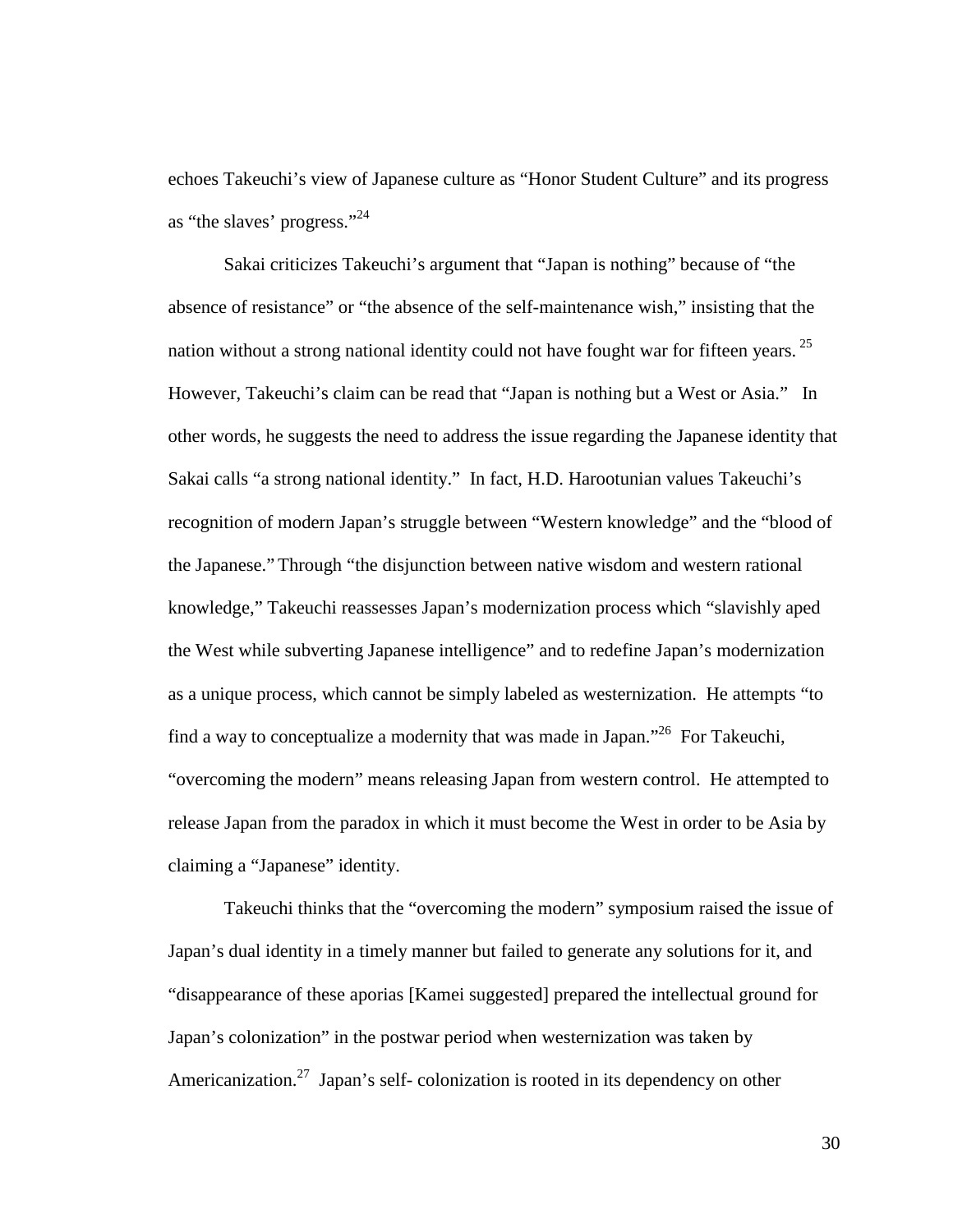cultures and it eventually puts Japan in the paradox. However, upon loss of the war, Japan lost this dual identity as well. Thus, Imperial Japan's paradoxical double consciousness actually made postwar Japan an identity-orphan until "Nihonjinron" was provided.

#### **Nihonjinron**

The following quotation from Japan: Profile of a Nation shows typical rhetoric used in writings on modern Japanese history:

The defeat of Japan in 1945 under atomic clouds brought the Allied Occupation, demilitarization, dismantling of the old industrial combines (zaibatsu), renunciation of divinity by the emperor, a new constitution, democratization, and a new educational system. After a painful period of postwar rehabilitation, the Japanese economy began to surge ahead in the 1960s and 1970s.-----The nation's continued prosperity has been based on a security treaty with the United States, a consistent stress on economic growth and business-oriented policy making, an emphasis on education, and the frugality, energy and sustained efforts of the Japanese people.<sup>28</sup>

"Sengo" (postwar) presented in this writing is a story of the war victim. Its main focus is the effort Japan made for its recovery from the painful experience of war. This kind of narrative has dominated postwar history education as well as the media's representation of modern history. Together with the essentialist ideology of Nihonjinron, Japan's selfvictimization has offered the ideal logic to generate Bildungsroman-like narratives in which the diligent Japanese collectively became a hero.

Nihonjinron in general attempts to generate a positive national image and it often focuses on the uniqueness of the Japanese people. John Lie notes that the Nihonjinron writings existed already in the pre-modern period. While the early Nihonjinron writings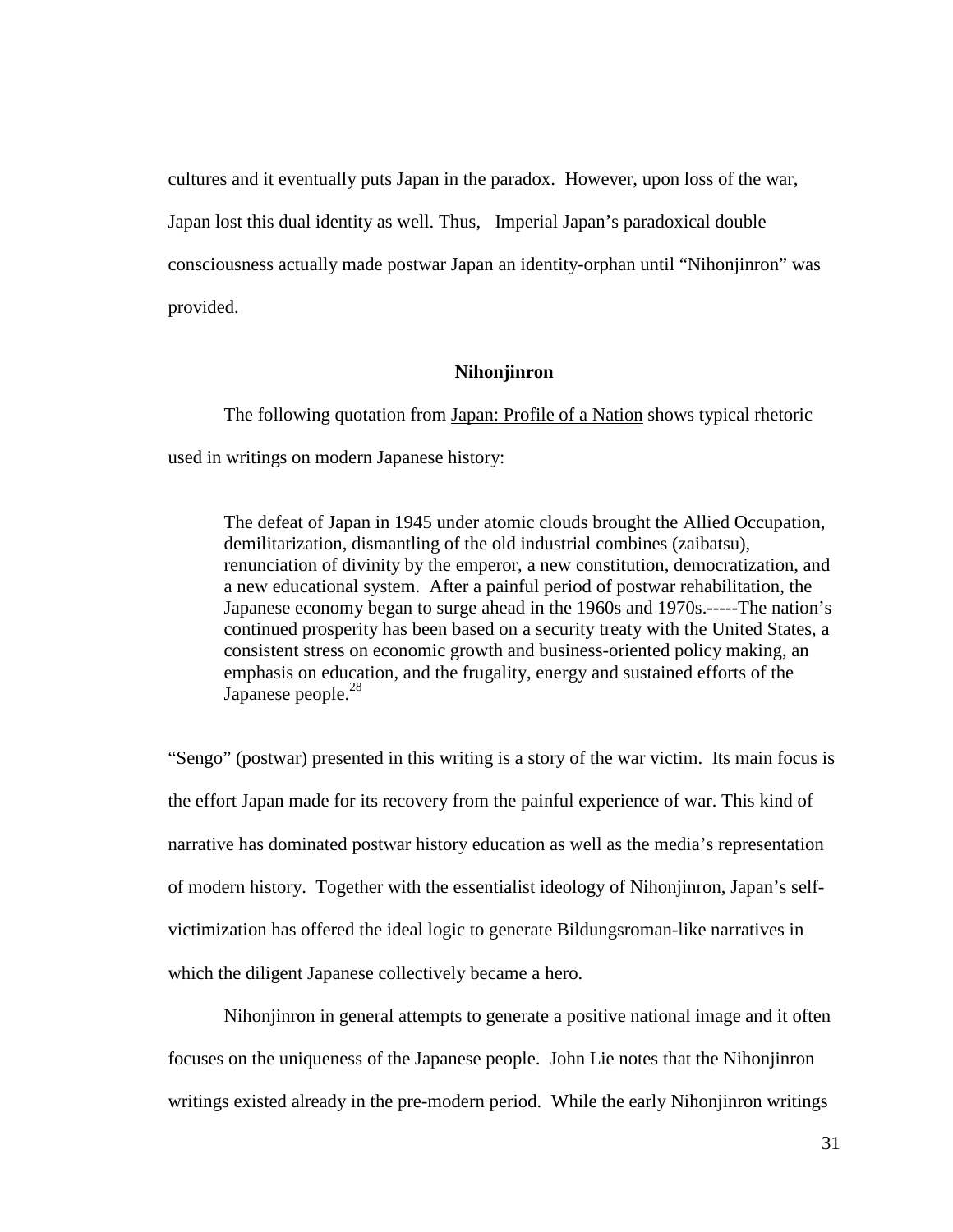expressed "a prevailing sense of Japanese inferiority vis-à-vis the West," more recent writings focus on Japan's equality or even superiority to the West. They gained popularity after the rapid economic growth of the 1960s when they began to claim more positive elements about Japan, and Ezra Vogel's Japan as Number One (1979) became one of the all-time best-selling nonfiction books in Japan.<sup>29</sup> In this context, public (both national and international) recognition of the Japanese as a single race became important, and thus, monoethnic and homogenous Japan was born despite its multiethnic and multicultural reality. Interestingly, the nation that was a proud "empire" during war claims to be "Tanitsu Minzoku Kokka" (mono-ethnic nation) in the postwar time.<sup>30</sup>

The main event usually discussed in Nihonjinron is the most positive event of postwar Japan, the "economic miracle" that was achieved by the hardworking Japanese. While postwar Japan's history education presented the modern history as a Bildungsroman-like narrative of the war victims' endeavors to rebuild the nation from the ashes, the Nihonjinron writings of the 1960s and the 1970s supplemented history by offering "positive episodes" and "character analysis." During the postwar reconstruction, these two together generated what I call "Bildungsroman from the ashes" for Japanese to believe in. The Nihonjinron writings commonly stress one or two features of "Japanese national character or collective psychology such as curiosity, collectivism or selfuncertainty." The only taboos of Nihonjinron are "to say that Japanese are just like other people or to question the category itself."<sup>31</sup> Although it can be contended that the popularity of Nihonjinron in the 1960s and 1970s was agitated by the self-defense mechanism of postwar Japanese against an inferiority complex towards America and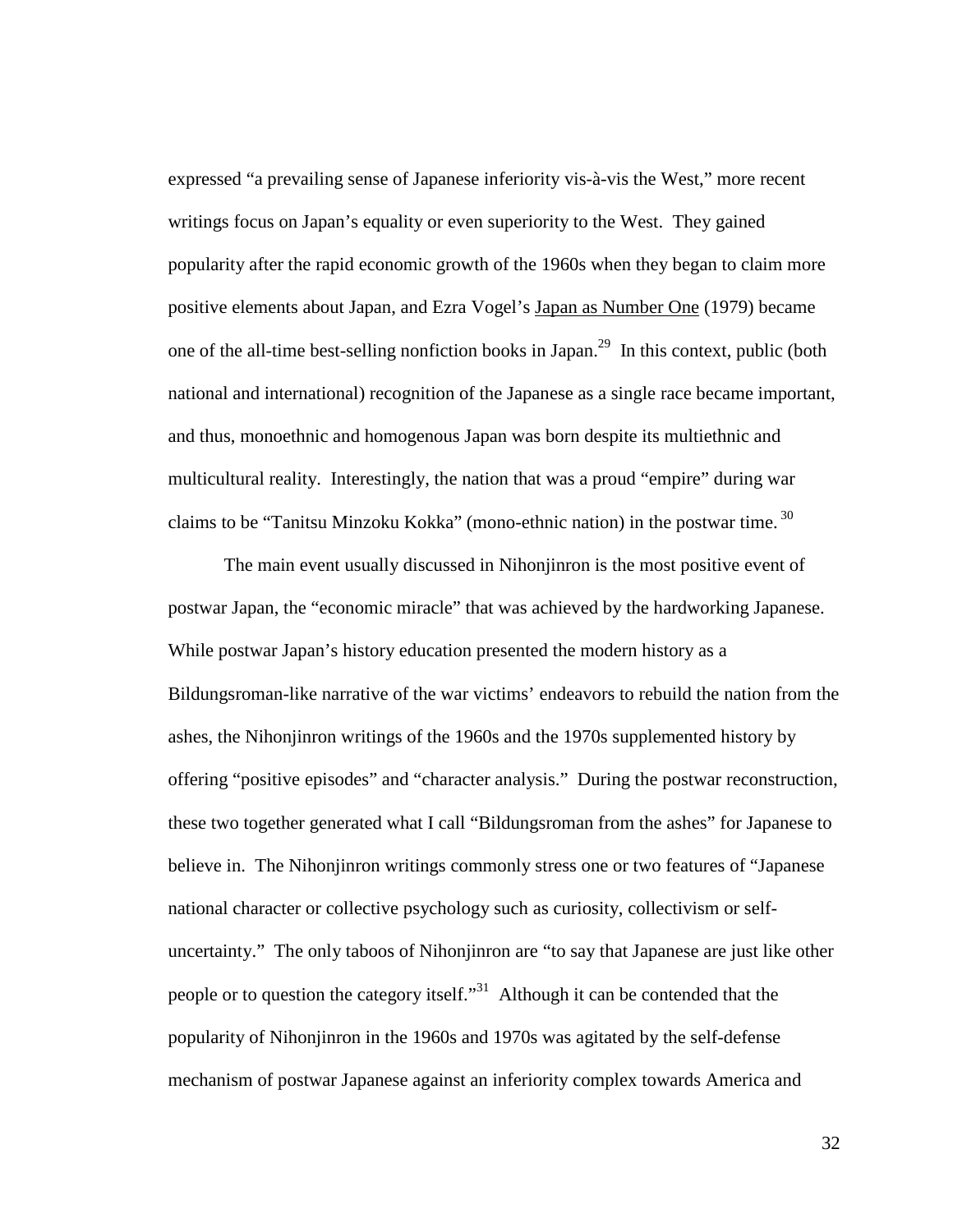guilt consciousness towards the former colonies, it also shows that Japanese are interested in being unique "collectively." Thus, postwar Japan continues to be eager to be the best "particularity" in the eye of the West.

Sakai points out the recent theoretical shift the modernization theorists have made by defining modernization not as Europeanization but as Americanization. This version of modernization, he adds, has generated "a new kind of historical narrative," whose universalism avoids overreliance on European national history. Instead, it offers a potential frame in which any society can rationalize itself. However, as a result of rationalization, the society appears similar to America. Although he sees a double structure of universalism and particularism in the American-centered world perspective, he also recognizes their mutual reliance, for "universalism is a particularism thinking itself as universalism" and in the end they are both intertwined with nationalism. At the same time, he asserts that economic and political superiority of the most advanced particularity (or universality) does not stabilize or legitimate the society's domination over others.<sup>32</sup>

Sakai seems to suggest that adoption of universality does not always reflect the geopolitical power struggles between more advanced and less advanced paritcularities. Rather, it is identity politics of society with less advanced particularity. Regarding Japan's dependency in terms of its identity construction, he notes that Japan becomes aware of its "self" only when it is recognized by the West. He sees Japan's historical relation with high cultures (mainly China and America) as parasitic despite its particularism that is evident in "Nihonjinron." Japan's particularity must be recognized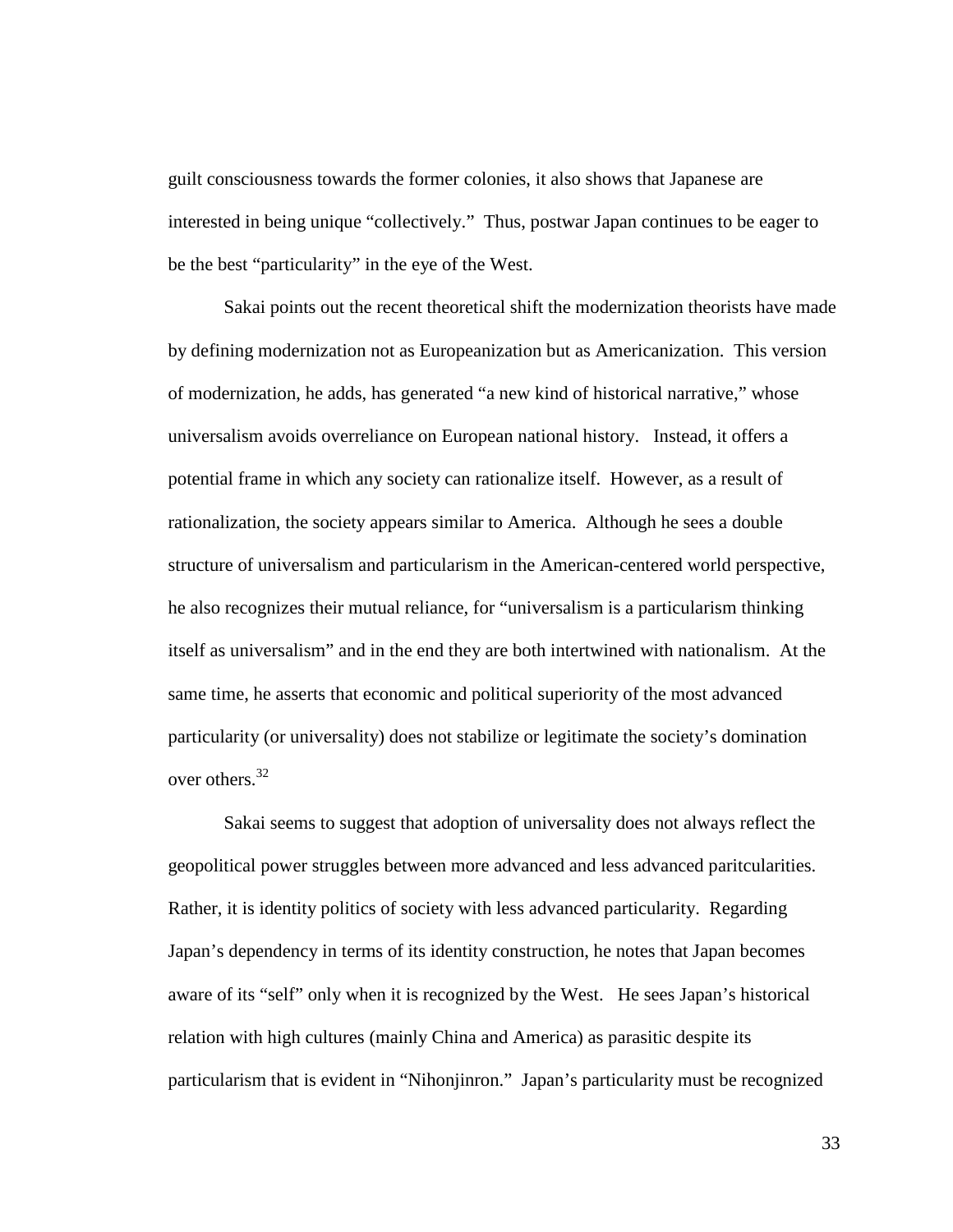by the West. To be more exact, Japan must represent its particularities that are recognizable by the West. Ironically, the idea of particularism itself is of western origin. Rebecca Suter notes that it was first presented as the founding characteristic of Japanese society in the publications of Ruth Benedict and Edwin Reischauer in late  $1949$ <sup>33</sup>

I apply Edward Said's idea of Orientalism to figure Japan's Nihonjinron's stance in a postcolonial cultural frame. I am fully aware that Said's idea of Orientalism is historically and geographically specific, and Japan is absent in his scope as neither the "Oriental" nor the imperialist. However, I am convinced that Orientalism does not discriminate based on the place of occurrence. In fact, I think that Imperial Japan held a view of the Orientalist, and it Orientalized Asians including themselves. Said claims Orientalism as a collection of dreams, images and vocabularies. He writes, "The Orient that appears in Orientalism, then is a system of representations framed by a whole set of forces that brought the Orient into Western learning, Western consciousness, and later, Western empire."<sup>34</sup> Modern Japan accepts universalism of the West in order to be particular, and Nihonjinron Orientalizes the Japanese collectively to differentiate them from westerners.

Yoshioka Hiroshi thinks that "Japan was so quick to Westernize itself that it avoided political colonization" and became a part of the West as far as its adoption of the imperialist mind is concerned. Westernization was not forced on Japan, and therefore, Japanese people lack the consciousness of cultural contradiction between the West and themselves. Yoshioka calls this modernization process, "internalized colonization," in which every Japanese is a colonizer of his own mind. This type of colonization is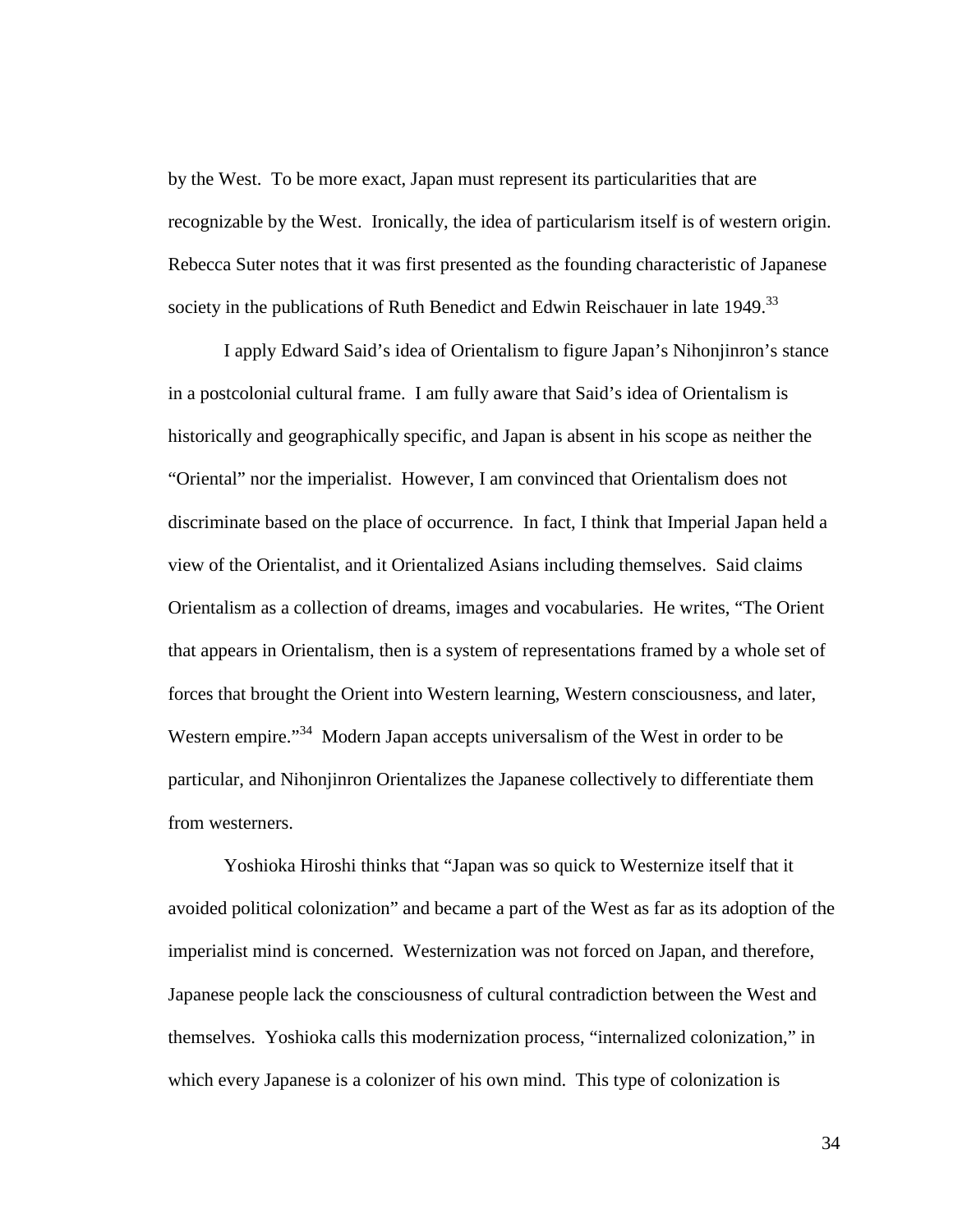possible only through the absence of a conscious subject and in Japan's case, rapid modernization was realized for this very reason. He also asserts that Japan can make up its own self only through the eyes of the other and they define themselves through their internalized eye of the West, which echoes the generally accepted idea that Nihonjinron's representation of the Japanese is based on Japanese acceptance of western stereotypes of themselves.  $35$ 

Yoshioka names the "samurai" as an example of a stereotype, yet, thinks the image of samurai is not a mere acceptance of stereotype but Japan's desire for cultural essentialism. He also points out that Japanese "enjoy representing themselves as samurai just as much as the West enjoys accepting Japanese in that way" although the samurai is now as exotic to Japanese.<sup>36</sup> This type of self-essentialization has become possible only because Japanese adopted the Orientalist's view to see themselves. It is, in fact, to realize "Wakon Yosai" by learning Japanese soul through the western point of view. In the Orientalist's view, the Orient cannot represent itself. In this way, Orientalism and imperialism mutually justify each other in Japan's case as well.

Japan's well-controlled postwar has been successful both internally and internationally: Internationally, it has achieved high economic growth and internally, it has provided people with western convenience, capital based entertainment and an illusion of freedom of choice. This is still a continuation of "Wakon Yosai" modernization. In addition, the J-West dwellers are not aware of their lack of subjectivity. Fuminobu Murakami thinks that "a happy society of contented people will emerge if we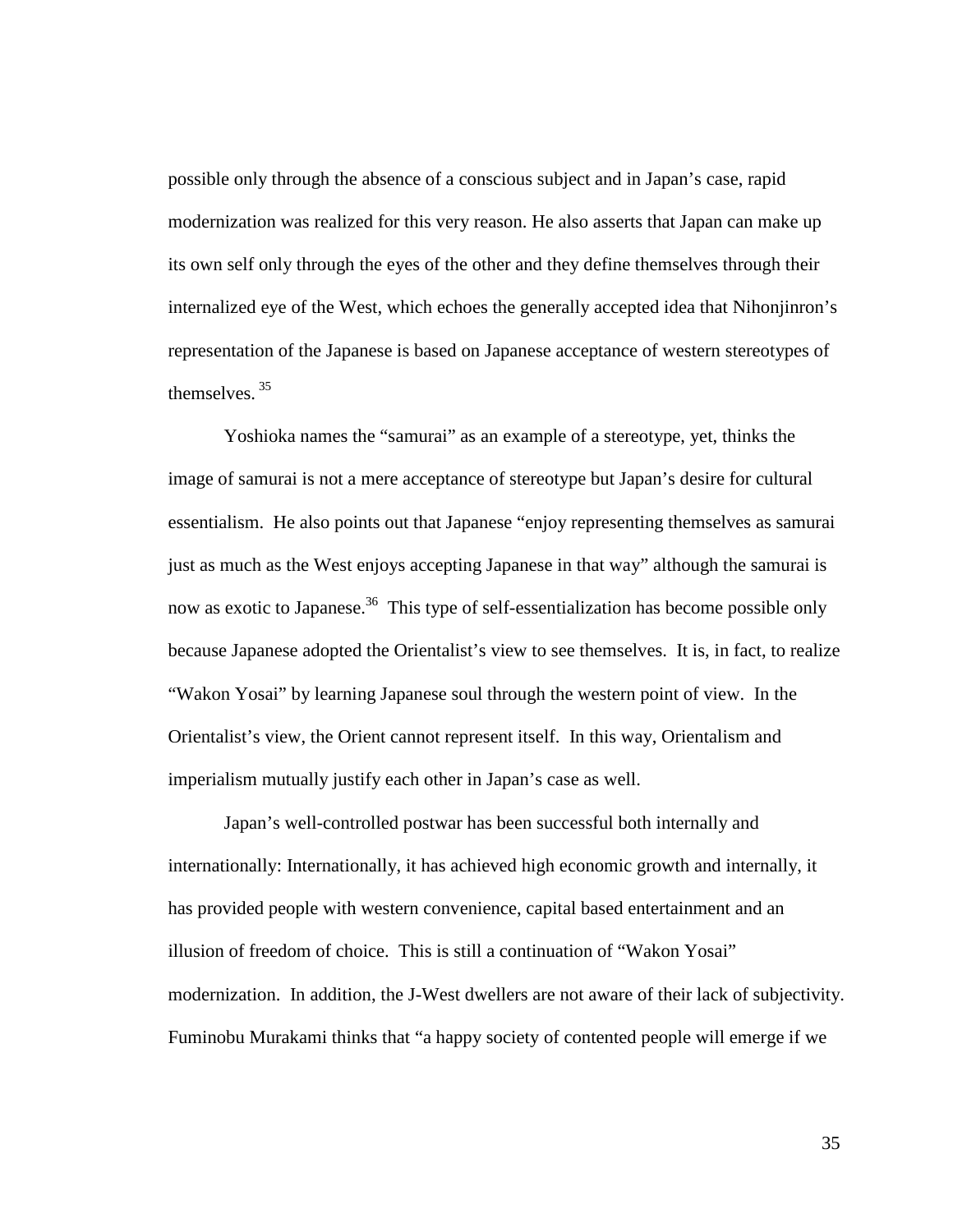discard evolution."<sup>37</sup> In this sense, postwar people are happy hardworkers, who are content with being generalized and represented by the meta-narrative, Nihonjinron.

## **What is the "Post-" in postwar?**

 Jean-Francois Lyotard defines the postmodern as incredulity toward metanarratives. He sees narratives as determiners of criteria of competence and therefore, they are legitimated in the culture where they are part of and points out that the nation (people) and /or political institution of people formulate prescriptions that have the status of norms. He further names two major versions of the narrative of legitimation as follows: "humanity as the hero of liberty" that is attained through primary education and direct control over the training of the people and "spiritual and moral training of the nation."<sup>38</sup> Most interestingly, he asserts that transmission of knowledge (education) is "to supply the system with players capable of acceptably fulfilling their roles at the pragmatic posts required by its institution."<sup>39</sup> Yet, meta-narrative has lost its credibility for legitimation of knowledge in postindustrial society and/or postmodern culture since World War II.

Although Lyotard's description of the modern system can be applied to modern Japan especially because, as I discussed earlier, Nihonjinron is Bildungsroman, that is, a narrative of education for the "System" to educate people (the nation). However, the fact that Nihonjinron gained its popularity in the 1960s and 1970s discredits Lyotard's prescription of the postmodern condition, if he suggests that World War II is a turning point between modern and postmodern. In fact, Nihonjinron only proves that there is continuity of modern before and after 1945 as well as Japan's willful acceptance of the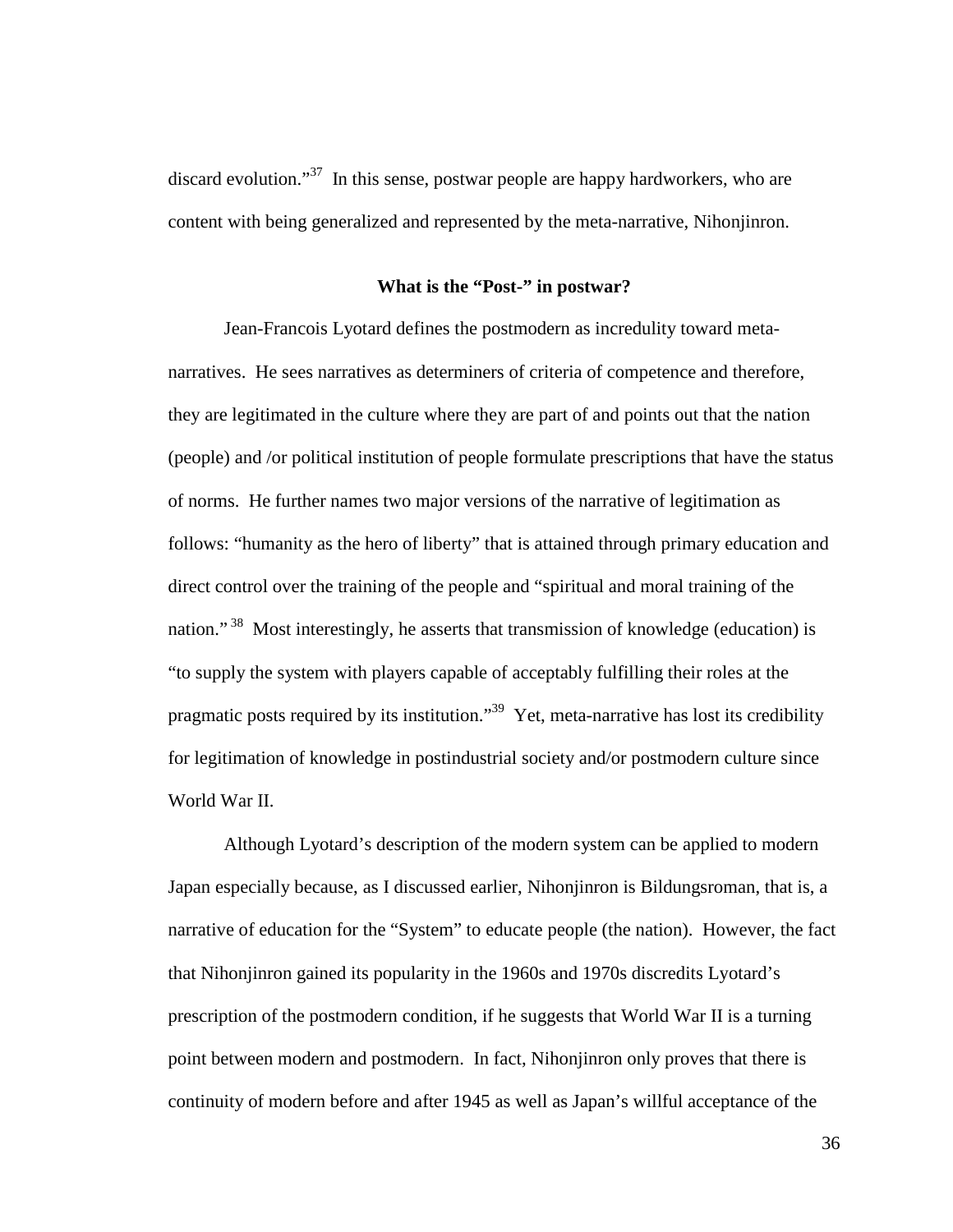meta-narrative. I emphasize that in postwar Japan, prewar ideology of modernity still continues to dominate its cultural formation.

 However, "Bildungsroman from the ashes" requires no previous history. Harootunian asserts that postwar Americanism destroyed Japan's memory of modernity, although Japan's Americanization originated before war. He is also concerned with contemporary Japan's obsession to return to its origin by resurrecting lost traditions against modernism and imposing an essentialist idea of cultural homogeneity. In this context, modernism is taken as a "cultural mistake" which is now conquered by postmodernism. He is against the view that the modern has ended at some point in Japan's history. He sees a long continuing process of modernity in postwar Japan and grants that "postwar" is a cultural trope, from which Japan's "cultural amnesia" conveniently emerged.<sup>40</sup>

 Let us turn our attention to the mischievous role of the "post-"in postwar Japan. The "post-"in postwar is a magic word in Japan's modern history. It is as if the "post-"is a switch board to change junctions of history and it gives an illusion that the end of the war is a new beginning. In fact, Arnason considers 1945 as both an end and a beginning. He rather emphasizes the importance of discontinuity of modernity although he does not deny the continuity of the bureaucratic core of the state as well as the Tenno ideology.<sup>41</sup> In modern Japan's case, the same ideology of modernization still motivates postwar Americanization. That is, modernization as ideology never ended with Hiroshima. Simultaneously, however, the very idea that has produced the Bildungsroman aspect of Nihonjinron is based on the Arnason-like view that a completely new identity emerges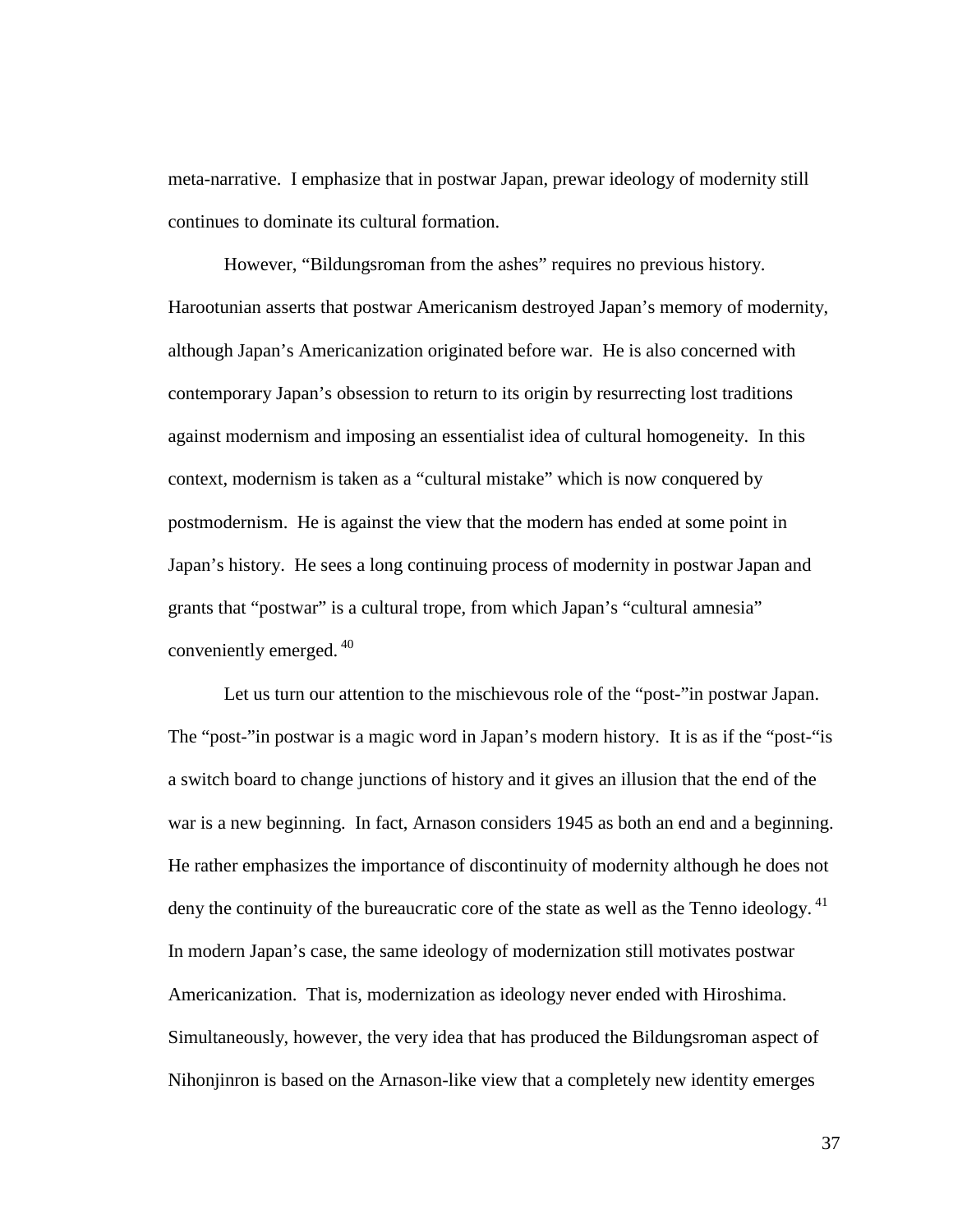from the dramatic end of war (in a broader sense, it can also include Americanization following the surrender).

Postmodernism can be broadly defined as a reaction against modernism and totalization of culture. However, if the "post-" in postwar is a reaction to the modern, continuity of the modern should not occur. In Postmodernism or the Cultural Logic of Late Capitalism, Frederick Jameson sees the concept of the postmodern as "an attempt to think about the present historically in an age that has forgotten how to think historically."<sup>42</sup> In Japan's case, its historical amnesia seen in Nihonjinron discredits the postmodern's concern of historicity. It does not seem that postwar Japan fits his prescription. Most of all, how can we locate Bildungsroman from the ashes in the postmodern that is famously anti-metanarrative?

In "Is the 'Post-" in Postcolonial, the 'Post-" in Postmodern?" Anthony Appiah sees postmodernism as "retheorization of the proliferation of distinctions that reflects the underlying dynamic of cultural modernity, the need to clear oneself a space." Postmodernism allows the same proliferation of distinction as modernism had begun, rejecting the modernist claim of the triumph of the reason.<sup>43</sup> Appiah's idea explains continuity of the modern after space clearing. If the "post-" in postwar is the post of the space clearing, its effect was more powerful than the one in postmodern. It actually cleared out the space in Japan's modern history. This framing is similar to Harootunian's idea of postwar as a cultural trope to fetishize the war experience of the defeated nation. He asserts that from the moment the war ended, Japan was destined to live not in time but in the space of a defeated nation, and there the trope allows the present to write its own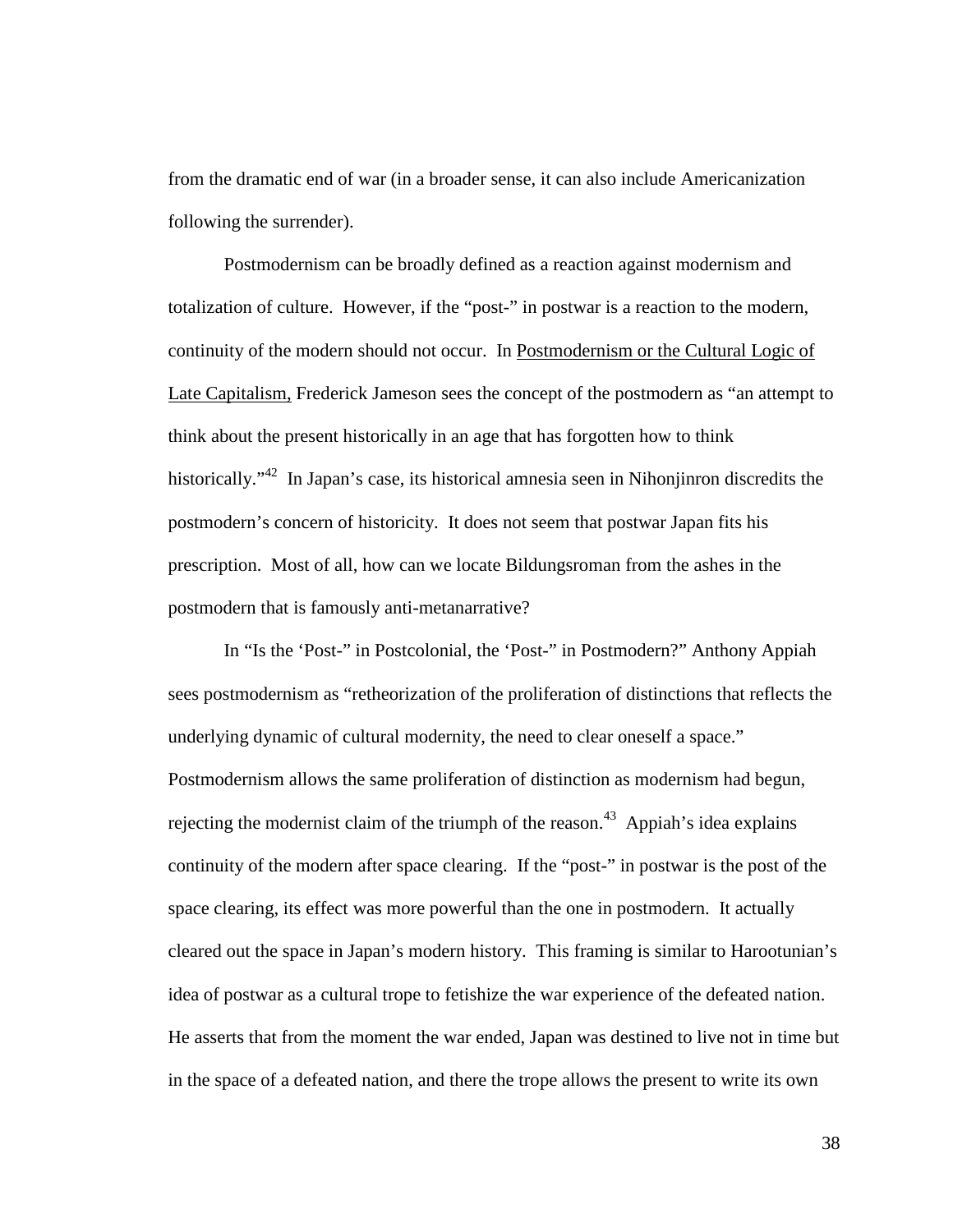history.<sup>44</sup> This is exactly how "Bildungsroman from the ashes" manipulates the nation's war experience. The "post-" works as a space clearing trope in "postwar." However, despite continuity of the modern, postwar Japan also shows anti-modern attitudes as we shall see in texts of Murakami Haruki. Does this mean that Japan's "postwar" is simply a part of its postmodernism?

## **Postmodernism and Murakami Haruki**

Toshiko Elis remarks that "the current debate on postmodernism in the West reflects the willingness of theorists to view critically the state of their own culture and position in society in relation to the social and cultural heritage of their society" and points out a strong connection between postmodernism and poststructuralism.<sup>45</sup> Actually, Hakutani Yoshinobu notes that Roland Barthes and Jacques Derrida have viewed Japanese culture as decentered, and based on this decenteredness, Hakutani regards Japanese culture as essentially postmodern.<sup>46</sup> Arnason also explores John Clammer's idea that Japan has been a postmodern society in which the metanarratives have never been important. This perspective is based on the idea that postmodern characteristics are rooted in Japan's indigenous tradition and Japan's premodern/non-modern cultural stance is now identified with that of anti-West. In this sense, the postmodern can be seen as a mask for continuation of tenno ideology (anarchism).<sup>47</sup> On the contrary, Miyoshi and Harootunian's claim that we should not confuse Japan's non-modernity with the West's postmodernity. In fact, many theorists recognize the gap between western postmodernism and what is labeled as "postmodernism" in Japan.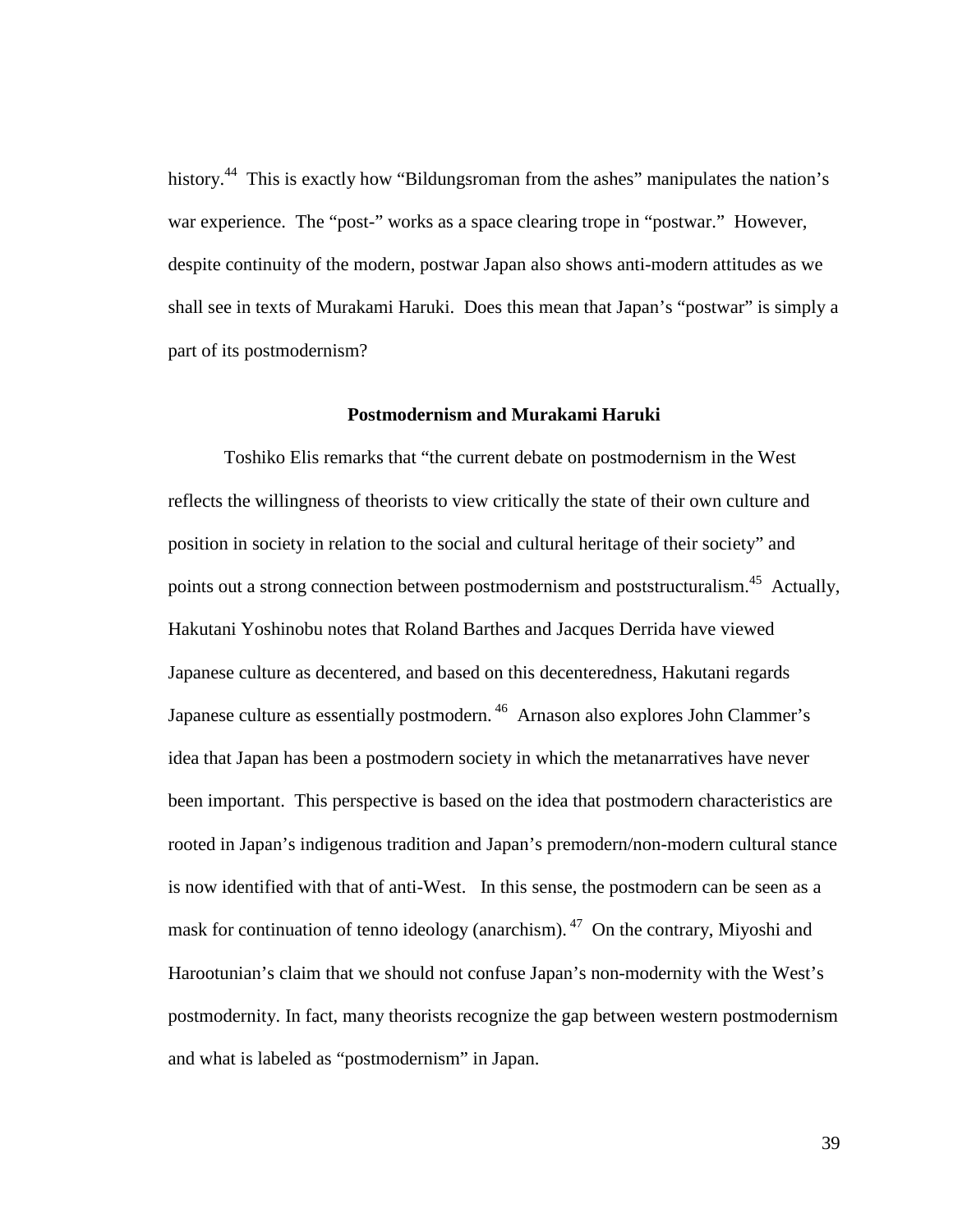Elis asserts that postmodernism is an imported concept for Japan and it is misleading to regard postmodernism as culturally dominant, although Japan shows numerous characteristics that can be classified as a society of late capitalism. She disagrees with the position of examining non-western society using the West as the point of reference for comparison, and asserts that Japan's economic stance and the willing acceptance of postmodernism by Japanese media and academia do not indicate that Japan has overcome the modern.<sup>48</sup> She argues that there is a necessity of localizing the postmodern, and her position is similar to that of Takeuchi's concern regarding the absence of universality to judge both Europe and Asia. In Japan's case, if it has its own modernity, its postmodern should also be a Japanese version.

In the introduction to Japanese Encounters with Postmodernity, Yoshio Sugimoto and Johann Arnason classify approaches to Japan's postmodern debate into three patterns: 1) clear separation of modern and postmodern, 2) postmodern as part of modern, and 3) postmodern as reorientation of modernity. They note that the third pattern is an accommodating position between the first and the second and in this pattern, the "post-" has a double–edged meaning to refer to "the break with a preceding constellation as well as the re-appearance of interrupted and forgotten themes of modern culture." <sup>49</sup> It seems as if the definition of postmodern arises from the way we perceive the modern. My stance that the modern has not ended will be classified into the second pattern, which I do not deny. By disagreeing with the first and the third, I counter the idea of the discontinuity of the modern in the postmodern.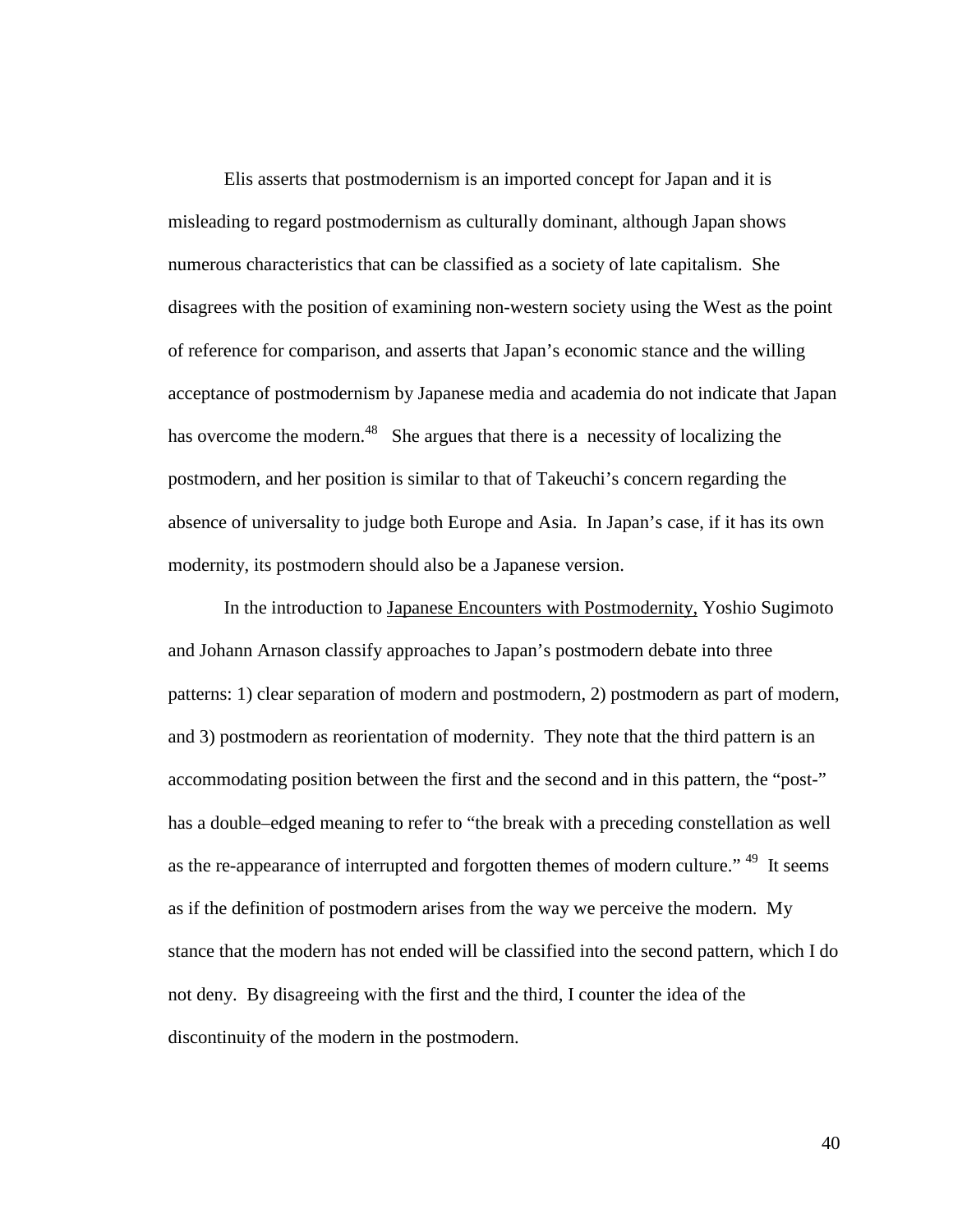Yoda Tomiko thinks that Japan's postmodernism is a peculiar brand of modernity and it is made into an industry by the media "that swallowed up and spouted out the metacritique of postmodern consumer society itself as a commodity." <sup>50</sup> Although her research focuses on Japan after the 1990s, the significant role the media play in Japan's cultural formation that she points out here is also applicable to postwar culture in general, especially because of Japan's high literacy level. Her idea that Japan's postmodern is a variation of modernity is shared by Karatani Kojin. Karatani observes the postmodern thoughts in Japan's early modernity, which makes Japan's modernity partially antimodern. He sees a paradox in this idea that the modern must be the postmodern to be the modern.<sup>51</sup> What these discussions commonly suggest is the uniqueness of Japan's postmodernity as well as modernity, which raises a question whether it can be fully discussed in the framework of western cultural theories, and how the so-called postmodern characteristics of Haruki Murakami should be discussed.

Many theorists from both Japan and overseas find postmodern characteristics in Murakami's works. However, that does not always mean that Murakami is defined as a postmodernist by them. Elis names Murakami as a representative figure of a new trend of Japanese literature, recognizing Jamesonian characteristics in Murakami's texts such as the transformation of reality into images, and pastiche as well as nostalgic themes through fragmented images of the past. Most of all, she observes a fundamental suspicion towards words. She sees Murakami's non-modernist features in his perception of history as well as absence of his sense of place. Yet, she avoids labeling him as a postmodernist.<sup>52</sup> Fuminobu Murakami also sees (Haruki) Murakami's detachment from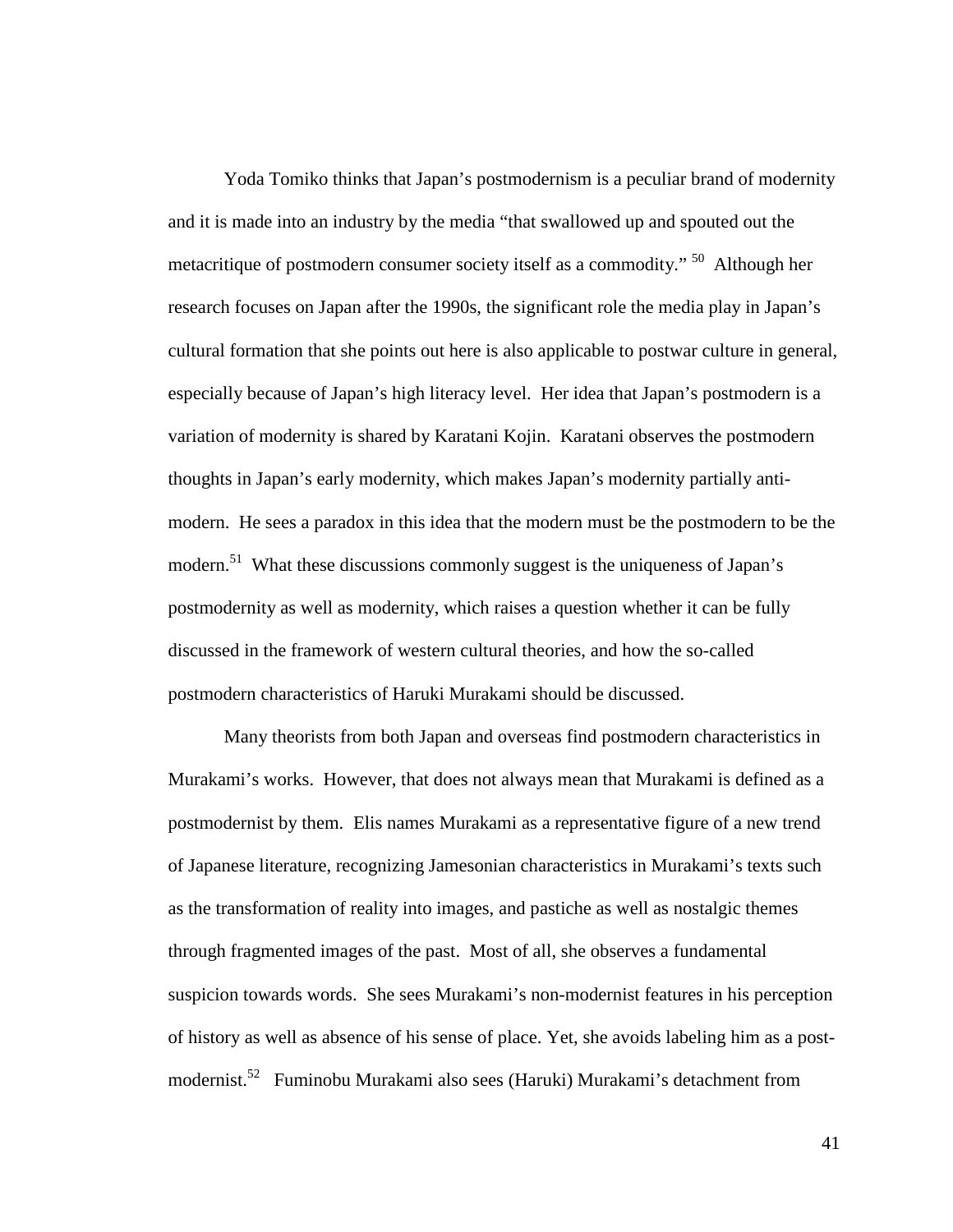rationalization, emotionality, totalization and individualization as what Jameson calls one of the features of postmodernism. He thinks that through adopting western theories we are able to see Japanese culture from a different perspective, and at the same time it opens up a new dimension of postmodernism, feminism and postcolonialism. For him, Murakami deconstructs two modern ideologies: "strong is good," and "love is beautiful."<sup>53</sup>

Suter points out that Murakami has been criticized for his lack of political and social commitment, but he is defined as a postmodernist by many critics based on the fact that he is not a modernist. She recognizes both modernist literary strategies in his use of language and postmodern characteristics in his use of metafiction. She defines him as "para-modernist who relates to modernity and modernism not as past but as foreign things." She thinks that Murakami's relation to the modernist and postmodernist literature is akin to Homi Bhabha's idea of the colonial mimicry, through which he makes not a passive imitation but "a parodic incorporation that transforms the original and destabilize it." <sup>54</sup> Matthew Strecher differentiates Murakami's postmodernism from that of Jameson in terms of his treatment of liberation of the human spirit. Strecher thinks that Murakami sees "the potential for liberation of expressions, new modes of looking at the world" in postmodernism. In other words, Murakami uses postmodernism, especially magical realism, as a technique to deliver his political messages although Strecher does not necessarily see him as a postmodern writer.<sup>55</sup> These critics above commonly recognize Murakami's postmodern features. Yet, they are reluctant to call him postmodernist.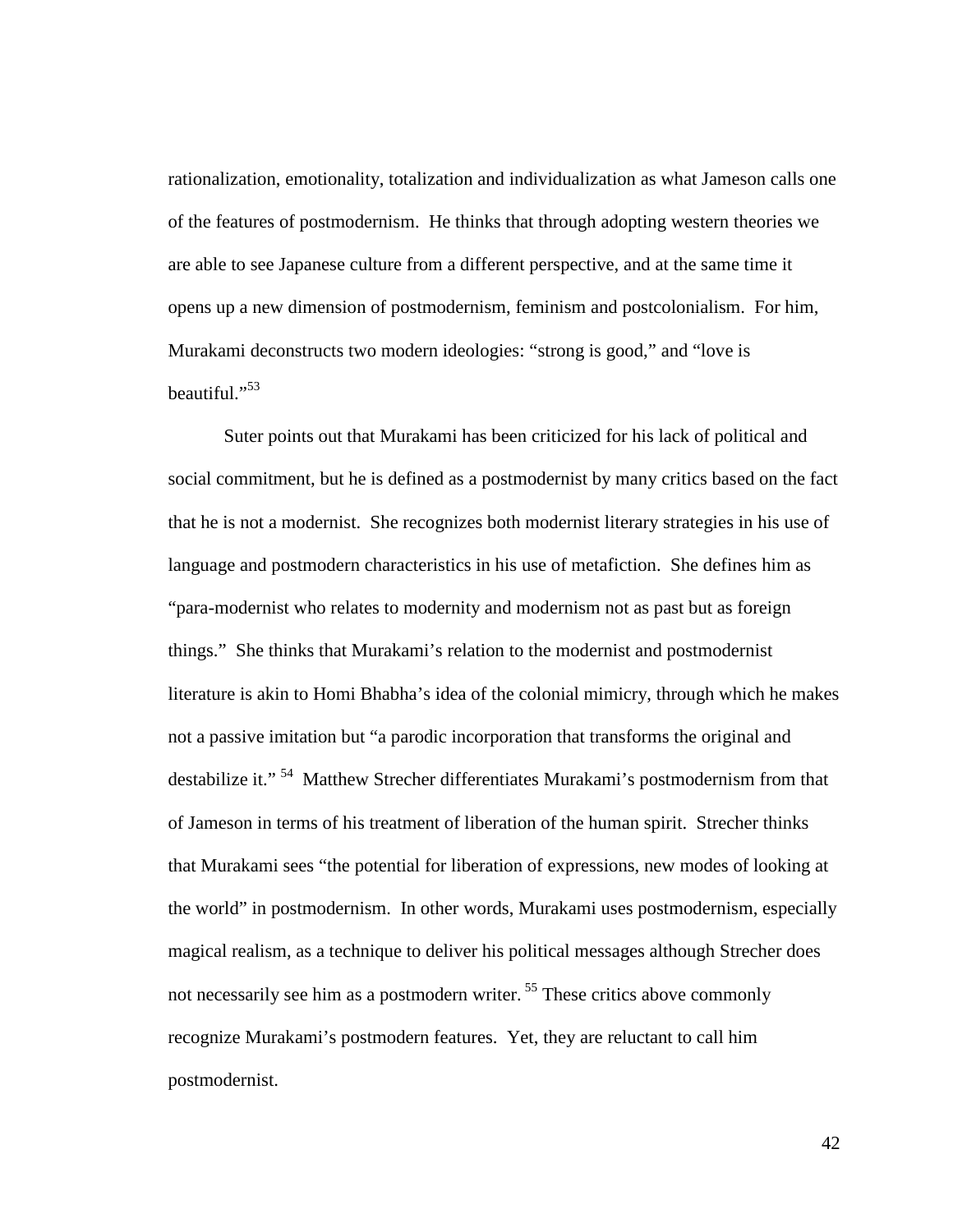Murakami's works can be read as a reaction to the "modern" that seeks totalization. In this sense, he may be labeled as a "postmodern" writer. However, the "modern" he is against is very specific. Considering his early works are set in the 1960s and 1970s and throughout his works, many of his protagonists are deeply concerned with the failure of the Zenkyoto movement in the 1960s, the "modern" he deals with can be specified as "postwar." The time frame he deals with also coincides with the time when the Nihonjinron began defining who the Japanese were. In this regard, he is a post- "postwar" writer as well as a post-Bildungsroman from the ashes writer who reveals the continuation of the modern imperial rule in the postwar and who refuses the ready-made identity. I see Murakami as a cultural ethnographer who uses postmodern techniques to end Japan's long "postwar" period. I place his works in the postcolonial discourse to analyze them in the framework of area studies, which allow us to localize what is broadly called as postmodern.

#### **Murakami as a Post-"postwar" writer**

Murakami usually makes a hero (or anti-hero) out of an ordinary Japanese man of the postwar generation whose life is designed by postwar education, democracy, capitalist values and American cultural icons such as music, films and events, while his mind produces indifference and suspicion and some disorientation towards all the elements of his life mentioned above. Certainly, he is not a type of hero who stars in "Bildungsroman from the ashes." In the first place, his protagonist is not a team player who fits in the System. In his trilogy, Hear the Wind Sing (1979), Pinball 1973 (1980) and A Wild Sheep Chase (1982) as well as its sequel, Dance, Dance, Dance (1988),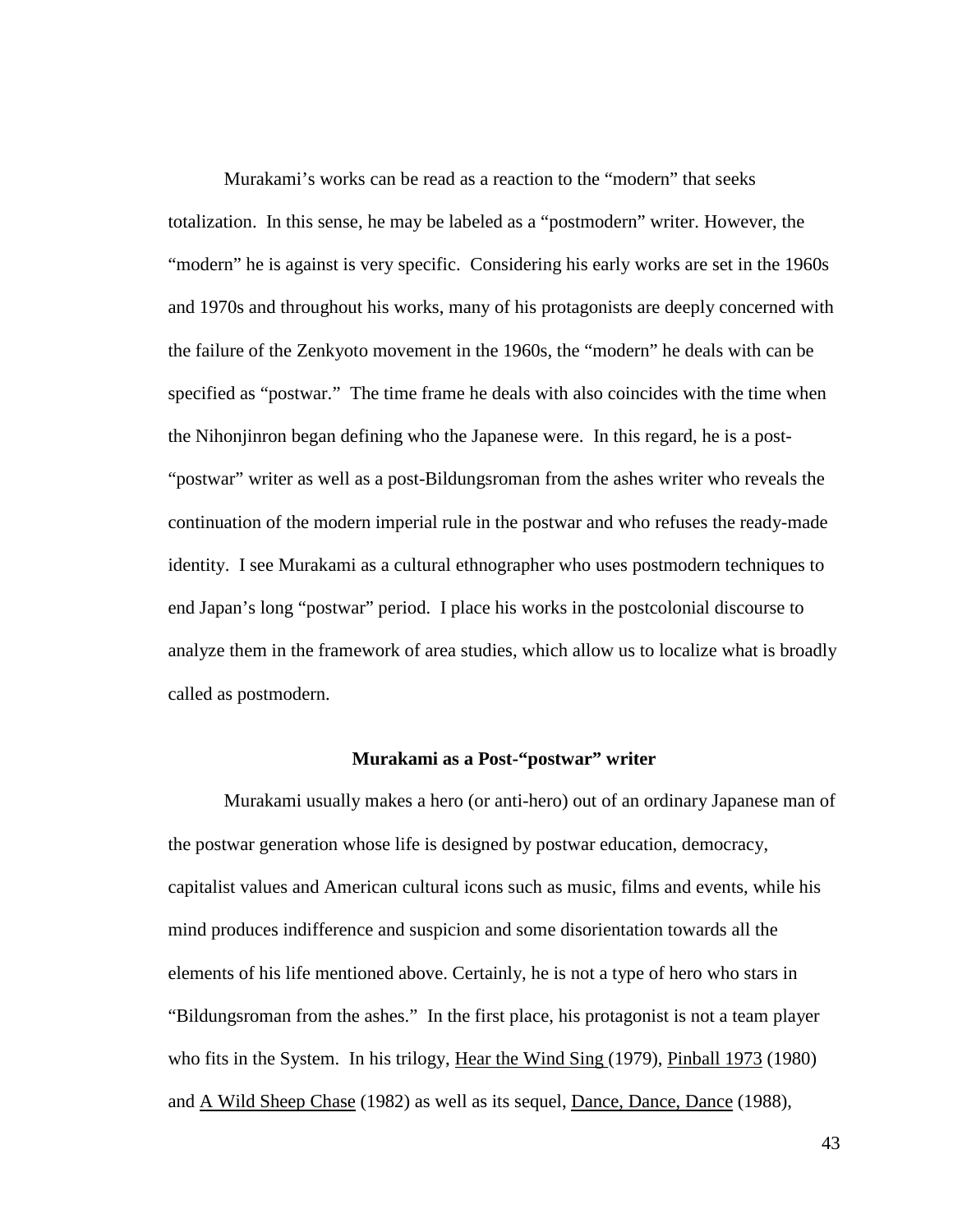Murakami uses the same first person narrator, "Boku" (In Japanese it means "I" used by male speakers) through whom he creates an urban life full of western cultural logos.<sup>56</sup> Each work is set at different points of the protagonist's life. The first of the trilogy, Hear the Wind Sing depicts the slow but nostalgic summer time during his student years. In Pinball, 1973 he is a young professional, and his free single life shows cool urban sophistication.<sup>57</sup>

 In his early works, none of his characters were given real names. Contrastingly, Murakami uses many concrete nouns that represent American culture to describe their lives. In Hear the Wind Sing, "Boku" and his friend, "Nezumi" (Rat) often go to a bar owned by a Chinese man called "J." They drink beer and eat sandwiches and fried potatoes. Nezumi's favorite snack is pancakes with Coca-Cola poured over them. Boku listens to the Beach Boys and reads Derek Hartfield.<sup>58</sup> Miyuki Yonemura among others sees Murakami's open devotion to American culture in his references to American literature, films and music. However, she also points out that Murakami presents his own version of America as metaphor.<sup>59</sup> This Japanization of the West manufactures the West as a simulacrum, and it is this invented "West" that Japan lets colonize itself. In other words, Japan is a colonizer and the colonized at the same time. As Yonemura suggests, the imagery of "richness" of modern America is observed in following description of the refrigerator ad Boku sees:

 Next to the old YMCA building, there was a new but cheap-looking building with a huge billboard of the latest model of a refrigerator. A woman around thirty years old with an apron, who looked anemic, was happily holding the door. Thanks to her, I was able to see the inside.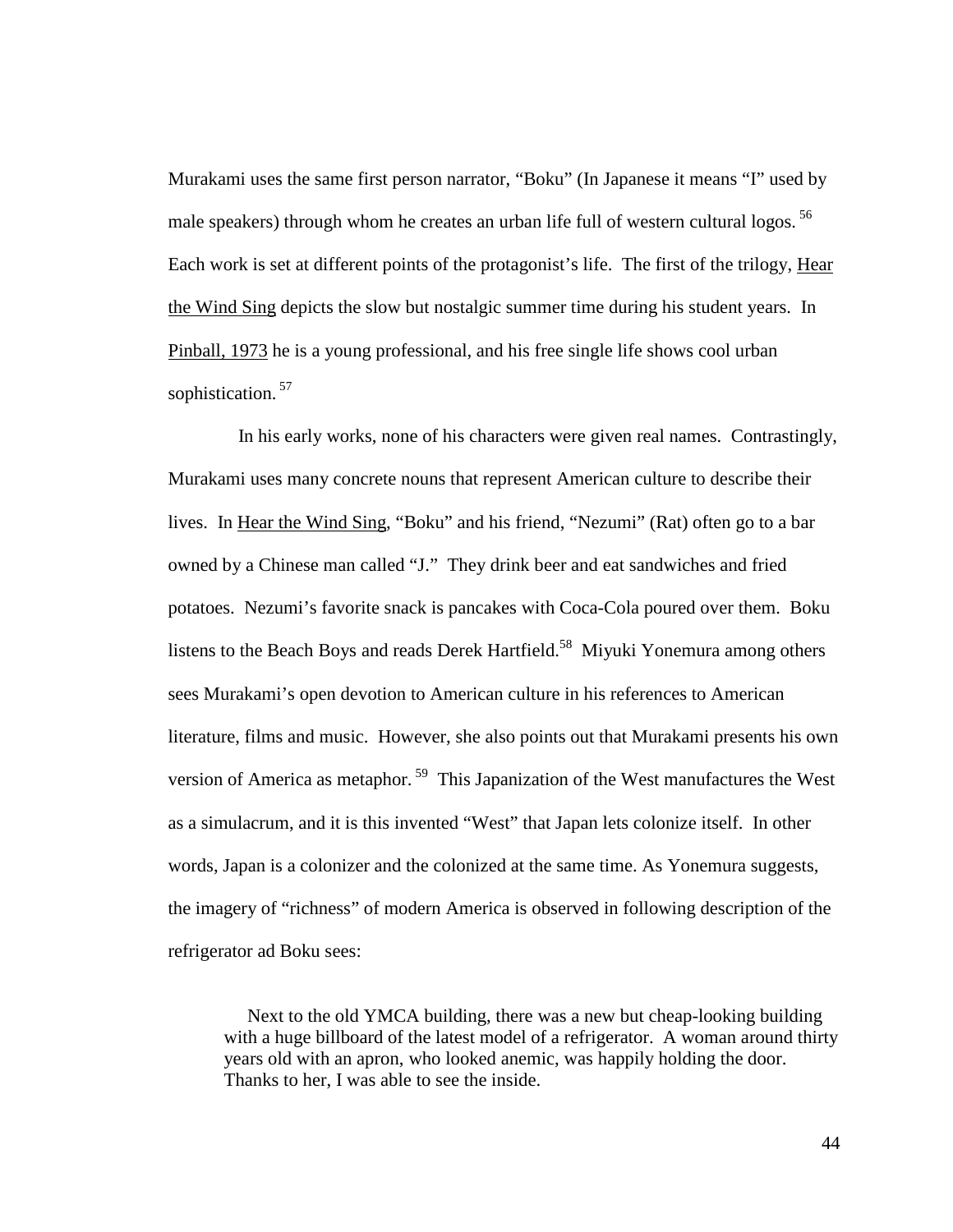There are ice, 1 liter vanilla ice cream, and a bag of shrimp in the freezer. In the refrigerator, there are eggs, butter, Camenbert cheese, boneless ham, fish, chicken legs, tomatoes, cucumbers, asparagus, lettuce and grapefruits. On the door, I see three bottles of Coca Cola and beer as well as a carton of milk. (my translation) $60$ 

The novel is set in 1970. It was during the time Japan's postwar economic miracle brought prosperity to all middle class families who could now afford a television set, a laundry machine, and a refrigerator. In this sense, this billboard symbolizes Japan's postwar achievement, and interestingly, the food displayed there is mostly of western origin that was foreign to premodern Japan. In fact, this modern westernized life style distributed by the media is the reward the State-system endows people with in return for their subjugation. Murakami's persistent concern with the transition between the 1960s and 1970s makes careful readers wonder about the significance of it. The 1960s is generally recognized as "Kodo Seichoki" (the period of economic high growth) and Japan's successful recovery from World War II, and its new membership in the world is symbolized by the Tokyo Olympic Games held in 1964. The continuing growth of the Japanese economy during the1960s allowed people to be proud of their middle class identity with their newly purchased television sets, refrigerators and washing machines.

 However, there were also political struggles and protest rallies organized to protest the United States-Japan Security Treaties as well as anti-Vietnam War movement. "Zenkyoto" (the Joint Campus Struggle movement), which was deeply involved with these revolutionary activities, peaked in 1969. Although Zenkyoto is usually symbolized by the large riots at Tokyo University and Nihon University, it was originally organized by many universities individually to protest against various campus struggles. It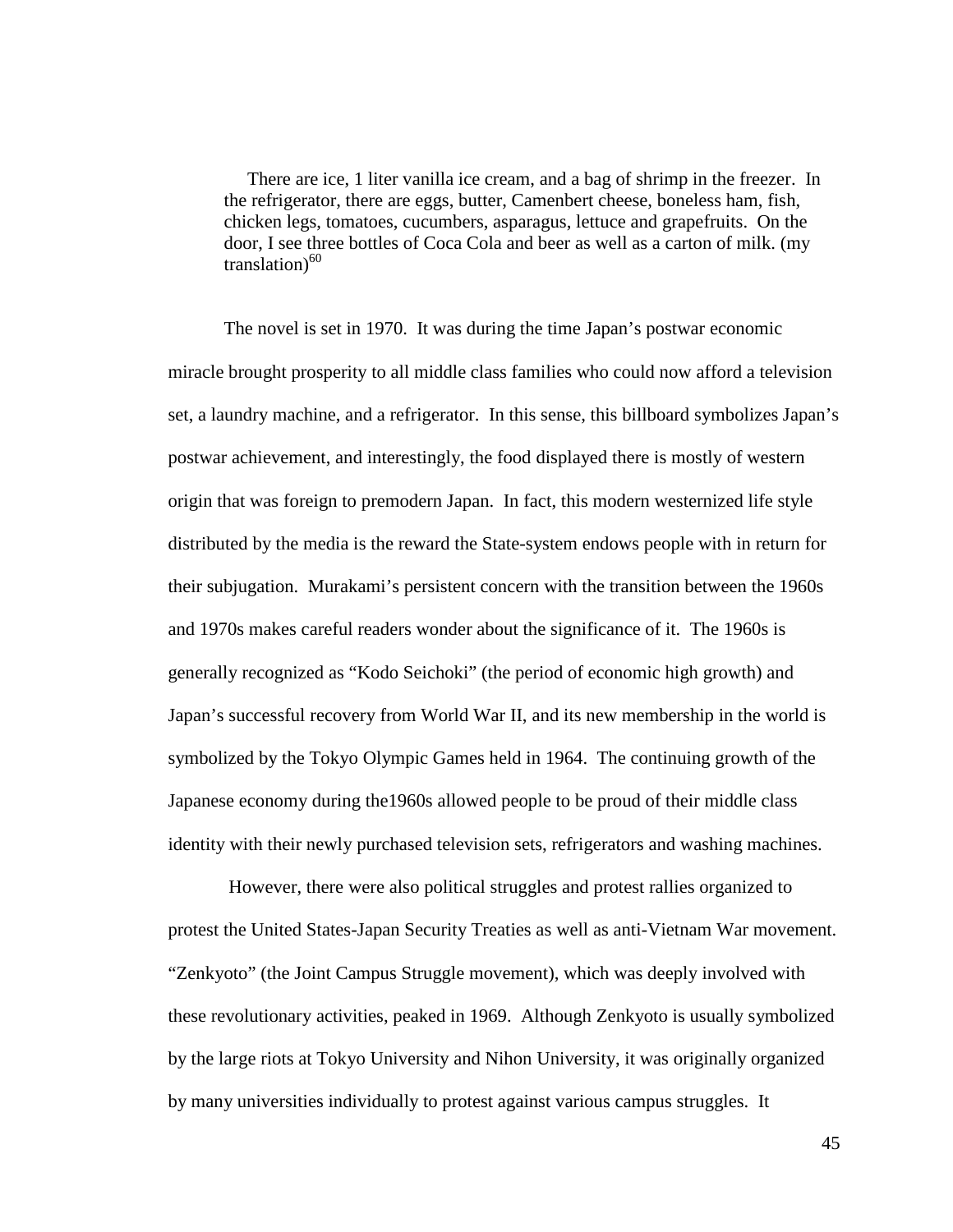eventually became a joint campus organization with its main goal to protest against the government's Imperialistic Establishment. However, once the movement went beyond campus struggles, the organization no longer remained spontaneous. It became highly hierarchical and transformed itself into extremists. As a result, many participants left the organization, while its leftish political justification was suppressed by the government. Thus, Zenkyoto gradually collapsed, and many students went back to class. It can be contended, however, that Zenkyoto (especially at the beginning stage) was the last battle the postwar Japanese fought against the System.<sup>61</sup>

As Strecher notes, some critics such as Norihito Kato and Saburo Kawamoto see Murakami as "a potential spokesman for the younger members of the defunct Zenkyoto movement of the late 1960s."<sup>62</sup> Kuroko Kazuo sees a shadow of the Zenkyoto movement throughout Murakami's trilogy and thinks that the death of the "Sheep" symbolizes Murakami's emancipation of himself from the spell of Zenkyoto.<sup>63</sup> There is an obvious indication in Hear the Wind Sing that Boku was active in the student movements in 1969. He tells his girlfriend about the campus strikes and riots and shows her his front tooth that was once broken by a riot policeman. She asks:

"Do you want to take your revenge on the police guy?" "Never," said I. "Why not? If I were you, I would find the guy and break his teeth with a hammer." "I am not you. And it is over now. In the first place, all the riot policemen look alike. I don't think I can find him anyway." "Then, it is meaningless" "What is?" "Your broken tooth." "Yes, it is," said I. (my translation) $64$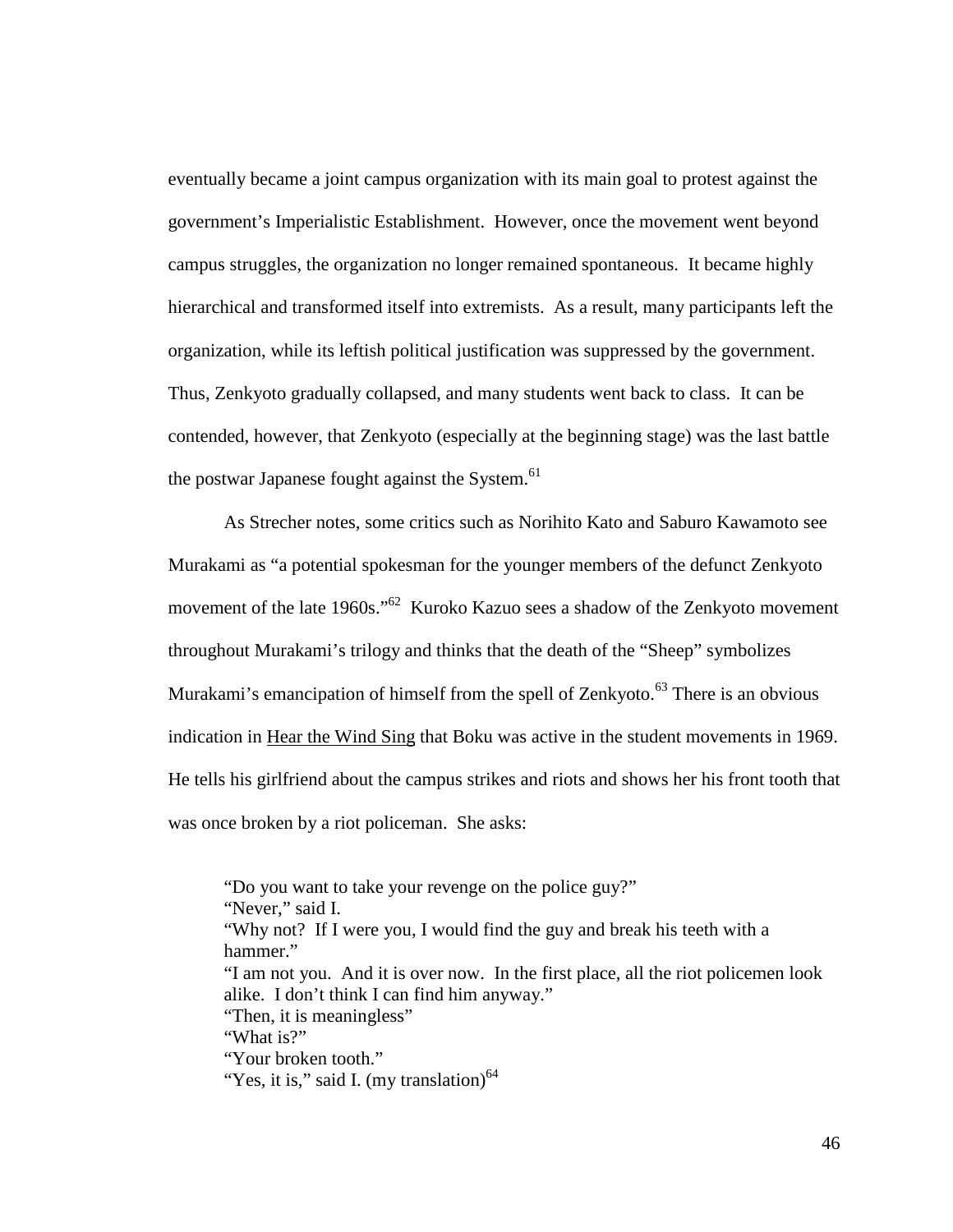In this short conversation over dinner, Boku clearly presents his recognition that his battle was over. In short, the Zenkyoto generation's attempt to fight against "sengo shihonshugi" (postwar capitalism) and its imperialistic establishment failed. Thus, the System continues to conceal the dark side of the nation's imperial history behind postwar Bildungsroman from the ashes.

What matters here is that Boku calls the event of 1969 "meaningless." The meaninglessness Boku feels towards the event is perhaps shared by the Zenkyoto generation because of the way it was dismissed. In fact, Murakami takes a cynical view towards the decline of Zenkyoto through Nezumi. When Boku asks Nezumi why he quit college, Nezumi implied that he was active in the Zenkyoto movement. He says:

"I got sick of it, maybe. But I did my best in my own way. I can't even believe how well I did. I even cared about other people and got beaten by the police because of that. But when the time came, all went back to their places. In the end, I did not have a place to go back to. It was like playing musical chairs." (my  $translation<sup>65</sup>$ 

Murakami's metaphor of musical chairs suggests that the Zenkyoto movement itself might have been an illusion of freedom given to the postwar generation by the Statesystem. People in the game believed that they were fighting against the State-system, thinking the music was their spirits. But when the music stopped, their spirits died out and each one got back to the chair he/she had had before. Therefore, there was no reason for them to play the game in the first place.

Kuroko regards the Zenkyoto movement as an experiment of emancipation of the people. Although the novel's rhetoric emphasizes Nezumi's (Boku's as well)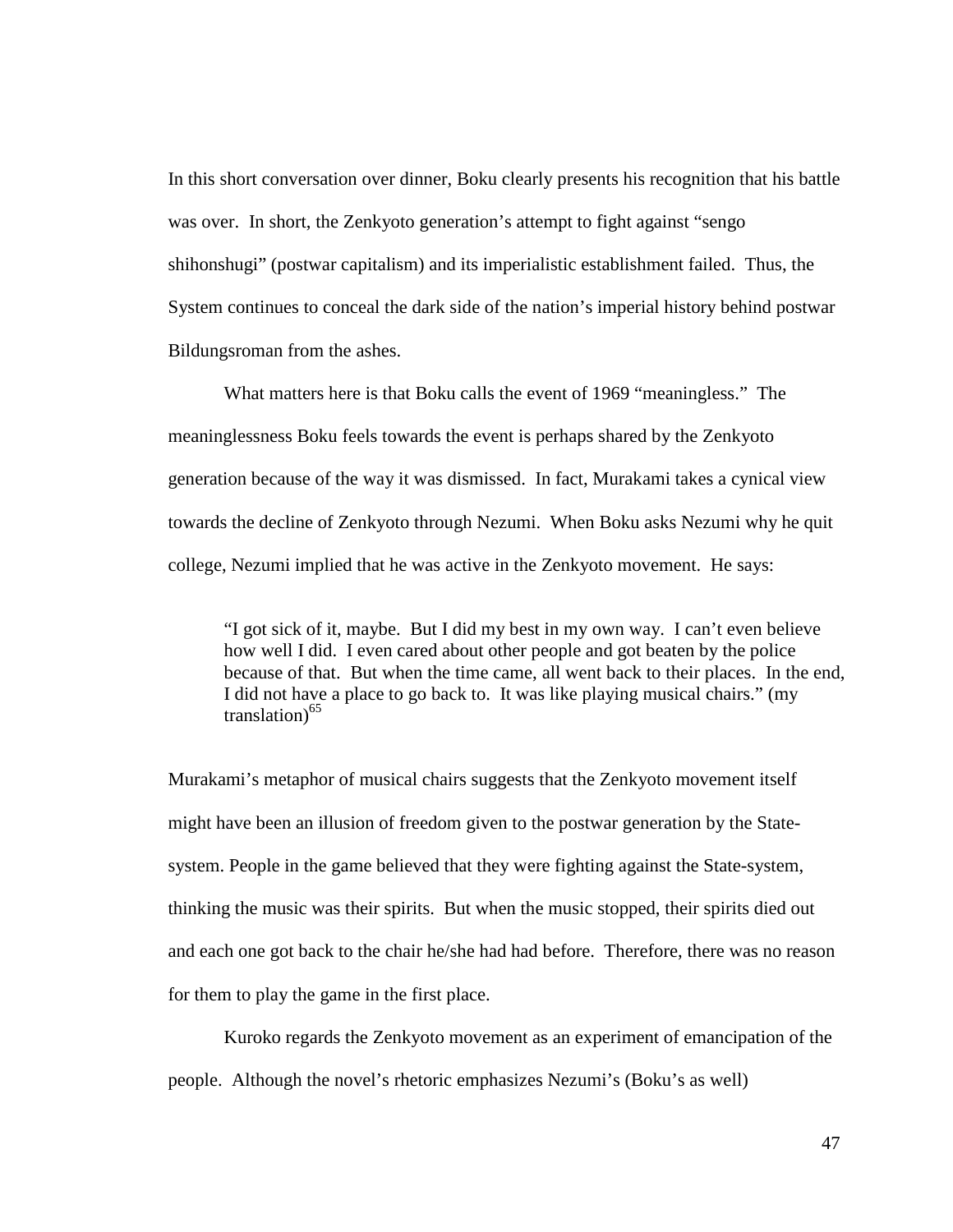indifference over the matter and makes it sounds as if he has lost his place in society without knowing it, Kuroko thinks that it was Nezumi that made a choice. <sup>66</sup> Nezumi choose not to give up the spirit and did not take a chair although there would have been one for him. In this way, his fight is not over yet and he actually puts himself in the situation where he needs to seek his own words to represent himself. In response to Boku's question about his plan, he says:

"I am thinking about writing a novel. What do you think?" "Go ahead and write one." Nezumi nodded. "What kind of novel are you thinking about writing?" "A good kind. For me, I mean. I do not think I have a talent. But at least, it has to be a kind of novel that enlightens me. Otherwise, it will be meaningless, I think. Right?" "Right" "Whether I write it for myself or for cicadas." "Cicadas?" "Right." (My translation)<sup>67</sup>

Nezumi says that he wants to write for little insects, frogs, grass, or winds whose existence he "experienced" when he visited an ancient tumulus. I see Nezumi's decision as Murakami's desire to make 1970 a new beginning. What Nezumi wishes to write is a post-Bildungsroman novel that represents little "individuals." Yet, Nezumi also adds that he has not written anything and even feels that he cannot write. Murakami reminds us again that people of the Zenkyoto generation are placed into the State-system as parts, and they do not possess language to represent themselves.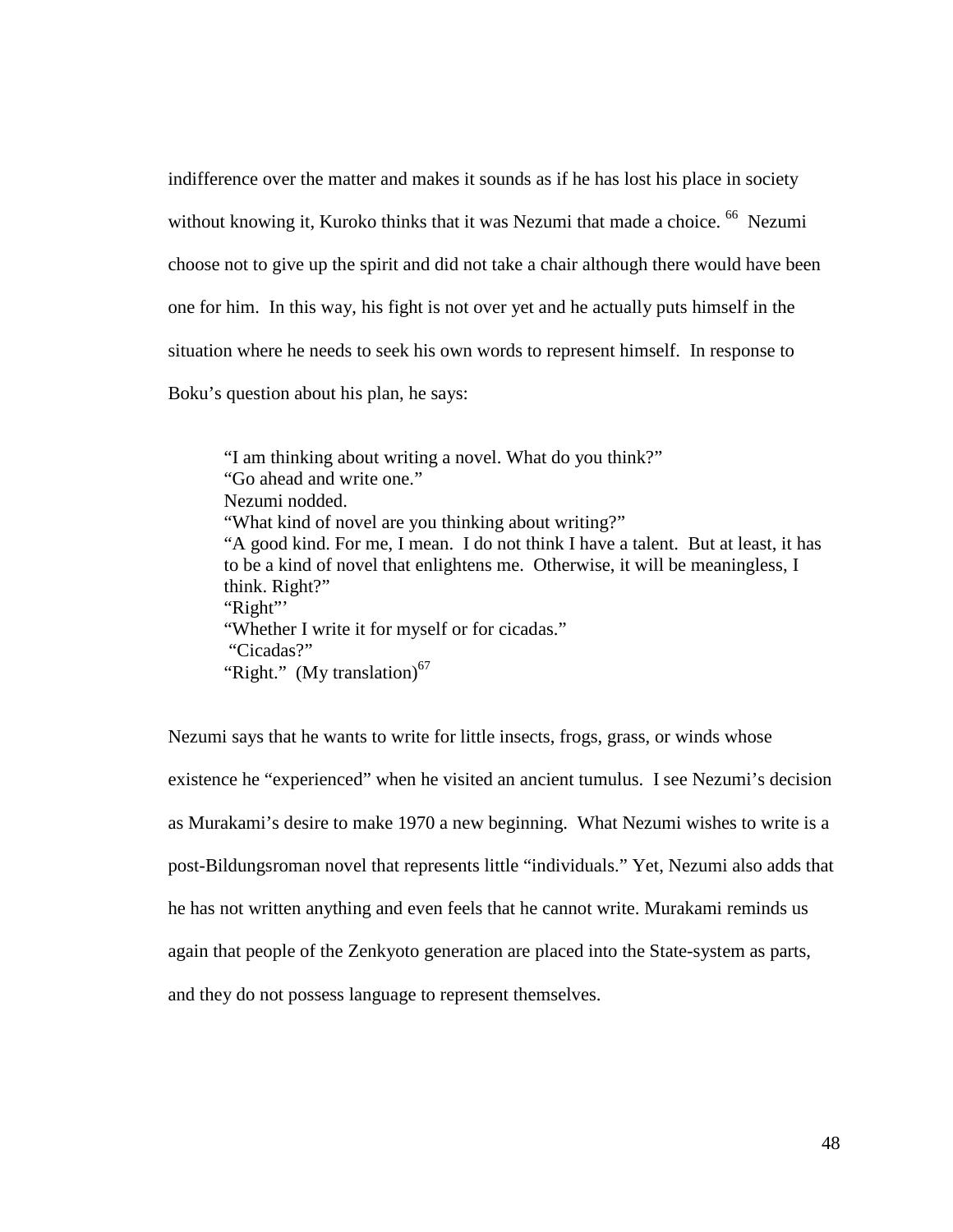The State-system's control is also depicted through Boku's childhood experience with a psychologist he was taken to by his parents who were concerned with his autismlike taciturnity. The psychologist says to him:

 Civilization means communication. If you cannot express it, it does not exist. That means zero, you see? If you are hungry, all you need to do is to say, "I am hungry." Then I will give you cookies. Go ahead. Eat. (I picked up one cookie.) If you don't speak, no cookies for you. (The doctor, with a mean look, hid the plate of cookies under the table). Zero, you see? You don't want to talk but you are hungry. You want to express your hunger without words. It's a gesture game. Go ahead. Try.

 I made a face while holding my stomach. The doctor laughed. That's indigestion.

Indigestion..... (My translation) $^{68}$ 

For about a year, he visited the psychologist every Sunday afternoon and received

treatment which came with coffee rolls, apple pies, pan cakes, sugar coated croissants and

so on. He even had to go to the dentist because of all the sweet snacks he was given. His

condition continued until the age of fourteen:

It sounds unbelievable but in the spring of my fourteenth year, I started talking all of a sudden. I do not remember what I talked about. But I kept talking and talking for three months as if I tried to fill fourteen years of blanks. Then, when I finished talking in mid-July, I ran a high fever and missed school for three days. When I recovered, I found myself being an ordinary boy who is not either talkative or taciturn. (My translation) $^{69}$ 

Kasai Kiyoshi thinks that what is symbolized by "jozetsu" (unusual talkativeness) set in between "mukuchi" (taciturnity) and "heibon" (ordinary) is the mysterious center of Murakami's world. He sees taciturnity as Boku's rejection of language, and moreover, it is rejection of ideological community (based on religion, law and system) symbolized by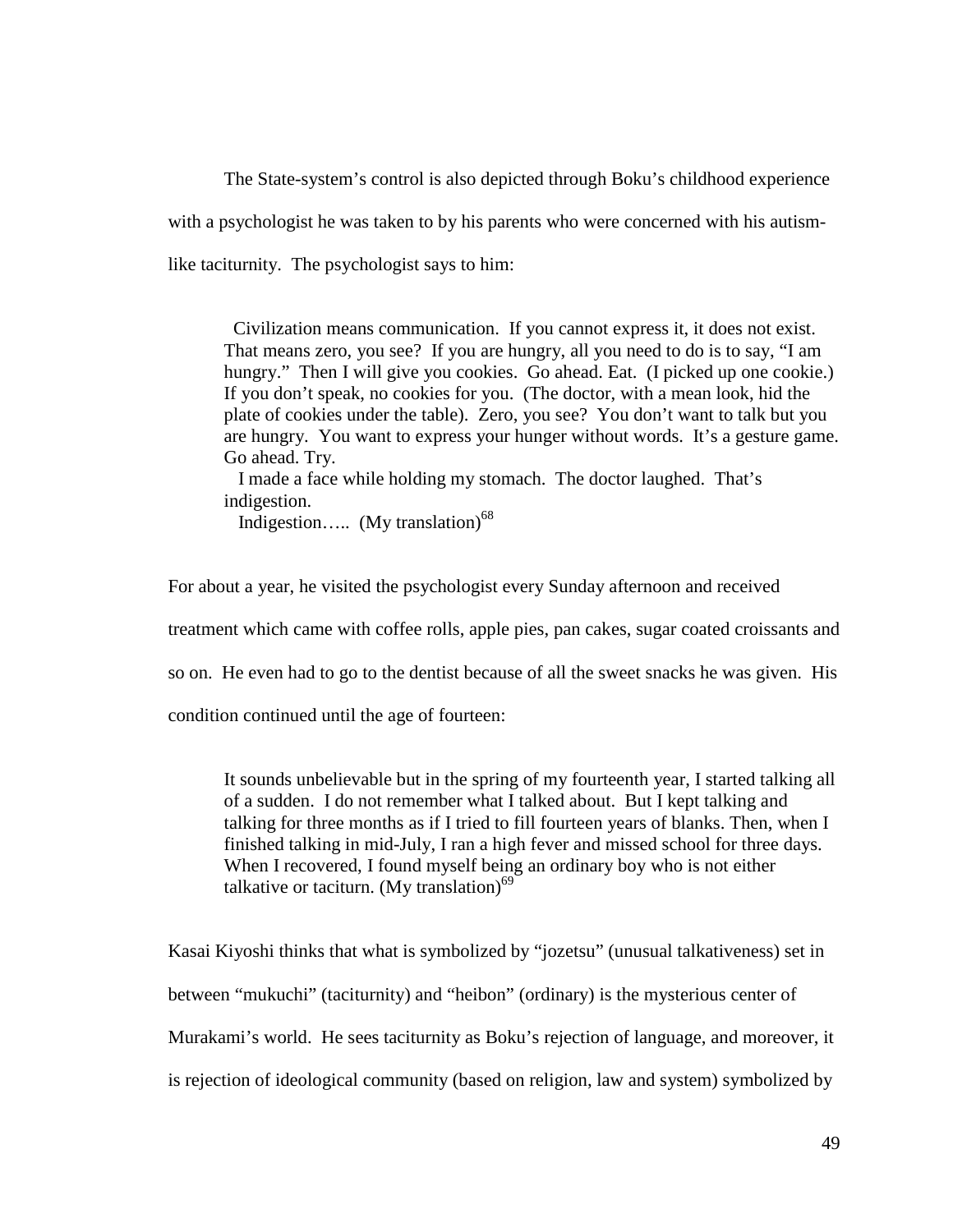the language. It needs to be clarified that what Boku is rejecting is not the West but the system that uses the "West" as a reward to control people. Boku's "jozetsu' stage, then, is the symbolic stage when he attempts to counter the System by using the language. However, in the end, he is assimilated into the System as an ordinary person.<sup>70</sup> In fact, if we regard the psychologist as the System's elite (colonizer) who manipulates the language, this whole episode can be examined through a postcolonial perspective. The young Boku is given sweet snacks (they are all western sweets) in return for learning the colonizer's language and symbolically, his teeth were ruined.

Homi Bhabha asserts that "colonial mimicry is the desire for a reformed, recognizable Other as a subject of a difference that is almost the same, but not quite" and defines it as "the sign of a double articulation: a complex strategy of reform, regulation and discipline, which appropriates the Other as it visualizes power."<sup>71</sup> Young Boku was not able to represent himself because he did not have a language of his own. He is taught to desire to reform himself through mimicry, and at the age fourteen, his mimicry became good enough to give him quasi-subjectivity to talk. Bhabha writes:

 Mimicry marks those moments of civil disobedience within the discipline of civility: signs of spectacular resistance. Then the words of the master become the site of hybridity- the warlike, subaltern sign of the native- then we may not only read between the lines but even seek to change the often coercive reality that they so lucidly contain.<sup>72</sup>

In Boku's case, the aftermath of his warlike talking is his missing school for three days, which may be the most rebellious action a fourteen-year-old can take against the Statesystem. However, after three days of high fever, a sign of "sly civility" disappears, and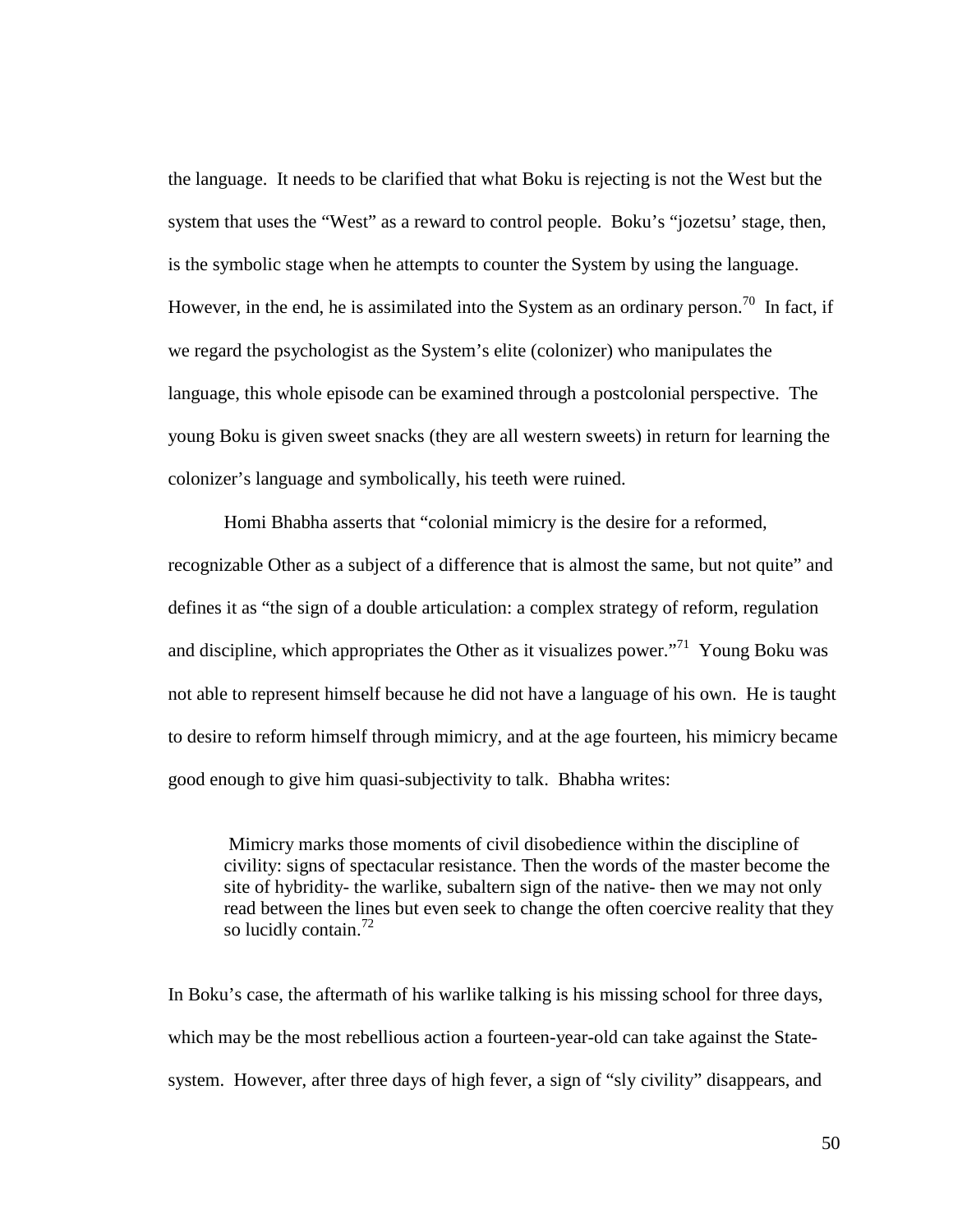he becomes somebody, "ordinary" in a controlled society where people are provided with a ready-made identity and language to represent them. Upon reception of it, they lose an individual identity of their own. In 1963, after three months of aggressive talking, he subjected himself to the System as an ordinary person. And he lost his battle again in 1969.

After the year 1969, Boku continues to challenge language in a rather innovative

way, using numbers. Boku describes his obsession with numbers as follows:

The third girl I slept with called my penis "your raison d'etre."

☆

 I once attempted to write a short novel about the "raison d'etre." Although I never finished the novel, I kept thinking about raison d'etre and ended up with a strange habit of transforming everything into numbers. For about eight months, I was obsessed with it. When I got on a train, I first counted the numbers of passengers. I counted every single step of stairs. I took my pulse whenever I could. According to my records, between August  $15<sup>th</sup>$ , 1969 and April 3rd in the following year, I attended 358 lectures, had sex 54 times and smoked 6921 cigarettes.

 During that time, I seriously thought I was able to deliver some kind of message to others through numbers. Moreover, I thought as long as I had something to tell others, I could prove my existence. Needless to say, however, nobody was interested in the numbers of cigarette I smoked, steps I climbed or the size of my penis. I lost my raison d'etre and became alone.

☆

 It was for this reason that I say I was smoking the cigarette number 6922 when I learned that she had died. (My translation)<sup>73</sup>

It is hard to ignore the "raison d'etre" of numbers here. Many critics agree that

Murakami's use of dates and numbers is one of his unique characteristics. Maeda Ai sees

Murakami's uses of numbers as his challenge against language and thinks that he depicts

a person in the shape of language.<sup>74</sup> Michael Seats thinks that Maeda's argument is a

fundamental inquiry to postmodern foregrounding of language. He regards Murakami's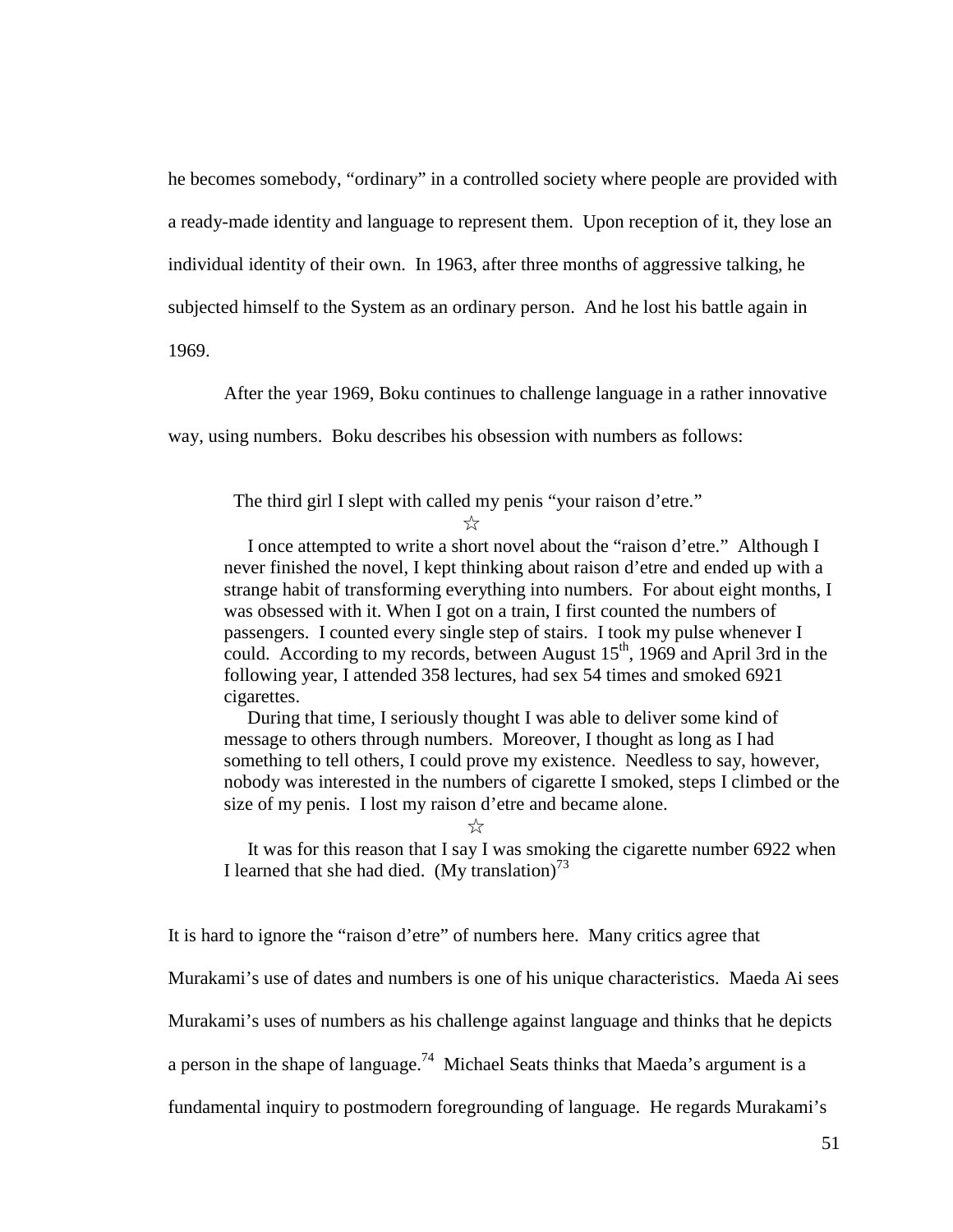sign system as "indicative of the operation of a simulacral process in the representation of the Japanese self (jiga) in contemporary fiction." He also asserts that Murakami's writing challenges the essentialist notion of Japaneseness which dominates the "shishosetsu" (Inovel, confession style novels).<sup>75</sup> Yet, Maeda and Seats would agree that this seemingly overuse of numbers is to create some type of an outline of a person. Murakami uses numbers as a new set of vocabulary to depict a Japanese individual, and his overuse of numbers articulates his political strategy. It is the way, he battles with "language." Further, I argue that through numbers he reveals the essentialization (generalization as well as Orientalization) of people by the State-system. He shows how people's lives in the controlled space can be enumerated. Most symbolically, in Pinball 1973 Boku lives with a set of twin girls wearing sweat shirts with the numbers 208 and 209, which is the only tool for him to tell one from the other.

In Pinball 1973, Boku works as a translator in the little company he and his friend started. He is twenty four years old now and ironically, manipulation with language has become his occupation. In fact, the catch phrase on their business brochure reads, "There is nothing one cannot understand if it is written by someone." He works as a mediator between two languages, which implies his in-betweenness. In this novel, he listens to "Rubber Soul" and reads Immanuel Kant's Critique of Pure Reason. Boku says that this is a novel about a certain pinball machine that was too sophisticated to be appreciated by many before its disappearance. He makes interesting remarks:

The progress of the pinball machine and of Hitler exhibit certain similarities. Both have dubious beginnings, coming on the scene as mere bubbles on the froth of the times; it is through their evolutionary speed rather than any physical stature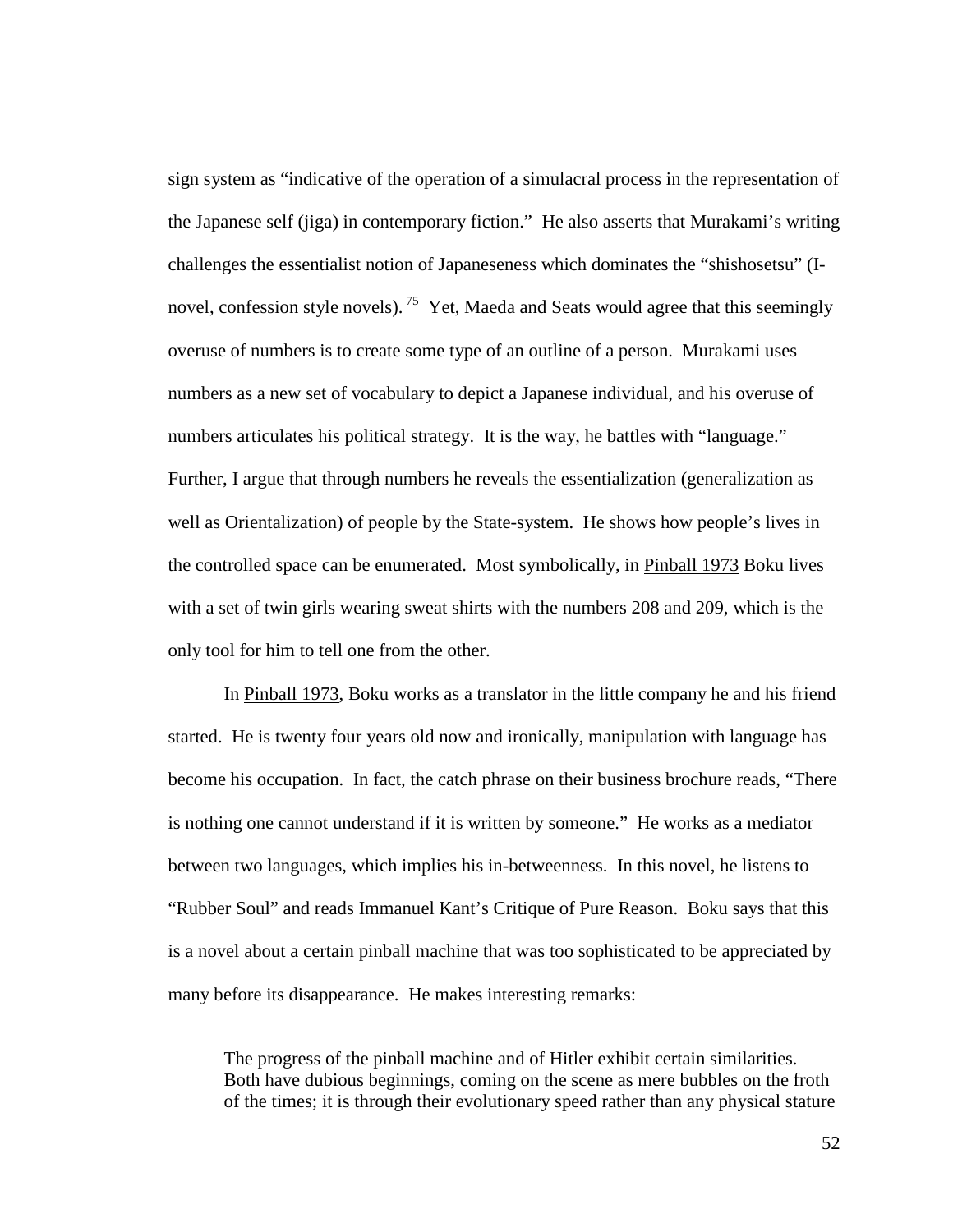per se that they acquire their mythic aura. And of course, that evolution came riding in on three wheels; to wit, technology, capital investment, and last but not least, people's basic desires.<sup>76</sup>

Boku looks for a pinball machine and after a brief reunion with "her" (the machine), he moves on. That is, evolution/modernization continues. Both the pinball machine and Hitler were treated as errors modernity produced. In fact, the imaginary American writer, Derek Heartfield kills himself by jumping off of the Empire State Building with the portrait of Hitler in his hand. The concept of modernity's error is taken over by the sheep in his next novel.

Unlike the first two novels of the trilogy that consist of film-like segments, A Wild Sheep Chase carries a clear story line, and the protagonist's life becomes more realistic in one sense and more magical in the other. Murakami attempts to reveal the unnaturalness of Japan's system-controlled modernity through Boku's adventure to chase the sheep. The novel is set in 1978. Boku is now twenty eight years old. He was once married to the girl who worked in his office as an assistant. Yet, she left him for another man who was his friend. Boku still works at the same office as a translator as well as a copywriter, which is symbolic. He is involved in a strange sheep-searching adventure because of the photographs of sheep he used for his job. It was, in fact, Nezumi (Rat) who sent him the photo and asked him to publicize it somehow. The photo has caught the attention of the personal secretary of a powerful (but physically dying) right-wing politician, Sensei (the Boss), for one of the sheep has a star- shaped mark. Boku is told that the Sheep possessed the Boss since 1936 and kept him in his political power for over forty years. However, it has left the Boss. As the owner of the photo, Boku is forced by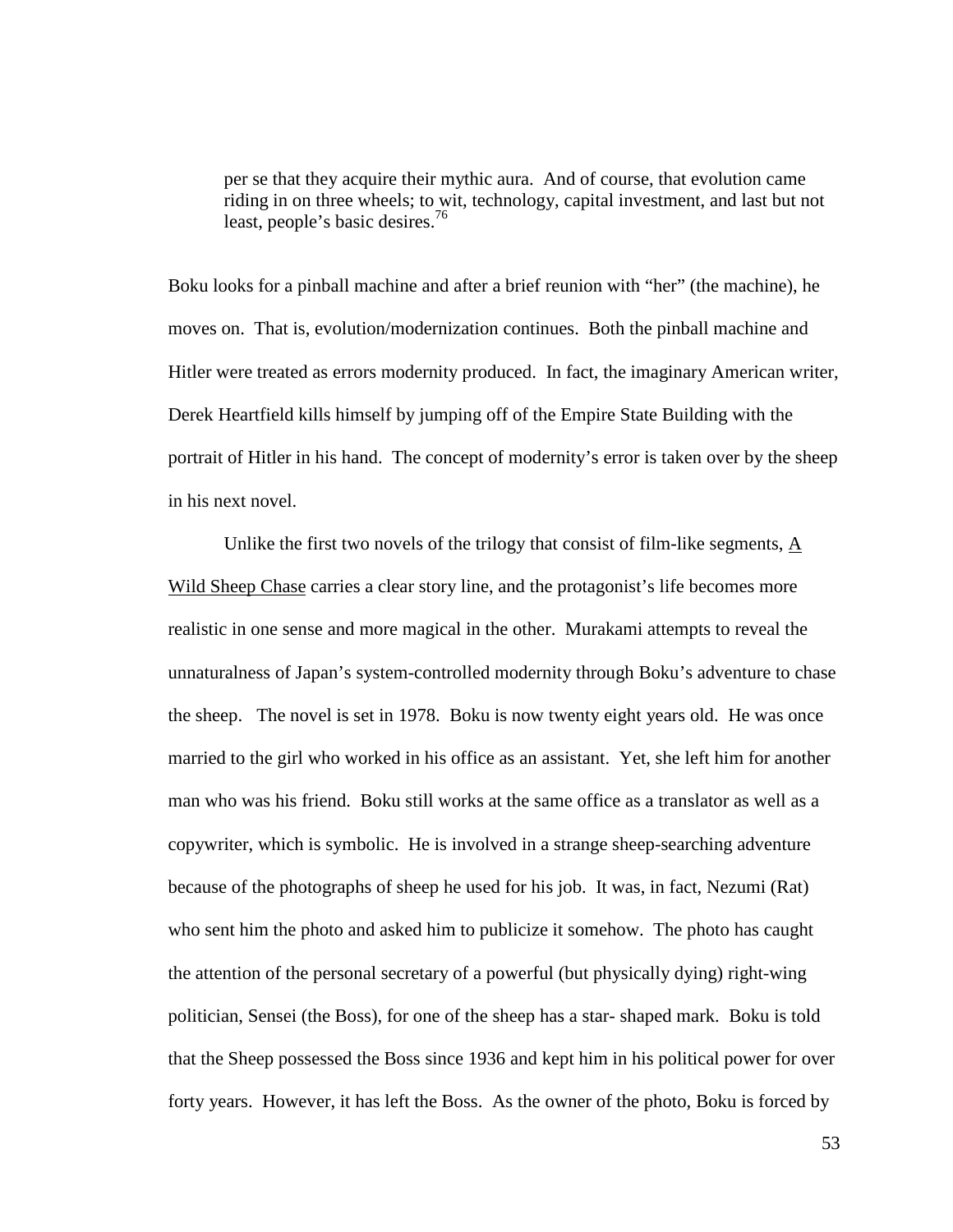the secretary to find the Sheep with the star mark. Thus, he and his new girl friend leave Tokyo for Hokkaido, where they meet the Sheep professor who was once possessed by the Sheep while he was engaged in governmental agricultural research in Manchuria. Boku learns that the Sheep was originally from the Asian continent (it probably possessed Genghis Khan once) and used the Sheep professor as a vehicle to come to Japan with an evil ambition. After he left the Boss, the Sheep attempted to possess Nezumi, who is the son of an influential capitalist (although his father never appears in the story, I regard him as a representative of the comprador class). However, Nezumi killed himself with the Sheep inside him.

In this novel, Murakami presents sheep as something brought by modernization and abandoned as the modern moved on (just as we see in the constant model changing of game machines). The following quotation illustrates the situation of the sheep in Japan:

Even today, Japanese know precious little about sheep. Which is to say that sheep as an animal have no historical connection with the daily life of the Japanese. Sheep were imported at the state level from America, raised briefly, then promptly ignored. That's your sheep. After the war, when importation of wool and mutton from Australia and New Zealand was liberalized, the merits of sheep raising in Japan plummeted to zero. A tragic animal, do you not think? Here then, is the very image of modern Japan.<sup>77</sup>

This is a tragic situation produced by Japan's eager modernization, which can be discussed in a postcolonial perspective. It is easy to read the sheep as the Diaspora. In fact, the sheep may represent ethnic minorities in Japan, especially the Korean populace who were brought to Japan as forced laborers. The Sheep with the star mark symbolizes the dark side of modernization (colonization). I believe that the "darkness" Murakami is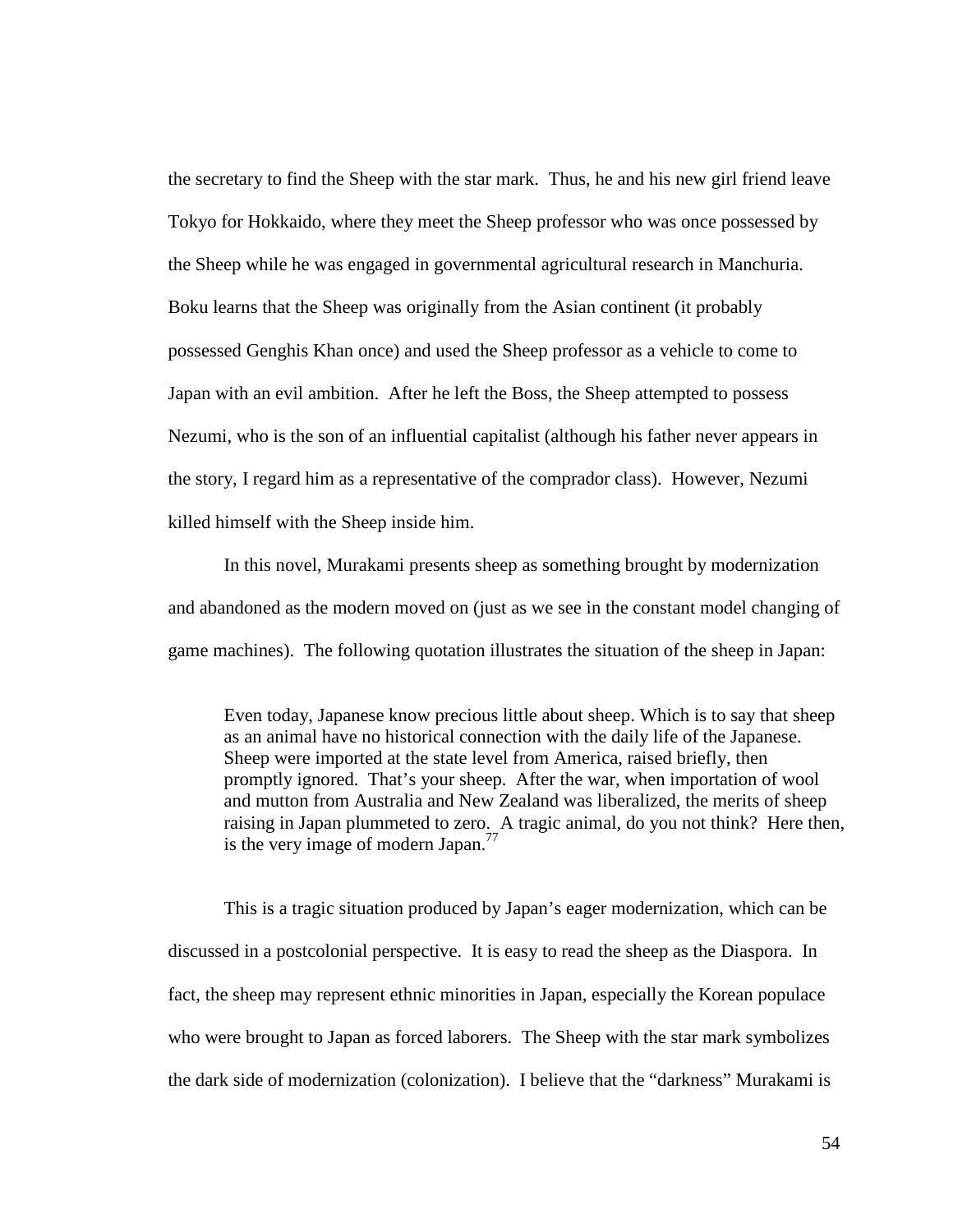concerned with is comparable to that of Joseph Conrad. In fact, the connection is implied by Murakami by the book of Conrad that Nezumi has left in his bedroom. Kato Hironori points out similarities between the film, Apocalypse Now and A Wild Sheep Chase and thinks that the novel is inspired by the film based on Murakami's remark on the film elsewhere.<sup>78</sup> Edward Said thinks that Kurtz and Marlow in Heart of Darkness are "ahead of their time in understanding that what they call 'the darkness' has an autonomy of its own, and can reinvade and reclaim what imperialism had taken for its own." He further claims that Conrad's limitation is that he could not see the end of imperialism and emancipation of natives as a conclusion, despite his recognition that imperialism was "pure dominance and land-grabbing."<sup>79</sup> However, Said also fails to realize that autonomy of the darkness will not stop when natives reinvade and reclaim their lands. It is this immortality of darkness that Murakami is concerned with. Although Murakami sees the same darkness as Conrad and Said, his observation is much more acute, which makes him truly ahead of our time. I further discuss the darkness of the modern in later chapters in relation to Japan's imperial history and the ethnic minority issues.

Murakami's anti-modern/anti-System view is clearly shown in these works. He presents Japan's modernity as something unnatural and grotesque. In the following description of the Boss's "Meiji-era Western style manor", he depicts the mismatched appearance of Japan's modernity:

It was ---How shall I put it? --- a painful solitary building. Let me explain. Say we have a concept. It goes without saying that there will be slight exceptions to that norm. Now, over time these exceptions spread like stains until finally they form a separate concept. To which other exceptions crop up. It was that kind of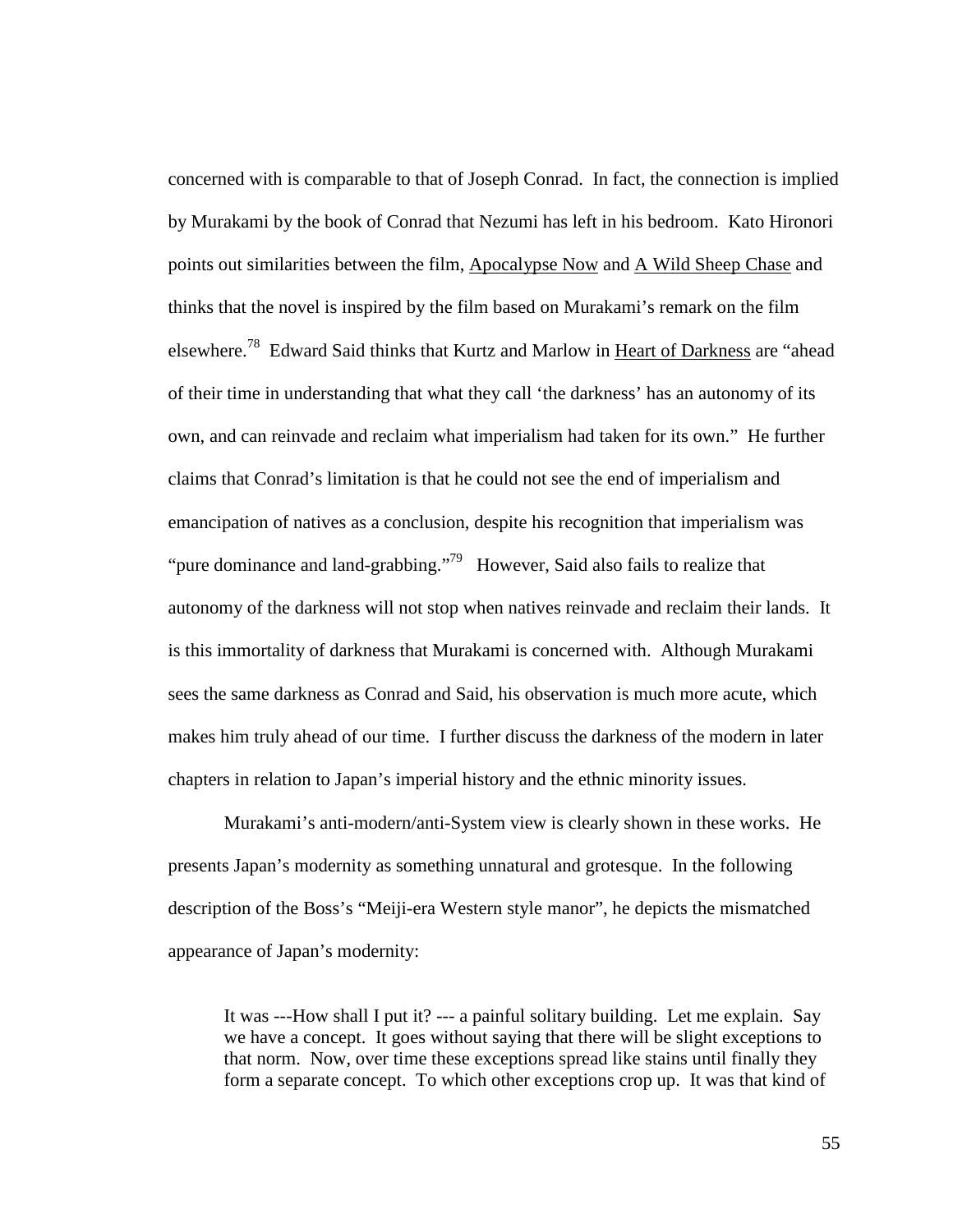building, some ancient life-form that had evolved blindly, toward who knows what end. $80$ 

The Boss symbolizes the unity of political power and the capitalist money, and his mansion represents Japan's modernity including its darkness. As we see in his description, Murakami treats modernity as if it is a living organism that never stops evolving without knowing its purpose. Any system or ideology is man-made. However, once it is established, it becomes a living organism and starts controlling people in order to maintain its life. In Japan's case, the process of modernization itself has become an organism that colonizes people's minds, giving them a ready-made identity. Here again, I emphasize that Murakami explores ways to define Japan's modernity from a nonmodernist perspective, moving away from Bildungsroman from the ashes and offering an alternative view of postwar Japanese culture. In the next chapter, I examine Murakami's construction of Tokyo as a center of the organic System of the modern.

<sup>11</sup> Masao Miyoshi and H.D. Harootunian, Introduction, Postmodernism and Japan, by Miyoshi and Harootunian (Durham: Duke UP, 1989) x-xi

<sup>12</sup> Johann P. Arnason, "Modernity, Postmodernity and the Japanese Experience." Japanese Encounters with Postmodernity, ed. Yoshio Sugimoto and Johann P. Arnason (New York: Kegan Paul, 2005)12-19.

<sup>13</sup> Fuminobu Murakami, Introduction, Postmodern, Feminist and Postcolonial Currents in Contemporary Japanese Culture: A reading of Murakami Haruki, Yoshimoto Banana, Yoshimoto Takaaki and Karatani Kojin, by Murakami (New York: Routledge) 8-9.

 $\overline{a}$ 

 $14$  Sugimoto, 183.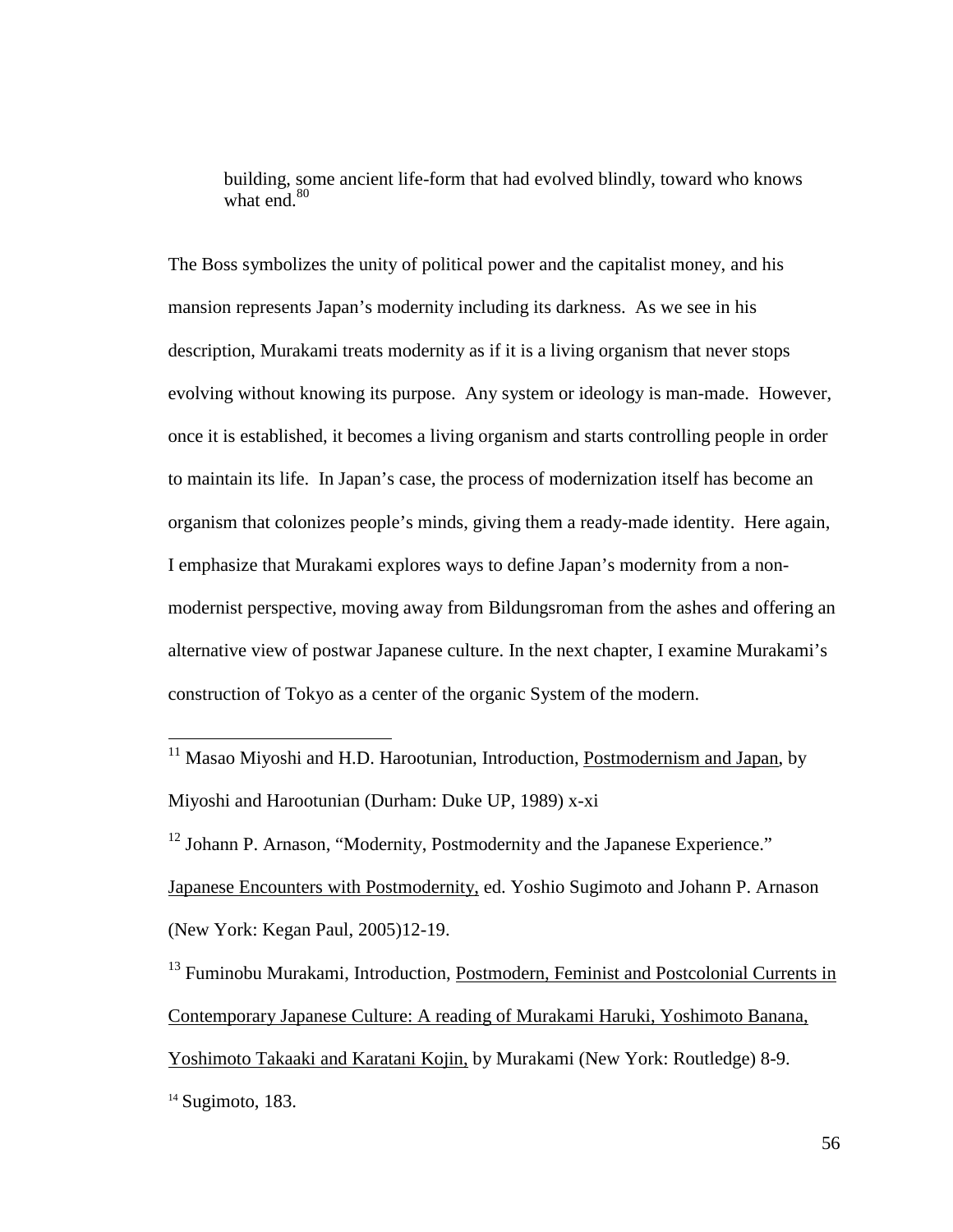<sup>15</sup> Masao Miyoshi, Off Center: Power and Culture Relations Between Japan and the United States, (Cambridge: Harvard UP, 1991) 40-41.

<sup>16</sup> In July 1942 a group of intellectuals gathered in Kyoto to discuss the theme "Kindai no" Chokoku"(Overcoming the modern). Participants were Hideo Kobayashi, Keiji Nishitani, Katsuichiro Kamei, Fusao Hayashi, Tatsuji Miyoshi, Tetsuraro Kawakami and Mitsuo Nakamura. Takeuchi notes that the phrase "Kindai no Chokoku" gained popularity among intellectuals during the war.

<sup>17</sup> Yoshimi Takeuchi, ""Overcoming Modernity," trans. Richard Calichman, What is Modernity?: Writings of Takeuchi Yoshimi (New York: Columbia UP, 2005) 114. <sup>18</sup> Ibid, 125.

<sup>19</sup> Yoshimi Takeuchi, "What is Modernity?" trans. Richard Calichmna, What is

Modernity?: Writings of Takeuchi Yoshimi (New York: Columbia UP, 2005) 64.

 $20$  Takeuchi's idea appears similar to that of Edward Said's Orientalism. However, it should be noted that Takeuchi died in 1977 before a Japanese translation of Edward Said's Orientalism became available in 1986.

 $21$  Although Takeuchi thinks that westernized Japan gives its subjectivity to the West, in my self-colonization model, people give up their subjectivity to the State-system and receive a high status western identity in return.

 $22$  Takeuchi, 132.

 $\overline{a}$ 

<sup>23</sup> Sakai, 113-114.

 $24$  Takeuchi, 66-67.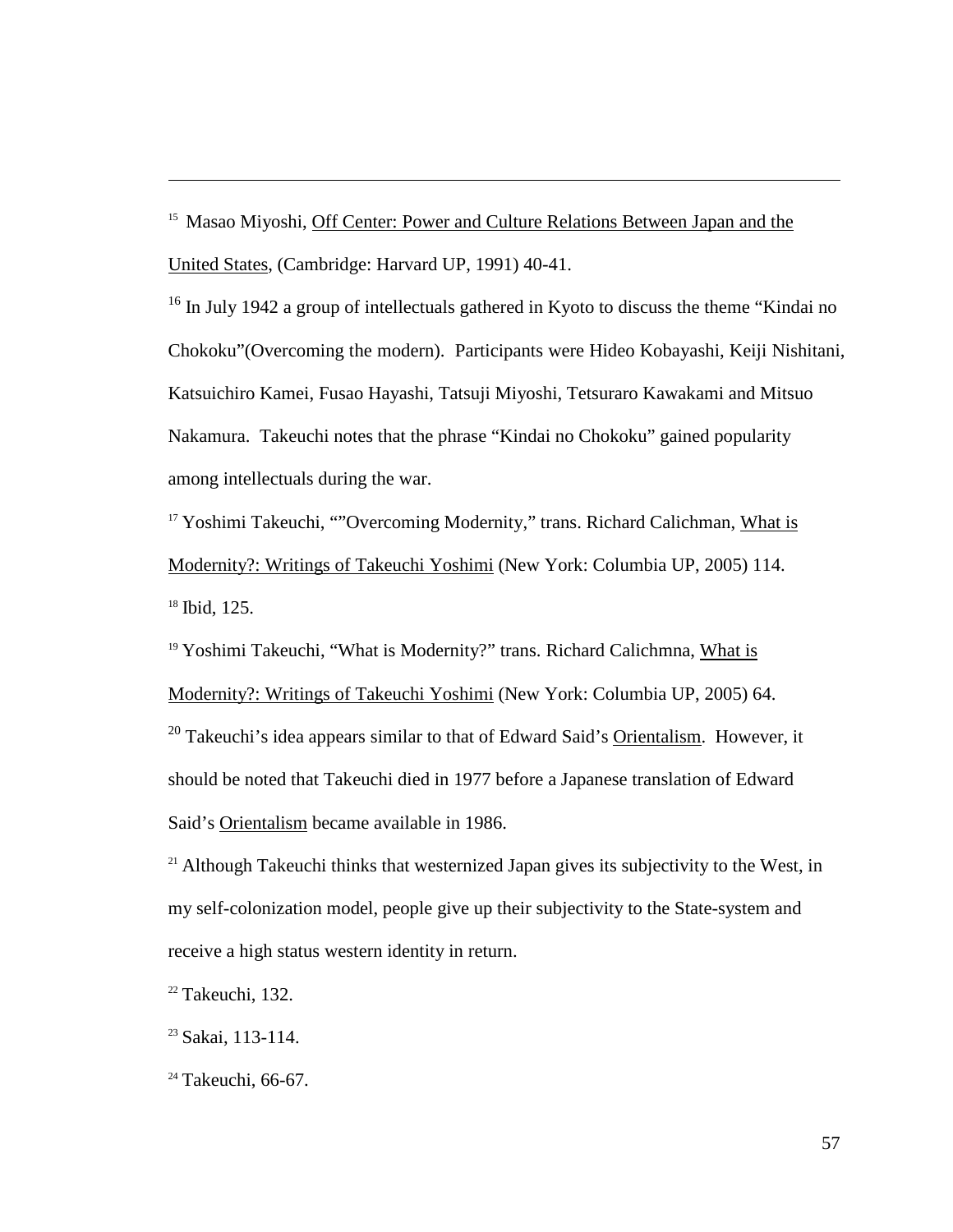$\overline{a}$  $25$  Naoki Sakai, "Modernity and Its Critique: The Problem of Universalism and Particularlism," Postmodernism and Japan (Durham: Duke UP, 1989), 114-119. Sakai refers to Takeuchi's article, "Kindai towa nanika (What is Modern?)." <sup>26</sup> H. D. Harootunian, "Visible Discourses/Invisible Ideologies" Postmodernism and Japan, ed. Masao Miyoshi and Harootunian (Durham: Duke UP, 1989) 72-75.  $27$  Takeuchi, 146.

<sup>28</sup> Kodansha International, Japan: Profile of a Nation (Tokyo: Kodansha, 1994) 37.

<sup>29</sup> John Lie, Multiethnic Japan (Cambridge: Harvard UP, 2001)150-151.

<sup>30</sup> In 1986 Prime Minister, Yasuhiro Nakasone blamed the presence of African Americans and Hispanics for the decline of American intelligence levels and proudly called Japan "Tanitus Minzoku Kokka." This extremely ethnocentric remark upset not only minorities in the United States but also the non-Japanese populace in Japan. However, the image of Japan as a homogenous society has been widely shard by many Japanese. In "Critical Texts, Mass Artifact: The Consumption of Knowledge in Postmodern Japan," Marilyn Ivy writes that Nakasone created "a narrative of legitimation in which Japanese superiority depended on density of information and capacity to read."  $31$  Lie, 151.

<sup>32</sup> Naoki Sakai, "Modernity and Its Critique: The Problem of Universalism and Particularlism," Postmodernisam and Japan, ed. Masao Miyoshi and H.D. Harootunian (Durham: Duke UP, 1989) 97-98.

<sup>33</sup> Rebecca Suter, The Japanization of Modernity: Murakami Haruki between Japan and the United States (Cambridge: Harvard UP, 2008) 32.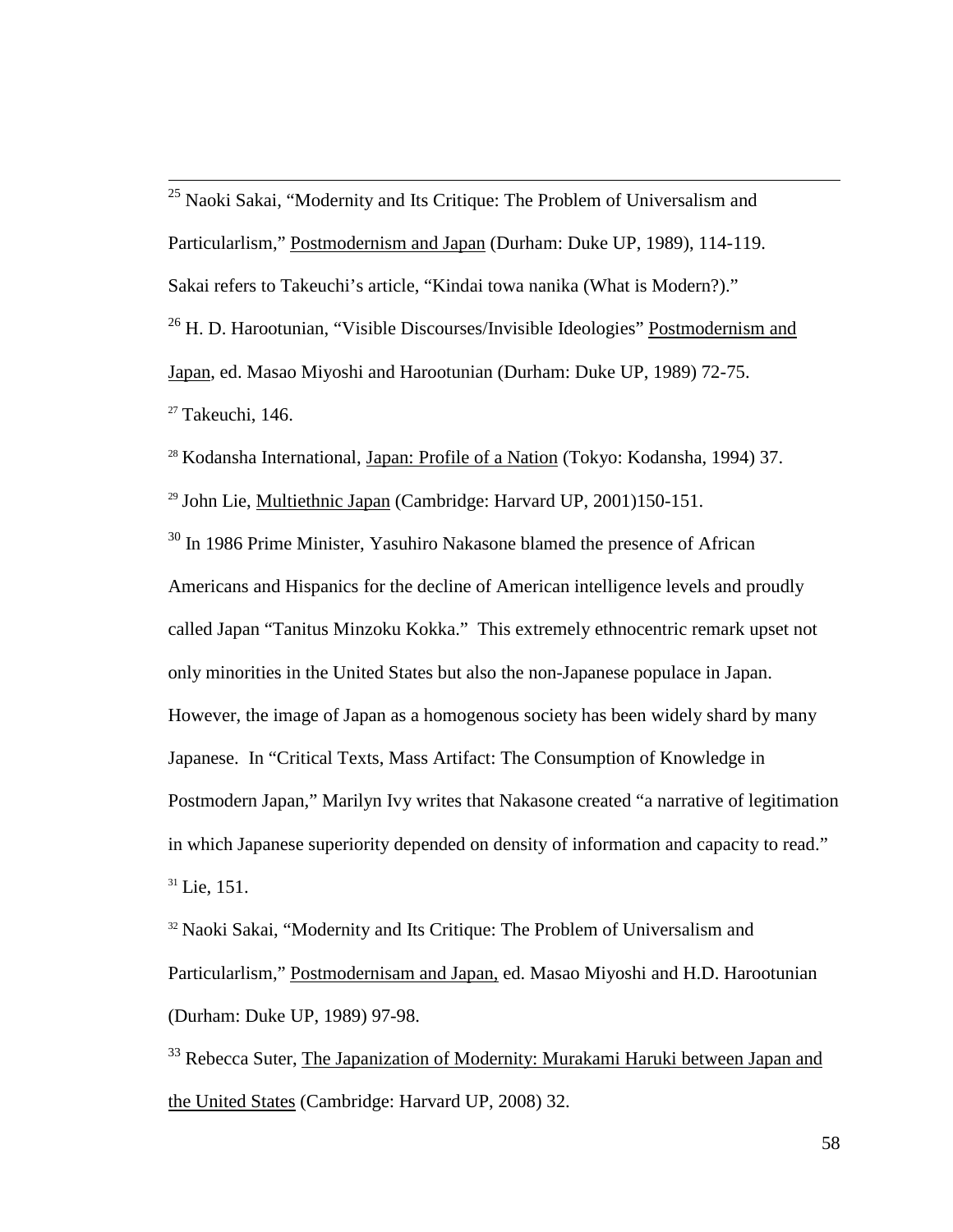Suter referes to The Chrysanthemum and the Sword by Benedict and Japan Past and Present by Reischauer.

<sup>34</sup> Edward Said, Orientalism (New York: Vintage, 1979) 202-203.

<sup>35</sup> Hiroshi Yoshioka, "Samurai and Self-Colonization in Japan," The Decolonization of Imagination: Cultures, Knowledge and Power, eds. Jan Pieterse and Bhikhu Parekh (New Jersey: Zed Books, 1995) 102-107.

<sup>36</sup> Ibid, 102.

 $\overline{a}$ 

<sup>37</sup> Murakami, 3.

<sup>38</sup> Jean-Francois Lyotard, The Postmodern Condition: A Report on Knowledge (Minneapolis: U of Minnesota P, 1979) 23-32.

<sup>39</sup> Ibid, 48.

<sup>40</sup> H.D. Harootunian, "Japan's Long Postwar: The Trick of Memory and the Ruse of

History," Japan After Japan: Social and Cultural Life from the Recessionary 1990s to the

Present, eds. Tomiko Yoda and Harootunian (Durham: Duke UP, 2006) 99.

<sup>41</sup> Johann Arnason, "Modernity, Postmodernity and the Japanese Experience," Japanese Encounters with Postmodernity, eds. Yoshio Sugimoto and Arnason (New York: Kegan Paul, 1995) 16.

<sup>42</sup> Fredric Jameson, Postmodernism or the Cultural Logic of Late Capitalism (Durham: Duke UP, 2001) i.

<sup>43</sup> Kwame Anthony Appiah, "Is the Post- in Postmodern Post- in Postcolonial?"

 Contemporary Postcolonial Theory: A Reader, ed. Padmini Mongia (New York: St. Martin's, 1996) 61.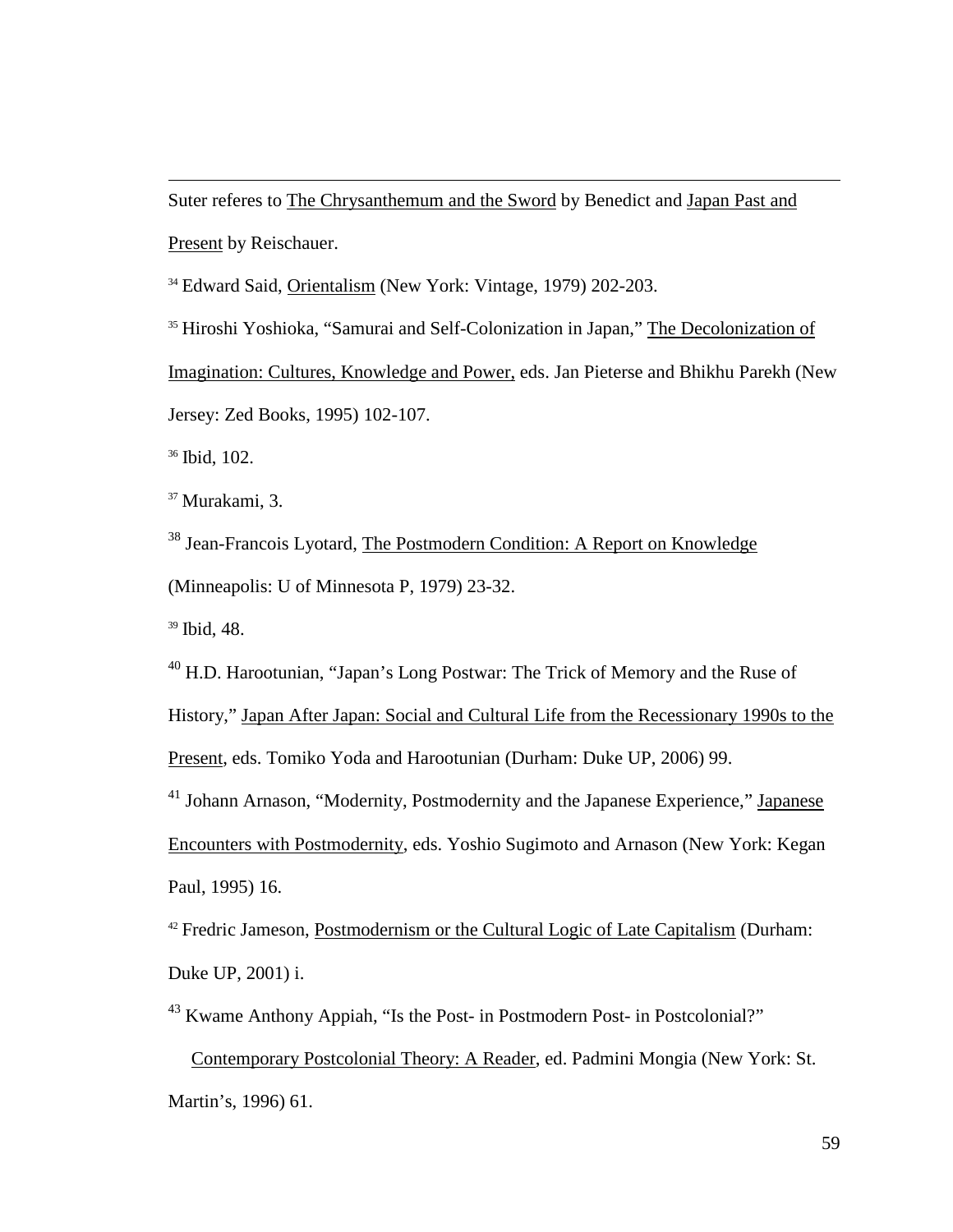<sup>44</sup> Harootunian, 101.

 $\overline{a}$ 

<sup>45</sup> Toshiko Ellis, "Questioning Modernism and Postmodernism," Japanese Encounters with Postmodernity, eds. Yoshio Sugimoto and Johann Arnason (New York: Kegan Paul, 1995) 138.

<sup>46</sup> Yoshinobu Hakutani, Postmodernity and Cross Culturalism (Cranbury: Fairleigh Dickinson UP, 2002) 26-27.

 $47$  Arnason, 26-27.

<sup>48</sup> Ellis, 133-139.

<sup>49</sup> Yoshio Sugimoto and Johann Arnason, introduction, Japanese Encounters with Postmodernity, eds. Sugimoto and Arnason (New York: Kegan Paul, 1995) 4.

<sup>50</sup> Tomiko Yoda, "A Roadmap to Millennial Japan," Japan After Japan, ed. Yoda and H.D.

Harootunian, (Durham: Duke UP, 2006) 34.

<sup>51</sup> Kojin Karatani, "Hihyo to Posutomodan" (Criticism and Postmodern) in Sai toshiteno Basho (A Space as a Difference), (Tokyo: Kodansha, 2007) 136-138.

 $52$  Ellis, 144-145.

<sup>53</sup> Fuminobu Murakami, Postmodern, Feminist and Postcolonial Currents in

Contemporary Japanese Culture: A Reading of Murakami Haruki, Yoshimoto Banana,

Yoshimoto Takaaki and Karatani Kojin (New York: Routledge, 2005) 6-8.

<sup>54</sup> Suter, 5-7.

<sup>55</sup> Matthew Strecher, Dance With Sheep: The Quest of Identity in the Fiction of

Murakami Haruki (Ann Arbor: Center for Japanese Studies U of Michigan, 2002) 20.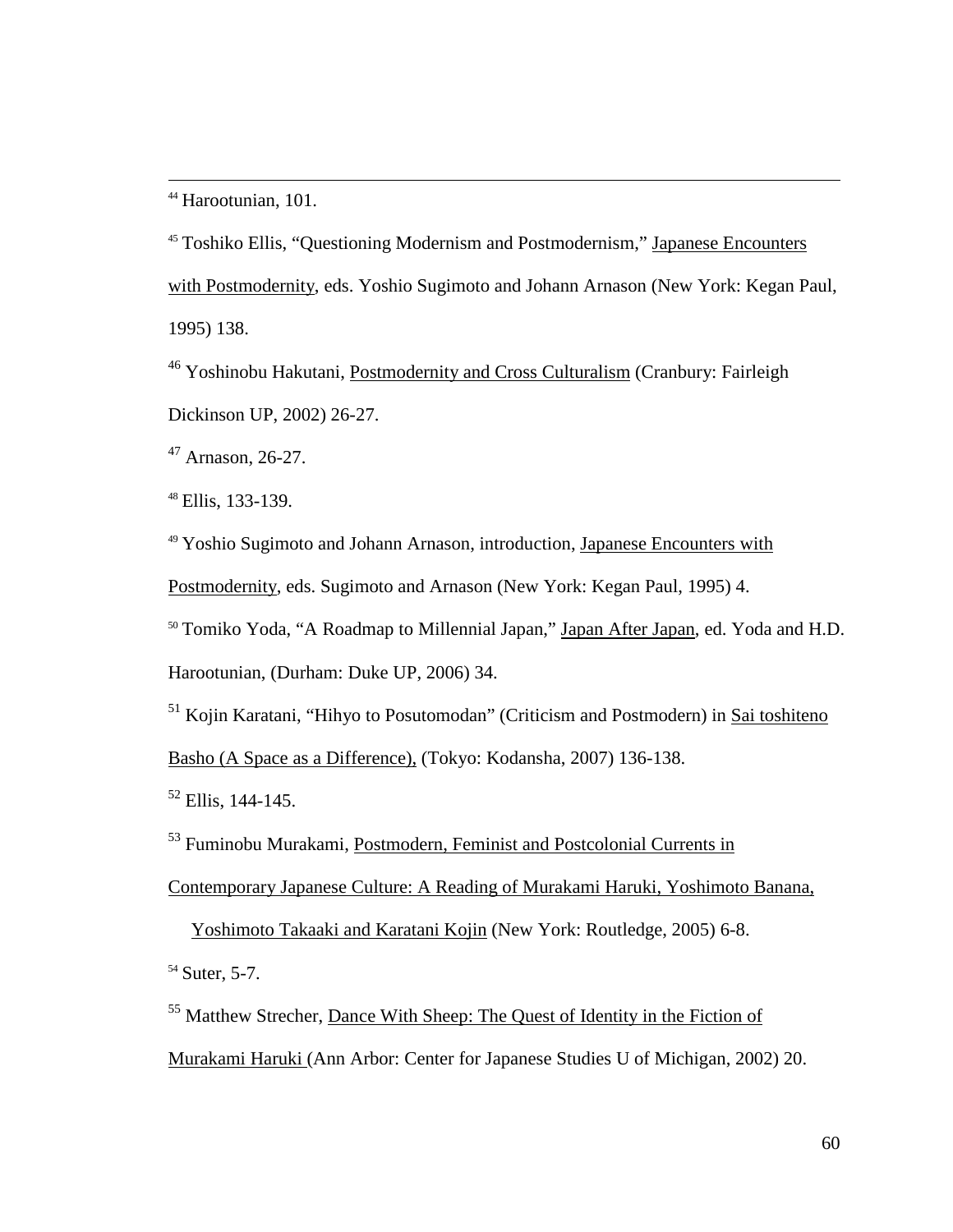$56$  In the afterwords of the original Japanese version of Dance, Dance, Dance, Murakami himself declares that the first person narrator, "Boku" is the same person who appears in Hear the Wind Sing, Pinball, 1973, and Wild Sheep Chase.

 $\overline{a}$ 

<sup>57</sup> Most of Murakami's works are set in Tokyo or partially in Tokyo. Exceptions are Hear the Wind Sing (set in Kobe) and several other short stories. The following are set partially in Tokyo: Wild Sheep Chase (set in Tokyo and Hokkaido), Dance, Dance, Dance (set in Tokyo, Hokkaido and Hawaii), Kafka on the Shore (set in Tokyo and Shikoku), and Sputnik Sweetheart (set in Tokyo and Greece).

<sup>58</sup> Derek Heartfield is supposed to be an American writer who killed himself by jumping off the Empire State Building. Hatanaka Yoshiki thinks that this imaginary writer is modeled after Robert E. Howard. His name is spelled originally with Japanese scripts as デレク・ハートフィールド(dereku hatofirudo). Alfred Birnbaum and Jay Rubin spell it as Derek Heartfield while Michel Seats writes it as Derek Hartfield. I have adopted Birnbaum and Rubin's spelling.

<sup>59</sup> Yonemura Miyuki, "Poppumasuta to <Shinbei> shikou" (Pop master and Pro-Americanism) Murakami Haruki: Tema, souchi, kyarakuta (Haruki Murakami: Theme,Setting and Characters), ed. Tsuge Mitsuhiko (Tokyo: Shibundo, 2008) 145-152.

 $60$  Haruki Murakami, Kaze no Uta o kike (Hear the Wind Sing) (Tokyo: Kodansha, 2007) 122.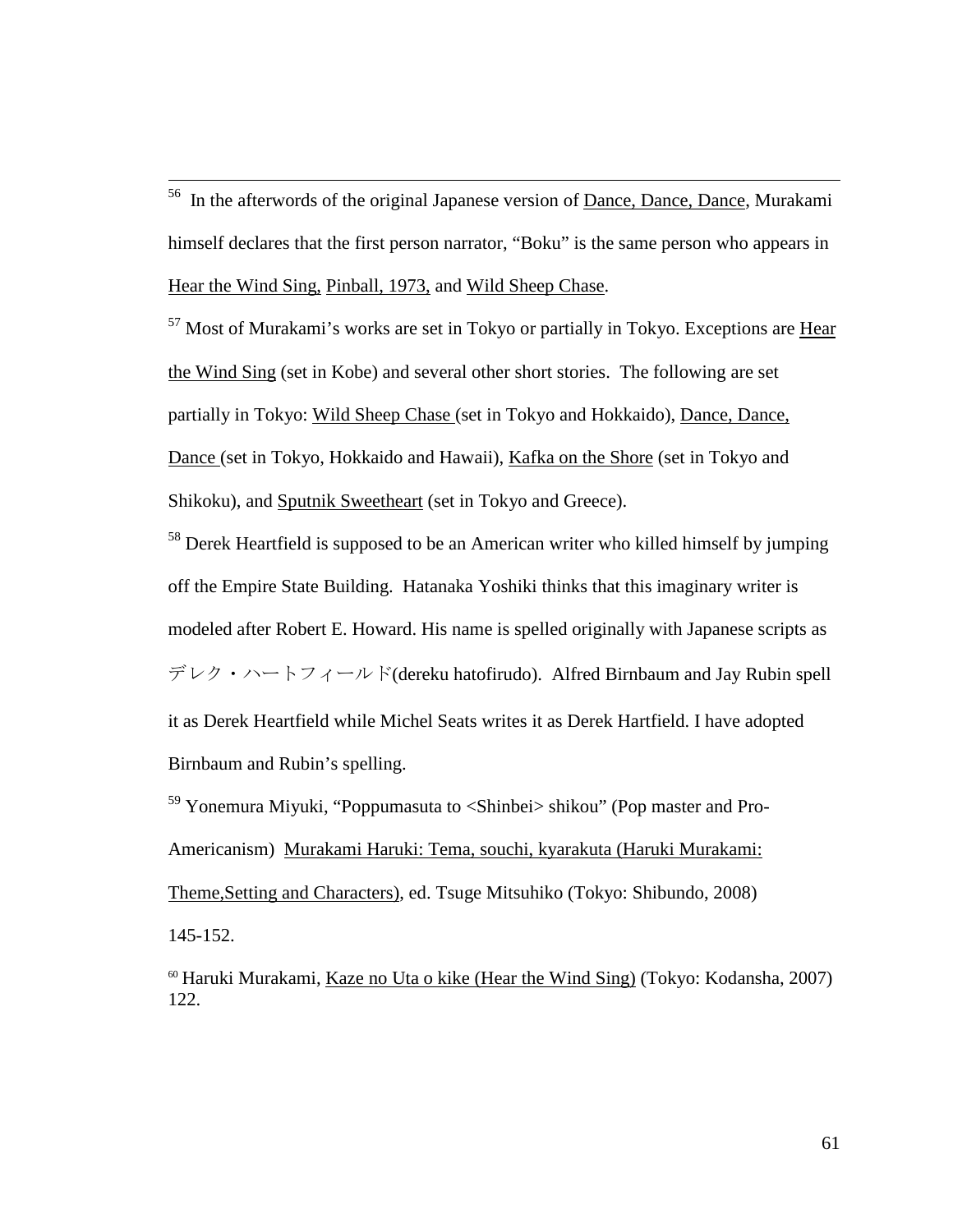<sup>61</sup> Kazuo Kuroko, <u>Murakami Haruki: "Soshitsu" no Monogatari kara "Tenkan" no</u>

Morogatari e (Murakami Haruki: From the Narrative of "Loss" to the Narrative of

"Transition") (Tokyo: Bensei, 2007) 14-19.

 $62$  Strecher, 3.

 $\overline{a}$ 

<sup>63</sup> Kuroko, 81.

<sup>64</sup> Murakami, 90-91.

<sup>65</sup> Ibid, 117.

<sup>66</sup> Kuroko, 17-25.

<sup>67</sup> Murakami, 117-118.

<sup>68</sup> Ibid, 30.

<sup>69</sup> Ibid, 32.

<sup>70</sup> Kiyoshi Kasai, "Toshikankaku toiu Inpei" (Urban Sense as Hideaway) Murakami

Haruki Studies 01, eds, Kuritsubo Yoshiki and Tsuge Teruhiko (Tokyo: Wakakusa, 1999) 213-214.

<sup>71</sup> Homi Bhabha, Location of Culture (New York: Routledge, 1994) 122.

 $72$  Ibid, 172.

<sup>73</sup> Murakami, 95-96.

 $74$  Ai Maeda, "Boku to Nezumi no Kigoron" (Semiotics of Boku and Rat), Murakami

Haruki Studies 01, eds. eds, Kuritsubo Yoshiki and Tsuge Teruhiko (Tokyo: Wakakusa,

1999) 29.

<sup>75</sup> Michael Seats, Murakami Haruki: The Simulacrum in Contemporary Japanese Culture (Lanham: Rowman & Littlefield, 2006) 137.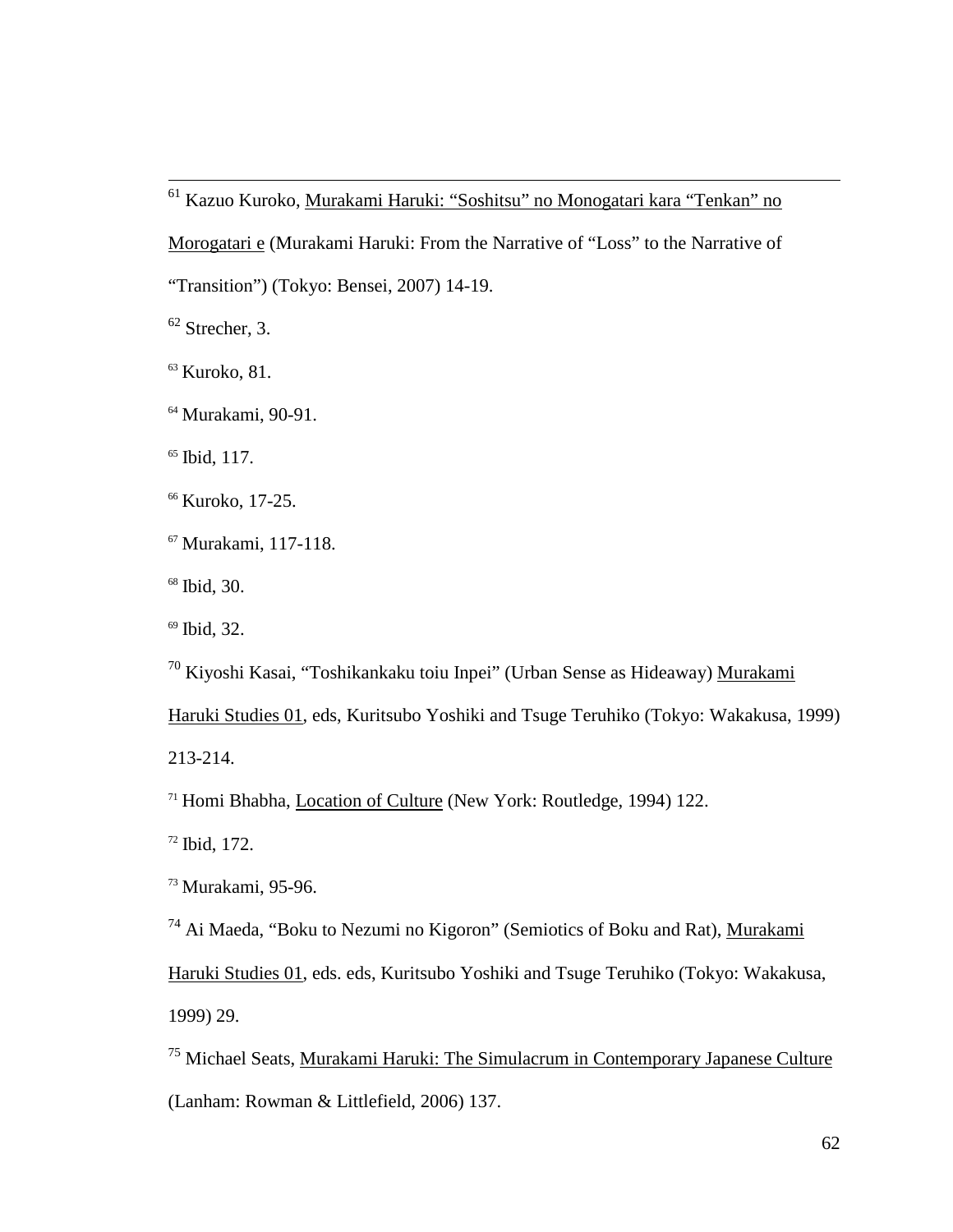<sup>76</sup> Haruki Murakami, *Pinball 1973*, trans.Alfred Birnbaum (Tokyo: Kodansha, 1985) 26-27.

<sup>77</sup> Haruki Murakami, A Wild Sheep Chase, trans. Alfred Birnbaum (New York: Vintage, 1989) 130.

<sup>78</sup> Norihiro Kato, Murakami Haruki ronshu (Tokyo: Wakakusa Shobo, 2006) 9-13.

<sup>79</sup> Edward Said, Culture and Imperialism (New York: Vintage, 1994) 30.

<sup>80</sup> Ibid, 81.

 $\overline{a}$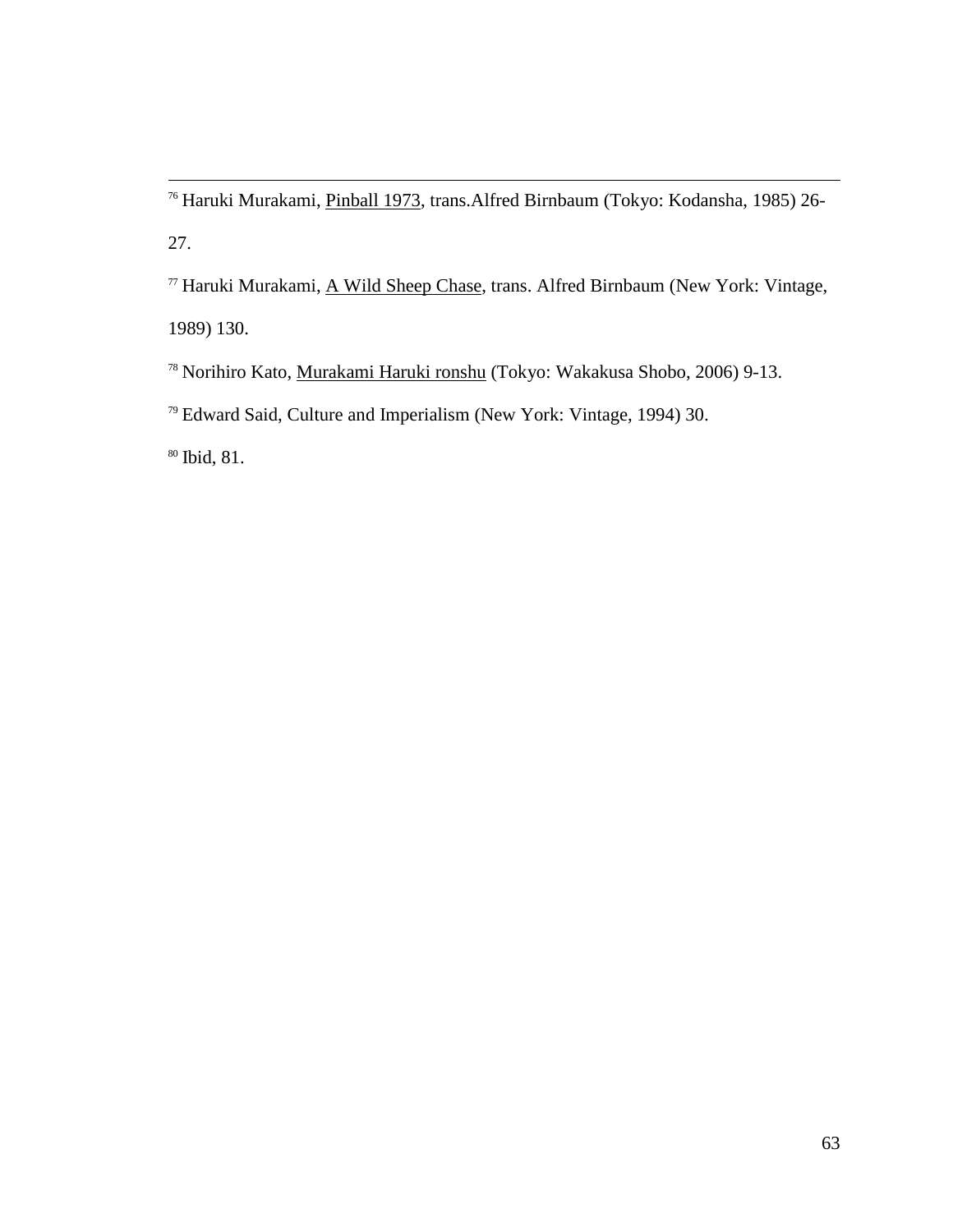## CHAPTER III

# MURAKAMI'S TOKYO: LOST IN THE THIRD SPACE WONDERLAND

# **Introduction**

In an interview that was published in 1989, Murakami discussed his interest in "jokyo" (situation) in response to a question about whether he has any messages he wanted to deliver to his readers through his works. He answered as follows:

I do not seem to have one. In the first place, I want to write about jokyo (situation). Jokyo itself. I want to write about how people react to a certain jokyo. I do not have a thought or a message. I am only interested in jokyo itself, for, as I said earlier, I believe that jokyo is prescribed by duality of time and spaces."(my translation) $81$ 

Here, I interpret what Murakami calls "jokyo" as Japan's social and cultural situation, which is prescribed by both "time" (postwar) and "space" (Tokyo). In fact, Murakami sets most of his novels in Tokyo and his concern with the city is quite persistent throughout his works. Consequently, I read his works as a kind of ethnography of Japan in which Tokyo is presented as a sign of modernity. Murakami is often labeled as an Americanized writer because of his open devotion to American culture shown in the amount of American cultural icons cited (mostly by their proper names) in his novels. By using American cultural icons to depict Japan's urban space, Murakami demonstrates not only the level of penetration of American culture in Japan but also the level of Japanization (or to be more specific, Tokyozation) of America. Rebecca Suter thinks that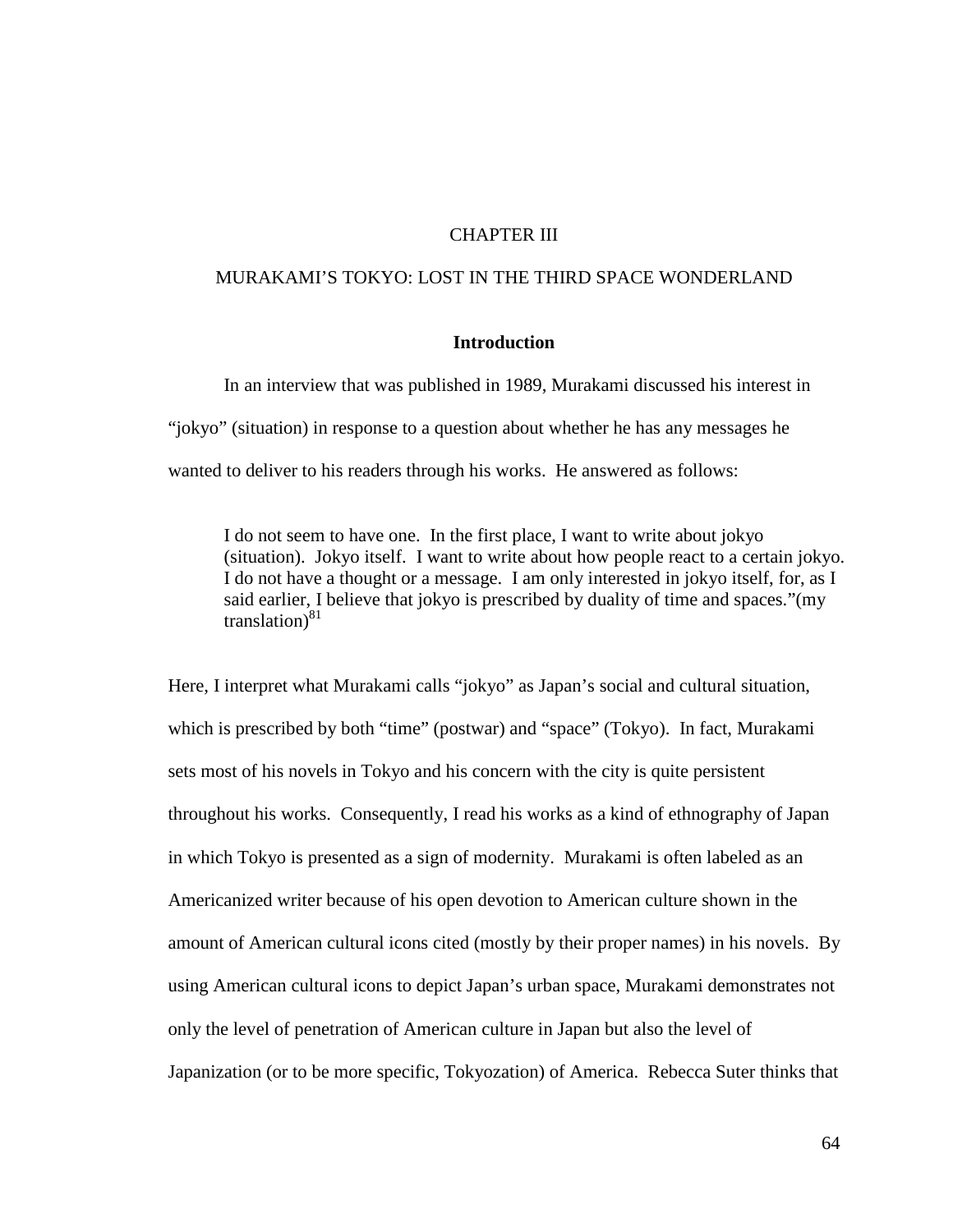Murakami's approach to modernity (also postmodernity) in his texts is related to the parodic "mimicry of the colonized."<sup>82</sup> In this sense Murakami is a post-Bildungsroman writer who redistributes his version of America via his Tokyo novels. Considering his popularity in Japan and Asia, he is the medium of Tokyo culture himself.

I regard present day Tokyo as the ideal cultural contact zone between Japan and the West created by the State-system. It has become Japan's proud symbol of postwar high economic growth, advanced technology and an Americanized life style while it promotes nationalism as the capital of the nation. Tokyo is the space for the State-system to realize its modern ideology of "Wakon Yosai" (Japanese Soul, Western Talent), and in this sense, it can be contended that Tokyo plays the roles of both Japan and the West. Simultaneously, this means that Japan's imperial energy is still "modernizing" the space by importing the West, Japanizing it and then, distributing the Japanized-West (J-West) to the rest of the nation (and now even to the world including the West) via Tokyo.

In this chapter, I discuss modern and pre-modern formation of the core-periphery structure in Japan's construction of the metropolitan city, Tokyo. Based on the premise that Tokyo centeredness has been created by the State-system's modern ideology, I argue that Tokyo is a simulated cultural "situation" in which materialistic wealth is identified as freedom of choice and American cultural icons and English loan words were confused with cultural sophistication. In reality Tokyo represents cultural and linguistic chaos, and this simulated urban space keeps people from realizing their lack of individuality. In order to explore the struggles of the individuals caught in the middle of Tokyo's chaos, I examine Murakami's representation of Tokyo in Hardboiled Wonderland and the End of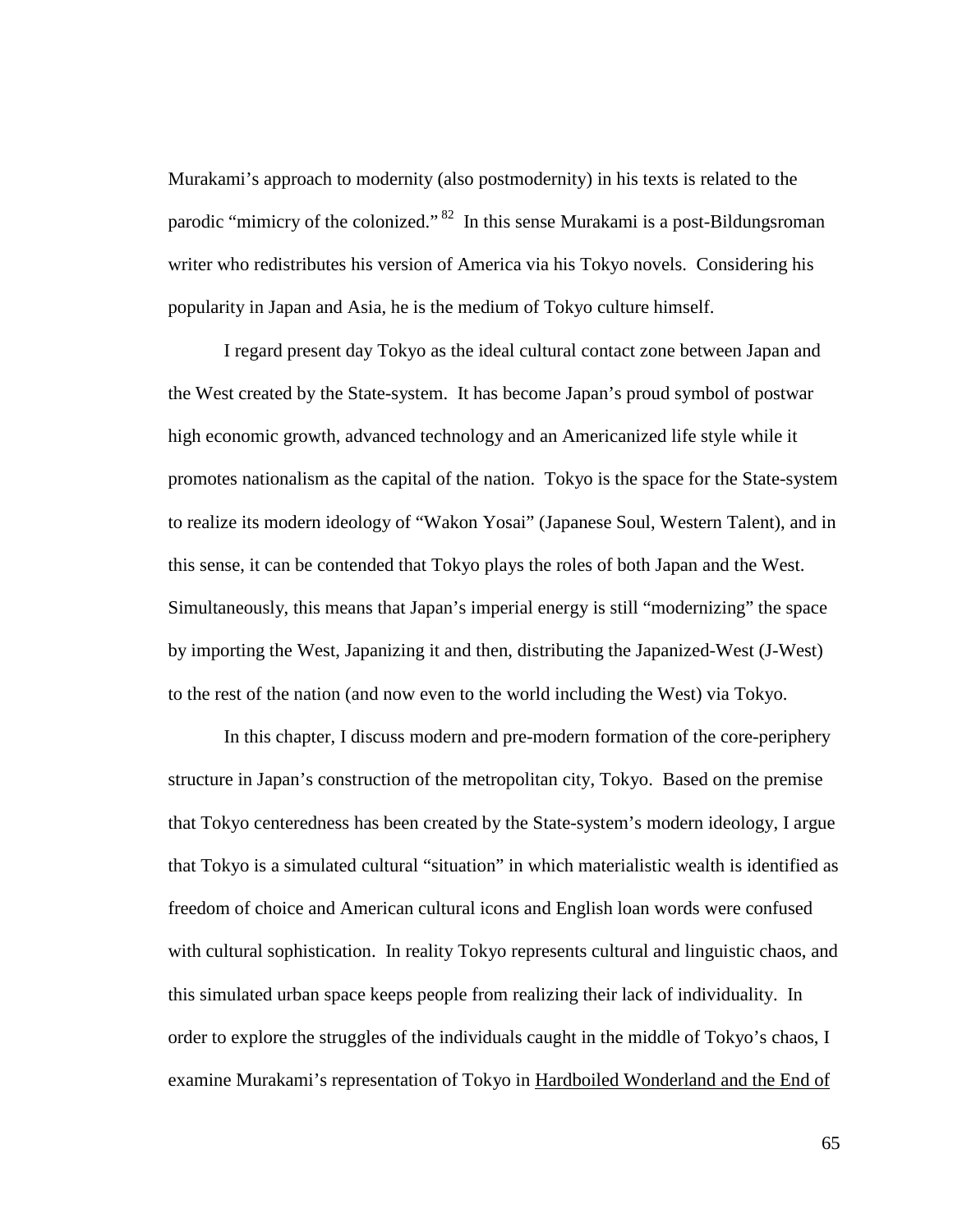the World (1985) and Norwegian Wood (1989) in the framework of the postcolonial. In this process I compare Murakami's Tokyo with Homi Bhabha's idea of the third space in terms of identity formation. While Bhabha presents his third space as a site of new identity formation, Murakami thinks that Tokyo is the place where individuality is denied. Moreover, Murakami suggests that Tokyo centeredness itself is a simulacrum which one must overcome in order to locate his/her individuality. In these works Murakami continues to assert postwar Japan is still controlled by its imperialistic State-system.

Since the Meiji period (1868-1912), Japan has been accepting the West and has created a hybrid-like cultural space. In this regard, modern Japan is symbolized by Tokyo. Simultaneously, the construction of Tokyo has produced center-periphery differences. However, this centralism is not spontaneous. It is a result of the pre-modern feudal society, which I consider a version of an empire. Its formation is comparable to Michel Hechter's model of "internal colonialism" in which peripheries become internal colonies and are exploited by the center.<sup>83</sup> If we see the Tokugawa period (1603-1867) as an internal empire, this analysis further suggests the existence of an imperial energy that is indigenous to Japan, and it reinforces the idea that Japan's imperial energy already existed before it was exposed to western imperialism. In this regard, Japan was already modern before its interaction with the West.

## **Internal Colonization in Pre-modern Japan**

 Yoshio Sugimoto notes that despite the general belief that Japan is an internally homogeneous island nation "it has never been a stable territorial unit with consistent cultural uniformity."<sup>84</sup> However, the concept of a nation did not exist until the modern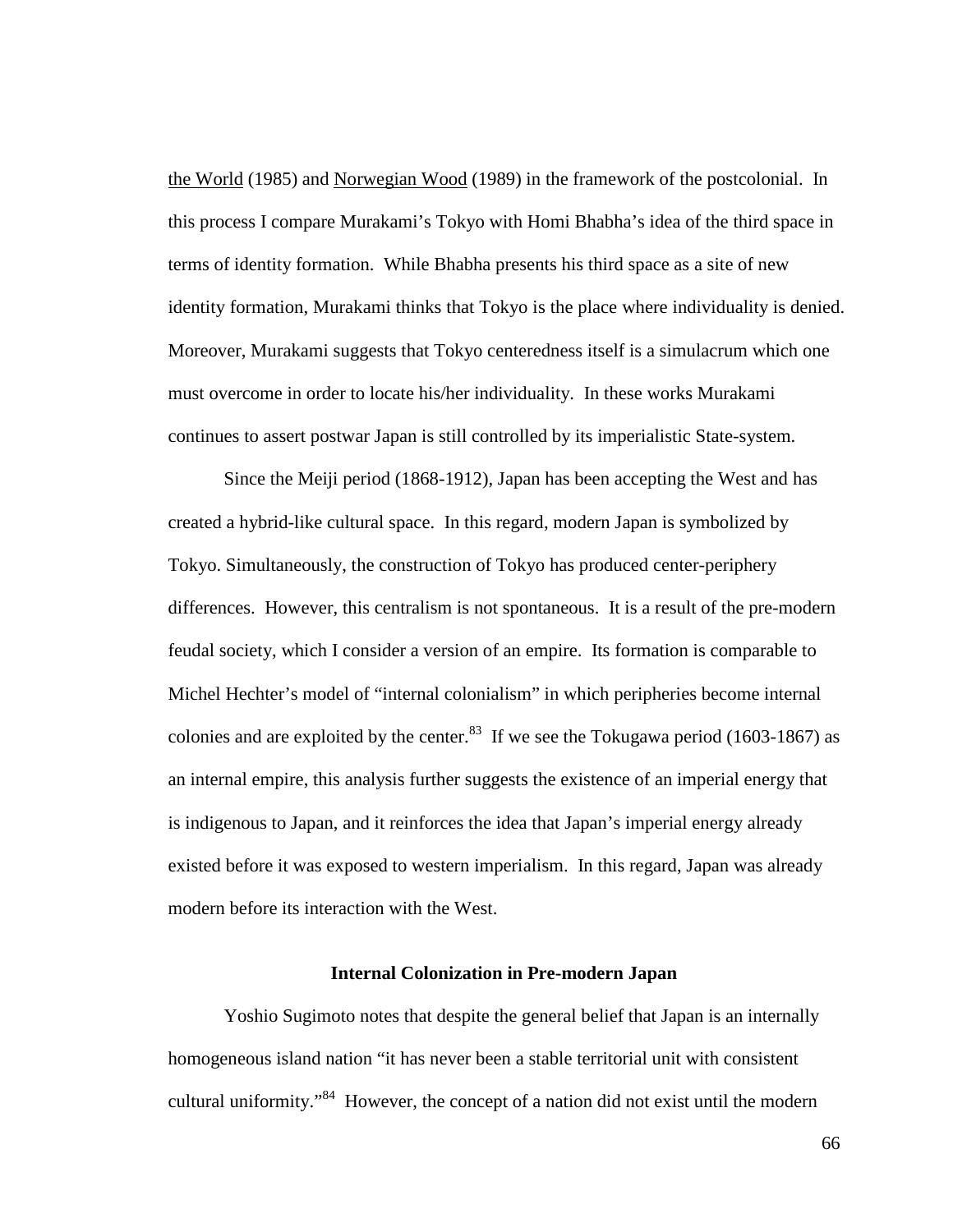period. During the Medieval period (1185-1568) numerous regional units called kuni that existed throughout Japan were ruled by the "Bakufu" (the military governments, shogunate) based on feudal loyalty. As its Japanese term, "kuni" ( $\mathbb{E}$ , a country, a nation) suggests, these regional units were autonomous sub-nations.<sup>85</sup> When the Muromachi Shogunate (1333-1568) lost its ruling power, the country went into its long sporadic civil war called "Sengoku Jidai" (戦国時代, 1467-1568, the period of the country at war<sup>86</sup>). After the short reigns of Oda Nobunaga and Toyotomi Hideyoshi, Japan was finally unified by Tokugawa Ieyasu who won the Battle of Sekigahara over the Toyotomi clan in 1600. Upon his victory, Ieyasu assumed the title of "shogun" and established the "Bakufu" in Edo (present day Tokyo) in 1603. During the following 260 years that are referred to as the Edo period (the Tokugawa period), Japan was ruled by the Tokugawa Shogunate.

 The Tokugawa Shogunate united over 250 regional units (kuni) of various sizes under its power. The central government in Edo strategically divided its fiefs, except those of its direct rule, into two main parts of inner and outer zones. In this system, inner zones were given to those who supported the Tokugawa family at Sekigahara. These individuals were also assigned to the influential posts, although their income was relatively small. Meanwhile, outer zones were given to those who came under the Tokugawa's rule after 1600. The outer zone lords received a sizable income. Yet, these individuals were excluded from the important positions in the government. The Bakufu also enforced the self-imposed seclusion policy (Sakaku) to limit foreign contacts until 1854.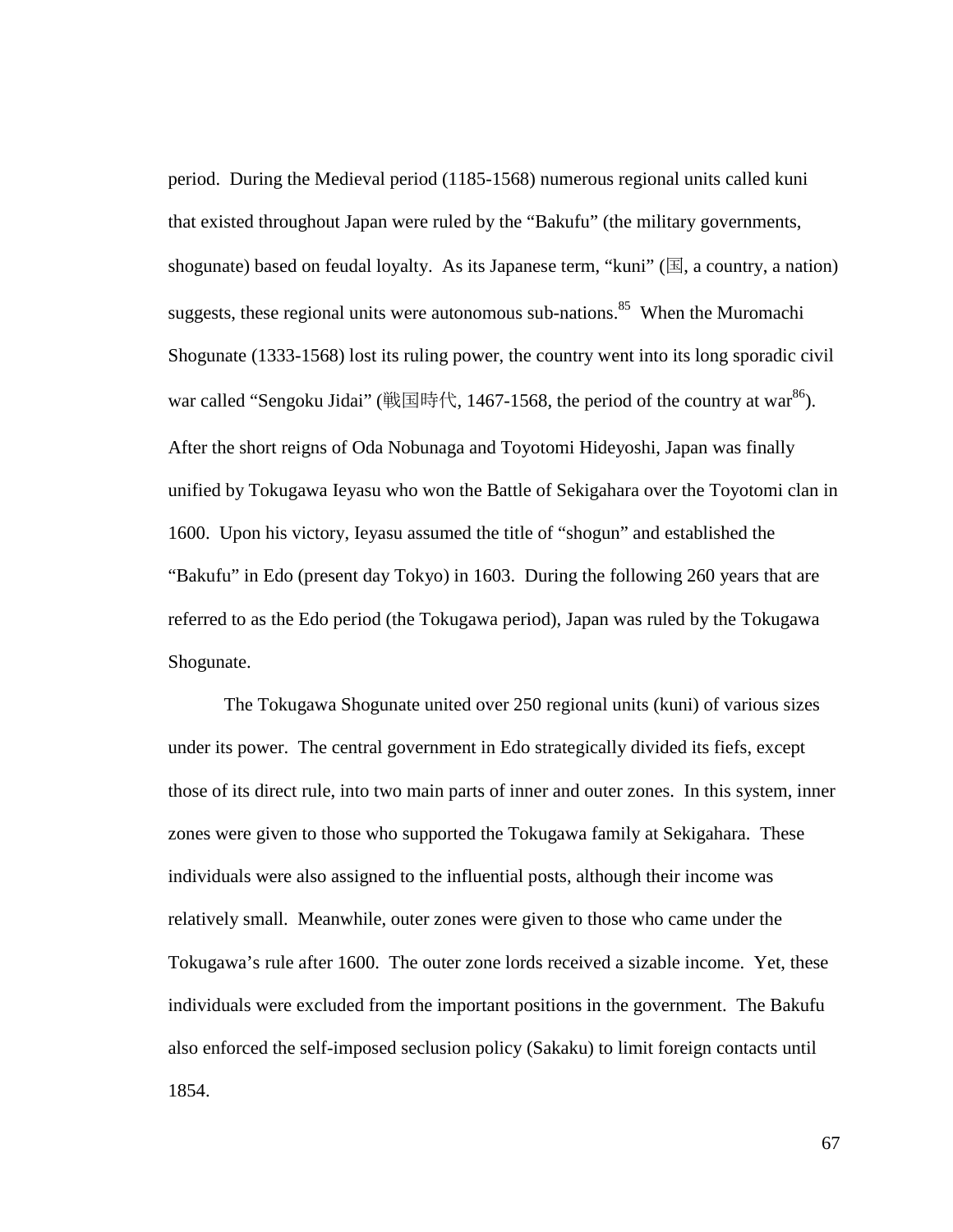Michel Hechter presents the idea of internal colonialism to illustrate the exploitive relationship between the center and peripheral regions, which contrasts with the widely held "diffusion model of national development." This model consists of three stages of nation development. During the first stage, which is often identified as a pre-industrial stage, the core and the peripheries are mutually isolated and there are significant differences in their economics, cultural and political institutions. The second stage occurs after more intensive contact between the core and peripheral regions. The contact is often initiated by industrialization and as the interactions between the two groups increase, these interactions bring an awareness of cultural differences to the periphery. Gradually, the traditional behavior in the periphery declines as the new industrial life becomes more beneficial and prestigious. In the last stage, regional wealth should equilibrate, and the political processes will occur in which national parties represent all significant groups in a democratic setting.<sup>87</sup>

 Unlike this idealistic model, internal colonialism or "the political integration of culturally distinct groups by the core" concerns existing inequality between the center (the core) and peripheral regions. The core-periphery power dynamics allow the colonial situation to occur. High status occupations are reserved for those of metropolitan culture. The colony serves as an instrument for the development of the metropolis, and its economy is often specialized in specific commodities or raw materials for export.<sup>88</sup> In the Tokugawa period, each fief was called "han" (clan) and remained autonomous by having its own administrative unit modeled after the structure of the Shogunate in Edo. However, autonomy of a fief was strictly controlled by the central regime.<sup>89</sup>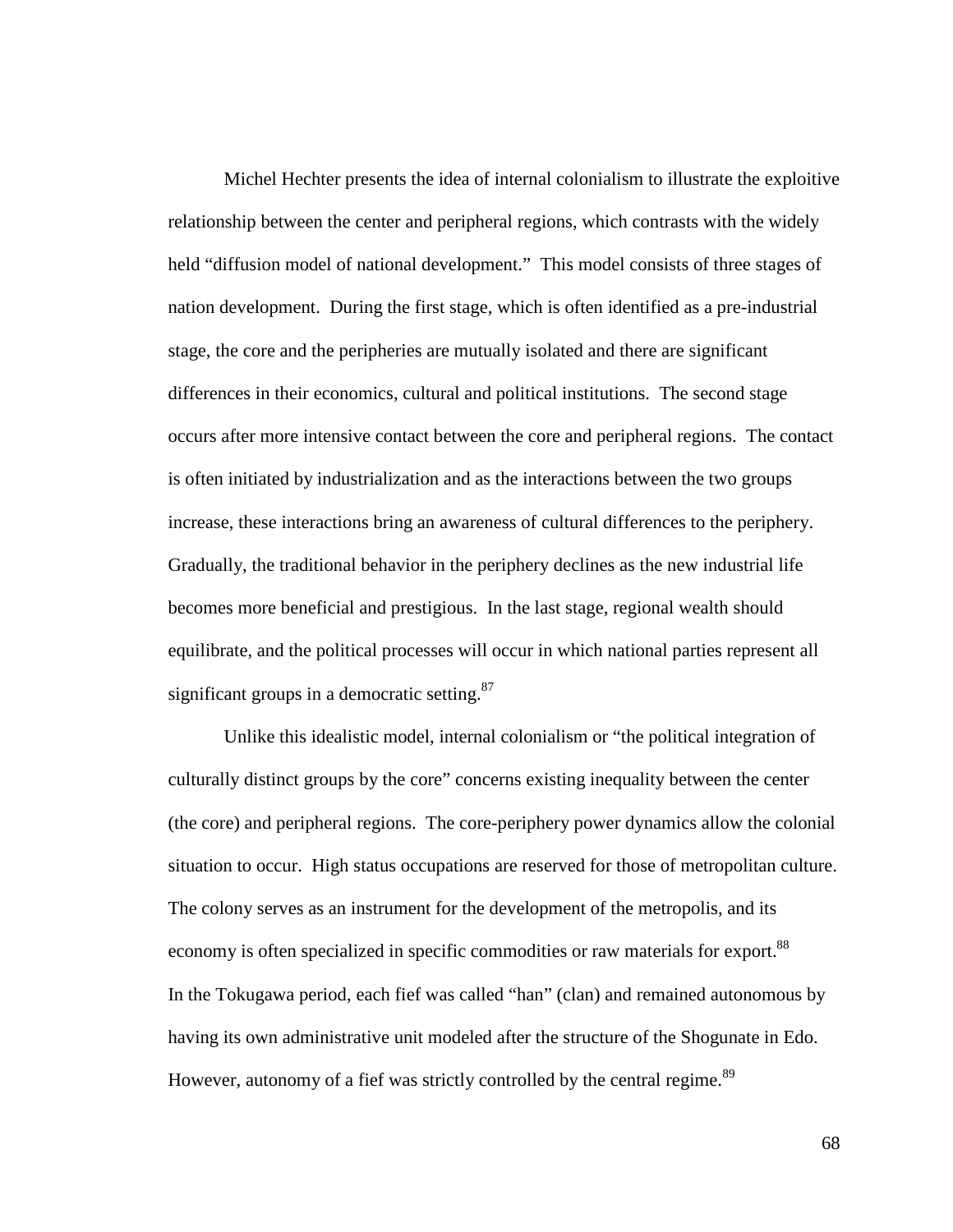Communication between fiefs (including traveling, trading, inter-han marriage) was restricted, which contributed to the development of a stronger "han" identity (the present day prefectural system is largely based on the "han" divisions). The han economy specialized in rice cultivation (tax was paid by rice). The Tokugawa maintained a strong centralized feudal structure and also enforced class distinctions between samurai, peasants, merchants and artisans.

The political structure was dominated by the samurai. However, they were turned into consumers in the metropolis, which kept their financial power from growing. They were forced to rely on their domains' rice production. Urban culture (consumer culture) flourished in Edo, while its economy relied heavily on the tax yield of the peasants in the peripheries.<sup>90</sup> Although the peasant class was considered the second from the top on the class hierarchy and recognized as the foundation of the Bakufu's economy, the peasants were actually treated in inhumane ways based on the idea of "Ikasazu, Korosazu (Do not let them live but do not kill them). I consider this feudalistic centralism as a version of an empire, and I argue that its obvious exploitation of the peasant class in peripheral regions was "internal colonialism." The Tokugawa created a highly controlled society in which han-regions served as the colonies of Edo. And this controlling energy is the seed of indigenous imperialism. Edward Said defines imperialism as "the practice, the theory and the attitudes of a dominating metropolitan center ruling a distant territory" and colonialism as "the implanting of settlements on distant territory," which is a consequence of imperialism. $91$  If we regard Edo as one nation, it can be contended that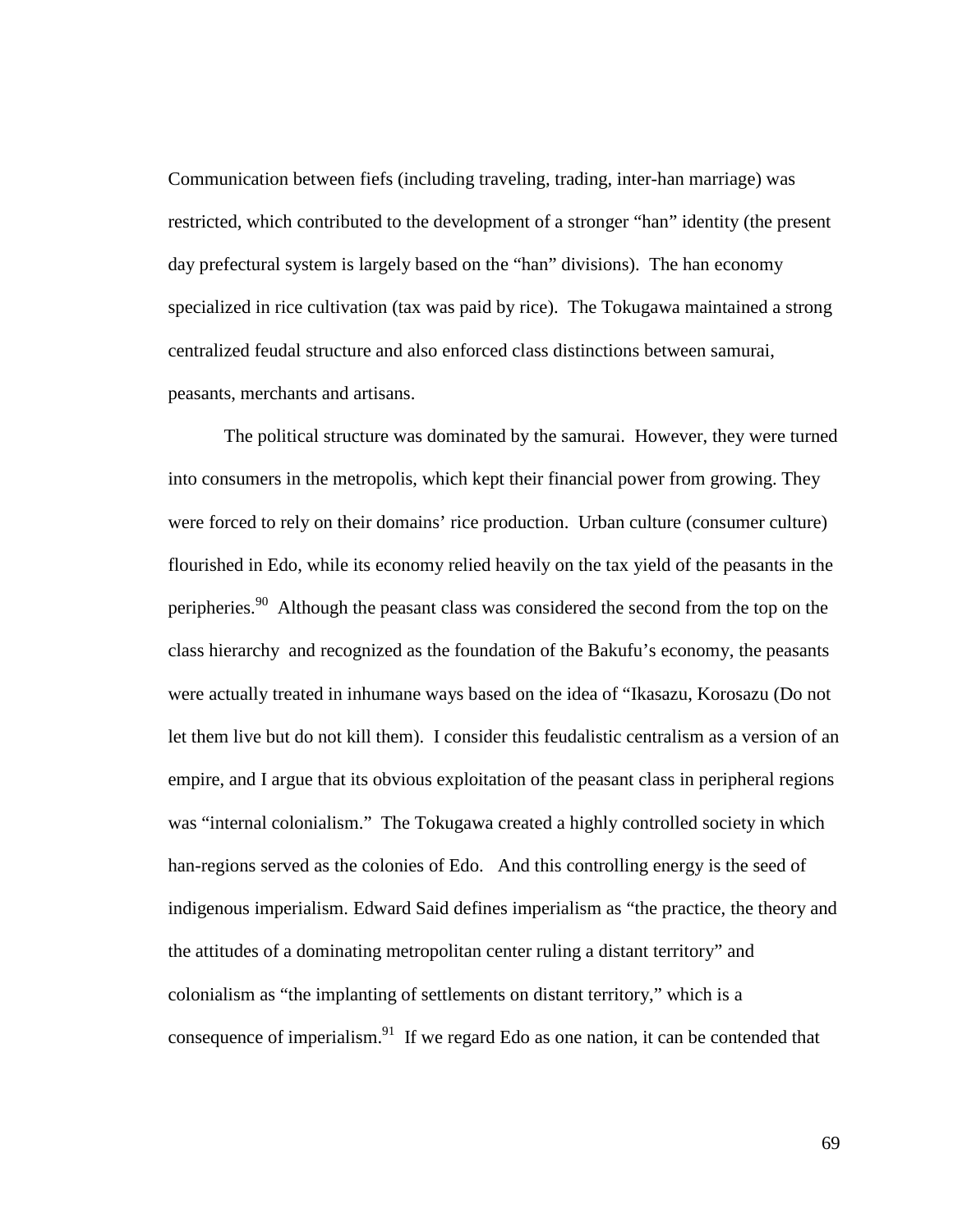Tokugawa's feudalistic centralism is the formation of an empire. Its internal colonization

was operated by its indigenous imperialism.

## **Birth of the Nation, Birth of Tokyo**

Roland Barthes presents an interesting observation of Tokyo in comparison to the

West and illustrates its physical formation as follows:

The city I am talking about (Tokyo) offers this precious paradox: it does possess a center, but this center is empty. The entire city turns around a site both forbidden and indifferent, a residence concealed beneath foliage, protected by moats, inhabited by an emperor who is never seen, which is to say, literally, but no one knows who. Daily, in their rapid, energetic, bullet-like trajectories, the taxies avoid this circle, whose low crest, the visible form of invisibility, hides the sacred "nothing." One of the two most powerful cities of modernity is thereby built around an opaque ring of walls, streams, roofs, and trees whose own center is no more than an evaporated notion, subsisting here, not in order to irradiate power, but to give to the entire urban movement the support of its detour. In this manner, we are told, the system of the imaginary is spread circularly, by detours and returns the length of an empty subject. $92$ 

Barthes's deconstructionist approach to Tokyo actually reveals the doughnut-like structure of the capital city of Japan. It is also a spiral town that confuses people.<sup>93</sup> The center can be an empty hole but the stone walls surrounding it create an illusion of a center. Therefore, people are contented with the view of the stone walls and they do not even notice there is a "hole." I emphasize that this contented condition is provided by the State-system.

Although the Tokugawa Shogunate gave the country peace for over two centuries, its ruling system was oppressive. In this system, the Samurai class was only rewarded with its rank, and their economic power was kept low. The Shogunate had lost its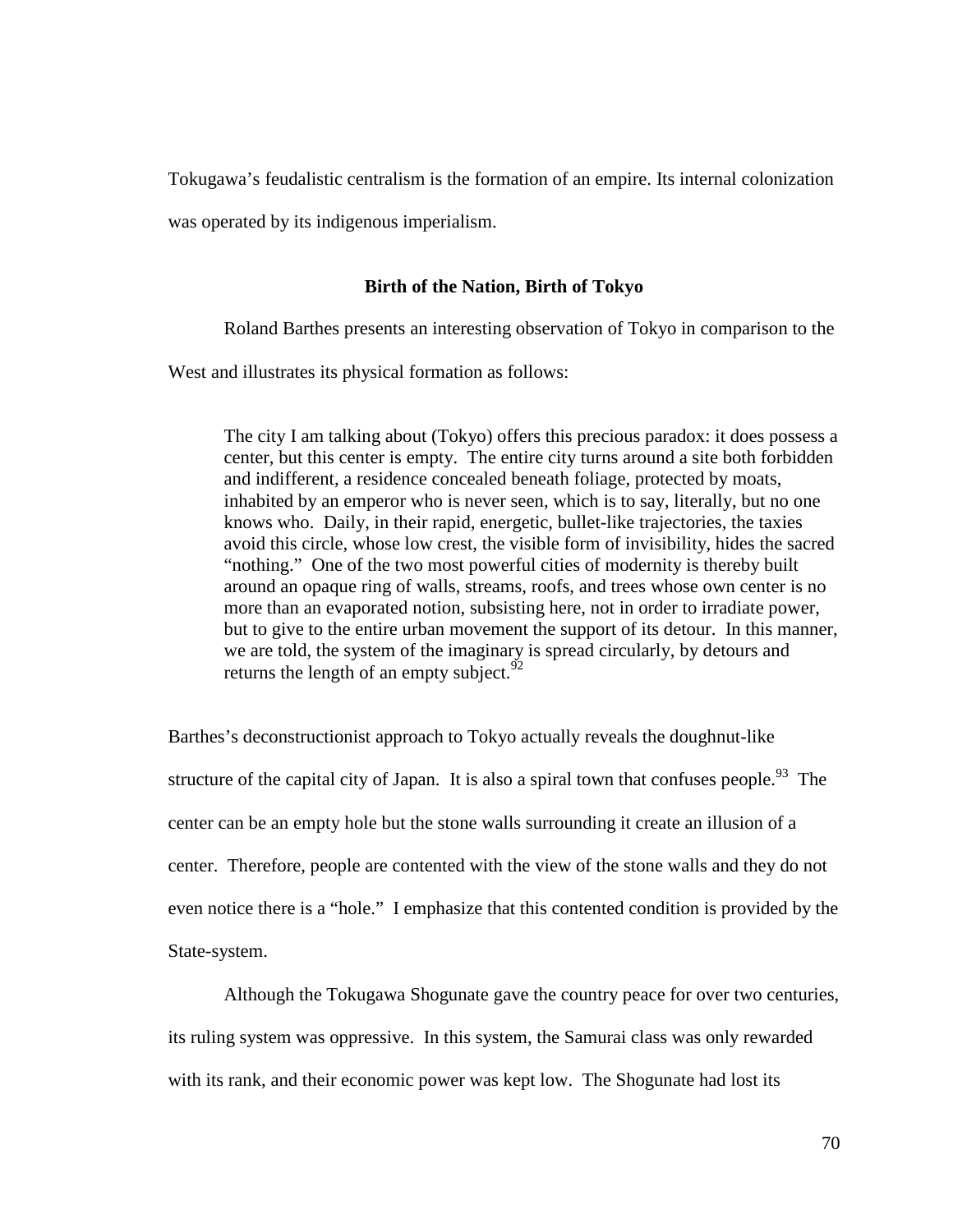legitimacy by the time of Commodore Perry's visit and the concession of unequal treaties. The southern regions of Satsuma, Choshu and Tosa used the imperial courts to challenge the Shogunate and overthrew it in 1868 (The Meiji Restoration). Considering the imperialistic rule of Tokugawa in the previous centuries, the series of events that overthrew the Shogunate may appear to be acts of liberation or decolonization. However, Meiji Japan actually was another empire in which the feudal loyalty to the Tokugawa was replaced by nationalist loyalty to the divine emperor. Michael Montgomery notes that the dissolution of the Shogunate "bore little or no resemblance to the class revolution of received Marxist terminology in which a lower order rises up against a higher order of oppressors." He also asserts that the Tokugawa was exchanged for new leaders of the time and it was only a change in name.<sup>94</sup> Tokyo's power as he metropolitan center was increased by officially naming it as the nation's capital. The emperor actually moved his residence from Kyoto to Tokyo. Successful dissemination of the nation and penetration of nationalism were realized at the same time as the national promotion of Tokyo.

 As the Tokugawa Bakufu closed Japan to the rest of the world (the sakoku policy), this 260 years of self-imposed seclusion was often considered the main contributor to the uniqueness of the Japanese culture. However, this foreign policy itself did not develop a nation and/or nationalism among the people. Nationwide cultural and linguistic unification did not occur while people had strong ties to regional divisions. They only developed "han (clan) nationalism" and "did not identify themselves beyond their village or domain. Their village mentality was not only a form of groupism but their primary identity. Their village or han-identity remained dominant in the early Meiji period. One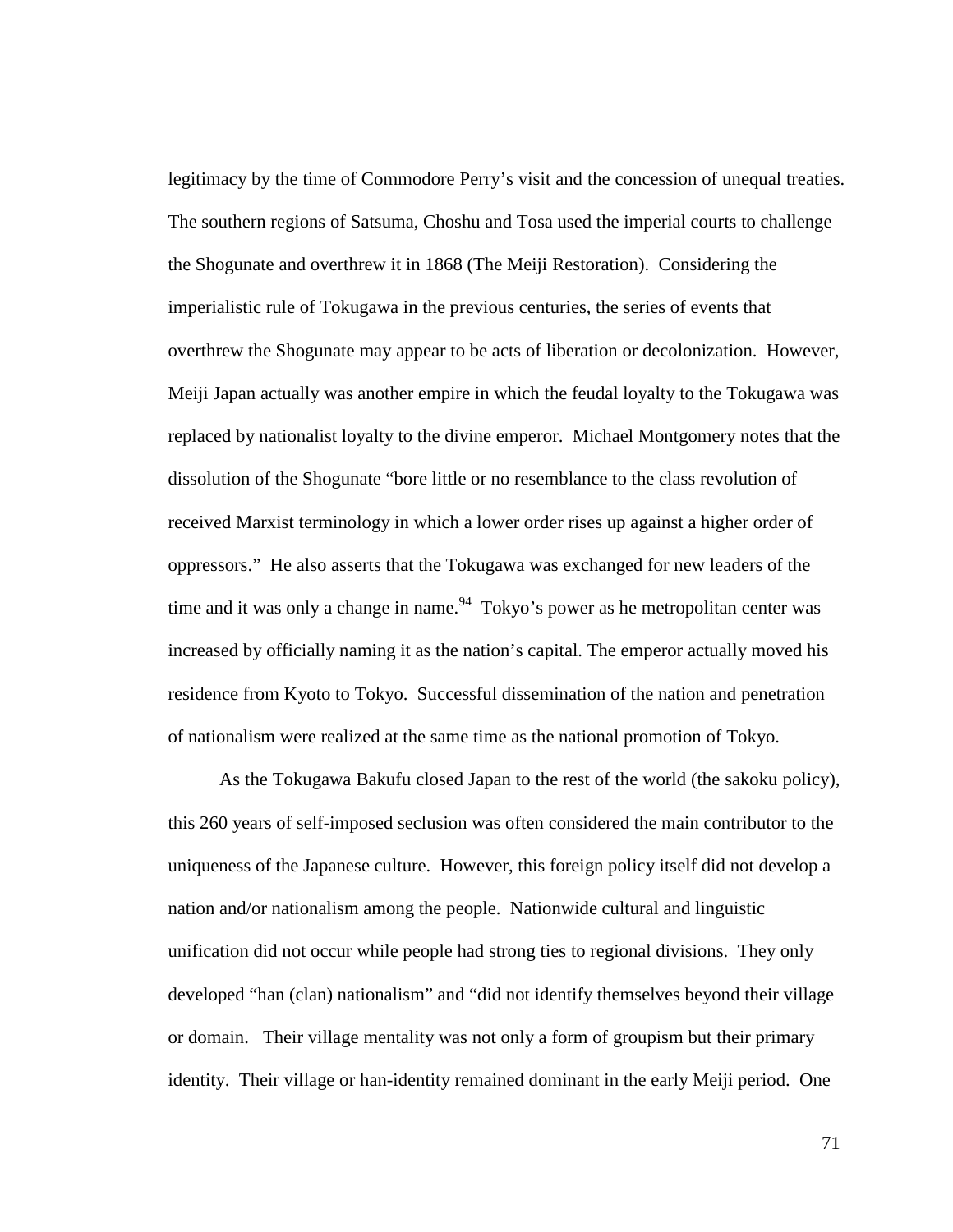of the Meiji leaders, Fukuzawa Yukichi, once described the Meiji state as follows: "There is a government in Japan, but not a nation."<sup>95</sup> However, at the time of the Meiji Restoration, the arrival of Western culture led people to realize the national differences. In addition, the establishment of nationwide education, communication and transportation systems mobilized people and promoted national identity.

Benedict Anderson lists three factors that aided the success of this literacy project: 1) the relatively high degree of Japanese ethnocultural homogeneity due to the "sakoku" policy which contributed tremendously to linguistic unification of written Japanese, 2) single dynasty of imperial monarchy allowed the exploitation of the Emperor for officialnationalist purposes, and 3) the confrontation with the West which created needs for selfdefense in the new national terms.  $96$  Japan's internationalization took place simultaneously with the spread of its nationalism. Although Anderson lists "the high degree of Japan's ethnocultual homogeneity resulting from two and half centuries of isolation and internal pacification by the Bakufu" as one of the factors that aided the Meiji government's successful nation making, it was not until the Meiji period that the people began to share a sense of common nationality. As Anderson points out, Japan's political unification under the rule of the Bakufu in Edo was solidly established. However, in its feudal system people (whether farmers or samurai) usually lived their entire lives without leaving their birthplaces and thus, naturally developed strong emotional attachment to their regions. Therefore, at the time of the Meiji Restoration, the government leaders not only moved the Emperor to Tokyo but also transformed these regional identifications into the one official and "national" nationalism with the Emperor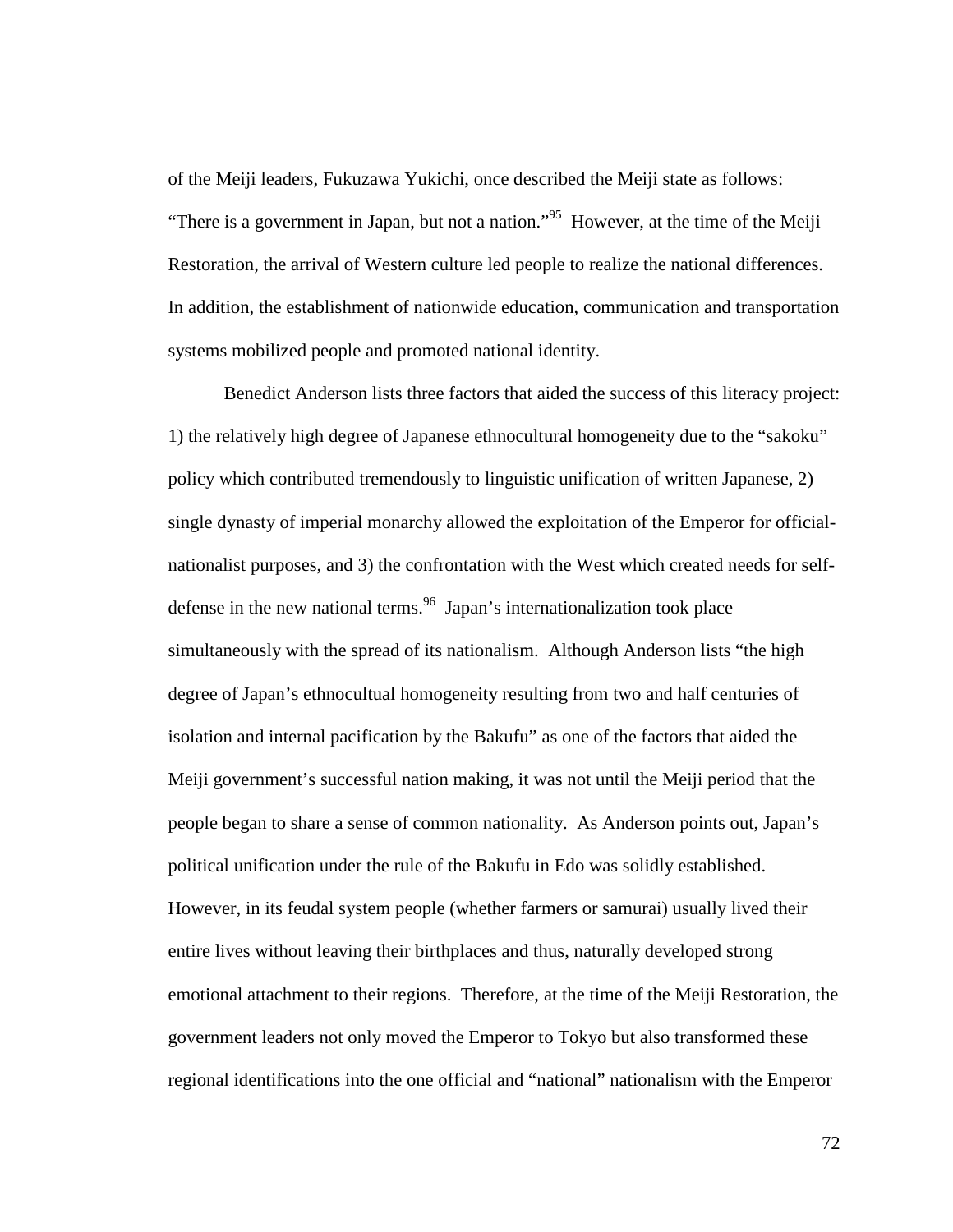as its central figure. In other words, they had to brainwash people to die not for the regional lords but for the Emperor.

Ian Buruma thinks that the modern emperor cult that produced the idea of the Kamikaze mission was based on Imperial Japan's misunderstanding of Christianity as the source of European military power. In order to recreate the same power, the descendant of the sun goddess Amateratsu was brought as "a combination of Kaiser, generalissimo, Shinto pope and the highest living deity."<sup>97</sup> It is obvious that the idea of the emperor as the divine was a (con)fusion of politics and personal beliefs, and to be more exact, it was Imperial Japan's manipulation of nationalism. Watsuji Tetsuro views it as "Fusion resulted in a moral and political system that recognized no transcendental standpoint from which the individual could analyze or criticize society." It contributed tremendously to Meiji Japan's formation of "kazoku kokka (family-state)" in which individuals subordinated themselves to groups and groups to the state.<sup>98</sup> This family-state was a new version of the feudal empire. In modern Japan's history, what is usually seen as national development after the collapse of feudalism (this includes its "sakoku" policy) is actually continuing colonization of the periphery (feudal regions) by the core control site (Tokyo). It took an organized nationwide educational system to achieve this ethnocultural unification. Their achievement is clearly seen later in the concept of the Kamikaze mission during World War II. The most significant element that contributed to the spread of nationalism, however, was perhaps the presence of the West.

Japanese often use the metaphor of "a frog in a well" that lives happily because he knows no other places. During the sakoku period, Japan's foreign contact was limited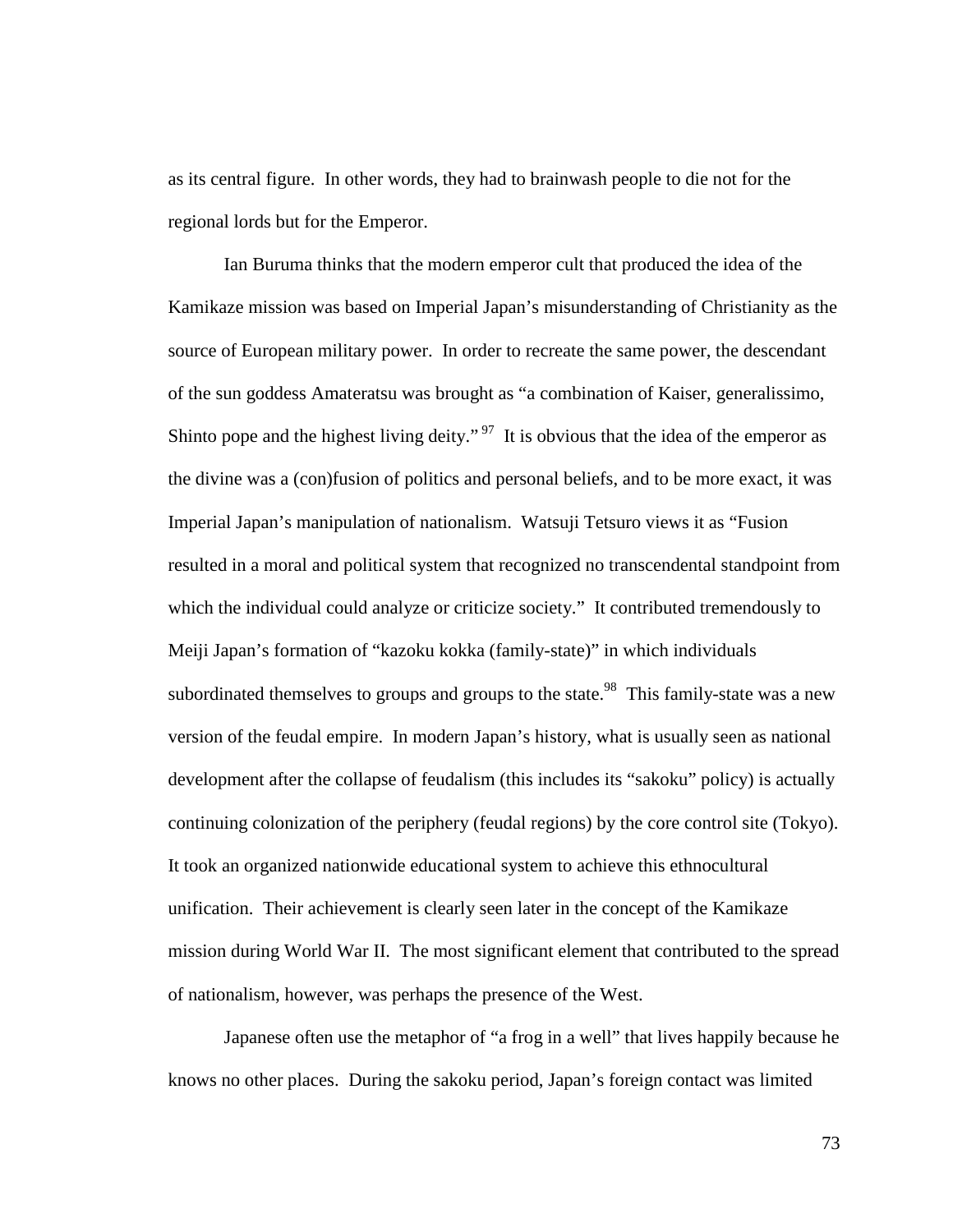only to a few Dutch and Portuguese merchants, and the Japanese lived like frogs in a well. Upon the arrival of Commodore Perry, for the first time (except the Mongolian invasion during the Kamakura period), the Japanese people confronted the "foreign others." As Lie puts it, their encounter with the modern West may have transformed the abstract awareness of foreign others into the concrete "appreciation" of national differences. However, this sense of appreciation soon became a competition. Anderson adopts Masao Maruyama's explanation of Japan's aggressive imperialist character as a result of its selfimposed isolation during which "equality in international affairs was totally absent," and therefore, Japan's awareness of foreign others was reduced to the matter of either conquering or being conquered.<sup>99</sup> Japan has indigenous imperialism that is the desire to build an empire. As the Japanese began competing with the West as one people, nationalism was mingled with its indigenous imperialism. It was expanded into the desire to colonize other countries, and became identical to western imperialism. This led Japan to build the empire (of a usual colonial sense), whose "official nationalism" was as Anderson puts it, "a means for stretching the short, tight, skin of the nation over the gigantic body of the empire."<sup>100</sup> Thus, the diffusion of Japanese national identity occurred simultaneously with the promotion of colonialism, and it is ironic that when people became fully aware of their national identity, Japan was a multi-ethnic empire.

Japan's official nationalism was implemented through the Meiji government's literacy education for its people. "Kyoiku Chokugo" (the Imperial Rescript) was issued in 1890 to order the promotion of universal literacy among adult males. It is understood that the Rescript issued in the name of the Emperor Meiji had a tremendous effect as a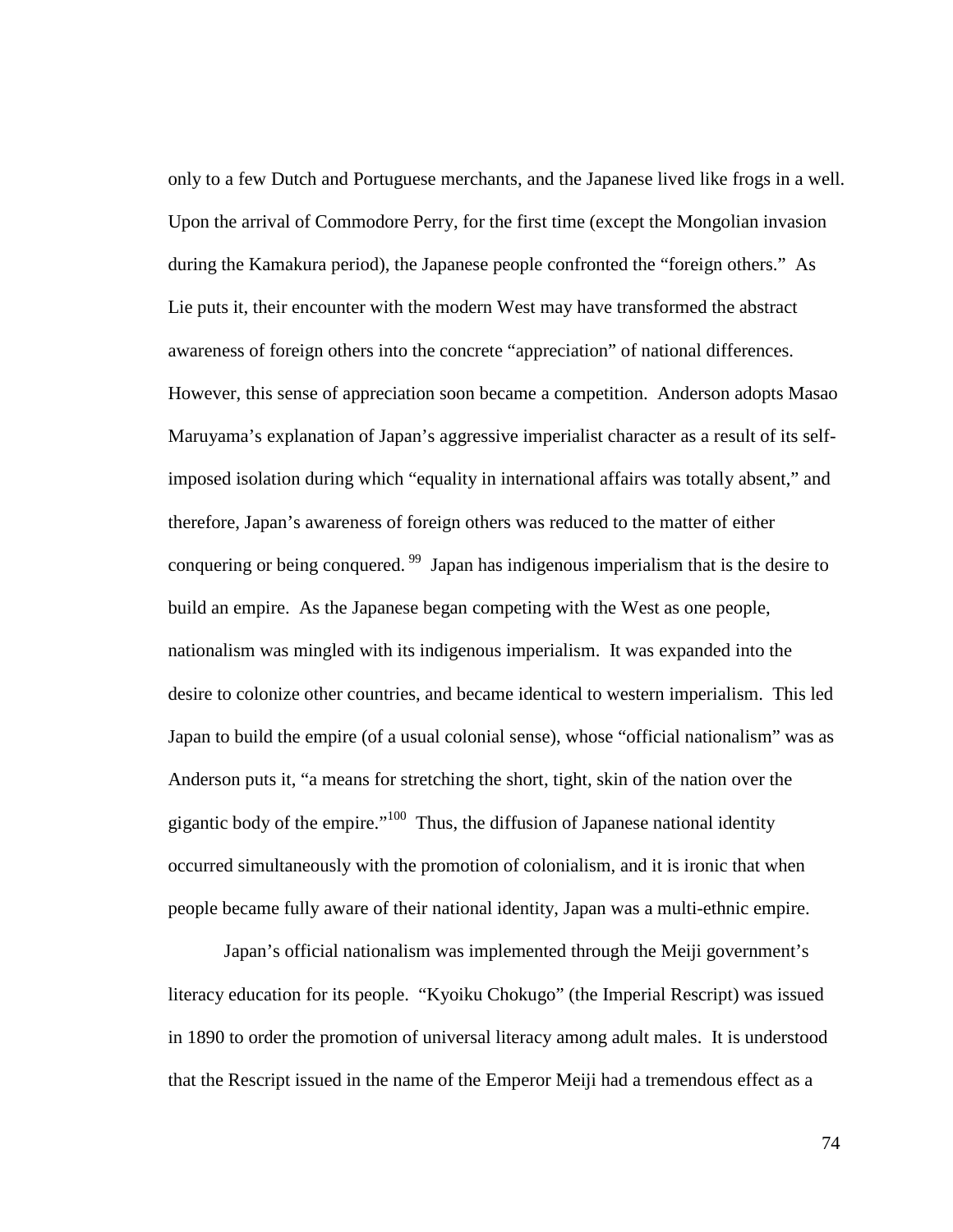political indoctrination. Lie regards this process as colonization of the Japanese archipelago by the Meiji government.<sup>101</sup> If Japan's nationalism education was reinforced by its literacy education, it is easy to see the nation's linguistic unification as a result of the effect of what Anderson calls the "print capitalism through which certain dialects have become "languages-of –power."<sup>102</sup>

 The image of Tokyo-centeredness is created all the more through the linguistic unification with the Tokyo accent as the standard Japanese. Although they share relative similarities in syntax and morphology, there have been a large number of local dialects in the Japanese language. Yet, it is natural for the language of the capital to become "universal" over the rest. As Edo-Tokyo gained its political and commercial power, its language attained this prestigious position. After the Meiji Restoration, the normative language, "hyojungo" (standard Japanese) was formulated based on the language spoken in the upper class district of Tokyo and it has been taught in schools and used in media. It is also called "kokugo" (a unitary national language) and it contributed "to create a sense of national identity and unity that also entailed the creation of concepts such as national polity (kokutai) and national subject (kokumin).<sup>103</sup> Ueno Chizuko asserts that ever since the centralization of political power was established by the Meiji government, the Tokyo- centered mass media has invaded the whole nation and the standard Japanese has colonized Japan.<sup>104</sup> However, we must take it into consideration that "print" language" is not the same as spoken language.<sup>105</sup> Standard spoken language was spread through mass media, namely television. Ueno thinks that the young TV generation has been transformed into bilingual speakers of the standard Japanese and their local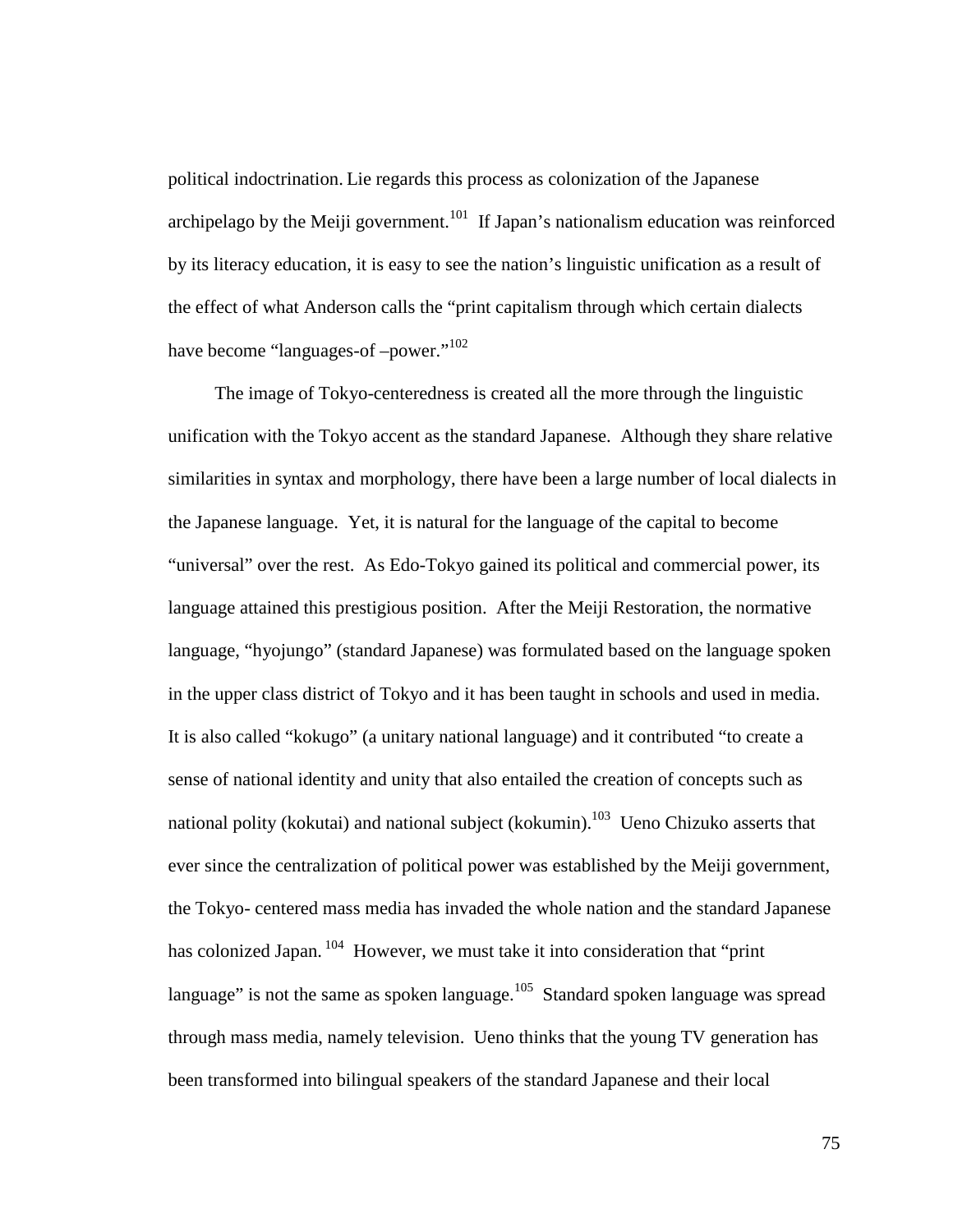dialects.<sup>106</sup> Basically, "hyojungo" is the one without any regional accents through which what Anderson calls "homogenous empty time" is shared by people through the media. It does not reflect Tokyo natives' speech in reality. I believe that the only perfect speakers of hyojungo are textbooks and TV. The equation between the standard language and the Tokyo speech was also implemented through the media. We should regard Tokyo speech as a linguistic version of an invented particularity that thinks itself universality. This illusion of its possession of the standard language all the more contributes to the idea of Tokyo as the center of Japan.

After World War II the traditional "ie (house/family)" system was replaced by the nuclear family and "my homeism." People no longer feel obligation to their birthplaces. For their education and economic advancement, many of the "dankai no sedai" (dankai generation/ postwar baby boomers) immigrated to Tokyo during the peak of Japan's high economic growth in 1960s and incidentally made Tokyo a city of immigrants.<sup>107</sup> At the same time, nationwide industrialization promoted development of industrial districts of local areas, which has made it possible for Tokyo-like city spaces to emerge outside Tokyo. It seems now as if marginal areas are becoming miniature versions of Tokyo, and exist in the J-West space as variations. Although there is obvious hegemonic control by Tokyo, the indigenous postmodern-like decenteredness of Japanese culture allows coexistence of variations without producing tension between Tokyo and locals. In fact, what I describe here is a reproduction of the penetration of the West through modern Japan's self-colonization. Sakai Naoki asserts that the relationship between the West and non-West can be reproduced between the nation as a whole and its heterogeneous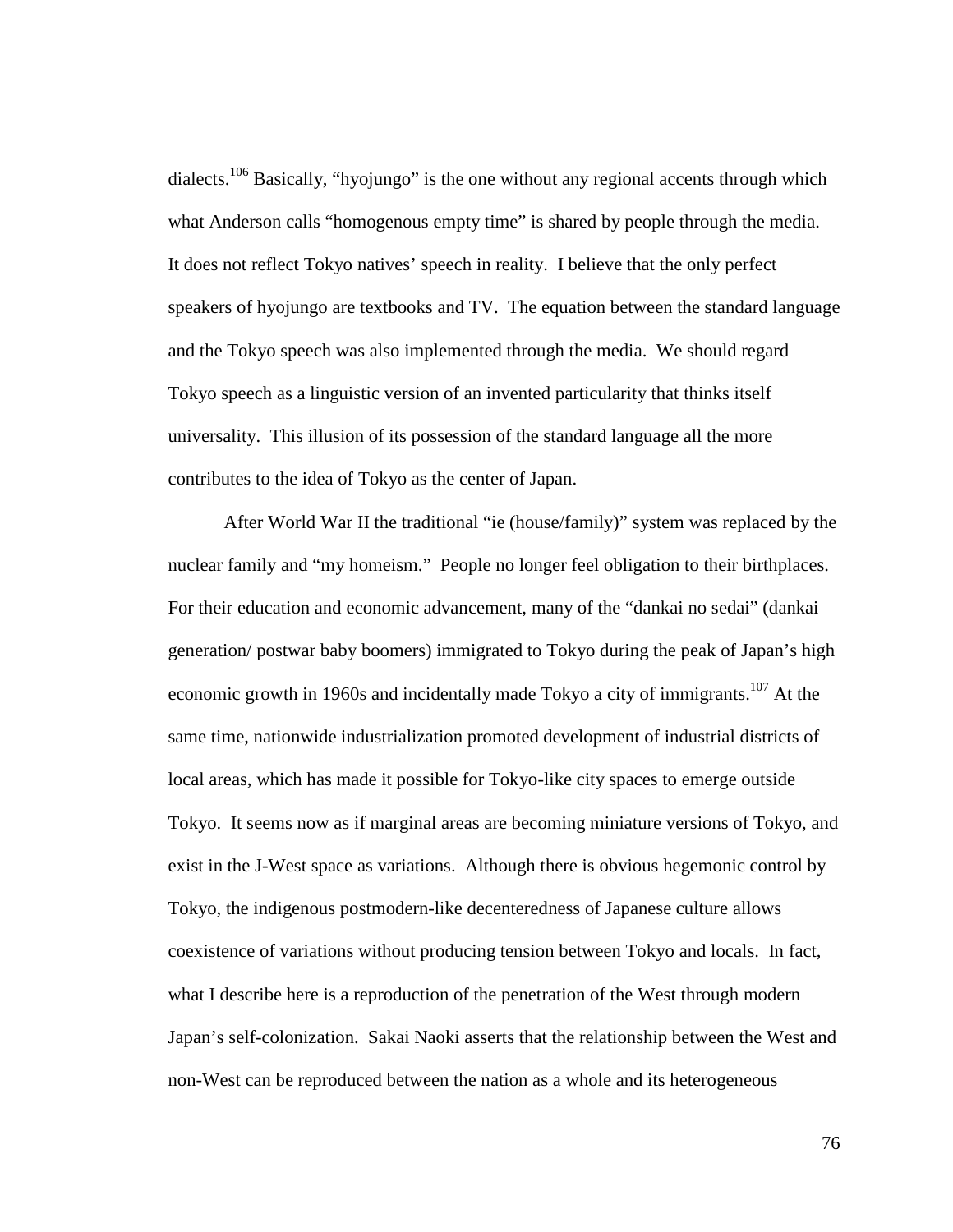elements."<sup>108</sup> I see Tokyo-centeredness as cultural decenteredness and it appears to be similar to a postmodern schizoid condition. It should be also noted that more and more loan words from English have entered the Japanese vocabulary and made communication in the language more complex.<sup>109</sup> Regardless, imagined cultural unity is distributed through the Tokyo-controlled mass media, which provides people on the archipelago with an illusion of communication. I believe that Murakami regards this cultural condition as sterile for individuality, which is depicted through his characters' struggles to find a communicative language to represent themselves.

## **Tokyo as the Third Space Wonderland**

From the beginning of his writing career, Murakami shows persistent interest in depiction of Tokyo. He presents Tokyo not as a place but as situations in which his characters struggle to find the exit from. In his early works his protagonists leave Tokyo and exile themselves to attain their subjectivity. This is the solution Murakami suggests for our survival in the schizophrenic condition. It is obvious that he does not think that the postmodern-like schizophrenic condition provides a productive site for individuals' identity formation.

Although the novel itself is set in his unnamed hometown during summer, in Hear the Wind Sing, Boku attends a university in Tokyo, and the novel ends when he leaves his home physically as well as mentally. In Pinball, 1973, Boku lives a sophisticated urban life in Tokyo but thinks his everyday life is simply a repetition. In A Wild Sheep Chase Murakami has Boku travel from Tokyo to a local town in Hokkaido in search of a mysterious sheep. In the setting in these novels Murakami presents Tokyo as an "in-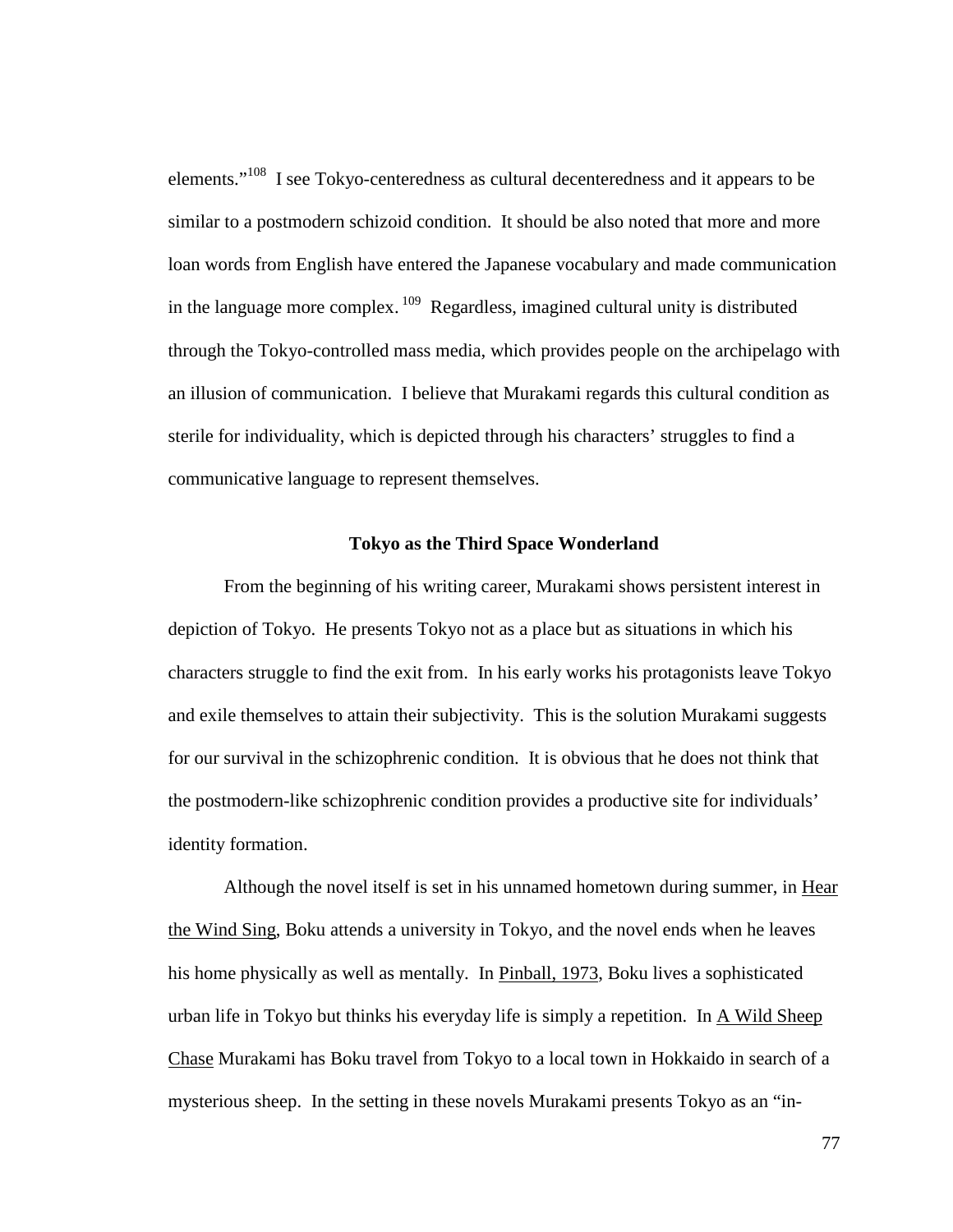between" place. Boku in Hear the Wind Sing is about to enter Tokyo, thinking that "everywhere is the same." Boku in Pinball 1973 is aware of a systematic routine of his life there and thinks that "Everything needs an entrance and an exit." After his "wild sheep chase," he returns to Tokyo. Yet, in Dance, Dance, Dance (1988) which is a sequel to the trilogy, Boku feels as if he is left alone in a room with an entrance and an exit and "decides" to go back to Hokkaido. In Hardboiled Wonderland and the End of the World (1985), the protagonist must crawl out of the maze like hidden underground of Tokyo and in Norwegian Wood (1987), Boku walks around the city routinely with his girlfriend who suffers from disorientation from society.

In Hear the Wind Sing, the narrator, Boku does not reveal the name of his hometown although many readers assume that it is the author's hometown, Kobe. Instead, he refers to it as "machi" (town) and describes it as "the town where I was born, grew up and slept with a girl for the first time" (my translation).<sup>110</sup> In contrast, Murakami simply uses the proper name for "Tokyo," through which he emphasizes its singularity and turns it into a sign that symbolizes its central/universal position, while his "description of the town makes it local/marginal. However, a center cannot exist without its surrounding margins. Although in today's social conditions Tokyo represents the nation, it is actually defining itself through its relation to local areas. This is an internal version of what Sakai describes as the opposition of universalism and particularism between the United States and Japan, and it recreates a power paradigm between universalism and particularism, through which Tokyo becomes "particularism thinking itself as universalism."<sup>111</sup> However, in reality Tokyo has now become a brand name.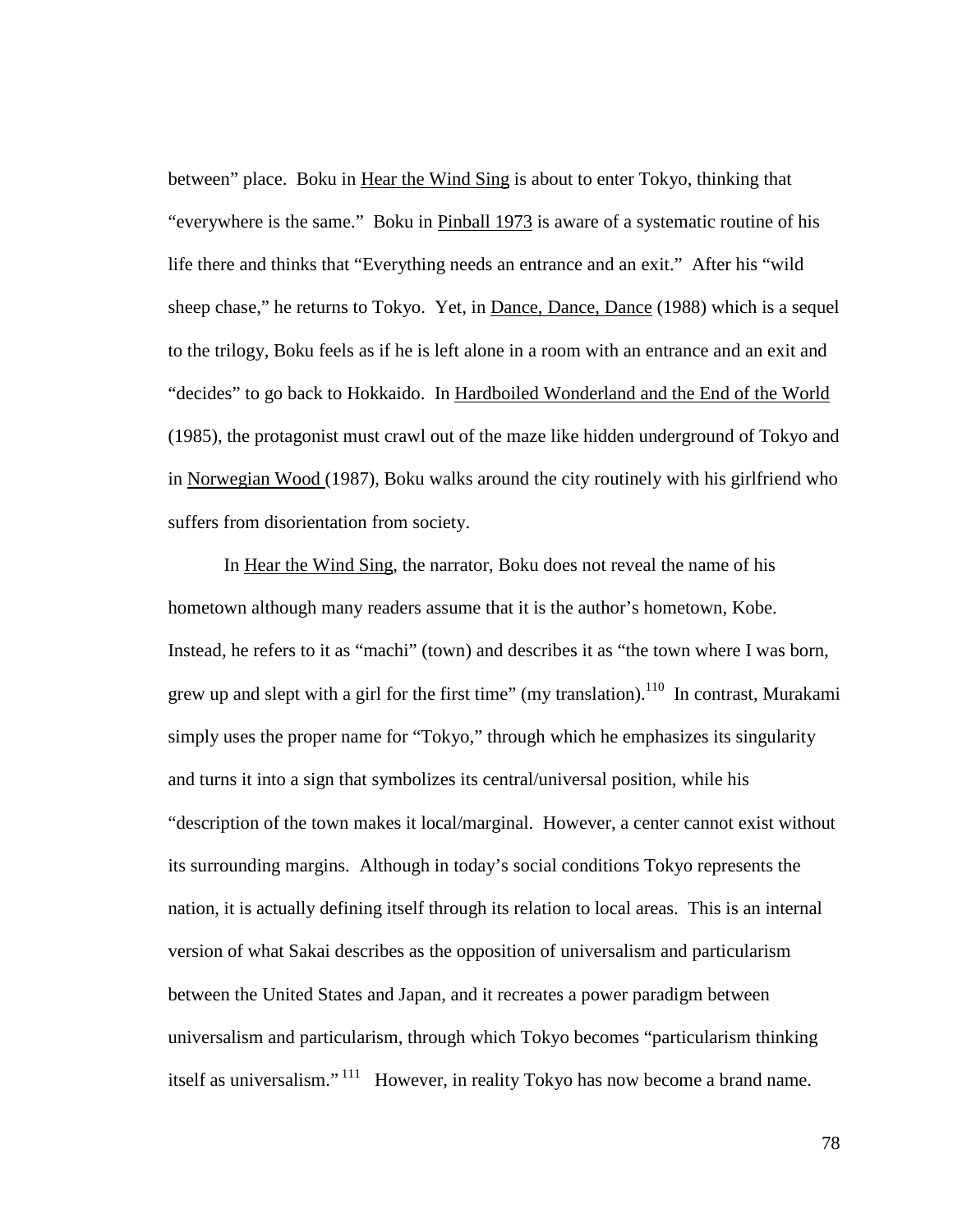The Construction of Tokyo reflects Japan's acceptance of both Orientalism and Occidentalism. Kan Sanjun points out that the Japanese have produced a Japanese version of refractive Orientalism because of their negation of being Oriental, which was reflected in Japan's perspective on China and Korea.<sup>112</sup> In the process of its modern nation making, Japan accepted western Orientalism unconditionally and has been trying to "improve" itself by Occidentalizing itself. Since Japan's first world identity relies on its relationship with and resemblance to the West (especially America), it is necessary for Japan to demonstrate its westernized self. Tokyo is, therefore, a "new and improved" space that is willing to accept cultural hybridity. In this regard, it is comparable to Homi Bhabha's third space.

Bhabha defines the "third space of enunciation" as a positive place in which the colonized is able to construct an empowering new identity. He thinks that culture is never unitary, and it is not cultural diversity but cultural differences that "rearticulate(s) the sum of knowledge from the perspective of the signifying position of the minority that resists totalization."<sup>113</sup> He defines cultural diversity as an epistemological object and in this sense culture is an object of empirical knowledge, a category of comparative ethics, aesthetics or ethnology. It is also the recognition of pre-given cultural contents and customs, and it gives rise to liberal notions of multiculturalism, cultural exchange or the culture of humanity**.** On the other hand, he sees cultural differences as the process of the enunciation of culture as knowledgeable, authoritative and adequate to the construction of systems of cultural identification, a process of signification (differentiation, discrimination, authorization).<sup>114</sup> For Bhabha, incommensurable differences produce a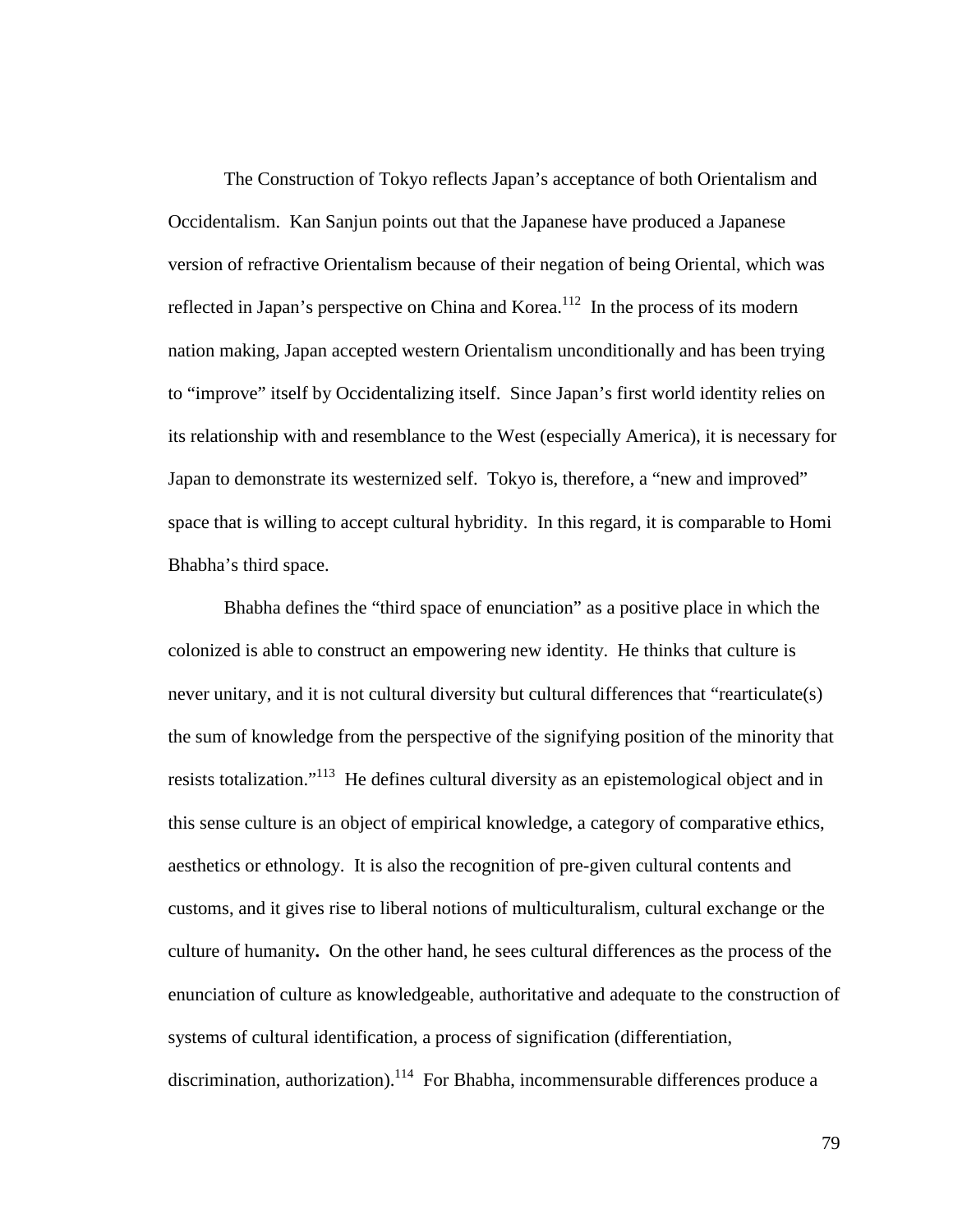tension, and the third space emerges in the slippage between two cultures. Yet, what he calls tension is not produced between the invented West (Tokyo/modern) and tradition in the same way it would in his third space. Tokyo is not a productive site for identity construction. In Japan's case, identity construction is manipulated by the State-system through internal colonization and self-colonialism. Therefore, Occidentalization and Orientalization occur simultaneously without producing conflicting tension. People are given western-made convenience in return for giving up their individuality. The J-West hybridity is not the same as Bhabha's ideal hybridity. Moreover, this leads us to suspect the relevancy of Bhabha's model as a productive identity construction site.

In Culture and Imperialism, Said discusses what he calls "the overlapping region of experience and culture that is colonialism's legacy where the politics of secular interpretation carried on for very high stakes," which appears similar to Bhabha's third space. Said writes:

Moreover, the various struggles for dominance among states, nationalisms, ethnic groups, regions, and cultural entities have conducted and amplified a manipulation of opinion and discourse, a production and consumption of ideological media representations, a simplification and reduction of vast complexities into easy currency, the easier to deploy and exploit them in the interest of state policies. $^{115}$ 

For Said, what Bhabha calls tension is already manipulated by politics and transformed into a strategy or a commodity. As a result, the space has become another colony. Kan argues that the idea of unification of the world negates the hybrid nature of cultures and prevents emergence of possible unification between post-imperialists and natives. He thinks that Said's remark means that bourgeois nationalism has been transformed into a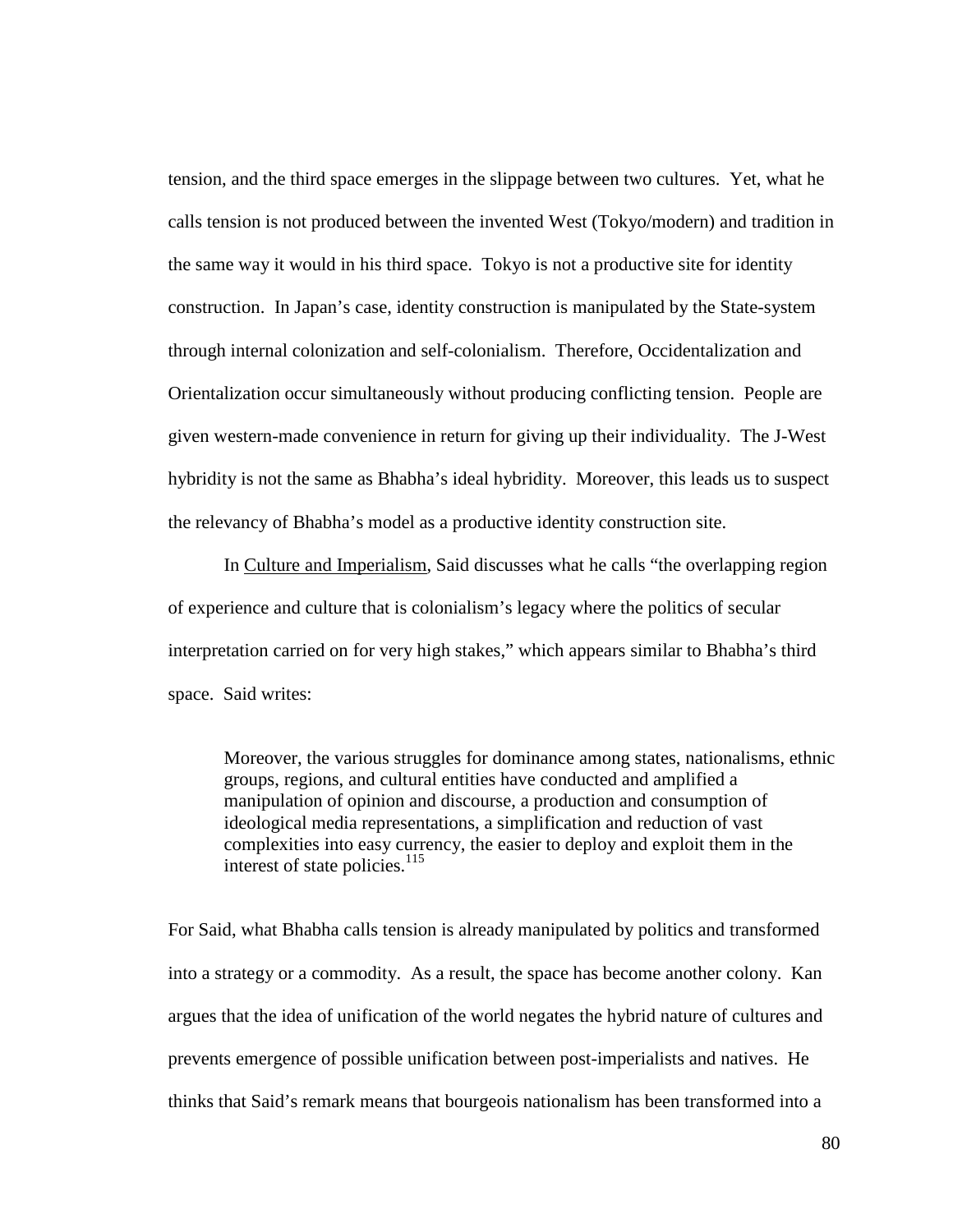patterned narrative of the metropolitan, which mimics the imperial rules through ignoring differences.<sup>116</sup> Bhabha's optimistic idea of hybridity actually fits into this category. For Bhabha hybridity is a strategy to counter cultural essentialism. However, his decenteredness is fixed and "hybridity" itself is already essentialized. In reality, the border space is more likely a cultural and linguistic chaos where it is difficult for positive cultural identity to emerge. $117$ 

Bhabha's idea of the third space is quite optimistic. His third space seems to be a utopian borderland. Although the idea of hybridity offers logic to new identity construction for border figures, (post)colonial discourses do not have the absolute authority to assure the positiveness of hybridity. Bhabha fails to consider political, social and cultural values (such as class, nationalism, gender, religions and so on) which complicate the border identity. He writes, "--- the question of identification is never the affirmation of a pre-given identity, never a self-fulfilling prophecy ---- it is always the production of an image of identity and the transformation of the subject in assuming that image."<sup>118</sup> However, it seems to me that he confused cultural compromise or modification with identity formation. In the J-West the urban identity is given to people as a collective identity by the State-system, and upon reception of it, they lose an individual identity of their own. Actually, this is where I see the significant difference between Bhabha's third space and Murakami's urban space. While Bhabha sees his third space as a positive place for identity construction, Murakami sees his urban space as a place where individual identity does not exist. Murakami's Tokyo represents the sites of mass-produced individuals who enjoy conformity. In fact, Murakami warns us of the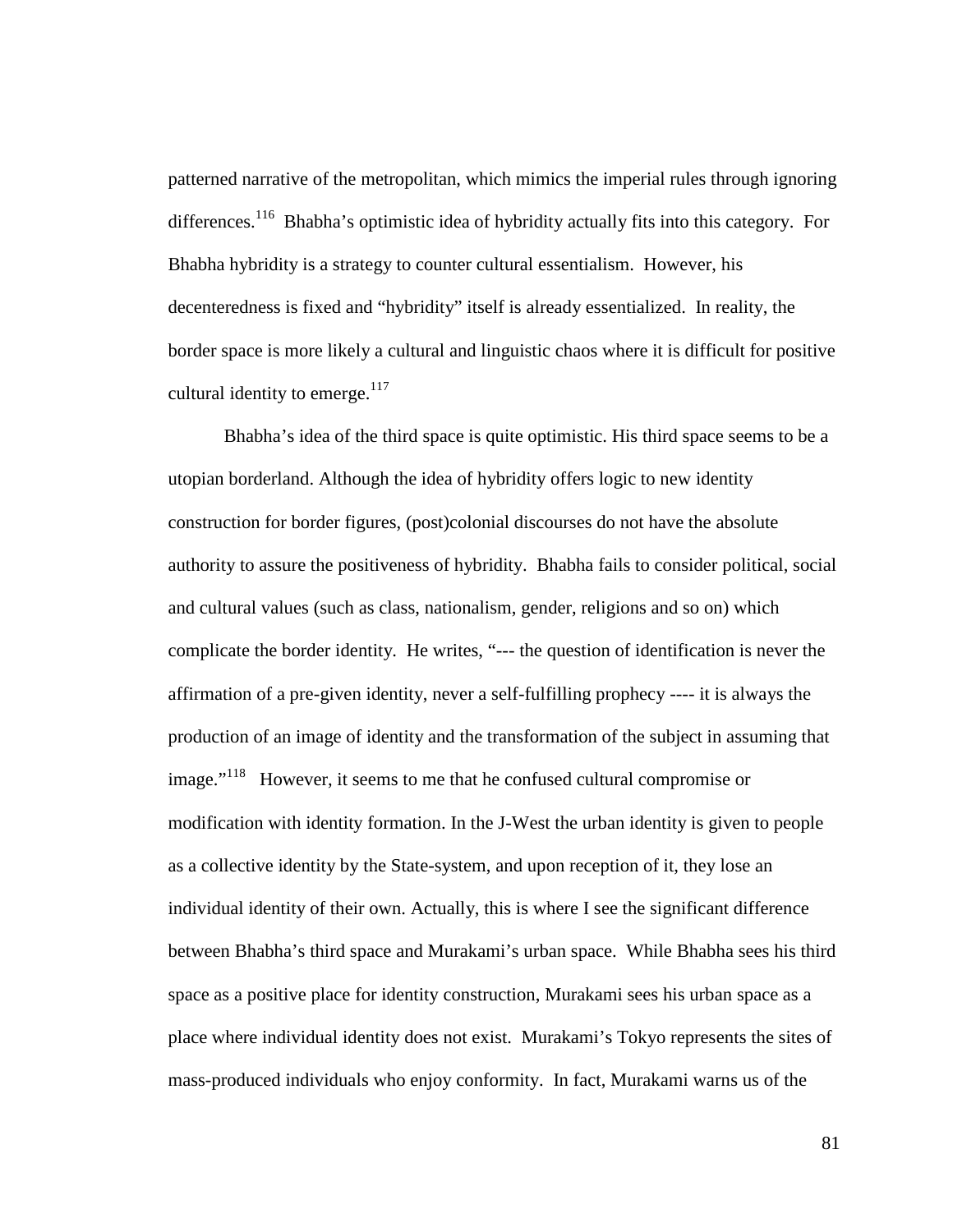danger of the space and implies its isolation and the dystopian aspect of it in Hardboiled Wonderland and the End of the World (1985).

Hardboiled Wonderland and the End of the World is a futuristic novel about the lifetime decision making of a thirty seven- year-old man of the postwar generation who confronts a fatal moment by accident. According to Yoshinori Shimizu's calculation, the protagonist of The Hardboiled Wonderland and the End of the World was born in 1948 and his birth year indicates that he was in college during the Zenkyoto movement in the 1960s, which can be viewed as "the last battle of people against the State-system."<sup>119</sup> Like "Boku" in Murakami's previous novels, this protagonist's profile overlaps with Murakami's own. However, this time, he uses multiple narrators to process this alternate chapter novel. He uses "Boku" as narrator for "the End of the World" chapters and "Watashi" (another Japanese "I" pronoun) for "Hardboiled Wonderland" chapters. Shimizu observes the "split" of the familiar character, "Boku," and reads the novel as a story of Boku's identity search. Interestingly, in this novel "Boku" no longer resides in Tokyo. Instead, it is "Watashi" who is involved in the curious adventure in Tokyo. The novel is set in the present day Tokyo. It should be especially noted that the story takes place in the most fashionable area of Tokyo, which implies the class status of "Watashi" and in fact, he lives a quite comfortable life in a nice apartment full of American imports. His life style is so Americanized that readers of its English translation version may not realize that he is Japanese until they read about his skillful cooking of Japanese food. In this sense, he is a child of shallow cultural hybridity that is well controlled by the Statesystem.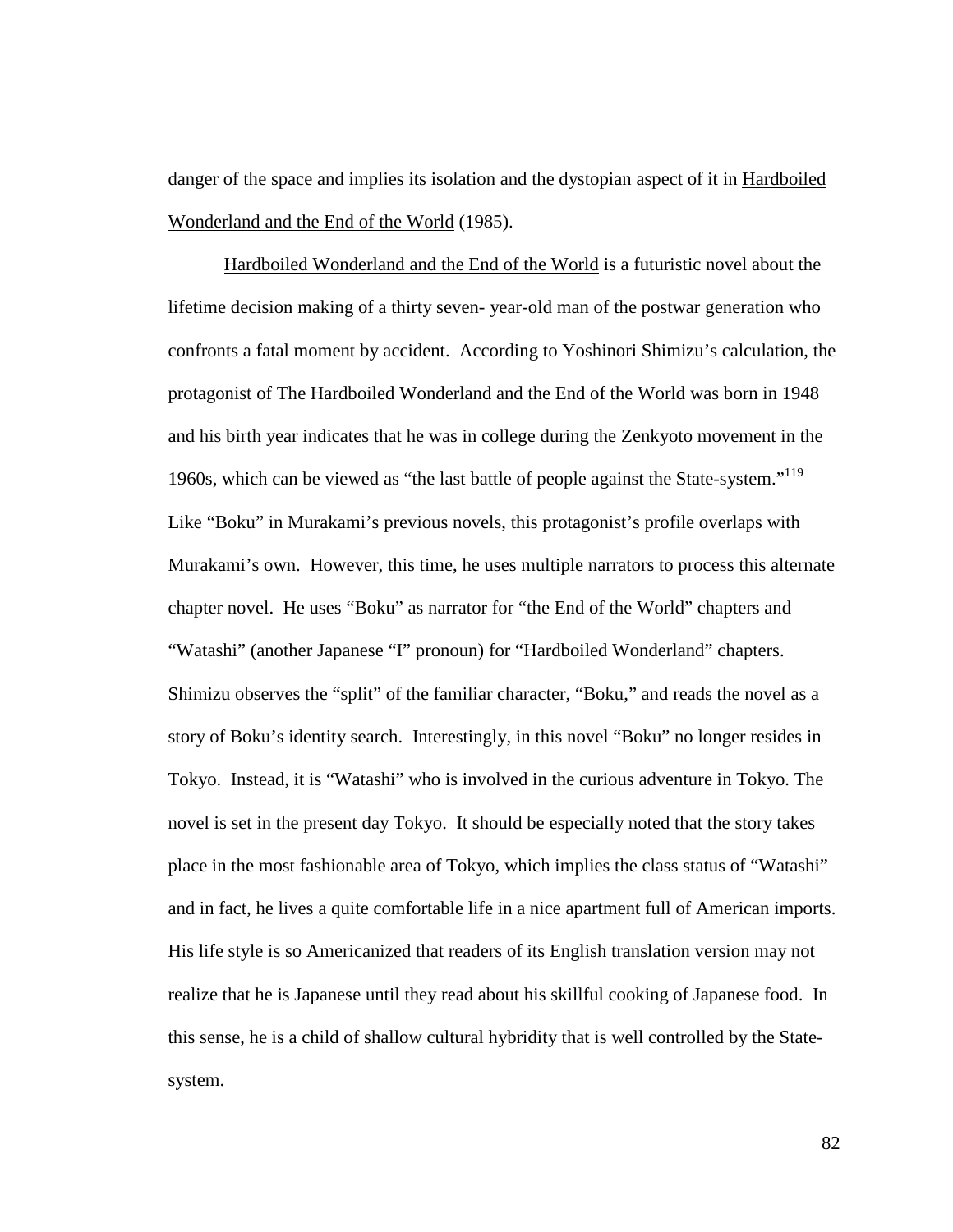"Watashi" is called a "keisanshi" (Calcutec) who is trained to store data in his subconscious. The novel begins with his observation of the unusually large elevator which takes him to his new client, an old professor who is later revealed as the inventor of the whole calcutec operation. In the high information society, this method of using human subconscious as a storage is used by "sisutemu" (the System), in order to prevent important information from being stolen by the competitor, "fakutori" (the Factory) that attempts to decode the data. Although both the System and the Factory are private research institutions, a high degree of the government involvement in them is implied as well as the capitalist control over the whole information war. Twenty six selected men are transformed into Calcutecs through brain surgery that inputs one extra junction into one's brain. The new junction is connected to a person's core conscious called a black box. It is a fixed cognitive circuit while the other circuit constantly changes, reflecting one's experiences. Calcutecs use a password to call up their core conscious and process data. The password is created based on each Calcutec's "drama" in his core conscious and Watashi's password is "Sekai no owari" (The end of the world). However, later in the novel Watashi learns that all Calcutecs except him died mysteriously within twenty months after their surgery. Moreover, being curious about the only survivor of his operation, the Professor input another circuit through the data processing he had Watashi do. As a result, Watashi now has three circuits, and the newest one is the visualized subconscious of his, which is predicted to overpower the others eventually. Unfortunately, the Professor's office is vandalized by the Factory, and therefore, he is not able to remove the third circuit from Watashi as he originally intended to. Because of the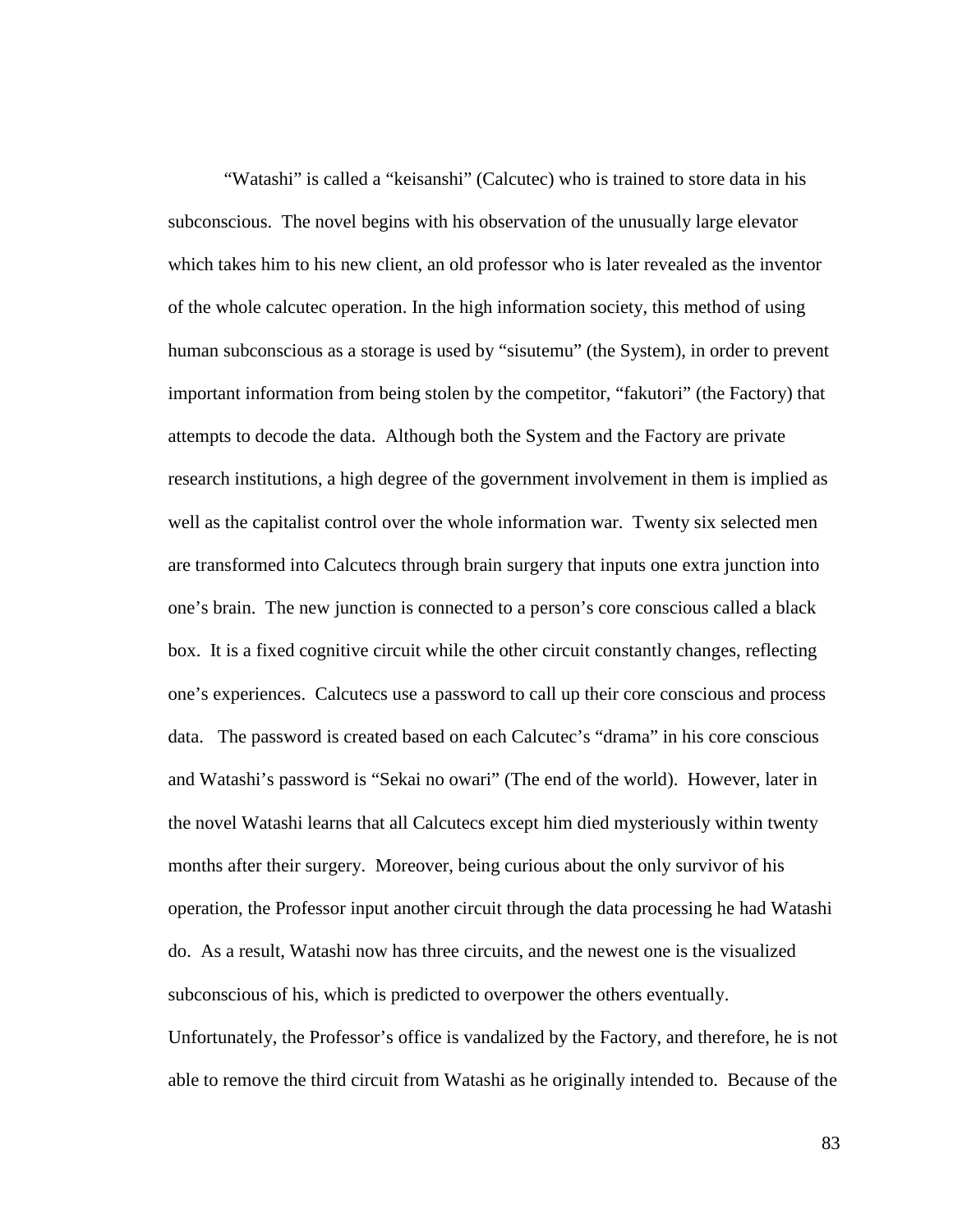affect from the third circuit, Watashi's mind unconsciously begins to live in the End of the World as "Boku." While Watashi is struggling not to get stuck in the third circuit, Boku also attempts to escape from the place. However, in the end, Boku decides to remain in the End of the World while Watashi loses his consciousness and dies in the Hardboiled Wonderland.

If the Hardboiled Wonderland is Tokyo, what, then, does the End of the World represent? Although it is easy to imagine the binary distinction between modern culture and tradition, there is no indication of Japanese premodern culture in the description of the place. It is a walled town where people live a simple life. However, nobody wears a kimono. The meals Boku eats are served not with chopsticks but with silverware. It is a deserted place where people live "urban" pastoral lives. Jay Rubin thinks that presence of "abandoned factories, electric lights, obsolete army officers and empty barracks suggest something more like a post-nuclear (or perhaps simply post-war) world."<sup>120</sup> The whole town looks abandoned by the modern. It is located outside the prosperity of modernity and progress. In fact, we are told that the place is timeless or eternal. It seems that the town represents Tokyo without its western make-up. However, what confuses the town's identity is the existence of the unicorns.

In Pinball 1973, Boku compares Hitler to a pinball machine in terms of their status as abandoned evolutionary errors. In A Wild Sheep Chase, he sees the Boss's mansion as an unnaturally evolved ancient living form. And in Hardboiled Wonderland and the End of the World, he brings in another evolutionary misfit, the unicorn. In Hardboiled Wonderland, Watashi is given a replica of a unicorn skull as a gift from the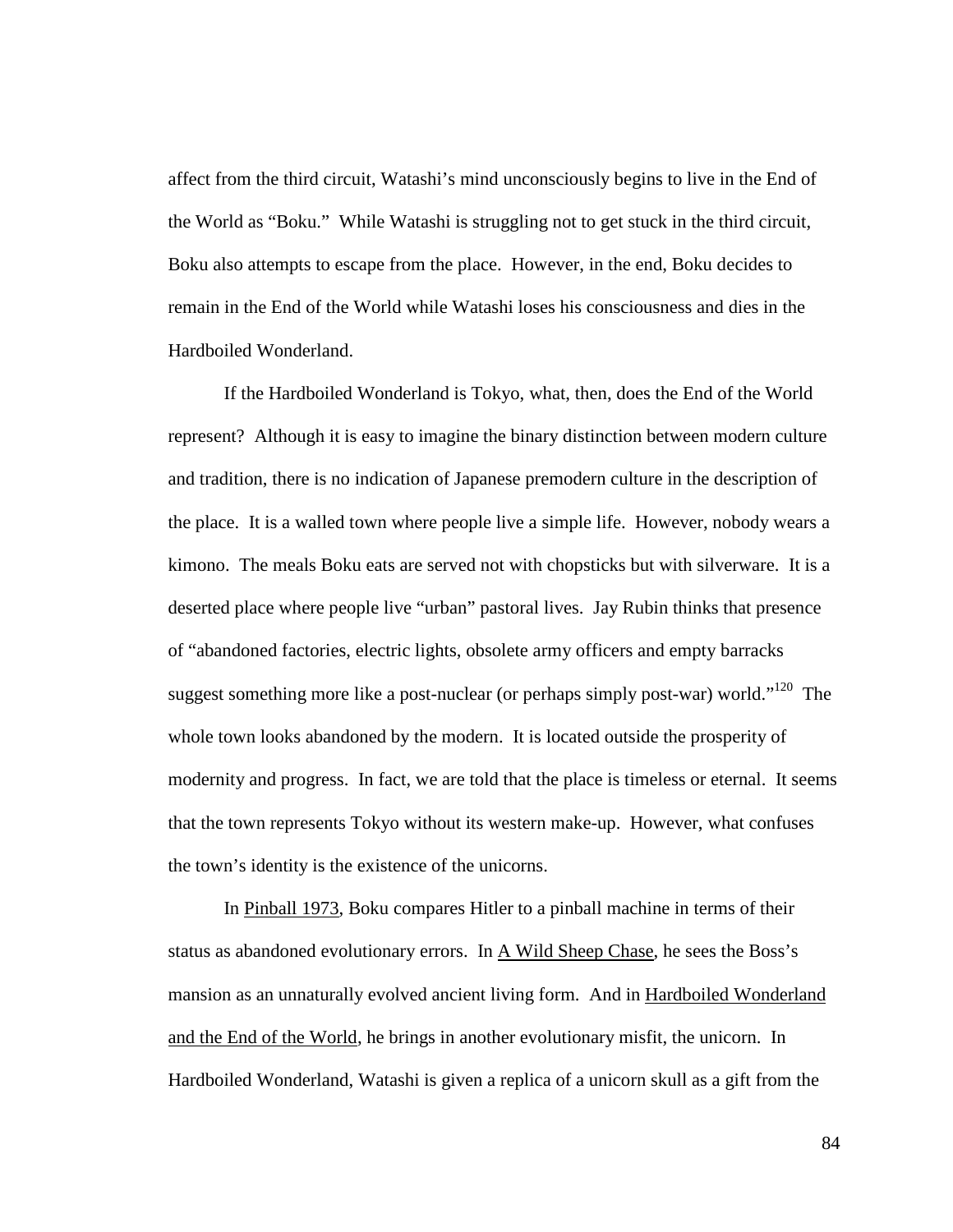Professor. Confused about the possible message of the gift, he obtains information on the unicorn through a female librarian. Here, Murakami uses the Librarian to give precise and seemingly very scientific as well as historical information about the imaginary creature. She points outs that there is a significant difference between eastern and western imaginations of the unicorn. In the East, it symbolizes peace and tranquility, while in the West, it implies aggression and lust. She also explains the disadvantage of possessing a single horn, which makes the unicorn weak in defense. The only thing that could have saved the unicorn from extinction was for them to have lived in a crater-like place where no natural predators inhabited. She reads the description of the place where a real unicorn skull was supposed to have been found:

A plateau out of a crater might tax the imagination, but that is precisely what occurred. The walls of the crater were perilously steep, but over millions of years the walls crumbled due to an intractable geological shift, convexing the base into an ordinary hill. The unicorn, an evolutionary misfit, continued to live on this outcropping isolated from all predation. Natural springs, abounded, the soil was fertile, conditions were idyllic. $121$ 

It is not hard to link this walled crater to the walled town of the End of the World. Moreover, it implies Japan's 260 year long sakoku (self-imposed seclusion) period.

Wakamori Yoshiki reads the walled town as Japan where people have lived for generations in isolation and thinks that a horn of the unicorn can be regarded as Tenno (Emperor), whose existence symbolizes the uniqueness of Japan. He emphasizes that this novel affirms "bunretsu" (split) in relation to "sinka" (evolution), which he believes is well depicted in Watashi's painful experience which occurs in underground Tokyo.<sup>122</sup>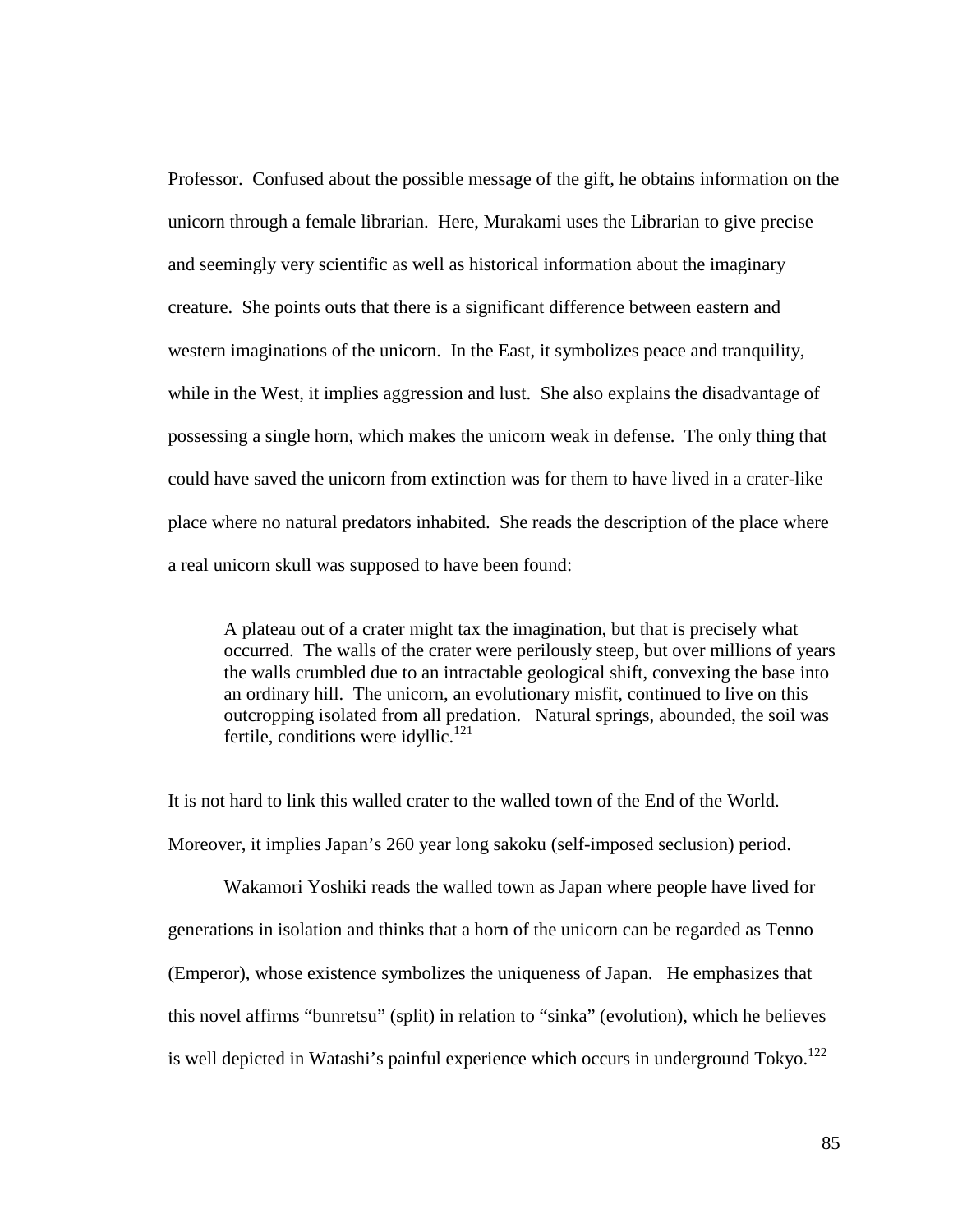During his escape from the primitive creatures called Yamikuro (INKlings), Watashi hits his head on the ground hard. Murakami describes his pain as follows:

 What I felt was absolute pain in the side of my head. Then, I felt as if the darkness popped out in front of me and time stopped. And I was thrown into the twisted distortion of time and space. The pain was that bad. I thought I had fractured my skull or my brain is blown off. I thought I was dead and only my mind was crawling in agony like a cut-off tail of a lizard. But the next moment, I was able to feel I was alive.<sup>123</sup>

Wakamori asserts that Watashi's body-breaking pain is the novel's turning point where Watashi's split occurs, and after this experience, he becomes a unicorn without a horn, implying he has evolved. I compare Wakamori's reading with Fuminobu Murakami's idea that the need for evolution prevents the realization of freedom, equity and emancipation and therefore, "a happy society of contented people" would emerge when we discard evolution.<sup>124</sup> If we apply (Fuminobu) Murakami's idea to the scene, it makes the Hardboiled Wonderland a place without human freedom and the walled town a utopia for contented people without identity. They both represent Tokyo and in a broader sense, Japan. While people are given an illusion of living, making their choices, they are actually "mind-less."<sup>125</sup>

The walled town's perfection as the world represents the perfection of the Statesystem's control of Japan. It is depicted by the Shadow's words to Boku. He says, "Just now, you spoke of the Town's perfection. Sure, the people here---the Gatekeeper aside-- don't hurt anyone. No one hurts each other, no one has wants. All are contented and at peace. Why is that? It's because they have no mind."<sup>126</sup> However, Murakami does not let Boku live as a contented person in the walled town. In fact, it is suggested that he is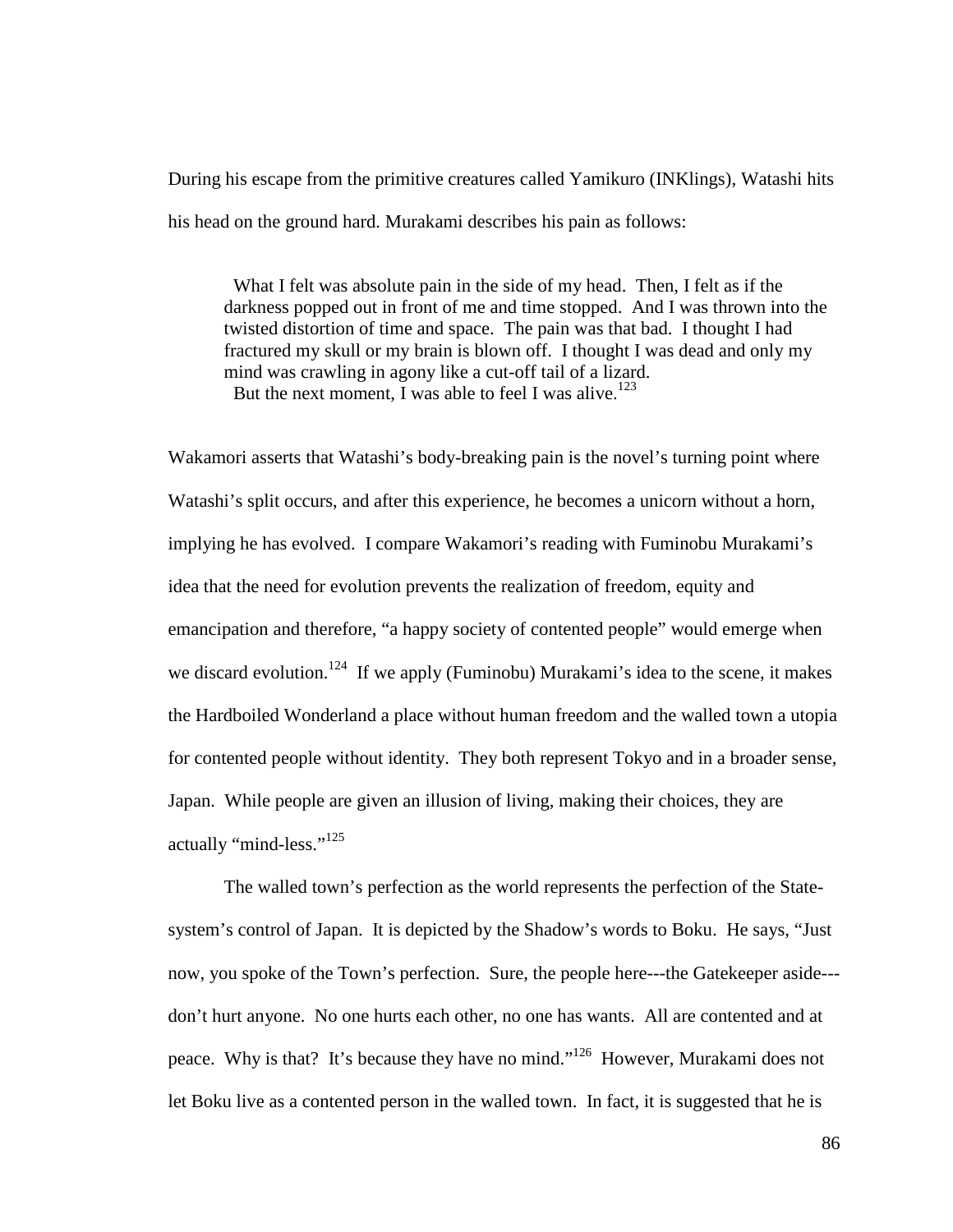going to live in the woods with other exile-like people who still have their minds. I read this novel as Murakami's attempt to alter the J-West from a place of ready-made identity to the border space. In this regard, Tokyo becomes the Third Space Wonderland, in which one is able to construct a new identity of his/her own if one has strength to refuse the ready-made identity. Thus, the novel ends with a slight hope although Watashi dies in the Hardboiled Wonderland.

## **Lost in Norwegian Wood**

In Hardboiled Wonderland and the End of the World Murakami uses a futuristic plot and magical realism to depict the maze-like aspect of Tokyo. Meanwhile, he also wrote a realist novel, Norwegian Wood (1989), in which he continued to depict Tokyo as a maze. His protagonist experiences "disorientation" and struggles to find the exit. In Norwegian Wood, the first person narrator, Watanabe Toru grew up in Kobe. When he was in high school, his best friend, Kizuki committed suicide. After his death, Watanabe was willing to leave Kobe for college in Tokyo. One day on the train, he is accidentally reunited with Kizuki's girlfriend, Naoko, and he starts accompanying her on walks every Sunday. Naoko enjoys listening to Watanabe's story about his dorm mates and wonders what "communal" life would be for her. She lives a very reserved life by herself. She tries very hard to express her problem with language to him as follows:

I try to say something, but all I get are the wrong words--- the wrong words, or the exact opposite words from what I mean. I try to correct myself, and that only makes it worse. I lose track of what I was trying to say to begin with. It's like I'm split in two and playing tag with myself. One half is chasing the other half around this big, fat post. The other me has the right words, but this me can't catch her. $^{127}$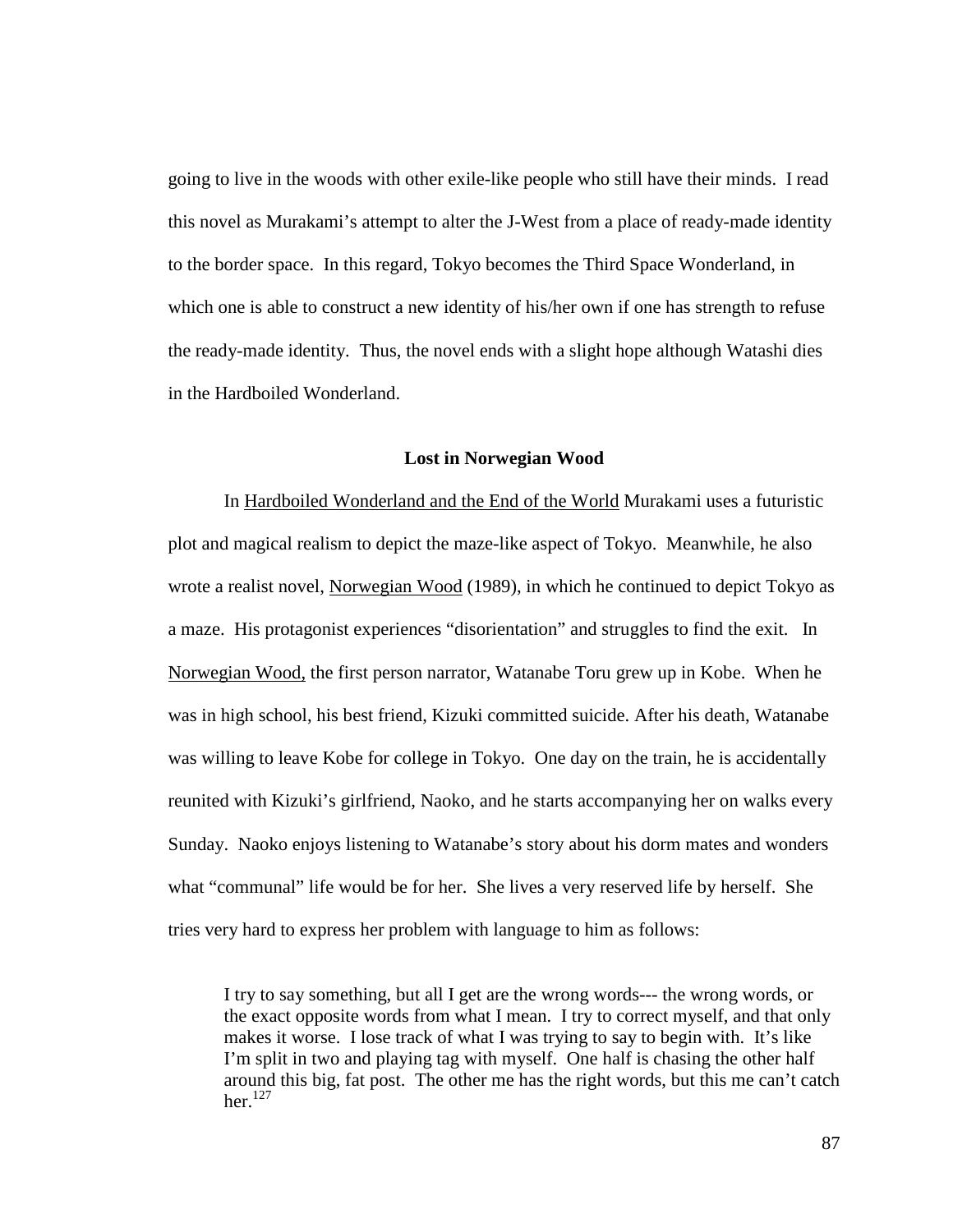Her "chasing the other half" is also implied in her walking around Tokyo without any specific destination. Her walking is described by Watanabe as "no mere stroll." "She turned right at Iidabashi, came out at the moat, crossed the intersection at Jinbocho, climbed the hill at Ochanomizu, and came out at Hongo. From there she followed the trolley tracks to Komagome. It was a challenging route."<sup>128</sup> These proper nouns he uses precisely tell where they are inside Tokyo, emphasizing the complicated maze-like design of the city.

No matter how long she walks, Naoko is not able to find the exit of the maze. In fact, she even expresses her total disorientation by asking Watanabe where they are after a half day of walking in which she led him. After an episode of a nervous breakdown, Naoko retreats from Tokyo into the special treatment facility, the Ami Hostel, which is located in the suburbs of Kyoto. Unlike Tokyo's spiral structure, the ancient capital city Kyoto is simply designed like a chess board.<sup>129</sup> The Ami Hostel exists like a utopia for those who cannot adjust to society and there people seek healing by verbalizing their honest feelings. Naoko finds temporal peace there. It is also suggestive that the Kanji (Chinese character) used in the name, Naoko (直子) indicates straightness and honesty.

Naoko says that she and Kizuki did not go through emotional pains most people experience in their puberty. In return, they are not able to fit into society. Kizuki killed himself because of that, and now Naoko suffers from severe disorientation. Naoko thinks that Watanabe was the only connection they had with the world. At the same time, Watanabe recalls that he and Naoko were not able to hold a decent conversation without Kizuki. Endo Nobuharu thinks that for Naoko, Kizuki was the medium between what she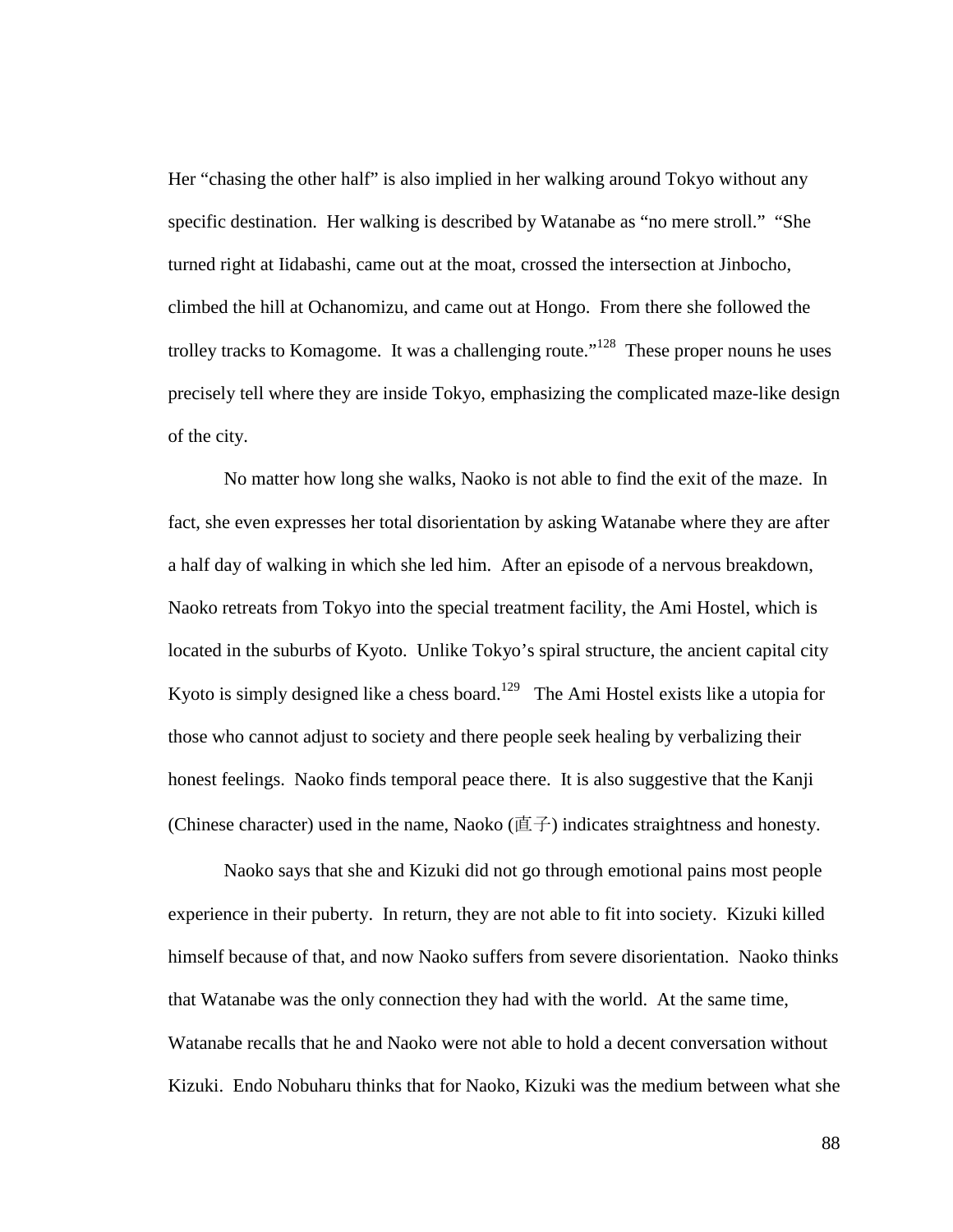wanted to say and the language that expresses it, and therefore, Naoko's desire to recover her language is to regain Kizuki and to find the agreement between her thoughts and their representation.<sup>130</sup> I reframe Endo's interpretation into the State-system verses-individual power paradigm. What Naoko means is that she and Kizuki did not grow up to be part of the "system," knowing that the ready-made identity and language do not represent them.

Sengoku Hideyo presents an interesting observation of "Katakana" (foreign loan) words in the following speech of Naoko regarding her sexual experience with Kizuki:

We started kissing at twelve and petting at thirteen---that's how Kizuki and I grew up together, hand in hand, an inseparable pair. We had almost no sense of the oppressiveness of sex or the anguish that comes with the sudden swelling of the ego that ordinary kids experience when they reach puberty. We were totally open about sex---. (Underlines are mine)<sup>131</sup>

Sengoku thinks that the underlined words written in Katakana in the original text make it possible for anyone to verbalize what is hard to talk about (in this case, sex) with a poker face and also thinks that this is "Americanism" producing pronouns that fix the unbalance between the matter/idea/feeling and its representation.<sup>132</sup> Suter also observes Murakami's tendency to employ Katakana words for vocabulary related to sex although he also uses rather old-fashioned Japanese counter parts. She thinks that Murakami uses Katakana words to convey "a feeling of modernity, stylishness, and cosmopolitanism" as well as for their "estrangement effect" often seen in advertisements in the 1980s.<sup>133</sup> Now more English loan words have attained prestigious positions in place of their Japanese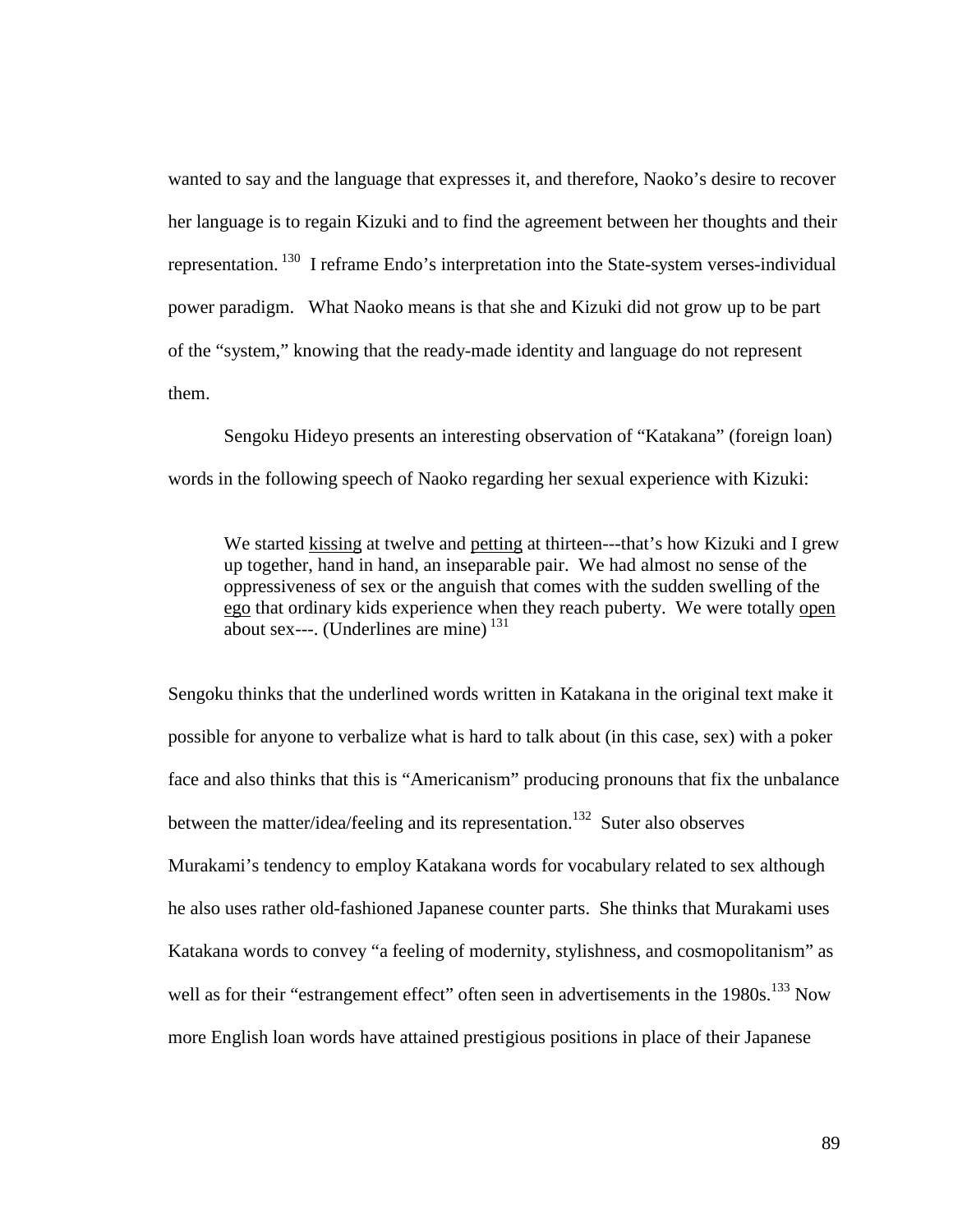counterparts (if any) and what Sengoku discusses here, I believe, is the side effect of the media controlled self-colonization of the Japanese language.<sup>134</sup>

What Sengoku calls "Americanism" complicates communication and contributes to people's disorientation or postwar cultural amnesia, which may also be called the postmodern schizophrenic condition. Symbolically, Naoko seeks healing at the Ami Hostel which has no TV or radio. Sengoku also thinks that Watanabe's Americanism is his only tool to communicate with others and further relates it to his sexual relations with female characters. The fact that he is not able to communicate with others with his own language echoes his physical communication with those he loves. Actually, he is not able to have sexual intercourse with either Naoko or Midori. Sengoku implies that Watanabe's speech with Americanism is not communication but his masturbation, for which he receives help from both women. If he chooses to have real communication, he must lose his Americanism, and it is for this reason that at the end of the novel, Watanabe loses "words" to tell Midori where he is.<sup>135</sup> What is significant here is the actual words and/or a place Watanabe has lost. He is not able to say the word, "Tokyo" or any proper names to indicate places in Tokyo. If what Sengoku calls "Americanism" and what Murakami (Fuminobu) calls "modern" are both represented by the word "Tokyo," what Watanabe has lost is Tokyo as a symbol of Japan's modern ideology. What, then, does Midori mean to Watanabe?

Although Midori was born in Tokyo, she is not controlled by the city, which is shown through the episode of her mastering Kansai (Western Japanese) style cooking on her own. She also writes little articles for Tokyo guide maps for extra money. If the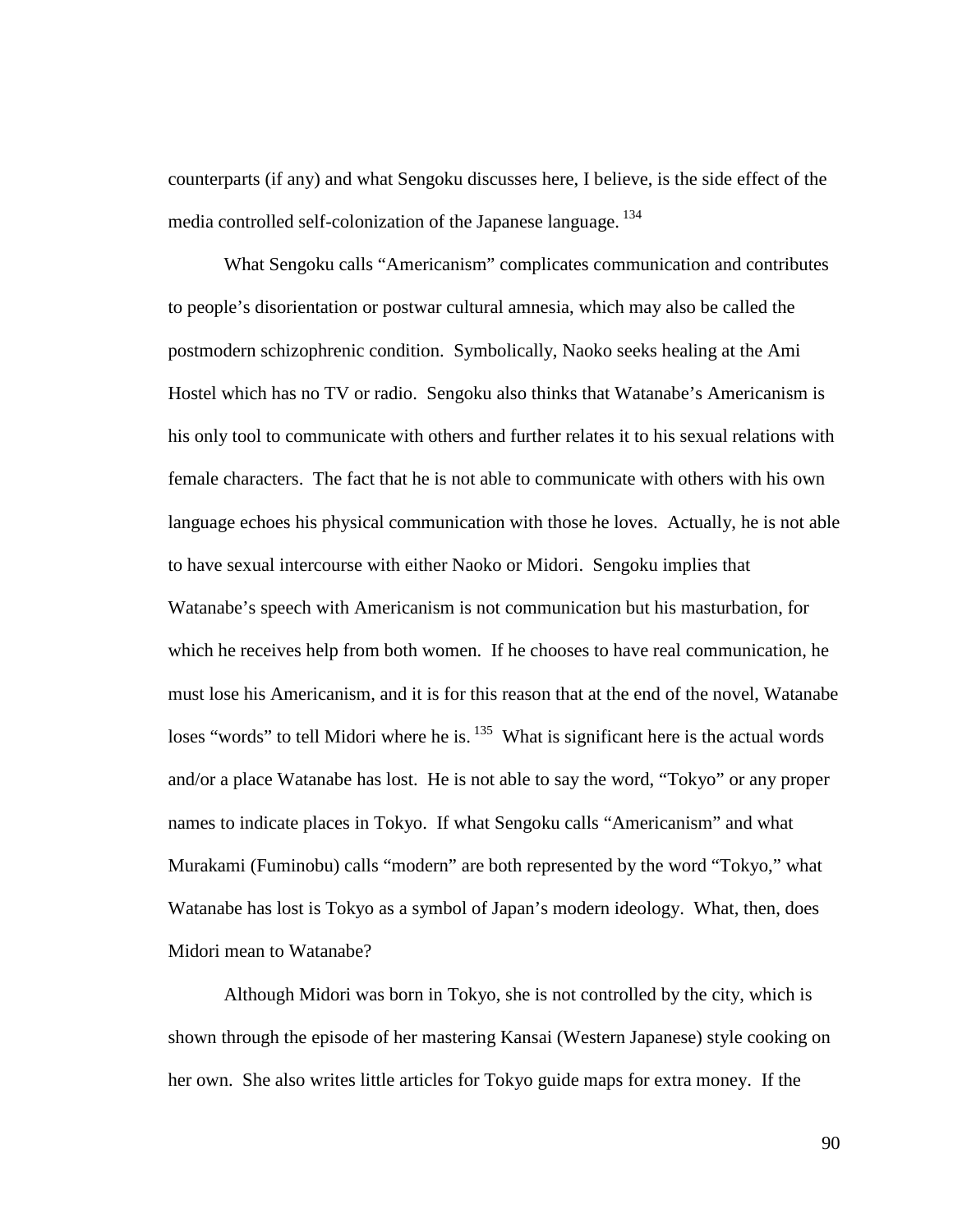disappearance of Watanabe's roommate, the Storm Trooper, whose little dream is to make maps, may imply the difficulty of surveying the nation, it can be said that Midori is handling the city quite well. I think that her strength comes from the fact that she knows that Tokyo is no different from other places in Japan. She recalls that she attempted to run away from home when she was a child. Although she made it to her aunt's place in Fukushima prefecture, her father came to take her back. On the train back to Tokyo he told her about his memories of Tokyo (such as the war and the Great Kanto earthquake) and he concluded that no matter where you go, it is the same. Apparently, from her father Midori learned not to accept Tokyo's universality, and she refuses to be mere part of the system. This is the same idea Boku in Hear the Wind Sing possesses, and I believe that this idea eventually gives him the strength to get out of Tokyo in Dance, Dance, Dance.

Midori is a strong character in every way. She sees the unnaturalness of society instead of thinking of herself as a misfit. She is able to locate her gaze outside the Tokyo maze to see people looking for an exit like mice. With the tremendous ability to make her own judgment, she maintains herself under the pressure of postwar education as well as tension between tradition (family values and gender expectations) and social radicalism. Moreover, she can judge "language" with her own criteria and expresses skepticism toward radical languages used by senior students who tell freshmen to read Marx. She says:

And their so-called discussions were terrible, too. Everybody would use big words, and pretend they knew what was going on. But I would ask questions whenever I didn't understand something. 'What is this imperialist exploitation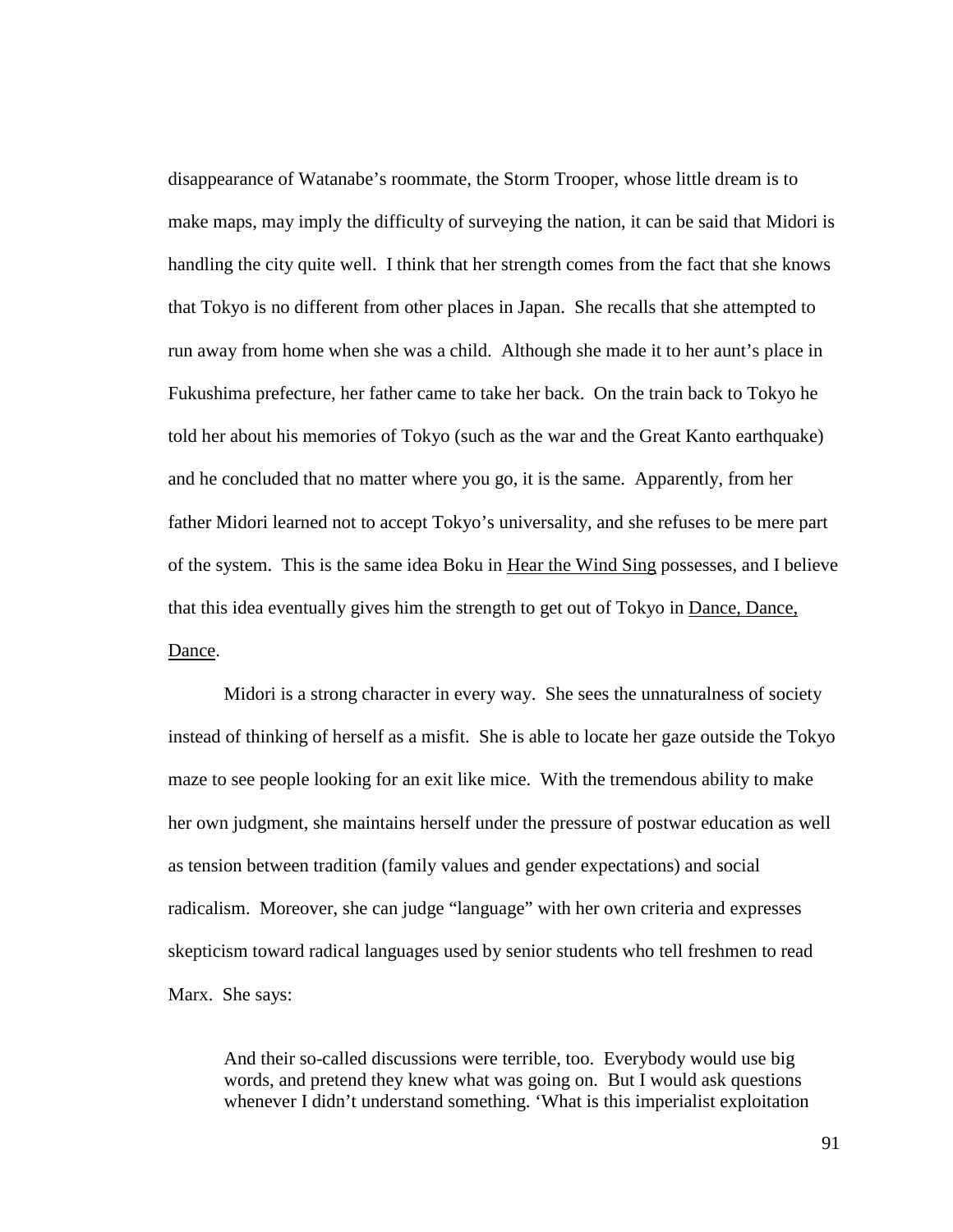stuff you're talking about? Is it connected somehow to the East India Company?' 'Does smashing the educational-industrial complex mean we're not supposed to work for a company after we graduate from college?' And stuff like that. But nobody was willing to explain anything to me. Far from it -- they got mad at me-- -- These guys are a bunch of phonies. All they've got on their minds is impressing the new girls with the big words they're so proud of and sticking their hands up their skirts. And when they're seniors, they cut their hair short and go trooping to work for Mitsubishi or IBM or Fuji Bank. They marry pretty wives who've never read Marx and have kids they give fancy new names to that are enough to make you puke---.<sup>136</sup>

Midori is aware that big words as well as book titles are used to assure conformity among those who are "scared to death somebody's gonna find out they don't know something."<sup>137</sup> What she calls "big words" above are originally western imports, and she refuses to yield herself to them without knowing their meanings. She also ridicules those who name their children fancy "new" (read as modern and even English-sounding) names. These attitudes imply her rejection of blindly worshipping language spread by the media in order to be part of society like everybody else. In other words, she refuses to be colonized by language. To be more specific, it is the language that represents the modern ideology.

In his letter to Naoko's roommate, Reiko, Watanabe explains his love for Midori and Naoko in relation to his honesty as follows:

What I feel for Naoko is a tremendously quiet and gentle and transparent love, but what I feel for Midori is a wholly different emotion. It stands and walks on its own, living and breathing and throbbing and shaking me to the roots of my being- -- I do believe that I have lived as sincerely as I knew how. I have never lied to anyone, and I have taken care over the years not to hurt other people. And yet I find myself having been tossed into this labyrinth.<sup>138</sup>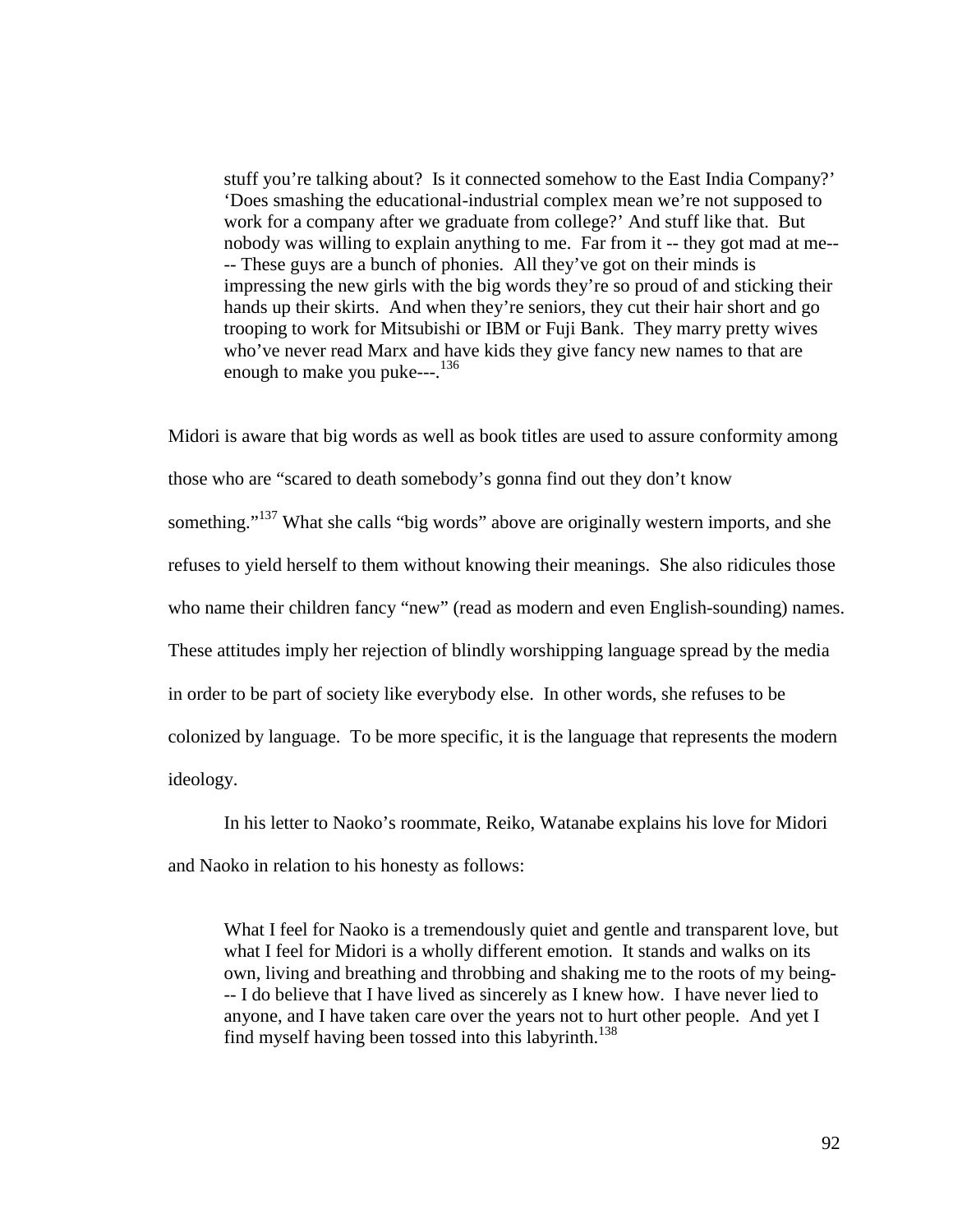Murakami Fuminobu reads the novel as Watanabe's transformation from a modernist to a postmodernist, influenced by Naoko who represents a postmodern schizoid. Although he still cannot give up the modern ideal of "the empathic and romantic love" for Midori, he loses his place in modern society in the last scene because of his postmodern characteristics.<sup>139</sup> I do not agree with Murakami (Fuminobu) that Watanabe's love for Midori represents his remaining memory as a modernist. It actually represents his inclination for the anti-modern position. In fact, his loss of Tokyo begins at the moment he admits his love for Midori. On the way back from her place, he realizes that he is not able to comprehend happenings around Tokyo listed in the newspaper. In this sense, Midori represents an "exit" from Tokyo.

I believe that both Naoko and Midori show postmodern characteristics. Naoko represents the postmodern schizophrenic condition, while Midori voices her antitotalization. Watanabe demonstrates his sympathetic love towards Naoko and his empathic love towards Midori. The shift he has made from sympathy to empathy suggests that sympathy is no longer enough to maintain the human bonds in which we should locate ourselves. Showing shallow sympathy only helps us to save our position in society. Midori criticizes her relatives who show shallow sympathy towards her father's illness and says, "They just have to stop by and show a little sympathy. I'm the one who wipes the shit and takes the phlegm and dries the bodies off. If sympathy was all it took to clean up shit, I'd have fifty times as much sympathy as anybody else."<sup>140</sup> Unlike her relatives, Watanabe acts out of his empathy and takes care of the patient. At the beginning of his college life, he was determined "not to take everything so seriously" by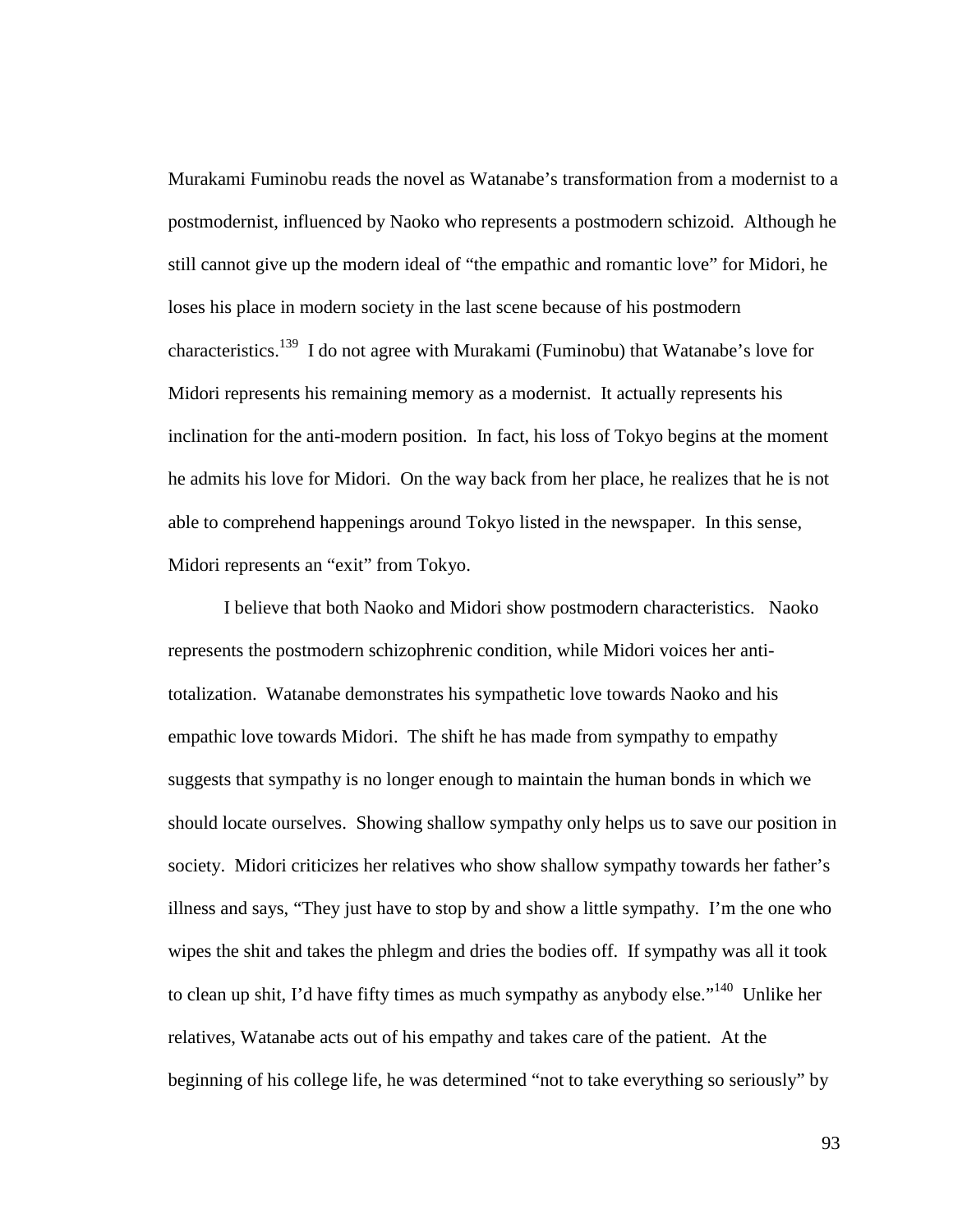keeping proper distance between himself and everything. Considering that he was even described by Naoko as the person who has a way of closing himself up in his own shell and letting things pass, this is quite a change. He also demonstrates his concern with justice in a chaotic society, in which "each one is pursuing his or her own brand of justice or happiness and as a result nobody can do anything" by telling Midori's father about the unrealistic convenience of a deus ex machina in Euripides. $141$ 

The novel is largely concerned with honesty, justice and fairness. Honesty and fairness are not the same. One is not a substitute for the other. Watanabe recalls Kizuki as a "kohei" (fair/fair-minded) person despite his sarcastic side. Yet, Naoko reveals that he tried very hard to show only the good side of himself, hiding his weakness. In this sense, Kizuki was not honest. Meanwhile, Watanabe describes Nagasawa, his dorm mate as an honest man despite his indifference and occasional coldness towards others. Nagasawa is an elite class man who is a senior at the Tokyo University, and he is going to be a foreign diplomat upon graduation. That is, he is the system's elite who will represent it soon. Their dormitory is like a miniature-State, whose patriotic ritual of raising the national flag at six in the morning indicates its devotion to the nation. Nagasawa is a privileged person there. Symbolically, he is depicted as a master of languages who is fluent in several foreign languages. He is also a manipulator of everyday language, who uses his excellent speech skills to sleep around with many women. For him, languages are the same as a game and so is his life in Tokyo. He thinks that "the world is an inherently unfair place" but "an unfair society is a society that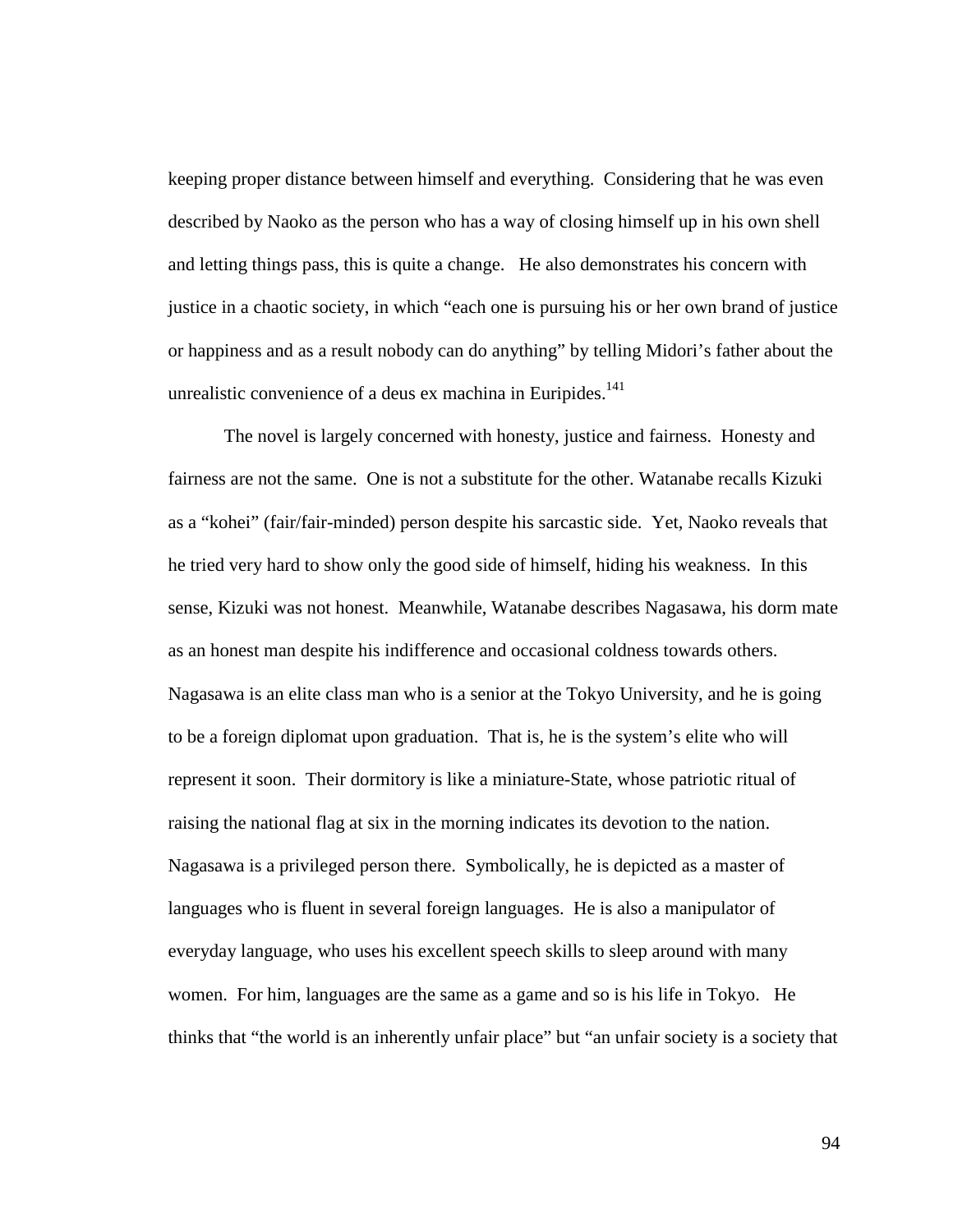makes it possible for you to exploit your abilities to the limit."<sup>142</sup> He is eager to test his abilities in the biggest field, the nation.

Nagasawa's life style curiously matches what Jean-Francois Lyotard describes as the roles of higher education: It is "to supply the system with players capable of acceptably fulfilling their roles at the pragmatic posts required by its institutions."  $^{143}$  As Nagasawa states that his "standard of action" is to be a gentleman "who does not do what he wants to do but what he should do," he makes efforts to become the best "part" of the State-system.<sup>144</sup> This gentleman attempts to even out social unfairness by swapping girls with Watanabe. Nagasawa is honest enough to admit the unfairness of the world but he accepts the unfairness, which makes him the best in the system. He does not long for social change. Instead, he is willing to maintain his comprador class privilege.

Unfortunately, a person like Naoko who regards herself as a social misfit cannot manipulate the idea of fairness in an unfair society. Instead, she thinks that the way she is concerned with the word "kohei" (fairness) is unusual. She writes:

Girls my age never use the word fair. Ordinary girls as young as I am are basically indifferent to whether things are fair or not. The central question for them is not whether something is fair but whether or not it's beautiful or will make them happy. Fair is a man's word, finally, but I can't help feeling that it is also exactly the right word for me now. And because questions of beauty and happiness have become such difficult and convoluted propositions for me now, I suspect, I find myself clinging instead to other standards---like, whether or not something is fair or honest or universally true.<sup>145</sup>

Murakami (Fuminobu) thinks that the shift of Naoko's concern from beauty and happiness towards fairness represents her postmodernist position, for fairness and justice are to prevent postmodern society from falling apart although they do not unite people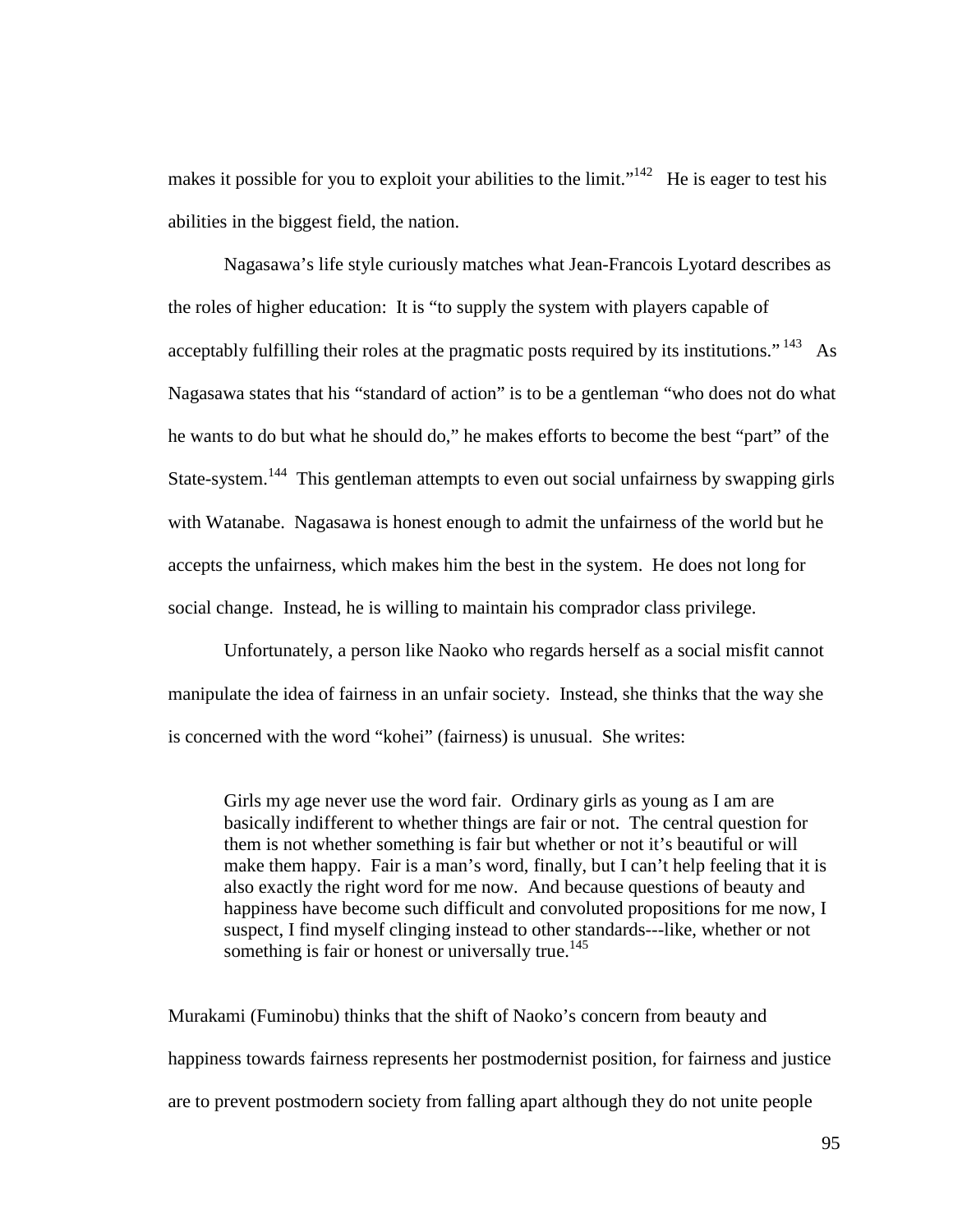emotionally or rationally.<sup>146</sup> Yet, Naoko is not able to handle this transition and terminates herself from society just as Kizuki did. As for Watanabe, he also begins feeling uneasy about his dormitory life, which implies his anti-system voice. Also, the fact that Watanabe leaves the dorm when Nagasawa graduates from the University may suggest that Watanabe unconsciously fears taking over Nagasawa's position in the miniature-system. By leaving the dormitory, he rejects the temptation that the unfair society offers him. At the same time, the honesty and sympathy he shares with Naoko are no longer enough for him to maintain himself, and he seeks an empathetic relationship with Midori who openly seeks fairness.

Midori negates the fixity of meaning produced by language. Earlier in the novel, she says that despite her name ("midori" means green), green does not look good on her, and she thinks that the fact that her sister who is named "Momoko" (peach/pink girl) looks well in pink is "unfair."<sup>147</sup> What she regards as unfairness is our assumption that there is fixity between a matter and its name. She is against the idea of giving an individual a fixed identity. On the contrary, Naoko is dominated by the fixity between language and what it represents. She loves the Beatles's song, "Norwegian Wood" and claims that the song makes her feel sad as if she is wandering in a deep wood helplessly.<sup>148</sup> However, it is obvious that the connection she makes between the song and a wood is only imagined based on its Japanese title "Noruwei no Mori," in which "mori" actually means woods regardless of the song's original meaning. That is, a pine wood. The Beatle's song, "Norwegian Wood" is about a young man who visits his girlfriend's cheap pine wood apartment. This obvious mistranslation of the Japanese title creates an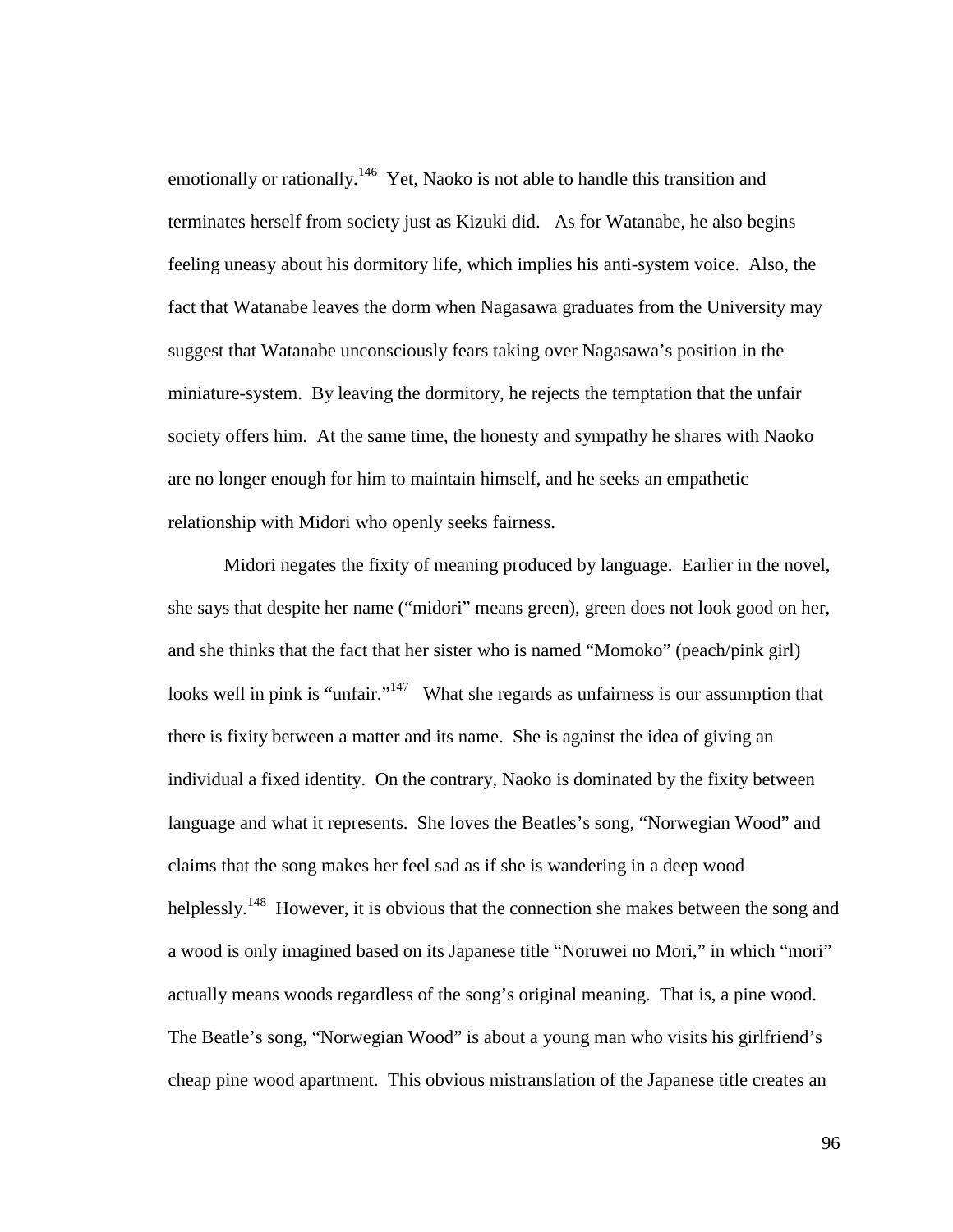illusion of meaning that does not exist in the original. In fact, there is no connection between the title (name) and an actual matter. Regardless, Naoko's emotion is controlled by the power of language that produces this simulacrum. She only thinks of the woods and ends up hanging herself in the woods. In this sense, she is a victim of linguistic colonization by the media. It is also ironic that the situation of the young man in the song maybe resembles that of Watanabe's after Naoko's death,

Suter notes that Murakami's style has been criticized by numbers of Japanese scholars as "anglicized" because of its heavy reliance on English vocabulary (written with Katakana) and English rhetoric, which makes his writing look like a translation from English.<sup>149</sup> Generally speaking, Murakami's narrators are masterful storytellers who express their thoughts with sophisticated language and often with unexpected metaphors although they are never talkative. As for Watanabe in Norwegian Wood, his speech style is described by other characters as "Humphrey Bogart-like, tough and cool," "like spreading plaster nice and smooth," and "trying to imitate that boy in *Catcher in the Rye*."<sup>150</sup> His speech seems to reflect Murakami's signature style that is often referred to as "honyaku buntai" (translation style). That means that Watanabe speaks like a translation (or dubbed version) of Humphrey Bogart or he speaks in the way Bogart would if he spoke Japanese. If we rethink his situation in postcolonial discourse, it can be contended that Watanabe's linguistic habit is colonial mimicry that parodies the colonizer (this includes both English and modern ideology itself). In other words, from the System's point of view, he is becoming a threatening subject, and his independence is actually depicted through his reaction to the campus student activism.<sup>151</sup> Most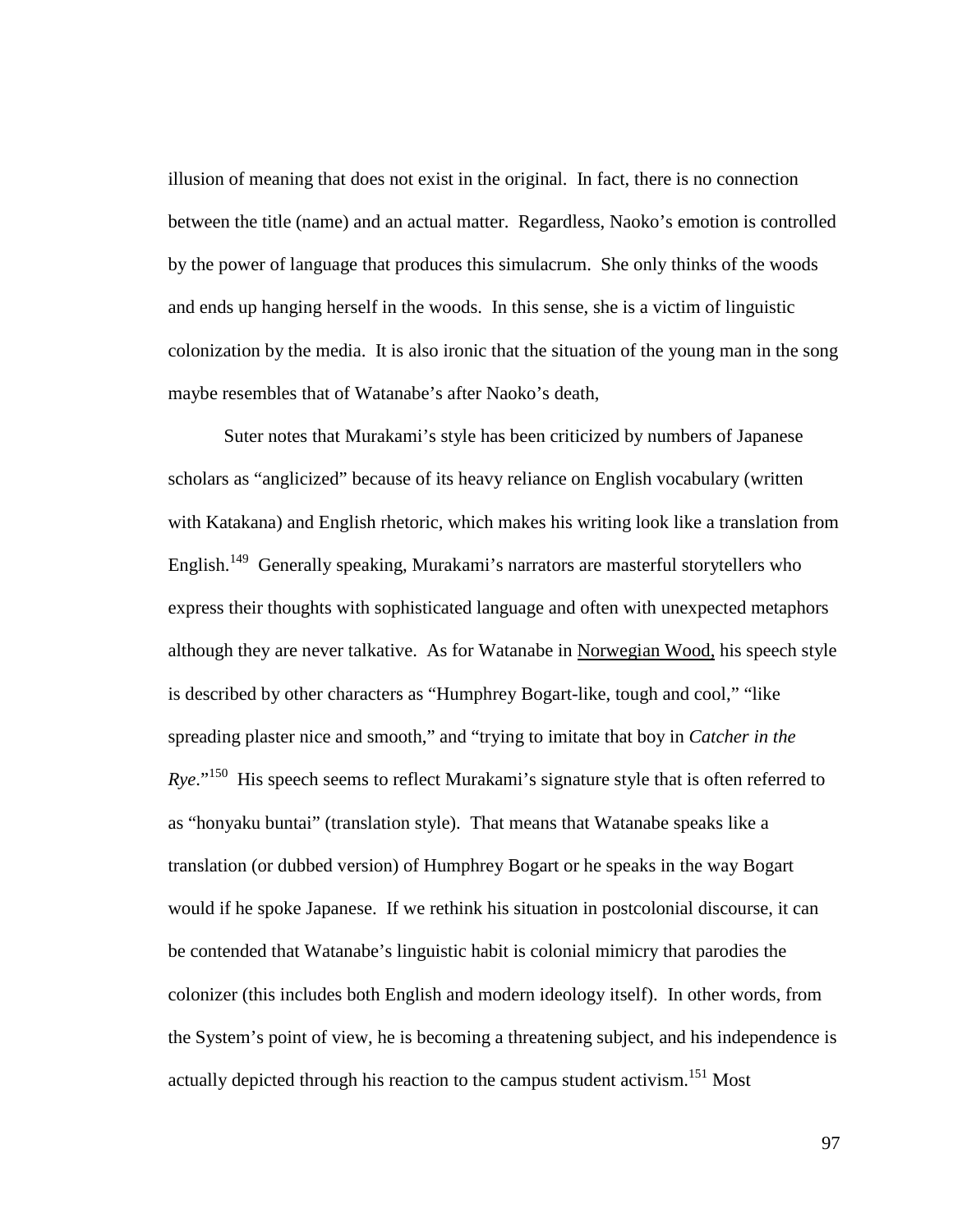importantly, I see the last scene of the novel as his detachment from the State-system including its symbol (Tokyo) and its language. This also means he discards the cultural hybridity of Tokyo produced through the media, which implies that Murakami does not see hybridity as positive identity construction.

Norwegian Wood is the first novel in which Murakami gives real names to his characters. Although Watanabe's name should be written with Kanji (Chinese characters), it is written with Katakana throughout the novel. If his Katakana name also implies his Americanized self, the fact that he is attracted to Midori is all the more symbolic. For whenever he refers to her, her name is written with Kanji. The only times it is written with Katakana is when she introduces herself to him and when she is called on by somebody else. I believe that this implies that Boku recognizes Midori's Japaneseness. Considering that Naoko's name is written with Kanji throughout the novel, it can be contended that Boku seeks "home" in the women he loves. Boku's repeating Midori's name at the end of the novel implies his search for home/Japaneseness. He is calling her from "the dead center of this place that was no place."<sup>152</sup> In fact, he has just dived into Japan's empty hole, and therefore, I read this ending as a hopeful one. It is just as hopeful as Hardboiled Wonderland and the End of the World.

I see postwar Japan as a doughnut-like circle just as I picture any colonized society as a double circle in which the colonizing circle includes the colonized. The outer border of the inner circle becomes the contact zone of two cultures, which produces tension. As for Japan, however, the surface of the inner circle is covered with a Bildungsroman identity (ready-made identity that is not anti-modern). Moreover, the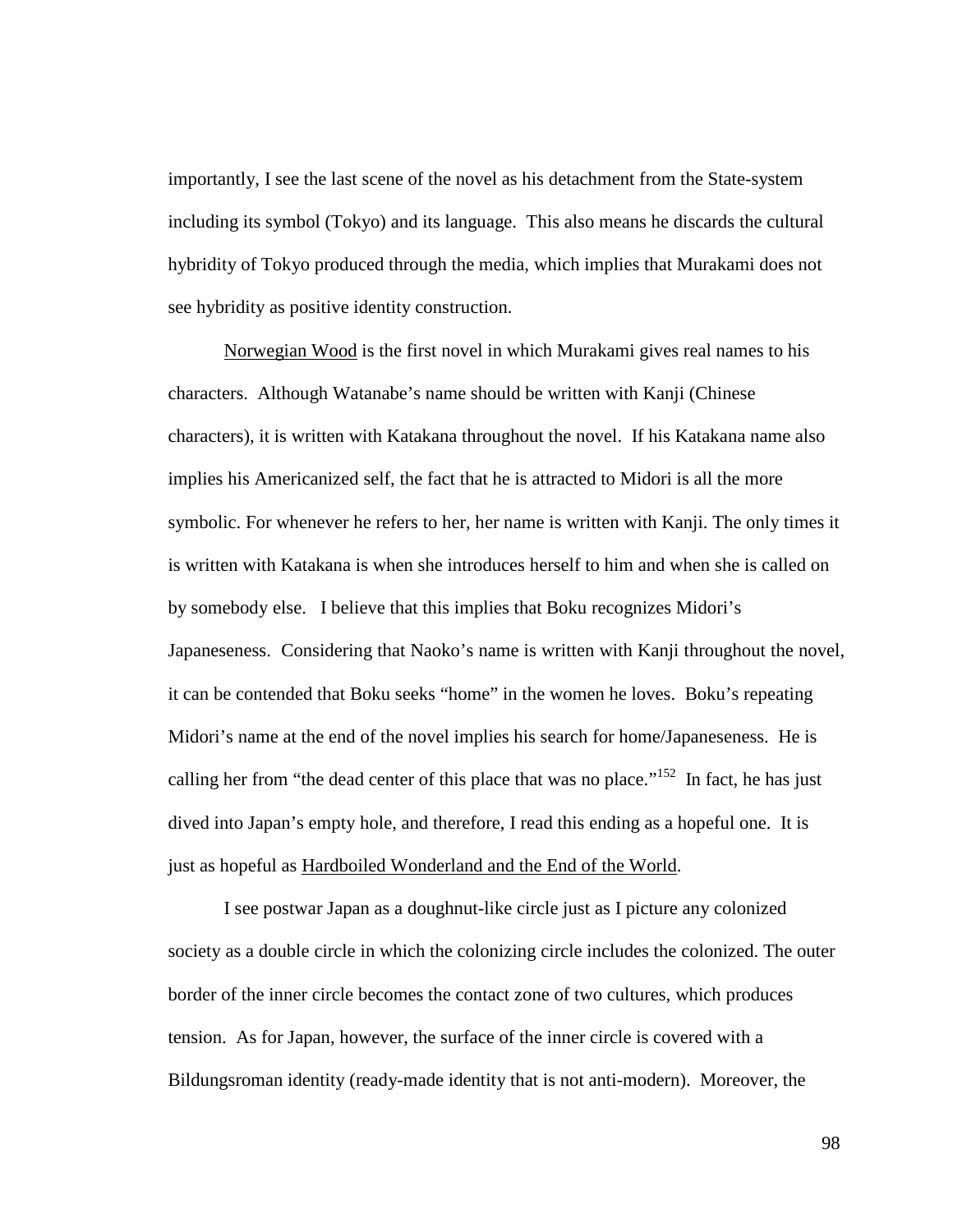cover also keeps tension from arising and therefore, people go around the hidden doughnut hole without realizing its existence. Instead, people are exposed to new ideas, entertainment and even language imported from the West (mainly the United States). Although their individuality is controlled by the State-system, they are given the "West" as a reward. The solution Murakami suggests is for one to explore his/her individuality in the hole. Murakami develops this idea in his later works, which I discuss in the next chapter in relation to postwar Japan's historical amnesia.

As my conclusion of this chapter, I discuss the phenomenal popularity of Noruwei no Mori. The novel was first published in September of 1987 and sold over four million copies in Japan. It was also advertised with Murakami's own words that it was a "100% no Renai Shosetsu (100% Love Story)."<sup>153</sup> Murakami also designed the book cover in Christmas colors (the volume 1 in red and the volume 2 in deep green) himself and when his publisher added a gold outer cover to the book before Christmas, they sold more copies for Christmas presents<sup>154</sup>. Besides Murakami's already established reputation and the timely marketing strategies, we should not ignore the effect of the book's title as a key element of the novel's success. I believe that the title "Noruwei no Mori" creates the same illusion as it does to Naoko among its readers who have no knowledge of the Beatles's "Norwegian Wood." "Because it's Murakami's book," "Because he says it's a love story," "Because it's in Christmas colors<sup>155</sup>," and "Because it says 'mori' in Norway," readers expect a romantic love story with the Beatles in its background, and they probably believe that that is what they have read. Unconsciously, consumers of this commodity are trapped in the fixity of language, and they are also lost in translation in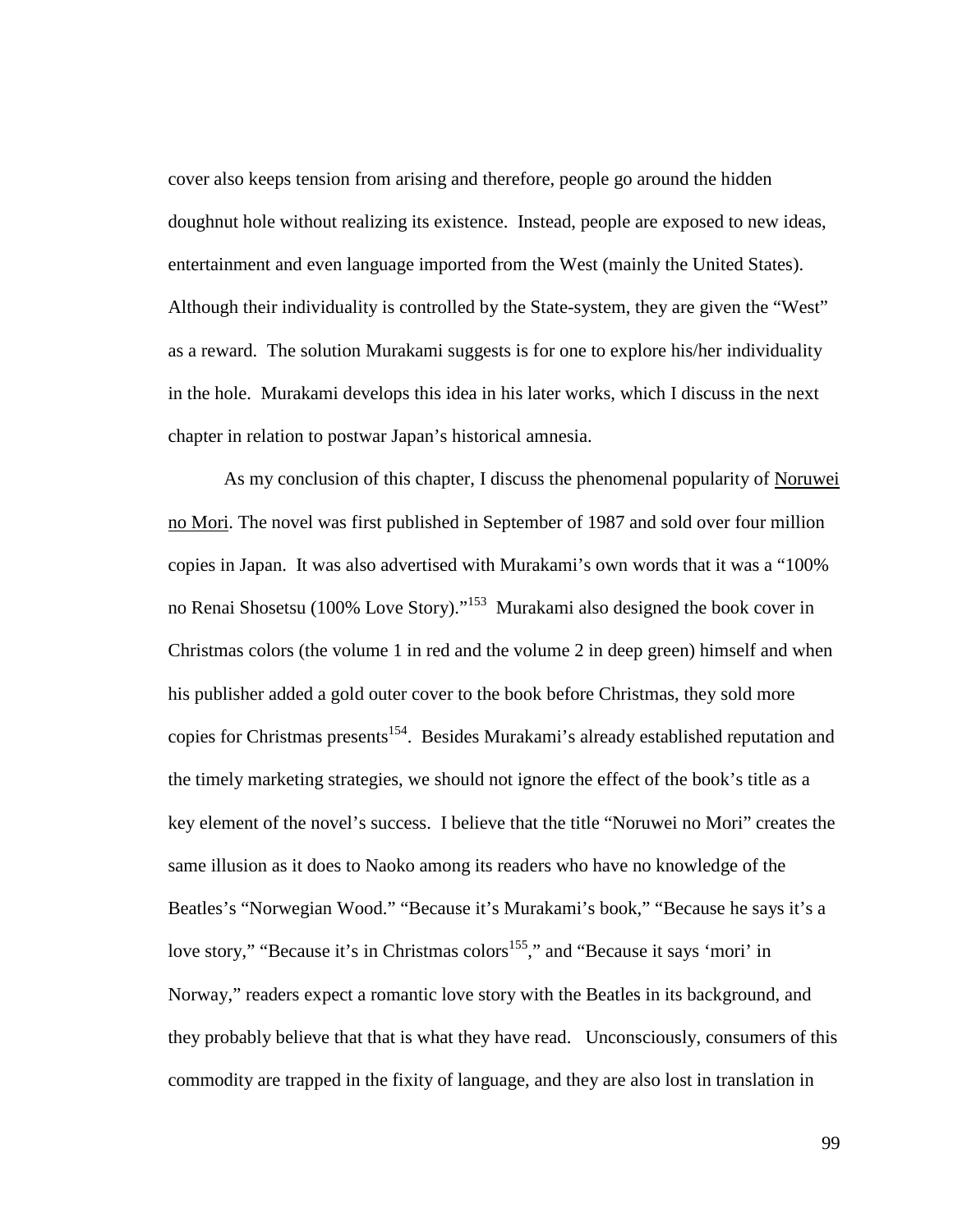the "Third Space Wonderland." I cannot help thinking that this novel as a whole is an example of media colonization and Tokyo hybridity.

- $\overline{a}$  $81$  Haruki Murakami, Interview with Motoyuki Shibata. "Yagi-san yubin mitaini meirokashita sekai no nokade: Shosetsu no kanouse" (In the World of Maze that is like Goat Mail: Possibility of Novels) Eureka. 8. 1989: 29-30
- <sup>82</sup> Rebecca Suter, The Japanization of Modernity: Murakami Haruki between Japan and the United States, (Cambridge: Harvard UP, 2008) 7.
- <sup>83</sup> Michael Hechter, Internal Colonialism: The Celtic Fringe in British National Development (New Jersey: Transaction, 1999) 32-33.
- <sup>84</sup> Yoshio Sugimoto, An Introduction to Japanese Society (New York: Cambridge UP, 2003), 62.
- <sup>85</sup> Even today people often refer to their hometown as "kuni."
- <sup>86</sup> 戦国 means "battle of countries. (戦 = to battle, 国 = country). This also implies that feudal Japan was a nation made up of sub-nations.

<sup>87</sup> Hechter, 7-8.

<sup>88</sup> Hechter, 30-33.

<sup>89</sup> Joseph Kitagawa, Religion in Japanese History (New York: Columbia UP, 1990), 135- 136.

<sup>90</sup> Japan: Profile of a Nation (New York: Kodansha International, 1995) 35-36.

<sup>91</sup> Edward Said, Culture and Imperialism (New York: Vintage, 1993), 9.

 $92$  Roland Barthes, Empire of Signs, trans. Richard Howard (New York: Hill & Wang, 1982) 31-32.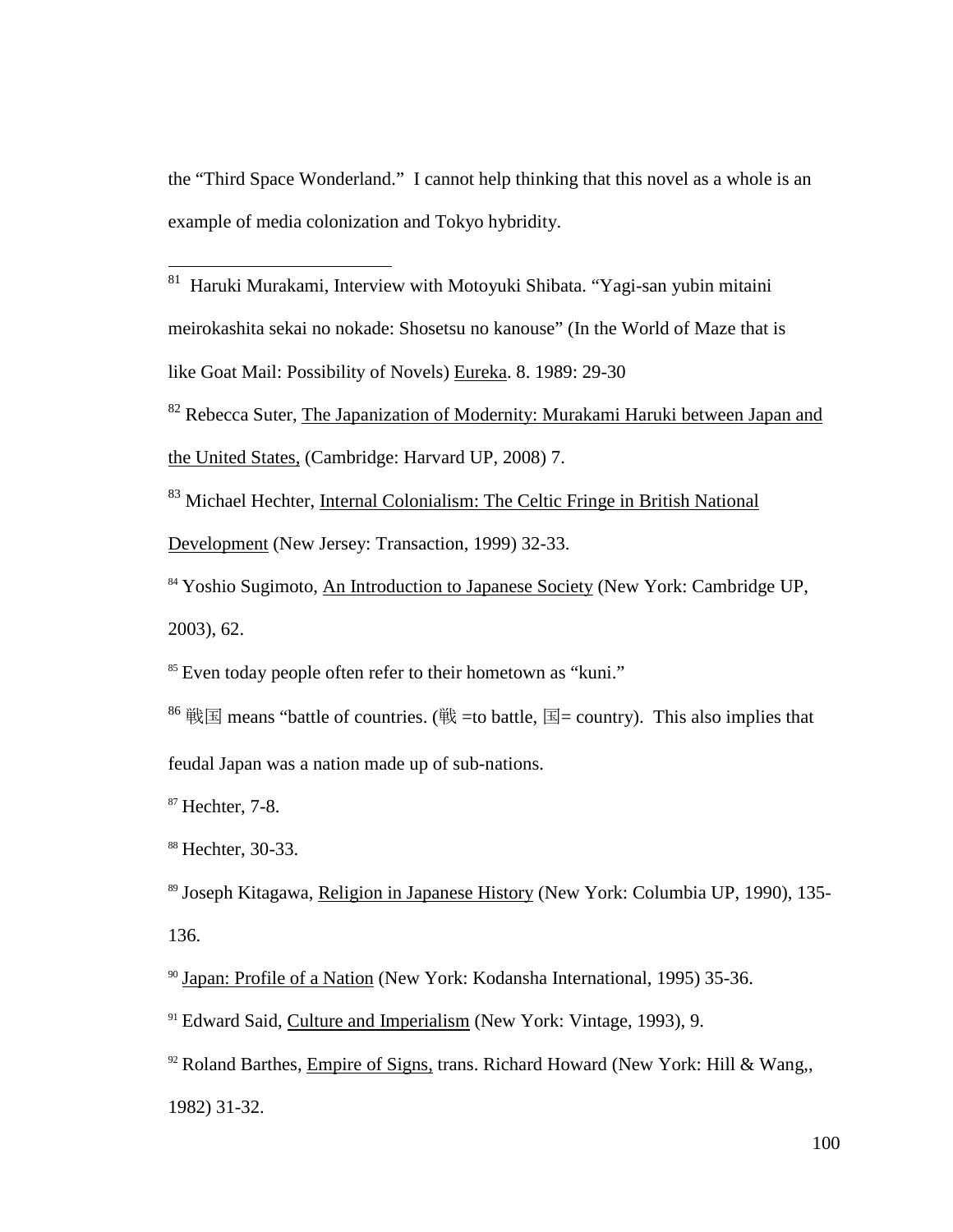$93$  Tokugawa Ieyasu intentionally designed Edo as a spiral town with his castle in the center. The major roads surrounding Edo were constructed not to reach his castle (now it is the palace of Emperor) directly. The only exception is the one Ieyasu was intended to use as a route of his emergency retreat from the castle. Thus, the city itself was made to function to defend the castle.

<sup>94</sup> Michael Montgomery, Imperialist Japan: The Yen to Dominate, (London: Christopher Helm, 1987) 83.

<sup>95</sup>John Lie, Multiethnic Japan (Cambridge: Harvard UP, 2001) 119.

<sup>96</sup> Benedict Anderson, Imagined Communities (New York: Verso, 1983) 95-96.

<sup>97</sup> Ian Bruma, Occidentalism, (New York: Penguin, 2004), 60-63.

<sup>98</sup> Winston Davis, "Religion and national identity in modern and post modern Japan,"

Religion, Modernity and Postmodernity. ed Paul Heelas (Malden: Blackwell, 1998) 175- 176.

<sup>99</sup> Anderson, 97.

 $100$  Anderson, 86.

 $101$  Lie, 119.

 $\overline{a}$ 

 $102$  Anderson, 45.

 $103$  Suter, 63.

<sup>104</sup> Chizuko Ueno, Watashi sagashi Gemu. (Searching-myself Game) (Tokyo :Tsukuma, 2007) 53.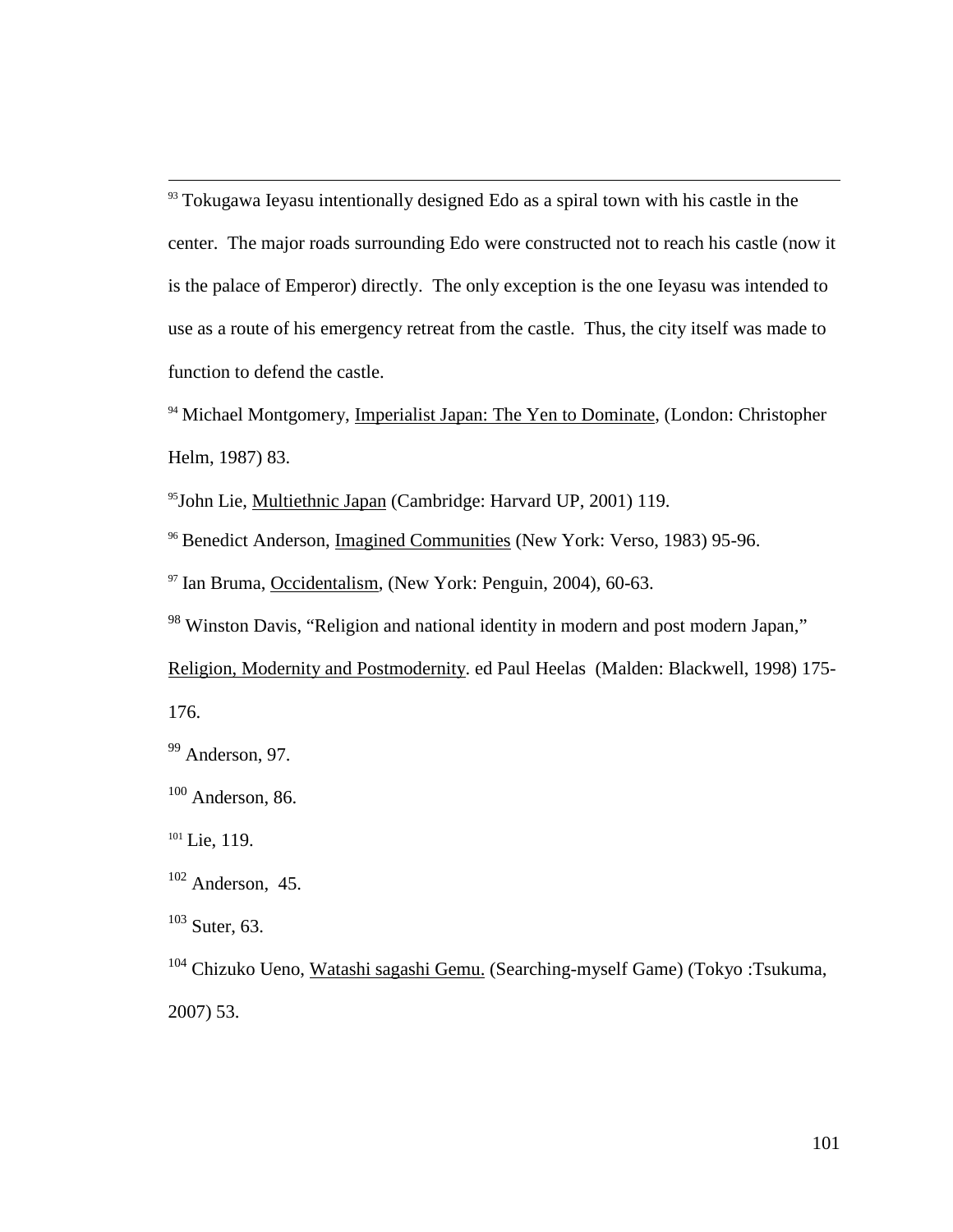$105$  There was a literary movement called "genbun icchi" (unification of colloquial speech and literary Japanese) and its examples began to appear in late 1880s. As Suter points out, it related strongly to the need to create a national language(63).

 $106$  Ueno, 54.

 $\overline{a}$ 

 $107$  団塊の世代 (dankai no sedai) are the ones who were born between 1947 and 1949.

Their fathers are "fukuin sedai" (demobilized returners from the continent) and their

children who were born between 1971 and 1974 are referred to as "dankai junior.

<sup>108</sup> Naoki Sakai, "Modernity and Its Critique" Postmodernism and Japan, eds. Masao

Miyoshi and H. D. Harootunian (Durham: Duke UP, 1989) 118.

<sup>109</sup> They are generally called "Katakana words."

<sup>110</sup> Haruki Murakami, Kaze no Uta o kike (Hear the Wind Sing) (Tokyo: Kodansha, 2007) 106.

<sup>111</sup> Sakai, 97-98.

<sup>112</sup> Sanjun Kan, Orientarizumu no kanatae (Beyond Orientalism) (Tokyo: Iwanami, 1996) 47.

<sup>113</sup> Homi Bhabha, Location of Culture (New York: Routledge, 1994) 232.

<sup>114</sup> Ibid, 49-52.

<sup>115</sup> Edward Said, Culture and Imperialism (New York: Vintage, 1994) 36.

<sup>116</sup> Kan, 230-231.

 $117$  In postcolonial literatures many hybrid characters suffer from the identity crisis. As examples, I name John Okada's No-No-Boy, Chang,-Rae Lee's A Gesture Life, Tsutsu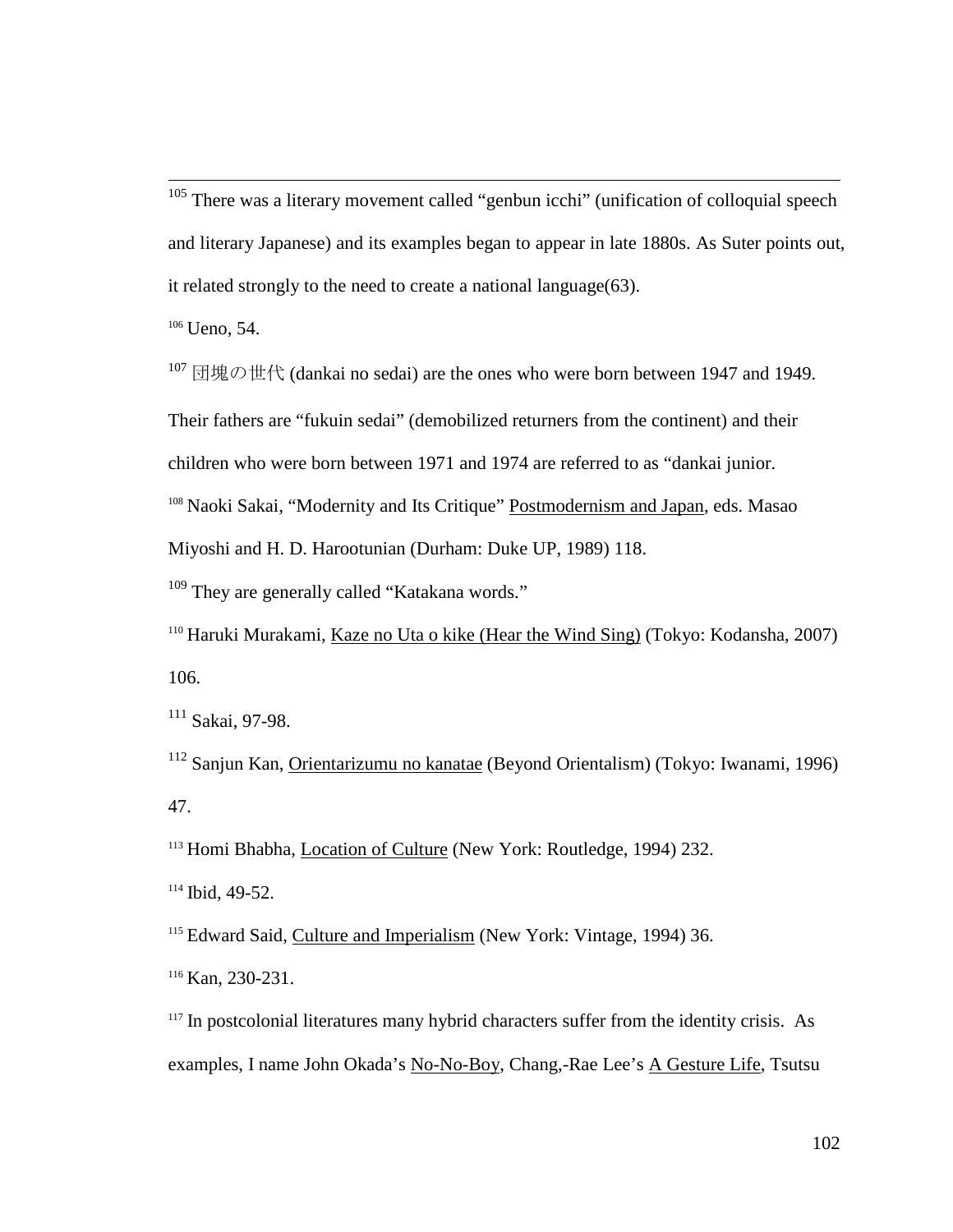Dangarembga's Nervous Conditions and Derek Walcott's poem, "A Far Cry from Africa."

 $118$  Bhabha, 63.

 $\overline{a}$ 

<sup>119</sup> Yoshinori Shimizu, Murakami Haruki wa kuseninaru (Murakami Haruki is addictive) (Tokyo: Asahi Shobo, 2006) 123-125.

 $120$  Jan Rubin, Haruaki Murakami and the Music of Words (New York: Vintage, 2005) 122.

<sup>121</sup> Haruki Murakami, Hardboiled Wonderland and the End of the World (New York: Vintage, 1993) 103.

<sup>122</sup> Yoshiki Wakamori and Mitsuhiko Tsuge, "Taidan: Shinkasuru Tekusuto" (Interview:

Evolving Texts), Kokubungaku March(1995): 16-17. I translated and partially

summarized his ideas from the Japanese text.

<sup>123</sup> Haruki Murakami, Sekai no Owari to Hadoboirudo Wandarando (Tokyo: Shinchosha, 1885) 349.

This part is partially cut out from Alfred Birnbaum's translation. Therefore, I translated from the original Japanese text.

<sup>124</sup> Fuminobu Murakami,Postmodern, Feminist and Postcolonial Currents in

Contemporary Japanese Culture (New York: Routledge, 2007) 3.

 $125$  I see another example of this condition in the film, The Matrix, in which humans are transformed into batteries by machines and only their minds live with an illusion of freedom. In fact, the film is highly comparable to Hardboiled Wonderland and the End of the World.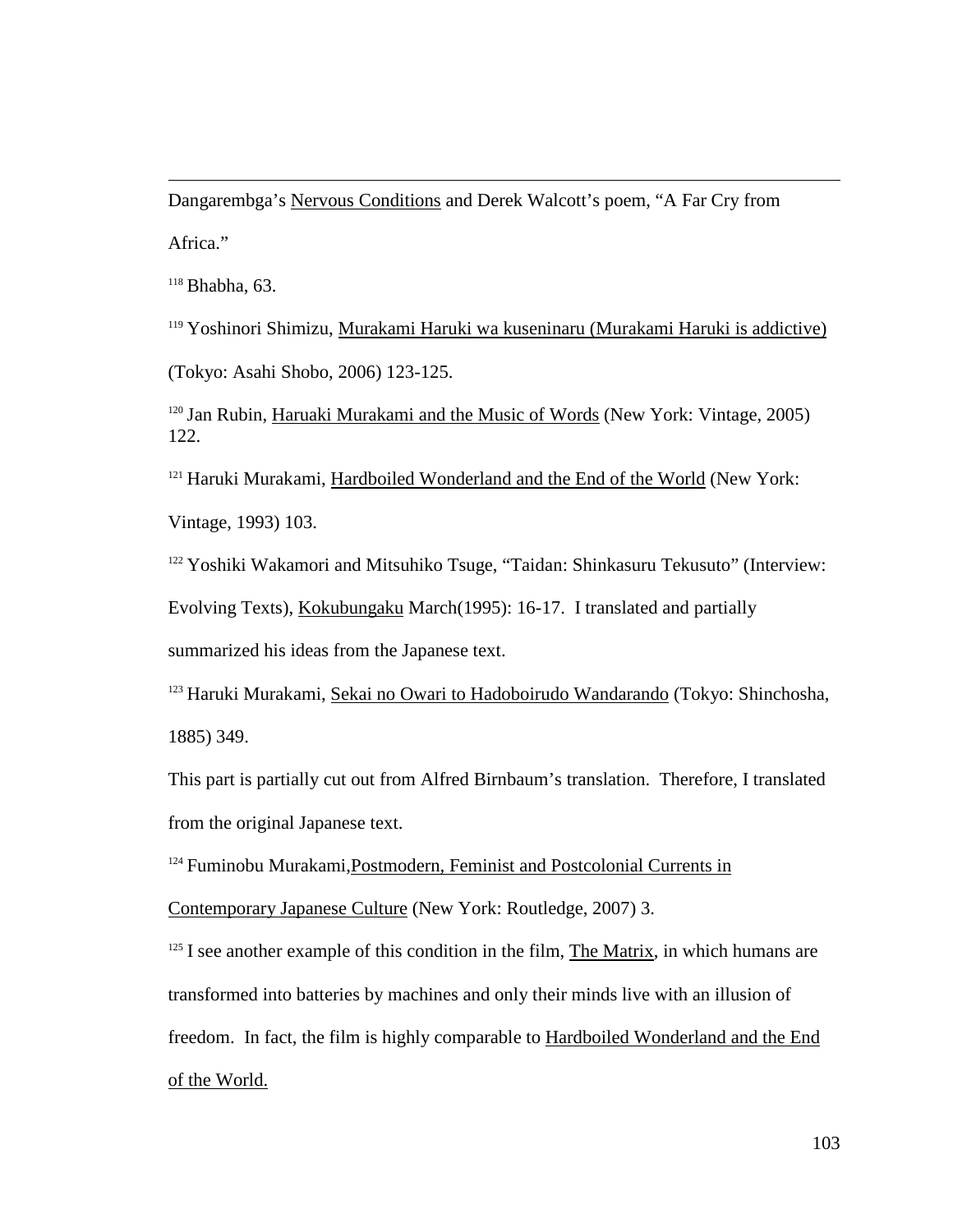<sup>126</sup> Murakami, 334.

 $\overline{a}$ 

<sup>127</sup> Haruki Murakami, Norwegian Wood (New York: Vintage, 2000) 21.

<sup>128</sup> Murakami, 20.

<sup>129</sup> It should be noted that major cities in Hokkaido where Naoko's roommate, Reiko, as well as Boku in A Wild Sheep Chase and Dance, Dance, Dance go are also designed similarly.

<sup>130</sup> Nobuharu Endo, Murakami Haruki: Noruwei no Mori ron (Murakami Haruki: On Norwegian Woods, Murakami Haruki Studies 03, eds. Yoshiki Kuritsubo and Akihiko Tsuge (Tokyo: Wakakusa Shobo, 1999) 165.

<sup>131</sup> Hideyo Sengoku, "Airon o kakeru Seinen" (An Ironing Young Man), Murakami

Haruki Studies 03, eds. Yoshiki Kuritsubo and Akihiko Tsuge (Tokyo: Wakakusa Shobo, 1999) 127-128.

<sup>132</sup> Sengoku, 77.

<sup>133</sup> Suter, 70.

 $134$  Suter notes that the biggest wave of this phenomenon occurred in 1980s (65).

<sup>135</sup> Sengoku, 71-73.

<sup>136</sup> Ibid, 178

<sup>137</sup> Ibid, 179.

<sup>138</sup> Murakami, 268.

 $139$  Murakami, 43.

<sup>140</sup> Ibid, 186.

<sup>141</sup> Ibid, 190.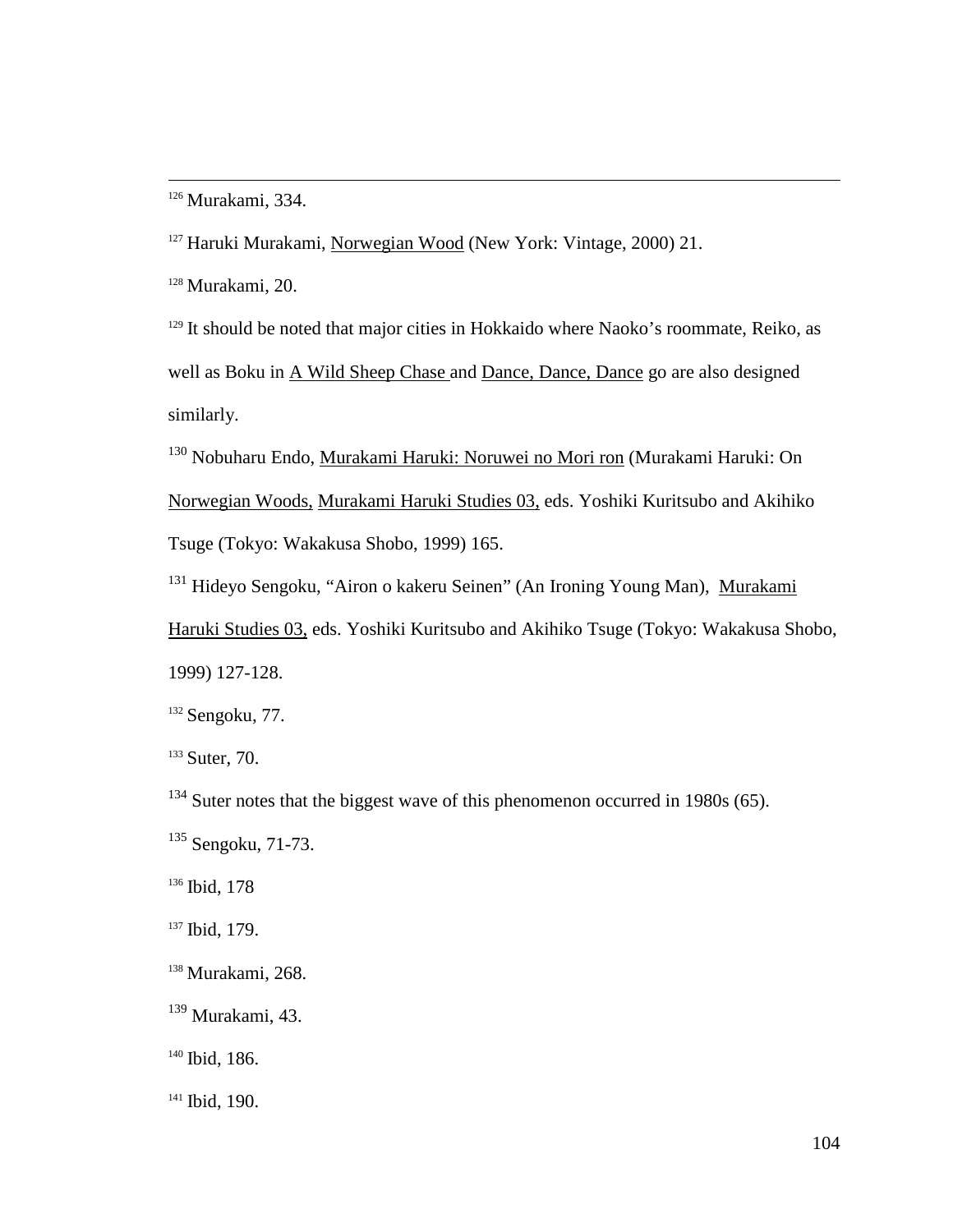<sup>142</sup> Ibid, 202.

 $\overline{a}$ 

<sup>143</sup> Jean-Francois Lyotard, The Postmodern Condition: A Report on Knowledge trans.

Geoff Bennigton and Brian Massumi (Minneapolis: U of Minnesota P, 1984) 48.

<sup>144</sup> Murakami, 55.

<sup>145</sup> Ibid, 85.

<sup>146</sup> (Fuminobu) Murakami, 36-37.

<sup>147</sup> Ibid, 52.

 $148$  The following is the song:

"Norwegian Wood (This Bird has Flown)"

I once had a girl, or should I say, she once had me.

She showed me her room, isn't it good, Norwegian wood?

She asked me to stay and she told me to sit anywhere,

So I looked around and I noticed there wasn't a chair.

I sat on a rug, biding my time, drinking her wine.

We talked until two and then she said, "It's time for bed."

She told me she worked in the morning and started to laugh.

I told her I didn't and crawled off to sleep in the bath.

And when I awoke, I was alone, this bird had flown.

So I lit a fire, isn't it good, Norwegian wood.

 $149$  Suter, 67-70.

<sup>150</sup> Murakami, 51, 52 and100.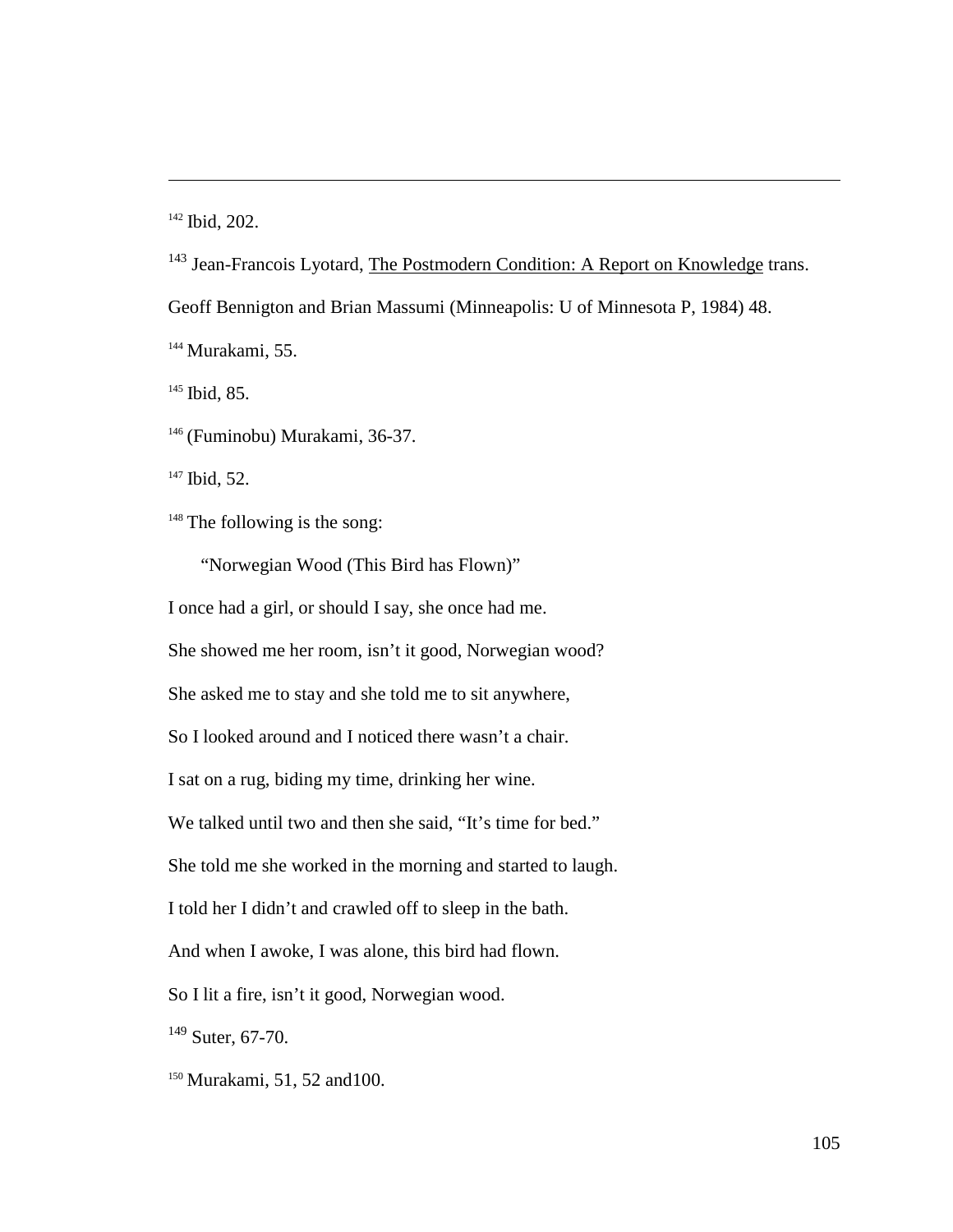$\overline{a}$ <sup>151</sup> For example, Watanabe decides to refuse to answer when his name is called for the class roll, which isolates him from other students. Norwegian Woods, 47-48. <sup>152</sup> Murakami, 293.

<sup>153</sup> Kiyoto Imai, "Norwei no Mori," Murakami Haruki Studies 03, eds. Yoshiki Kuritsubo and Akihiko Tsuge (Tokyo: Wakakusa Shobo, 1999) 86.

<sup>154</sup> Tetsuo Sakurai "Tozasareta karakara sugata o arawashite:(Coming out of the shell)"

Murakami Haruki Studies 03, eds. Yoshiki Kuritsubo and Akihiko Tsuge (Tokyo:

Wakakusa Shobo, 1999) 138.

<sup>155</sup> Japanese tend to think that Christmas is a romantic occasion.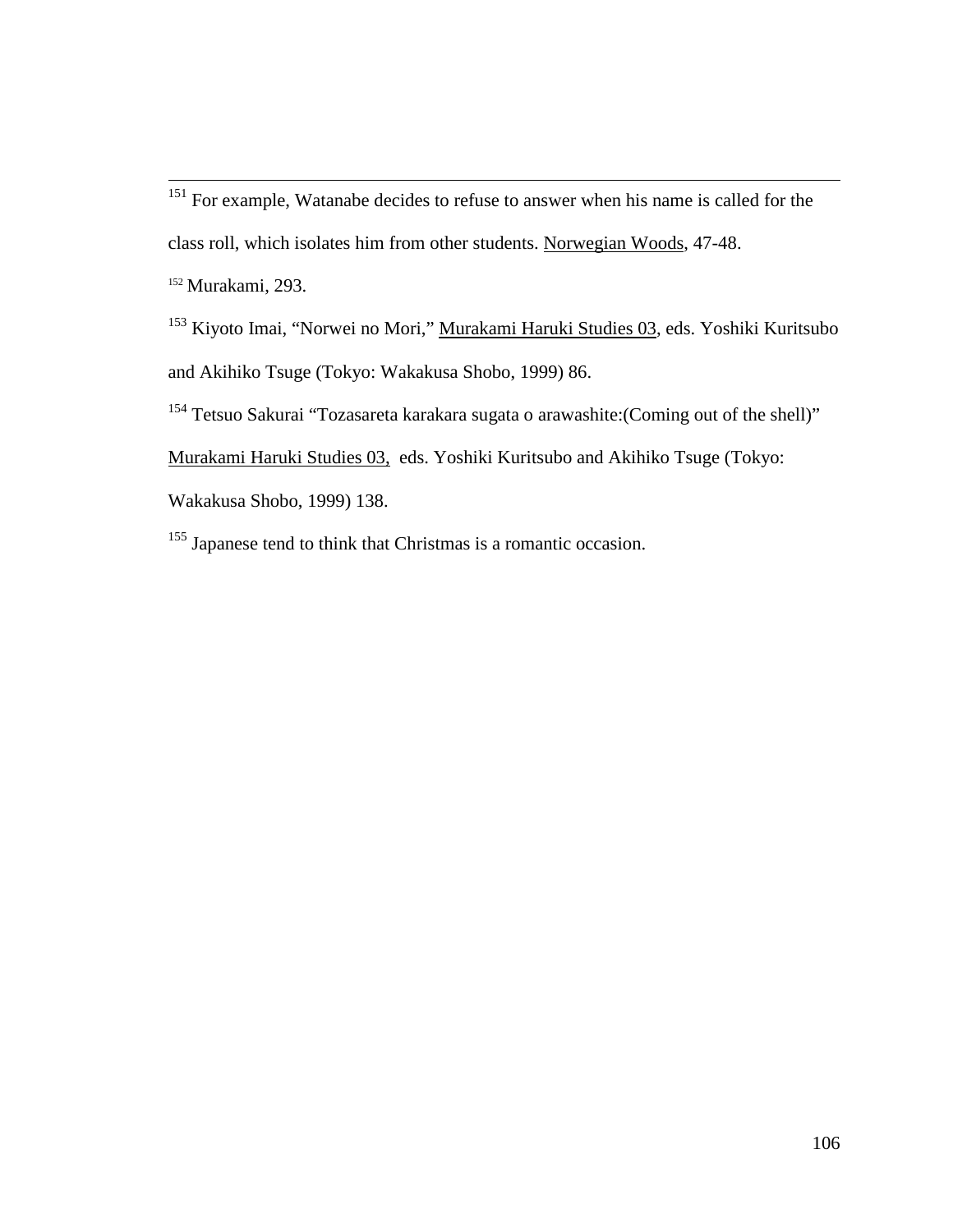# CHAPTER IV

# MURAKAMI'S HISTORY: UNSPEAKABLE THOUGHT SPOKEN

## **Introduction**

Until recently, postwar Japan's history education kept Imperial Japan's brutality towards the rest of Asia unspoken. Instead, the nation's modern history was presented as the history of the war victims. Its main focus was on the terror of Hiroshima and the hardship the war generation went through before and after Japan's surrender. Michael Seats describes postwar Japan's history education curricula as "the edifice of a neatly packaged referentiality based on the equivalence of 'dates' and 'events,' specific contents of which are strictly monitored and approved for publication and use only under the imprimatur of the Ministry of Education."<sup>156</sup> This means that the postwar Japanese are not endowed with much accessibility to the nation's imperial past. Needless to say, history itself is controlled by the State-system.

The State-system is eager to conceal its imperial history, providing the postwar generations with the narrative that I call "Bildungsroman from the ashes." Consequently, the State's manipulation of historiography has created a black hole in Japan's modern history. Thus, the painful memories of those who were forced to fight were buried in the black hole. This historical amnesia has contributed to the schizophrenic cultural condition in which disoriented people wander around the empty hole. As I discussed in the previous chapter, I picture postwar Japanese society as a doughnut-like place with a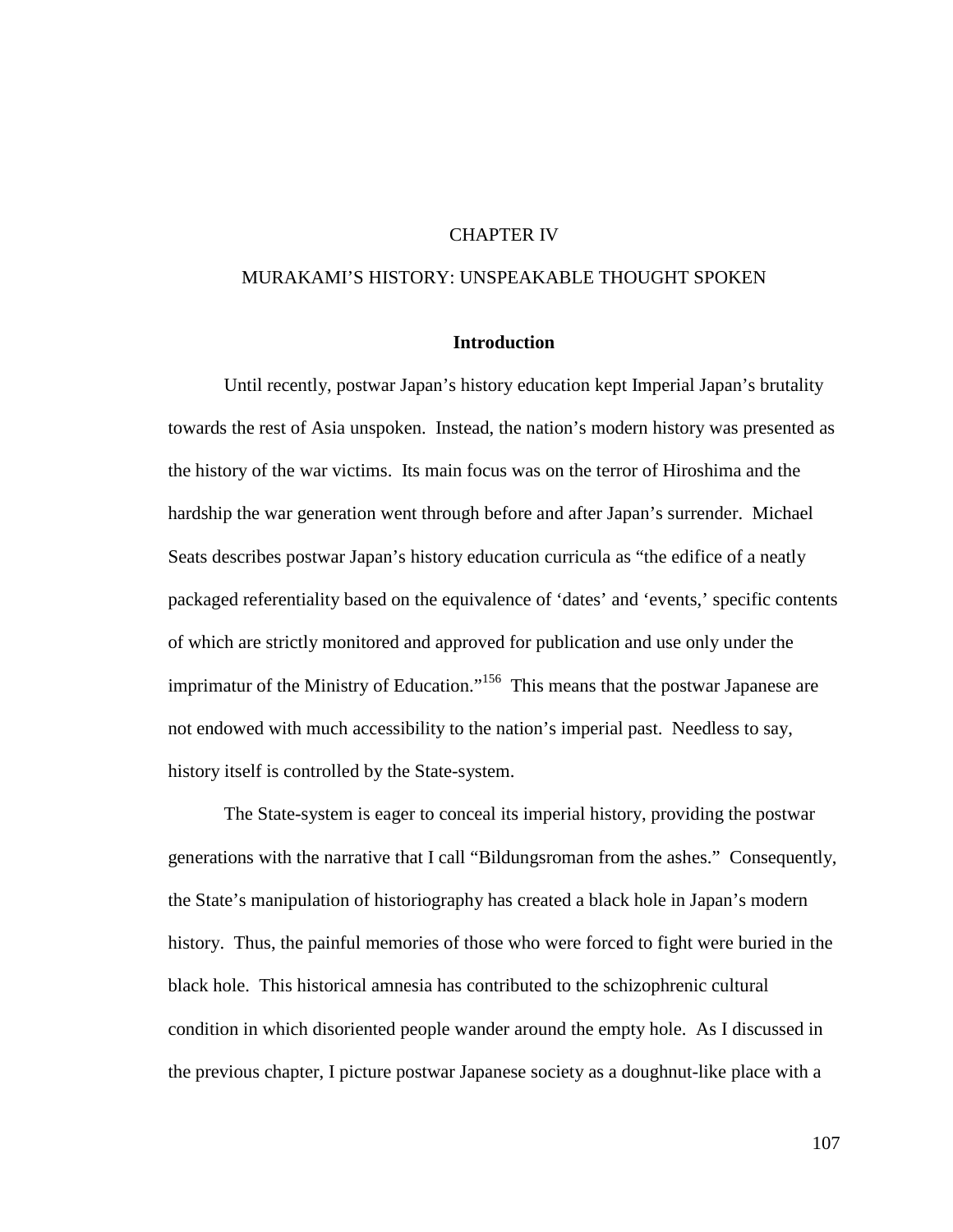hole in the middle. This historical black hole and what I call Japan's doughnut hole actually overlap. This suggests that going into the "hole" is exploring concealed history and missing individuality.

In this chapter I explore Murakami's representation of history in the frameworks of the postmodern as well as the postcolonial. His textual endeavors reveal Japan's unspoken history and make it sharable between generations through empathy, and the postwar generation protagonist is able to locate his individuality in his personal linkage to history. In The Wind-Up Bird Chronicle, Murakami rewrites the modern history of Japan from a new perspective in the form of personal memories, which I see as a whole produces a counter-"Bildungsroman from the ashes" narrative. Consequently, he reveals a dark side of modernity and its continuity in the present, which supports my argument that postwar Japan is still controlled by its own imperialism. He reduces the fixed collective history to a narrative of an individual and locates lost (or neglected) individuality in the matrix of Japan's modernity.

Murakami sees war as the experience that should be passed on to postwar individuals and presents our empathic involvement with history as a solution to keep a schizophrenic society from falling apart. I regard The Wind-Up Bird Chronicle (1995) as historical metafiction and compare his fictional recreation of history with Toni Morrison's Beloved (1988). Both writers use a technique of magical realism to recreate history and utilize a slippage between the postmodern and the postcolonial to write a new narrative of modernity. I also apply Paul Gilroy's idea of counter-essentialist reconstruction of modernity to Murakami's text. In The Black Atlantic Paul Gilroy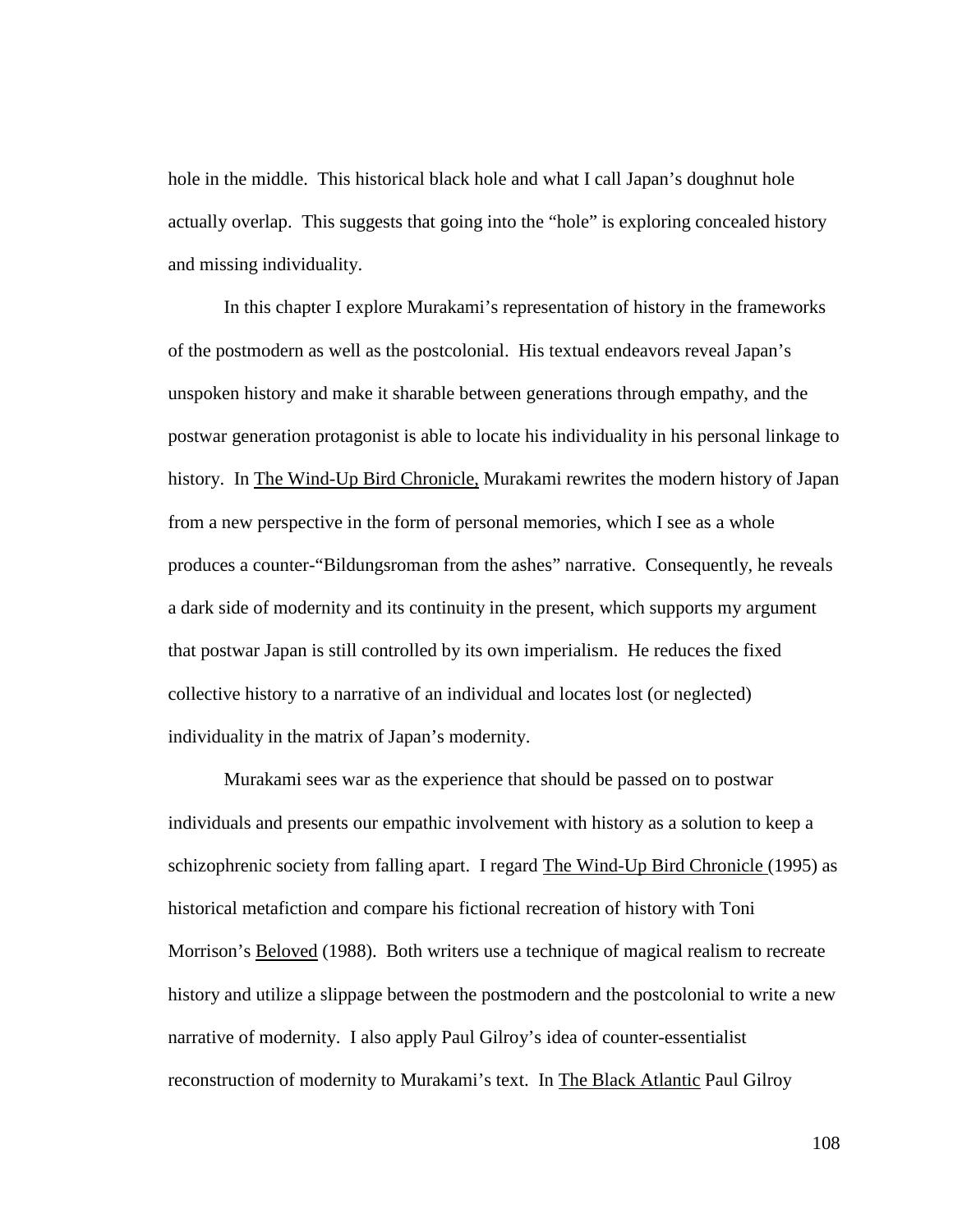rejects European centered modernity and considers slavery as a crucial element to modernity, while Murakami sees World War II as a necessary element to Japan's narrative of modernity as he creates a counter narrative to postwar history textbooks. By applying postcolonial theory to works of postmodern metafiction, I explore the overlaps of the postmodern and the postcolonial that open up a useful space to produce a counter narrative against modernity. This process proves that postmodern theories can be used to localize the non-western postmodern.

#### **Living in a Strange Place**

As I discussed in the previous chapter, I consider that the ending of Norwegian Wood is a hopeful departure of Watanabe Toru from the system's control. It is actually the end of the "postwar Bildungsroman from the ashes" and a beginning of a "new" or, to be more specific, "post-" postwar narrative. His calling out for Midori (which means green) also suggests his returning to nature/origin and his disorientation means that he is already in the middle of the trajectory to the place where he finds his individual identity. That is, he is inside the hole of the "doughnut." His journey of self-search begins in the middle of some place he is not able to recognize. I ground my reading of this ending on Murakami's persistent referral to wells, holes and underground locations where his protagonists experience a supernatural force that enlightens them in his other works. Norwegian Wood ends in this way because he must stay away from the magical realism formula seen in his previous works, which would enable Watanabe to have a super natural experience of enlightenment.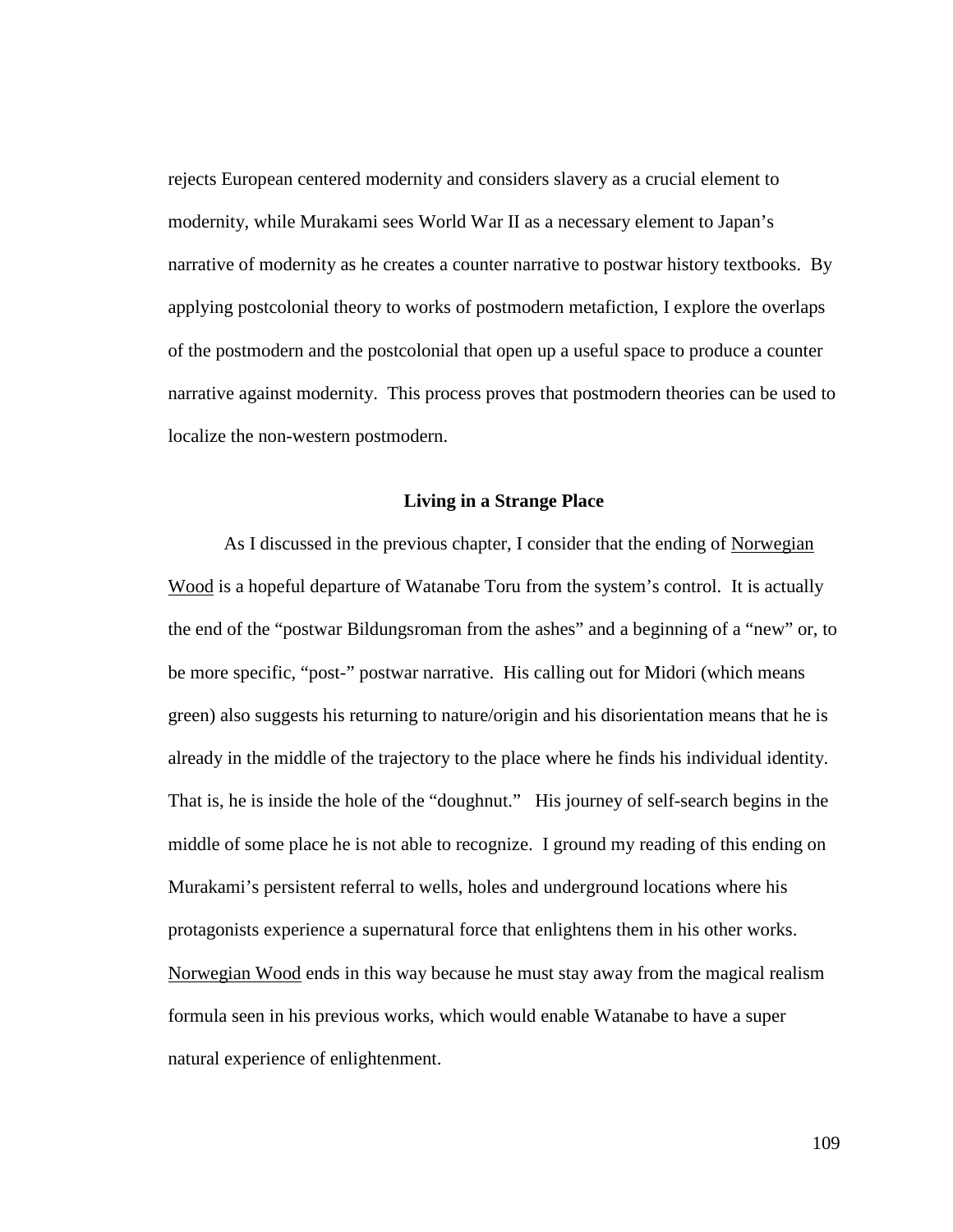In the interview which took place in 1989, Murakami said that he would not write a sequel or any short stories to supplement Norwegian Wood.<sup>157</sup> Yet, The Wind-Up Bird Chronicle can be read as a sequel-like expansion of Norwegian Wood. In fact, Murakami names both protagonists "Toru" (to-o-ru). The one in Norwegian Wood is Watanabe Toru and the one in The Wind-Up Bird Chronicle is Okada Toru. Jay Rubin identifies them as the same person in different stages of his life based on Murakami's naming of them.<sup>158</sup> Besides names, I also recognize their sharing of certain life habits. Watanabe Toru learns how to cook spaghetti when he works at an Italian restaurant, while Okada Toru often cooks spaghetti for lunch. Also, they both iron their clothes regularly<sup>159</sup>. Their name "to-o-ru" can be read as a verb that means "to pass through," "to pierce" or "to penetrate" and it is a hint that they pass through the system-controlled space to find their individuality. While Watanabe Toru is written with Katakana throughout the novel, Murakami shows Okada Toru's Kanji (Chinese character) spelling as 岡田亨<sup>160</sup>. The Kanji character  $\overline{\overline{P}}$  (to-o-ru) means "to offer," "to dedicate," "to prevail" and I regard that this Kanji spelling reflects Okada Toru's transformation into a healer as well as his victory as an individual over the State-system.

Just as in Norwegian Wood, in The Wind-Up Bird Chronicle Murakami continues to reveal strangeness and distortion of the urban space that we believe is normal. In the opening paragraph, Murakami creates a "strange" environment by using Katakana words to deconstruct everyday scenery that is made of familiar signs. It reads: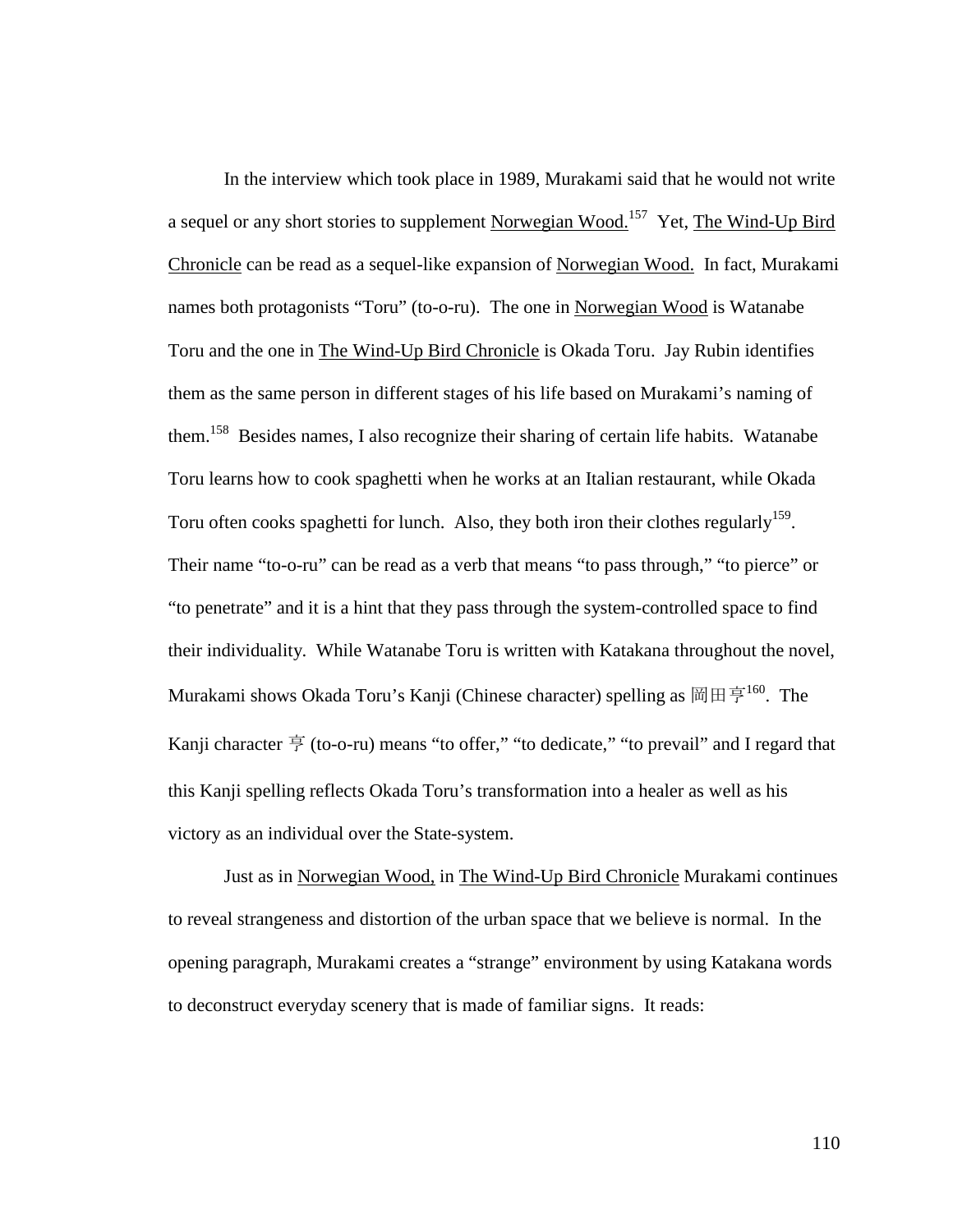When the phone rang I was in the kitchen, boiling a potful of spaghetti and whistling along with an FM broadcast of the overture of Rossini's *The Thieving Magpie,* which has to be the perfect music for cooking pasta.

 I wanted to ignore the phone, not only because the spaghetti was nearly done, but because Claudio Abbado was bringing the London Symphony to its musical climax. Finally, though, I had to give in. It could have been somebody with news of a job opening. I lowered the flame, went to the living room, and picked up the receiver.<sup>161</sup>

 In this opening scene of the novel, the common nouns such as "phone," "kitchen," and "spaghetti," which represent the everydayness of Okada's life are mingled with proper nouns. which are not very common to be used as metaphor. I even doubt if Murakami expects his readers to know "The Thieving Magpie." Jay Rubin suggests the possible foreshadowing effect based on the plot of this opera. Although he points out its overture's familiarity among readers through TV commercials and from Stanley Kubrick's film "A Clockwork Orange," he also suspects that "The Thieving Magpie" symbolizes something "familiar, and yet its meaning eludes" Okada as well as Murakami himself.<sup>162</sup> It is one of the pieces of foreign music many Japanese have heard. However, knowing the melody does not always mean understanding the lyrics or the plot of the opera. Many Japanese people listen to foreign music not for their lyrics but for their melodies. They can be transformed into completely different signifiers from the original. In fact, the narrator, Okada Toru associates "The Thieving Magpie," with the process of cooking spaghetti without offering any explanation. In his kitchen Murakami actually recreates cultural chaos where the individual life is unconsciously dominated by (un)familiar western signs. In this way Murakami illustrates the culturally sophisticated urban life that does not make much sense.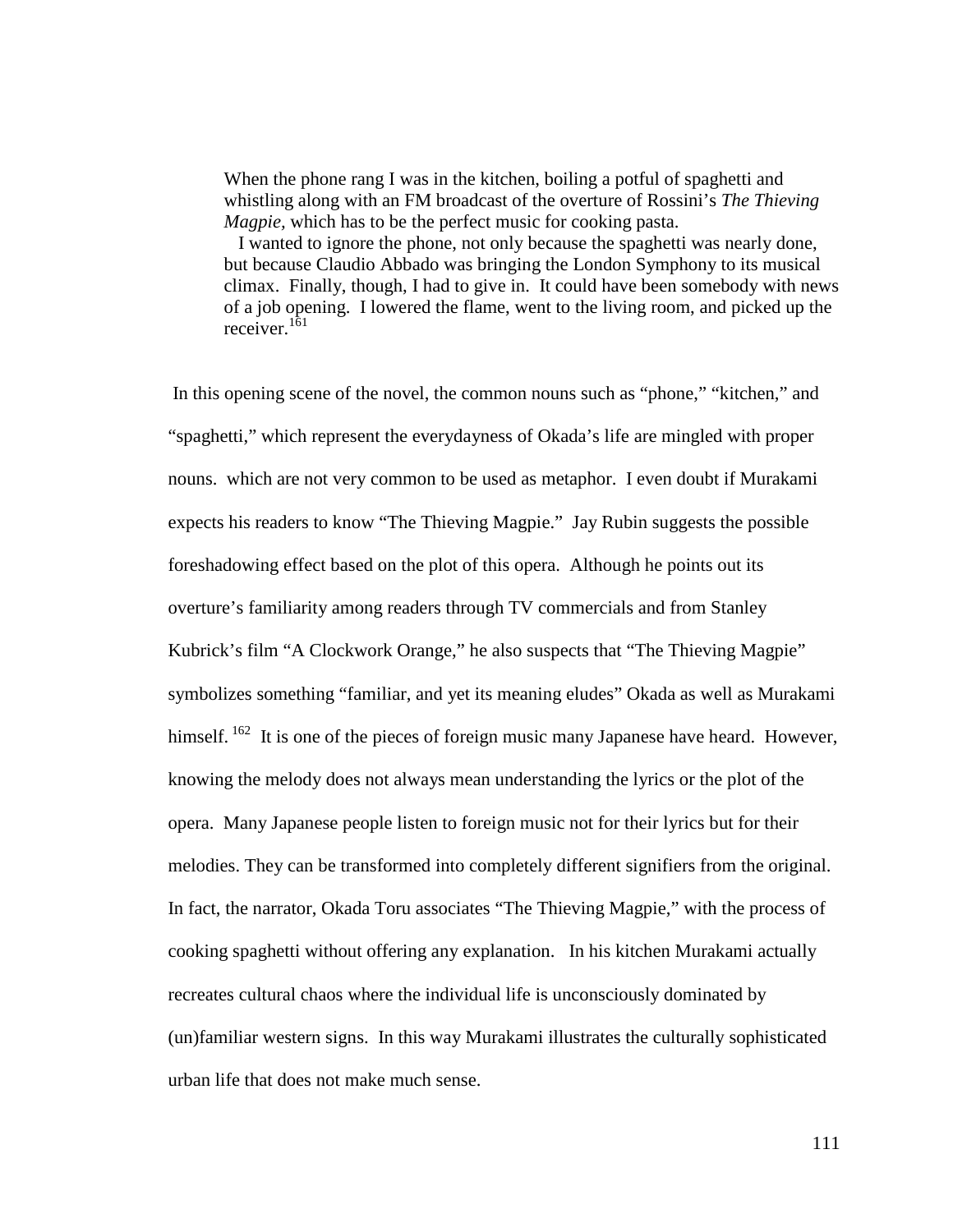Despite its "everydayness" Murakami transforms Okada's kitchen into a strange place. Moreover, through Okada's recognition of the strangeness in his life, Murakami gradually leads us to the inquiry about how much sense our westernized and capitalistic life really makes. Anyhow, Boku's "cultural" involvement with spaghetti is interrupted by the phone call made by an unidentified woman who seems to know him and who asks for phone-sex which accelerates the strangeness. After this schizophrenic incoherency between the opera, spaghetti at 10:30 in the morning, reality of a job search and phonesex, readers are also introduced to a place called the "alley." Okada climbs over the cinder-block wall and goes to the "alley," searching for his wife's missing cat. As far as he knows, the alley used to have an entrance and an exit and served as the purpose of providing a shortcut between two streets.

But with the rapid economic growth of the mid-fifties, rows of new houses came to fill the empty lots on either side of the road, squeezing it down until it was little more than a narrow path. People did not like the strangers passing so close to their houses and yards, so before long, one end of the path was blocked off---or, rather screened off ---with an unassertive fence. Then, one local citizen decided to enlarge his yard and completely sealed off his end of the alley with a cinderblock preventing even dogs from getting through. ----As a result, the alley remained like some kind of abandoned canal, unused, serving a little more than a buffer zone between two rows of houses.<sup>163</sup>

Murakami's description of the alley gives readers the impression that this whole middle class residential area is like a jigsaw puzzle, and he presents the alley as an absurdity produced by the capitalist economy. It makes no sense to leave unoccupied land in the middle of the upper-middle class residential area in Tokyo where the price of land is unbelievably high. The place just exists for no purpose, leading nowhere and it is easy to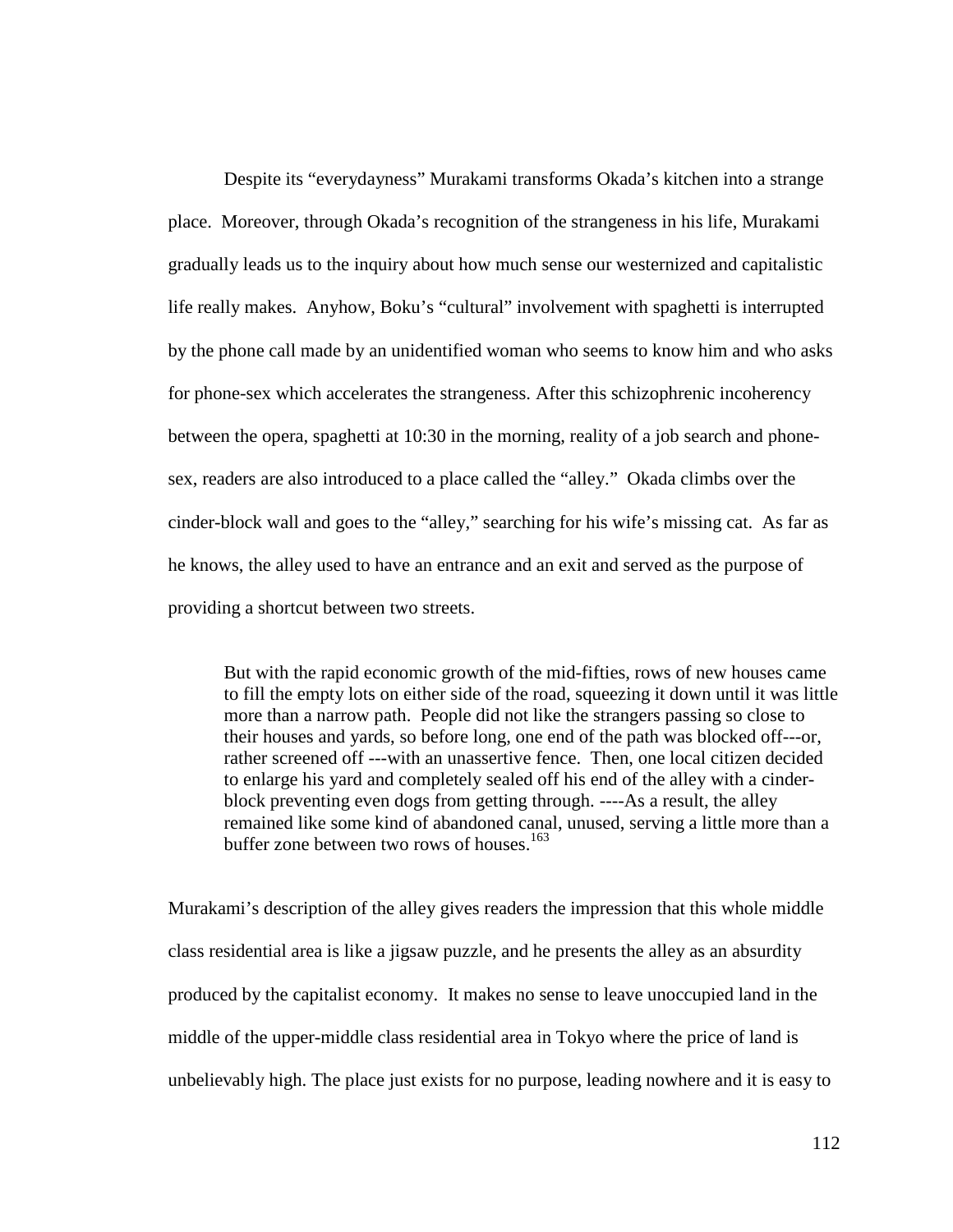compare it with a hole of a doughnut. I take this whole episode of the alley as Murakami's metaphor of postwar Japanese society, in which the middle class people live their schizophrenic lives, going around the empty hole as if they were circle dancing just as Naoko in Norwegian Wood walks around in Tokyo.

It is all the more symbolic that Okada Toru goes through (as his name suggests) the alley and begins noticing the "strangeness" of his life. He has just quit his job at the law office and keeps house while his wife, Kumiko, works at a small publishing company. Kumiko is very concerned with her missing cat which is named Wataya Noboru after her brother. To ease her worries, Okada searches for the cat and even meets with a psychic, Kano Maruta (Malta) and her sister Kureta (Creta) upon Kumiko's request. When he is looking for the cat in the ally, he meets a teen-age girl Kasahara Mei (May). She is taking a year leave from high school after a motorcycle accident and talks about death in a fascinated way. He realizes that ever since he quit his job, he keeps meeting unusual people. This must include the woman phoning him. He describes his life as follows:

And in all that time, I had hardly seen anyone. Aside from Kumiko, the only people I could be said to have "seen" in two months were Malta and Creta Kano and May Kasahara. It was a narrow world, a world that was standing still. But the narrower it became, and the more it betook of stillness, the more this world that enveloped me seemed to overflow with things and people that could only be called strange. They had been there all the while, it seemed, waiting in the shadows for me to stop moving. And every time the wind-up bird came to my yard to wind its spring, the world descended more deeply into chaos.<sup>164</sup>

Although Okada is concerned with the "strangeness" of the world, he associates "strangeness" with the "stillness" of the world. He is aware that since he became jobless (which means that he is not a fully functional / productive part of the system), his life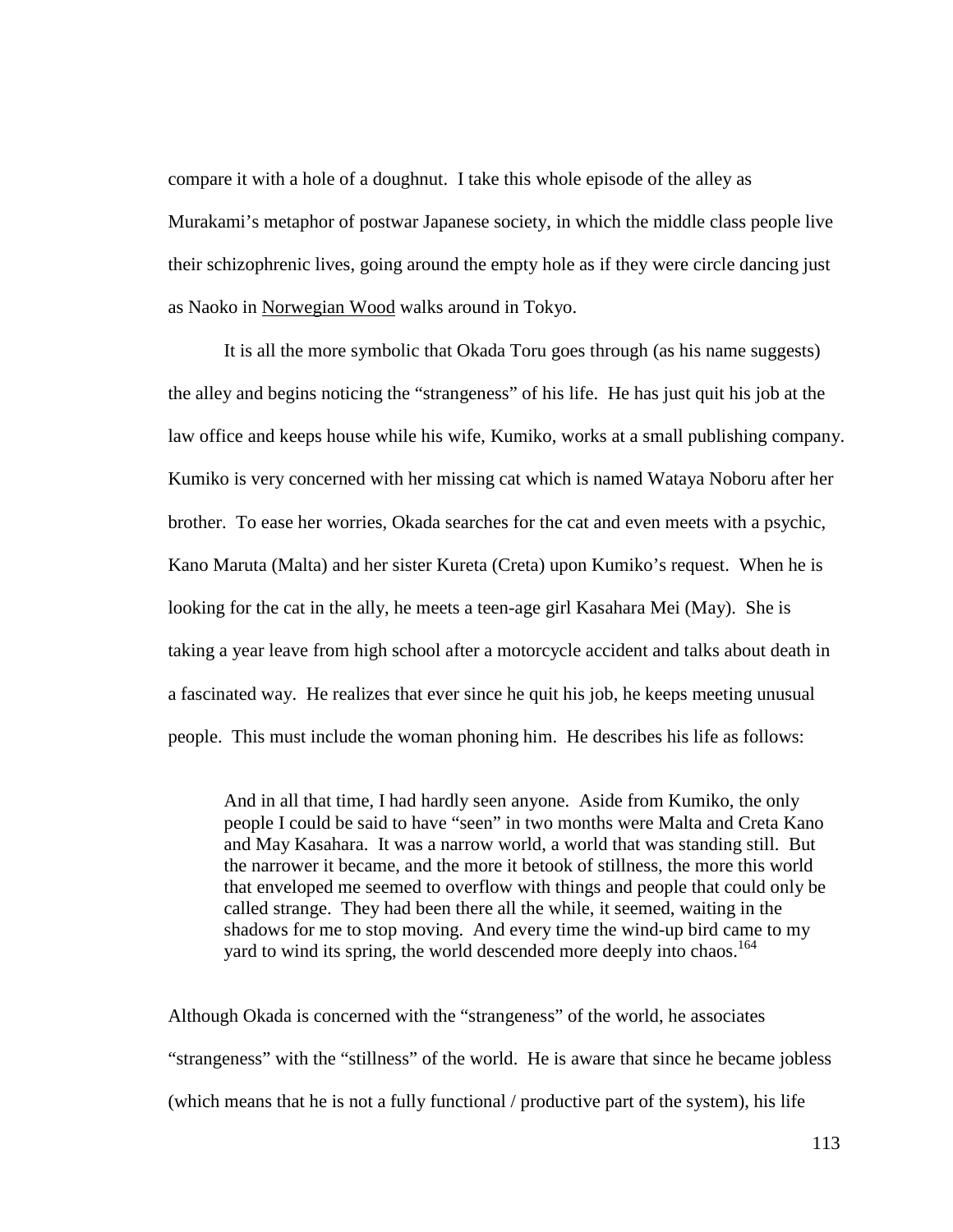slowed down and now he feels as if something is waiting for him to stop "moving." In other words, he now sees something he did not see when he was busy moving as part of the system-controlled society.

If the State-system's completeness is maintained by movement, fluidity, or constant renewal of the everyday lives of people, it is like playing musical chairs with endless music (this reminds us of Nezumi's remark regarding the Zenkyoto). As long as people are circling with music, it creates an illusion that there is an actual "circle" that connects all the elements of their lives as if they are meaningful. They even see their quasi-subjectivity and identity inside the circle. If the music stops, people will find themselves disoriented because they are no longer able to see the illusion of meaningful lives. The strangeness Okada feels about his life is actually a reflection of his disorientation from society. Symbolically, when he goes to the alley for the first time, he discovers an old well. Through the well he is later empathetically connected to personal memories of the Nomonhan incident during World War II, which has never been discussed in Japanese history textbooks. Murakami presents history as an element that cures the postwar generation's loss of cultural orientation (and Orient-ation).

 It is no exaggeration to say that most postwar Japanese had not even known of the existence of the Nomonhan incident until Murakami introduced it in this novel. It is one of the imperial experiences that are concealed in the black hole of modern Japanese history. In fact, it is as foreign to postwar Japanese as "The Thieving Magpie" or "Claudio Abbado." "Nomonhan" symbolizes something that sounds a little familiar but its meaning eludes postwar Japanese. In reality, the existence of this battle was hidden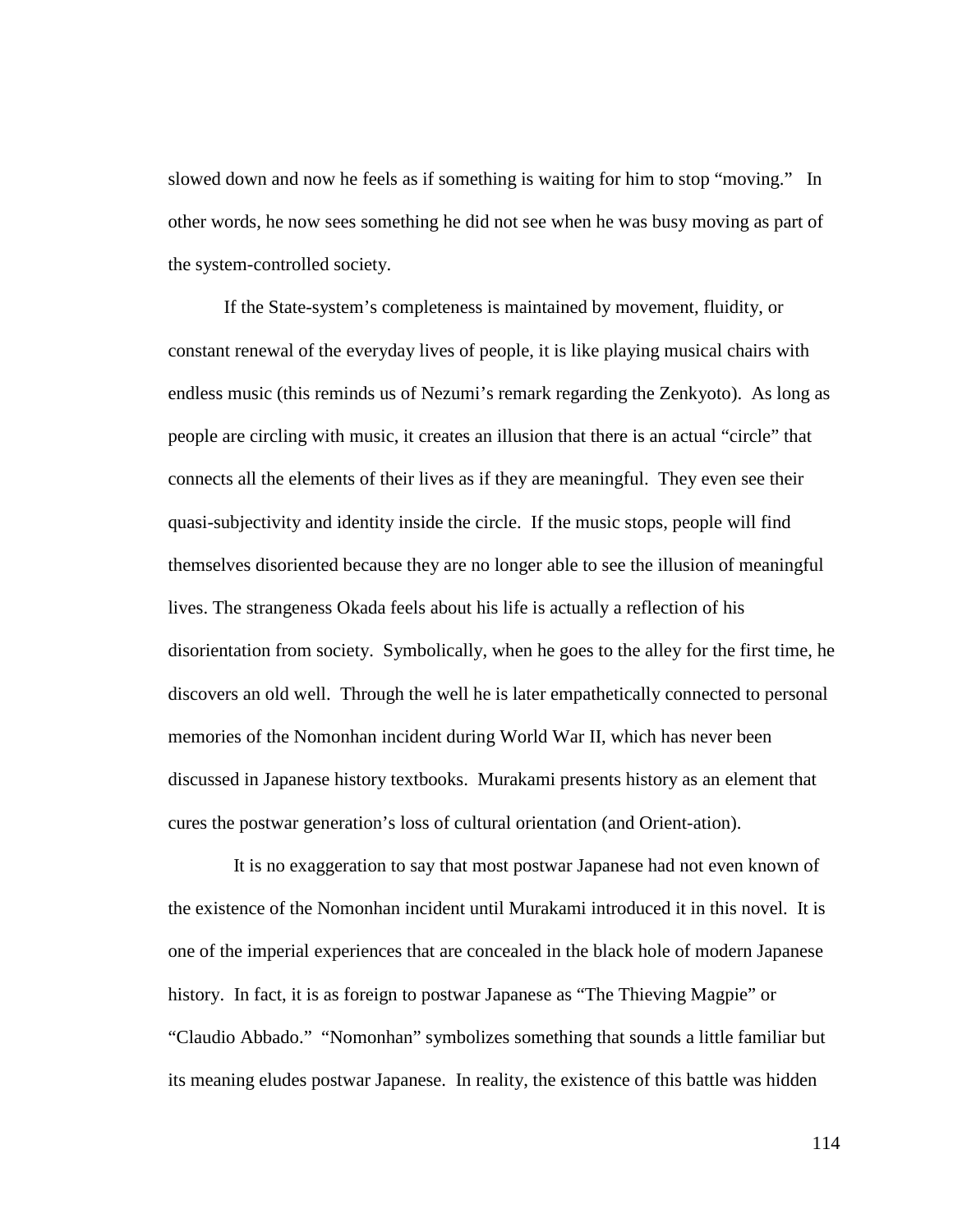from the chronological table of modern history, and the truth about this wretched battle was never openly discussed. As Kawamura Minato reports, even during the time of the battle, Japanese war propaganda exaggerated the enemy's loss and gave people the impression that Japan had won the battle, despite the numbers of the Japanese casualties and Japan's withdrawal from the border.<sup>165</sup> Murakami presents it as the survivors' personal memoirs and also establishes a personal connection between the incident and his protagonist.

 Okada Toru becomes acquainted with a survivor of the battle (who is also the practitioner of divination), Mr. Honda who shares his experience of the battle with him and Kumiko. And it is Mr. Honda who advises Okada to find the deepest well and go down to the bottom when the time comes. The following is a brief description of the incident through Okada's perspective:

Until I heard about it from Mr. Honda, I knew almost nothing about the battle of Nomonhan. And yet it had been a magnificent battle. Almost bare-handed, they had defied the superior Soviet mechanized forces, and they had been crushed. One unit after another had been smashed, annihilated. Some officers had, on their own initiative, ordered their troops to retreat to avoid annihilation; their superiors forced them to commit suicide. Most of the troops captured by the Soviets refused to participate in the postwar exchange of prisoners, because they were afraid of being tried for desertion in the face of the enemy. These men ended up contributing their bones to the Mongolian earth.<sup>166</sup>

Okada Toru recalls that Mr. Honda's stories were bloody but sounded like "fairy tales," which clearly reflects the distance the postwar generation has with Japan's Imperial experience including its brutality toward other Asian people as well as towards its own soldiers.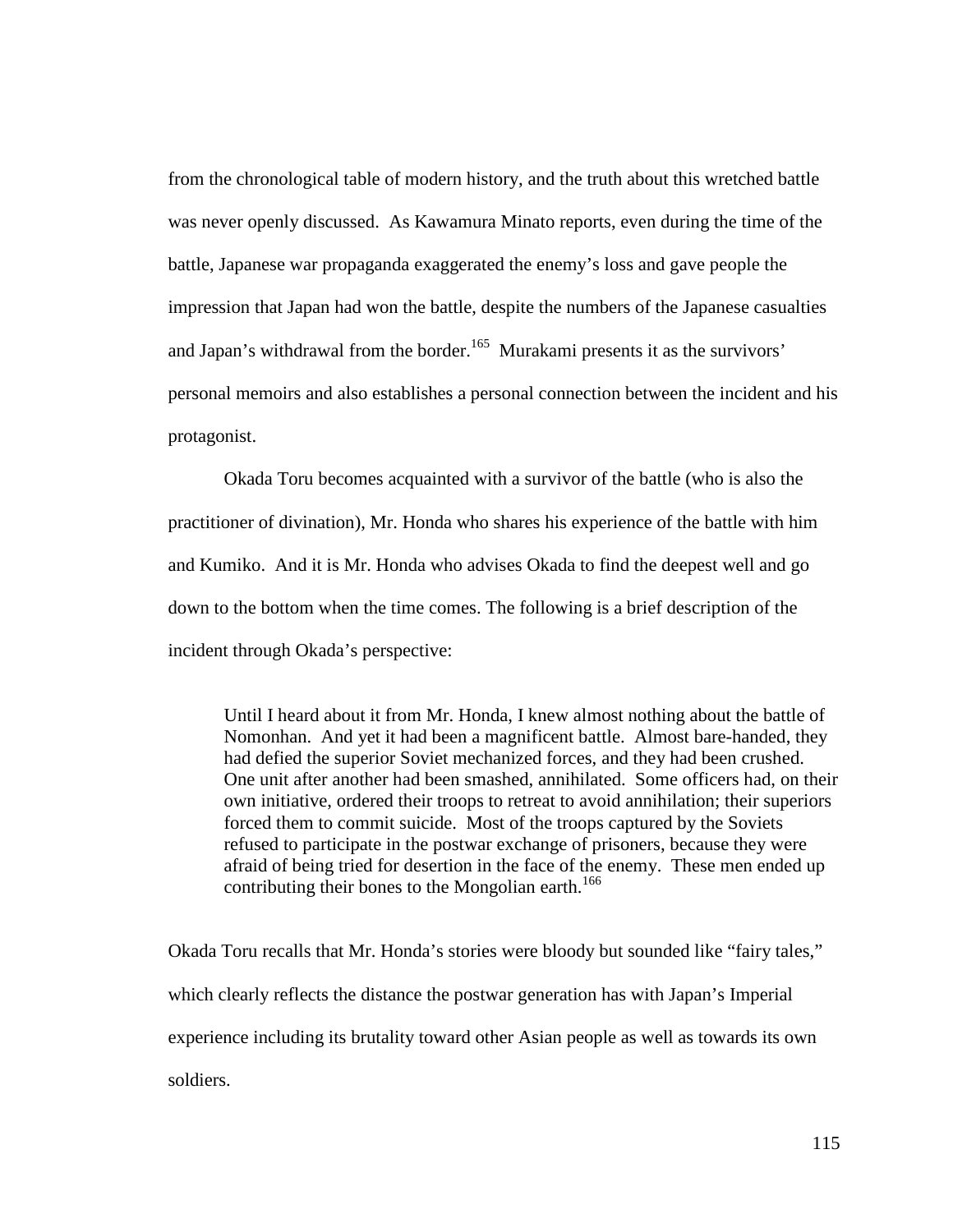Rubin points out that Japan has finally begun the process of confronting its own dark past after decades of official silence during which Japan's war crimes were hidden from school children, and he recognizes Murakami's work as a contributor to this process.<sup>167</sup> Seats also thinks that Murakami's project to "destabilize the writing of history by radically recasting the writing of fiction" is all the more significant if we consider the environment in which Japanese history education is situated.<sup>168</sup> Aside from his contribution to history education, by avoiding the subtle roundabout way and by presenting the information directly in the form of personal memories, Murakami actually proves the existence of history in our lives and opens up the possibility for us to comprehend it empathetically.

#### **Historical Black Hole and Doughnut Hole**

Ten years prior to The Wind-Up Bird Chronicle, Murakami published his first picture book titled Hitsujiotoko no Kurisumasu (The Sheep Man's Christmas)(1985) in which the familiar character, the Sheep Man from A Wild Sheep Chase gets involved in a curious adventure. Kawamura Minato points out similarities in the setting between the well on Mars, the Sheep Man's hole and Okada Toru's well, in which each character goes down in the well (hole) and then finds a tunnel that leads him to another world.<sup>169</sup> The story of The Sheep Man's Christmas is highly allegorical and I observe some suggestive elements that clearly reflect Murakami's view of Japanese society. As I discussed in chapter 1, Murakami presents sheep as what is brought into Japan in the process of its modernization and abandoned later as an error of modernity. The mysterious character in A Wild Sheep Chase called "Hitsujiotoko" (the Sheep Man) is a little man who wears a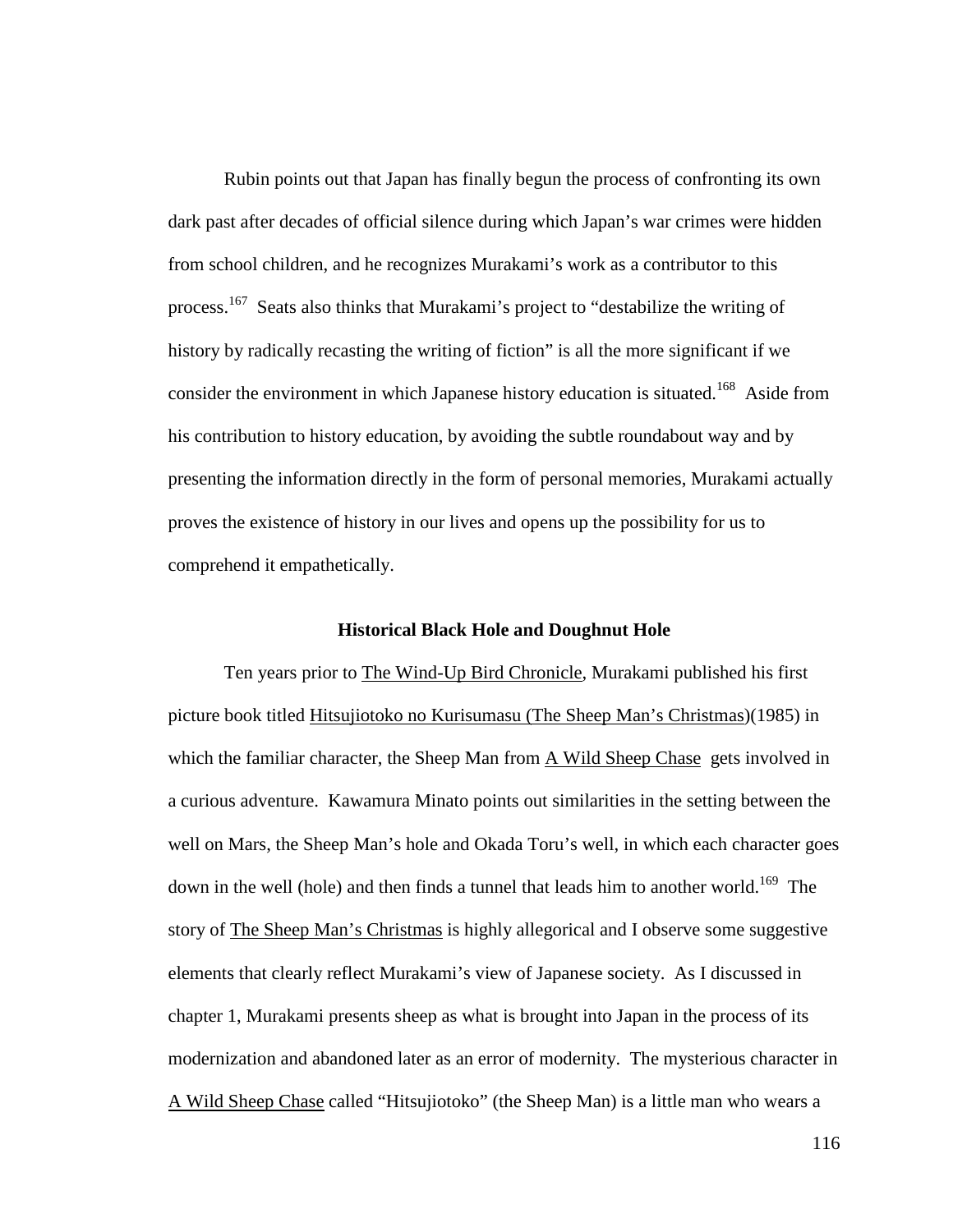suit and a head dress made of sheep skin and lives alone in a forest in Hokkaido. He tells Boku that he is living as a sheep in order not to be drafted into the military, which implies that the Sheep Man believes that the war has not ended. Murakami presents this character as a person whom history as well as modernity has left behind. In his picture book Murakami actually emphasizes the Sheep Man's disassociation with history through his conversation with the Sheep Professor, in which the Sheep Man reveals his ignorance regarding the historical significance of "Holy Sheep Holiday."

I believe that the Sheep Man in the picture book represents the postwar generation Japanese, and Murakami depicts their disorientation through the Sheep Man's association with "doughnuts." Murakami uses doughnuts as a metaphor for the absence of individuality, which I associate with my imagery of the historical black hole in modern Japan's cultural formation. The Sheep Man works at a doughnut shop and eats doughnuts everyday for meals. He is under a curse of the Holy Sheep Man because he ate doughnuts on last year's Holy Sheep Day without knowing that one may not eat food with holes on that day. Later in the story, he must jump into the hole, and he takes twisted doughnuts without holes. He shares twisted doughnuts with those whom he meets in the other world. In this way, he gradually fills the historical black hole, and when he meets the Holy Sheep Man, he is finally connected to the history of his people. His encounter with history actually enables him to write music, which implies his attainment of subjectivity to represent himself.

In The Wind-Up Bird Chronicle, the same motif is repeated, and Okada Toru ends up going down into the well. Okada finds it in the backyard of the vacant house (known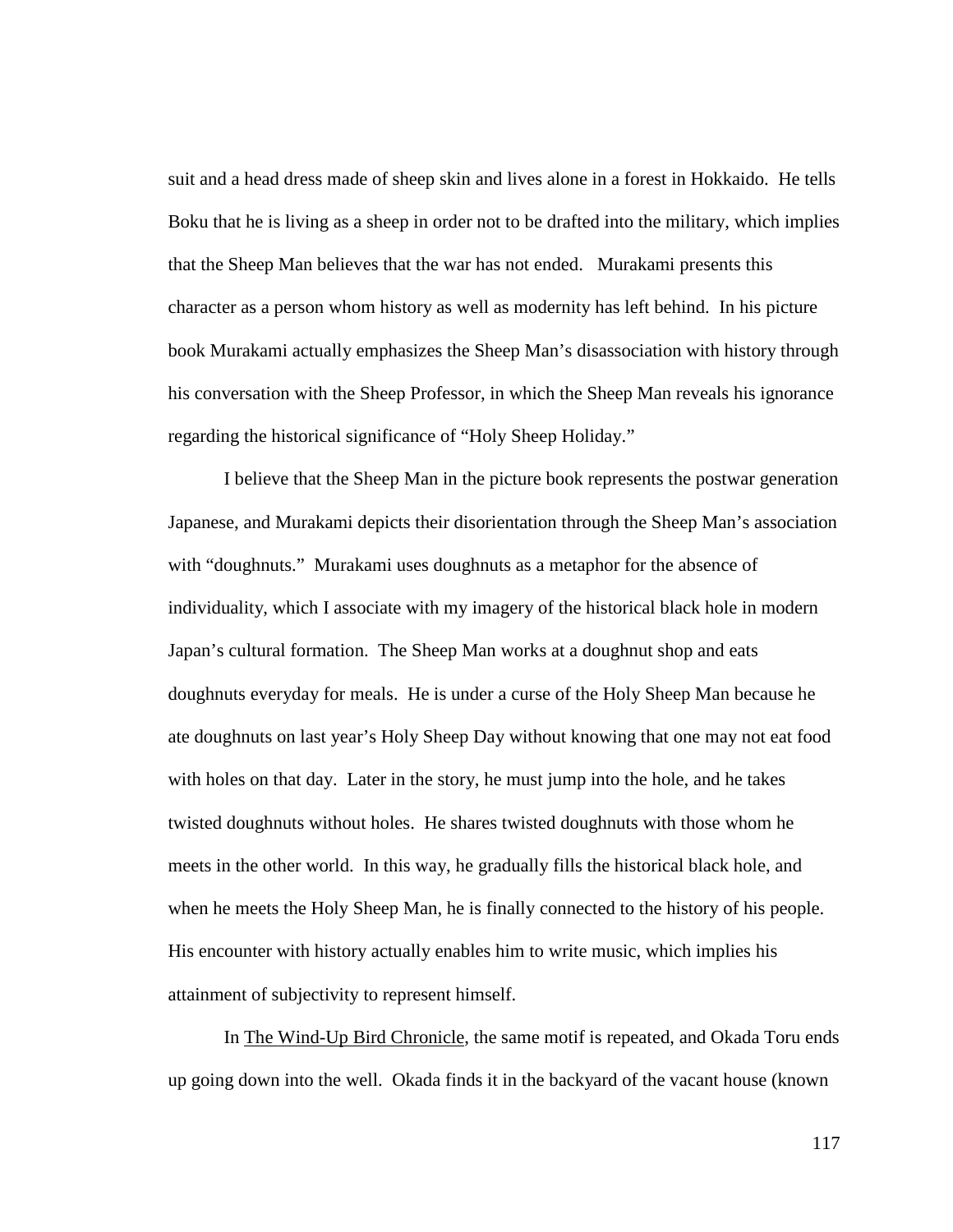as "Hanging House) in his neighborhood. At the same time of his discovery of the well, he meets Lieutenant Mamiya who shares his life-death experience with a well at the Mongolian border during World War II. Inspired by Mamiya's story somehow, Okada decides to go down into the well. Although the storyline of the novel is much more complicated than the picture book, they basically follow the same pattern. First, the protagonist loses something important to him (music / wife) and then, he is advised to go underground to find what is lost. Finally, he experiences the other world and finds what is lost. In addition, in the novel Okada eats Dunkin Donuts daily when he is in confusion, and symbolically, the food he eats at the end of the novel is a pizza (with no hole). In this sense, both stories share happy endings. Although Murakami does not use the Sheep Man as a character in The Wind-Up Bird Chronicle, similarities between A Wild Sheep Chase and The Wind-Up Bird Chronicle are pointed out by Jay Rubin among others.<sup>170</sup>

As I discussed earlier, I read The Wind-Up Bird Chronicle as a sequel to Norwegian Wood as well as a more complicated version of The Sheep Man's Christmas. In The Sheep Man's Christmas, the bottom of the hole is connected to the tunnel that leads the Sheep Man to the woods. There, he meets twins wearing T-shirts with numbers 208 and 209. Needless to say, they are familiar characters from Pinball, 1973. The Sheep Man shares twist doughnuts with them and in return, they advise him to see Mrs. Umigarasu (sea crow). Mrs. Umigarasu demands that he clean her house in exchange for taking him to the place where he can release himself from the spell. After Mrs. Umigarasu leaves him in the middle of the field, he finds a spring. Tired, he falls asleep and when he wakes up, it is already dark. Then, he is spoken to by Nandemonashi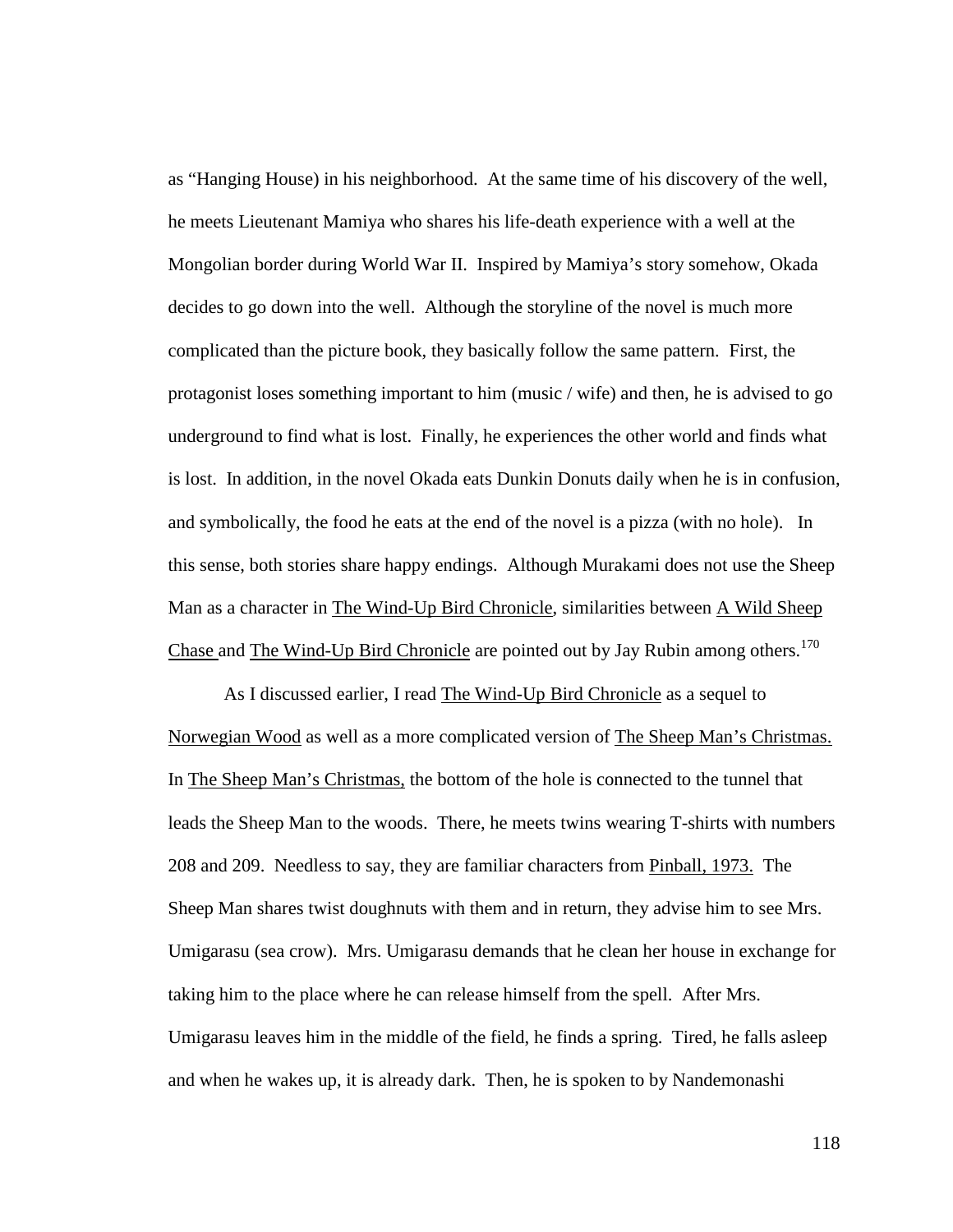(Nobody), who tells him to jump into the spring in order to break the spell. Once he jumps in, all the water disappears and he hits his head on the bottom of the spring, where the Holy Sheep Man awaits him. The bottom of the spring is connected to the room where everybody the Sheep Man has met is ready to give him a surprise party.

In The Wind-Up Bird Chronicle, Okada Toru follows the path of the Sheep Man. I also observe other similarities in characterization between The Wind-Up Bird Chronicle and The Sheep Man's Christmas. The fortune teller, Mr. Honda takes the role of the Holy Sheep Man. Although it is not a spell, Mr. Honda's advice that he should go down into the deepest well when the time comes haunts Okada Toru. The "strange" people Okada Toru meets ever since he quit his job echoes the strange characters the Sheep Man meets in the other world. The use of the unfamiliar/imaginary bird characters (wind-up bird/sea crow) is also a shared characteristic.<sup>171</sup> As the Sheep Man meets the twins 208 and 209, Okada Toru finds the bottom of the well is connected to the hotel room 208 where he finds Kumiko. The twins tell the Sheep Man that they are not allowed to go beyond the woods, which is similar to Kumiko's situation in which she (as well as her older sister who committed suicide, although they are not twins) is mentally imprisoned by her brother Wataya Noboru. In addition, Kumiko's twinness with Kano Creta is suggested through Okada Toru's dream in which he has sexual intercourse in the room 208 with Kano Creta in Kumiko's dress. Nandemonashi (Nobody) who appears in the dark, and, therefore, whose face the Sheep Man is not able to see is the Faceless Man who saves Okada Toru in the hotel. The Sheep Man gets a new piano with which he plays music and makes people happy, while Okada Toru attains a birthmark on his face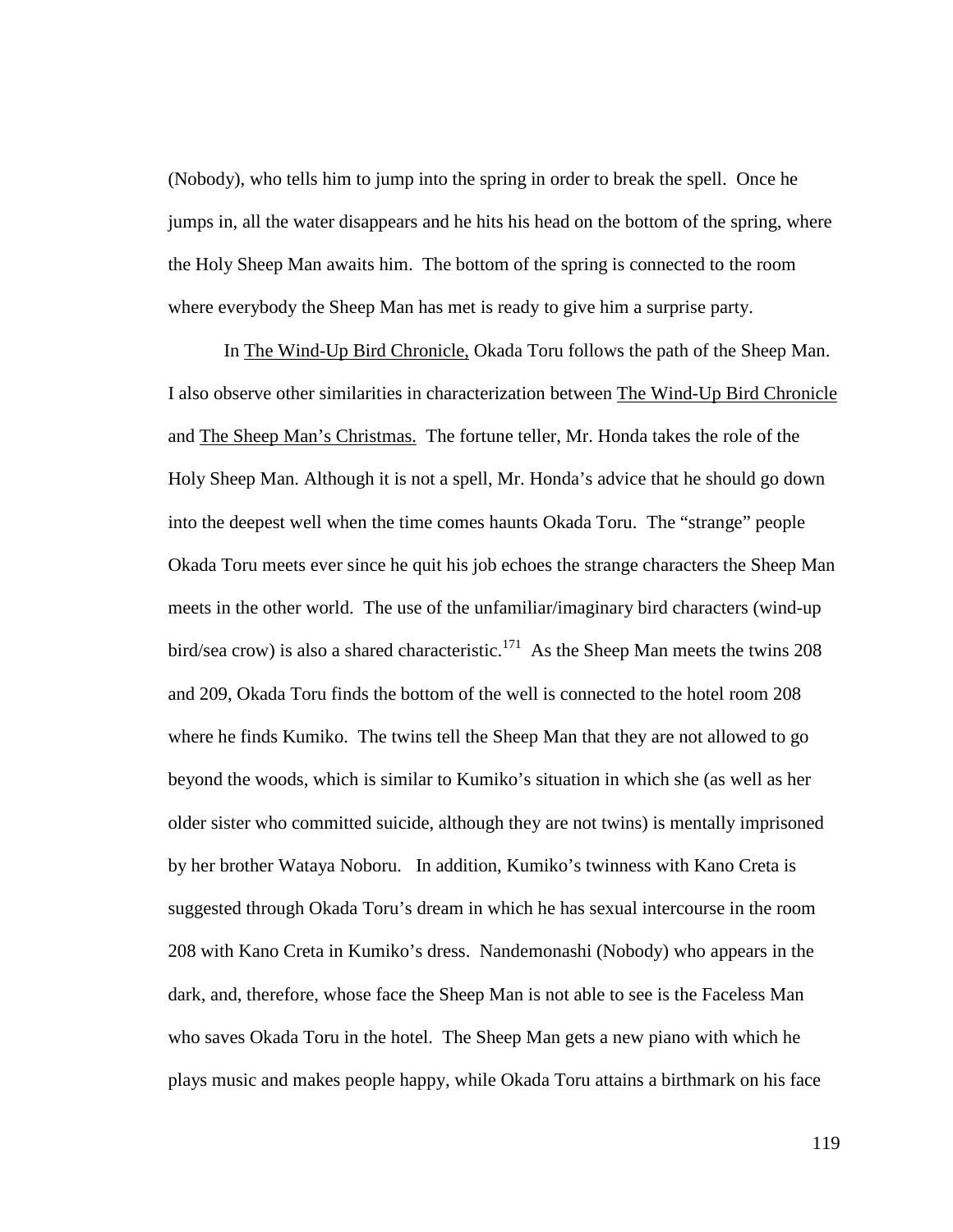with which he heals people. Finally, as the Sheep Man survives when he jumps into the spring, Okada Toru also survives when the well is filled with water all of a sudden, although these are painful experiences for both of them.

The supernatural aspects in the picture book are actually transferred to The Wind-Up Bird Chronicle in the form of magical realism, and Murakami uses it to transform history into a sharable experience and to suggest a hopeful solution to people's disorientation. In The Wind-Up Bird Chronicle, Okada Toru goes down to the bottom of the well that is abandoned in the middle of Tokyo and experiences a super natural condition that enlightens him. The metaphors of wells, holes and underground are persistently used in Murakami's works, and the idea that these places are the entrance to the other world is not new to this novel. From the beginning of Murakami's writing career, wells have been the familiar metaphor of the abstract depth of a human mind.

In Hear the Wind Sing, Murakami includes a short story (supposedly written by Derek Heartfield) of a young man who goes into one of the bottomless and waterless wells on Mars. He was looking for a place to die. As he goes further down in the well, he finds a tunnel and walks along it until he sees light coming in. The tunnel is connected to another well. He climbs out of the well and the "Wind" whispers to him that it took him fifteen billion years to get back. Wells are dug along a distortion of time and therefore, there is no life or death there. As the Wind leaves with a subtle smile, the young man shoots himself. In Pinball 1973, Naoko tells Boku about the well digger in her hometown. Boku also says, "I like wells, though. Every time I see a well, I can't resist tossing a rock in. There's nothing as soothing as the sound of a pebble hitting the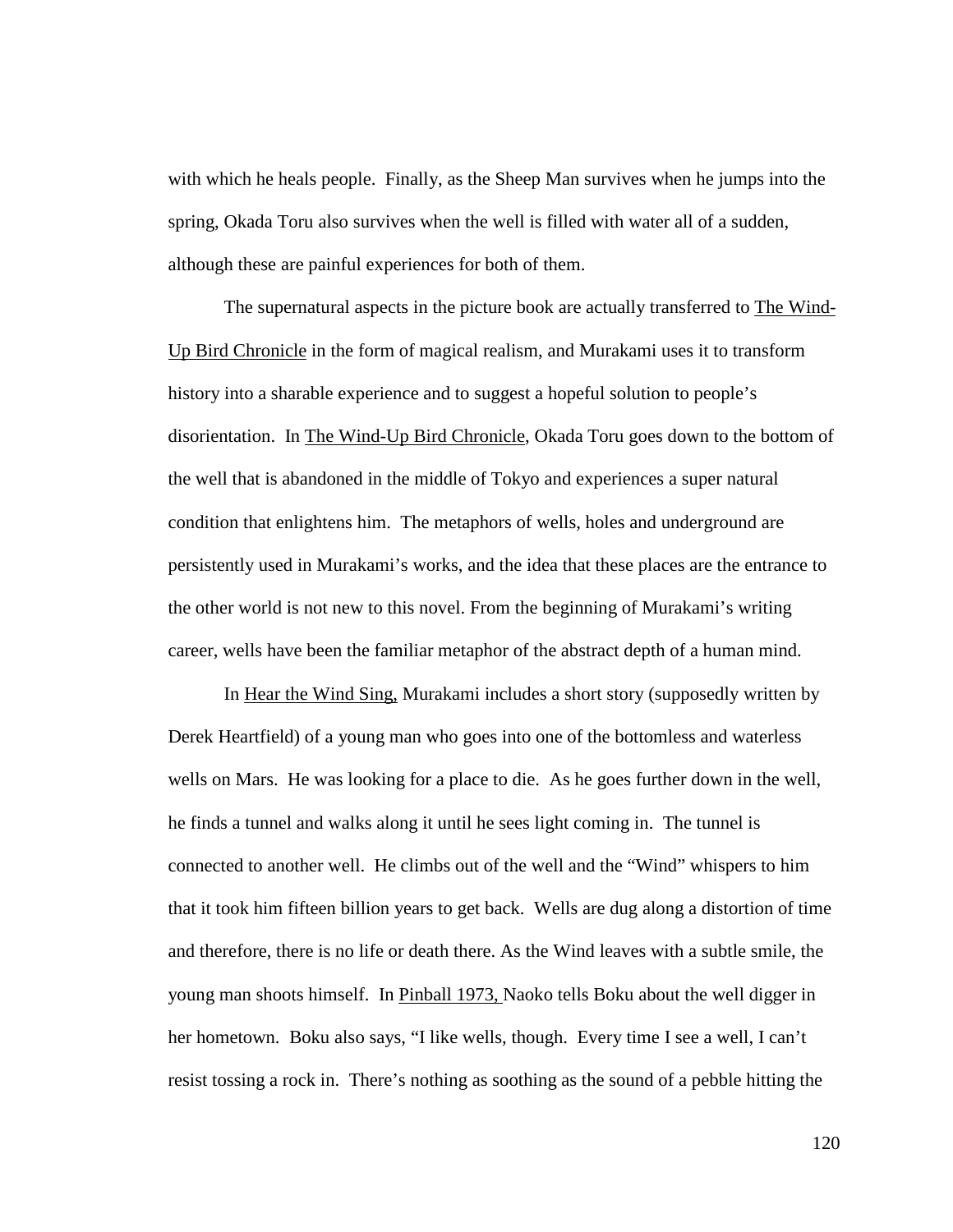water in a deep well."<sup>172</sup> In Norwegian Wood, Naoko tells Boku about the bottomless well she believes exists somewhere.

Tsuge Teruhiko suggests that the Japanese word for a well, "ido" echoes the Freudian term, "id" and sees the persistent theme of "going down into one's unconsciousness" in Murakami's well metaphor although Tsuge does not recognize the same theme in the story of the well on Mars.<sup>173</sup> In fact, this young man on Mars is the only one who takes his own life after his "well" experience, while other well-goers are rewarded with the strength to live as individuals after they endure an ordeal. Certainly, at the time of Hear the Wind Sing, Murakami had not yet developed the well as a solution for his character to "exit" from the maze-like society. In this sense, the young man on Mars plays the same role as Naoko in Norwegian Wood, who expresses her ambivalent feeling towards the abyss. Although both characters kill themselves, they do not (or can not) die in the well. However, out of Okada Toru, Murakami finally creates a character who goes down into the well and survives the ordeal by fighting back against the oppressing power.

 Aside from these numerous similarities between The Sheep Man's Christmas and The Wind-Up Bird Chronicle, what I think is the most significant is Murakami's development of the character, Lieutenant Mamiya who can be identified with the Sheep Professor. The original Sheep Professor is the character in A Wild Sheep Chase, who was once possessed by the Sheep with a star mark in Manchuria. After the Sheep left him in 1936, he has been living in the condition called, "Hitsujimuke" which is described as being left with a solitary thought in a maze of a subterranean hell.<sup>174</sup> The Sheep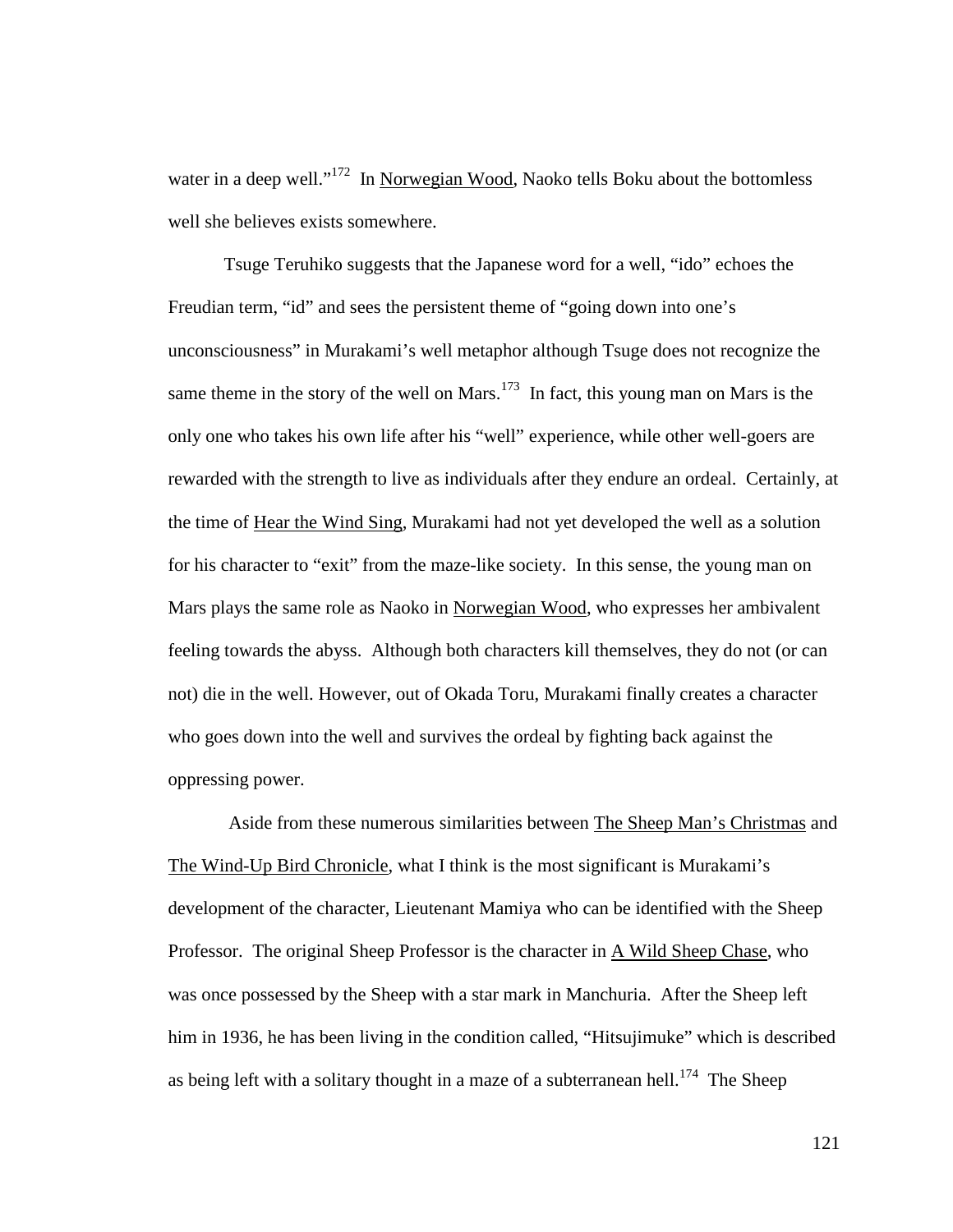Professor has been in this condition for forty two years now, and he has spent these years doing nothing but trying to track down the Sheep. Knowing its evil nature, the Sheep Professor cannot help being attracted to the Sheep. As I discussed in Chapter 1, Murakami presents sheep as tragic animals that were imported to Japan from America during the Meiji period and then abandoned. And the Sheep with a star mark represents the darkness of modernity. According to Nezumi, the Sheep takes everything including the body, memory, weaknesses and even contradictions from the person it possesses and in return it offers something "like a blast furnace that smelts down everything it touches. A thing of such beauty, it drives you out of your mind. But it's hair-raising evil."<sup>175</sup> Nezumi's description of the blast furnace as a "beautiful evil" certainly implies that the possessed person has an ambivalent relationship with the Sheep, which is comparable to that of the colonized with the colonizer. And in Japan's case, urban spaces are possessed by the beautiful evil of modernity

The meaning of the Sheep (and sheep) in this novel has been discussed by many researchers. Kawamoto Saburo thinks that the sheep stands for "kakumei shiso" (idea of revolution) and "jikohitei" (self-denial). Kato Norihito agrees with Kawamoto and also sees the implication of "rengo sekigun" (United Red Army) in the idea of the sheep. Iguchi Tokio sees "tashasei" (otherness) in the Sheep. Sekii Mitsuo defines it as the power of western culture and Japan's will for westernization. Karatani Kojin thinks that the idea of the Sheep is derived from the western notion of individualism and therefore, represents uniqueness of people. Fukami Haruka thinks that the Sheep symbolizes the modernist who aggressively colonized the Ainu and part of Asia. Imai Kiyoto asserts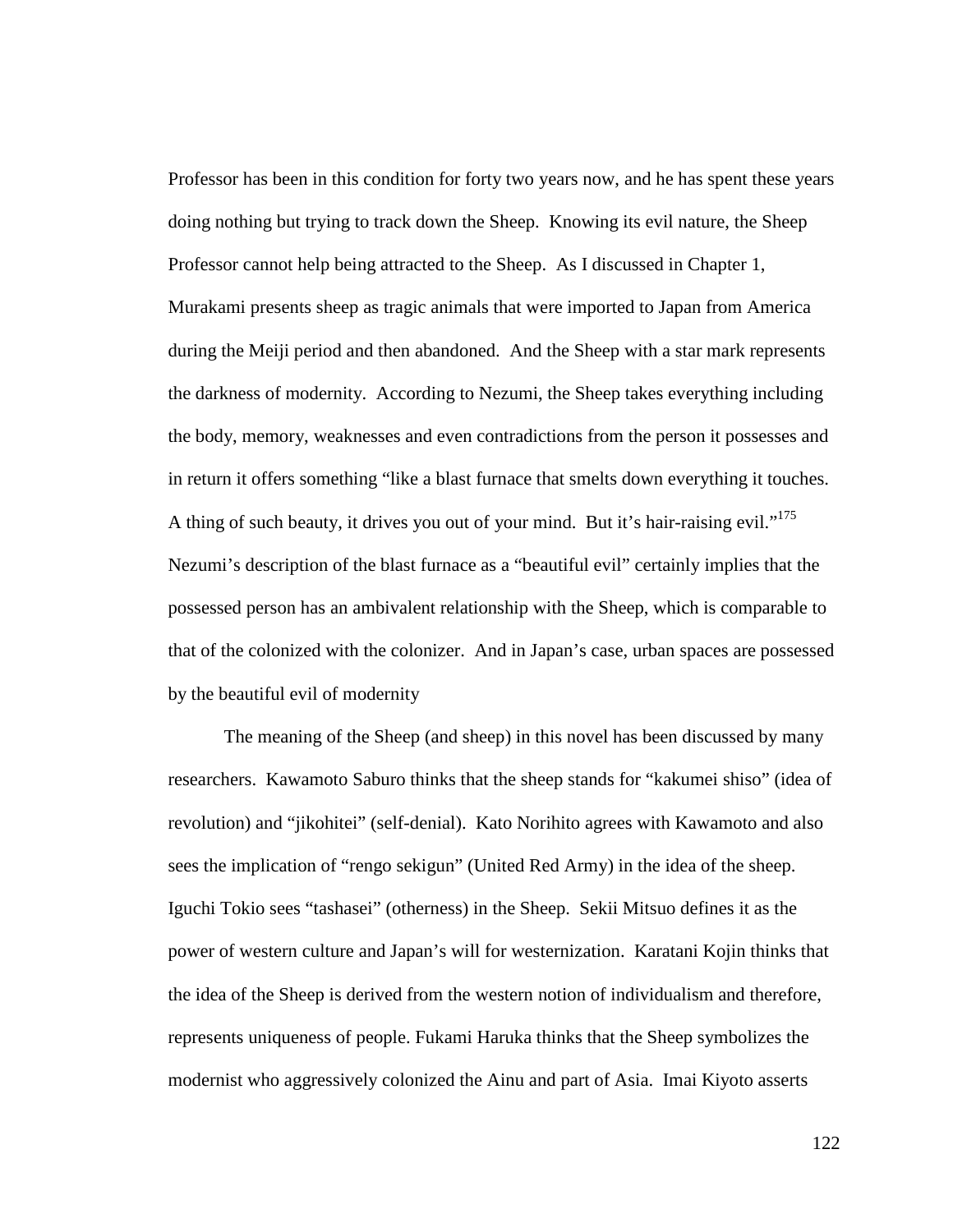that the Sheep symbolizes Japan's modernity whose basic structure is made of the original Asian root with imported western logic grafted onto it and in this structure it expands simultaneously denying individuality.<sup>176</sup>

Although it is easy to see the Sheep as the colonizer/ the dark side of modernity, the Sheep Professor's position is rather complicated. He was the elite of the Ministry of Agriculture and Forestry who was sent to Manchuria to conduct research for the Imperial army's self-sufficiency project with sheep. In this context, he is the colonial elite. Simultaneously, he is entered by the Sheep that touched the darkness of his mind. Once the Sheep entered his body, the Sheep Professor experienced the ultimate darkness of modernity, which Nezumi describes as beautiful evil and even after the Sheep left, the Sheep Professor continues to long for it. Thus, the Sheep Professor represents the modern Japanese whose minds are colonized by modern ideology.

The Sheep Professor in  $\underline{A}$  Wild Sheep Chase is a person who lives with a hole inside himself. He is the victim of modernity, and his forty two years of lost time actually matches the black hole of Japan's modern history.<sup>177</sup> I compare the blast furnace with the State-system that is run by modern ideology and that maintains its "organism" by feeding on people's minds. Just as the Sheep offers those whom it possesses a reward (perhaps capitalistic wealth and/or social fame) in return for complete submission (and adoption of an identity the Sheep wants), the State-system offers westernization (its cultural sophistication and materialistic satisfaction) to people as a reward for giving up their individuality. I read Nezumi's self-destruction as the individual's resistance to being part of the system as well as his denial of the "ambivalent relationship" with the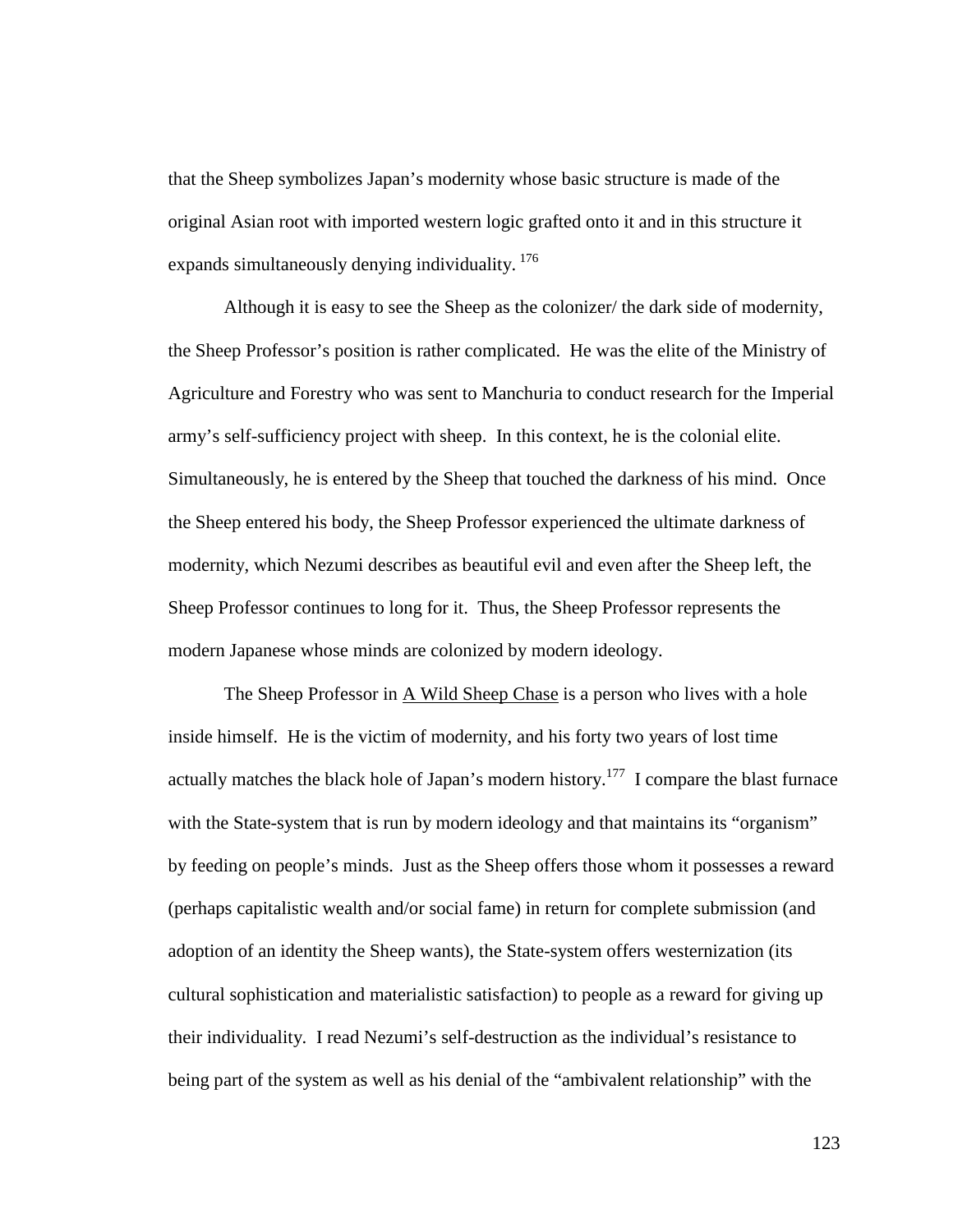colonizer. Unfortunately, the Sheep Professor does not have the strength to resist the system that runs the doughnut-like society.

Interestingly, the Sheep Professor in The Sheep Man's Christmas loves doughnuts. Murakami gives him a role to lead the Sheep Man (as the modern individual) into the black hole. Then, in A Wind-Up Bird Chronicle, he is transformed into Lieutenant Mamiya whose war memory inspires Okada Toru to go down into the well. In addition, just like the Sheep Professor, Lieutenant Mamiya has somehow an "ambivalent relationship" with the well (as well as the Russian officer, Boris). After he witnessed the Japanese spy skinned alive by Boris at the Mongolian border, Lieutenant Mamiya was thrown into a dry well. He spent two days there in hunger and pain until he was rescued by Mr. Honda. In this special circumstance he was able to descend directly into the core of his consciousness. He saw the overflowing light in which something was trying to take shape. However, he was not able to attain a clear view of it. He missed a chance to grab his individuality. He feels that his life was lost, and he has lived over forty years in a hopeless depth of loneliness and remorse.<sup>178</sup> If the Sheep Professor is the individual who was not strong enough to refuse the temptation of the darkness, Lieutenant Mamiya is the one who failed to grasp the chance to be strong. In The Wind-Up Bird Chronicle, Murakami connects Okada Toru with the well and makes a victorious hero out of him. Okada Toru finally overcomes the darkness of the modern by beating a dark figure with a baseball bat in room 208 and attains the strength to live as an individual.

Although bloody violence in The Wind-up Bird Chronicle is the most eyecatching depiction of the darkness of modernity, the theme of "darkness" is persistently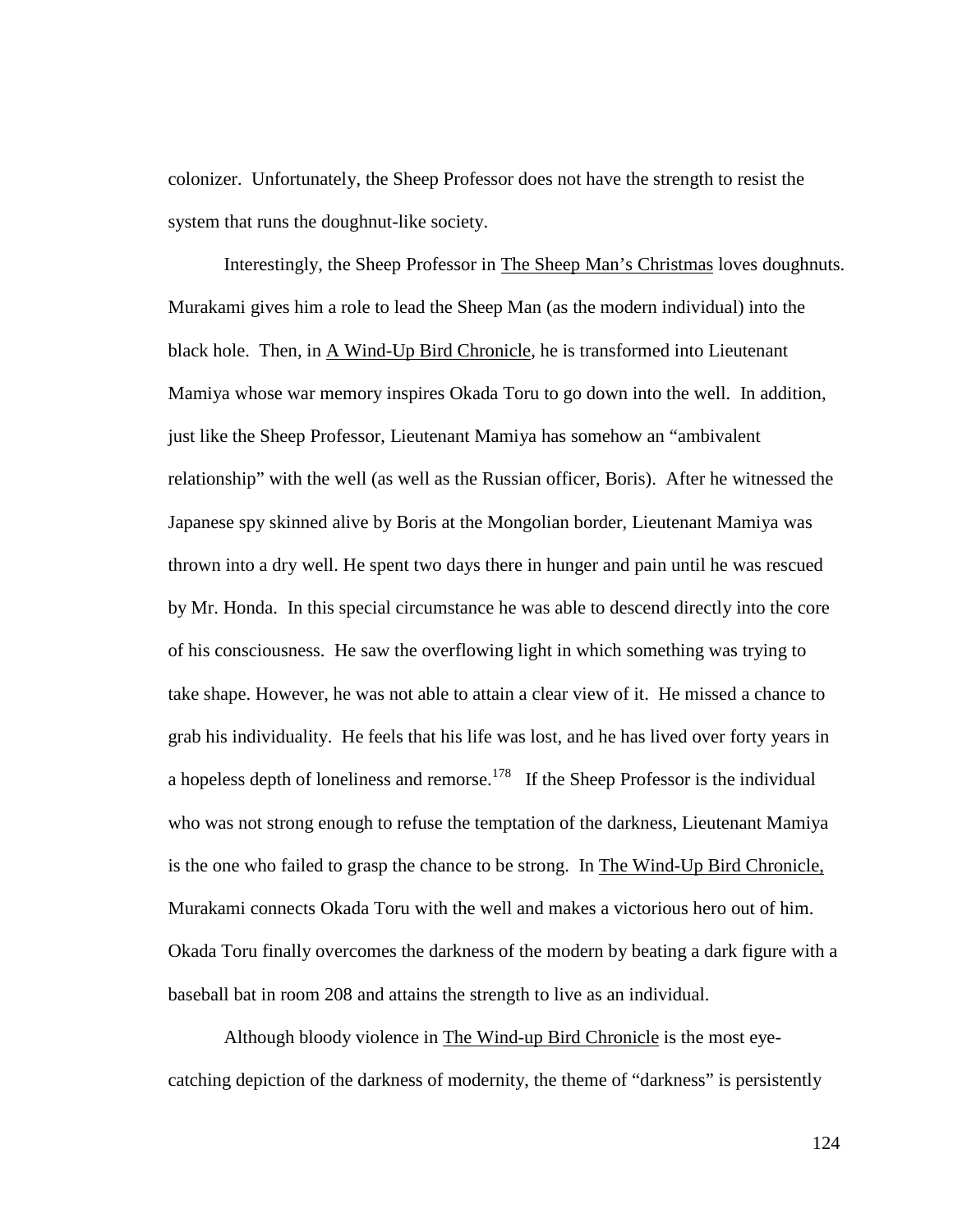dealt with in Murakami's works. Using magical realism, he creates eerie creatures to represent this concept, and in The Wind-up Bird Chronicle, Murakami presents Wataya Noboru as a dark creature in a human shape. Wataya is Kumiko's older brother, and he is like a natural enemy to Okada Toru. Based on his parents' belief, Norobu was raised to be No.1. He is now an elite scholar/TV commentator of economics, who is treated as one of the most brilliant intellectuals, a "hero for a new age," by the mass media. He is also preparing to enter the political world. That is, he is following the trajectory of the "Boss" in A Wild Sheep Chase and it is also easy to see the resemblance between Wataya Noboru and Nagasawa in Norwegian Wood, especially because they are both skilled manipulators of language.

 Noboru is a good debater. However, Okada realizes that he does not have any consistency in his logic. He also lacks a worldview. Okada remarks:

Consistency and an established worldview were excess baggage in the intellectual mobile warfare that flared up in the mass media's time segments, and it was his great advantage to be free of such things.

 He has nothing to protect, which meant that he could concentrate all his attention on pure acts of combat. He needed only to attack, to knock his enemy down. Noboru Wataya was an intellectual chameleon, changing his color in accordance with his opponent's ad-libbing his logic for maximum effectiveness, mobilizing all the rhetoric at his command.<sup>179</sup>

The fact that Okada recognizes Wataya as an intellectual chameleon needs close attention. This metaphor emphasizes his emptiness inside. However, being a chameleon, he changes his colors according to the situation, which makes up a "representation" of what does not exist. In this sense, he is the simulacrum of the system's elite. His association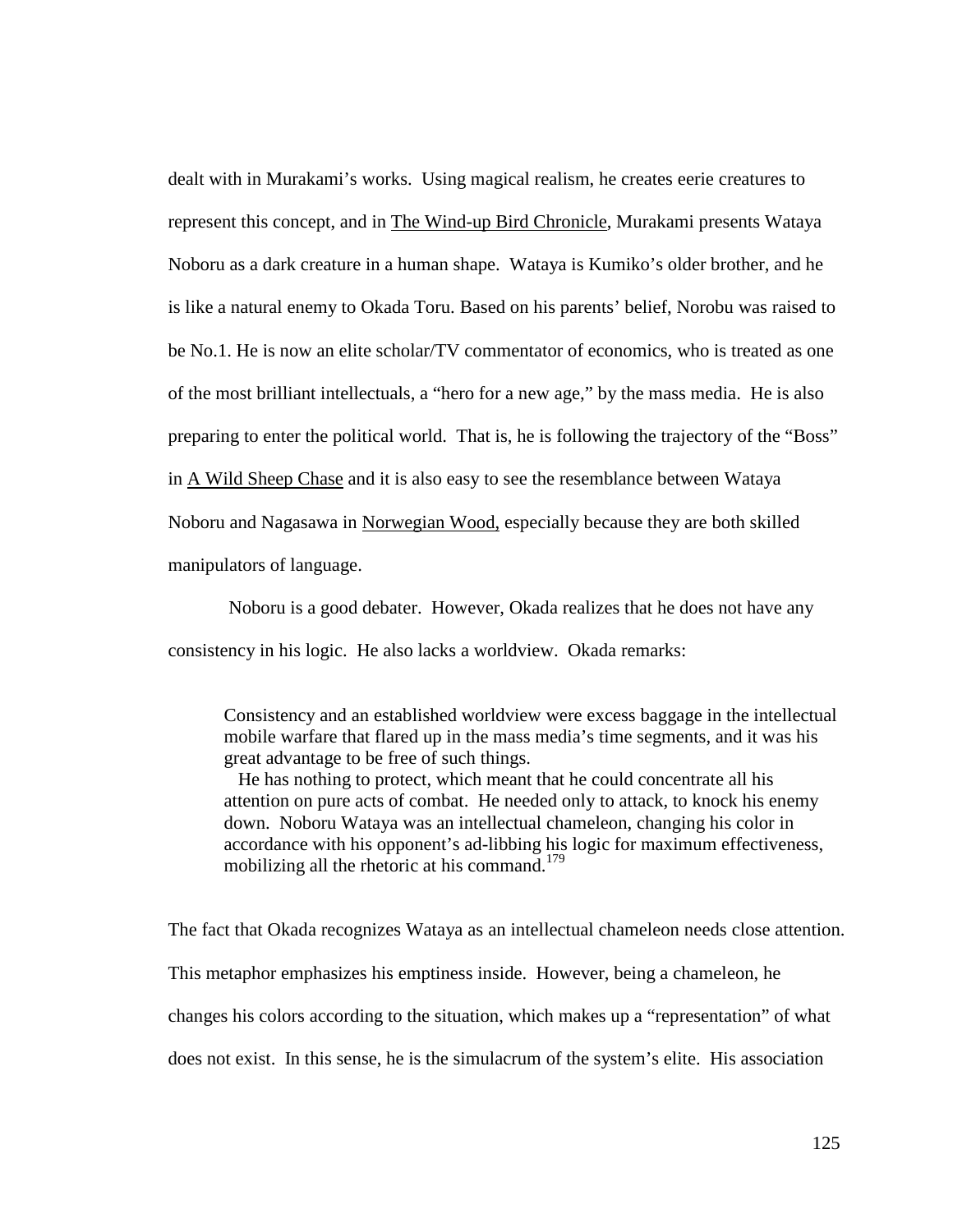with the media suggests that his existence relies on consumable language. He is an example of an identity-less human part of the State-system.

Murakami makes a connection between Wataya's darkness and Japan's imperial past. Wataya Noboru's uncle was an elite technocrat who was sent to Manchuria to implement a self-supply system of wool (from "sheep" and rabbits) to prepare the Imperial Army for the battle against Russia. He survived the war and the MacArthur era, and came to hold a seat in the Diet, which is now taken over by his nephew. It is obvious that Murakami uses this minor character as a mixture of the Sheep Professor and the Boss in A Wild Sheep Chase. Moreover, Wataya Noboru actually plays the role of what Nezumi would have become if he had not resisted the Sheep. Yet, Murakami presents Wataya not as a victim but as the darkness in human flesh produced by tenacious imperial energy hidden under democracy. In fact, I believe that Wataya Noboru represents the same darkness that drove Japanese soldiers to brutal murder and rape on the Asian continent. Symbolically, he has violated Creta Kano (perhaps Kumiko's older sister and Kumiko herself as well) in an unusual way. Thus, Murakami illustrates continuation of modern imperialism in present day Japan.

In his travel essay on Nomonhan, Murakami expresses his concern with Japanese society, thinking that people are still consumed peacefully as nameless articles of consumption just as soldiers were killed in the battle of Nomonhan in a very "inefficient" way. Postwar Japanese believe that their basic human rights are guaranteed by peace and democracy in Japan. However, he believes that there still is a concealed energy or ideology beneath their peaceful life and fears that this energy may spurt out one day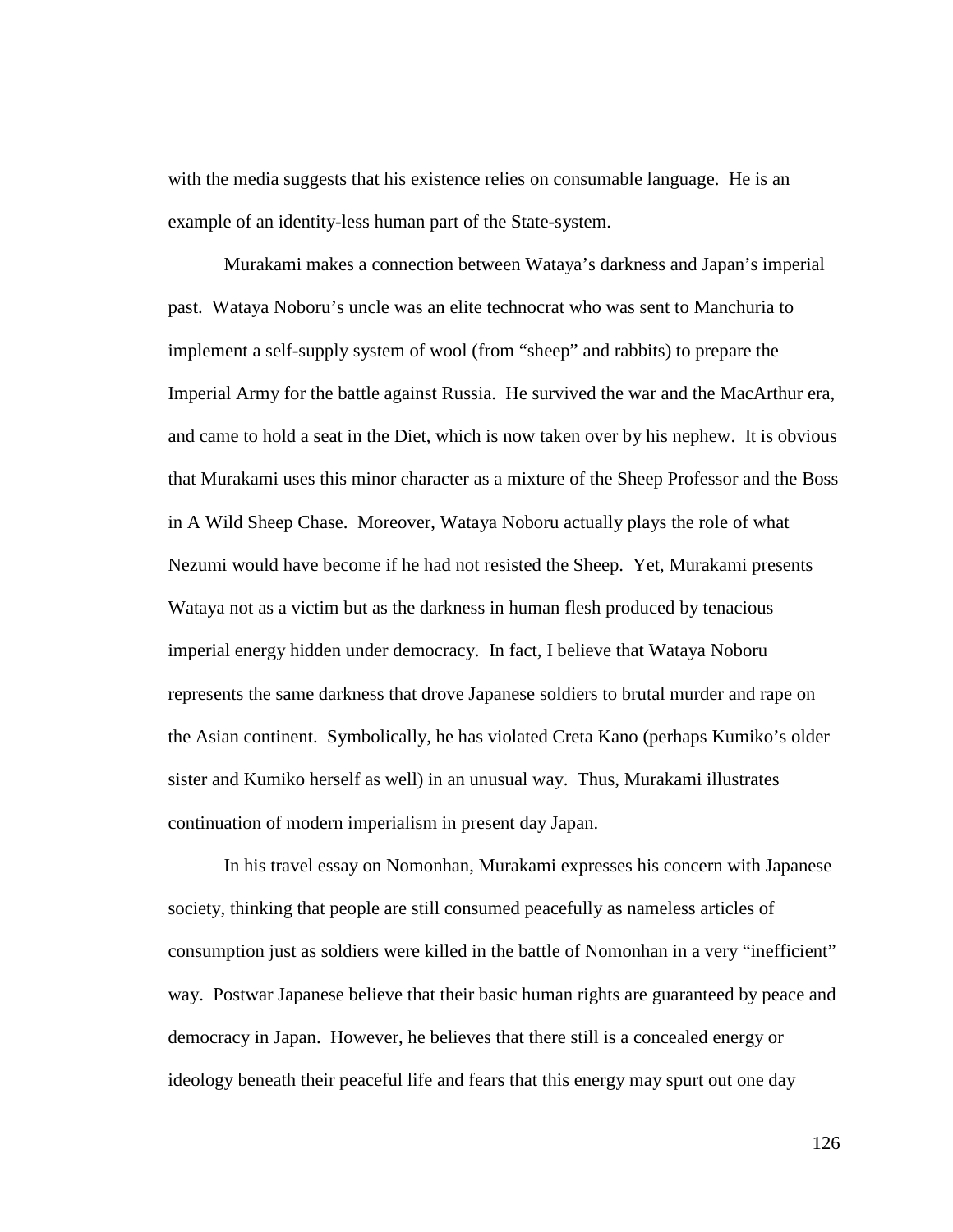again.<sup>180</sup> Kuroko Kazuo regards Murakami's fear toward this energy expressed in The Wind-up Bird Chronicle as the source of sympathy and empathy among his readers, and simultaneously, it reveals the other side of their minds that may accept Neonationalism.<sup>181</sup> All the more the postwar individuals need access to the truth about the nation's imperial history and transform it as the energy to confront the hidden imperialism.

### **History and Individuals**

In his interview with the psychologist Kawai Hideo, Murakami says that history is inside him, and he wanted to write about Nomonhan in The Wind-Up Bird Chronicle to show that even though Japan has been rebuilt since the end of war, the core of Japanese society has never changed. He also asserts that one must rethink society and its history when he thinks of who he is.<sup>182</sup> In The Wind-Up Bird Chronicle the dark side of imperialism that had long been unspoken is depicted through graphic descriptions of violence. As he brings in a brutal torture (skinning alive) of a Japanese officer on a secret mission by a Russian officer as well as a Japanese massacre of Chinese civilians in Manchuria into the novel as personal memories, he actually uses what Kawai calls "rekishi toiu tate no ito" (the warp of history) to reveal the darkness of minds woken by imperialism. Kawai says:

 What I felt upon reading what Murakami had written, was that the Nomonhan incident ---indeed everything---was happening right now. If there is an individual perceiving things in this way, I think it is very different to the individual of Western individualism.<sup>183</sup>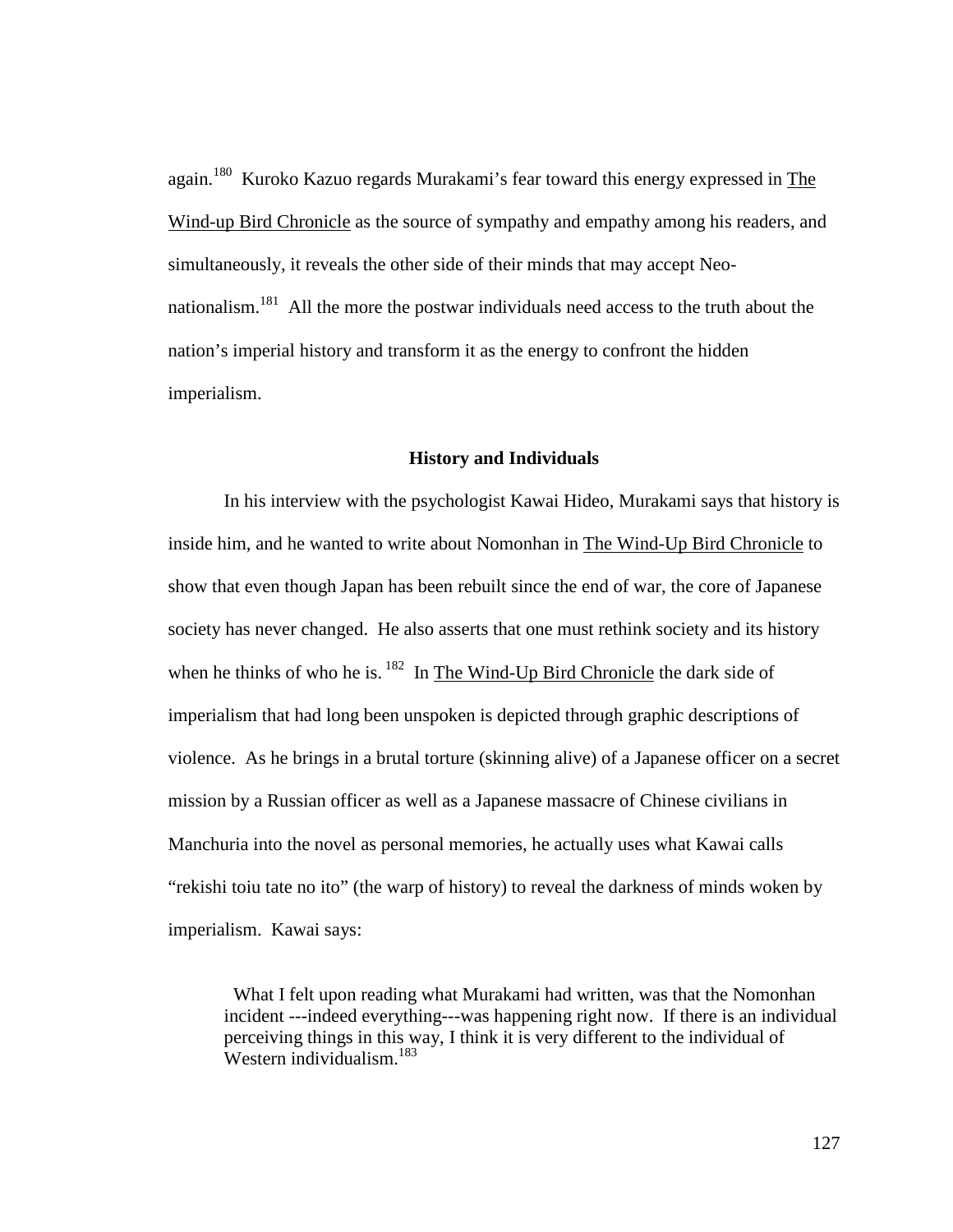In response to Kawai's remark, Murakami states:

What I thought was that if we pursue the individual in Japan, we must look into history. I feel this way although I cannot explain it well. Even if we try to write about the individual, the definition of the individual itself is very ambiguous in Japan, as you said. However, if we see the individual in the frame of history, we would have better understanding of the Japanese individual. (My translation)<sup>184</sup>

As Kawai separates the Japanese sense of the individual from the individual of a western sense, Seats thinks that Murakami's use of the transcendental narrative subject that allows readers "to enter history as if it were now" manipulates the false subjectivity of the individual seen in naturalism, realism and Japanese "I' novels<sup>185</sup>. Seats also thinks this technique, which relies on the subversion of the modernist construction of time, is unfamiliar to "the putative forms of Japanese subjectivity." <sup>186</sup>

The concept of the individual was imported from the West. Rebecca Suter points out that the constitution of a modern Japanese subject (a free individual subject) in the early twentieth century was largely modeled after the western individual.<sup>187</sup> Both Kawai and Seats see some newness in Murakami's construction of subjectivity, which is neither Japanese tradition nor a mere copy of the West. Kawai concludes that Murakami offers a new view of the concept of an individual in Japan by using "rekishi toiu tate no ito" (the warp of history), considering that the Japanese usually accept history as something vague and unindividualized. Modern Japanese literature is not conscious of (or not concerned with) the gap between history and fiction. In other words, both writers and readers are used to seeing little connection between the reality of life and its representation. For the same reason, the Japanese see history as referent.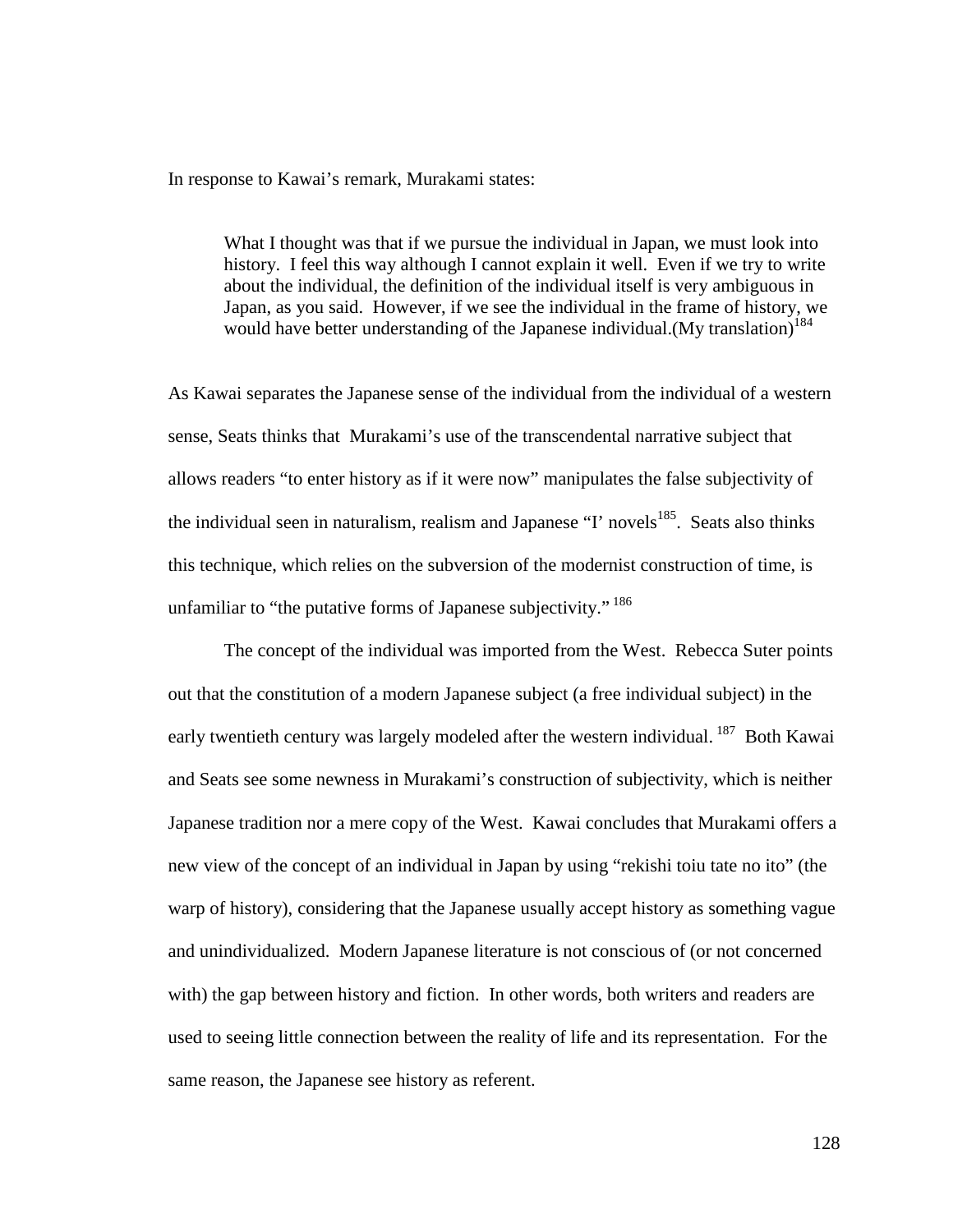In his early works, Murakami shows a certain denial of history. Karatani Kojin points out that while many writers try to generalize their works by omitting dates, Murakami intentionally identifies his works with historically specific dates and at the same time, converts their significance into something of less significance. From Pinball, 1973 he cites the following conversation between Boku and the receptionist of his office:

"What were you up to when you were twenty years old?" "I was crazy about a girl." 1969. Our year. "What happen to her?' "We broke up." <sup>188</sup>

Karatani considers the the way Murakami refers to the year 1969 is provocative enough to remind the readers constantly of the fact that it is the peak year of the Zenkyoto movement, although he devalues its significance by not referring to it directly. Karatani calls this technique "tento" (inversion). He reads Murakami's texts comparatively with the works of Kunikida Doppo who, he thinks practiced "tento" (inversion) in the Meiji period and argues that Murakami uses "fukei" (landscape) in an axiomatic way, through which he inverses meaningful words into meaningless signs<sup>189</sup> Karatani claims that what he calls, "fukei" (landscape) or an epistemological inversion of consciousness was discovered in Japanese literature during the third decade of the Meiji period. He thinks that reality is nothing more than an internal landscape that represents self-consciousness and it concerns representation of self as reality. Further he states:

Once a landscape has been established, its origins are repressed from memory. It takes on the appearance of an "object," however, can only be constituted within a landscape. The same may be said of the "subject" or self. The philosophical standpoint which distinguishes between subject and object came into existence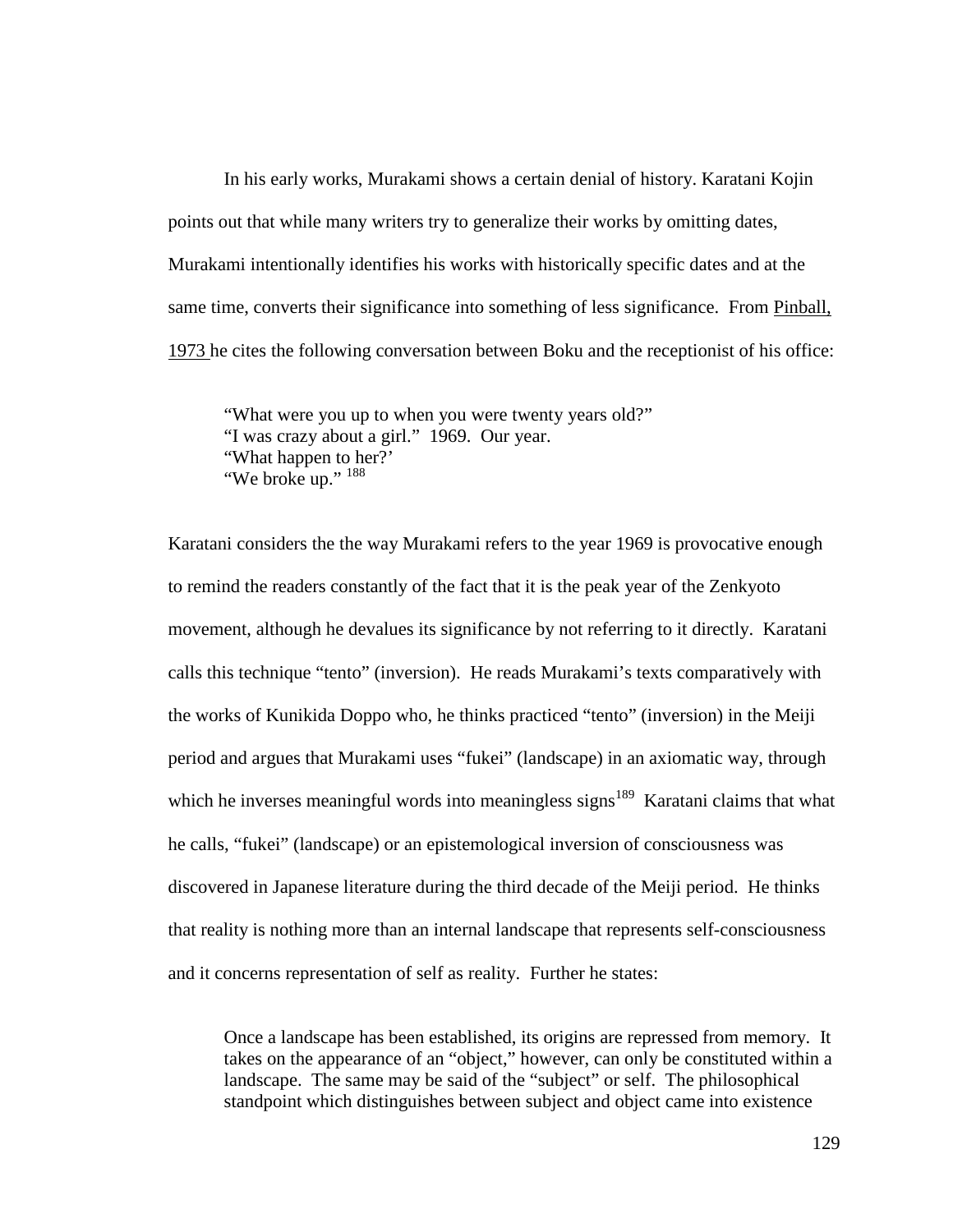within what I refer to as "landscape." Rather than existing prior to landscape, subject and object emerge from within it.  $190$ 

 Let us read what he calls "reality" as history and "landscape" as narrative. History and "self" coexist in the same narrative and depending on our focus, narrative can be written differently. It is the difference between writing history objectively and writing it subjectively.

Karatani recognizes Murakami's rejection of proper names of historical events as a reflection of his profound concern with history. At the same time, it is Murakami's declaration of the end of history and therefore it is his way to escape from reality (read as history) or a Romanticist rejection of it.<sup>191</sup> In Murakami's texts, Michael Seats also observes a Jamesonian parody of history and creation of a continuous present with hyperreal characteristics, which he sees as a certain denial of history.<sup>192</sup> However, I rather see that this early tendency of Murakami is an embryo of his attempt to rewrite history by demonstrating the link between history and the individual. History and present life not only carry equal significance but also co-exist in the same site of meaning production (landscape).

Fredric Jameson does not see historicity as either a representation of the past or a representation of the future. He defines historicity as "a perception of the present as history." He sees historicity as a relationship between the past and the present, which somehow defamiliarizes the present and allows us that distance from immediacy.<sup>193</sup> It seems that what appears as "inversion" of the meaning to Karatani is what Jameson calls "defamilialization" of the familiar. Both ideas use history as a strategy to locate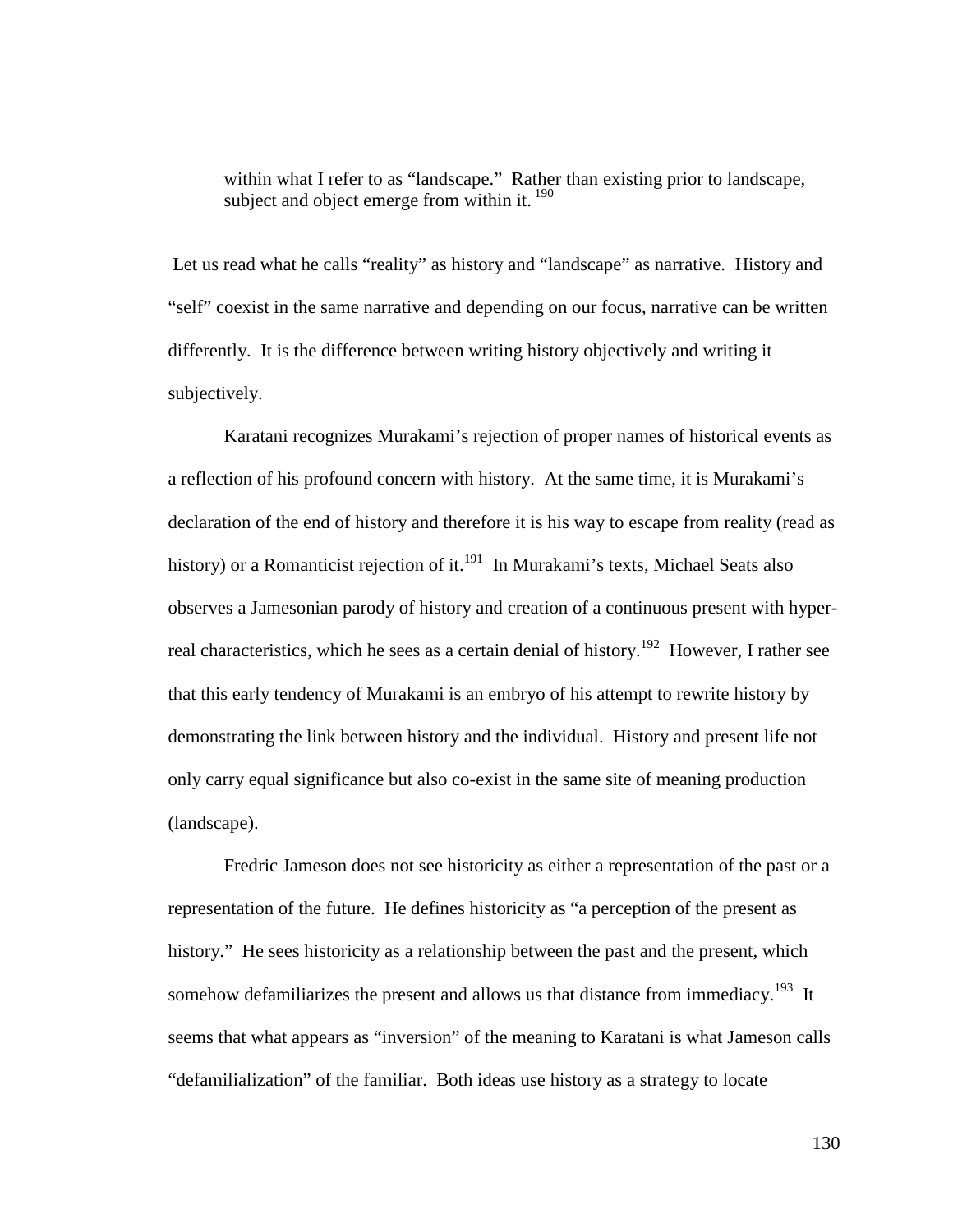subjectivity to write the reality of the present. It is relevant to say that Murakami uses the past as "referent" and his use of dates is his strategy to defamiliarize the present. And this may seem to be what Jameson calls "the incompatibility of a postmodernist 'nostalgia' art languages with genuine historicity."<sup>194</sup> Jameson is aware of the gap between "a postmodernist nostalgia" and genuine historicity, the former of which uses the past as referent.<sup>195</sup> Leah Wain thinks that for Jameson the postmodern text does not seek the existential experience of history but the conditions of possibilities of the near future.<sup>196</sup> Jameson's focus is the present, and he regards Karatani's idea of inversion as "a synchronic drama" which can be observed in the condition where no diachronic reference is concerned.<sup>197</sup>

Despite his criticism against Murakami, Karatani's idea of landscape itself is similar to Murakami's approach to history. In fact, they both practice Frederic Jameson's postmodern concept of attempting to think of the present historically in an age that has forgotten how to think historically. Strecher considers Karatani's idea of landscape as revisiting history from a subjective point of view. When the background is pushed to the foreground to overcome the history contained within proper names, this process is an inversion of the subject-object dichotomy. Matthew Strecher suggests that Murakami's approach itself is postmodern in terms of its rejection of the objective nature of existing history.<sup>198</sup> I am reluctant to put Murakami in the frame of the western notion of the postmodern, and I also take Karatani's claim that the so-called "Japanese postmodern" is not the same as the one occurring in the West into consideration.<sup>199</sup> However, we must agree that Murakami offers a new interpretation of history, and in The Wind-Up Bird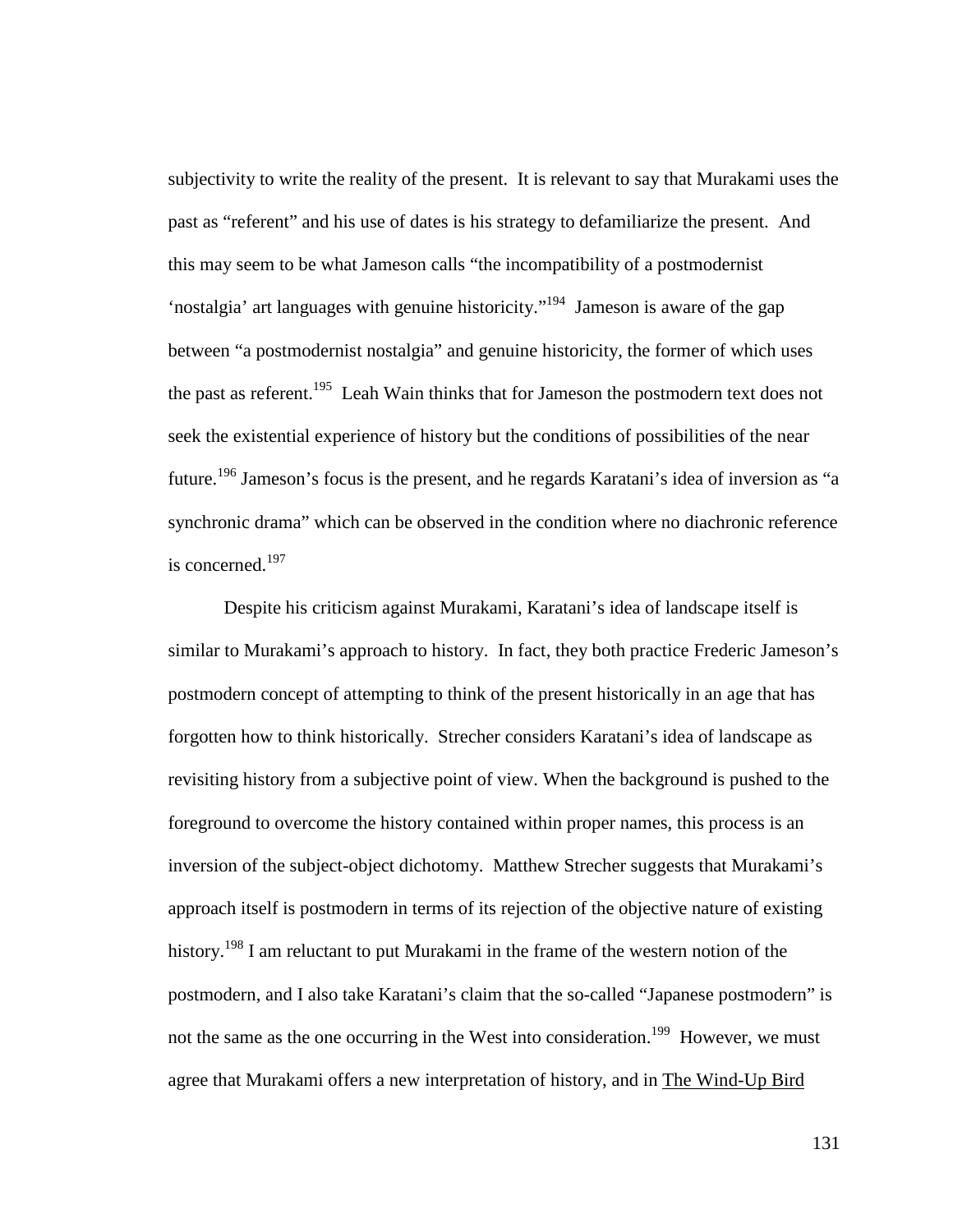Chronicle he writes a more personalized history and defamilializes what we think is familiar. That is reality.

Although in his trilogy Murakami approached history as referent, he made a significant change in his approach in The Wind-Up Bird Chronicle, In The Wind-Up Bird Chronicle, Murakami actually uses the proper name "Nomonhan," and eagerly discusses the details of this historical incident that is not known by many postwar Japanese. His use of the proper name here demonstrates his strong determination to reveal Japan's hidden imperial past. The past is no longer a mere referent in The Wind-Up Bird Chronicle but an opportunity for an individual to be involved empathetically and to locate his individuality. It is for this reason that I think his works are comparable to Paul Gilroy's theory of the black Atlantic.

## **Chain of History and Uncanny Reality**

Paul Gilroy points out the fact that the ideas about nationality, ethnicity, authenticity and cultural integrity are largely ignored by recent debate over modernity although they are modern phenomena, which have impact on cultural studies. He is concerned that the power of these modern subjectivities is somehow lost in the shift towards the postmodern.<sup>200</sup> He views slavery as s shared experience of black people and it is a crucial event which cannot be ignored in the discourse of modernity. His goal is to reconstruct modernity from the slave's point of view based on their shared experience of terror. He writes: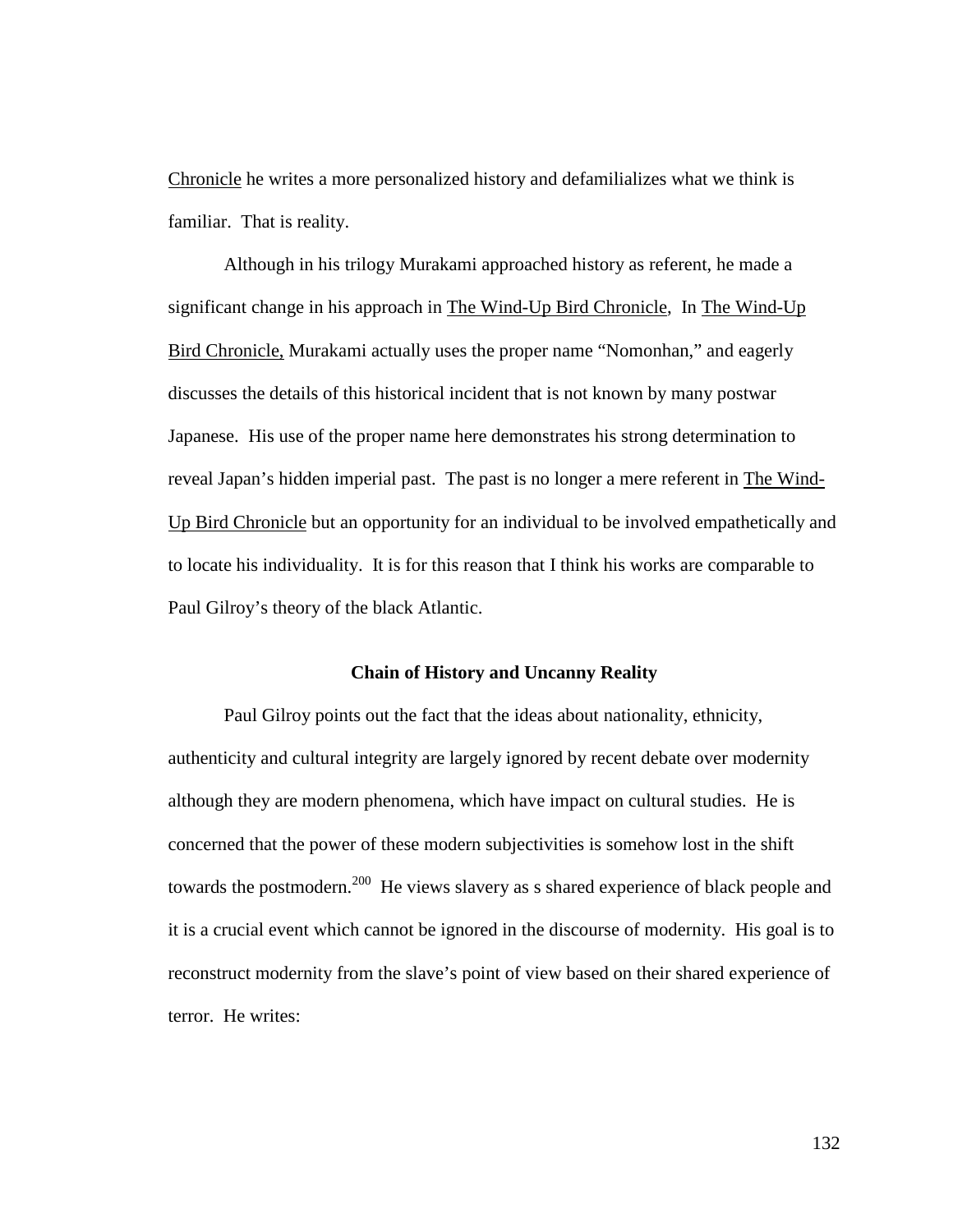Marked by its European origins, modern black political culture has always been more interested in the relationship of identity to roots and rootedness than in seeing identity as a process of movement and mediation that is more appropriately approached by the homonym routes.<sup>201</sup>

Just as Homi Bhabha uses the third space to counter essentialization of culture, Gilroy challenges the history of modernity in which a fixed notion of race has been produced. His idea of the black Atlantic is trans-/inter- cultural formation and it counters fixed notions of essentialism and nationalism. Gilroy claims a separation between culture and politics (race as politics) in his examination of black identity formation, asserting that black transnational identity is formed out of the shared experience of terror rather than scientific racial similarities. I believe that this is a significant idea that is applicable to rethink the identity construction of the postwar Japanese. It is history (or routes) that forms Japanese identity. Postwar individuals are not able to know who the Japanese are, if they are kept from knowing what their previous generation has experienced.

Gilroy reads Toni Morison's recreation of the slave experience in Beloved as a counter narrative against romanticized southern history and names her as one of the writers whose works have the shared memory of slavery inscribed into their structure.<sup>202</sup> Beloved is set in rural Ohio several years after the Civil War. The heroine, Sethe is a former slave. Morrison roughly based the novel on the actual murder of the child committed by her fugitive slave mother. Sethe is now freed and lives in the house with her daughter, Denver, and the baby's ghost. She lives with a clear memory of slavery which is symbolized by the tree shaped scars on her back, although Denver has no memory of it. In this context, Denver's position is actually closer to the contemporary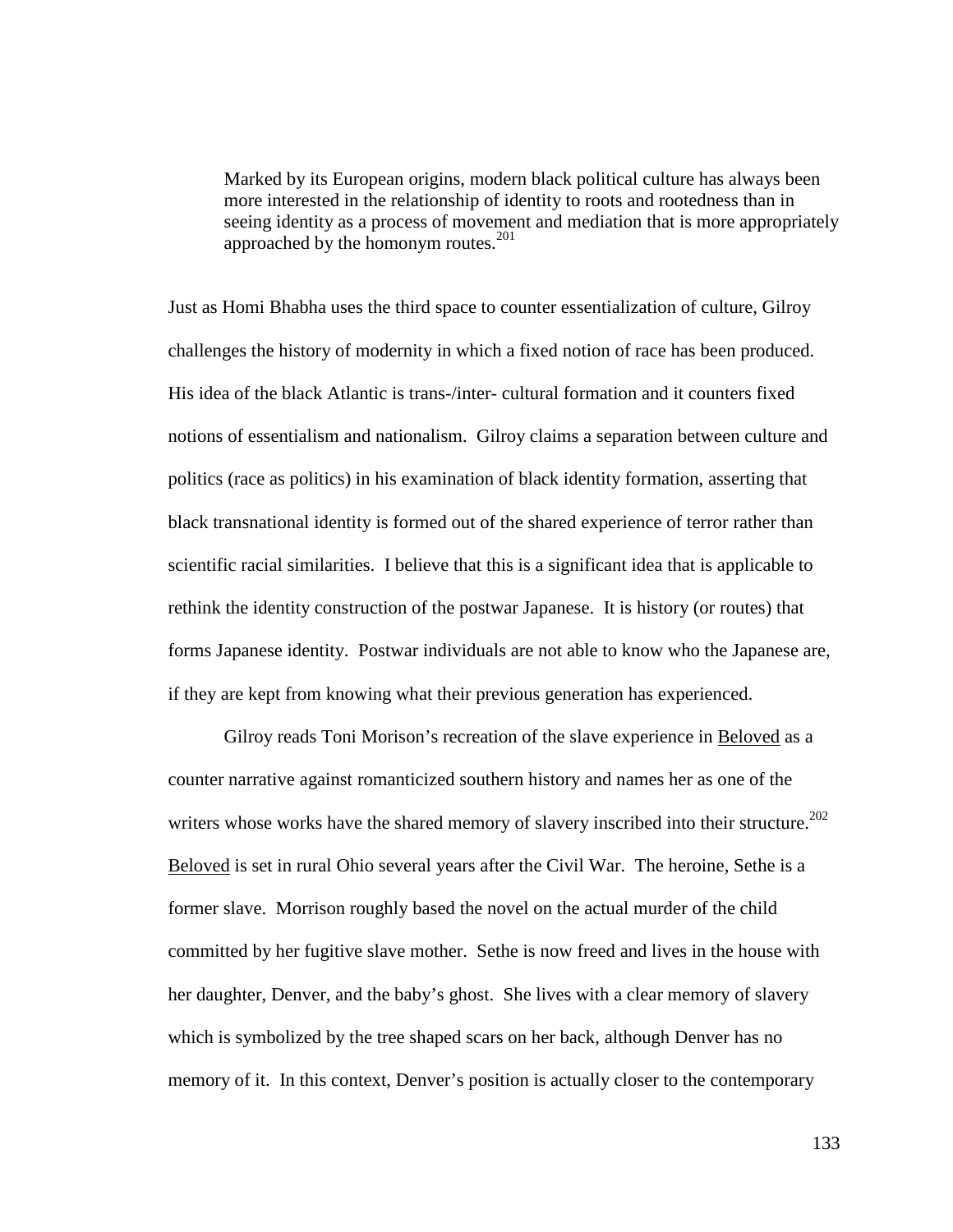reader than to Sethe. Sethe and Denver "share" Beloved. However, Beloved means different things to each of them. For Sethe, Beloved is an unspoken guilt and sorrow from the past, while for Denver, she is a new experience. This is exactly the way the contemporary readers experience the slave experience as history.

Gilroy thinks that what is important to black identity formation is not roots but routes. If we apply his idea to Sethe, we can see the routes of her identity (her mother's African past --- her slave past ---present day), which now becomes a part of Denver's routes. Through constructing the slave experience, the novel builds a chain of history. Morrison challenges the European centered history of modernity, and her investigation of the inner conflicts of former slaves, at the same time, leads us to inquire into the subjectivism in sharing experience. Is it really possible for one to understand other people's experience? Henry Gates says that the reader may gain understanding that history can be apprehended through empathy and imagination.<sup>203</sup> Empathy is a vehicle to pass on the experience of terror. In Okada Toru's case, he shares the "well" experience with those who survived the Nomonhan incident, which becomes his empathetic involvement with history.

 What Gilroy calls "routes" is a chain of history and the postmodern technique of historical metafiction becomes useful to reconstruct this chain. Homi Bhabha asserts that Morrison's concept of the recreation of popular memory transforms the present of narrative enunciation into the haunting memorial of what has been excluded and simultaneously changes the space into "unheimlich" for the negotiation of identity and history. He regards her uses of number in the very first line of Beloved, "124 was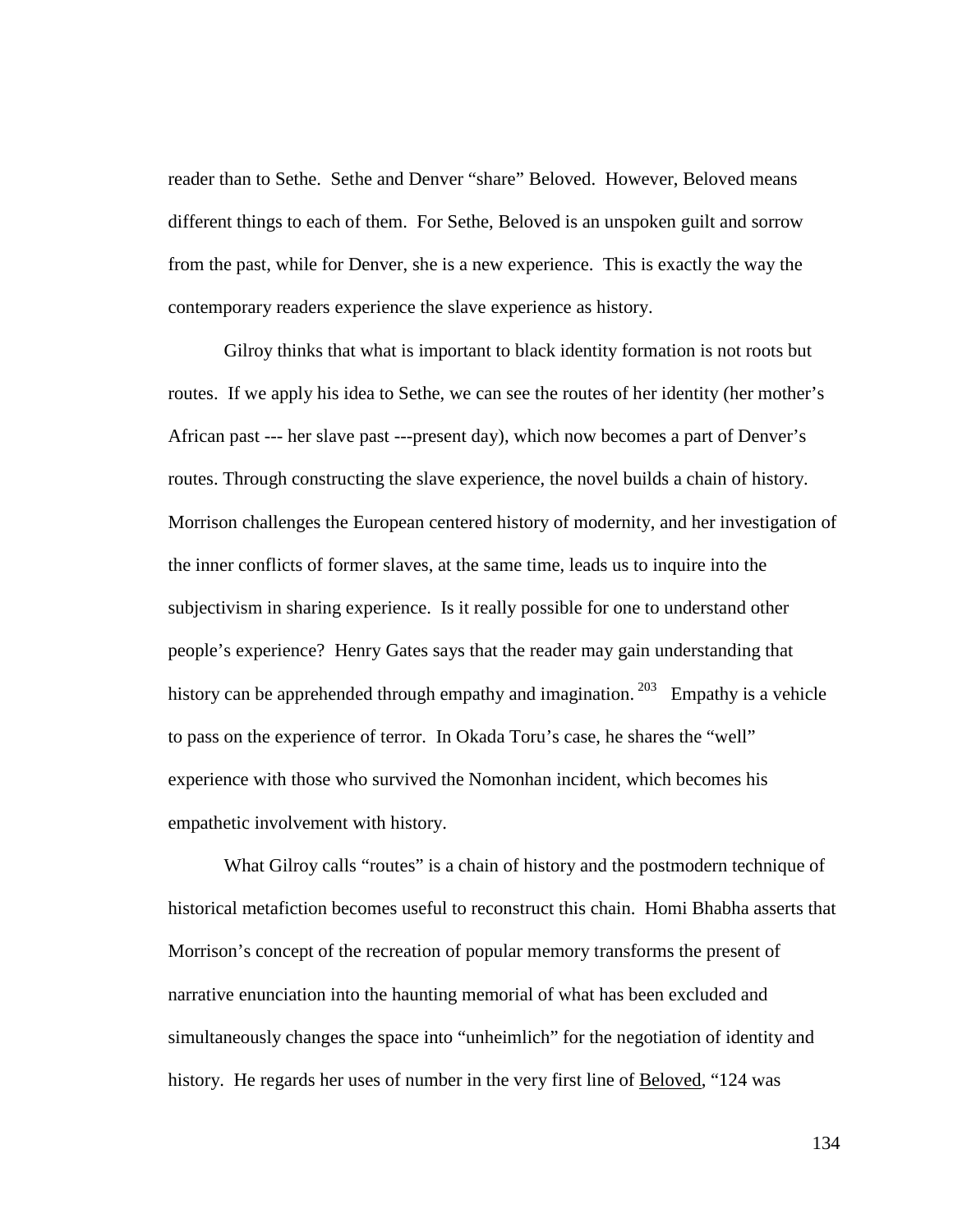spiteful," as "a form of memory that survives in the sign." It also represents "the world of truth deprived of subjectivity."<sup>204</sup> "124" takes on new meaning in what Bhabha calls, "time-lag," which is "the temporal break in-between the sign. With this first sentence Morrison creates the uncanny space, which is familiar and at the same time foreign for the readers. What is significant in Bhabha's time-lag is that he sees it as "the process of agency both as a historical development and as the narrative agency of historical discourse." According to him, new and hybrid agencies are attainable through time-lag when "the sign ceases the synchronous flow of the symbol."<sup>205</sup> He regards "124," as an example of creating of an historical agency. It is through Morrison's "individuation" of the sign that he thinks the reader is snatched and thrown into a foreign environment. It is the communal, "intersubjective" (the condition where the sign is deprived of the subject and it is before agency is attained) experience of the slave world.<sup>206</sup>

I compare Morrioson's use of 124 with that of Murakami's use of the proper noun, "Nomonhan." Bhabha's idea of "time-lag" seems similar to Jameson's defamiliarization of the familiar as well as Karatani's inversion. The familiar signs are "individuated" (in Bhabha's notion), and they become "uncanny." While Morrison recreates the foreign environment slaves were thrown into, Murakami also makes the (supposedly) familiar history unfamiliar to postwar readers. Like Morrison, Murakami creates the historical chain for postwar generation readers to experience Japan's imperial past by mingling postmodern cultural space with World War II. Most importantly, both writers rewrite history in a way that needs to be passed on and that calls for the empathetic involvement of readers.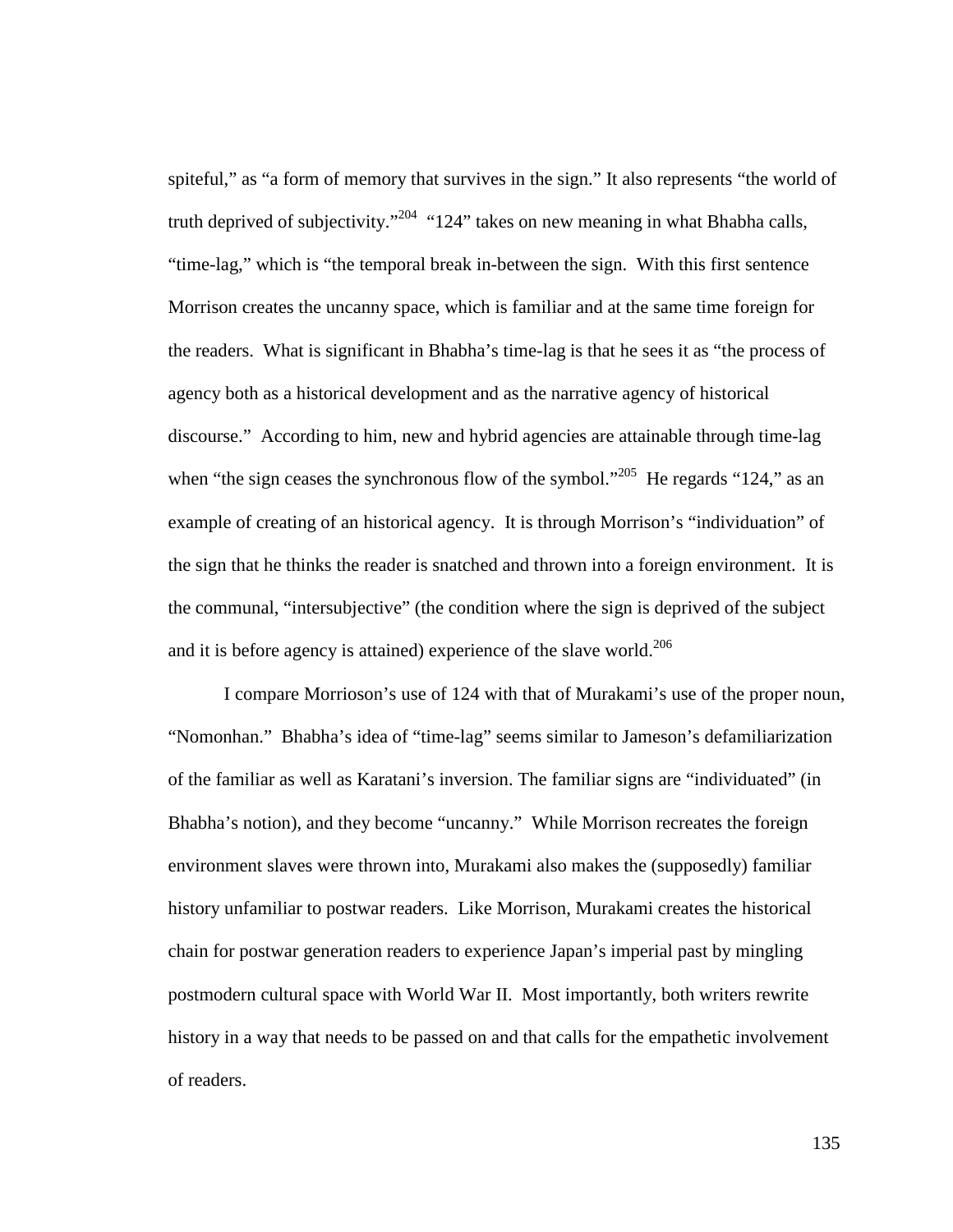Strecher affirms postmodern historiographic metaficiton as one of the valid strategies to write history, which highlights the subjective as well as political aspect of the project. It denies the objectivity of "neutral history" although there is a recognizable gap between fiction and history. He recognizes these elements in the works of Oe Kenzaburo, Oda Makoto, Murakami Ryu, Kaiko Takeshi as well as Murakami Haruki. However, he points out that the Japanese examples are "not necessarily a response to the issue of truth value," and the writers are not "self-consciously aware of their conflation of the two genres of history and fiction."<sup>207</sup> Strecher calls their texts "relief" historiography," in which the historical past is presented for readers "to envision an image of the interior narrative."<sup>208</sup> Moreover, he thinks that "Murakami denies history" and declares histories," confronting the attempts "to whitewash history."<sup>209</sup> I agree with Strecher that writing of history is a political act which reflects the writer's subjectivity, and all the more I recognize Murakami as a "post-Bildungsroman from the ashes" writer, who not only rewrites modern history from subjective point of view but also reconstructs the postwar Japanese individual in non-essentialist discourse.

 Murakami uses graphic imagery of violence to visualize "unspeakable things" and have them speak for themselves. He also uses history to reveal suppressed individuality by the State-system. In his trilogy, he depicts absence of subjectivity from an individual who is detached from true history, and in The Wind-up Bird Chronicle, he locates history inside the individual. He presents history as a power source for one to attain subjectivity. Murakami's goal is to transform subjectivity into an agency for the individual to reject the ready-made narrative. More importantly, in this way, we are able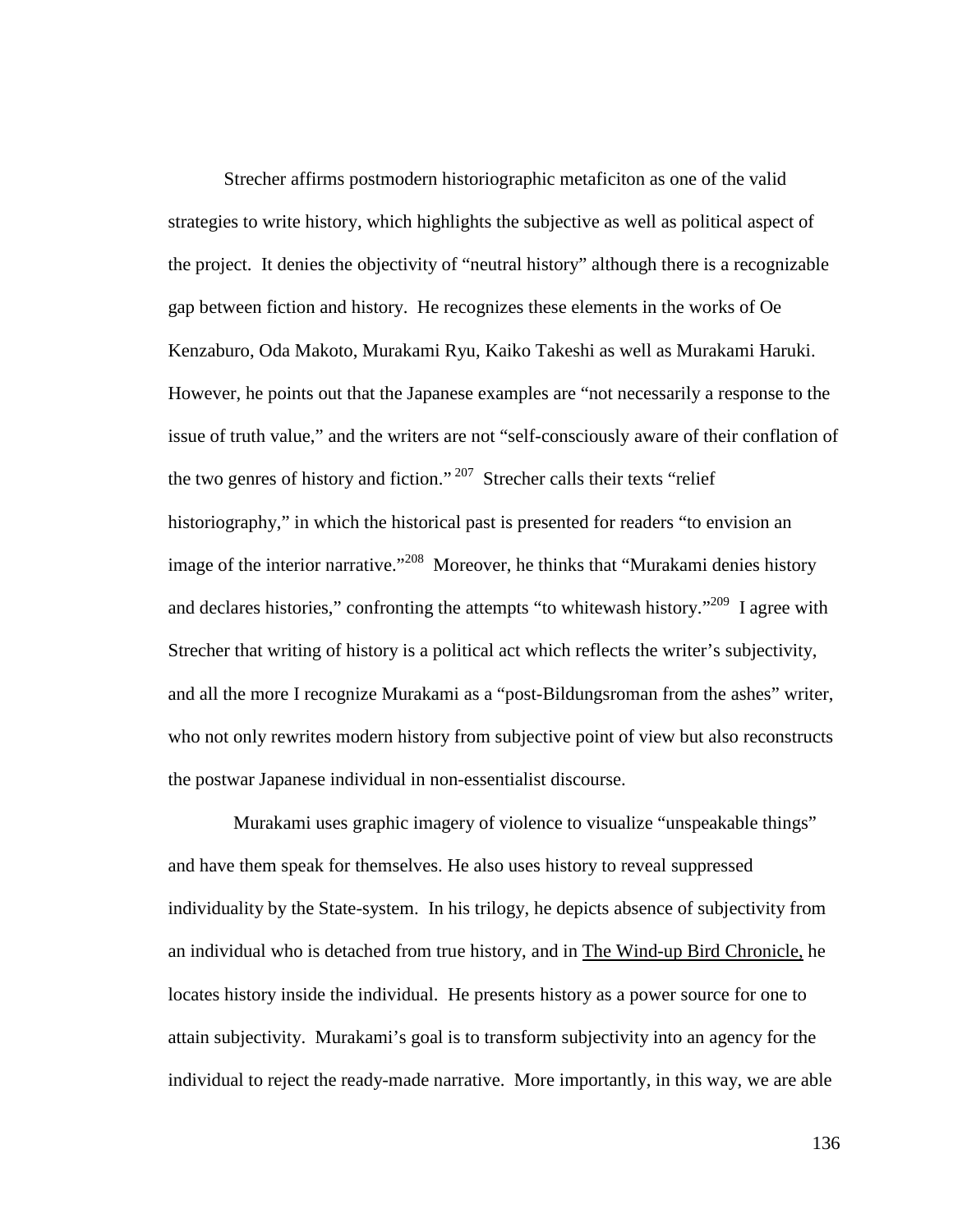to "pass on" true history. One must explore his/her individuality through empathetic involvement with history. This further leads us to the question of subjectivism. Can we really understand other people's experiences? In the next chapter I examine Murakami's treatment of social subordination in relation to minority issues and explore his ideas of human relations and subjectivism in postwar society.

<sup>156</sup>Michael Seats, Murakami Haruki: The Simulacrum in contemporary Japanese Culture, (Lanham: Lexington Books, 2006) 331.

<sup>157</sup> Haruki Murakami, "Murakami Haruki Long Interview," Eureka: June, special edition 1989, 18-19.

<sup>158</sup> Jay Rubin, Haruki Murakami and the Music of Words (New York: Vintage, 2005) 208. <sup>159</sup> Sengoku Hideyo thinks that ironing was not something enjoyed by Japanese men in the 1960s when the novel is set. Sengoku sees a hint of Americanism in Watanabe Toru's habit of ironing. See "Ironing Young Man: In Norwegian Wood,"66-67. <sup>160</sup> Although in Haruki Murakami and the Music of Words, (208), Jay Rubin says that Toru's Chinese character means "to receive" and it suggests his passivity, I believe Rubin confuses the character 享 with 亨. They are both read as "to-o-ru." However, the former means "to receive" and the latter means "to offer." Okada Toru's character is the latter. <sup>161</sup> Haruki Murakami, The Wind-up Bird Chronicle (New York: Vintage, 1998) 6.

<sup>162</sup> Rubin, 218.

 $\overline{a}$ 

<sup>163</sup> Murakami, 12.

<sup>164</sup> Ibid, 125.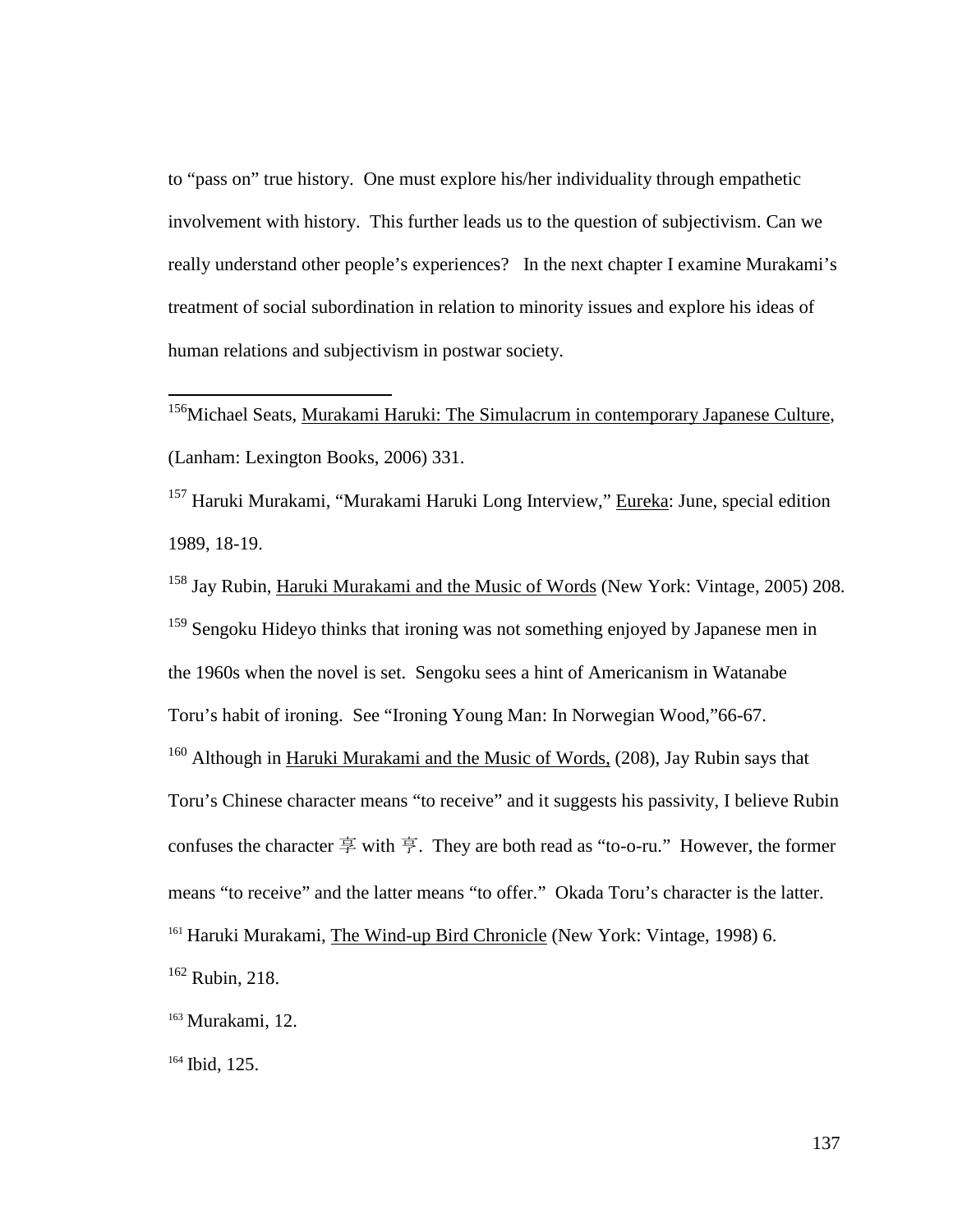<sup>165</sup> Minato, Kawamura, "Haruhagawa no kakaru hashi" (The Bridge of Harha River), Murakami Haruki Studies 04, eds. Yoshiki Kuritsubo and Teruhiko Tsuge (Tokyo: Wakakusa Shobo, 1999) 29.

<sup>166</sup> Murakami, 53

<sup>167</sup> Rubin, 214.

 $\overline{a}$ 

<sup>168</sup> Seats, 331.

<sup>169</sup> "Murakami Haruki ga takai to deautoki" (When Murakami Haruki meets the Other World), 78.

<sup>170</sup> In Haruki Murakami and the Music of Words, Rubin thinks that The Wind-up Bird Chronicle is the retelling of  $\underline{A}$  Wild Sheep Chase (205). Michael Seats also acknowledges the similarities between the two works although he points out that the representation of history in The Wind-up Bird Chronicle is "messy," while history in A Wild Sheep Chase is presented in a more unified way. See Murakami Haruki" The Simulacrum in Contemporary Japanese Culture, 235.

 $171$  Umigarasu is the endangered sea bird living only in Hokkaido.

<sup>172</sup> Murakami, 18.

<sup>173</sup> "Mediumu to shiteno Murakami Haruki" (Murakami Haruki as medium), 91.

<sup>174</sup> Murakami, *Pinball* 219.

<sup>175</sup> Murakami, *Wild Sheep* 335.

<sup>176</sup> Kiyoto Kato, "Hitsuji o meguru Boken: Mimeshisu saresu monogatari" (A Wild Sheep Chase; A Story of Mimesis), Murakami Haruki Studies 01, eds. Yoshiki Kuritsubo and Teruhito Tsuge (Tokyo: Wakakusa Shobo, 1999) 179.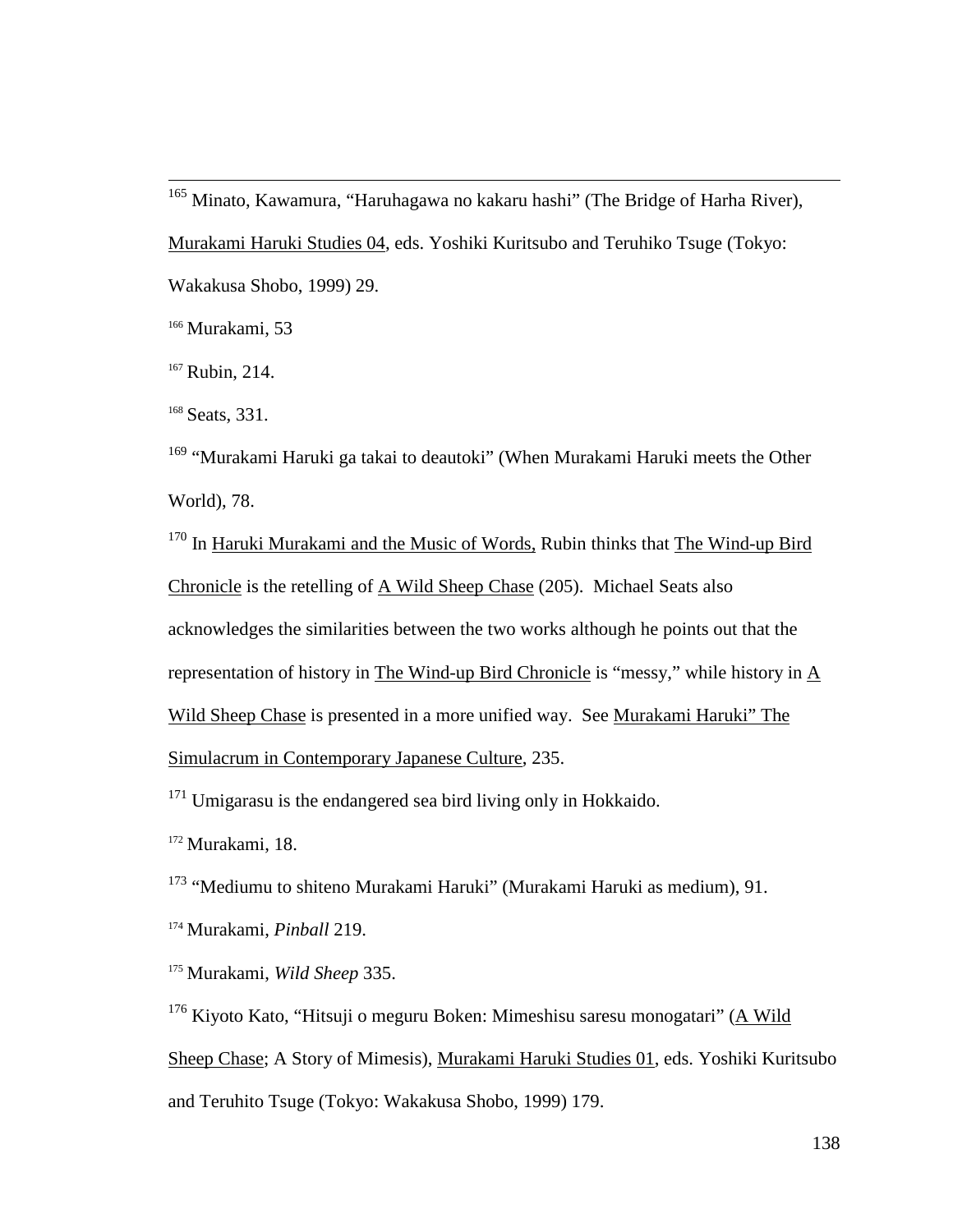<sup>179</sup> Ibid, 76.

 $\overline{a}$ 

<sup>180</sup> Haruki Murakami, Kinkyo, Henkyo (Near End, Far End) (Tokyo: Shincho, 1998) 168- 169.

<sup>181</sup> Kazuo Kuroko, *Murakami Haruki* (Tokyo: Bensei Shuppan, 2007) 198.

<sup>182</sup> Haruki Murakami and Hayao Kawai, Murakami Haruki Kawai Hideo ni aini iju

(Murakami Haruki goes to see Kawai Hideo) (Tokyo: Shincho, 1996) 72.

<sup>183</sup> Seats, 328.

<sup>184</sup> Murakami and Kawai, 56-57.

<sup>185</sup> The Confession style novels with the subject Watakushi." Karatani Kojin regarads

Tayama Kataii as well as Shiga Naoya as prototypical writers of I novels. See Origins of

Modern Japanese Literature, 76-96. Mishima Yukio's Confession of Mask is often named as an example.

<sup>186</sup> Seats, 328-329.

<sup>187</sup> Rebecca Suter, The Japanization of Modernity (Cambridge: Harvard UP, 2008) 148-149.

<sup>188</sup> Haruki Murakami, 1973 nen no Pinboru (Pinball, 1973) (Tokyo: Kodansha, 1983) 104.

<sup>189</sup> Kojin Karatani, "Murakami Haruki no Fukei" ( Murakami Haruki's landscape),

Murakami Haruki Studies 01 eds. Yoshiki Kuritsubo and Teruhiko Tsuge (Tokyo:

Wakakusa Shobo,1999) 106-111.

<sup>&</sup>lt;sup>177</sup> I mean between 1930s and 1970s. The novel is set in 1978.

<sup>178</sup> Haruki Murakami, *Wimd-Up,* 208-209.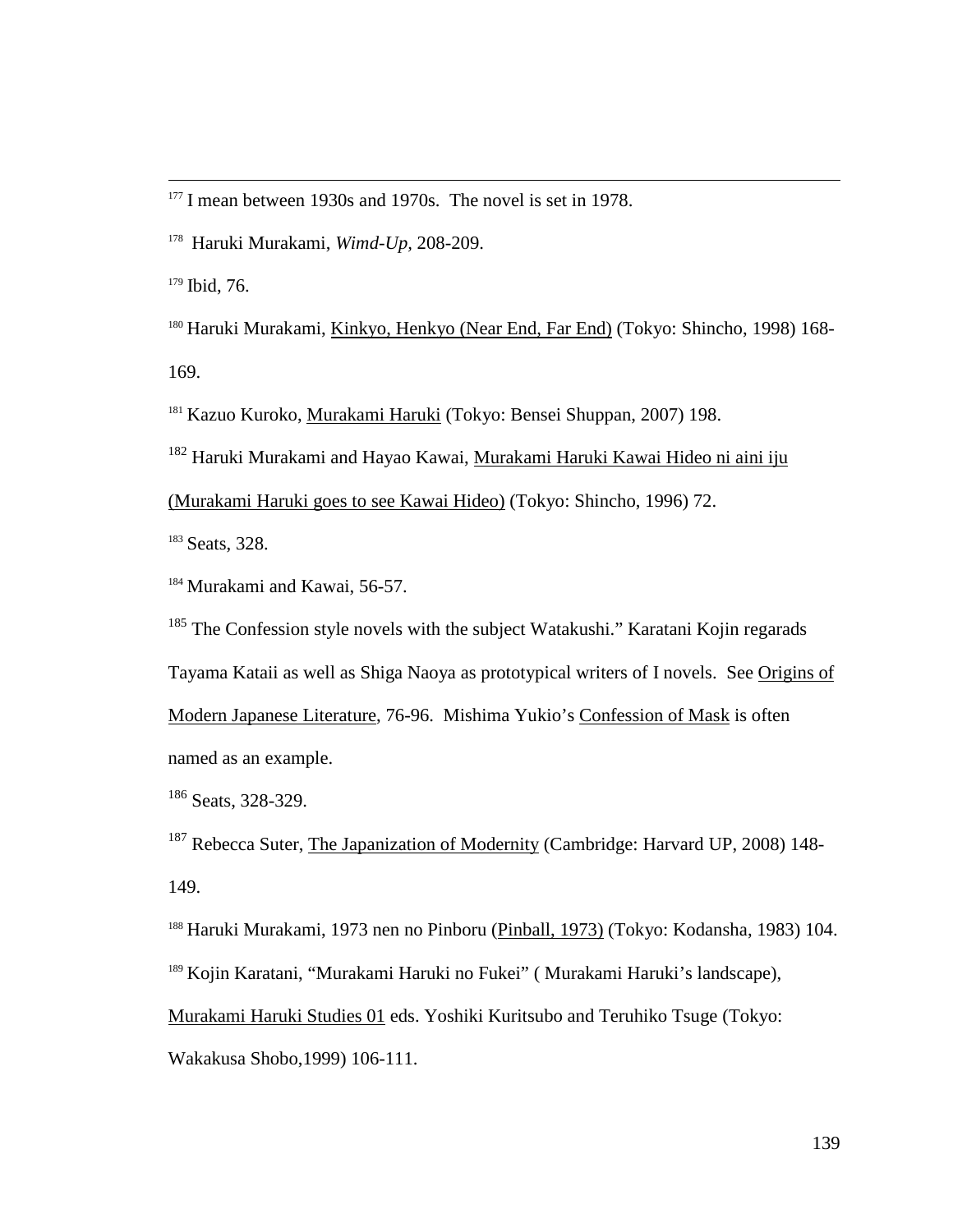<sup>190</sup> Kojin Karatani, Origins of Modern Japanese Literature, trans. Brett De Bary (Durham: Duke UP, 1993) 34.

<sup>191</sup> Karatani, 135.

<sup>192</sup> Seats, 122.

 $\overline{a}$ 

<sup>193</sup> Fredrick Jameson, Postmodernism or the Cultural Logic of Late Capitalism (Durham: Duke UP, 2001) 284.

<sup>194</sup> Jameson, 19.

<sup>195</sup> Jameson, 19.

<sup>196</sup> Leah Wain, "Postmodernism? Not Representing Postmodernism."

 Literary Theories: A Reader and Guide. Ed. Julian Wolfreys (New York: New York U.P., 1999) 369.

<sup>197</sup> Frederic Jameson, Foreword, Origins of Modern Japanese Literature, by Kojin

Karatani, trans. Brett De Bary (Durham: Duke UP, 1993) xi.

<sup>198</sup> Strecher, 163.

<sup>199</sup> Karatani discuss the idea of Japan's indigenous postmodernity in "Hihyo to

Posutomodan" (Criticism and Postmodern), 135-145. In "Murakami Haruki no Fukei"

(The Landscape of Murakami Haruki) he says that an inversion he observes in

Murakami's "landscape" is already seen in modern Japanese literature. Therefore, he

does not recognize Murakami's inversion as a postmodern characteristic (106).

<sup>200</sup> Paul Gilroy, The Black Atlantic: Modernity and Double Consciousness (Cambridge:

Harvard UP, 1993) 2.

 $201$  Ibid, 19.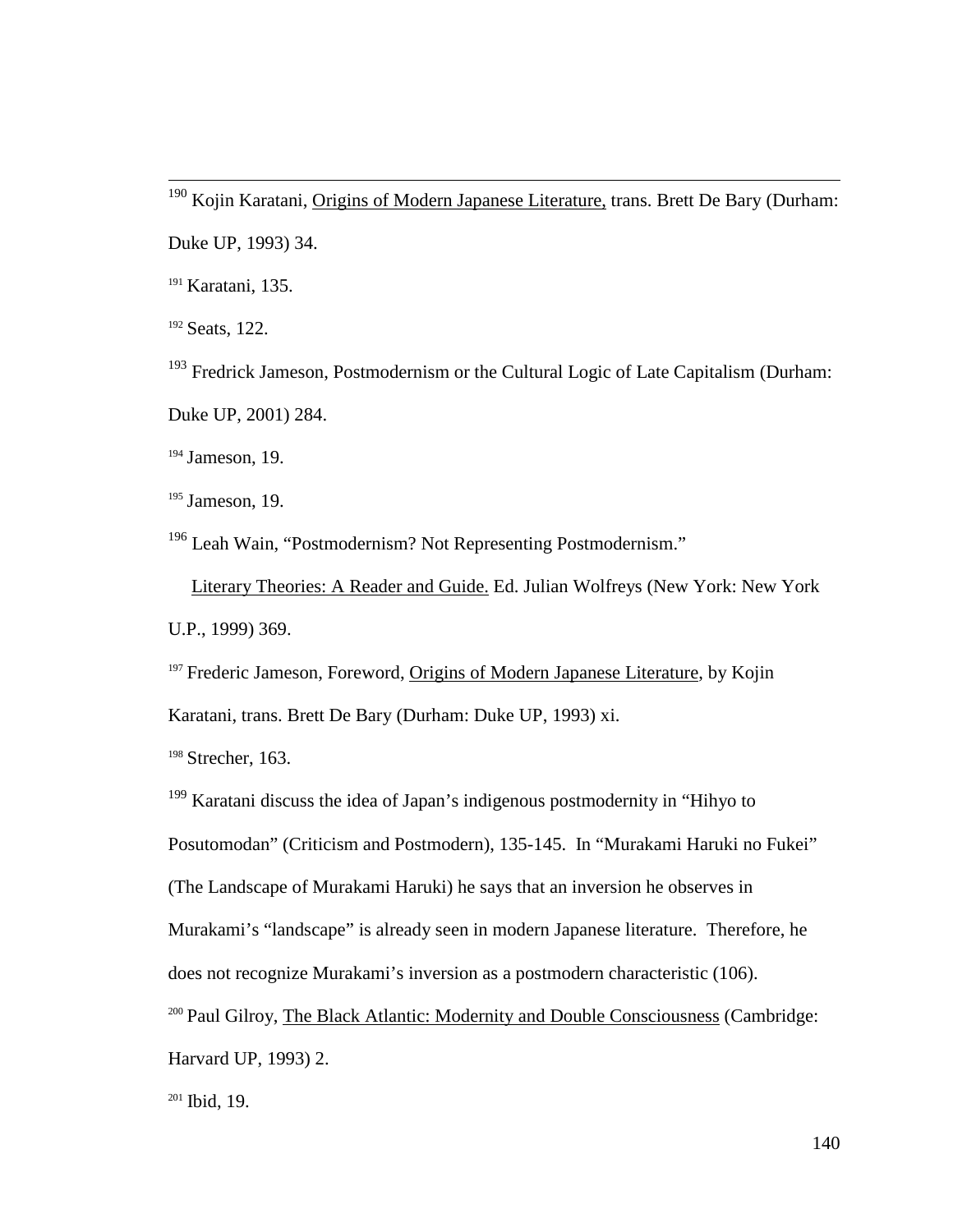$202$  Ibid, 218.

 $\overline{a}$ 

<sup>203</sup> Henry Louis Gates Jr. and Nellie McKay eds. The Norton Anthology of African American Literature (New York: Norton, 2004) 2210-2211.

<sup>204</sup> Homi Bhabha, Location of Culture (New York: Routledge, 1994) 284.

<sup>205</sup> Bhabha, 273-275.

<sup>206</sup> Bhabha, 284-285.

<sup>207</sup> Matthew Strecher, <u>Dances with Sheep</u> (Ann Arbor: U of Michigan, 2002)166-167.  $208$  Strecher adapted this from the idea of "relief sculpture" to suggest that "the outline of the historical past, the outer limits of the historical moment under discussion are displayed in such a way as to invite the reader to envision an image of the interior narrative." It requires active participation of the reader's imagination. As novels of "relief historiography" Stretcher lists A Wild Sheep Chase, Hardboiled Wonderland and the End of the World, The Wind-up Bird Chronicle, Dance, Dance, Dance (168-169). <sup>209</sup> Strecher, 201-202.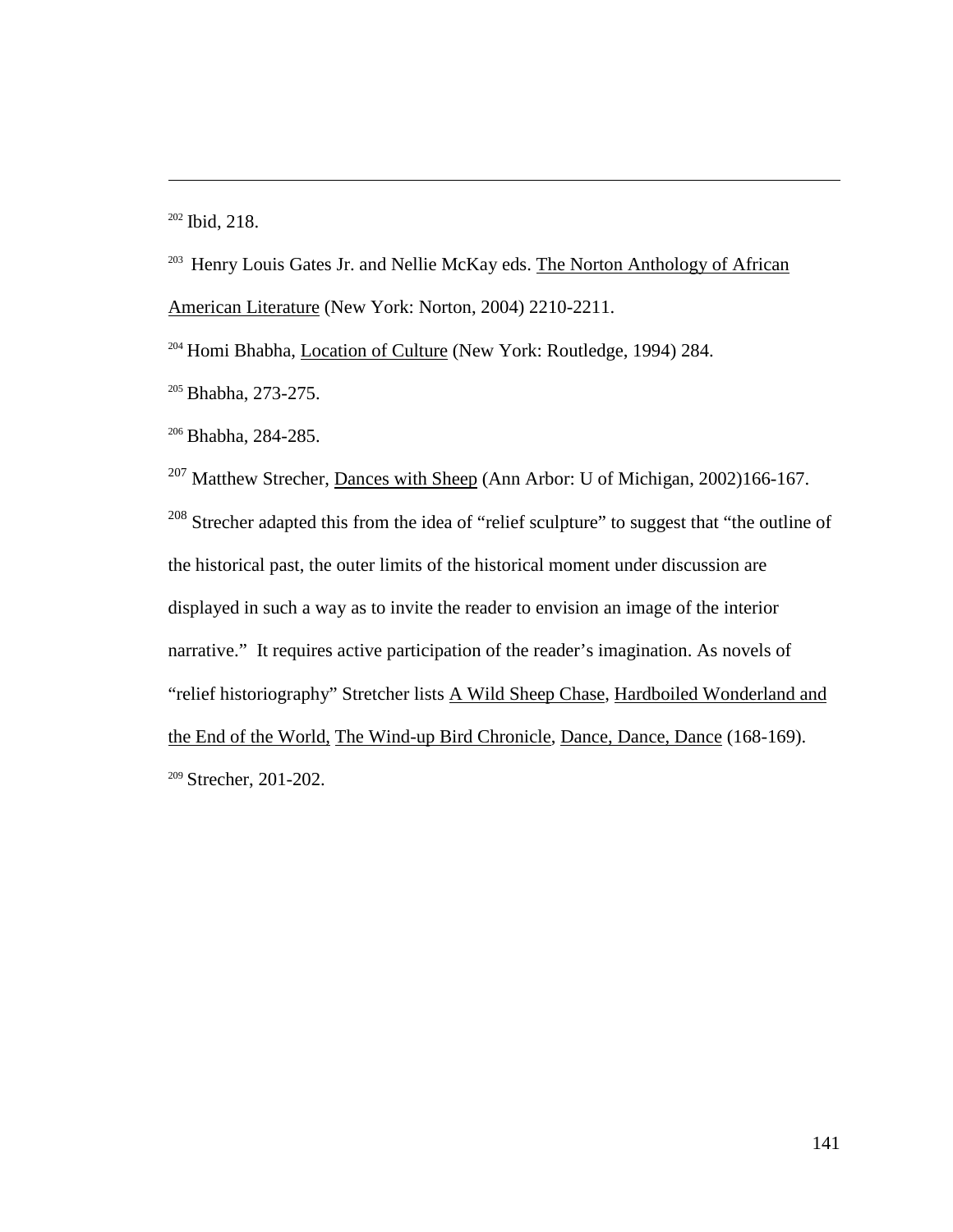# CHAPTER V

# MURAKAMI'S COMMITMENT: CATS, CHINESE AND COMMUNICATION

## **Introduction**

In his interview with the psychologist Kawai Hayao, Murakami explained the change he made between the first two novels of the trilogy and A Wild Sheep Chase: he transformed the sense of detachment and the aphoristic style of the first two novels into "monogatari" (story /narrative). For Murakami, "monogatari" must be very spontaneous and lead to a conclusion with a catharsis. Consequently, the novel becomes long. In this "monogatari" mode, he wrote his next long novel, Hardboiled Wonderland and the End of the World in which he uses a magical realism technique and then, he also wrote a medium length novel, Norwegian Wood, in the style of realism. Although he continues to write monogatari, Murakami also recognizes his next work, The Wind-Up Bird Chronicle as his turning point when he began to be concerned with "commitment." He defines what he calls "commitment" as "connection among people." However, "commitment" is not as simple as mutual understanding or holding hands together but as complex as "going down into a well and going through a wall to find a connection."<sup>210</sup> This is exactly the image of commitment he creates in The Wind-Up Bird Chronicle and the picture book, The Sheep Man's Christmas.

Murakami's concern with "commitment" actually brings our attention to subjectivism or the inquiry into whether one can understand other people's experience. If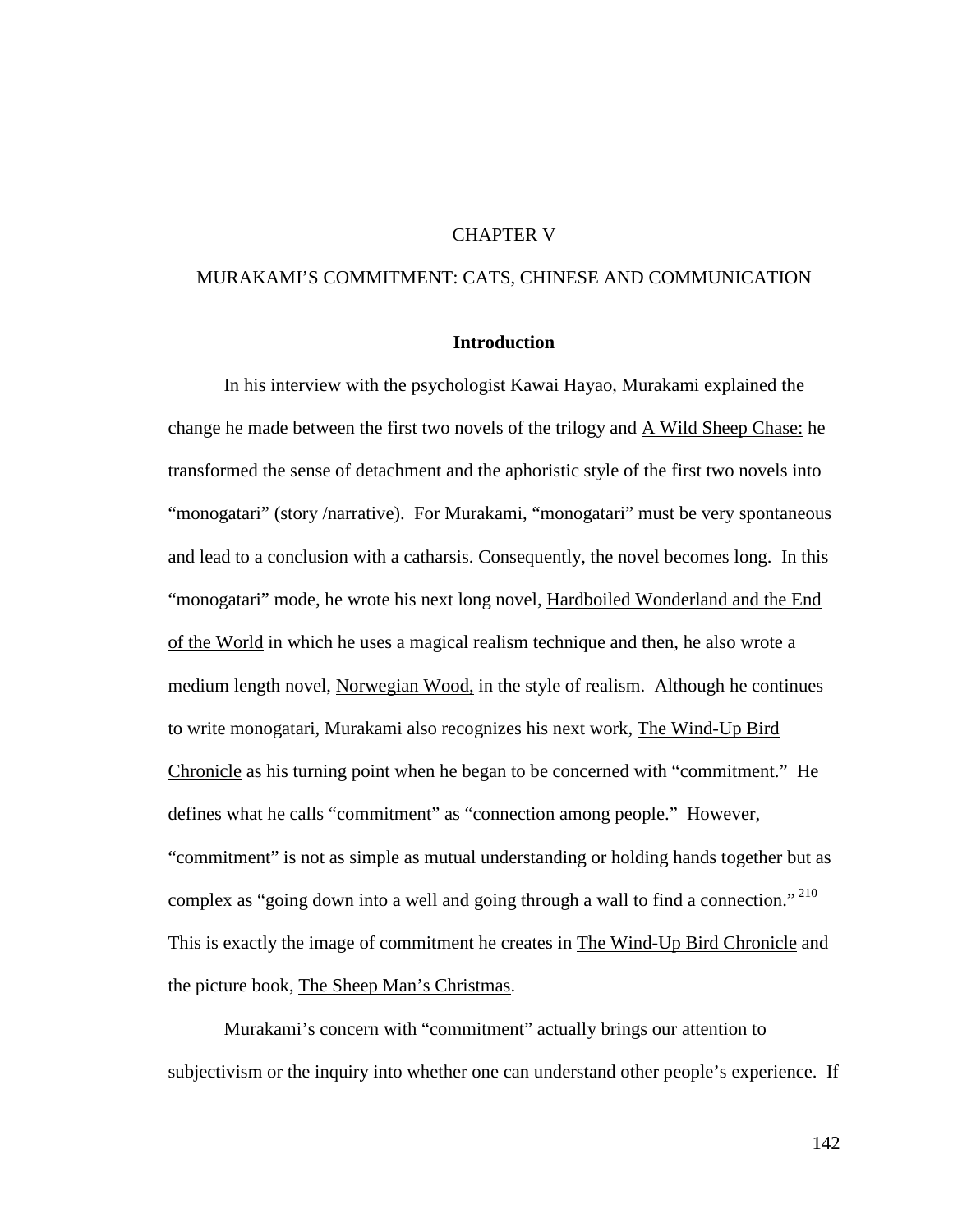one can be involved empathetically with history (or other people's memories), he/she is able to understand experiences of other people as well. This can be rephrased as one must know both history and the people of the society he/she lives in, which further suggests that not only the warp of history but also the woof of social awareness should help one to find his/her self identity. At the same time, the warp and woof keep society from falling apart. In addition to the historical black hole, Murakami reminds us of modern Japan's multi-ethnic social reality in which ethnic minorities are disadvantaged in education, employment, housing and marriage. I use the term "ethnic minorities" to refer to non-Japanese populous including Ainu, Koreans and Chinese who have been discriminated against in many areas. They are descendants of those whom Imperial Japan brutally violated. These minorities are victims of the modern. Because of their physical appearances, they have been quietly assimilated into Japanese society without disturbing the State-system's attempt to create the image of a successful mono-ethnic nation. Not only their voice but also their existence itself was concealed in postwar Japan's self-representation of an egalitarian classless society.

In this chapter I explore modern Japan's social consciousness regarding ethnic Others, examining Murakami's texts that involve the Chinese and cats as the oppressed group. He tends to use both cats and Chinese as the subjects of violence who do not possess language to express their pain. I read his trilogy and his short story "A Slow Boat to China," which I think reveal the Orientalist view of the Japanese (including his own) towards ethnic Others. Regardless, he attempts to transform true understanding of the Others (including their pain) into an empowering source for individuals to know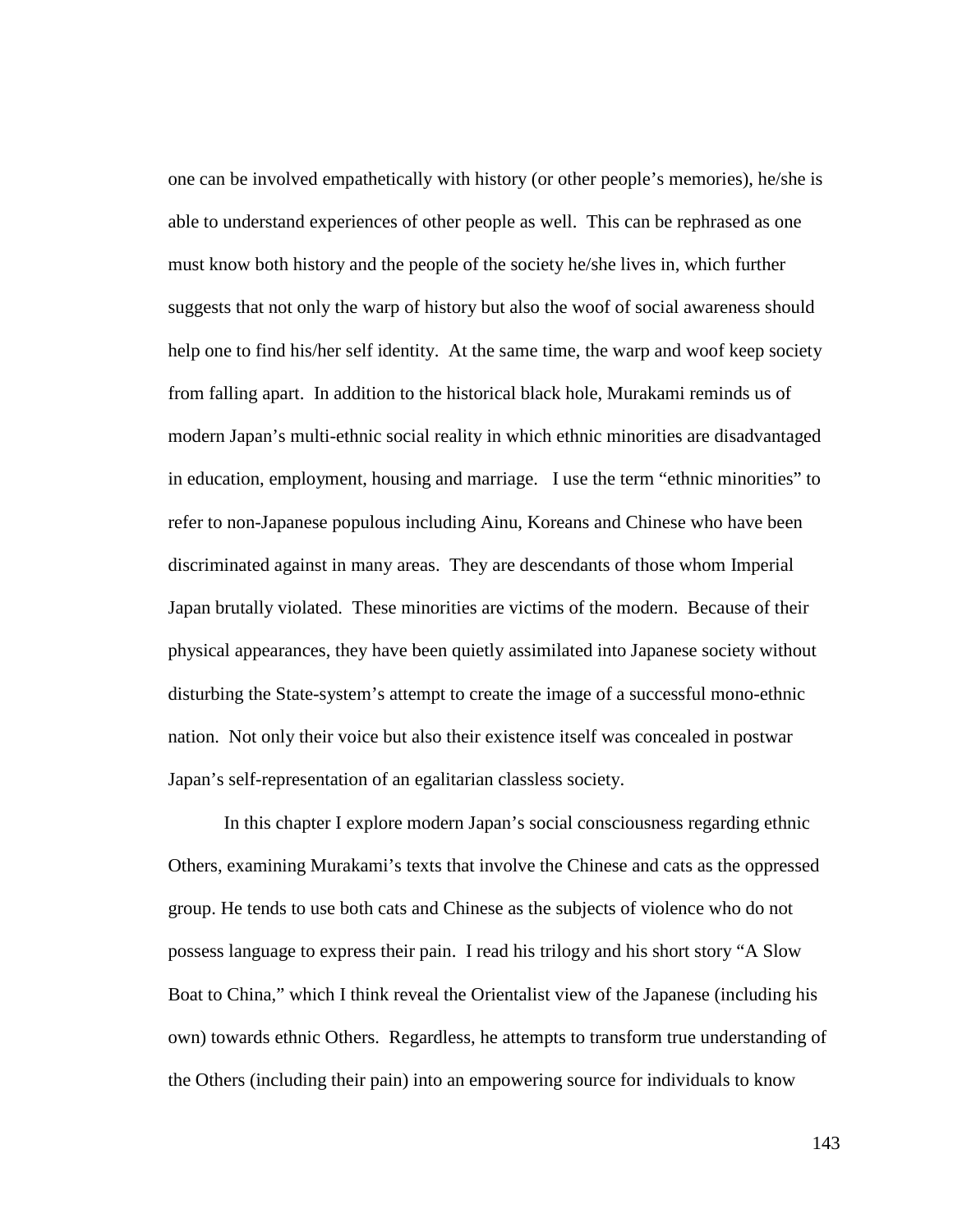themselves. I also examine The Wind-Up Bird Chronicle in terms of the significant role the cat plays to empower the protagonist in his confrontation with the darkness of imperialism. Finally, I analyze the human-cat hybrid character, Nakata-san in Kafka on the Shore, in terms of his position in a quasi-egalitarian society.

### **Cat Novels: Unhappiness Unspoken**

Murakami is a writer with a strong anti-System voice. I call him tentatively a "post-Bildungsroman from the ashes" writer whose attempt to rewrite Japan's modern history opens a new theoretical frame that emerges in an overlap between the postmodern and the postcolonial. Using postmodern techniques, he actually reveals the Statesystem's imperialist hegemony over individuals. His stories revolve around the battle between the imperialistic promotion of modernity and the individual who reveals its darkness, and his protagonists are fully aware of the System's control over the economy, education and the media in postwar Japan. Postwar Japan created the image of an egalitarian society in which more than 90 percent of Japanese regard themselves as the middle class, although many see the large size of this class and even inequality within. Murakami's protagonists never belong to the low end of the middle class. They are rather privileged. They have college degrees and well-paying jobs. Moreover, they are entitled to language to express their dissatisfaction with society. While presenting the heroic voices of the privileged protagonists, however, Murakami inserts signs of the oppressed group using cats.

Koizumi Koichiro suggests that we should nickname The Wind-up Bird Chronicle "Spaghetti novel" based on Okada Toru's frequent diet of spaghetti.<sup>211</sup> Certainly,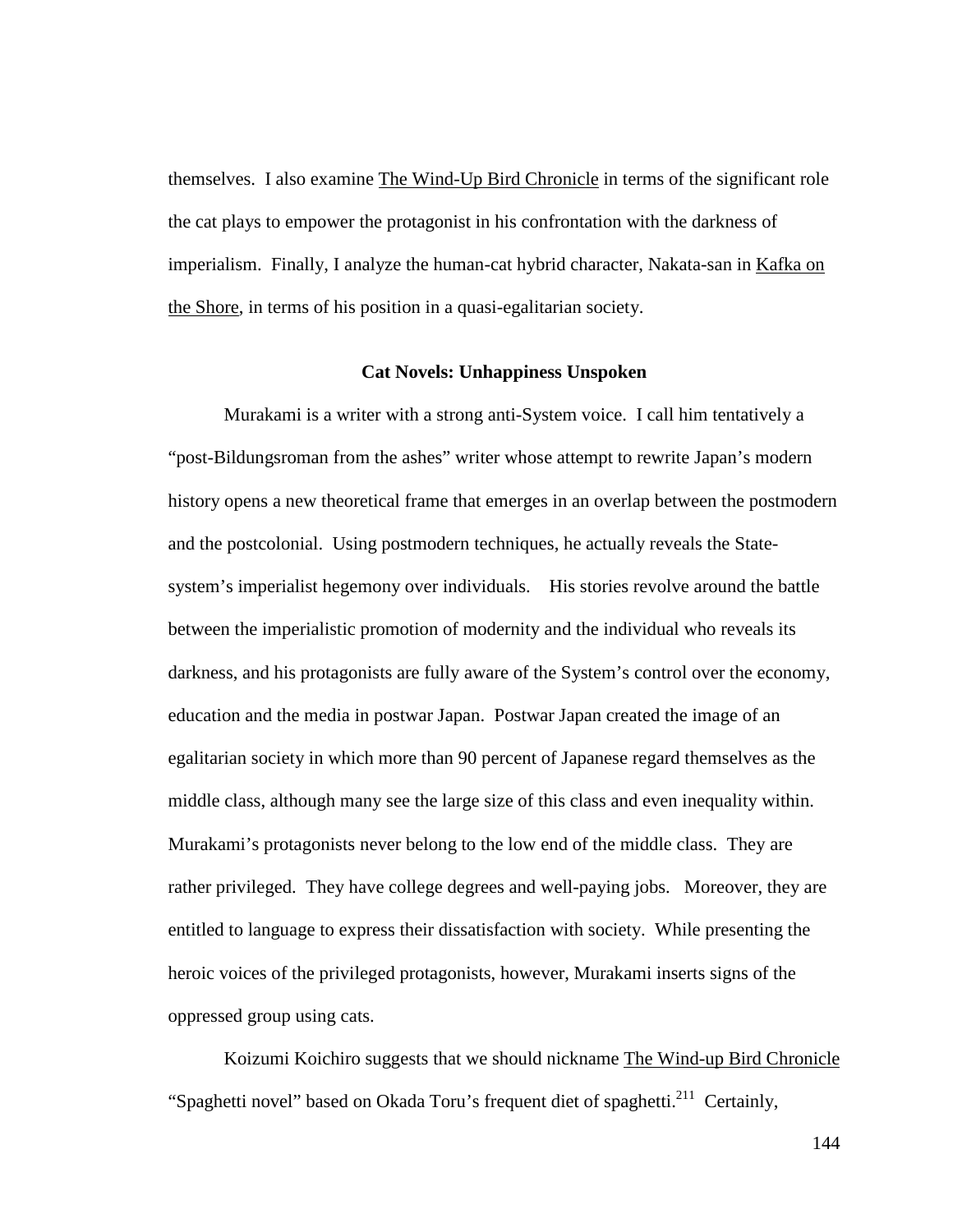Murakami's protagonists eat spaghetti quite often, and his food description is one of the narrative strategies he uses in order to create certain cultural landscapes.<sup>212</sup> However, cats appear more consistently than spaghetti in his texts, and in this respect, the body of Murakami's works should be called "cat novels." Murakami is known as a cat lover, and he apparently enjoys having cats in his novels. It is no exaggeration to say that one can expect the presence of at least one cat in each of Murakami's novel, and cats often play significant roles in his recreation of modern Japan's social landscapes.

Boku in the trilogy does not become a cat owner until A Wild Sheep Chase although cats are referred to more than once in the earlier two texts. Unfortunately for cats, on many occasions they are drawn from their peaceful nap and turned into the subject of pain. In fact, in his first novel, Murakami already shows this tendency to present cats as nameless victims of unreasonable violence and voiceless pain takers although their existence remains in the background. In Hear the Wind Sing Boku tells his girlfriend about experiments with cats in his biology class, although he skips the part that the experiments took the lives of thirty six cats and kittens. When he tells her that he majors in biology because he likes animals, she says that she likes animals also. In reply, he tells her a story of a leopard that killed 350 Indians for three years. He continues:

"Well, they brought in an Englishman, A Colonel Jim Corbett -- the famed 'Leopard Killer' – who in eight years bagged one hundred twenty-five leopards and tigers, that leopard included. Still like animals? " She put out her cigarette, took a sip of wine, then studies my face a while. "You really are an oddball."<sup>213</sup>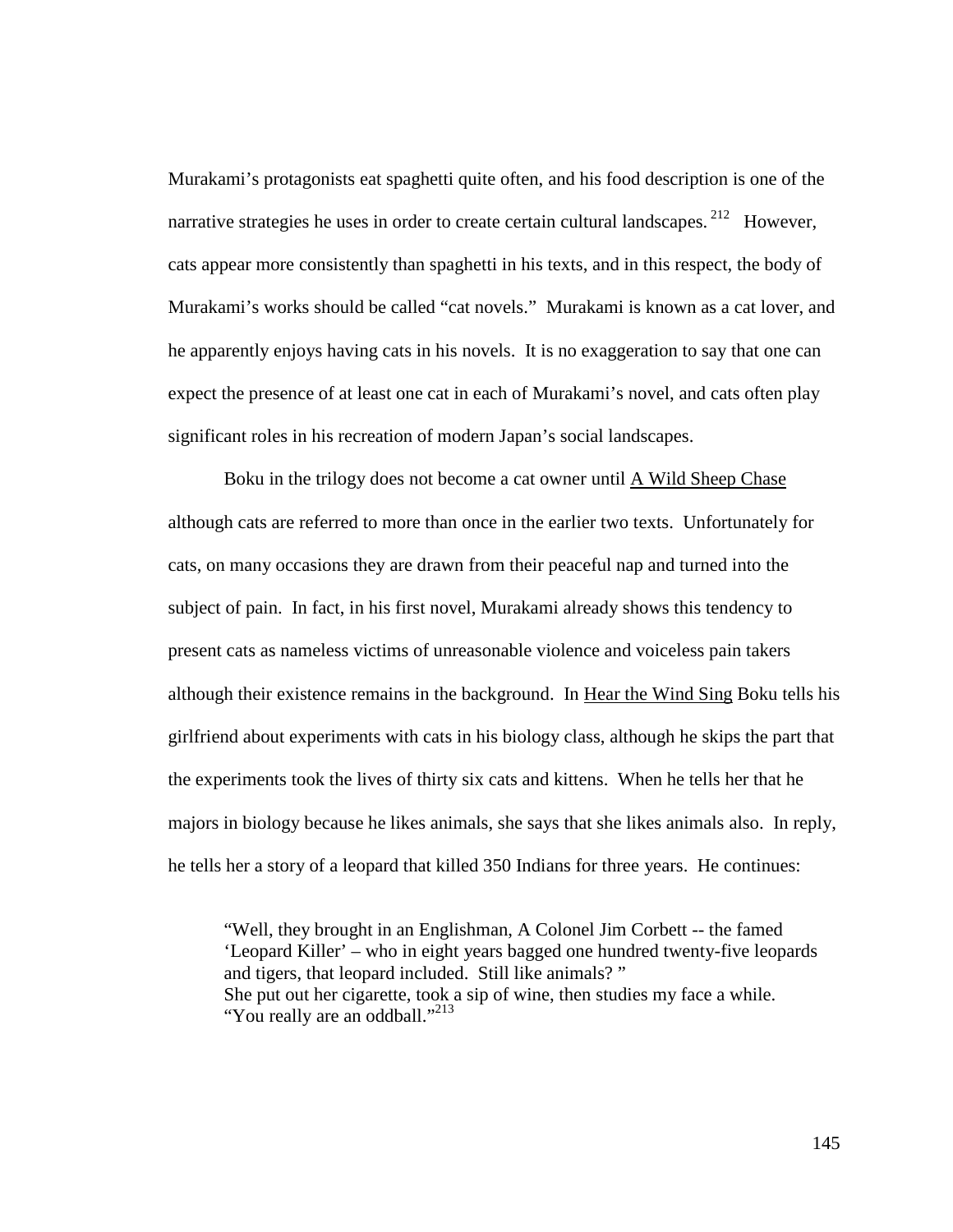The heroic Englishman who rescued the natives killed 124 innocent cats. Boku's killing is justified in the name of modern science while the Englishman's "mass-murder" is supported by what Fuminobu Murakami calls the modern ideologies of "strong-is-good" and "love-is-beautiful," which justifies violence towards dangerous others. This also implies that acts of genocide including Auschwitz are a product of the modern. $^{214}$ 

Max Weber's idea that rationalization makes the world orderly and reliable but cannot make it meaningful may explain the irony of Boku's love for animals.<sup>215</sup> The irony is that Boku's love for animals actually leads him to kill 36 innocent cats. In the process of modernization "love" and "strong" justify irrational violence and victimize innocents. Killing innocent cats can also be comparable to Imperial Japan's brutal murder and rape of the Chinese during World War II. Violence was justified by love for the country and racial superiority (being strong). The modern allows the "strong" to kill innocents out of "love," yet, the rational action of the modernist is actually irrational. This leopard episode can be read as Murakami's illustration of the irrationality of the modern that exists as part of our lives.

In postwar Japan, the dark energy of imperialism still promotes the modern ideology and keeps the "ordinary" Japanese mindless and ethnic minorities voiceless. Murakami criticizes this social structure in which the small group of capitalists exploit the large middle class consumers and the lower class labor. Murakami's criticism on the capitalist exploitation of the war is shown through the character, Nezumi (meaning "rat") in the trilogy.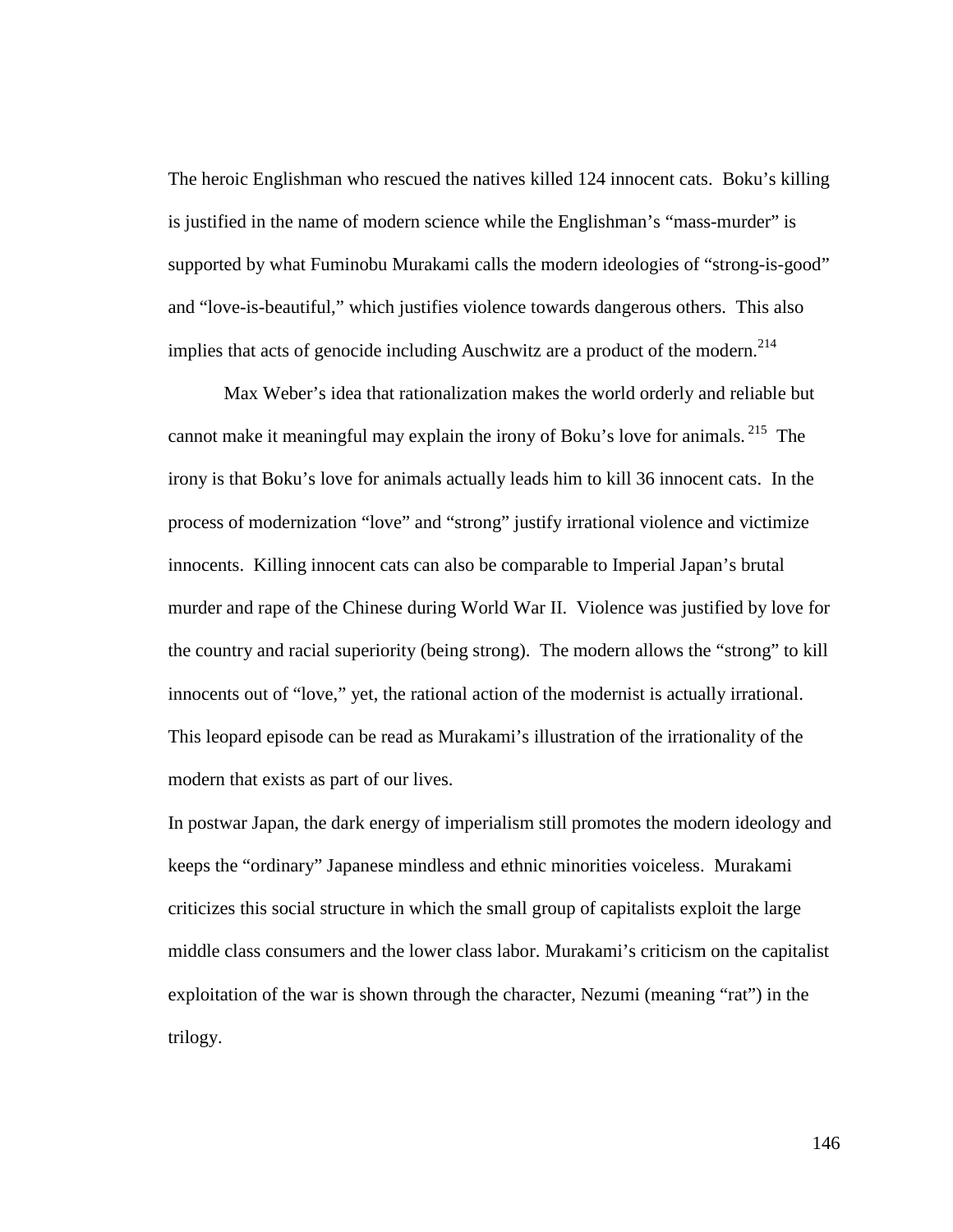Nezumi is the son of a very wealthy man who has made a fortune out of the war.

According to Boku:

Rumor had it that the Rat [Nezumi]'s father had at one time been miserably poor. That was before the war. Then just as the war was about to breakout, he managed to buy into a chemical plant and began to sell insect-repelling plasters. And while there were doubts whether the stuff actually worked, by a convenient turn of events the fighting spread south and sales shot up. When the war ended, he shoved the plasters away in a warehouse and this time began to market a highly suspect "nutrition supplement." Around the end of the Korean War, he suddenly switched to household detergents. The word was that all these products had exactly the same ingredients. Quite possible. Twenty-five years ago, the jungles of New Guinea were heaped with dead Japanese soldiers all covered with insect plasters, while now toilets in every home in Japan are overflowing with cleaners bearing the same trademark.<sup>216</sup>

In this brief biography of Nezumi's father, we are able to see what Karatani Kojin would call "tento" (inversion), through which Murakami equates the value of the dead soldiers with toilet cleaners. Simultaneously, Murakami demonstrates the existence of the comprador class which was benefitted from the meaningless death of soldiers. The authors of Post-Colonial Studies: The Key Concepts define the term "comprador" as "a relatively privileged, wealthy and educated elite who maintain a more highly developed capacity to engage in the international communicative practices introduced by colonial domination."<sup>217</sup> Although Nezumi's father may not exactly be "educated," he certainly has pushed himself to the position where he is able to produce educated elite descendants. Ironically, his son has a strong anti-capitalist view. Nezumi's rejection to the comprador class is implied, in the first place, through his calling himself "Nezumi." Suggestively, he attempts to negate his privileged status by transforming himself into one of the least adored animals in human society. Just being rats is enough reason for them to be killed.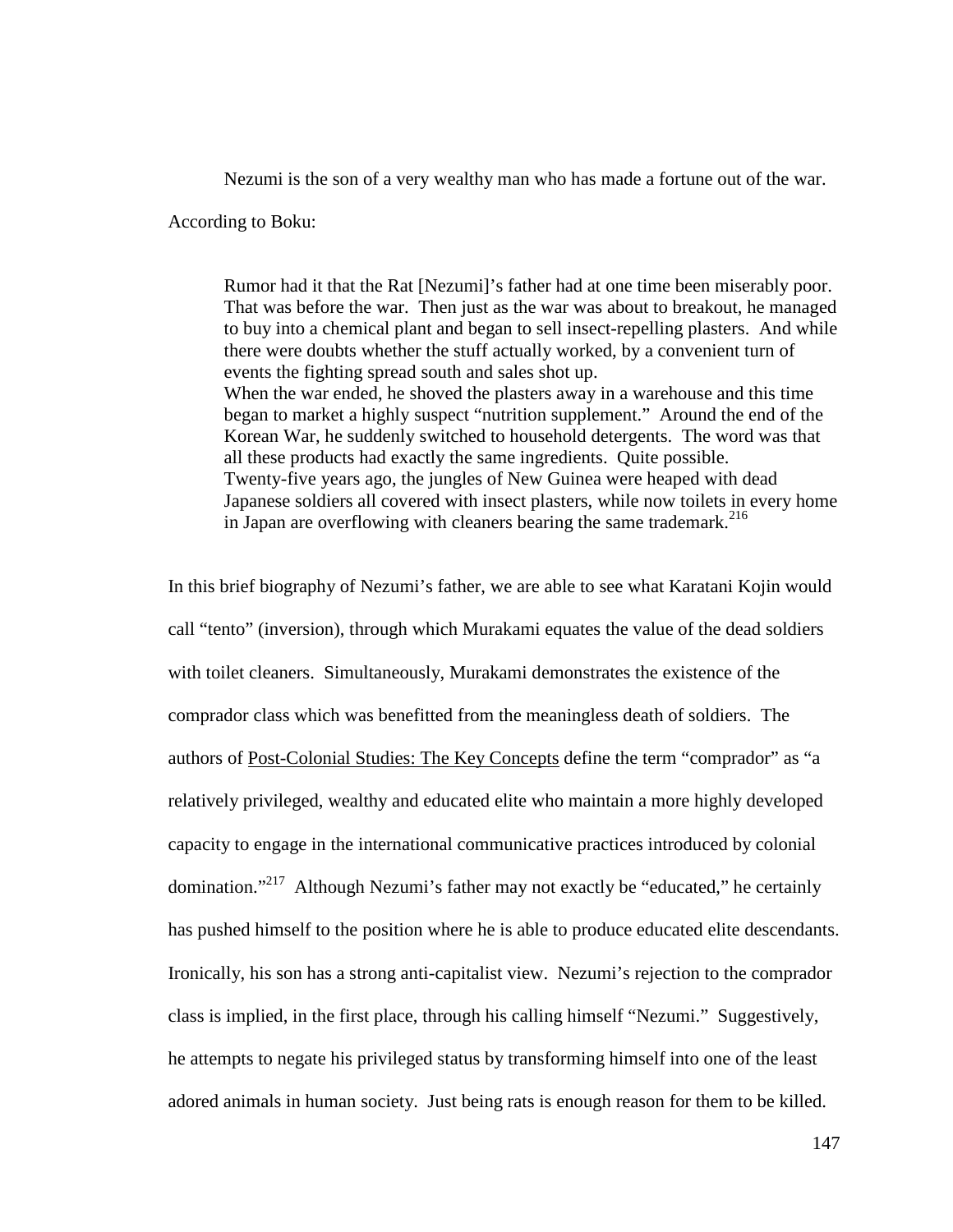His father made a fortune out of irrational killings, while Nezumi identifies himself as an animal that is irrationally killed.

Nezumi actually shows sympathy towards victims of irrational violence.

Suzumura Kazunari, who did extensive reading on Murakami's use of cats, thinks that the character Nezumi suggests the existence of cats, for they form an inseparable pair (cats and mice). Therefore, he asserts that it is natural for Nezumi to be sympathetic towards the Chinese bar owner, J's cat.<sup>218</sup> In Pinball, 1973, J tells Nezumi about his three legged cat. J recalls that one day the cat came home covered in blood. Nezumi asks:

"What on earth happened to it?"

 "Don't know. I guess it got hit by a car. But y'know, it was somehow worse than that. Getting run over by a tire wouldn't do that. I mean, it looked as if it'd been mangled in a vise. Flat as a pancake. I'd almost bet it was someone's idea of a practical joke.

 "Come on," the Rat said shaking his head in disbelief. "Who'd want to do that to a cat's paw?"

 J tamped one of his filterless cigarettes over and over again on the counter, then put it to his lips and it up.

"You said it. Not a reason in the world to crush a cat's paw. It's a real wellbehaved cat, never done anything wrong. Nothing anyone would have to gain by crushing its paw. It's just senseless and mindless ill will. I'll never understand it, you might even say it's got us hemmed in."

The Rat [Nezumi] nodded once more, his eyes fixed on his beer glass. "I just can't understand why…"

 "That's all right. If you can let it go at not understanding, that's the best anyone could expect." $^{219}$ 

In this episode Murakami depicts the cat as a muted victim of irrational violence, which

actually overlaps with the victims of Imperial Japanese soldiers' inhumane rape and

murder. In fact, what J calls "senseless and mindless ill will" symbolizes the darkness of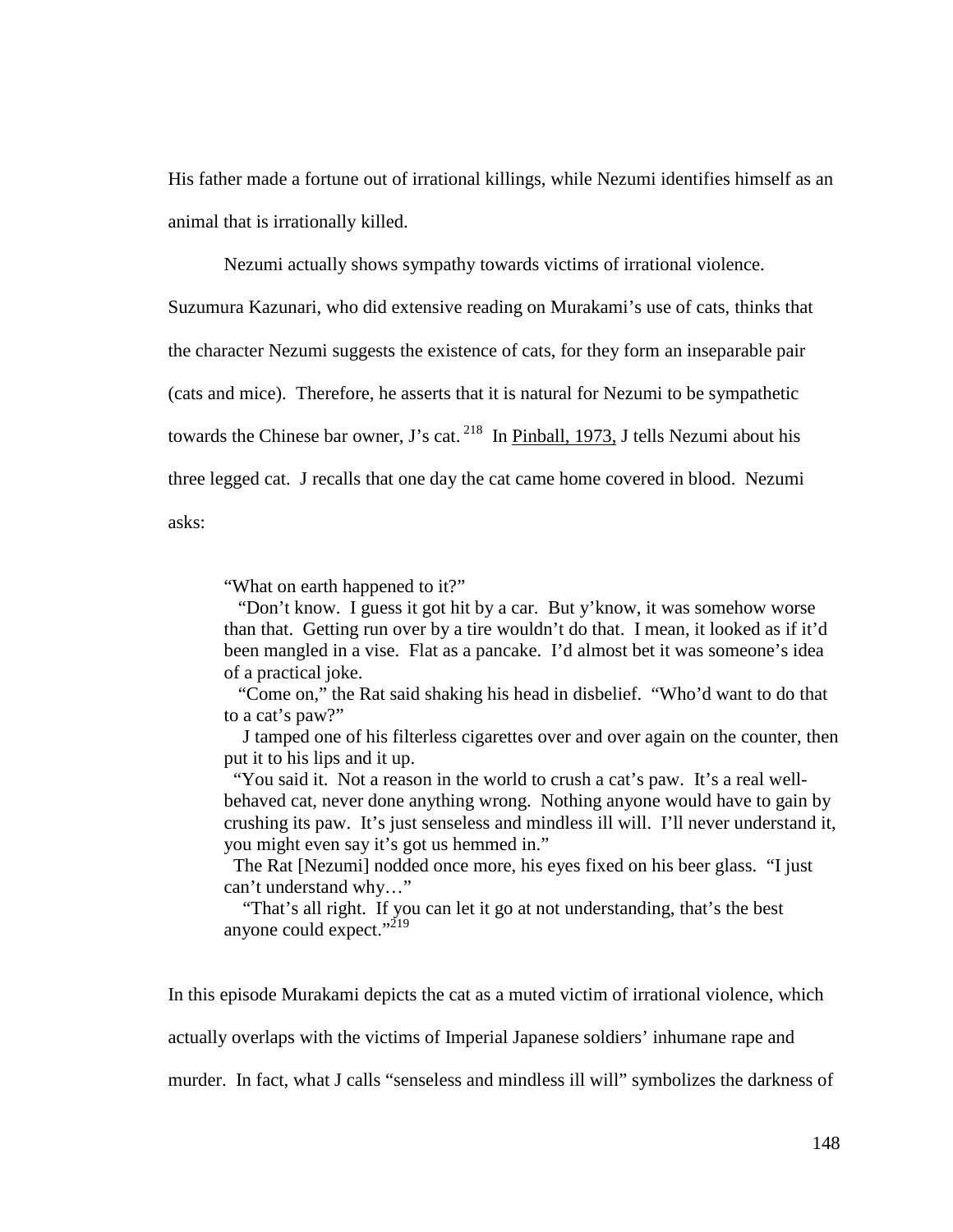the modern, which coexists with the modern ideology. The cat does not possess language to express its pain, and it is symbolic that he is owned by an ethnic minority who does not speak the language of his county. In this way, Murakami relates the ill will of imperialism with Japan's multi-ethnic reality, using cats (and the Rat) as a medium.

#### **Monoethnic Ideology and Multiethnic Reality**

The diverse origins of the Japanese people were recognized in many prewar writings. During the war the multiethnic ideology was realized through the ethnic diversity in imperial Japan. The diffusion of Japanese national identity occurred simultaneously with the promotion of imperialism. Colonization of Taiwan, Korea and Manchuria was highly promoted by the ideology of a multiethnic nation.<sup>220</sup> When people became fully aware of their national identity, Japan was a multiethnic empire. Multiethnic consciousness co-existed with a sense of ethnic superiority in people's mind. Non-Japanese minorities were considered ethnically and culturally inferior. However, upon loss of the war, postwar Japan experienced major changes in population diversity by decolonization of its colonies. In the process of normalizing the relations with former colonies such as China, Taiwan, and Korea, its imperial aggression became a "debt" Japan owed to them. Thus, the former "sense of superiority" was replaced by guilty consciousness in the postwar period.

 Traumatic culture shock from the Allied occupation, an inferiority complex towards the West (especially the United States) and a guilty conscience were enough reasons for people to develop a national identity crisis. There was a need for a positive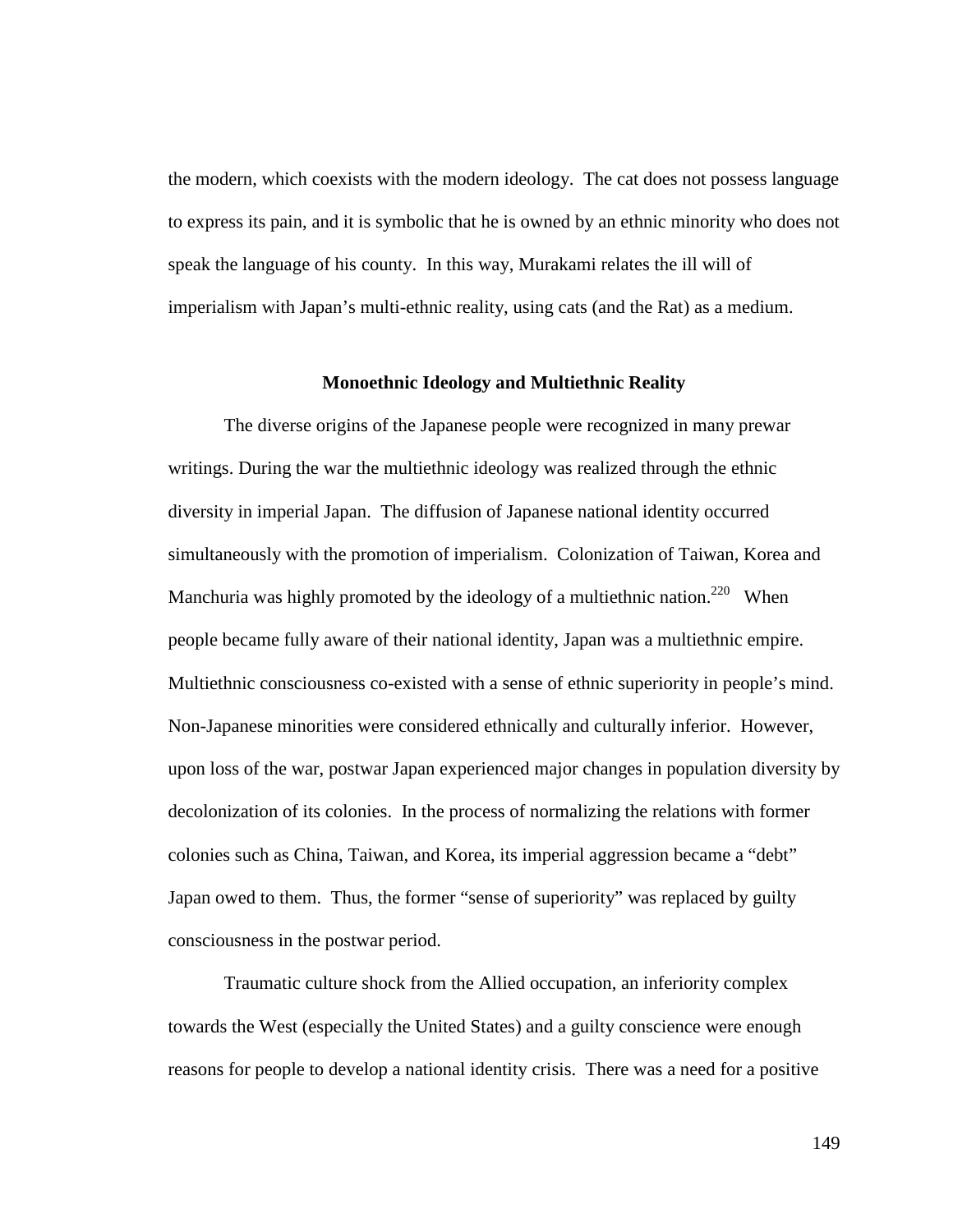national image. Their focus was turned to what they regarded as the most positive at the time, the "economic miracle" achieved by hard working "Japanese". Here, the notion of the Japanese as a single race became important in the reconstruction of a positive national identity. Thus, monoethnic Japan was born. The monoethnic ideology is postwar Japan's self defense mechanism to conquer an inferiority complex and a guilty conscience. John Lie also suggests that the Japanese familiarity with American racial diversities is another reason for the monoethnic ideology. The idea that the big melting pot of America has racial problems, while small monoethnic Japan does not have race related issues became quite common. Postwar Tokyo became the perfect image of a monoethnic nation with no presence of minorities.<sup>221</sup> It is also a proud symbol of the hardworking people's achievement, which has elevated their self-claimed class status to the proud middle. The monoethnic ideology and middle class identity share the same root.

Postwar Japan's multi-ethnicity had been neglected in the public discussion until recently. Japan had been believed to be a homogenous nation by many Japanese when international labor migration in the 1980's brought a large number of foreign workers to Japan and their presence became a problematic issue. Along with Prime Minister, Yasuhiro Nakasone's public remark of Japan as "tanitsu minzoku kokka (single ethnicity nation)," the public reaction to immigrant workers reveals the commonly believed myth of Japan's homogeneity despite the presence of foreigners such as Koreans and Chinese, who have been under privileged residents of Japan for generations. However, it is also true that physical resemblance between Japanese and non-Japanese populace easily made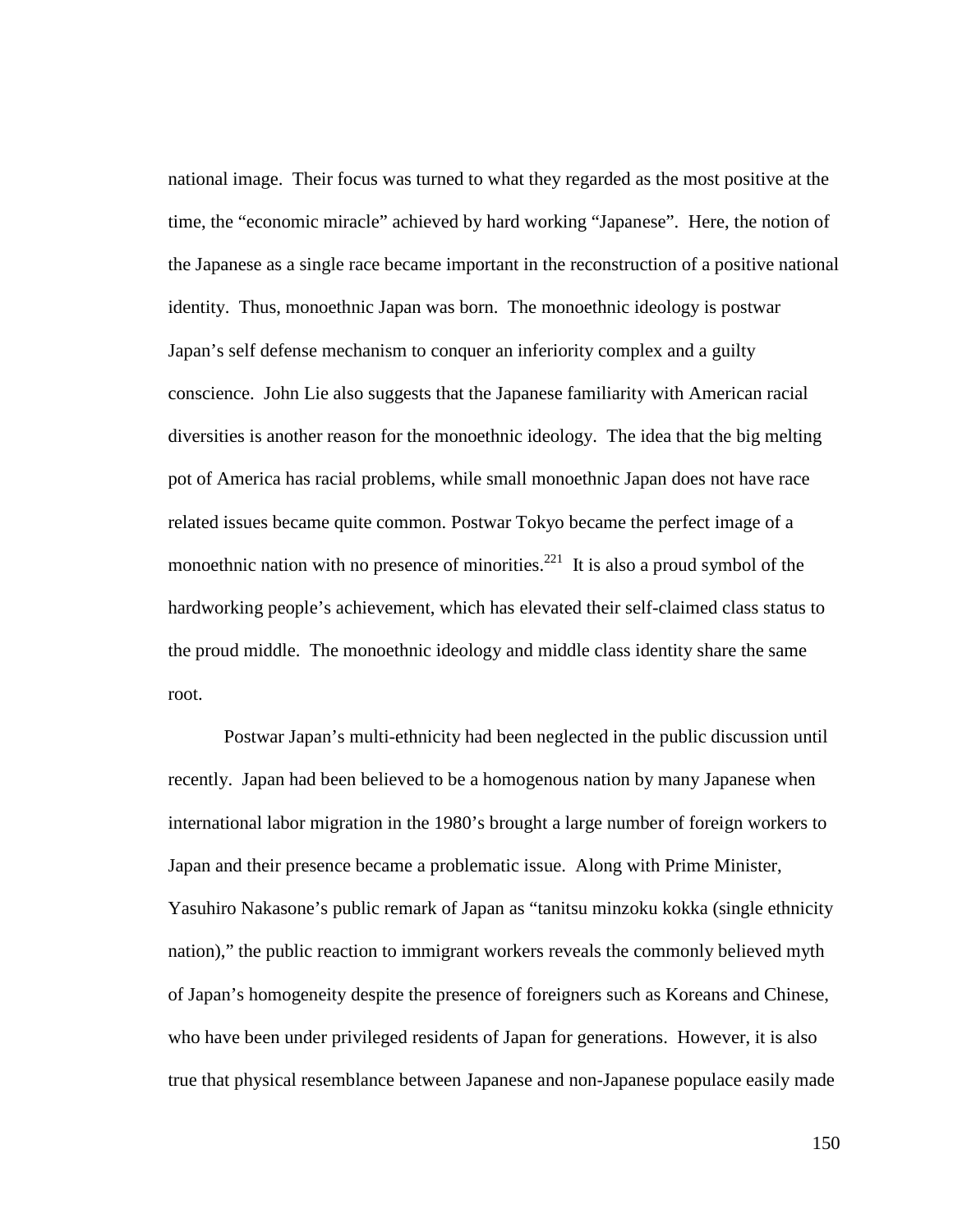minorities invisible and promoted the strong image of a monoethnic nation. Lie classifies the principal ethnic groups in contemporary Japan as follows: Ainu, Okinawans, Burakumin, Koreans, Chinese, and, of course Japanese. The estimated numbers of each in the1990s were: "Ainu (25,000 – 300,000), Burakumin (2-3 million), Okinawans (1.6 million), Koreans (700,000 – 1 million), Chinese (200, 000), children of mixed ancestry  $(10,000 - 25,000)$ ." Lie notes that these estimated numbers do not include naturalized Koreans and those who hide their ethnic background for fear of discrimination. Because of the silence of invisible minorities, it is easy for Japanese to encounter gaikokujin without knowing their ethnic heritage and believe that they live in a monoethnic nation. He also asserts that Japan's multiethnic nation was achieved by 1) colonization of Hokkaido, Okinawa, Korea and Taiwan through which Ainu, Okinawans, Koreans and Chinese have become ethnic minorities, 2) migration of low-waged immigrant labor brought by major wars and industrialization and 3) state-making through which the nondominant (ethnically Japanese) group of "Burakumin" also become the "others."<sup>222</sup>

Geographical isolation from the Euro-Asian continent perhaps plays the biggest role in the construction of foreign otherness in the minds of Japanese people. Separated from the rest of the world by the sea, the coastlines serve as imagined but somehow visible boundaries which separate the people inside from those who exist outside. The human relations in Japan are largely based on this consciousness of the boundary between the in-group ( $\uparrow$ ) uchi) and the out-group ( $\uparrow$ ) soto). One regards the space he belongs to as "uchi" and the distinction he finds between uchi and soto is the foundation of his national identity. The Japanese call foreign countries "gaikoku" (外国) and foreign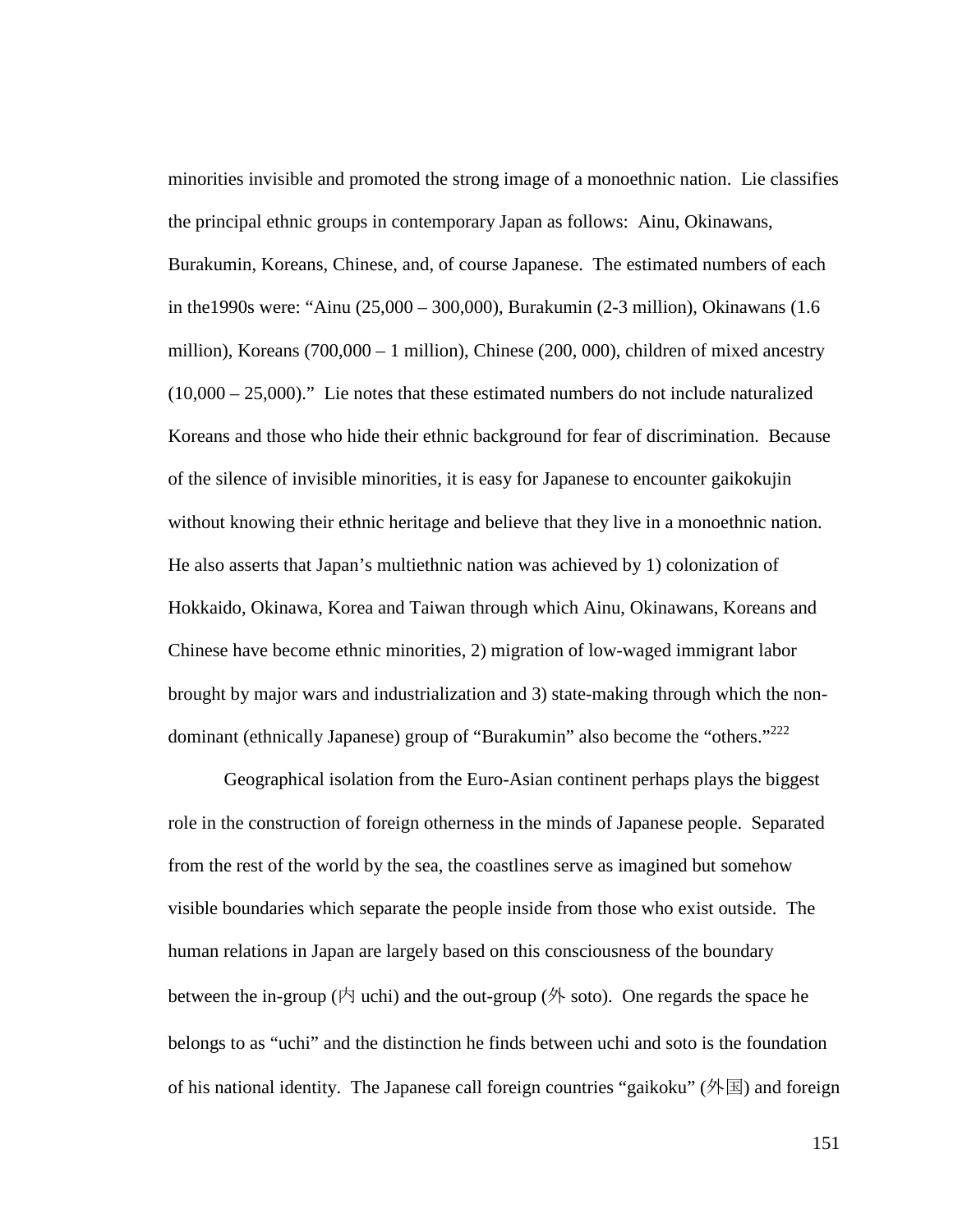people "gaijin" (外人 / mainly white Westerners) or "gaikokujin" (外国人 / non-Westerners). It should be noted that the Chinese character for "gai" is the same as "soto." Therefore, those terms clearly imply the psychological boundary the Japanese build towards the rest of the world. That is, the distinction between Japan and the West as well as Japan and the non-West.

The Uchi-Soto boundary, in the first place, presents the idea that is similar to Edward Said's theory of Orientalism. Said broadly defines Orientalism as "a style of thought based upon an ontological and epistemological distinction made between 'the Orient' and (most of the time)'the Occident.'<sup>"223</sup> In fact, the modern Japanese construction of "otherness" is highly influenced by the discourse of race in which non-Westerners are considered inferior. When the Japanese discovered the East-West distinction, they produced Occidentalism towards white Westerners and Orientalism towards the rest. Stephen Tanaka's research shows that geocultural entities such as "seiyo"(West) and "toyo" (East) are ideas that evolved in the twentieth century. The terms in their earliest form, probably meant the division made by the body of water around Java. As the Japanese awareness of Europe grew, the terms were used to divide the Euro-Asian continent in the eighteenth century. In the nineteenth century, the terms referred to the division between "Eastern ethics and Western techniques." Eventually, after the Meiji Restoration (1868), "toyo" became what was not the Occident.<sup>224</sup>

John Russell suggests that the Western racial paradigms were brought into Japan with Dutch learning.<sup>225</sup> However, the academic knowledge of the advanced West and the visitation of Commodore Perry did not automatically give the Japanese an inferiority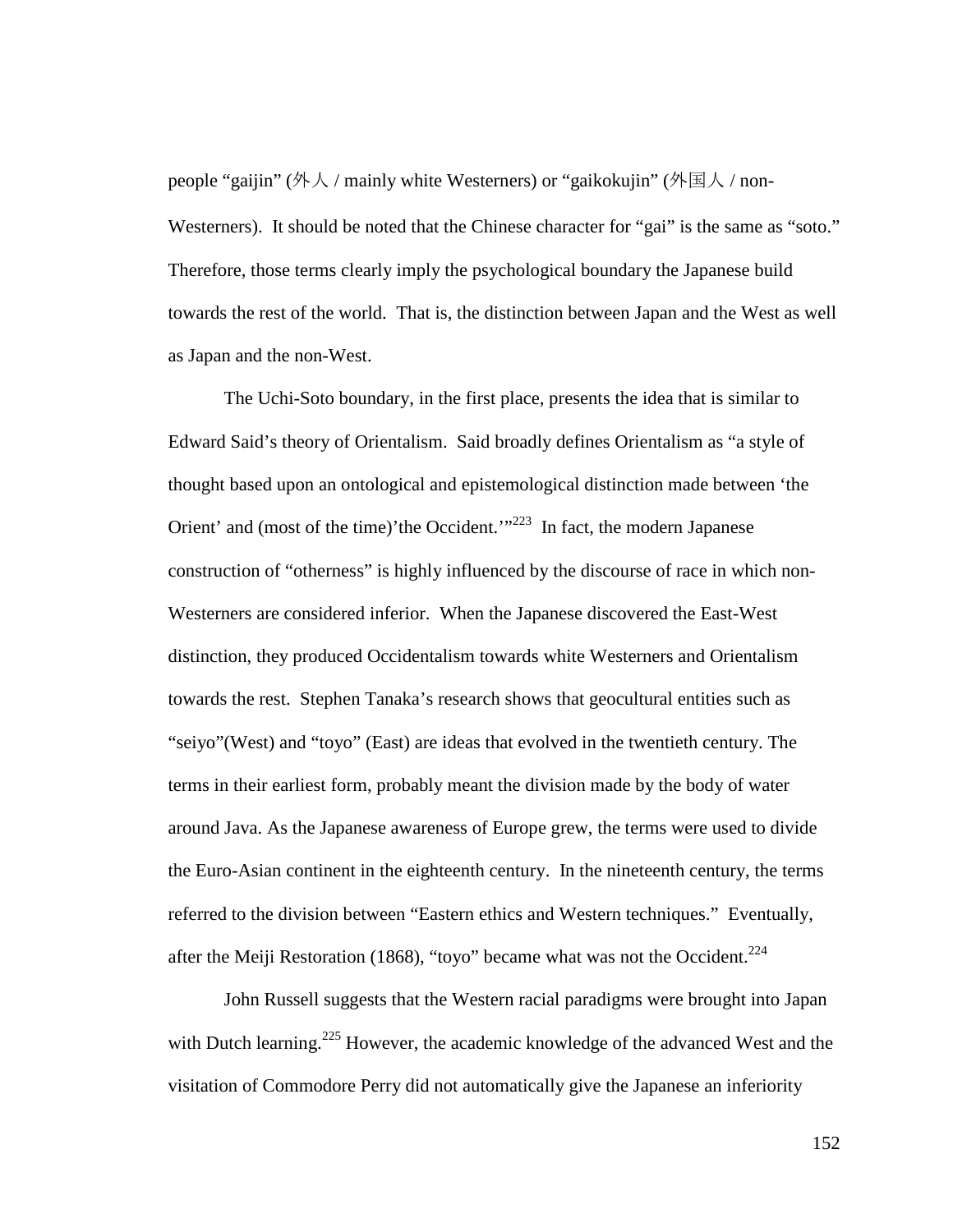complex to the "better Western looks." In fact, white Westerners were at first called "keto," which literally meant hairy Chinese ("to" means Tang dynasty and also broadly implies foreign barbarians. Therefore, "keto" can be also translated as "hairy barbarians"). Perry's portrait drawn by a Japanese artist exaggerates the sizes of his eyes and nose and it resembles an image of an imaginary evil spirit called "oni." According to Millie Creighton, this group of people regarded as "keto" somehow raised their status to be considered "a standard of beauty." "From the beginning of Japan's modern history," Creighton also states, " the white Western world became the model to emulate; it represented a standard by which to gauge Japan's progress and modernization. As a result of these processes, the modern Japanese occidentalism of the gaijin is directed at white Westerners, not just any alien groups." Creighton also suggests that the shift from kimono to "Western-style clothing" played a major role in changing the "keto" into a beauty model called "gaijin."<sup>226</sup>

The Japanese conceptualize "foreigners" differently based on geopolitical division. Foreigners from South America, Asia and Africa are called "gaikokujin" or referred to by the country / region / continent of their origin such as Afurika-jin (African), Chugokujin (Chinese) and Indo-jin (Indian).<sup>227</sup> The Japanese also use terms which reflect skin colors. The term "gaijin" usually implies white Europeans and Americans and Japanese use the term "hakujin" ( $\exists \lambda$  / white person) only when they need to specify the person's racial origin. On the other hand, they call African Americans and black Europeans "kokujin" (黒人 / black person) in general. Recently, the Katakana word, "afurukan amerikan" (ア フリカンアメリカン/ African American) began to appear in both academic and popular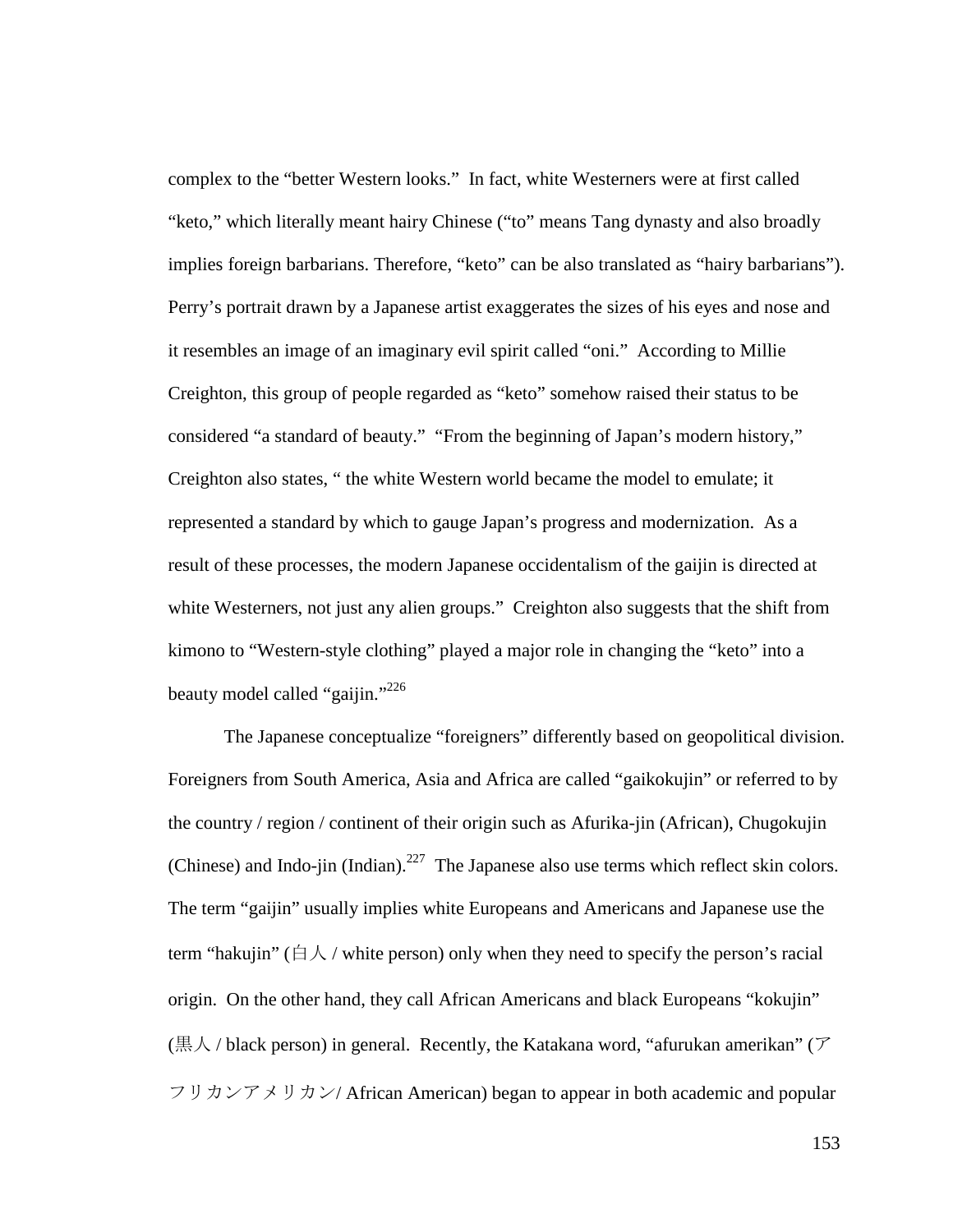journalisms. There also is a discriminatory term "kuronbo" (黒ん坊 / nigger, Negro). Each term represents racial stereotypes by itself and a racial hierarchy as a whole. For example, it is not uncommon for the older generations to refer to white people as "gaijinsan" (the suffix "san" is equivalent to Mr., Mrs., Miss and Ms and is used to show respect). However, there are no such terms as "gaikokujin-san" or "chugokujin-san." The lack of the polite terms for non-whites/non-westerners implies the racial hierarchy in which other Orientals, and people with darker skin are less respected.

It is commonly understood that the establishment of the Japanese culture highly depended on Chinese imports. Food, the writing system, religion, law and the political system among others were imported from China to Japan via the Korean Peninsula in its early history. In its modern history, skills and technologies brought by Chinese immigrants largely contributed to its modernization. Western-style cloth making, Western style hair-cutting, black tea processing, kerosene lanterns, and gaslights were all brought by Chinese immigrants during the Meiji period. Chinese immigration to Japan was initiated by merchants who built trading communities in major port cities. Even during the "sakoku"(self-imposed seclusion) period, Tokugawa Bakufu had official trade relations with the Ming dynasty. Silk and sugar, as well as books and Chinese-invented skills, were also brought to Japan via the only trade port of the time, Nagasaki. In 1618, 2,000 Chinese residents were recorded. In 1689, 4,888 Chinese resided in the residential compounds called "Tojin yashiki."

Even though China was regarded as the primary source of high culture by Tokugawa elites in the nineteenth century, the imported Sinocentric view of the world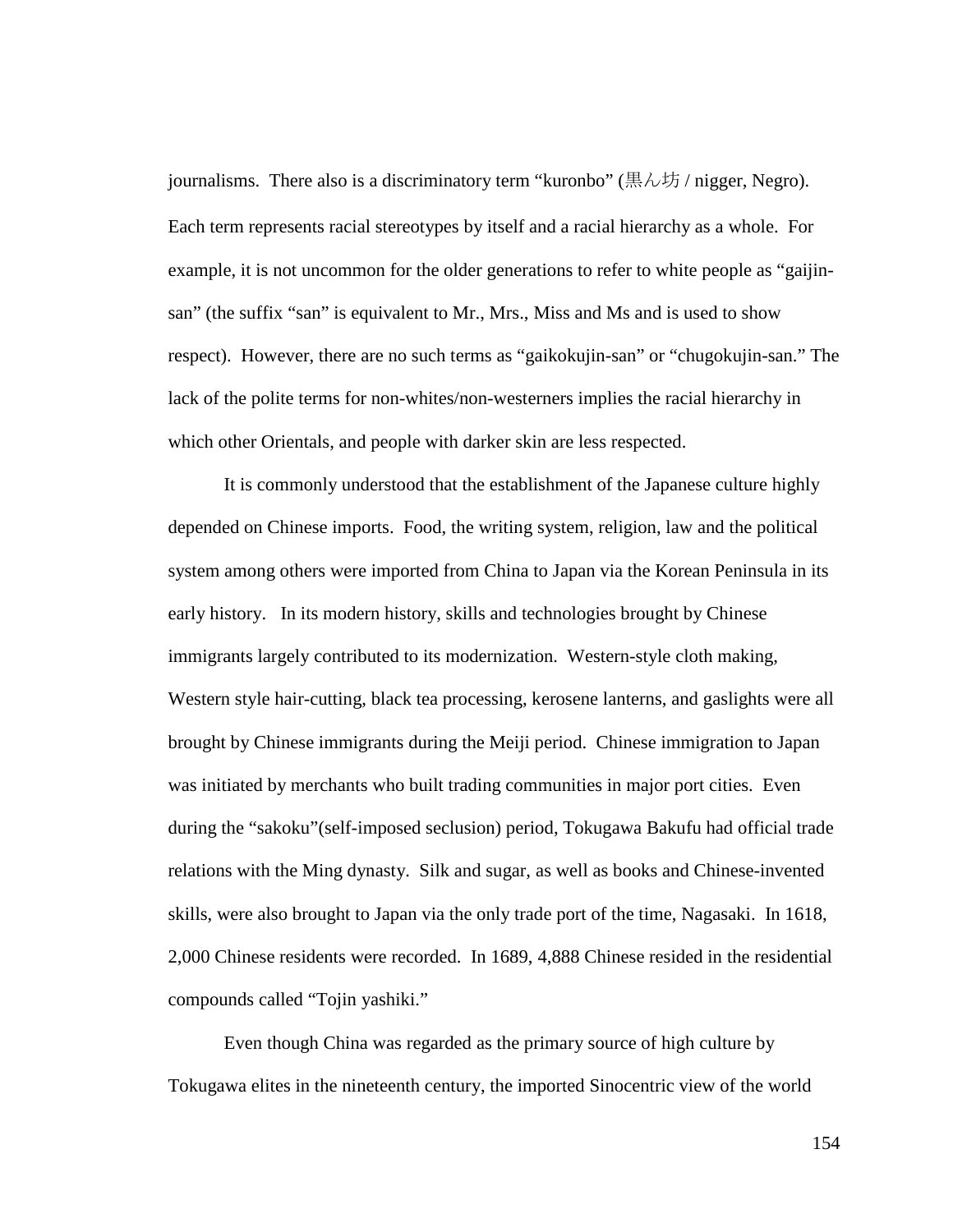was later replaced by Western imperialism. Thus, despite the history and scale of the trade relations, the Chinese were officially viewed as "barbarians" and ranked lower than the Dutch. However, they were highly regarded by the Japanese population in Nagasaki as wealthy and generous merchants. During the Meiji period, Chinese from Fujian settled in Nagasaki, those from Shanghai, Jiangsu and North China built a Chinese community in Osaka, and those from Guangdong built a community in Yokohama. By 1875 the number of Chinese accounted for more than half of the total foreign population in Japan. Most immigrants were male laborers who worked for lower wages. Gradually they built shops, restaurants, hotels and gambling houses in their residential areas. However, they were not considered socially equal to Westerners. Both Westerners and Japanese avoided entering Chinese areas. They were believed to spread opium and viewed as an economic threat.

After the Sino-Japanese War (1894-5), the Chinese population fell from 5,343 to 1,576. However, the cession of Taiwan to Japan in 1895 brought more immigrants as students, laborers and military laborers. Even though the overthrow of the Ching dynasty in 1911 temporarily reduced the number of students and merchants, Japan's economic boom again brought thousands of Chinese laborers and there were 7,000 Chinese laborers by 1922. The Great Kanto Earthquake of 1923 destroyed the Chinatown in Yokohama and killed one third of the Chinese population in the area. Many of them were murdered because of being mistaken for Koreans who were rumored to have poisoned water during and after the earthquake. After the Manchurian Incident of 1923, most mainland Chinese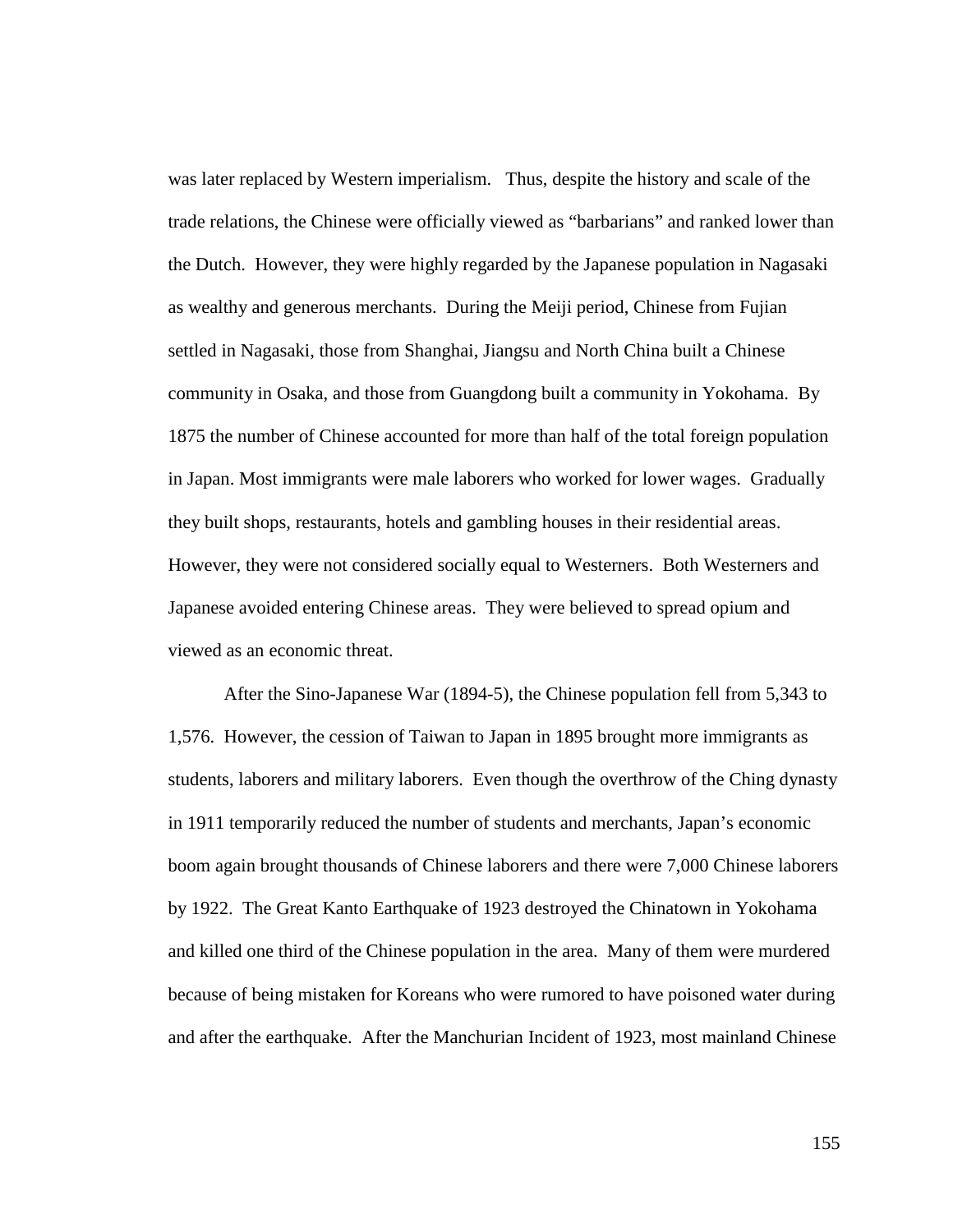students returned home. The estimated 30,836 Chinese dropped to 17,043 by 1938. Most of those who remained were already well-established merchants.

During World War II, the Chinese were treated as enemy nationals. Even though numbers were much smaller than those from Korea, 42,000 Chinese were transported to Japan by 1943 as coolie labor. Most of them were housed in camps, and poor nutrition in addition to inhumane treatment by the Japanese raised their death rate to over 50%. After Japan's surrender in 1945, both Taiwanese and Chinese laborers were repatriated, even though ninety nine mainland Chinese and 28,000 Taiwanese chose to remain. In the 1990s the estimated ethnic Chinese population in Japan was 70,000. However, as Lie notes, this figure does not include those who were naturalized Japanese citizens and their descendants. Development of the communities with strong support of Chinese associations allowed them to pursue economic success and to maintain their Chinese identity in a foreign land."<sup>228</sup>

### **Murakami's Orientals**

Already in his first novel, Murakami has a Chinese character. His name is "J' and he is the owner of Boku's favorite bar. Considering Japan's racial hierarchy, it is easy to imagine what J's life has been. However, Murakami does not give further detail of J's personal history. What Boku knows about J, which is not much, is the only information the readers are given. According to Boku, Jay is Chinese, and he speaks better Japanese than Boku. He has not left Kobe since 1964. Regardless, what I think is most significant here is the fact that Murakami clarifies J's ethnic identity to the readers. Although J's non-Japaneseness emphasizes the exoticness of the port city in which the novel is set (it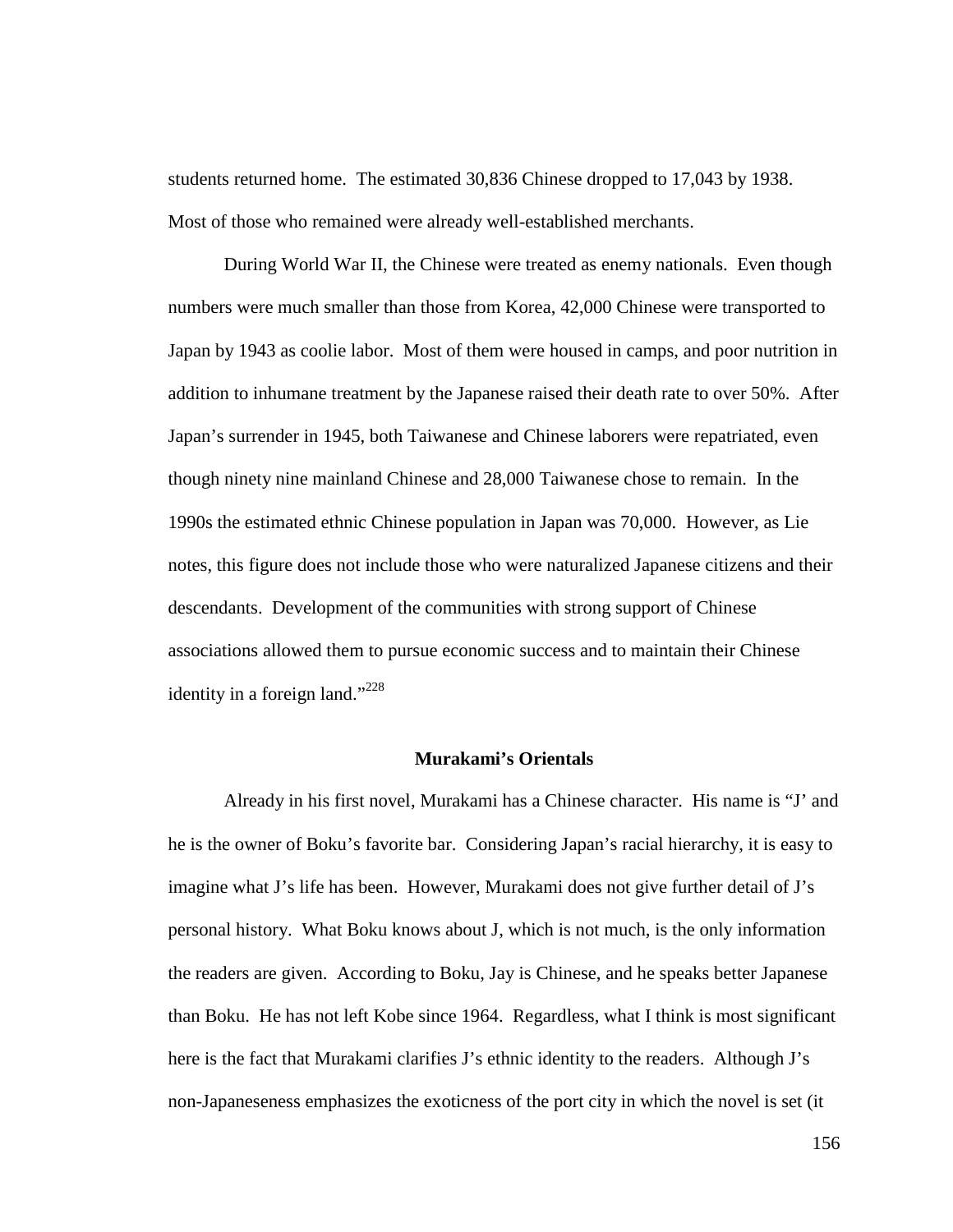is believed to be Kobe), Murakami uses of the proper noun "Chinese." Murakami's direct referral to J's nationality affirms that there is no way to distinguish Chinese from Japanese unless you label them as such. Without a Chinese label, J is assumed to be Japanese. There is no implication of J's Chineseness in his language or mannerisms in the novel and the readers know his nationality only from Boku's words. This makes Japan's racism all the more irrational.

Through J's identity, Murakami attempts to remind us of the fact that modern Japanese are orphaned in Asia, and he is also eager to reconnect Japan to China, which is openly presented in the following conversation between Boku and J at the end of the novel:

"You like this town?" "You said it yourself. Everywhere's the same." "Yeah." "But in a few more years, I'd like to go back to China just once. Never actually been there, you know --- Always mean to, whenever I'm down at the harbor and see all the ships." "My uncle died in China," "Oh? --- A lot of people died in China. Still, we're all brothers."<sup>229</sup>

This remark of J's that Chinese and Japanese are "brothers" sounds unusually direct and also sentimental for Murakami, and the use of the family term stands out all the more because in this novel, no one has a perfect family. Boku's older brother has left for the U.S., and Nezumi distances himself from his father. The family of Boku's girlfriend has completely fallen apart, and she has not seen her twin sister or mother. J lives alone. In fact, "China" is imagined by Boku and J as a utopian place where people can be reunited as family. J has never been to China. Yet, he wants to "go back" there. Symbolically, at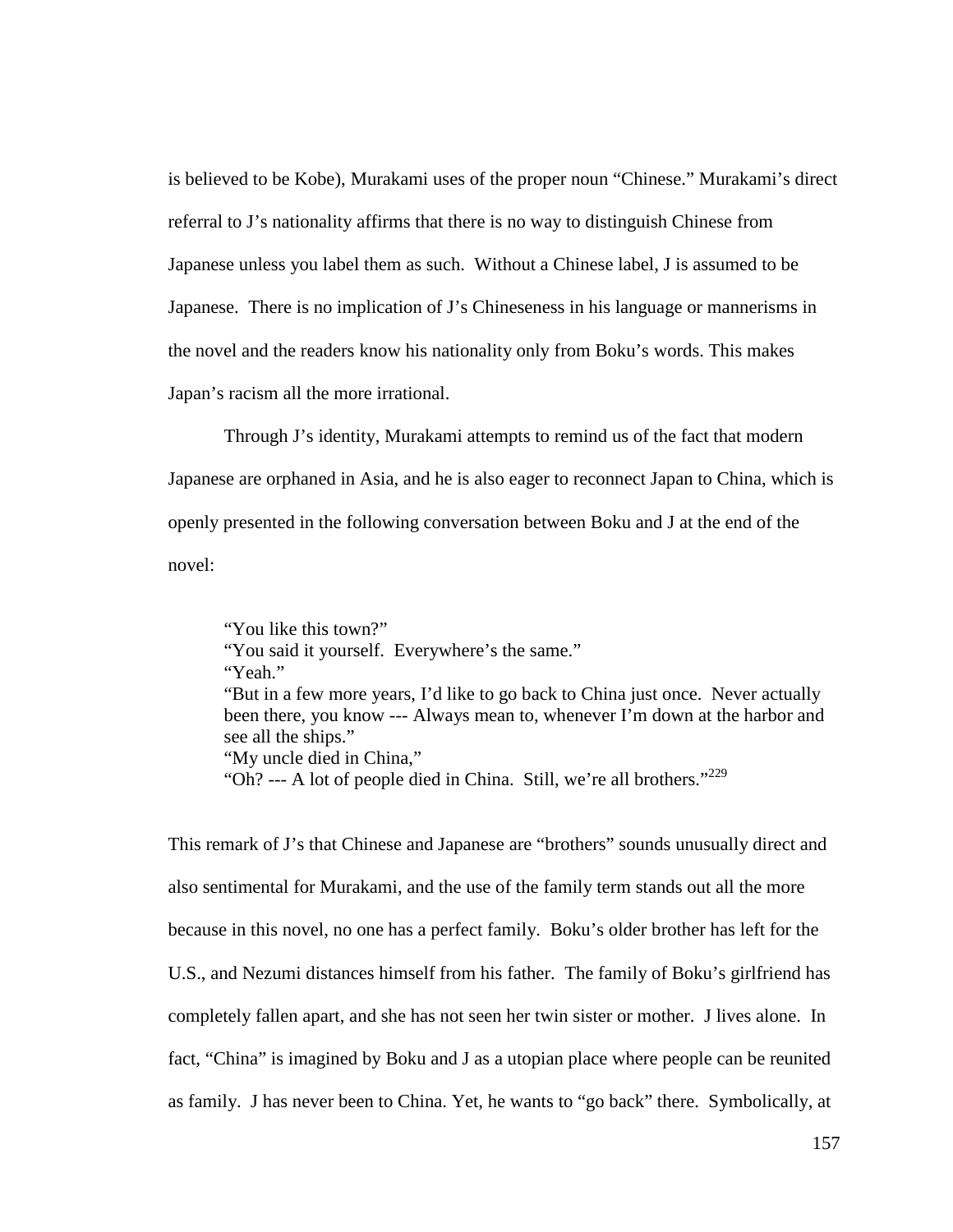the end of the novel when Boku leaves the town for Tokyo by the highway bus, he is seated in the seat number "21 China."<sup>230</sup> Aside from their imagination, China remains the close relative living at an unreachable distance. This simultaneously implies that postwar Japan remains as a cultural orphan (with historical amnesia).

Murakami continues to depict the distancing relationship between Japan and China in his short story "Chugoku yuki no surou boto" (A Slow Boat to China) published in 1984. In this short story, the first person narrator, Boku, discusses his encounters with Chinese people living in Japan at three different stages of his life. In fact, all three episodes are about the "distance" Boku experiences between himself and Chinese people. The first episode is about the distance between Boku and a Chinese child who share the same desk. The second story is about the distance between Boku and a Chinese college girl with whom he lost contact because he accidentally lost her number. The third is about the distance between Boku and his Chinese high school classmate whose name he cannot recall.

Boku recalls that the first encounter occurred when he was in an elementary school. There was an elementary school for Chinese children in his hometown, and Boku was sent there to take a standard aptitude test. This arrangement has nothing to do with his nationality. Simply, the Chinese school happened to be serving as one of the test locations. The proctor of the test was a male Chinese teacher who has become Boku's first Chinese person. Boku first thought that the teacher did not look Chinese and realized that he did not know what a Chinese was supposed to look like. Before the test, the Chinese teacher gently directed the "Japanese" children to think in the "Chinese"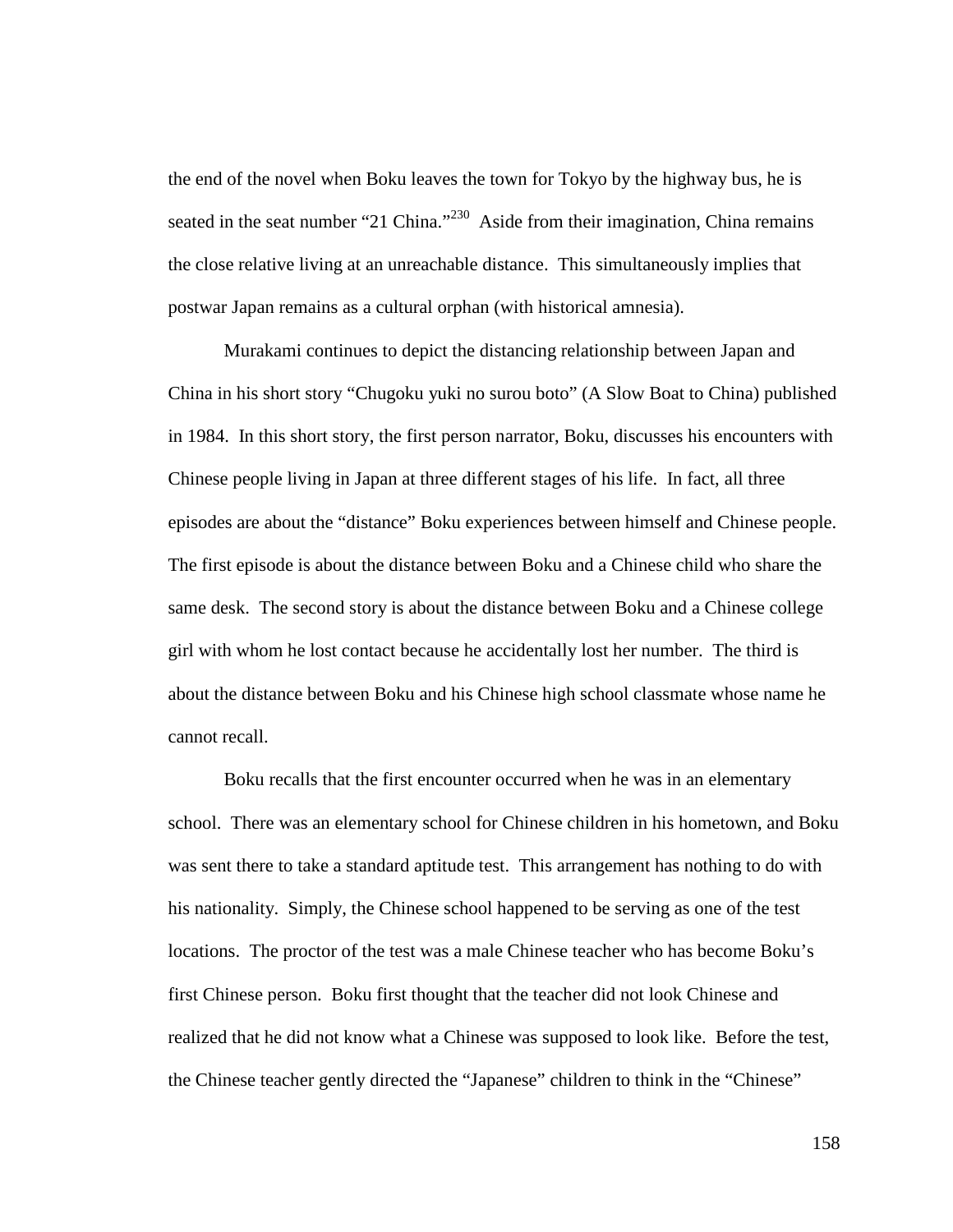children's shoes and told them not to mark up the desks or stick chewing gum under the chairs. He said:

Now, as, you all know, China and Japan are neighboring countries. In other for everyone to enjoy happy lives, neighbors must make friends. Isn't that right? --- Of course, some things about our two countries are very similar and some things are very different. Some things we understand about each other and some things we do not. But isn't that the same with you and your friends? Even if they are your friends, some things they cannot understand. But if you make an effort, you can still become close. That is what I believe. But in order to do that, we must begin with respect for each other.<sup>231</sup>

The Chinese teacher's remark above actually reflects his assumption that Japanese children's marking on Chinese children's desks is not simply an ill manner but a racially motivated discriminatory action. Ironically, by teaching them how to respect ethnic "brothers" he actually implants the idea of ethnic differences into the Japanese children's minds, which creates a distance between them. The teacher's effort to demonstrate equality between Chinese and Japanese is based on the idea of Japanese as a particularity claiming to be universal. Therefore, it emphasizes the fact that they are two different particularities.

In this short story Murakami emphasizes that Boku has no discriminatory feelings towards Chinese people. In fact, they are not "foreign" to him. Boku recalls:

The town where I went to high school was a port town, so there were quite a few Chinese around. Not that they seemed any different from the rest of us. Nor did they have any special traits. They were as different from each other as could be, and in that way they were the same as us. When I think about it, the curious thing about individuals is that their singularity always goes beyond any category or generalization in the book---Though I never did get especially close to any of them. I wasn't your let's-make-friends sort of guy. Japanese or Chinese or anything else, made no difference.<sup>232</sup>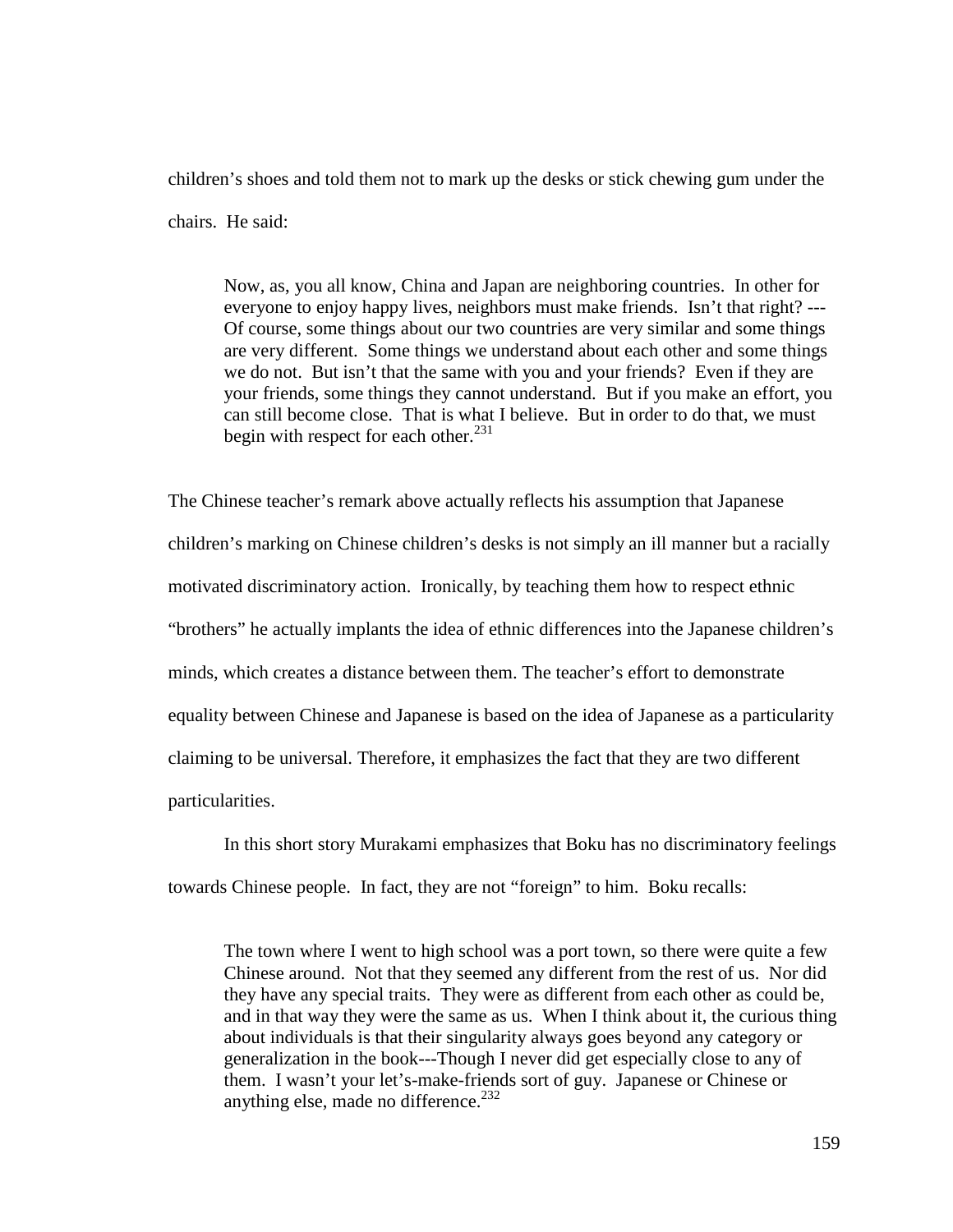Kazuo Kuroko reads the passage above as a reflection of Murakami's absolute individualism which belittles the effects of race and ethnicity on human relations. He sees the effect of postwar democracy (education) in this attitude of anti-discrimination and asserts that Murakami equates democracy with individualism.<sup>233</sup> Kuroko's reading may suggest that Murakami simply attempts to depict individualism in postwar Japan through the distancing relationship between Japanese and Chinese. However, Kwai-Cheung Lo thinks that despite Murakami's careful attempt not to present the Chinese people in Japan as a cultural other, he actually stresses the difference between Chinese and Japanese by singling out the Chinese and finding it difficult to be close to them.<sup>234</sup> In fact, Murakami's depiction of the Chinese college girl actually suggests that her Chineseness blocks her communication with her peers. At the place of their part time work, Boku observes that her seriousness makes her isolated from other student workers. She even falls into a panic when she makes a mistake. He gives her assistance, and she tells him that she is Chinese as if she attributes the situation, which can be read as a symptom of postmodern schizophrenia, to her ethnicity.

In the third episode, Boku is spoken to by a man whom he is not able to recognize at once. While Boku has a chat with him in confusion, the man tells him that he is an encyclopedia salesman who sells only to Chinese clients. When Boku recalls his name, he recognizes the man as his high school classmate who is Chinese. As he expresses his regret for interrupting Boku, Boku asks for the brochures for his encyclopedia. Here, Murakami treats ethnicity as a label of identification of the person which works more effectively than his/her name. Actually, in all three episodes it is the Chinese people who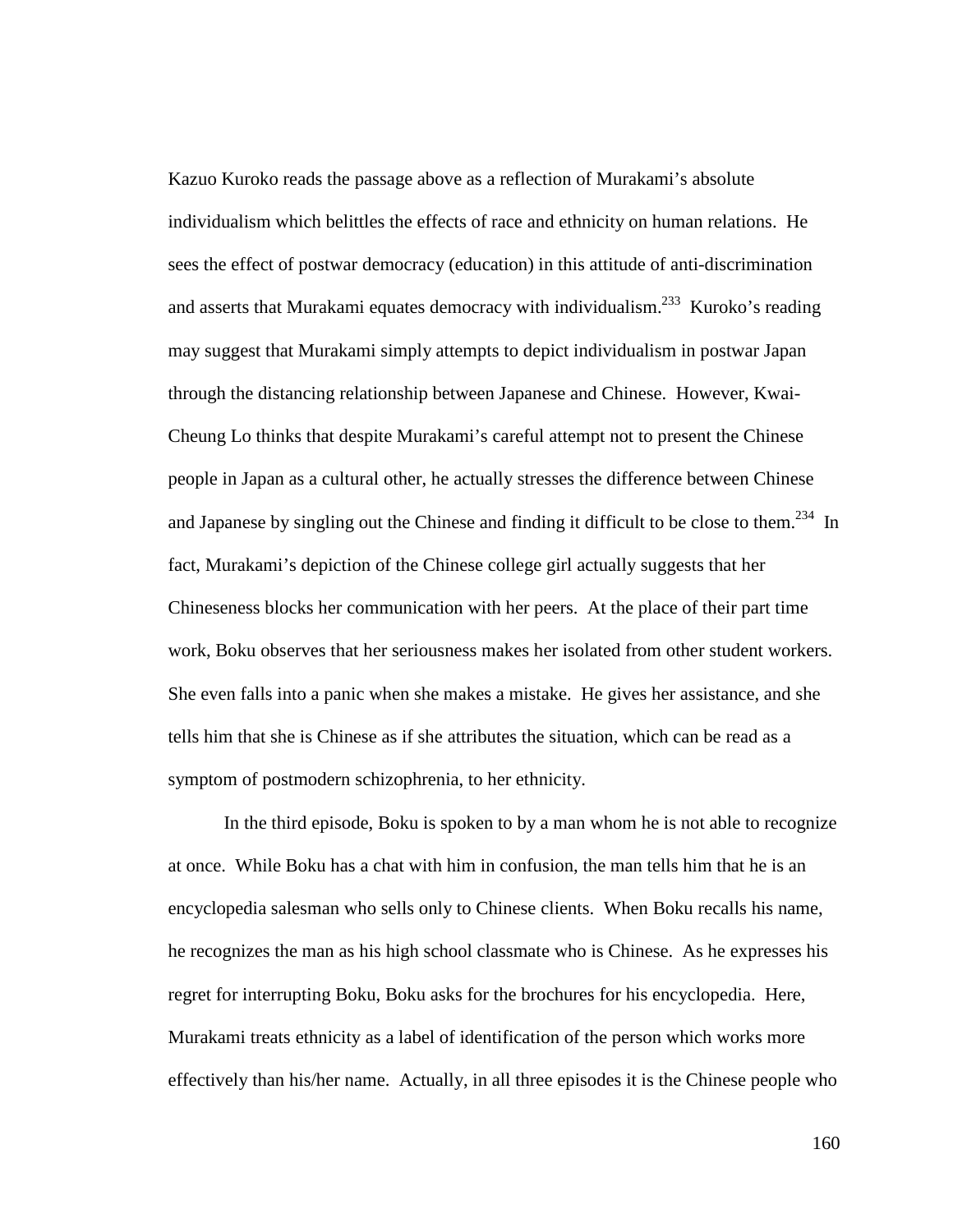reveal their ethnic identity to Boku. Moreover, by identifying themselves in this way, they draw a line between Japanese Boku and themselves. The school teacher would have believed any markings on the desks were embryos of hate crimes. The college girl must have assumed that Boku never called because of her ethnicity. And the classmate did not count Boku as a potential buyer of his encyclopedias even though he promised Boku to mail the brochure. These three episodes depict the ethnic minority's anger towards discrimination, fear of humiliation, and need for brotherly alliance for economic survival. Simultaneously, this reveals postwar Japan's insensitivity towards ethnic minorities.

 Lo analyzes Murakami's representation of China in relation to racial otherness and masculinity, and sees Murakami's China as a sheer symbol that is "a stand-in for a mood, for a faded memory or for something long gone" without any historical depth. He asserts that "Chineseness is the otherness in the Japanese self" and relates the otherness to the lost masculinity of the modern Japanese. He sees the school teacher's authoritativeness as masculinity and the protectiveness Boku shows towards the college girl as proof of his masculinity. He also sees the high school classmate as a memory of Boku's masculinity that is lost in the modern "emasculating" life.<sup>235</sup> Although I also observe the Chinese existence in the Japanese self, I do not quite agree with the idea of Chinese as a symbol of masculinity. On the contrary, I actually observe feminization of Chinese people in Murakami's depiction of them.

The male Chinese teacher uses very formal language when he says to the Japanese children, "I am going to proctor the test, "using the pronoun "watakushi" for "I," for which Boku expresses his surprise by stating, "He said 'watakushi'."<sup>236</sup>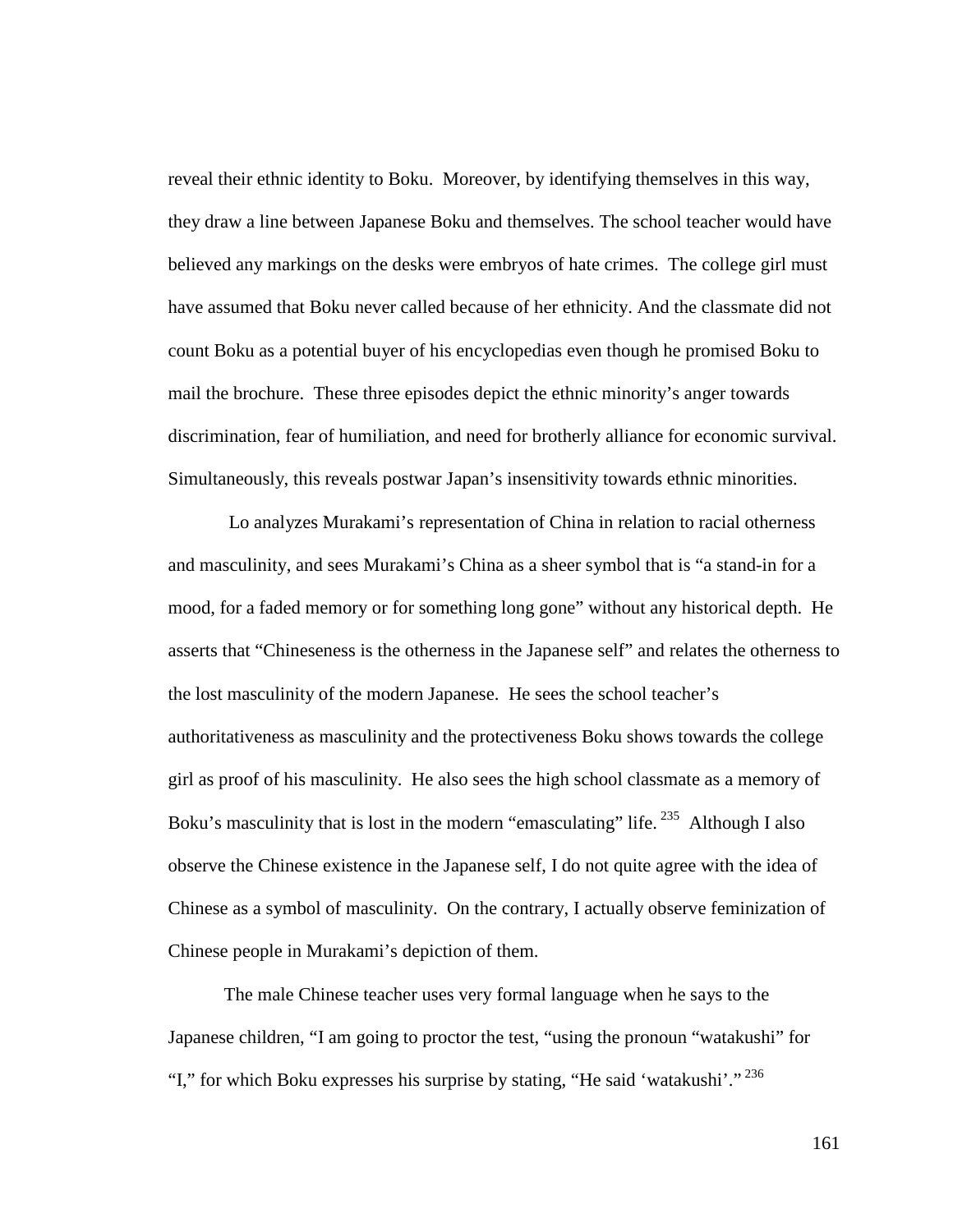"Watakushi" is to be used by grown-ups on the formal occasions especially when the speaker speaks to the listener who is socially higher. It is also commonly used by upperclass female speakers. For these reasons, Boku's reaction is quite natural. It is an unusual and unexpected word to be heard in elementary classrooms. In the situation where he, as an adult, is talking to children, this type of formality is unnecessary, and it may suggest that this unnecessary politeness produces the wider distance between him and children. It also makes him exotic. Although "watakushi" can be used both male and female speakers on formal occasions, women use it more frequently than men. In other words, "watakushi" is not a good choice if Murakami's intention is to imply the teacher's masculinity. For male speakers, the most formal "I" is "watakushi" and the second is "watashi." The third is "boku" and the most casual form is "ore," which is used by high school classmate and is suitable for the situation. Interestingly, in Kafka on the Shore the female Siamese cat (another example of exoticism), Mimi, refers to herself as "watakushi" and intelligently states that cats are powerless, weak and fragile creatures. She also expresses her concerns with the unreasonable violence they suffer.

Murakami uses the variety of the first person pronoun to differentiate his characters from each other. Moreover, these "I" pronouns not only clarify his characters' genders but also imply their personality, social status and identity (occupational as well as sexual).<sup>237</sup> Interestingly, Murakami has J use "atashi" which is a colloquial form of "I" that is mostly used by female speakers on casual occasions. It can be contended that Murakami feminizes the school teacher and J through the language In addition, if "atashi" is used by a male speaker, it implies that he is middle aged or older and his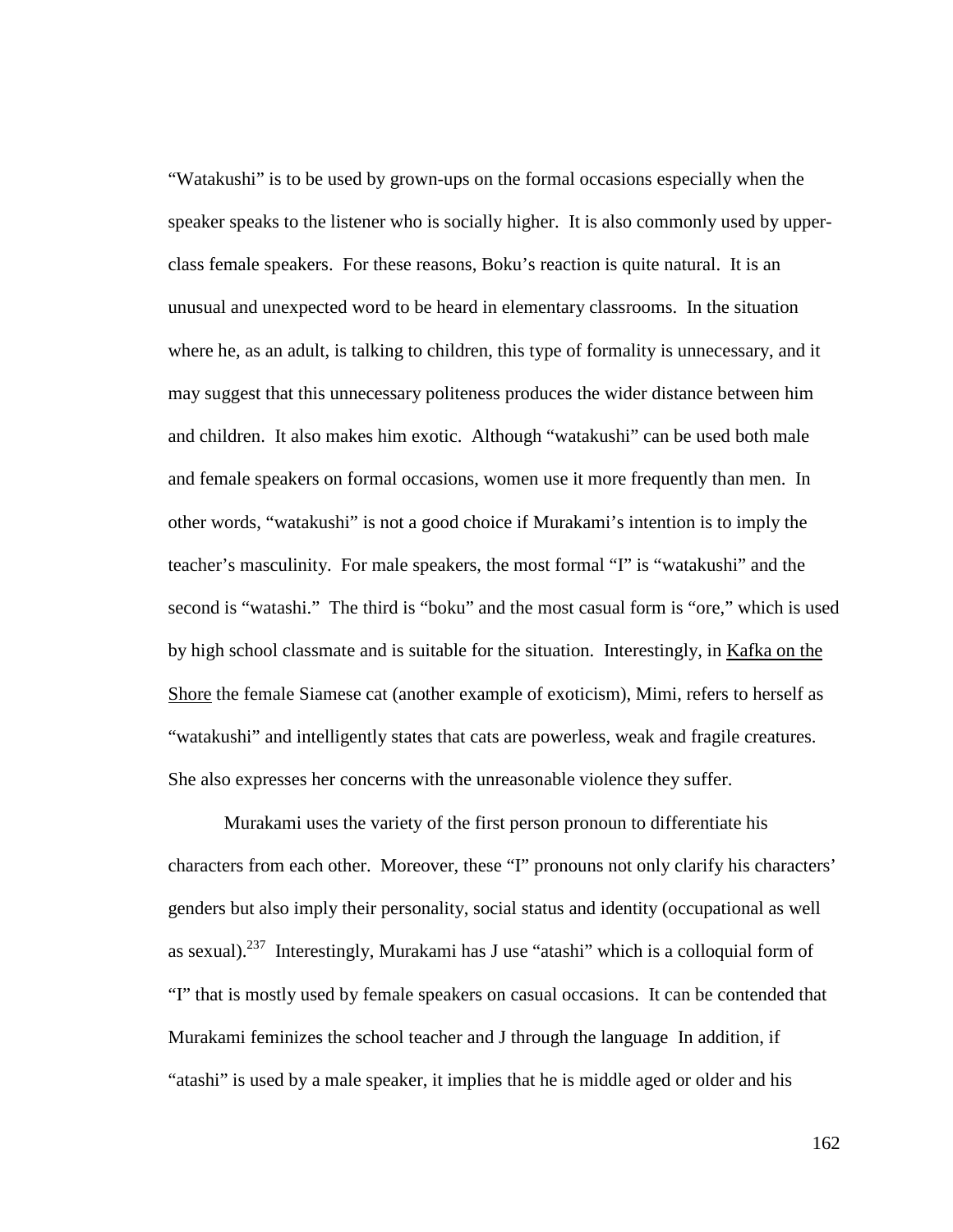occupation does not require formality. It is obvious that the speaker does not intend to demonstrate his masculinity through the used of "atashi." It is also hard for the person to be imagined as a highly educated and/or intelligent white collar (elite) worker.<sup>238</sup> Murakami presents J as a feminized man who takes pain as his cat does. He associates the Chinese with physical pain or weakness. The school teacher is limping, the college girl has a panic attack, and the classmate tells Boku about his stomach problems, which restricts his caffeine and alcohol intake. In this regard, Murakami Orientalizes his Chinese characters as those who are exotic, feminine and weak. His Orientalization of the Others is also observed in his presentation of cats.

 In his trilogy Murakami associates cats with exoticism. In Pinball 1973 Boku often plays with Abyssinians in a display case at the pet store.<sup>239</sup> He also translates an article," Why Cats Wash Their Faces" in the book called "*Scientific Puzzle Box: Animals"* for his client. The cats are caged and displayed as "exotic" animals. At the same time, they are beings that are "knowledgeable" in modern science. Therefore, they can be regarded as the "Orientals." In Orientalism Edward Said says that the Oriental is viewed by the European, who regards himself as rational, as irrational, deprived, childlike and different. The West makes the Orientals knowledgeable in order to identify them. As a result, the Orient/Oriental becomes "something one studies and depicts, something one disciplines, and something one illustrates."<sup>240</sup> I believe that Said's idea is applicable to the Japanese context to describe Orientalism of its own, which simultaneously reveals the existence of racism. In Hear the Wind Sing, Boku also reveals the State-system's intention to train him as an Orientalist.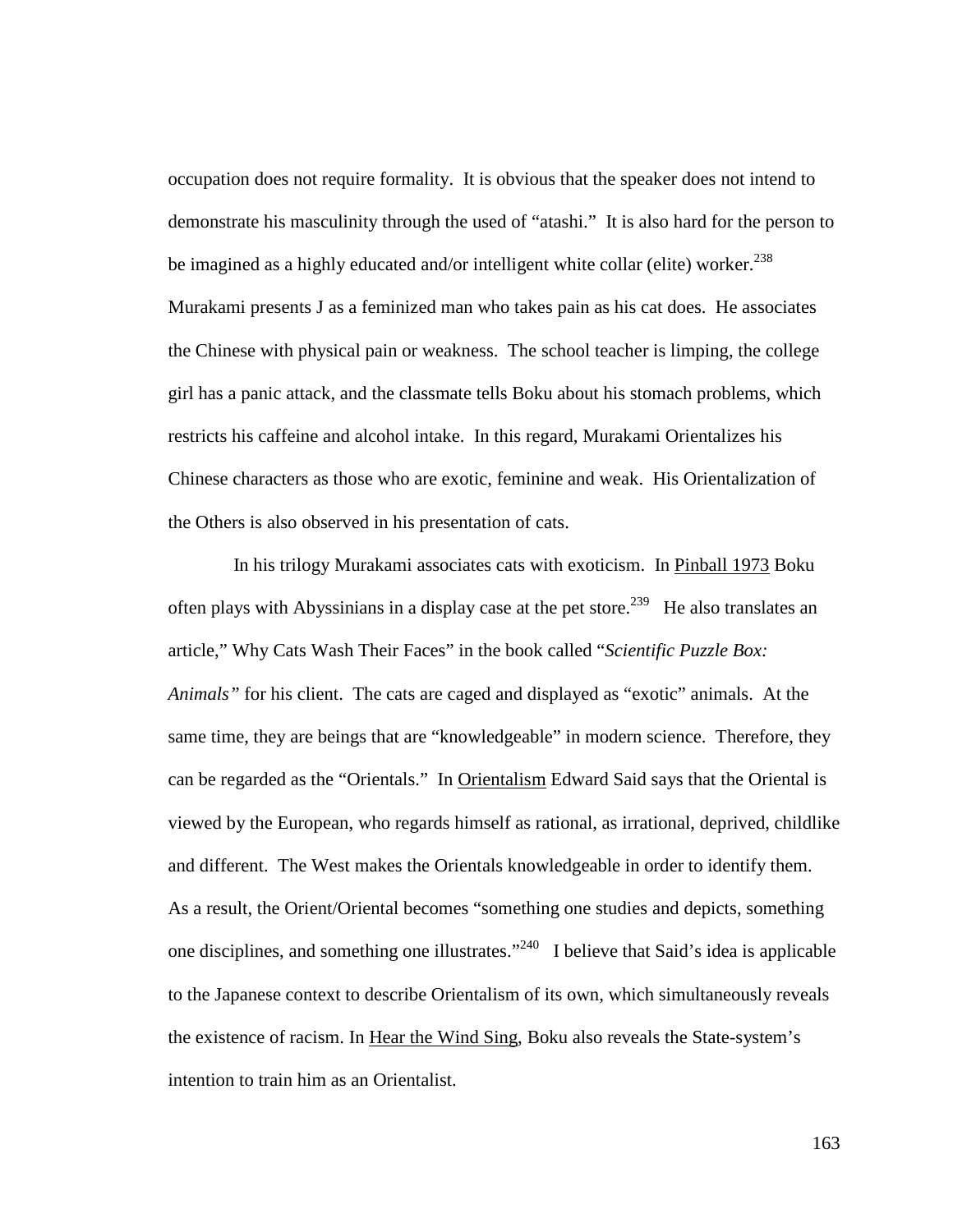In Hear the Wind Sing Boku recalls that when he was young, he was sent to a psychologist for his autism-like taciturnity. On the wall of the psychologist's office, there is a portrait of Mozart who stared at Boku reproachfully like a timid cat. In fact, this is a symbolic scene to clarify Boku's position as oppressed by the System. The psychologist tells young Boku to talk about cats as part of their "free talking" therapy: Their conversation takes place as follows:

"Tell me something about cats, anything at all." I rolled by neck around while pretending to think. "Whatever comes to mind is fine." "They're four-legged animals." "And what else?" "People keep them in their homes, and if the mood strikes them, they catch mice." "And what do they eat?" "Fish." "How about sausages?"

"Sausages too."<sup>241</sup>

The psychologist's choice of cats as a topic demonstrates the social hierarchical order in his office. That is, there are the psychologist as the power figure with dominant language, Boku, who is learning the language, and cats as knowledgeable objects with no language. In this scene, cats are the Orientals who have no voice and Boku, who is in the middle must use the language of dominance to "depict" the Oriental. By using cats, Murakami not only illustrates the State-system's control of language as well as education but also reminds us of the existence of invisible figures who can only "stare at you reproachfully like a timid cat." Illustrating them should not be confused with "knowing" them.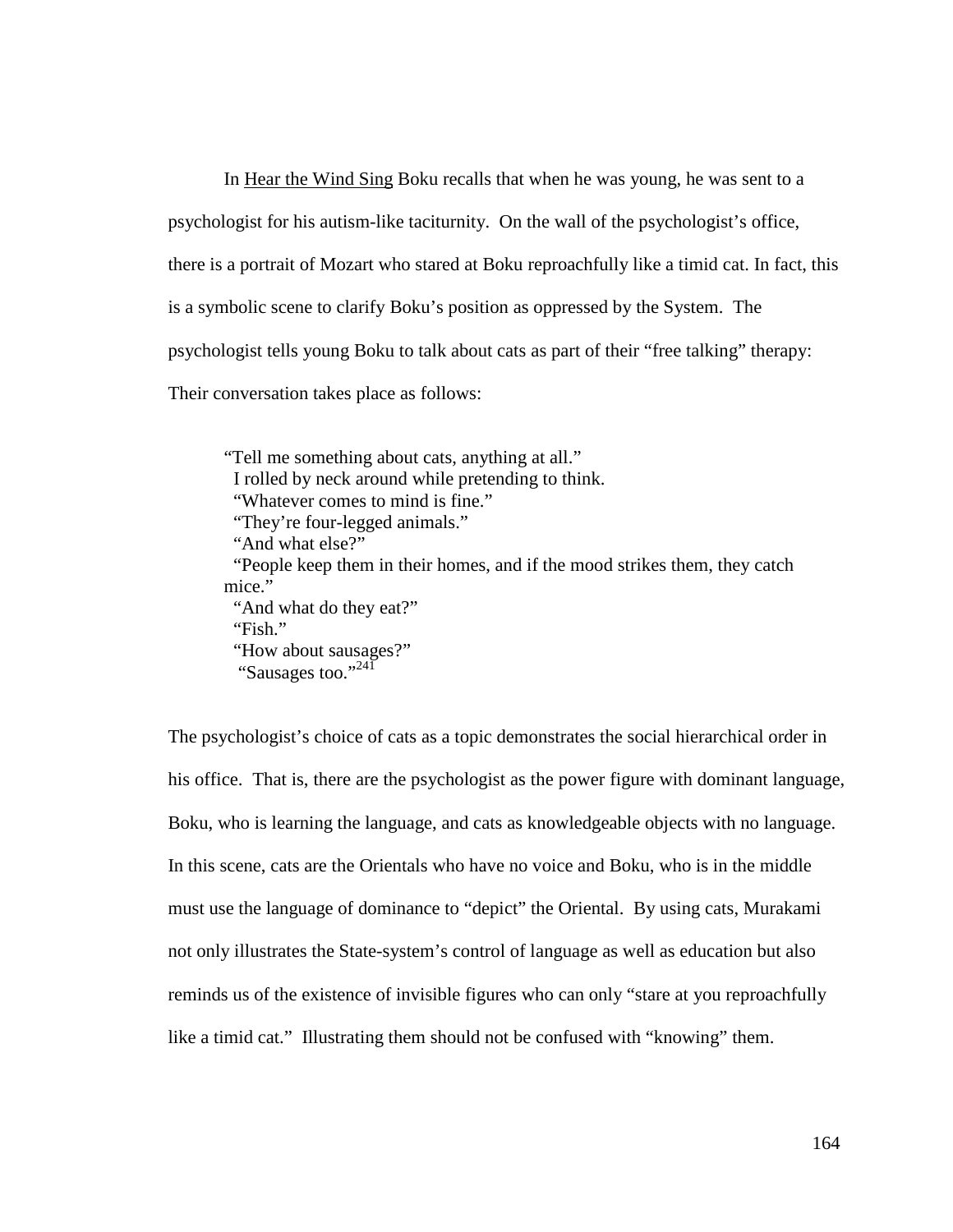Gayatri Spivak discusses two senses of representation of the oppressed group: representation and re-presentation. "Representation" is "speaking for" which is used in politics and "re-presentation" is discussed by theoreticians in philosophy and art. She thinks it problematic to confuse these two forms, for the former is a proxy and the latter is a portrait.<sup>242</sup> If we apply these senses of representation to Boku's depiction of cats, it can be contended that Boku "re-presents" those who cannot represent themselves. Boku's portrait of cats is largely drawn from the psychologist's leading questions. That is, while Boku "re-presents" cats, he is "represented" by the psychologist, which also emphasizes his "middle" position. Although Boku is "speaking," he does not possess agency to speak for himself. In modern Japanese society, "speaking" is controlled by the system. The middle class individuals can speak but he cannot speak for himself. Boku concludes his experience with the psychologist as follows: "But the doctor was right about what he said. Civilization is transmission. When it comes to pass that things that should be expressed and transmitted get lost, civilization itself come to an end. Click...Off.."<sup>243</sup> Murakami seems to suggest that modernization (civilization) is based on the passing down of narratives (in both political and economic contexts) provided by the Statesystem.

As a biology major student, Boku "studies" the Oriental (cats) while the English man "disciplines" the Oriental (leopards). Although he is actually aware of the irrationality of the Orientalist, the fact that he "studies" animals may suggest that he unconsciously inclines to the Orientalist practice that is taught by the State-system. He does not show any heroism to rescue the Oriental. Instead, he shows somewhat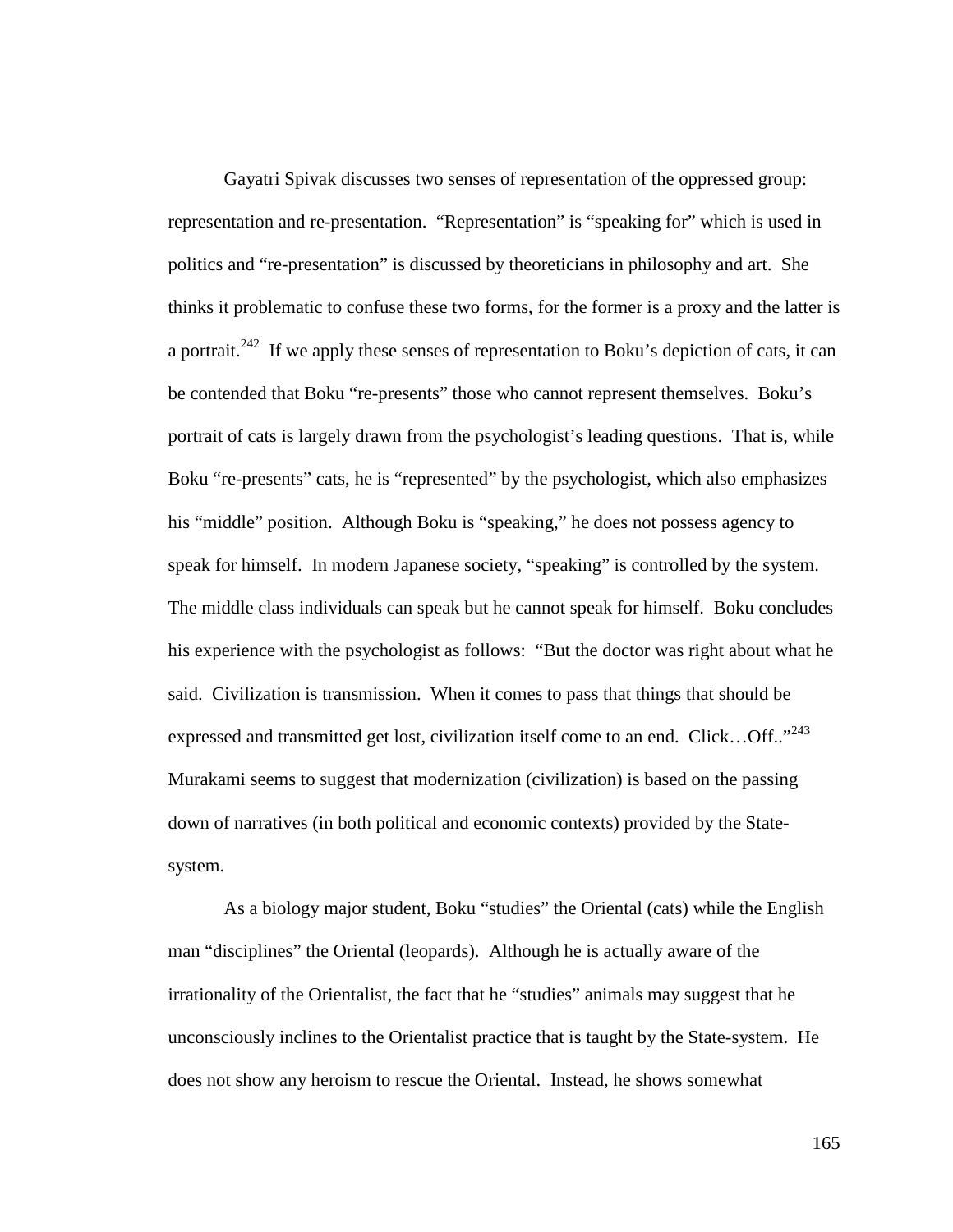sympathetic (not empathetic) feeling by playing with caged cats. His involvement with the cat article as a translator suggests that he stays in a middle (and therefore neutral) position. Boku in "A Slow Boat to China" takes the same neutral position towards the Chinese people. Perhaps, their attitude suggests that Murakami himself does not possess a strong sense of what he calls "commitment" in the early stage of his career. Therefore, his protagonists remain as the Orientalist who does not like Orientalists without taking any action to change the situation.

#### **Lost Communication and the Missing Cat**

In "A Slow Boat to China," there is only one line that mentions cats. Boku begins telling about his third encounter with a Chinese as follows:

This happened when I'd just turned twenty-eight. Six yeas after I got married. Six years during which time I'd laid three cats to rest. Burned how many aspirations, bundled up how much suffering in thick sweaters, and buried them in the ground. All in this fathomlessly huge city Tokyo.<sup>244</sup>

Curiously, the number of dead cats matches the number of memorable Chinese people, and together, I believe that they represent failed reunification between a postwar Japanese individual and his Other self. I actually regard China as metaphor of Japan's lost shadow. The death of cats means the loss of the Chinese, which also means loss of the other self. In one sense, postwar Japan's cultural disorientation can be attributed to its loss of China (brother/sister, twin, better half or shadow).

The notion of inseparable "Other" is strongly observed in Murakami's frequent use of twins (or twin-like relationships) in his works. These individuals function as one.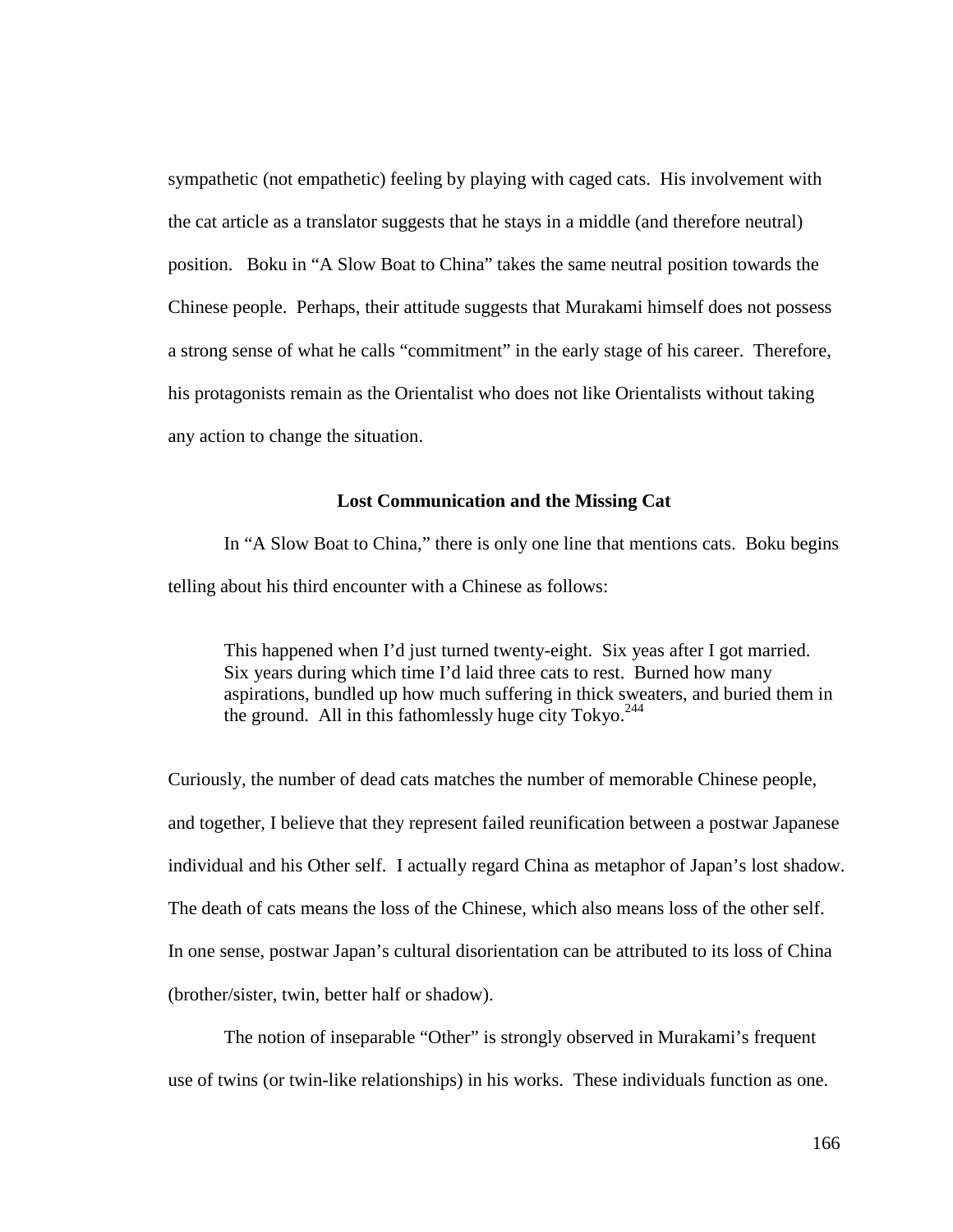Or it would be more accurate to say that they are functional only when they are together, and once they are separated, they can no longer function in society. Therefore, the loss is painful. In Hear the Wind Sing, Boku's girlfriend with a missing pinky has an identical twin sister. She tells Boku that people could not tell her from her sister until she lost her pinky at the age of eight. Curiously, her physical incompleteness echoes J's cat's condition. While the cat suffered from unreasonable violence in modern society, she is disturbed by the schizophrenic condition. This may imply the side effect of the modern, which separated Japan from China. Boku is a (postwar) individualist, and he has nothing against ethnic minorities, which all the more emphasizes the fact that simply being liberal and/or being sympathetic towards the other is not enough to build a bridge between them. It is empathetic involvement with the oppressed other that opens up possibilities for one to find his lost half. Murakami presents cats as a tangible and symbolic figure of missing halves, and this explains why he is so concerned with the relationship his protagonists have with their cats.

Murakami's first person narrator in each novel never becomes a cat owner by his own choice. It is usually his (ex-) wife who brings a stray cat to their home and when his wife leaves him the cat is often left behind, which emphasizes the idea of cats as a "connector" between the couple. In the later chapter of Hardboiled Wonderland and the End of the World it is revealed that the protagonist was left by both his wife and cat. Symbolically, his mind is heading to the isolated place where people do not have minds and do not connect with each other. Murakami repeats the same "abandoned by wife and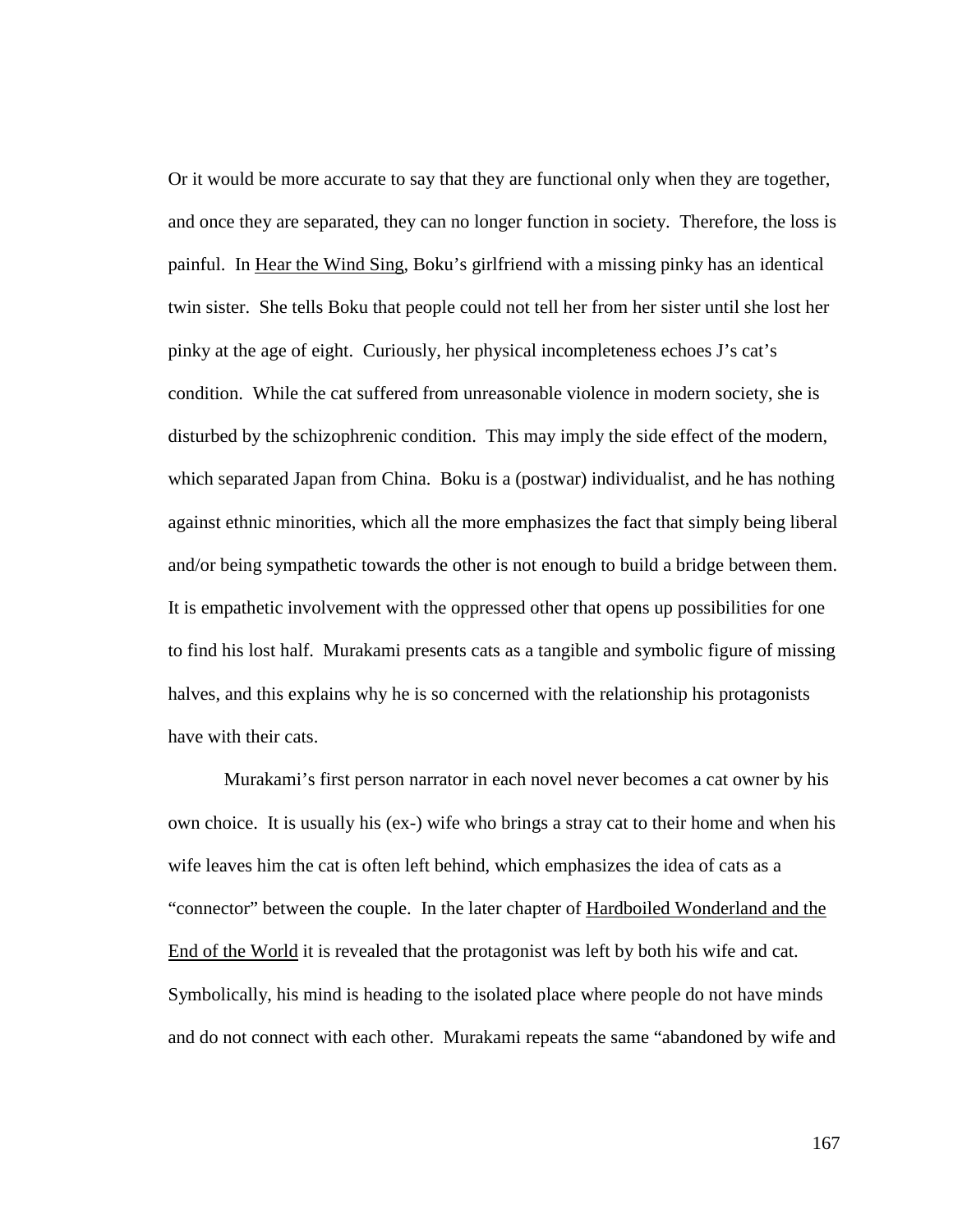cat" situation with the protagonist of The Wind-up Bird Chronicle. However, this time, the cat returns, which foreshadows the later reunion of him and his wife.

The Wind-up Bird Chronicle focuses on the conflict between the ordinary postwar baby boomer, Okada Toru and the celebrity intellectual, Wataya Noboru. In this respect, the novel is about the battle between the State-system and post-Bildungsroman (post-Nihonjinron) individual. At the same time, it is a story about a married couple through which Murakami explores subjectivism to understand the experiences of other people (including better-halves). Toru's battle against the State-System is introduced as the personality conflict between him and his brother-in-law, and Murakami is concerned with subjectivism/empathy beginning with the couple's fight over toilet paper and the dinner menu. Although these issues are discussed in a daily life setting, they are highly political and psychological issues. While Boku has a strong aversion to the State-system, his better-half, Kumiko is attracted to its darkness that is represented by her brother. The novel depicts the ambivalence one feels towards imperial power and this psychological complication is represented by the missing cat.

The cat is beloved by Kumiko. Regardless, she has named it after her evil brother who violated (not exactly sexually but mentally) her and drove her sister to death. In her paradoxical treatment of the cat, I see the presence of complex emotion that resembles colonial ambivalence. Her hidden attraction to darkness is released in the form of her uncontrollable sexual desire, and the cat's absence matches the time of her giving in to the darkness. In this novel, characters who overcome the colonial complications are rewarded with self-discovery. The cat exists in the novel as an indicator of the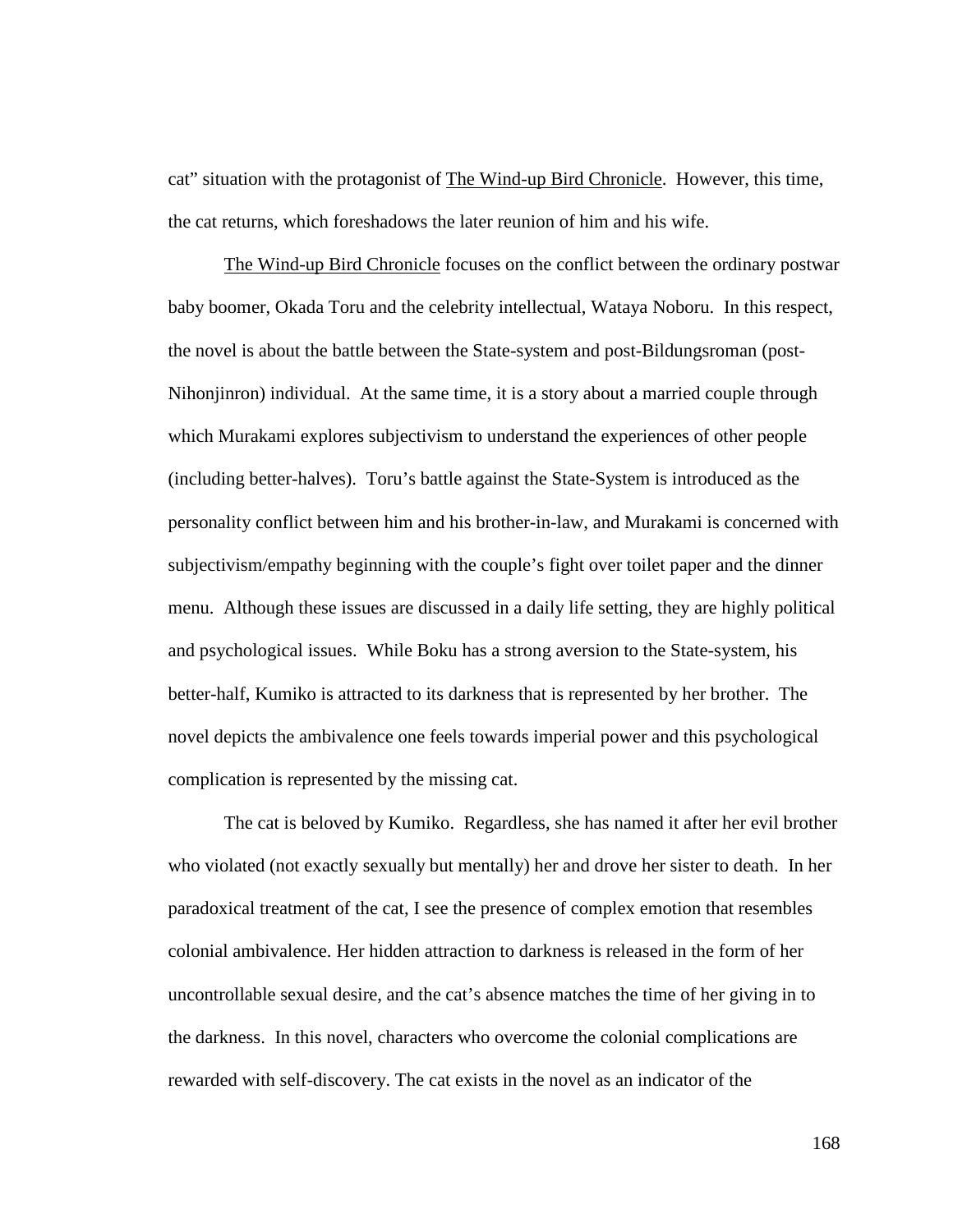psychological battle inside people. In fact, the return of the cat represents Okada Toru's triumph over the darkness, and then the cat formerly named Wataya Noboru is renamed as Sawara (Spanish mackerel). Amy Ty Lai thinks that the former name of the cat, "Wataya Noboru" implies the existence of a destructive other inside Okada Toru, and by naming the powerless animal after the person who symbolizes imperial power he attempts to rule the weak.  $245$  She assumes that this is why Toru gives the cat such an ambiguous name as "Sawara." Consequently, the cat's disappearance indicates the weak's resistance, and its return means the failure of the attempt.<sup>246</sup> However, I rather read that Okada Toru named the cat after his "enemy" to overpower him and, therefore, its disappearance is the enemy's struggle and its return is the enemy's surrender.

Sawara is muddy, starving and exhausted. As soon as he finishes his meal, he goes to sleep and Boku describes his sleep as follows:

 The cat slept with his forelegs tucked under his body, his face buried in his tail. He purred loudly at first, but that grew quieter, until he entered a state of complete and silent sleep, all defenses down. I sat in a sunny spot on the veranda, petting him gently so as not to wake him, I had not thought about the cat's special soft, warm touch for a very long time. So much had been happening to me that I had all but forgotten that the cat had disappeared. Holding the soft, small living creature in my lap this way, though, and seeing how it slept with complete trust in me, I felt a warm rush in my chest. I put my hand on the cat's chest and felt his heart beating. The pulse was faint and fast, but his heart, like mine was ticking off the time allotted to his small body with all the restless earnestness of my own. ----

I sat on the veranda next to Mackerel the cat, reading a book until the sun began to set. The cat slept as soundly as if he had been knocked unconscious, his quiet breathing like a distant bellows, his body rising and falling with the sound. I would reach out now and then to feel his warmth and make sure the cat was really there. It was wonderful to be able to do that: to reach out and touch something, to feel something warm. I had been missing that kind of experience. $247$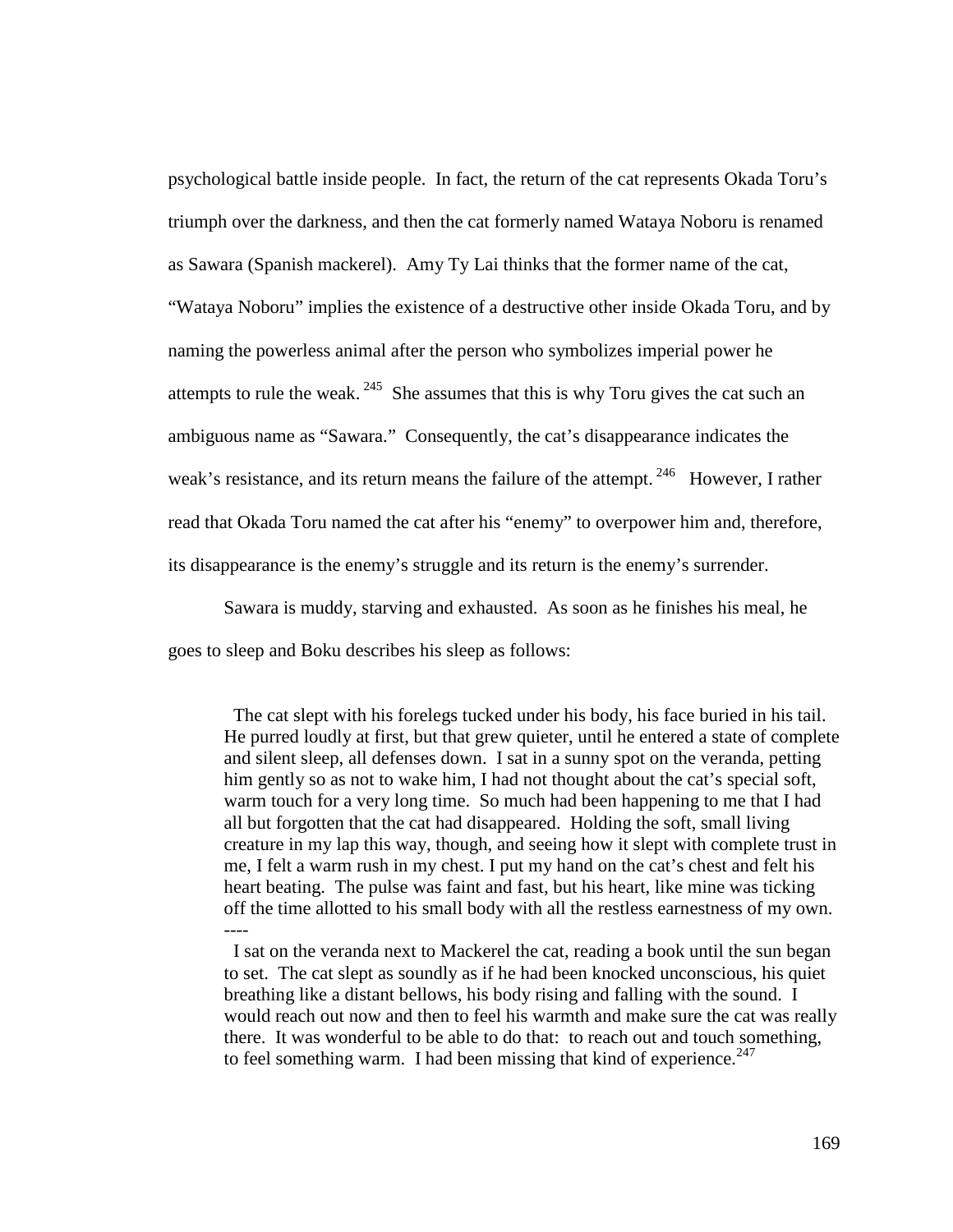The cat's return coincides with Toru's transformation into a healer. The strong individual who is able to provide the place for cats to "sleep" peacefully is able to lead other people to their peace of minds. Murakami creates the framework of a healing novel through his treatment of cats, those who cannot speak (and who cannot sleep because of ill-willed violence). Okada Toru defeats evil and finds his identity both in history and social linkage to the Other. He successfully recovers from his losses of history and the missing self. He has attained the strength to release himself from the controlling State-system. After picking up where Watanabe Toru in Norwegian Wood stopped, Okada Toru finally becomes the first "hero" in Murakami's texts.

#### **Human-Cat Hybrid: Can the Subaltern Sleep?**

Okada Toru is a middle-class individual who is entitled to the power of language in order to claim self-agency. In other words, he is able to make choices if he chooses to. However, those who are represented by animals have no voice and, therefore, they have no choice. When the cat returns home, Boku has no way to know why it left, where it went and why it returned. The cat's experience remains unknown, which leads us again to the question of subjectivism, especially in terms of our relation to those who do not belong to the same class and do not have "language" to represent themselves. In this regard, I argue that the cat has taken over the roles of a "switchboard" in Pinball 1973 and the unicorns in Hardboiled Wonderland and the End of the World.<sup>248</sup> What they commonly do is to absorb people's egos and expire without expressing their pain. Takahashi Tatsuo points out that because of the absence of the language system, animals are excluded from the modern nation-state system. And therefore, they are caged in the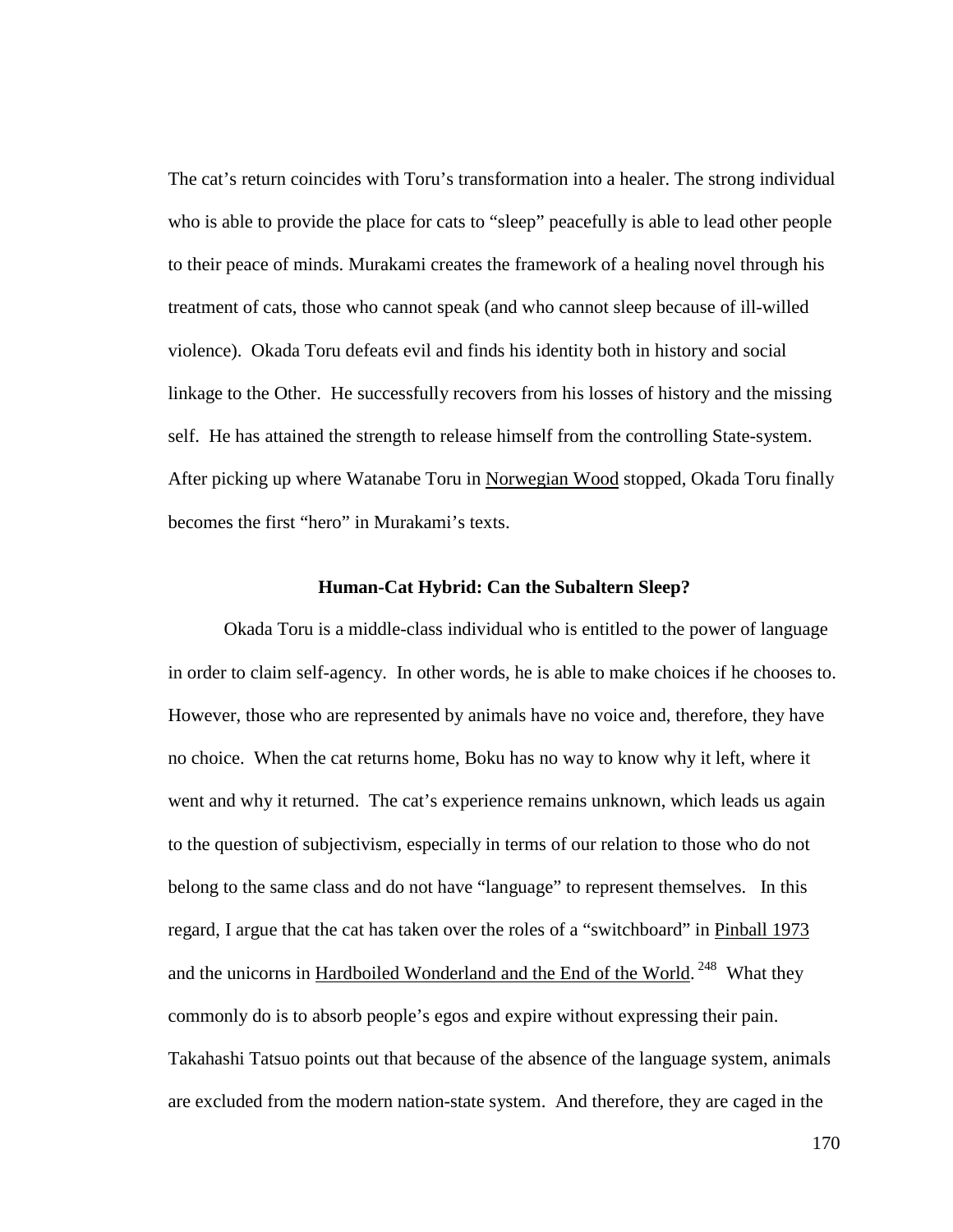zoo, destroyed as harmful or useless animals, kept as livestock or sacrificed for science. He asserts that the significance of Murakami's texts lies in his conscious efforts to make the borderline between human and animal ambiguous.<sup>249</sup>

Murakami often uses ambiguous creatures such as talking animals and humananimal hybrid characters such as the Sheep Man. Lai sees Murakami's human-animal hybrid characters as metaphors for the postmodern identity or the postmodern self, which I interpret as schizophrenic.<sup>250</sup> However, unlike human postmodern schizophrenics, the human-animal hybrid characters help the protagonists find their individuality. In Dance, Dance, Dance, the Sheep Man tells Boku to keep dancing in order to be connected. He claims that he exists in the world created just for Boku and his job is to "connect" what Boku desires with what he gains like a "switchboard." He also says that he was with Boku all the time as his shadow.<sup>251</sup> That is, Murakami actually presents the Sheep Man, the human-animal hybrid who is hiding in fear of war (imperialism), as Boku's Other half. Yamazaki Makiko thinks that the mission of the Sheep Man is to draw language from Boku and help Boku to "speak." <sup>252</sup> This concept of "a talking animal helps a man," is also implied in The Wind-Up Bird Chronicle when Kano Malta appears in Okada Toru's dream with a cat-tail. $^{253}$ 

In Kafka on the Shore the role of human-animal hybrid is taken over by the mildly retarded old man Nakata Satoru, who is able to communicate with cats.<sup>254</sup> Nakata-san is not a narrator of the novel but an action figure who rescues cats from the cat killer, and also releases his other half, Tamura Kafka from his father's Oedipus-like curse. During World War II, Nakata-san was moved to a rural village in Yamanashi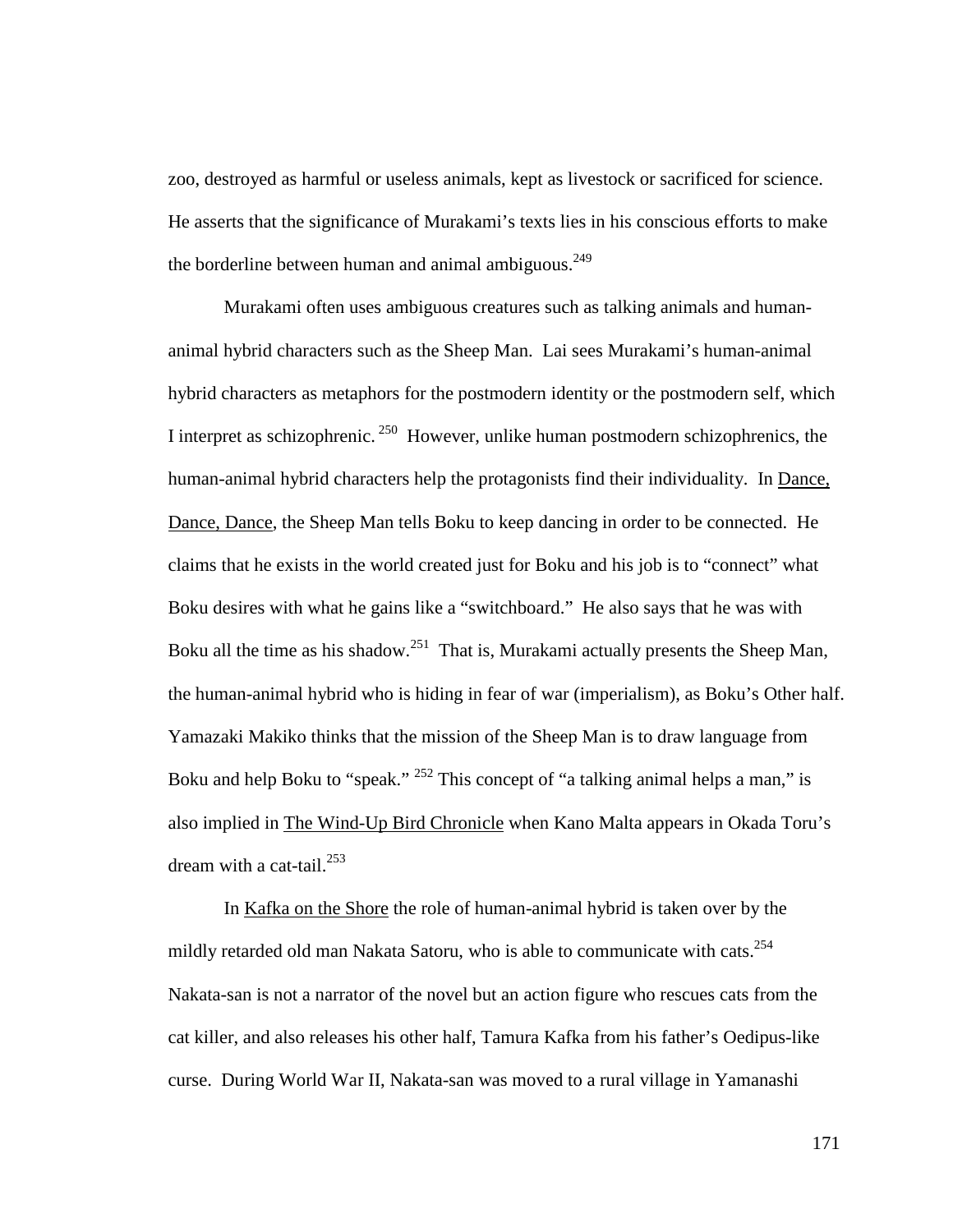Prefecture as a child evacuee from his home in Tokyo. He had been an intelligent child with sophisticated manners until he and his classmates were involved in a supernatural experience during which he also suffered unreasonable and unfortunate physical violence from a female teacher. Because of his experience, he lost all his memories and literacy. Instead, he attained the ability to communicate with cats. However, his weakness becomes a target of bullying at school, and he was kept home by his grandparents. Although he was employed at a furniture manufacturer and worked there for a long period of time, he was deceived by his cousin and lost his life long savings. He is now supported by the government as a person with a disability.

The lack of literacy skills actually disables Nakata-san all the more in the fast moving urban space and even limits his mobility. He is not able to use public transportation, and, therefore, his life is kept within a walking distance of his apartment in Nakano-Ward, Tokyo. In fact, he is kept by the Ward as if he is a well-behaved pet cat that never runs off. Certainly, he is a cat in human shape; a human-cat hybrid. Nakatasan's language is very unique. He addresses himself as "Nakata" and speaks like a soldier, which sounds polite and at the same time comical but very outdated. He sounds as if he still lives in war-time. Simultaneously, it implies that he does not possess a "self" to be referred to with "I" pronouns. A human language does not provide animals and the "subaltern" they represent with a self-referential pronoun. Lai also thinks that his addressing himself in the third person suggests that "he is coming out of his human self and becoming even closer to the cats."<sup>255</sup> The use of "I" pronouns is equated with a potential to attain agency in Murakami's texts and therefore, despite his "speaking"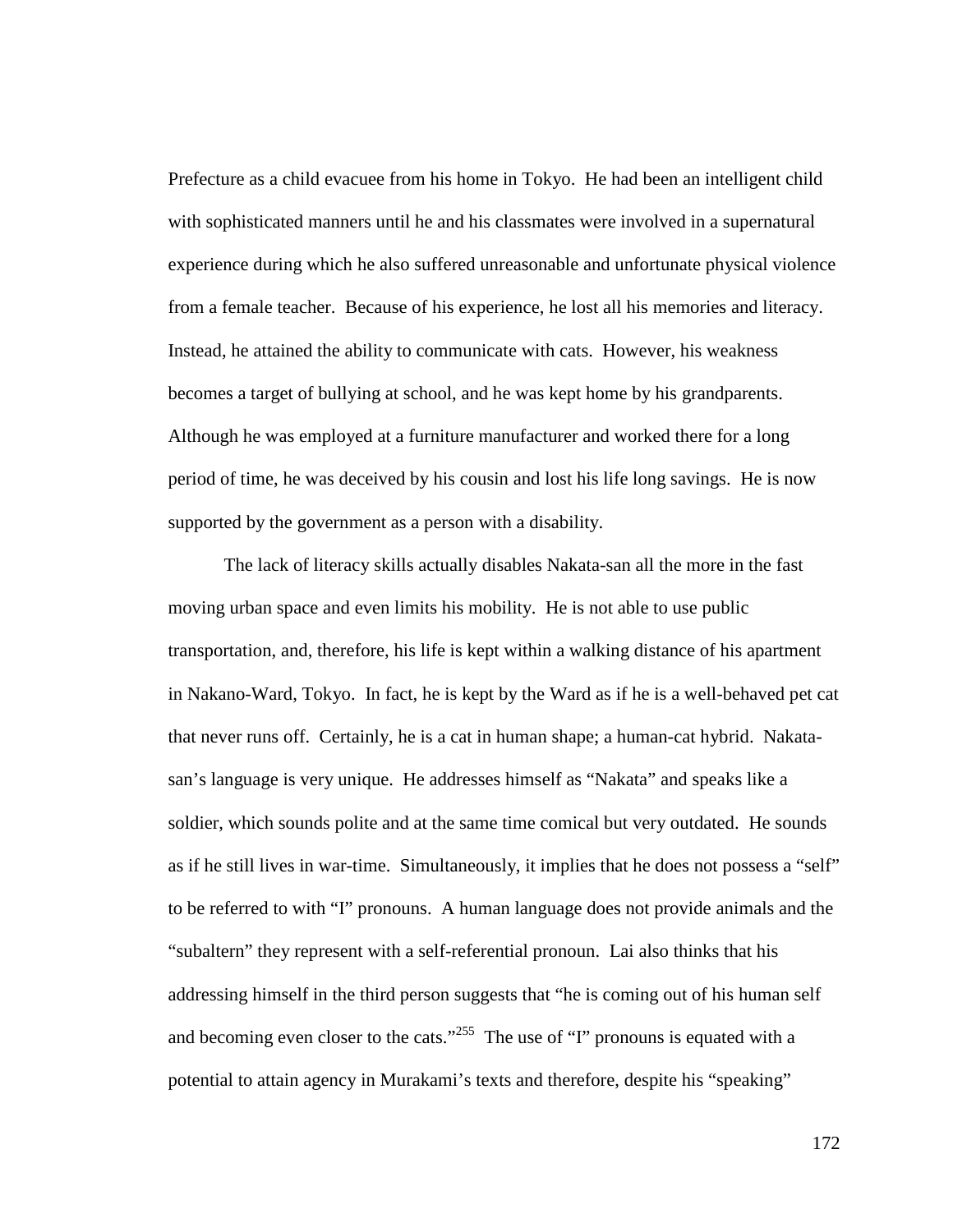ability, Nakata-san still occupies the position of the subaltern who cannot "speak." Finally, in this novel, cats are given voice. However, their voice is heard only by Nakatasan. Therefore, cats are still not given agency to speak.

 In his neighborhood, Nakata-san is known as a cat detective who is able to find missing cats although his ability to understand cat language is not public knowledge. While he is looking for a missing cat for his "client," he talks to several cats and is informed of the cat-catcher who wears a tall hat and long boots. The cat catcher somehow leads Nakata-san to his house in Nakano-Ward and introduces himself as "Johnnie Walker" who is an infamous cat-killer. Needless to say, his name symbolizes the West, global capitalism and alcohol that controls people's minds. He shows Nakatasan the heads of cats whose souls he has collected. He explains his purpose of mass feline murder as follows:

I am killing them to collect their souls, which I use to create a special kind of flute. And when I blow that flute it'll let me collect even larger souls. Then I collect larger souls and make an even bigger flute. Perhaps in the end I'll be able to make a flute so large it'll rival the universe. But first come the cats. Gathering their souls is the starting point of the whole project. There's an essential order you have to follow in everything. It's a way of showing respect, following everything in the correct order. It's what you need to do when you're dealing with other souls. $256$ 

I interpret Jonnie Walker's project base on his ambiguous logic as Murakami's illustration of the process of exploitation by the imperialists/capitalists. Walker (imperialist/capitalist) collects cats' souls (lower class labor) to attract the larger souls (the middle class consumers) and attempts to build an imperialist/capitalist universe.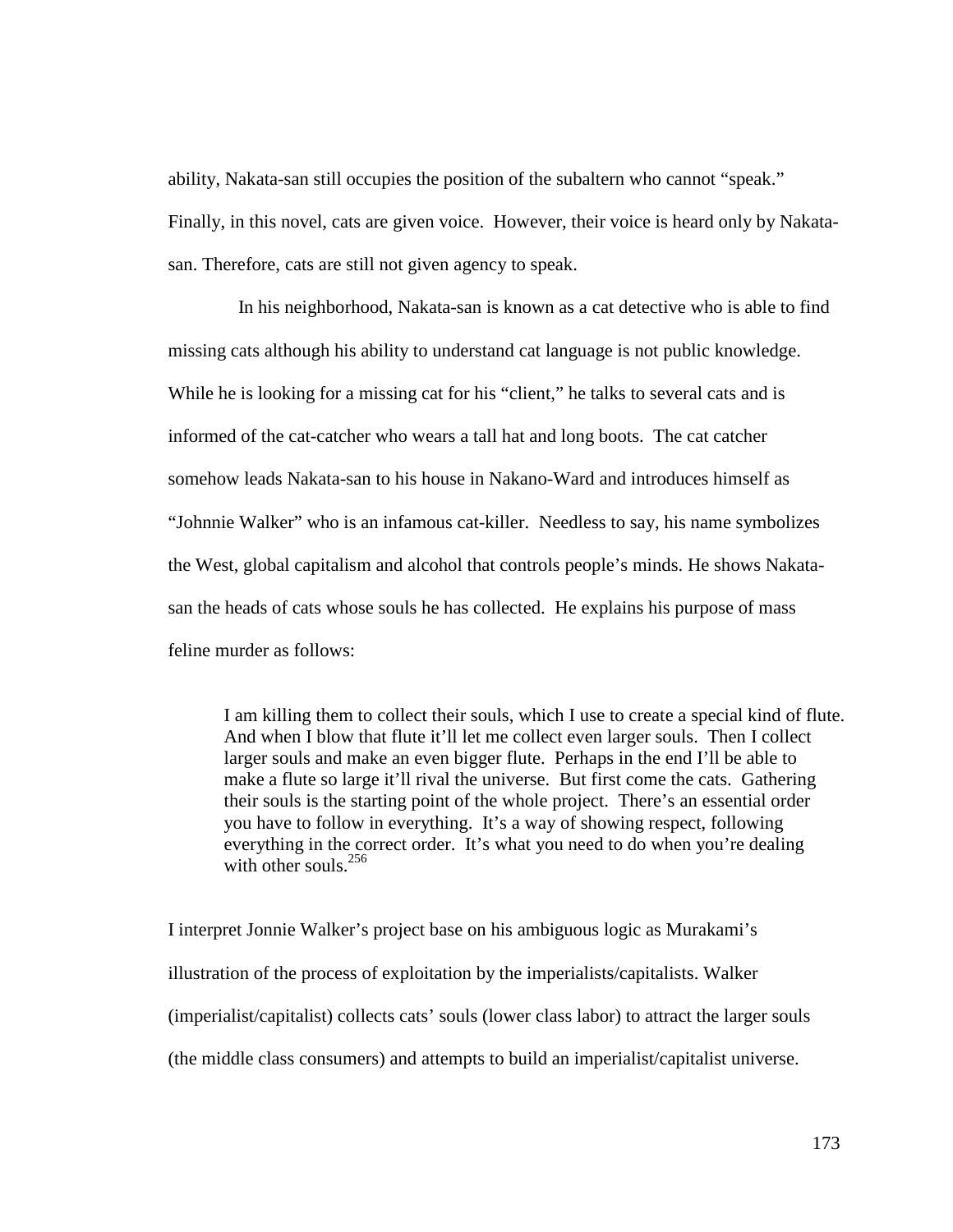While preaching the logic of his colonial economy, Walker also attempts to colonize Nakata-san's mind by requesting Nakata-san to kill him. Walker manipulates Nakatasan's mind by killing cats in front of him and consumes their hearts. In this way, Walker forces Nakata-san to choose violence to stop violence. Through Nakata-san's murder of Walker, Murakami recreated the psychological challenge Imperial Japan's soldiers must have confronted before their engagement in cruelty. Jay Rubin thinks that Nakata-san joined with the endless cycle of murder occurring in human history.<sup>257</sup>

Does Nakata-san become a human by killing another human? After his murder of Walker, Nakata-san actually loses his ability to communicate with cats. It seems that the situation forced him to adopt the oppressor's power temporarily. Therefore, he lost his subaltern status. Instead, he is entitled to a human language (or form of communication). He is able to befriend a young truck driver, Hoshino, and is able to travel beyond Nakano-Ward to go to Shikoku. He even expresses his desire "to be normal" again and says that he must get the other half of his shadow back. Interestingly, as his intelligence level rises, he sleeps longer. His "power" is only temporary and once he saves the fifteen-year-old boy, Kafka, he falls into an eternal sleep. Perhaps, he would die as a cat rather than live as a murderous human.

Instead, Murakami makes a hero out of Hoshino. After Nakata-san's death, Hoshino attains the ability to communicate with cats and he actually takes over Nakatasan's role as a human-cat hybrid /savior. This transformation is similar to that of Okada Toru, who becomes a healer after he provides his cat with peaceful sleep. Following the cat's advice, Hoshino defeats the evil creature that comes out of Nakata-san's dead body.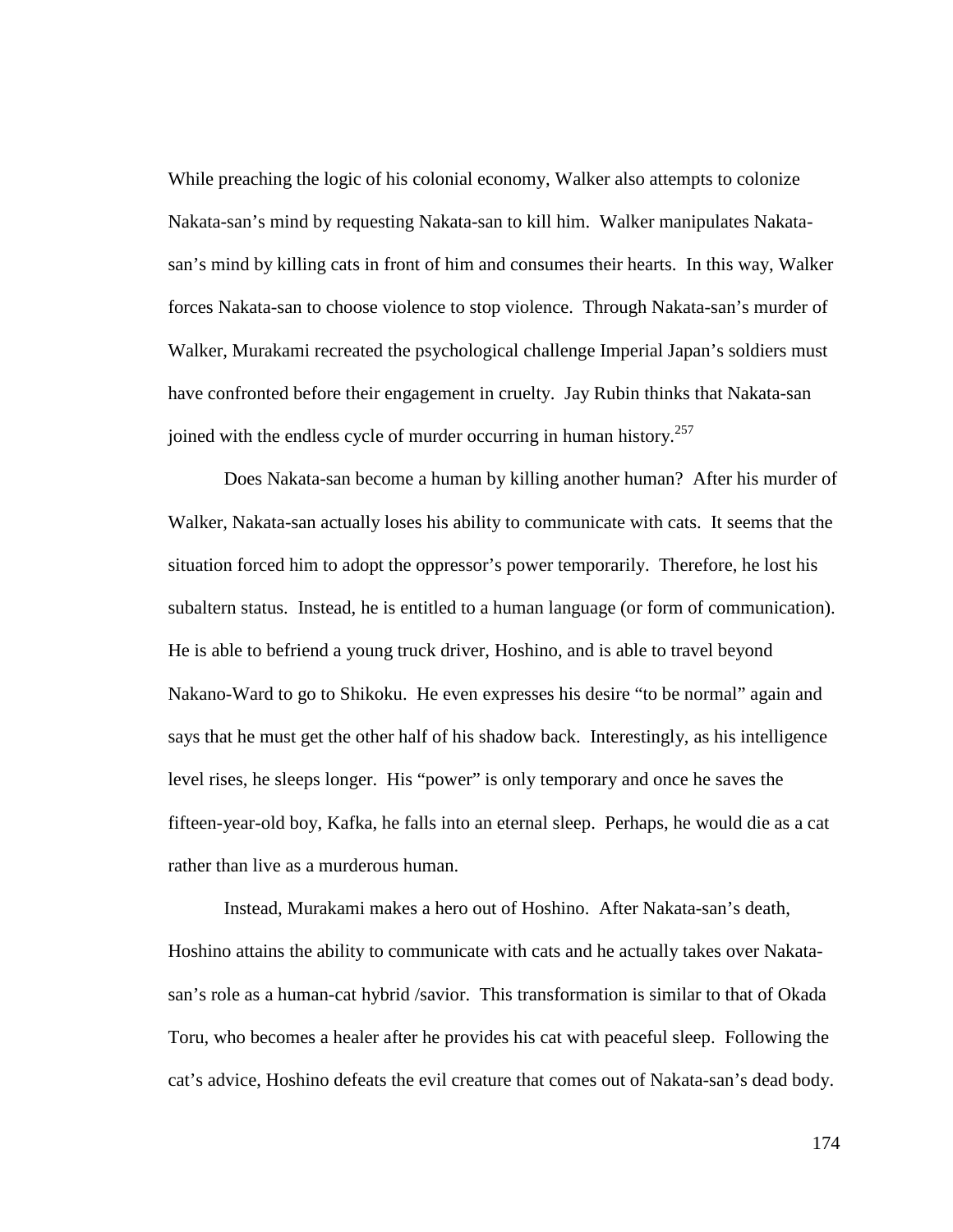Hoshino's transformation is attributed to his "empathetic" and self-sacrificing involvement with Nakata-san. Hoshino feels that Nakata-san will remain with him. It can be read as though he gains his shadow, which makes him a strong individual who is able to survive. The ending of the novel gives the impression that Nakata-san finally went to the place where he can "speak" and "sleep" as what he calls "normal Nakata," which concerns ideas of salvation. In the next chapter, I examine religious elements of this novel and further discuss dark energy and modern ideology in relation to the position of religion in postwar Japan.

In this chapter, I discussed Murakami's depiction of the oppressed group and his protagonists' involvement with the oppressed. The oppressed are represented by muted animals and people who do not speak their language (Chinese) in his texts, and he attempts to provide a way for postwar individuals to know themselves through knowing the Others' pain. He recreates the situations in which "empathetic involvement with the Others" or what he calls "commitment" makes the postmodern world a better place for individuals. He values "connections" among people as a way for individuals to know themselves and become independent from the State-system controlled collectivism. In this sense, he is an individualist who encourages self-reliance. However, it is unfortunate that Murakami does not let the Oriental (Nakata-san) attain real strength. In Kafka on the Shore, he gives temporary agency to the Oriental, from which only "humans" can benefit. However, I believe that Murakami's intention is not to discriminate against the Orientals but to claim their existence in modern Japan's social landscape. In this regards, it may be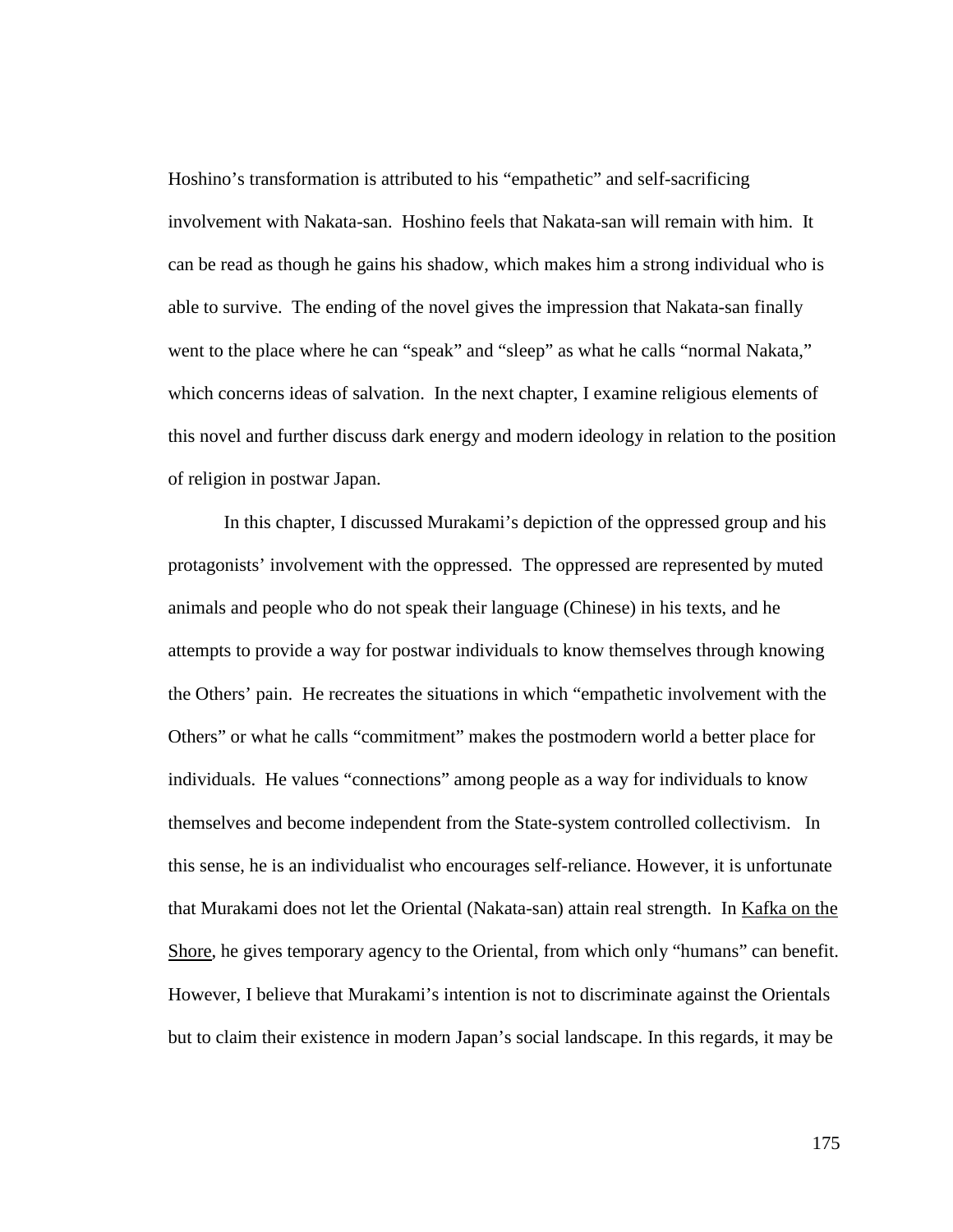contended that Murakami Orientalizes the Others with a good intention of helping Japanese individuals.

<sup>210</sup>Haruki Murakami and Hayao Kawai, <u>Murakami Haruki Kawai Hayao no ainiiku</u> (Murakami Haruki goes to see Kawai Hayao) (Tokyo: Shincho, 1996) 81-84.

<sup>211</sup> Koizumi Koichiro, "Murakami Haruki no Sutairu" (The Style of Murakami Haruki) Kokubungaku March 40-4 (1995): 28.

<sup>212</sup> Kazuna Okamoto published a cook book called Murakami Recipe based on 35 food dishes that appear in Murakami's books. The recipe book includes a whole chapter on spaghetti.

<sup>213</sup> Ibid, 68.

 $\overline{a}$ 

<sup>214</sup> Fuminobu Murakami, Postmodern, Feminist and Postcolonial Currents in

Contemporary Japanese Culture: A Reading of Murakami Haruki, Yoshimoto Banana,

Yoshimoto Takaaki and Karatani Kojin, (New York: Routledge, 2005) 6.

<sup>215</sup> Bill Ashcroft, Graeth Griffiths and Helen Tiffin. Post-Colonial Studies: The Key

Concepts (New York: Routledge, 2000), 147.

<sup>216</sup> Murakami, *Wind*, 86.

<sup>217</sup> Ashcroft, Griffiths and Tiffin, 55.

<sup>218</sup> Kazunari Suzumura, Murakami Haruki to neko no hanashi (Haruki Murakami and stories of cats) (Tokyo:Sairyusha, 2004) 51

<sup>219</sup> Murakami, *Pinball,* 94-95.

<sup>220</sup> John Lie, Multiethnic Japan (Cambridge: Harvard UP, 2001) 121-122.

 $221$  Ibid, 136.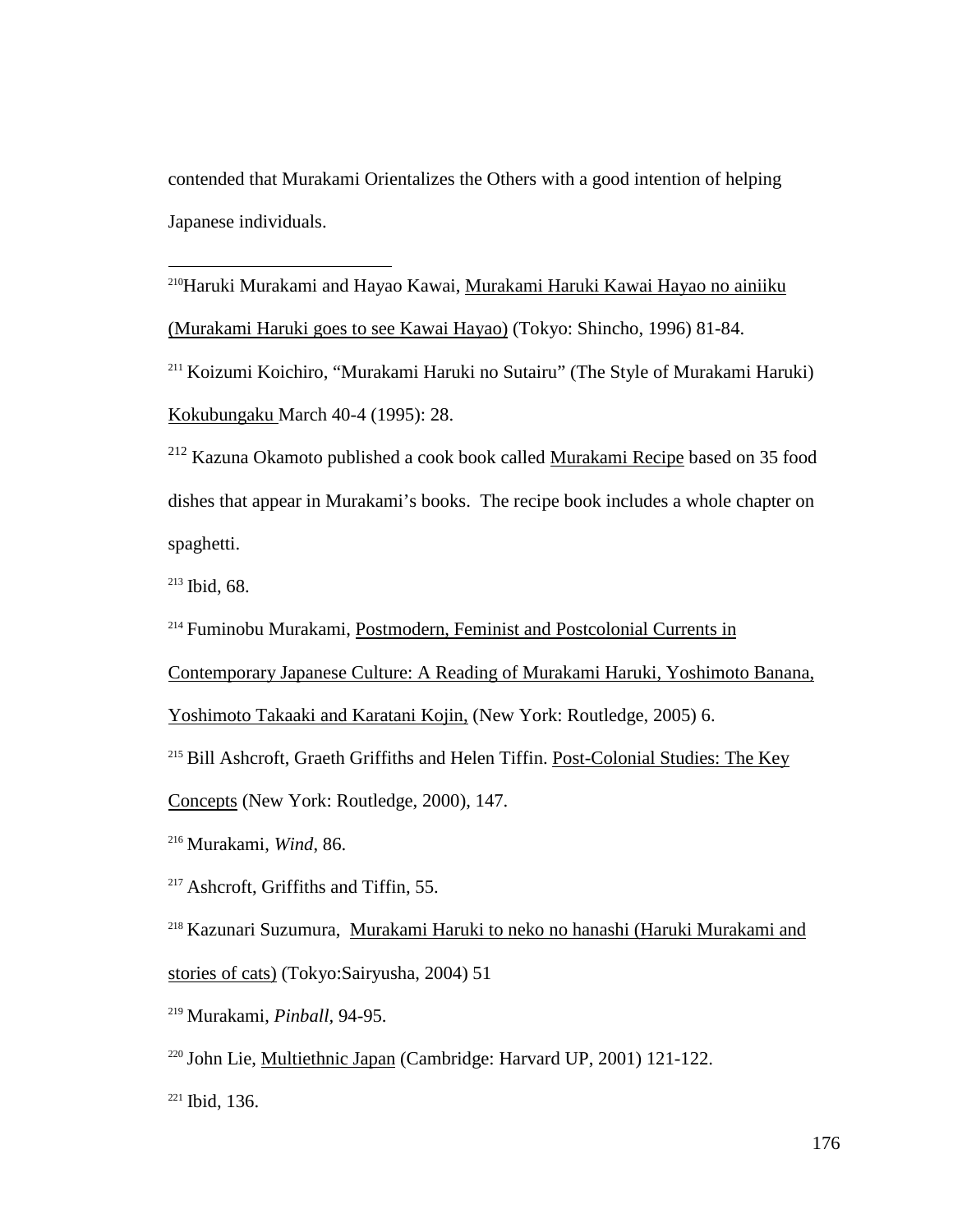$222$ Ibid, 83.

 $\overline{a}$ 

 $223$  Said, 2.

 $224$  Stephen Tanaka, Japan's Orient: Rendering Pasts into History (Berkley: U of California P, 1993) 4.

<sup>225</sup> John Russell, "Race and Reflexivity: The Black Other in Contemporary Japanese Mass Culture," Contemporary Japan and Popular Culture, ed. John Whittier Treat, (Honolulu: U of Hawaii P, 1996) 19.

 $226$  Creighton, 142.

<sup>227</sup> Miller Creighton, "Soto Others and Uchi Others: Imaging Racial Diversity, Imaging Homogenous Japan," Japan's Minorities: The Illusion of Homogeneity, ed. Michael Weiner (New York: Routledge, 1997) 212.

<sup>228</sup> Andrew Vasishth, "A model minority: the Chinese community in Japan," Japan's Minorities: The Illusion of Homogeneity, ed. Michael Weiner (New York: Routledge, 1997) 116-136.

<sup>229</sup> Murakami, *Wind*, 122.

<sup>230</sup> The Bus driver calls seats as follows: America for A, Brazil for B, China for C and Denmark for D (123).

<sup>231</sup> Haruki Murakami, "A Slow Boat to China," The Elephant Vanishes, trans. Alfred Birnbaum and Jay Rubin (New York: Vintage, 1993). 223-224.

<sup>232</sup> Ibid, 225.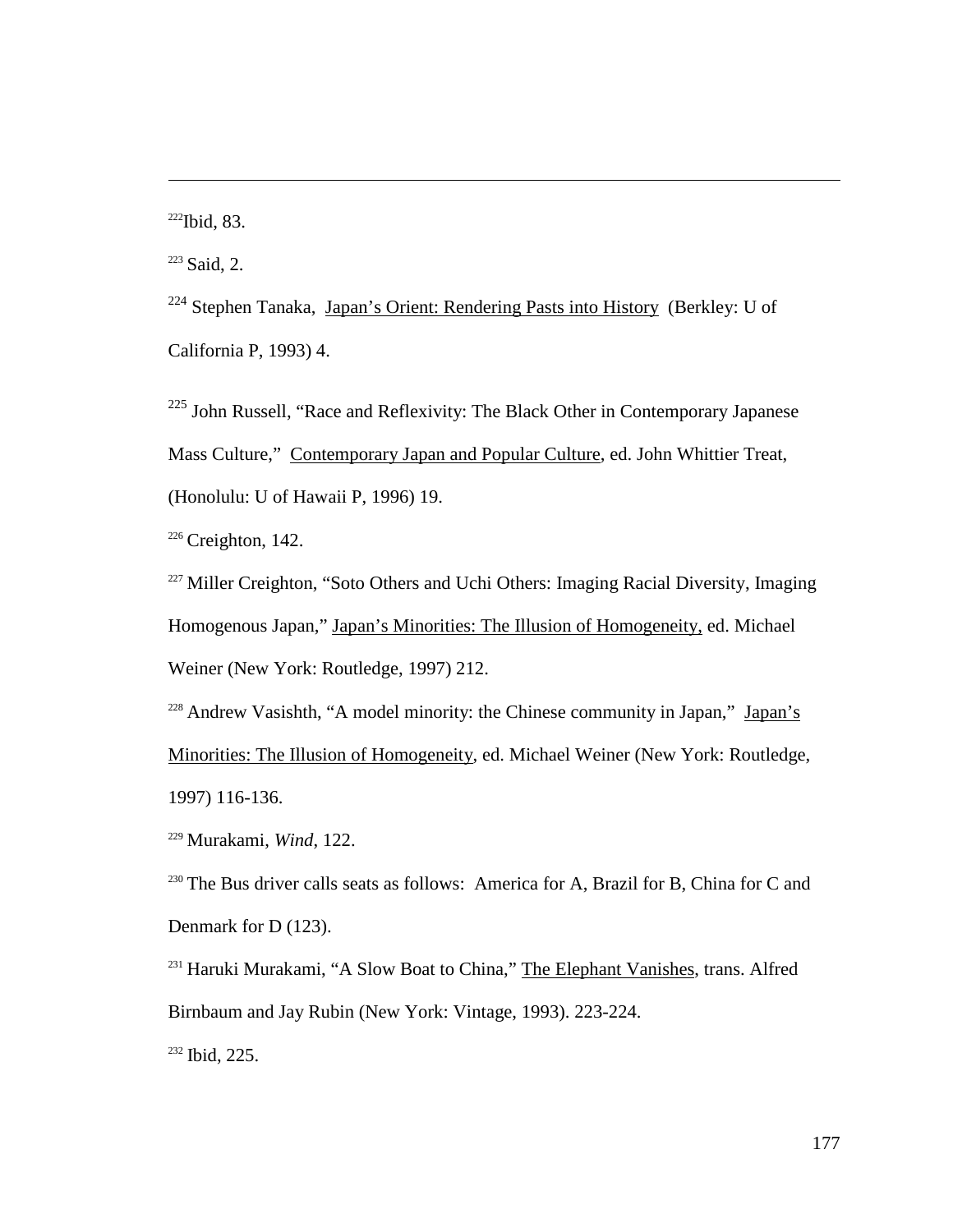<sup>233</sup> Kuroko Kazuo, "Amerika, Chugoku, soshite Tanpenshosetsu: Mohitotsuno Murakami Haruki Warudo" (America, China and Short Stories: Another World of Murakami Haruki), Murakami Haruki Studies 01, eds. Yoshiki Kuritsubo and Akihiko Tsuge (Tokyo: Wakakusa Shobo, 1999) 240-241.

<sup>234</sup> Kwai-Cheung Lo, "Return to What One Imagines to Be There: Masculinity and Racial Otherness in Haruki Murakami's Writings about China" Novel: A Forum on Fiction, summer, 37. 3 (2004): 261.

 $235$  Ibid, 261-264.

 $\overline{a}$ 

<sup>236</sup> Alfred Birnbaum's translation does not emphasize the significance of the pronoun used here. This part is translated as follows:

"I shall be acting as your test proctor, "the man finally spoke. *Shall*"(223).

 $237$  In Kafka on the Shore, the young woman who claims herself to be a homosexual man refers to herself as "boku." By no means do I suggest that J or the school teacher is homosexual.

 $238$  The other character who uses "atashi" is a telephone company worker who visits Boku to change a switchboard.

 $^{239}$  It is generally believed that modern Abyssinians are descendants of the cat brought to Britain in 1868 by a soldier returning from the British war with Abyssinia. The cat was known as "Zula." I believe that exotic beauties were viewed by Europeans in the same way as exotic animals were. I cannot help comparing "Zula" with an Egyptian courtesan whom Said refers to in Orientalism (6).

<sup>240</sup> Edward Said, Orientalism, (New York: Vintage, 1979) 40.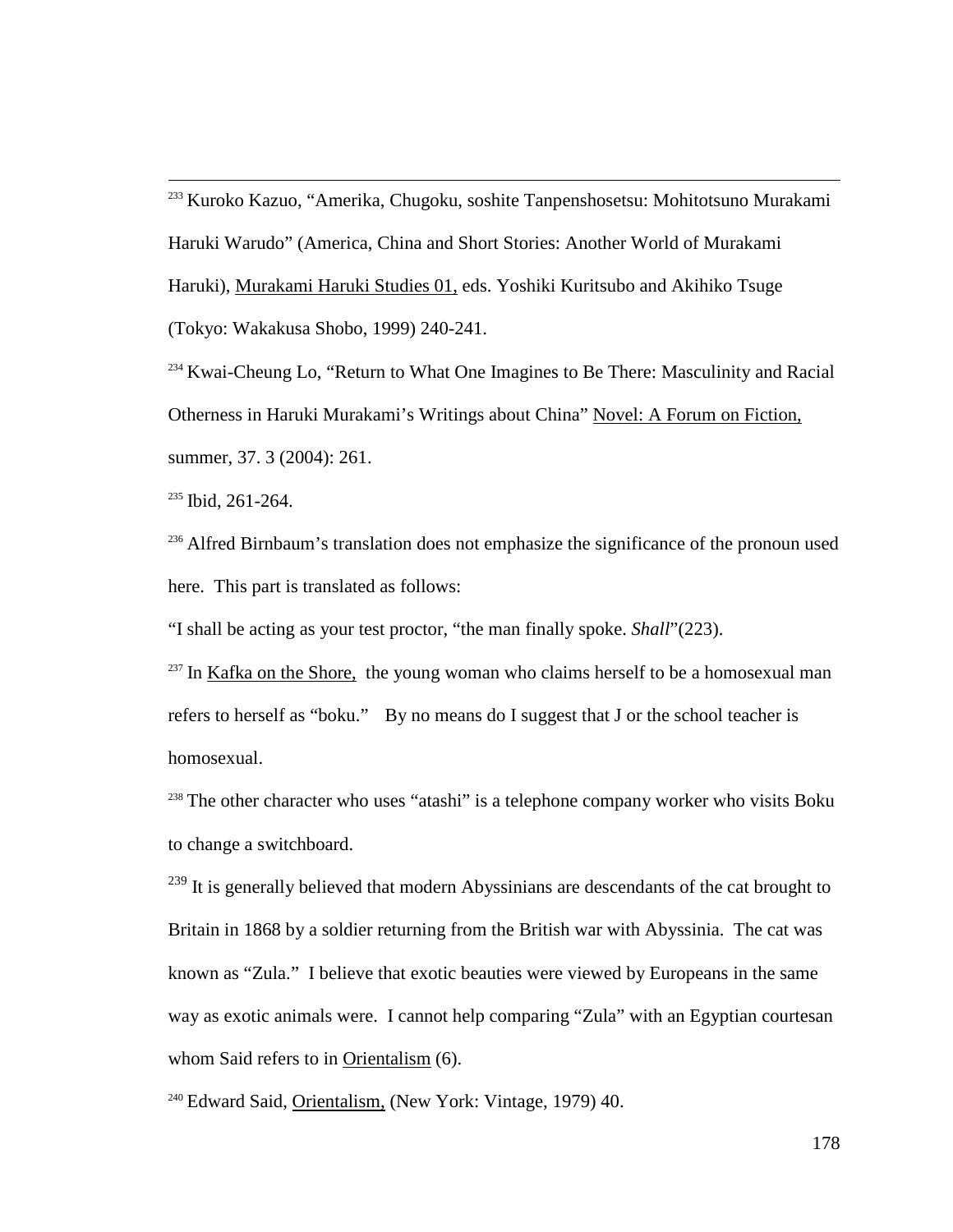<sup>241</sup> Murakami, *Wind,*26.

 $\overline{a}$ 

 $242$  Gayatri Spivak, "Can the Subaltern Speak?" Marxism and the Interpretation of Culture, eds. Cary Nelson and Lowrence Grossberg (Chicago: U of Illinois P, 1998) 275-276.

<sup>243</sup> Haruki Murakami, Hear the Wind Sing, trans. Alfred Birnbaum (Tokyo: Kodansha, 1987) 26.

<sup>244</sup> Murakami, *SlowBoat*, 232.

<sup>245</sup> Lai notes that Matthew Strecher regards the elite intellectual Wataya Noboru as Okada Toru's Other self.

<sup>246</sup> Amy Ty Lai, "Memory, Hybridity, and Creative Alliance in Haruki Murakami's Fiction," Mosaic Mar. 40.1: 172.

 $247$  Haruki Murakami, The Wind-Up Bird Chronicle, trans. Jay Rubin (New York: Vintage, 1998) 378-379.

<sup>248</sup> The telephone company employee who replaces an old switchboard with a new one tells the twins that his job is to replace a dying mother dog with a new one to feed puppies. The twins recognize the cause of death of the switchboard as "over-absorbing everything." They hold a funeral service for the board and upon the twin's request, Boku quotes from Kant in place of grace.

<sup>249</sup> Tetsuo Takahashi, "Dobutsutachi (Animals)," Murakami Haruki: Tema, Sochi, Kyarakuta (Murakami Haruki: Themes, Apparatus and Characters, ed. Akihiko Tsuge (Tokyo: Shibundo, 2008), 166.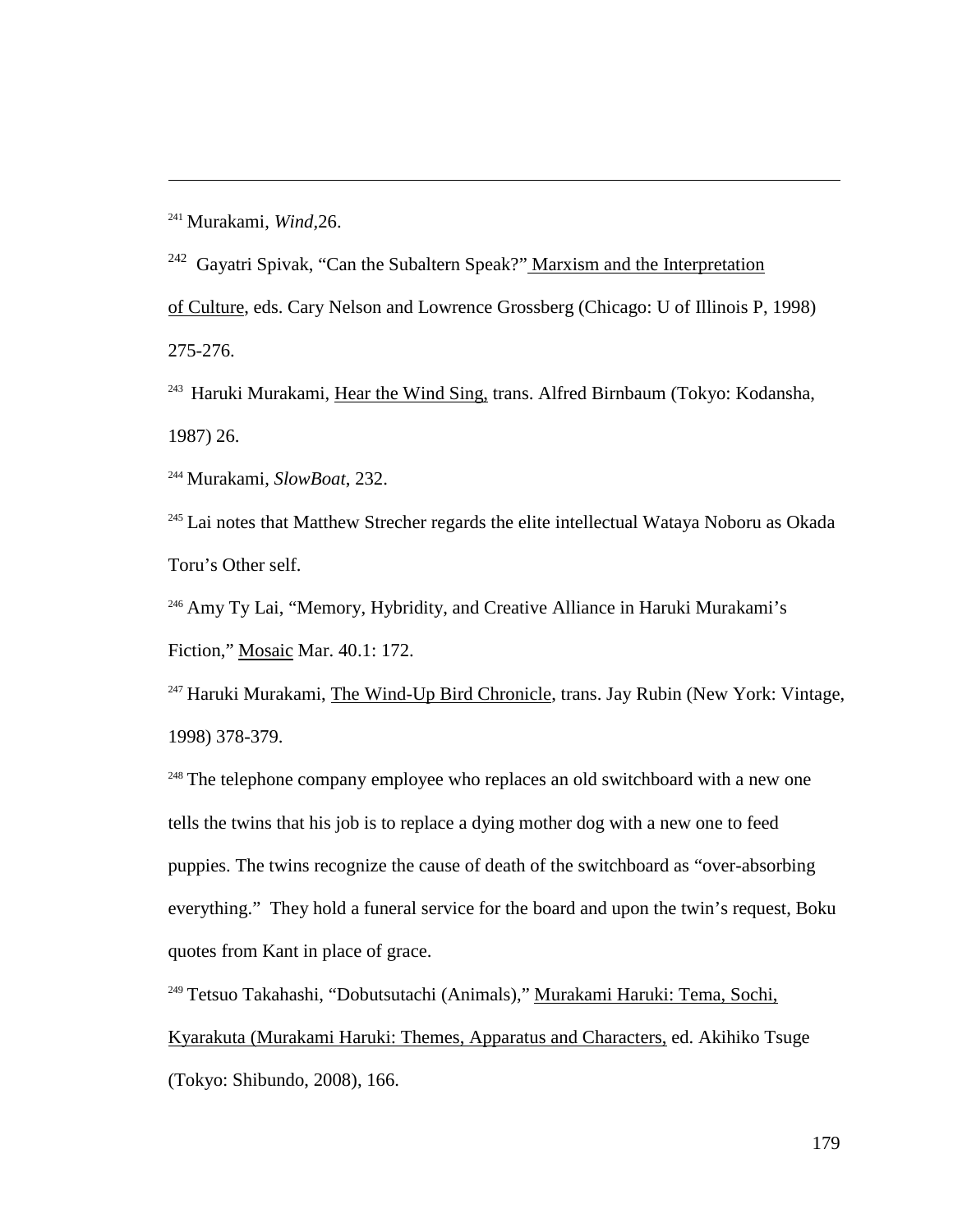$\overline{a}$ 

<sup>251</sup> Haruki Murakami, Dance, Dance, Dance, trans. Alfred Birnbaum (New York: Vintage, 1995), 170-171.

<sup>252</sup> Makiko Yamazaki, "Hitsujiotoko-ron" (Theory of the Sheep Man), Murakami Haruki: Tema, Sochi, Kyarakuta (Murakami Haruki: Themes, Apparatus and Characters, ed. Akihiko Tsuge (Tokyo: Shibundo, 2008) 174.

 $253$  The concept of talking animals had not been totally foreign to the Japanese audience. In fact, animals are regular characters in folk tales and they often interact with humans in comical and heart warming ways. Soseki Natsume published his ground breaking satire novel, Wagahai wa neko dearu (I am a Cat) in 1906. It is one of the most famous "cat literatures" in Japan and perhaps, its celebrity in the world is equal to that of Edgar Allan Poe's "The Black Cat." The first person narrator of the novel is a nameless cat who decided to live in the household of a school teacher. The life of this Meiji intellectual (at least he presents himself as such) is observed and told through a cat's point of view. The novel presents itself as a comedy and comical elements are drawn from differences in cultural values between humans and cats. Soseki's satire was well received and he had some imitators who wrote novels with other animal narrators.

<sup>254</sup> "Satoru" means enlightenment. Throughout the novel, he is referred to as "Nakatasan."

<sup>255</sup> Lai, 173-174.

<sup>256</sup> Haruki Murakami, Kafka on the Shore, trans. Philip Gabriel (New York: Vintage, 2006) 140.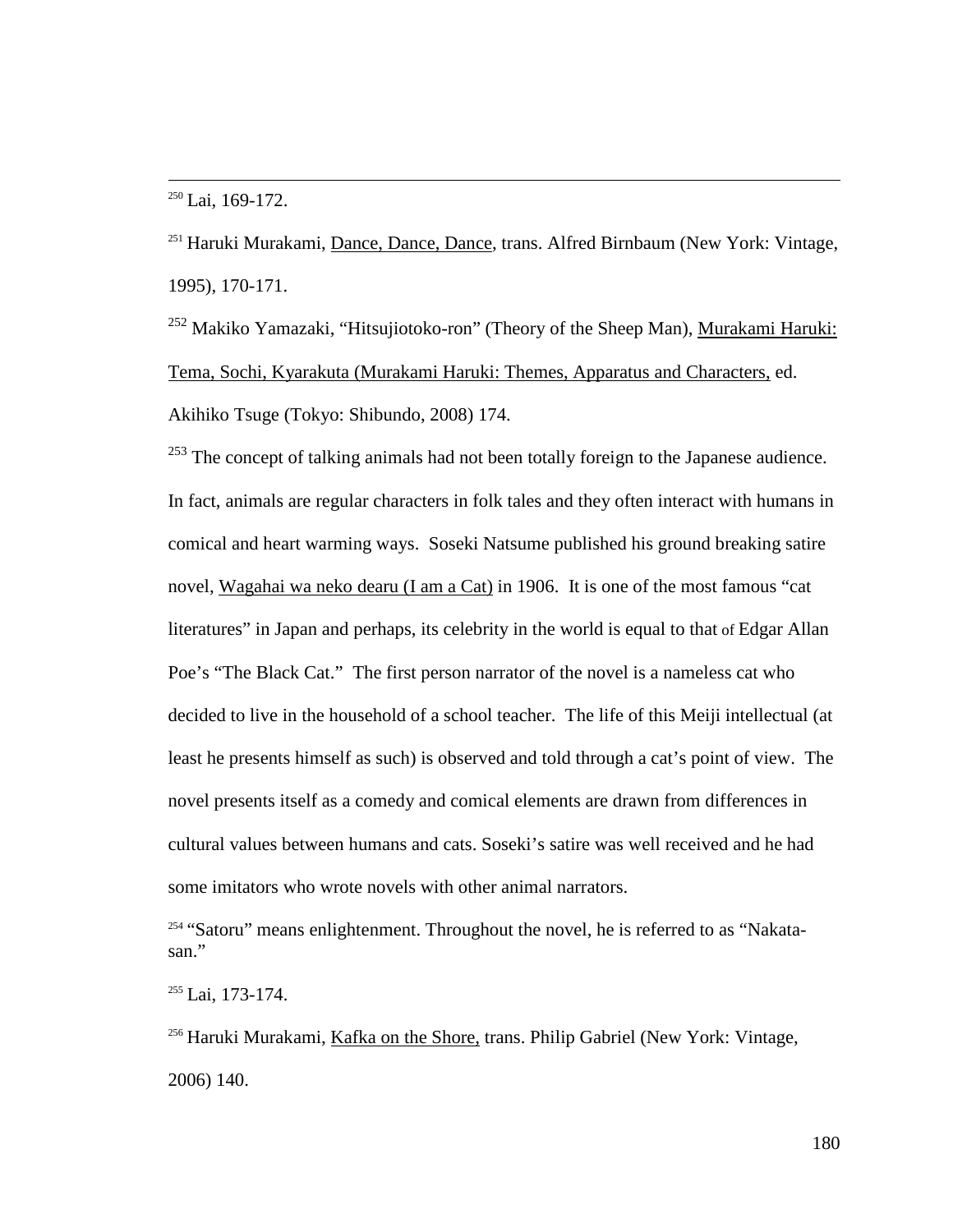$\overline{a}$ 

<sup>&</sup>lt;sup>257</sup> Jay Rubin, Haruki Murakami and the Music of Words (New York: Vintage, 2003) 282.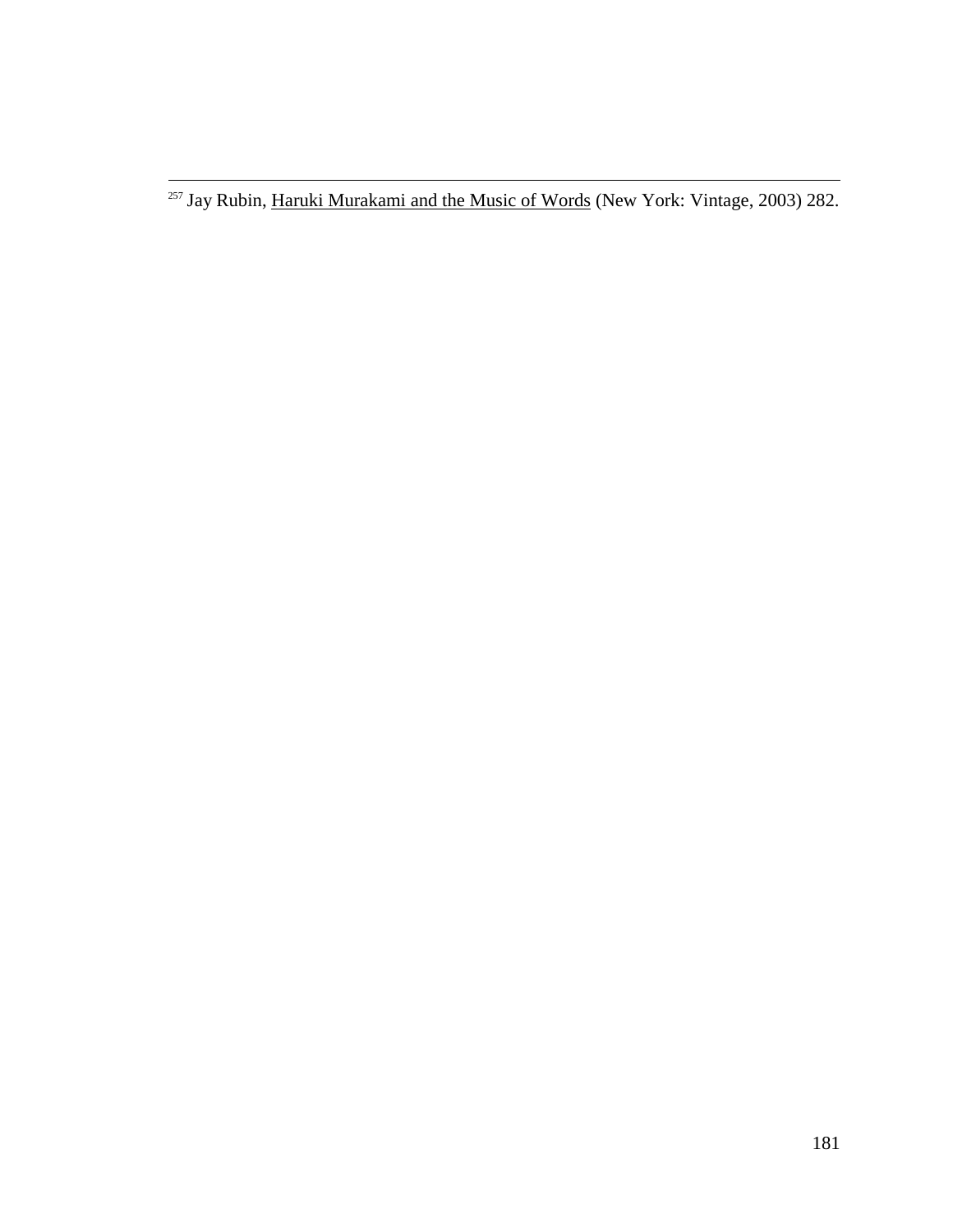# CHAPTER VI

## MURAKAMI'S SALVATION: RAINING FISH AND LEECHES

## **Introduction**

Today's Japanese society is deeply wounded despite its economic success. Chronically overworked adults seek relief in alcohol, teenage prostitution and maniac hobbies. Also, increasing numbers of divorces and a large unmarried population loosen traditional family bonds. This kind of social environment nurtures the dark side of one's mind and produces the ideal condition for the darkness to take control over the individual. In fact, Japanese society is filled with violence. There are incidents of random shootings, bomb threats and numerous cases of domestic violence that involve women and children. To make matters worse, an extremely test-centered education system has been driving youths to schoolphobia, suicide, bullying and murder. These stressed people are isolated from each other, and they no longer seem to find value in human relations.

Recent nationwide surveys indicate that large proportions of respondents list inequity and selfishness as the attributes that best characterize today's Japanese society.<sup>258</sup> This also implies that the postwar generation is openly skeptical about the premade imagery of the class-less egalitarian society. In other words, "Bildungsroman from the ashes" has lost its effect as the meta-narrative to hold society together. This chaotic situation makes people feel disoriented. Some people look for salvation in a religious cult and find it comfortable to place themselves in a peculiar community that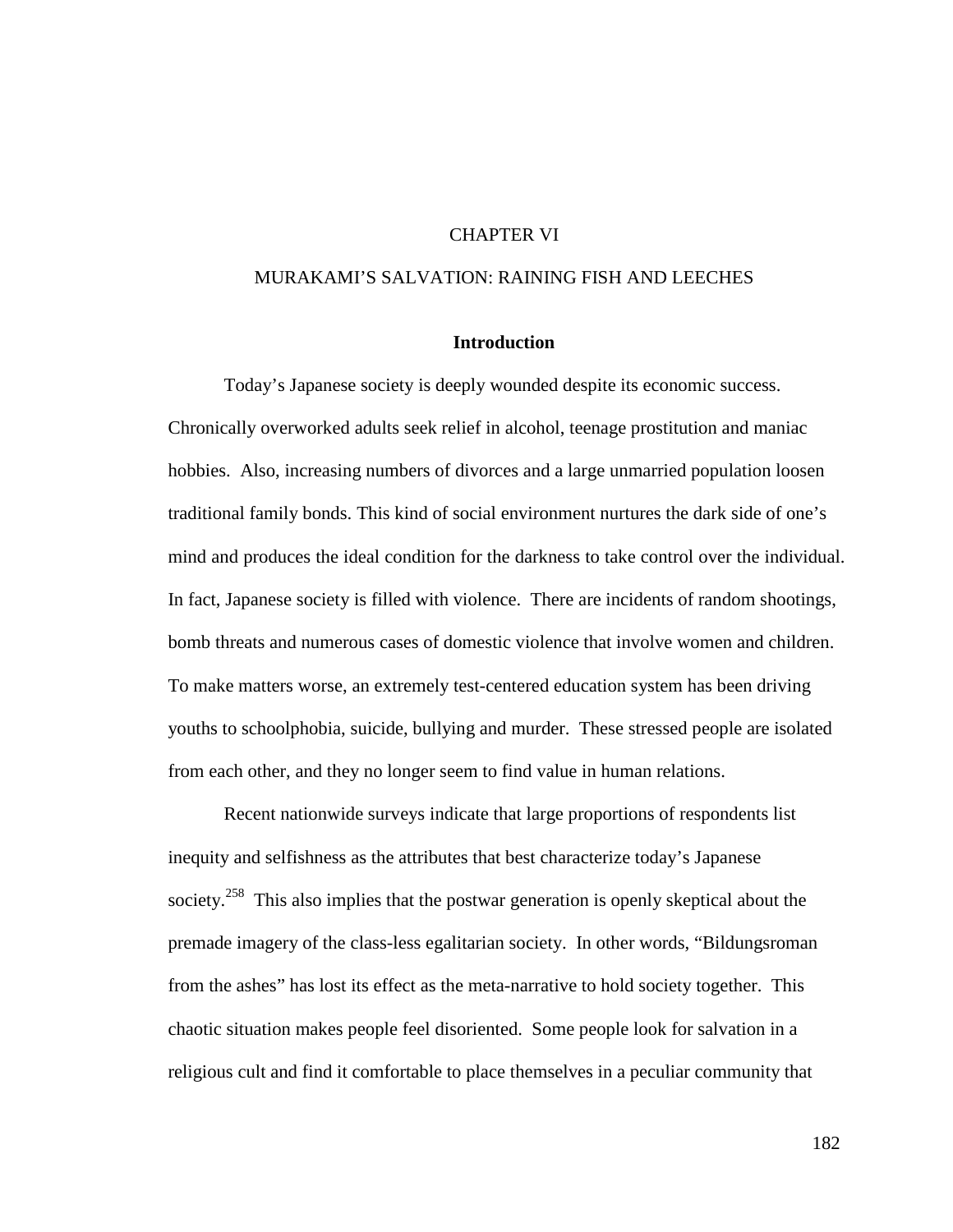accepts them. During the 1990s, the religious cult group called Aum became a social issue, and its Tokyo subway attack with sarin gas shocked the nation. Murakami actually wrote his first non-fictional works, Underground and Underground 2 based on his interviews with the survivors as well as the former Aum followers. In these works, he explores the psychological conditions of those who seek salvation in a religious cult and how easily their minds are controlled by someone who gives them a ready-made narrative to believe in. Five years later, he wrote Kafka on the Shore.

In this chapter, I examine Murakami's view of salvation in relation to his idea of "commitment" to explore the position of religion and the meaning of salvation in today's Japan. Murakami does not present his idea of commitment as the building of a healing community and does not suggest that salvation is found in a certain community. Although he encourages mutual support among people in the name of love, he thinks that each individual must save him/herself. His utopia is depicted as a private library, in which each individual reads alone, showing mutual respect to each other. Murakami lets his protagonist find salvation not in a community but in himself. He actually uses a library as if it is a switchboard to realize "commitment." His fifteen-year-old protagonist, Kafka finds a connection between himself and the world (and its history) through the library. At the same time, he associates with two librarians and receives guidance from one, while being sexually involved with the other. Murakami treats sexuality as one of the ways to "commit" with others. Apparently, morality is not his biggest concern, and in fact this young protagonist experiences an incestuous relationship, rape, and prostitution in the process of his growing up.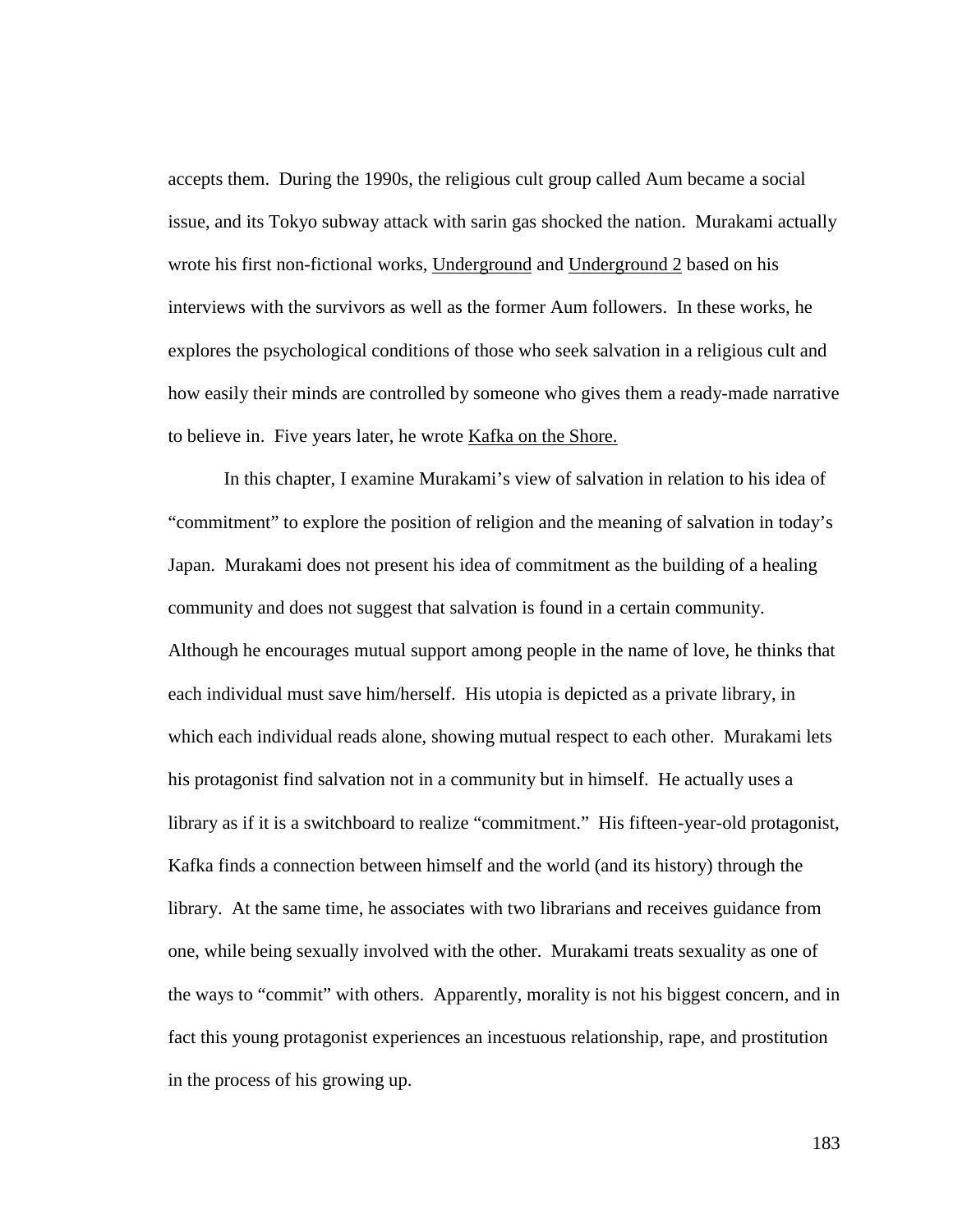I compare Murakami's healing utopia with that of Oe Kenzaburo's. Oe wrote a novel about a spiritual healer and his cult-like religious community, which I believe is influenced by the Aum activities during the 1990s. While Murakami shows his individualist stance in Kafka on the Shore, Oe sees salvation in community building. The difference between these writers is shown in their treatment of hermaphroditic characters, and it can be read as their views of family values in today's schizophrenic society. While Murakami relates his hermaphrodite to the Buddhist ideal of nothingness and treats him as a guide to a Nirvana-like utopia, Oe sees his as an ideal element to form a trinity-like community.

Finally, I explore Murakami's presentation of a sense of responsibility as a necessary element to keep society from falling apart. Unlike his previous works which deal with the Zenkyoto generation (they are also considered postwar baby boomers or the Dankai Sedai), Kafka on the Shore is a story of a fifteen-year-old Dankai Junior youth who is afraid of the dark energy hidden in his "blood." Murakami illustrates today's social issues of violence as a dangerous situation caused by activation of one's "tamashii no yami" (darkness of one's soul), and identifies it with the possible recreation of the war situation in which imperialism drove ordinary people to kill. The fifteen-year-old, Kafka, is afraid of his blood and seeks salvation from who he is. Murakami relates "tamashii no yami" with the idea of original sin and moral responsibility, and further suggests that salvation and a sense of responsibility are inseparable. Through his spiritual journey, Kafka learns to be responsible for the darkness he is born with. This novel most represents Murakami as a post-"Bildungsroman from the ashes" writer. Like his other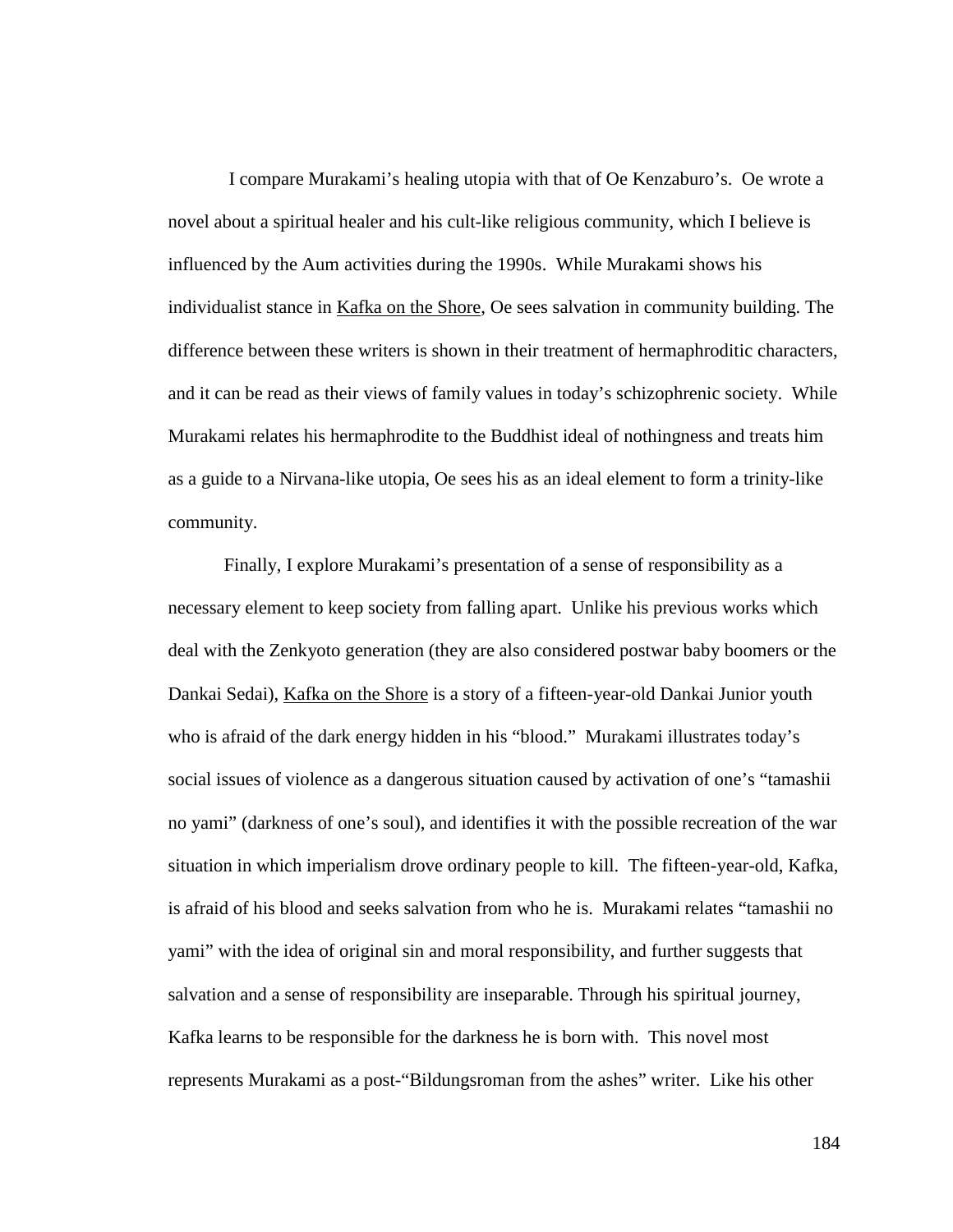works, it challenges the imagery of postwar Japan in which negative characteristics of the nation are absent. In addition, the fifteen-year-old boy finds a new narrative of his own through "commitment" or connection among people.

#### **Religion, Nihonjinron and Salvation: There is Room for the Cult**

Since their loss of the divine emperor, the people who were (supposed to be) committed to die for him and his nation have been overworked to death for their companies. In return, they are rewarded with the middle class identity in an advanced society that is prescribed in Nihonjinron. During the1960s and 1970s it was Nihonjinron that served as a textbook. Winston Davis notes that religion contributes to the identity formation of the Japanese not directly but in a round-about way. Instead, he thinks that Nihonjinron has played a more significant role that would normally be played by priests and theologians in religious society.<sup>259</sup> The effect of the positive national image Nihonjinron created is undeniable and in one sense it was needed in order for people to build the nation of hardworking people during the 1960s and 1970s. However, by the 1980s, the nation was completely re-built as a mass consumer society, and since then, individuals have been searching for a new representation of their identity other than Nihonjinron.

Today's Japan is no longer in the postwar period. It is now a post-postwar society, and post-Nihonjinron is needed to direct individuals whose individuality has been suppressed by Nihonjinron. I believe that it is safe to say that some people find religion as a window through which they can locate their identity. In fact, Kojima Yosuke notes that since the late 1970s, there has been a tendency towards religion among people of all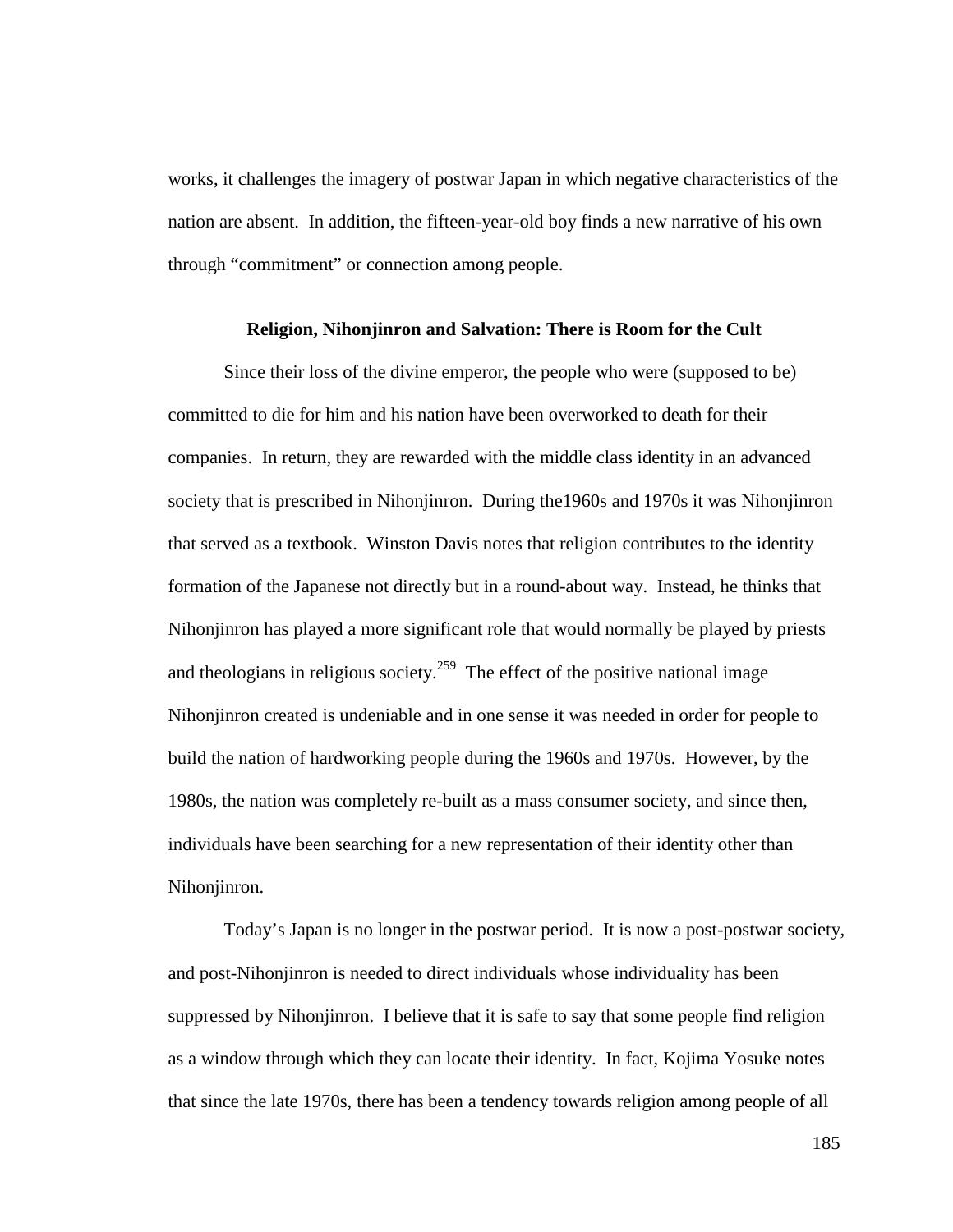ages and recognizes their growing interests in religion that includes native beliefs, Buddhism, Christianity, Islam and New religions (including the religious cult) in Japan as well as other spiritual matters. The popularity of religion was promoted by globalization, and globalization also promoted the idea that (any) religion is information that can be individualized.<sup>260</sup>

Joseph Kitagawa asserts that historically the Japanese sense of security was not derived from any particular religious doctrine, but their cosmological orientation enabled the Japanese to assimilate various alien religious and cultural elements and forms without becoming schizophrenic until the end of World War II. He argues that what Japan lost at the time of surrender is not the "divine prerogatives of the throne" but "the source of the Japanese sense of destiny and security based on a cosmological world view." As a result of the Allied Powers' order to terminate the governmental sponsorship and dissemination of State Shinto, religions in Japan are given opportunities to grow in an atmosphere of religious liberty that are guaranteed by the new Constitution. However, this religious freedom does not automatically fill the loss of their traditional sense of value (or something for them to die for). The Japanese people today "find themselves off balance and they are not certain in which direction they should take the next step." Kitagawa further suggests that this unstable condition produced room for new religions that claimed to offer "some kind of certainty, hope, and faith."<sup>261</sup>

Kitagawa shows skepticism toward the so-called new religions and notes that they are all derived from Shinto, Confucianism, Buddhism or Christianity. They use group psychology, and although they do not present anything new, "their simple, direct, and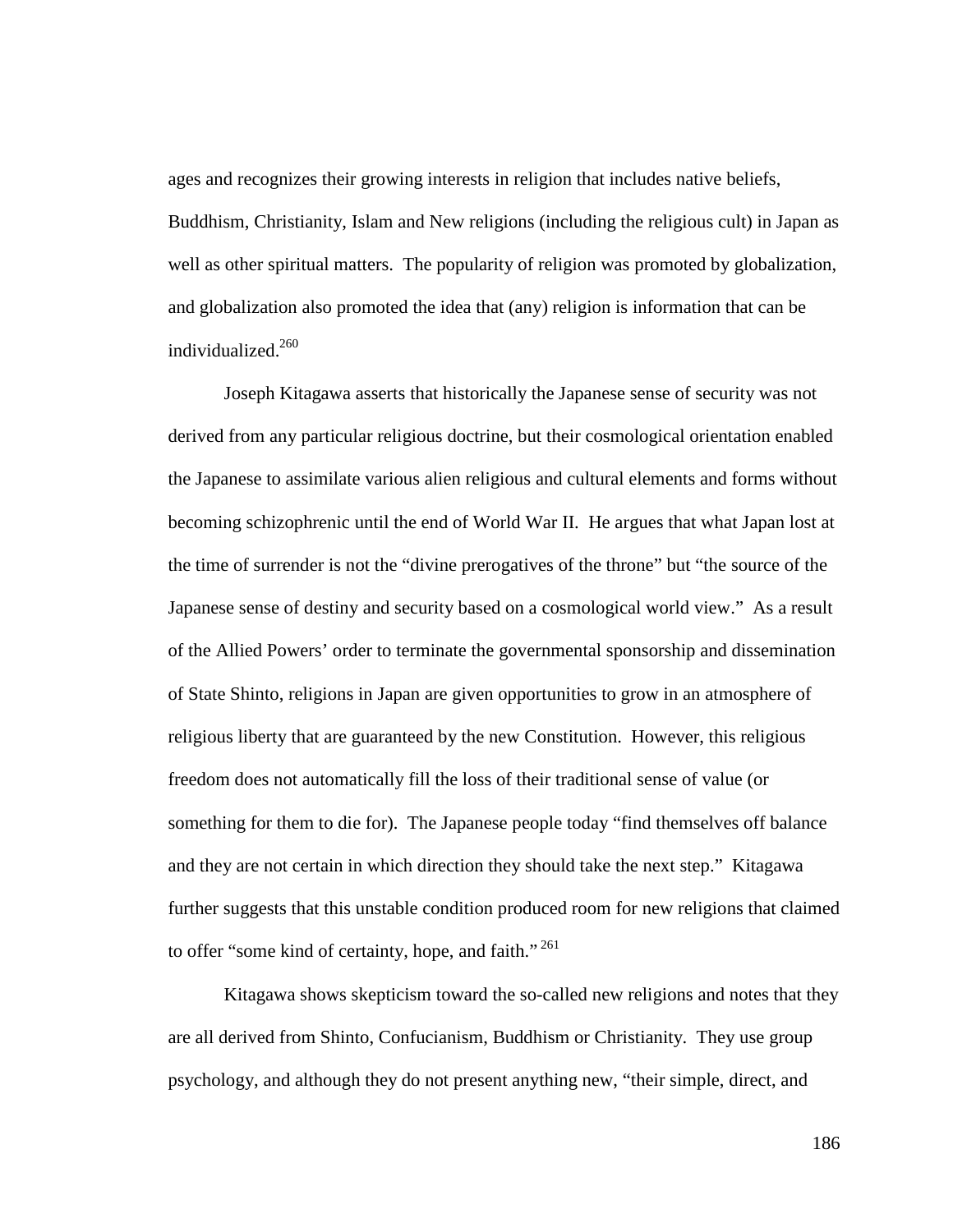practical beliefs and practices appeal to those who do not feel at home with the complex doctrines of established religions."<sup>262</sup> It seems that these new religions rewrite the teachings of established religions into a simpler "narrative" and it is their "narrative" that attracts those who search for a post-Nihonjinron narrative. The religious communities also offer a home to those who feel disoriented in society. In this context, finding a home as well as a narrative is equated with salvation. However, some new religions take extreme forms which can be called the religious cult, and they attract those who wait for a pre-made narrative to be allocated.

Murakami actually explores the psychological conditions of those who seek salvation in the religious cult through his research on the Aum incident in 1995. Upon finishing The Wind-Up Bird Chronicle, which was written in the United States, Murakami left the United States for Japan in 1995. It was the year when the Kobe Earthquake destroyed his hometown on January 17, and the religious cult group the Aum attacked the Tokyo subway with sarin gas on March 20. These two events had tremendous effects on his view of Japan, and he calls them "the gravest tragedies in Japan's postwar history" that changed the Japanese consciousness. The sudden attack of "overwhelming violence" proved that postwar Japan is not a worry-free place.<sup>263</sup> Murakami was emotionally involved with these incidents, and they actually provided him with life size opportunities to have a "commitment" to a society that he wanted to know better. He held book reading events for fund raising for the destroyed library in Kobe. He also conducted face-to-face interviews with the Aum victims and published them under the titles, Underground (1997) and Underground 2 (1998).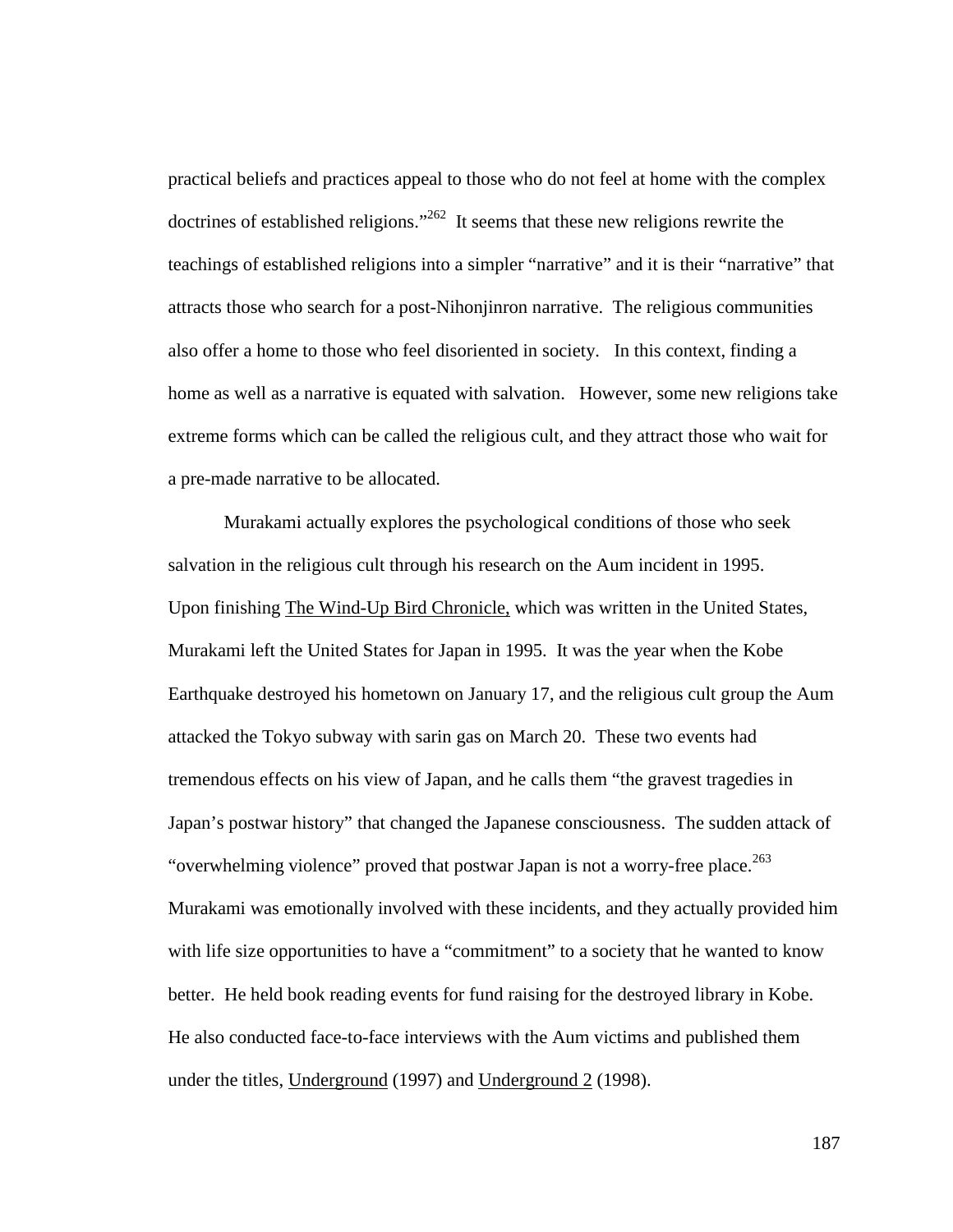Murakami's first non-fiction work was an eye opening experience for him, and as he learned more about Aum and its leader Asahara Shoko as well as their victims, the whole "Aum phenomenon" became overlapped with his own vision of "darkness." In the afterwords titled "Blind Nightmare: Where are we Japanese Going?" Murakami recalls when Aum's leader Asahara Shoko stood for election in 1990 during which he witnessed his campaign.

Day after day strange music played from big trucks with sound systems, while white-robed young men and women in oversized Asahara masks and elephant heads lined the sidewalk outside my local train station, waving and dancing some incomprehensible jig.

When I saw this election campaign, my first reaction was to look away. It was one of the last things I wanted to see. Others around me showed the same response: they simply walked by pretending not to understand.<sup>264</sup>

Describing people's attitude, including his own as "walk by pretending not to see; don't give it a second thought; forget it," he inquires as to why the sight of Aum disturbed them and hypothetically argues that they felt a strong physical disgust on the projections of negative imagery of their own. It is a darker mirror image of their subconscious shadows, which he calls "underground" (of one's mind).<sup>265</sup> He compares "Yamikuro (INKlings)" in Hardboiled Wonderland and the End of the World with Aum as symbols of "danger" that are hidden in darkness. He thinks that it is possible for anyone to be attracted to darkness and venture to cross that border to the dangerous zone.<sup>266</sup>

Most importantly, Murakami regards what Asahara Shoko offered to his followers as "ataerareta monogatari (the allocated narrative)." Murakami understands that Asahara's followers (many of them felt difficulties in blending into society) gave him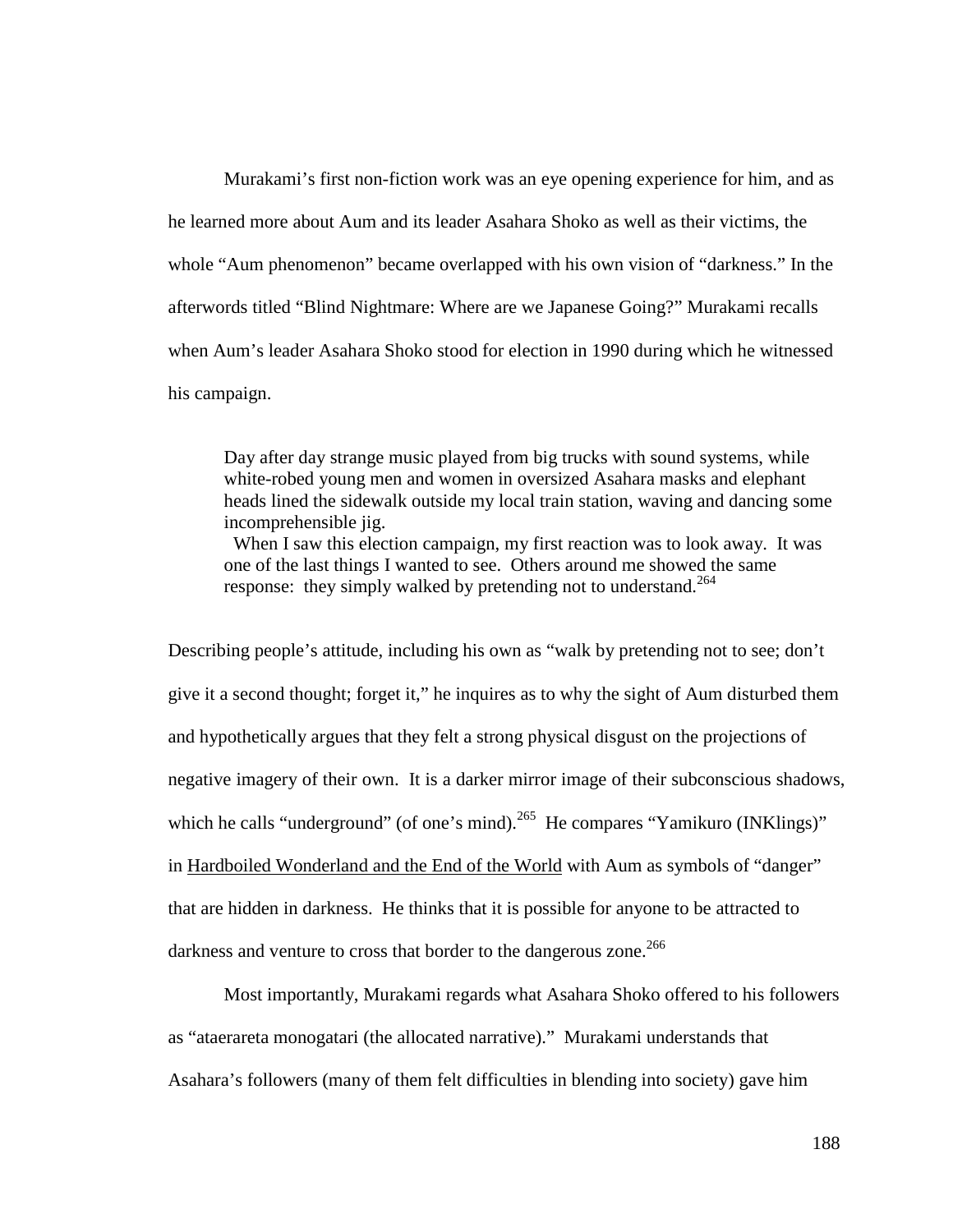their "jiga"(self), and in return they received his narrative. What the faithful followers did was "instead of launching an assault on society as individuals, they handed over the entire strategic responsibility to Asahara."<sup>267</sup> His followers are those who are not able to create their own narratives and, therefore, they can easily assimilate into someone else's bigger dream. The concept of dream and responsibility actually became Murakami's narrative in Kafka on the Shore, in which he suggests that it is not religion or god(s) but you that save yourself.

In his interviews with the former followers of Aum, Murakami explores the social condition in which disoriented people accept the pre-made imagery of a utopia. He also compares the way those who belonged to the elite group saw Aum as utopia with the way Manchuria attracted young technocrats and scholars with ambitious visions.<sup>268</sup> What these two situations have in common is that believers of each have skepticism towards the society they live in and desire to improve their (also other people's) lives. Murakami asserts that people joined Aum with good intentions. Their sincere attempts to find answers regarding their lives should not be criticized. He describes them as people who live average lives and who have a little difficulty in making their feelings known to others. He concludes that our lives are within reach of the temptation of religious cults. $269$ 

Murakami tells us that people's minds can be easily controlled by someone else's narrative that comes with a utopian imagery. In Japan's modern history, worship of the emperor as well as imperialism itself can be seen as a mind- controlling narrative. In order to overcome the control one must find his/her own narrative through "commitment"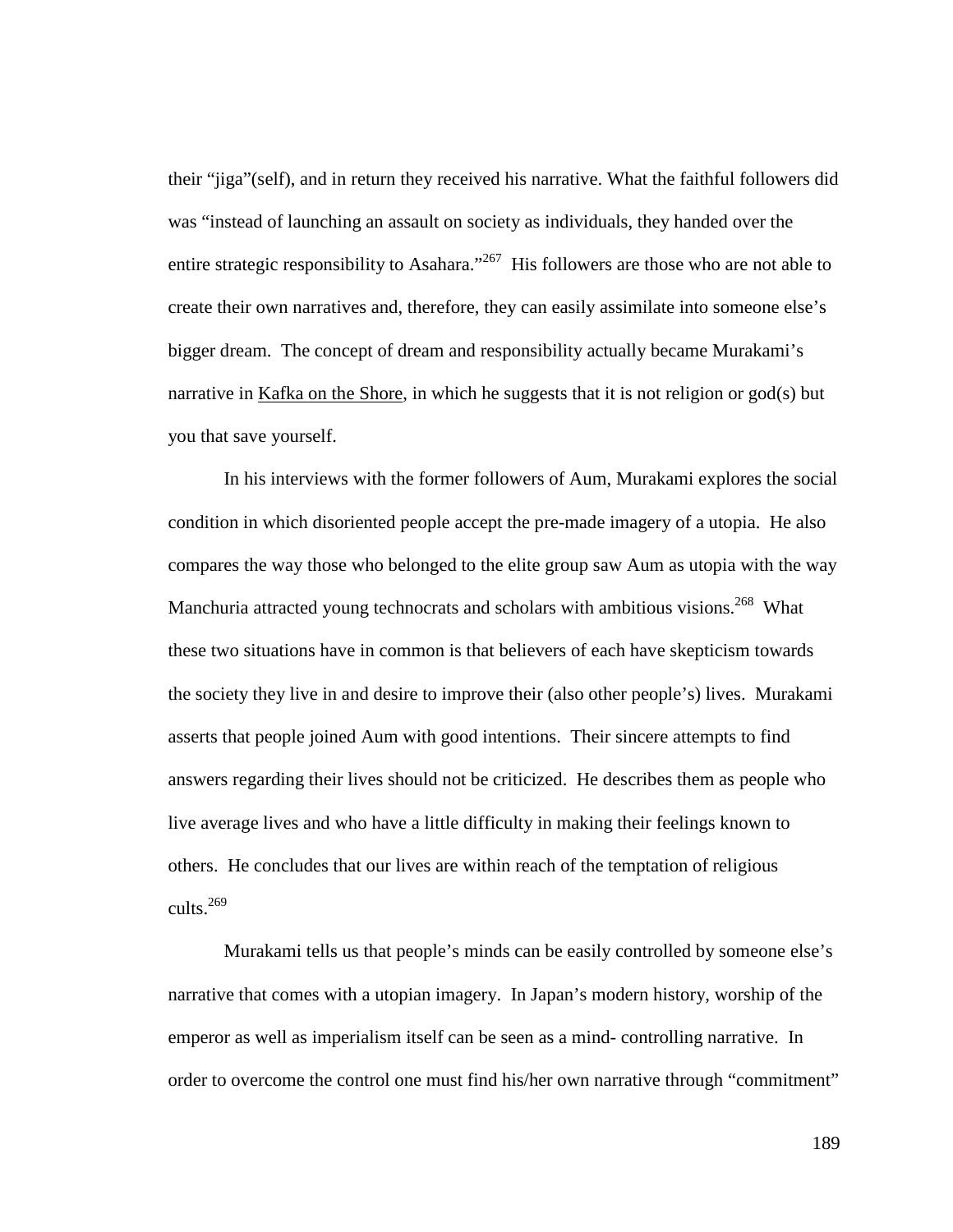or connections with history, society and other people. In Kafka on the Shore, Murakami recreates the mind-controlling power of the narrative and the struggles of the individual who rejects it. Fifteen-year-old Tamura Kafka is afraid of the Oedipal curse-like words given by his father and runs away from home. He attempts to live alone in order to conceal the dark imperial energy that was implanted in his blood.

### **World Market of Religion: A Very Postmodern Kind of Thing**

Kafka on the Shore is a complex novel in which two parallel stories are told in alternating chapters until they are united at the end. One story is about the fifteen year old boy who claims his name to be Tamura Kafka. Although Kafka is the first person narrator of his chapters, he is often spoken to by his alter ego, "the boy named Crow." However, besides Kafka and the boy named Crow, there is another voice that gives supplemental information to the readers. Shimizu Yoshinori sees this whole novel as a stage play and regards the voice as a set of "koros" which stands at the back of the stage and conveniently explains the situation and feelings of characters in Greek plays.<sup>270</sup> The other story is about a mildly retarded old man, Nakata-san, who lost his memories and literacy skills after a mass hypnosis experience called the "Rice Bowl Hill Incident" that occurred when he was in elementary school. His story is told in the third person without the koros.

Kafka has been living with his father in Nakano-Ward, Tokyo since his mother left him. He runs away from home on his fifteenth birthday and heads for Shikoku. He spends the first week of his life as "the world's toughest fifteen-year-old" mostly exercising at the gym and reading at the private library, where he becomes acquainted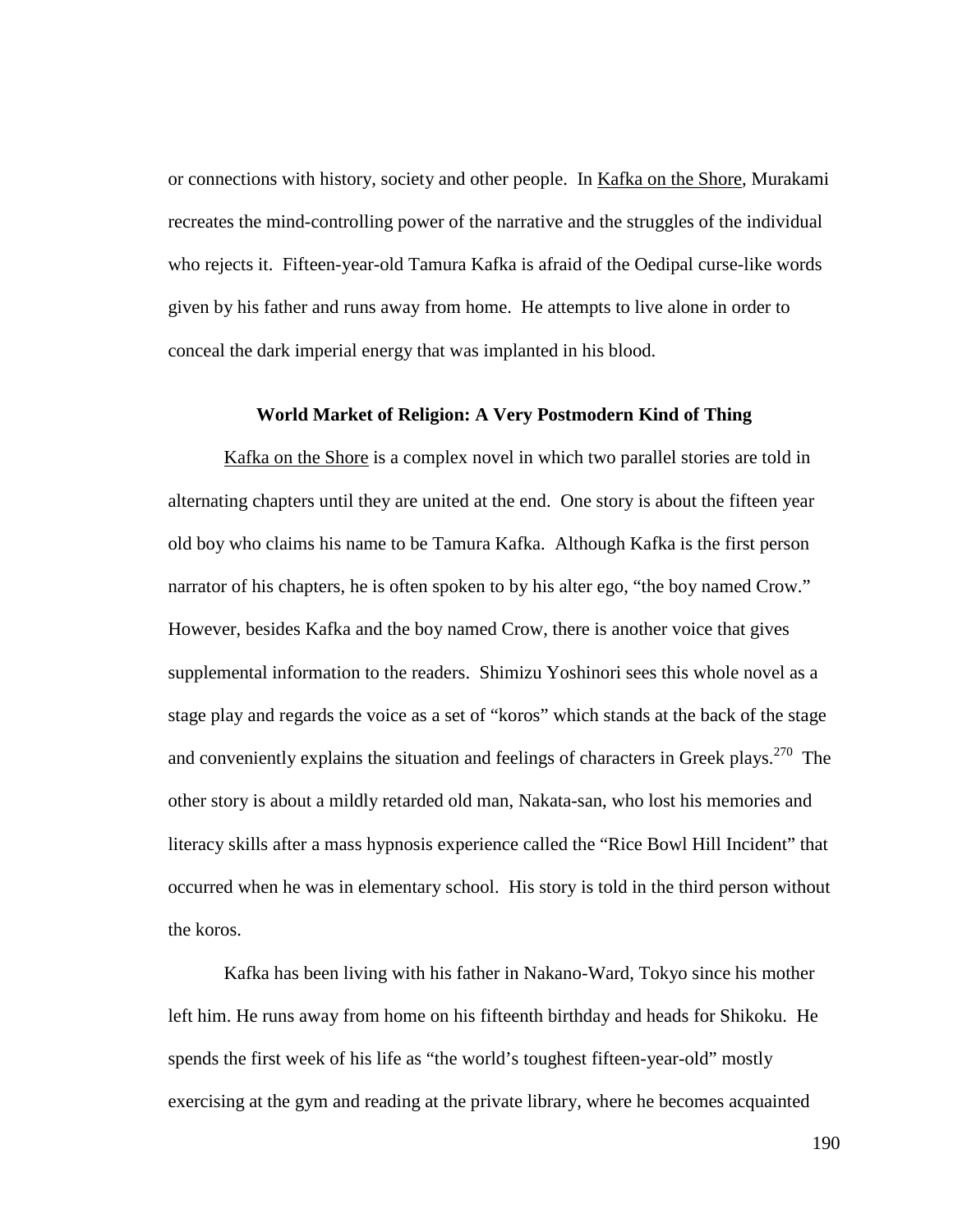with a young librarian named Oshima-san. One night Kafka finds himself lying in the woods behind a Shinto shrine. His shirt is stained with blood that is not his. Meanwhile, in Tokyo Nakata-san encounters the cat killer, Johnny Walker, and he forces Nakata-san to kill him. When Nakata-san finds himself lying on the grass, he has a clear memory of his murder of Walker. Yet, his clothes have no blood stains. After this incident, somehow he is convinced that he must head for the west. With the help of a simpleminded young truck driver, Hoshino, Nakata-san goes to Shikoku and searches for "iriguchi no ishi" (the entrance stone).

 Oshima-san knows that Kafka is a run-away and offers him shelter in a small room in the library as well as in his cabin after he learns that Kafka's father was brutally murdered in Tokyo. Kafka tells Oshima-san that he ran away from home in fear of the "yogen" (omnipresent or curse) given by his father when he was in elementary school. What his father has said to Kafka is identical to the prophecy that was made about Oedipus except the part that Kafka will sleep with not only his mother but also his older sister. Ironically, as soon as he runs away from the yogen, Kafka gets acquainted with Sakura who is his sister's age, and he is also attracted to the head librarian, Saeki-san who is the age his mother would be. The library belongs to the family of Saeki-san's long lost lover who used to live in the room in which Kafka stays. At night Kafka starts seeing a ghost like girl whom he recognizes as young Saeki-san. He falls in love with the ghost, and at the same time he is sexually involved with Saeki-san.

In this novel, Murakami integrates Buddhism, Shinto, Greek mythology, Christianity and native folk culture with a life of the pop-listening Tokyo boy. I regard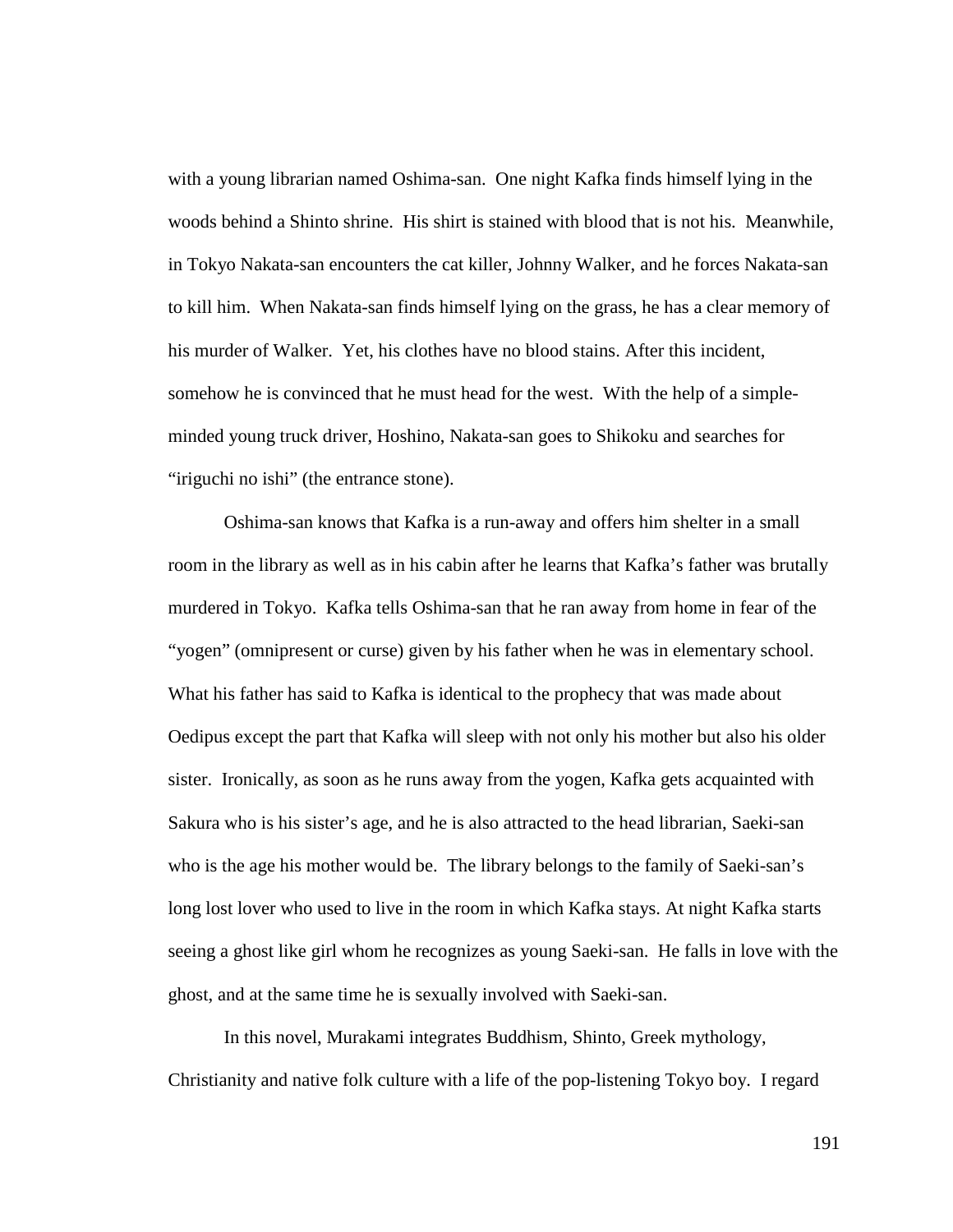this novel as a cultural and religious ethnography of today's Japan, in which mass media sends a "postmodern" invitation to anything. Murakami actually practices what Winston Davis describes as "the bug of postmodernism." That is, "indifference to logic, the ahistoric orientation of Buddhism and Shinto, fascination with futurology, and technopunk in science fiction and TV commercials." <sup>271</sup> Murakami depicts today's Japan not only as a de-centered capitalist empire but also a "world market of religion." Ironically, this religiously and culturally chaotic situation reflects people's groping toward a salvation for their chaotic lives.

Although modern Japanese are not necessarily conscious of their religious beliefs, they do share a certain moral and behavioral code that reflects Buddhist and Shinto teachings. They also show generous acceptance towards Christianity. Considering their religious flexibility, I do not hesitate to call modern Japan the (post) modern space where the native spirits and all kinds of gods can coexist and departmentally administer society's well-being upon people's requests. In fact, Tom Gill compares the role of "Ultraman" with that of Shinto gods as well as a deus ex machina, a divine wind, and a kamikaze. "Ultraman" is a popular super hero created as a TV series in the 1960s, in which Tokyo is regularly attacked by monsters. In each episode, one of the members of the Earth Science Patrol transforms himself into "Ultraman" and defeats a different monster within an allocated time of 3 minutes. Gill thinks that both Ultraman and Shinto gods only get called in to save Japan without being internalized like Superman.<sup>272</sup> These "saviors" are conveniently set aside when they are not needed. In other words, the idea of a deus ex machina is a familiar solution to Japanese problems. Interestingly,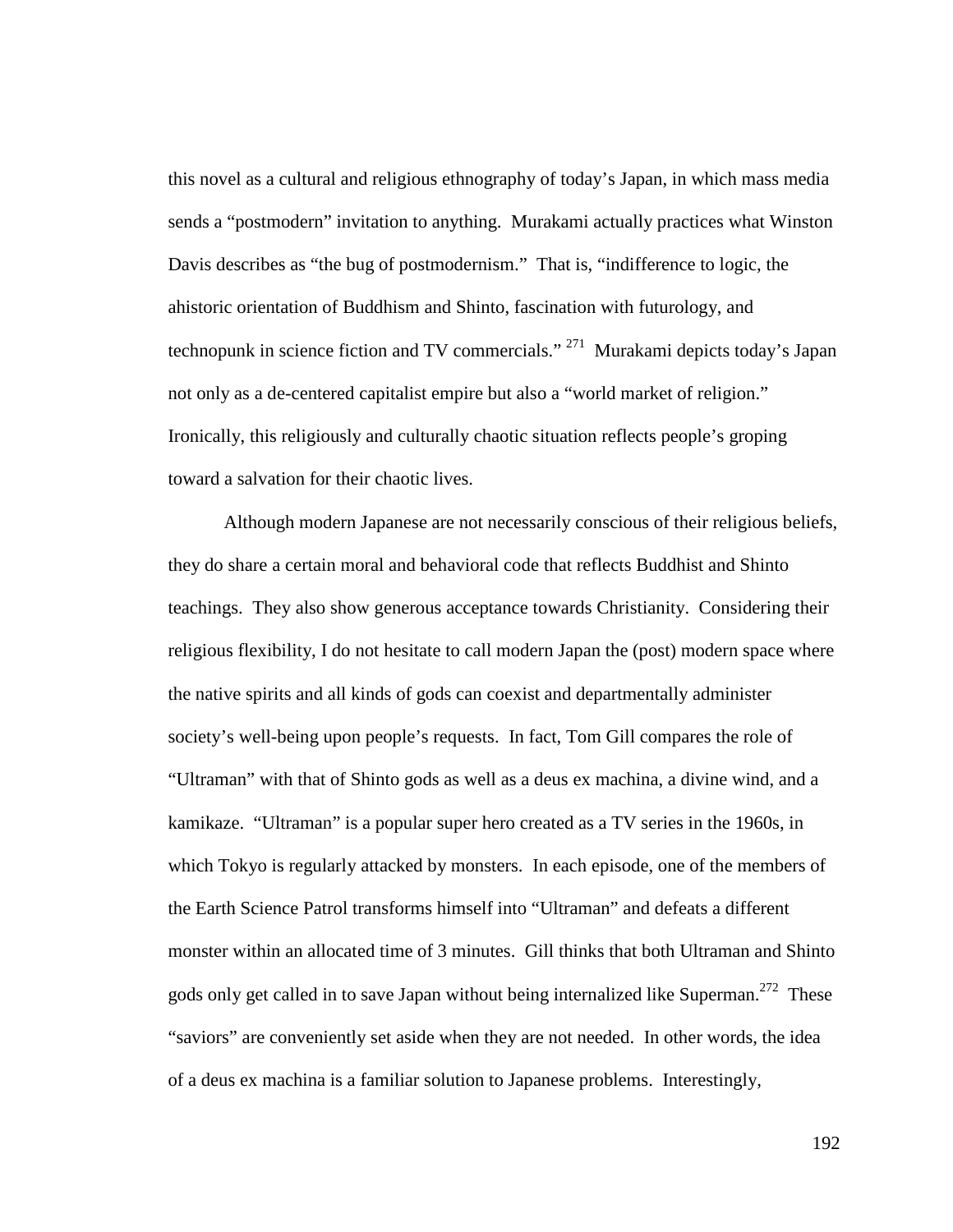Murakami uses the concept of a deus ex machina in Kafka on the Shore, through the mysterious character, Colonel Sanders.

 Colonel Sanders appears out of nowhere to guide Hoshino when he is in a desperate need of help with the entrance stone search. Considering this whole novel is presented as a stage play even with the koros, we should not be surprised if the deus ex machina comes down from the ceiling. In Norwegian Wood, Murakami actually expresses his view of this device through the theatre major student, Watanabe Toru, who thinks the deus ex machina is a fixer who directs traffic in chaotic human world. The idea is so unrealistic for Watanabe that he even implies that it is meaningless to learn about it at the university. Although a realist novel like Norwegian Wood has no room for this convenient fixer, Kafka on the Shore highly depends on magical realism. Moreover, as Jay Rubin points out, in this novel Murakami comfortably and heavily relies on contrivance and coincidence based on his claim that "a story can express things at a level that transcends explanation, things that cannot be explained in an ordinary context."<sup>273</sup> Therefore, there is room for a Japanese-speaking American fast food icon to play the role of a dues ex machina. This seemingly religious character pimps at the Shinto Shrine in Shikoku, the Mecca of Buddhist pilgrimage.

Besides Johnnie Walker, Sanders is another character whom Rubin thinks is "Murakami's boldest challenges to the forces of high seriousness in the evaluation of literary art."<sup>274</sup> And what makes it more interesting is the way Murakami associates the capitalist icon with a religious power. Sanders offers Hoshino information on the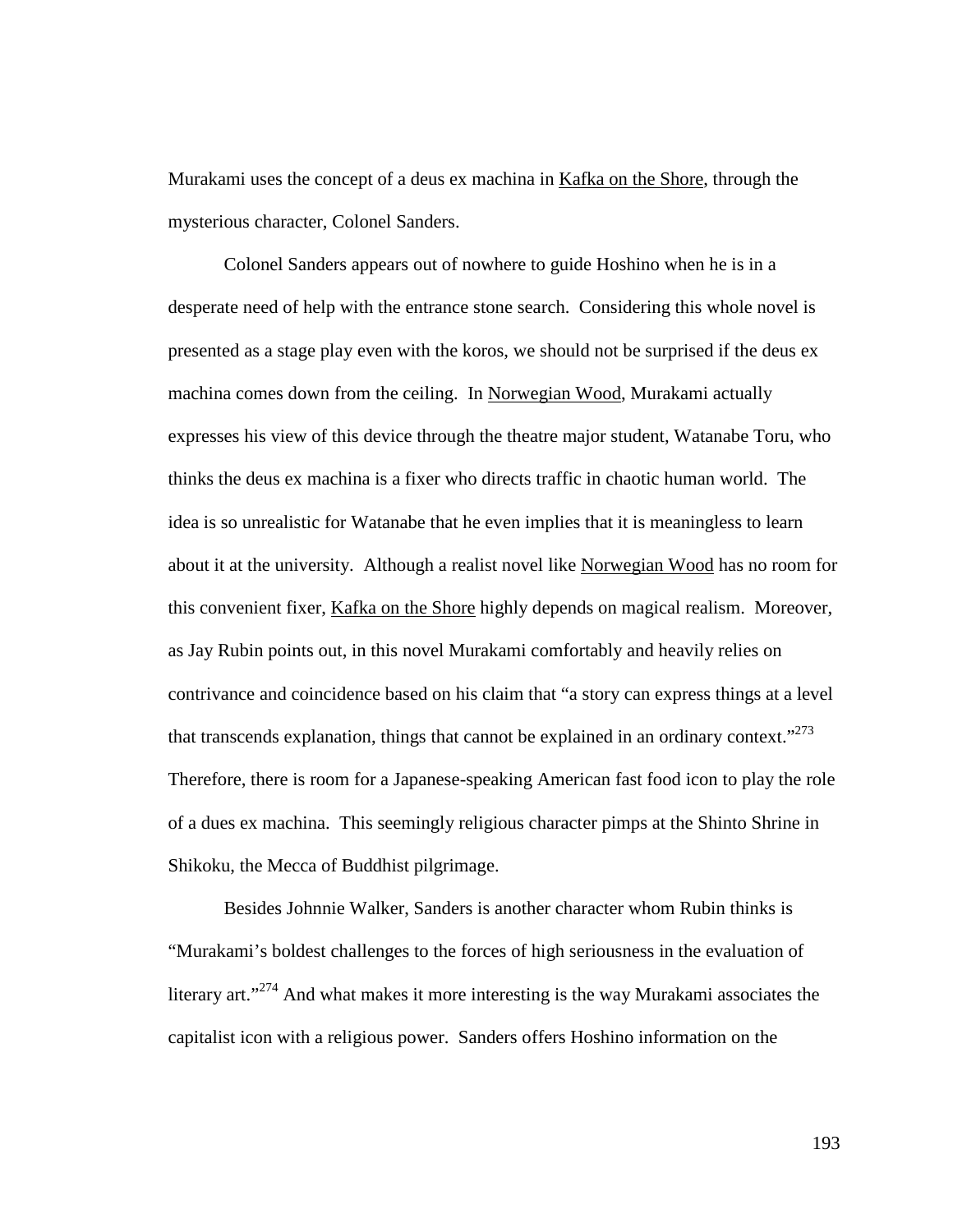entrance stone. As Hoshino thinks that Sanders is some kind of religious figure, Sanders tells this good-natured young man what "kamisama" (god) means in Japan as follows:

Especially in Japan, God's always been kind of a flexible concept. Look at what happened after the war. Douglas MacArther ordered the divine emperor to quit being God, and he did, making a speech saying he was just an ordinary person. So after 1946 he wasn't God anymore. That's what Japanese gods are like---they can be tweaked and adjusted. Some American chomping on a cheap pipe gives the order and presto change-o ---God's no longer God. A very postmodern kind of thing. If you think God's there, He is. $275$ 

This passage actually illustrates Japan's cultural condition in which people have never been centralized by religion except in the Imperial period during which nationalism was manipulated in the name of the divine emperor. All the more, it is symbolic that the postwar generation youth, the former Self Defense Force army soldier, Hoshino, gets a lecture on gods from the commercial icon of the world famous fast food corporation. However, it needs to be clarified that Murakami's intention in using these "western" characters is not to illustrate western hegemony but to depict the Japanization of the West. Sanders is not a super hero from the West who saves Japan. For the same reason, Walker is not the western evil that invades Japan. They are both products of Japan. In fact, Murakami hints at the idea that the West is not to be blamed for today's social problems through the "Rice Bowl Hill Incident" in which the U.S Army's involvement in the children's mass hypnosis was denied. His use of Colonel Sanders also reflects the way today's Japanese people see religion. It is a "service" and/or a commodity that is demanded and consumed according to the need of individuals.<sup>276</sup>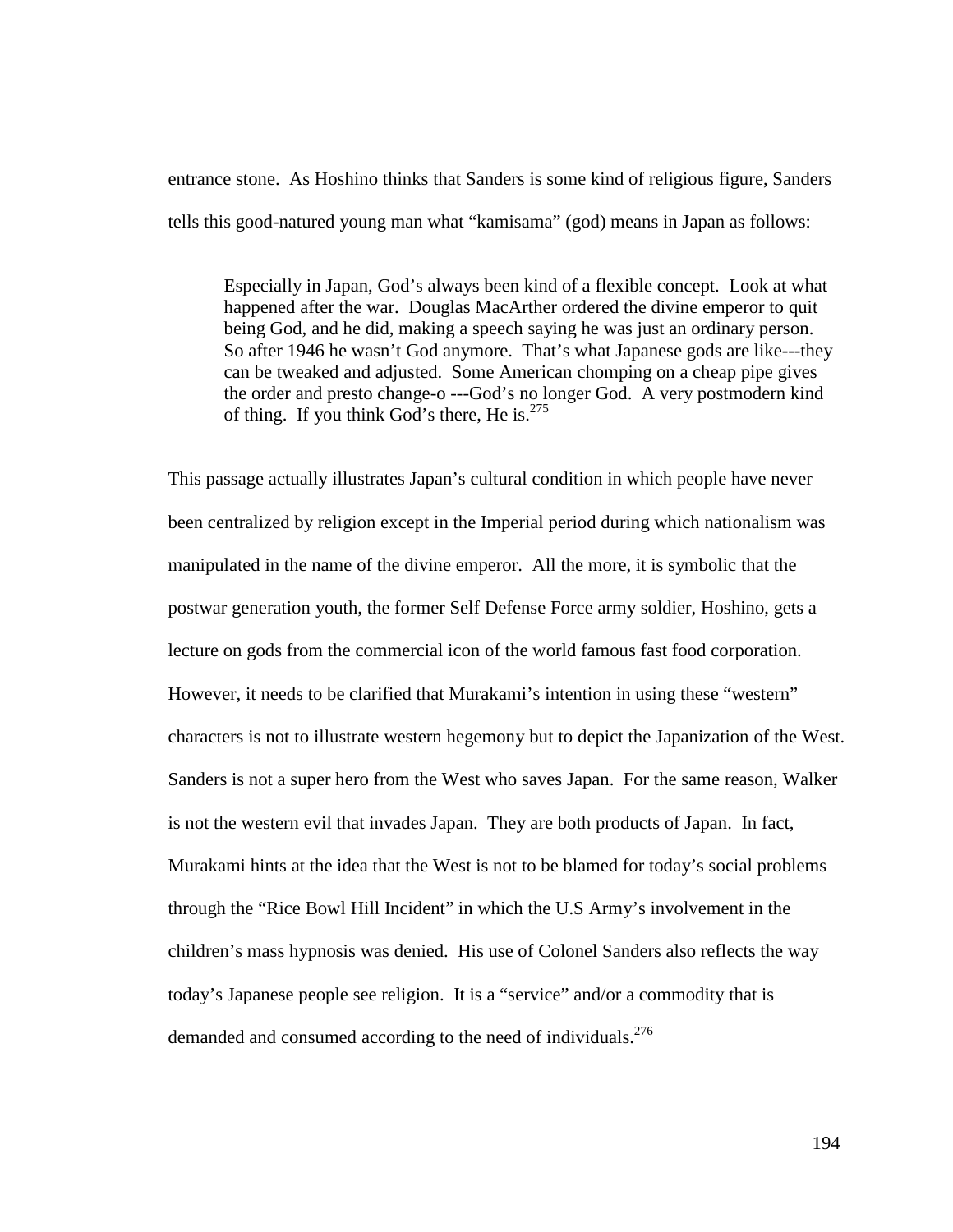Colonel Sanders identifies himself as a "metaphysical, conceptual object." He took the shape of the familiar icon although he could be in the shape of Mickey Mouse if only Disney were not too particular about the copyright of their characters. Sanders says that he is neither god nor Buddha. Instead, he regards himself as an overseer, whose job is to check the correlation between different worlds and make sure things are in the right order. Nagashima Kiyoshi thinks that both Walker and Sanders are Nakata-san's shadows. They play the roles of tricksters in the novel, representing two aspects of Nakata-san's unconscious: violence and sex.<sup>277</sup> The idea that Sanders is Nakata-san's shadow explains the purpose of Sanders' effort. What he claims as his job: "to make sure things are in the right order without judging" overlaps with Nakata-san's claim that his role is "to restore what's here now to the way it should be."<sup>278</sup> He also treats Hoshino's back with his shiatsu (finger pressure) therapy, which prepares Hoshino for his role of opening the stone.

Amy Ty Lai thinks that Nataka-san's ability to rain fish presents him as the Christian Savior since fish symbolizes Jesus Christ.<sup>279</sup> In one sense, it makes his entry into Kafka's story dramatic and notifies the audience of the arrival of a self-sacrificing savior. However, Murakami does not necessarily present Nakata-san as a Christ figure. He actually shows a "Japanese-like" flexible mixture in his depiction of Nakata-san's savior character. Hoshino suspects Buddha's followers and Jesus' apostles felt the same way he feels with Nakata-san. Murakami describes Nakata-san as an "empty" being, which suggests he represents the Buddhist ideal of a desireless condition. To sum up, he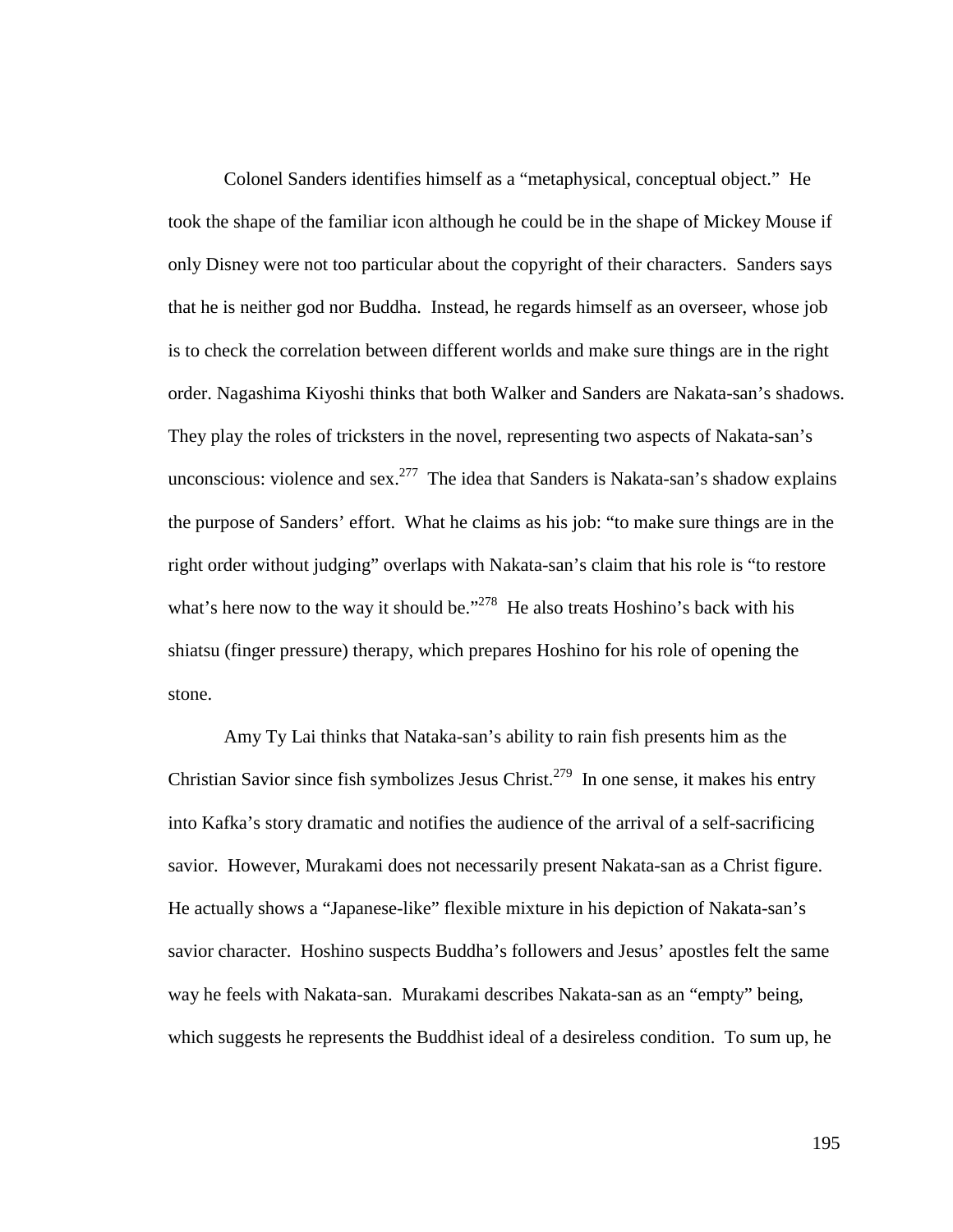is a self-sacrificing-Christ-Buddha-Kami mixture who saves a postwar youth. He is a "very postmodern kind of thing."

Colonel Sanders knows about the entrance stone, and as part of his job, he assists Hoshino. However, instead of taking Hoshino straight to the stone, Sanders offers Hoshino a prostitute, saying "It's a formality you have to go through. Then we'll talk about the stone."<sup>280</sup> Although he claims that he is not a Shinto god, there is an obvious association between Sanders and Shinto. In the first place, he takes Hoshino to the Shinto Shrine (probably the same one near which Kafka finds himself lying with blood on his shirt) to meet with the girl and then, what he calls a formality involving sex can be read as a recreation of a "matsuri" (festival) which originates in the idea that gods are overseers of human sexuality.

The historian Higuchi Kiyoyuki writes that the ancient Japanese regarded sexuality as a source of prosperity for both humans and nature. They saw spiritual power in sexuality, and it was eventually developed into a form of worship. They performed sexual acts in front of gods believing that gods would make the world more prosperous by following human sexual acts (imitative magic). Later on this was organized as matsuri, and some festivals today still clearly show sexual connotation in their objects of worship and/or the dancing they involve. People thought that they were able to communicate with gods through "matsuri," and they actually had sexual intercourse with a Shaman. In return worshippers made money donation to gods. This religious rite is actually one of the origins of prostitution.<sup>281</sup> Therefore, Hoshino's sex with the prostitute can be read as a Shinto ritual.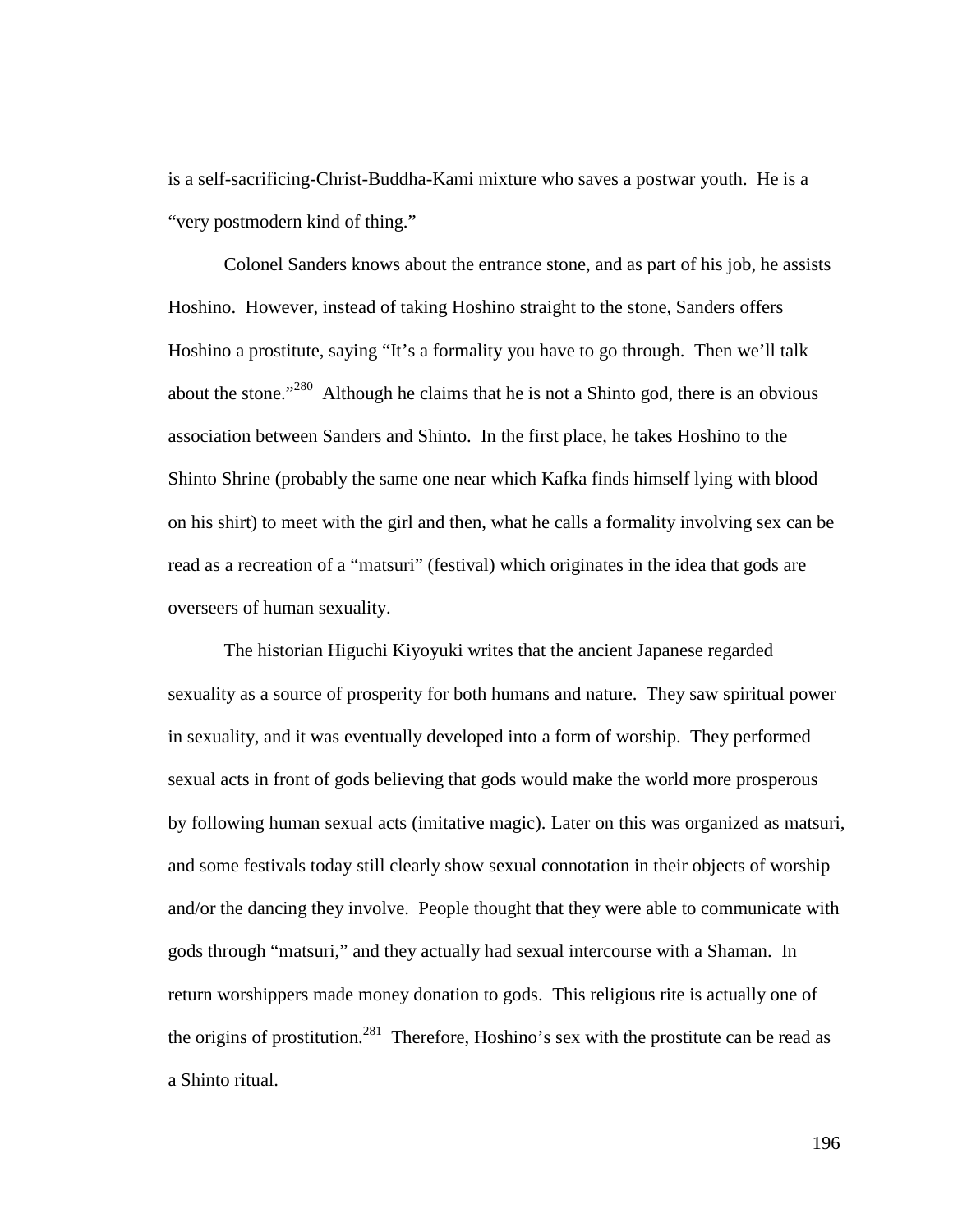Rubin also notes the purification effects of the Shinto ritual in addition to its aweinspiring forces of nature.<sup>282</sup> In Hoshino's case, he is somehow chosen to open the entrance stone and eventually to fight against the evil creature. Therefore, he needs to be purified and be blessed with divine power. In addition, there was a superstitious belief among Imperial Japan's soldiers (Hoshino is a former SDF army soldier) that having sex before the battle would protect them from injury. Based on this belief, visitation to comfort women (military sex slaves) was semi-ritualized and soldiers even made amulets out of comfort women's pubic hair.<sup>283</sup> Hoshino pays for the sex ritual, and this transaction emphasizes the idea that in Japan religious protection is (and has been) a service one pays for. This may be regarded as one of the forms of individualization of religion(s). In this regard, Kafka's sexual involvement with a fifty-year-old woman can be seen as a ritualistic initiation of his growth, although Murakami risks the morality.

 Murakami does not hesitate to use any kind of power to prepare Hoshino for the battle against the evil creature. He sends postmodern invitations to all available power sources to make Hoshino strong. In this way, he individualizes religions to fit the individual's need. Instead of becoming a part of the system of religion, the person's involvement with religion becomes a part of his strength, which I see as a reflection of what he calls "commitment." Murakami's deus ex machina is not the omnipotent god. He is only a helper to connect one with what he needs, and each individual must save him/herself. What really empowers Hoshino is his empathetic involvement with Nakatasan, through which Hoshino learns to be a reliable and responsible person. However, in this novel of magical realism, Murakami generously offers "help" from any spiritual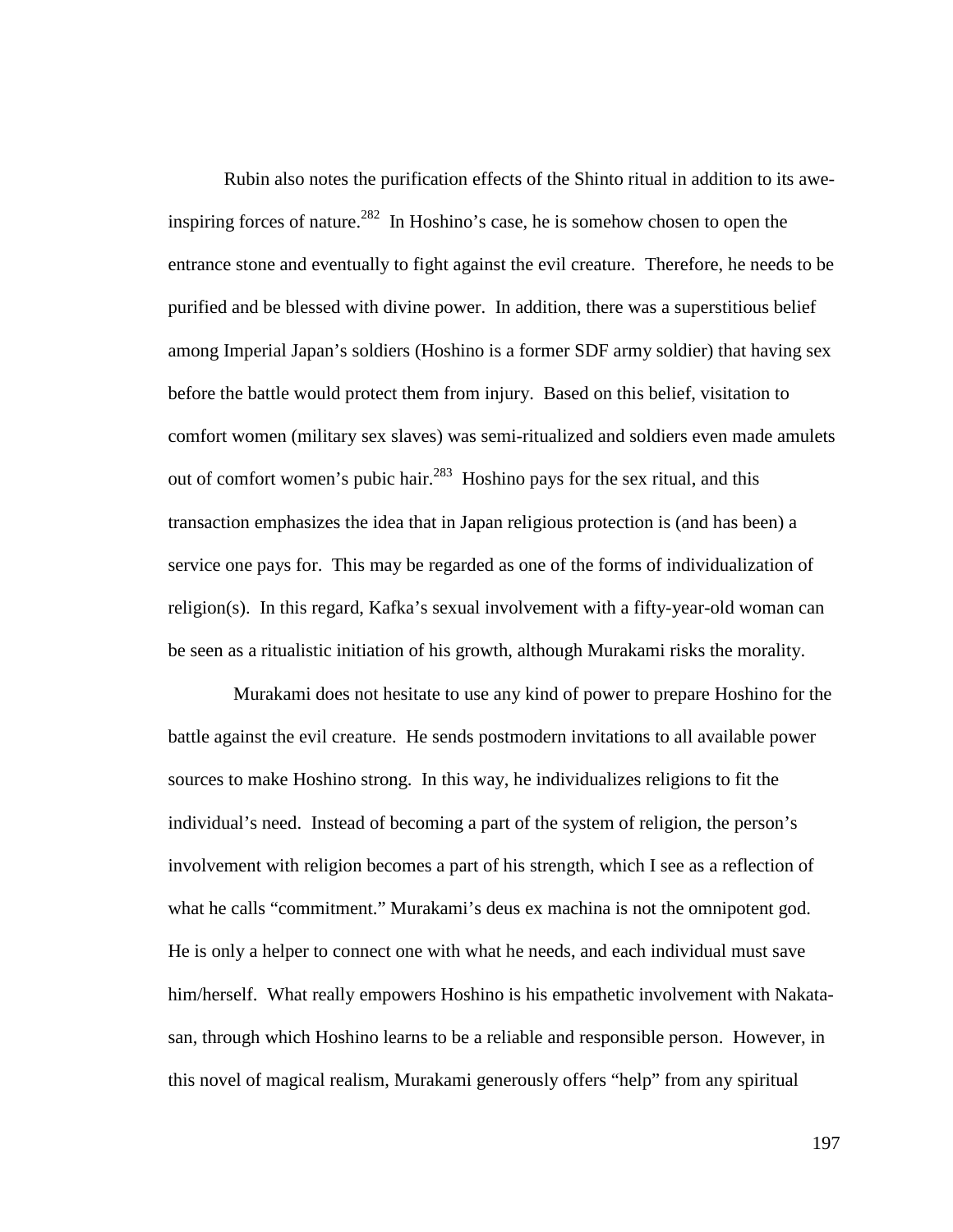beings. In the next section, I further examine his representation of spirituality in relation to his ideas of love and sexual desire.

## **Wandering for Love: Spirits and Sexual Desire**

 Japanese people (regardless of their generation) share certain ideas regarding "reikon (spirits)" outside of their religious beliefs. Through folktales, cultural and religious events, they are introduced to the idea of spirits and accept them as part of the natural surrounding of their lives. It can also be argued that Japan's indigenous beliefs are postmodern in nature, and therefore, these elements can be blended without disturbing the logic of the plot. Philip Gabriel notes that Japanese literature has a long history of associating reality with the spiritual. In fact, the creation of Japan that is described in the earliest writings is mythical and spiritual, and this mythology was even revived during the Imperial period as part of a "spiritual mobilization" in support of Japan's colonialist aggression. During the Heian period, the ideas of "mononoke" (spirit possession) and "ikiryo" (spirit of the living) was a common belief, and the existence of traveling spirits was also introduced in The Tale of Genji. However, since the medieval period the spirits of the dead took over the traveling privilege, and in fact, many Noh plays developed during that period deal with the ghosts that struggle with their worldly attachment. Udea Akinari's Ugetsu Monogatari is a collection of ghost tales during the Edo period. It includes the story of a man who becomes a ghostly spirit to keep his promise, which is actually referred to in Kafka on the Shore. Besides the obvious influence of Zen Buddhism, Gabriel also mentions the early modern/modern writers' interest in the spirituality of Christianity.<sup>284</sup> In Kafka on the Shore we are able to observe Murakami's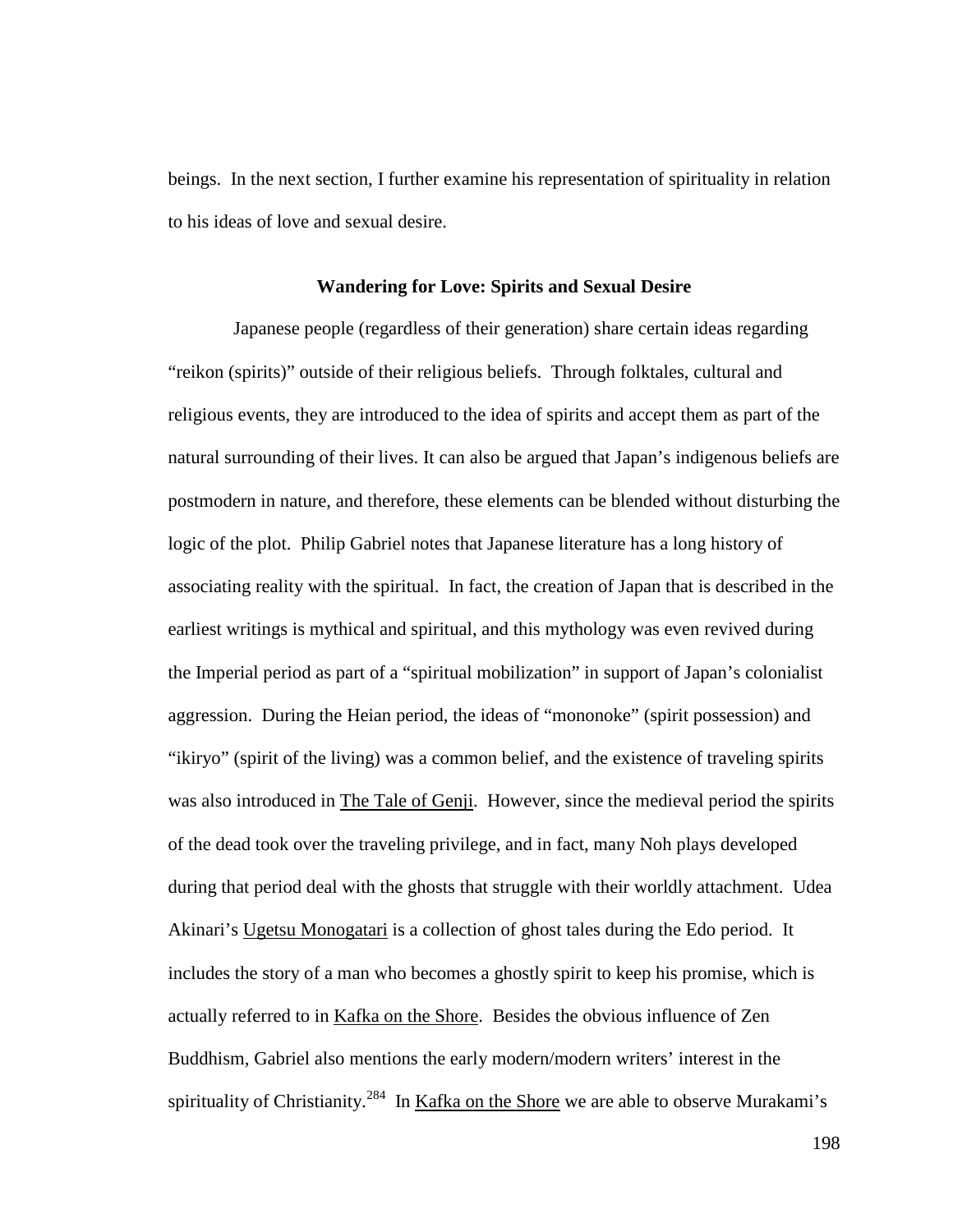interest in spirituality in relation to Buddhism, Shintoism, Christianity and Greek mythology in addition to native moral beliefs. Murakami integrates a postmodern technique of magical realism with Japan's indigenous beliefs. This section focuses on his use of the native Japanese beliefs of "ikiryo" (living ghost, spirits of the living) to give the novels' characters mobility between reality and dreams

Special attention is needed to the fact that Murakami sets the novel in Shikoku. Sunami Toshiko points out that Shikoku (四国) can be read as shi (死 $=$  death) –koku (国 = country). She associates the "place" with the idea of "limbo" based on folk legends that souls of dead wander around in Shikoku, and Buddhist pilgrimages of eighty eight temples attempt to send them to the destinations of the next level of the afterlife. She also notes that one of the ghost tales in Ugetsu Monogatari is set in Takamatsu-city where the Saeki-san's library is.<sup>285</sup> Murakami also has Hoshino study the history of Shikoku including the legends of 弘法大師 /Kobodaishi (also known as 空海/Kukai, the founder of the Shingon Sect) and has him find the priest's miraculous works, some of which involve stones. Sunami also suspects Murakami's intentional use of the name "Saeki" which is the family name of Kobodaishi. Although I am skeptical about Sunami's view of Saeki-san as a guardian deity of Kafka, I certainly see that she possesses a special ability to open "the entrance stone" just as Kobodaishi had caused abundant water to gush out by moving a stone in a barren field.

Besides "reikon" Murakami uses indigenous beliefs, expressions and folk healing methods commonly shared by Japanese such as "kitsune" (fox), "tatari" (curse), "shiatsu" (finger pressure therapy) and "kage ga usui" (shadow being faded/the persons with a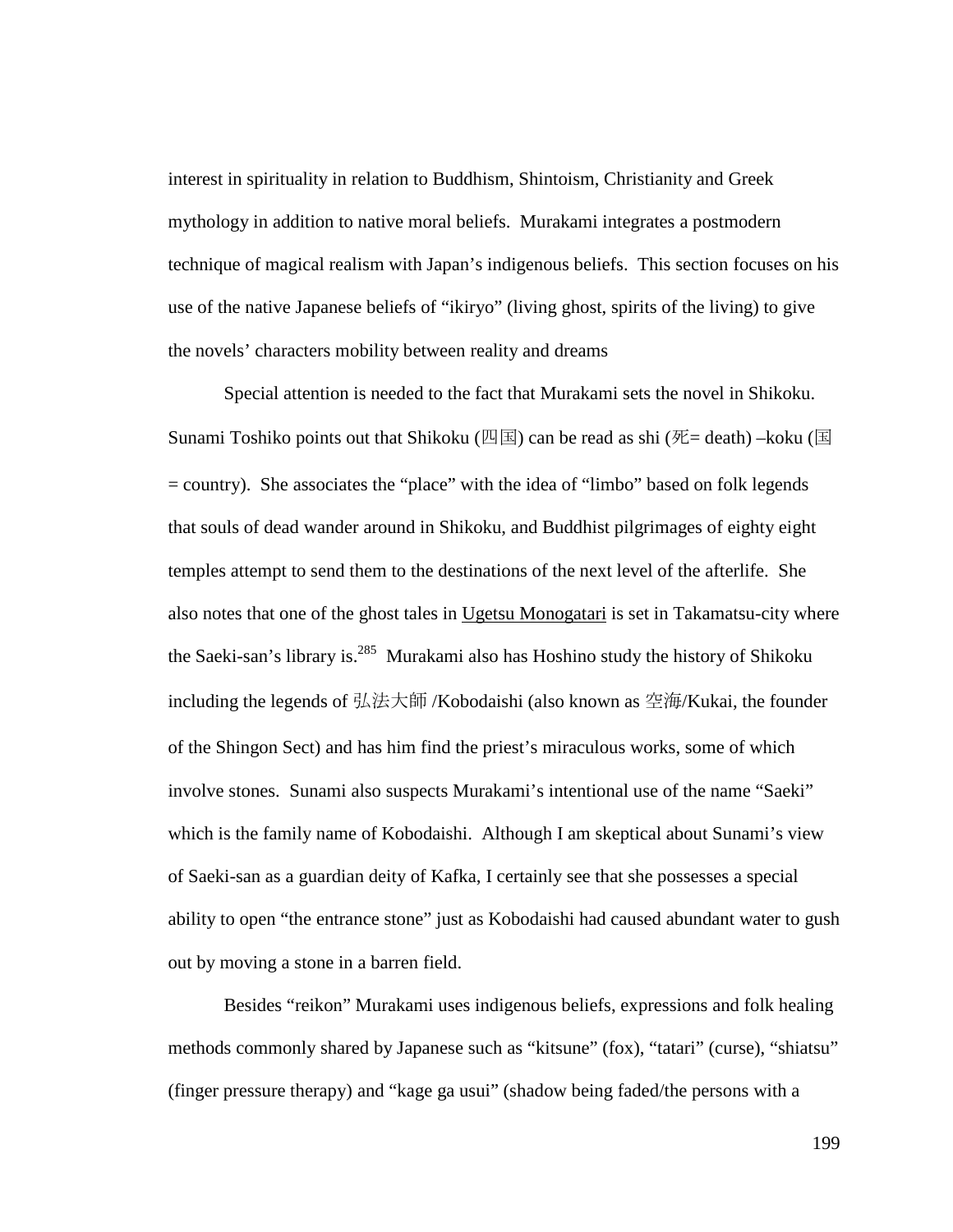faded shadow are those who do not live long). I believe that in addition to Shikoku legends these series of spiritual elements make the magical realism technique localized and more effective. Moreover, they make penetration of indigenous beliefs into the mind of a fifteen year old Tokyo boy who listens to pop-music natural and believable since the integration of modern and tradition all makes sense to Japanese readers who are familiar with supernatural elements in their culture. Kafka also accepts the supernatural events quite naturally as if they are extension of his everyday life. In fact, when he sees young Saeki-san in his room in the library, he never feels fear or suspects the sight is unusual. He falls in love with the ghostly spirit and even becomes jealous of her dead lover. In fact, in this novel, love is treated as a source of energy. Kafka, who is in puberty, is just awaking to it.

Oshima-san makes a point to Kafka that it is hard for people to live alone by introducing him to the idea of the Platonic creation through the story of Aristophanes. There were three original types of people: male/male, female/female and male/female until they were each sliced in half by God and this is why people try to locate their missing halves by falling in love. Yet, Oshima-san's simplified version actually leaves out the significant part of the story regarding the human desire for power. Aristophanes further explains human nature as follows:

They were spherical beings, with two sets of genitalia (male for the males, female for the females, and one of each for the androgynes), two faces, four arms, four legs, and so on, a piece. They were such powerful beings that they tried to displace the gods; therefore, in order to weaken them, Zeus cut them all in two. . . Eros thus undertakes "to make one from two, and to heal human nature."<sup>286</sup>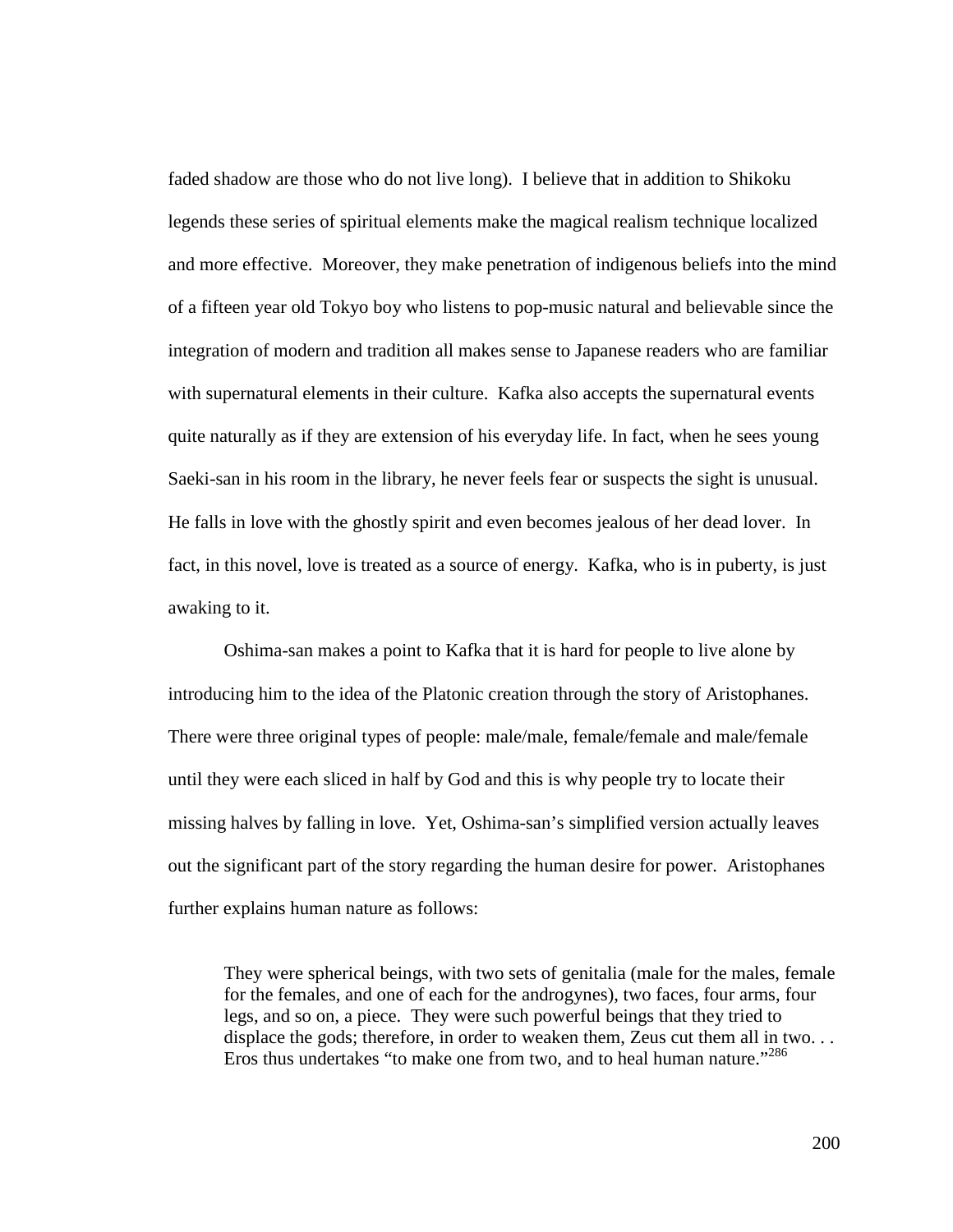Although Aristophanes clearly explains the reason for Zeus's anger, when Kafka asks Oshima-san about the reason of the God's anger, Oshima-san says that he does not know. Instead, he suggests God's irrationality as the reason and Kafka relates the story to the Fall and original sin. Moreover, throughout the novel, Murakami associates Saeki-san's life with original sin.

 In the story of Aristophanes, desire for power is equated with love. It is as if sexual satisfaction substitutes for a desire for power (it can be also read as imperial tendencies or darkness of a human mind). As I discussed in the previous section, I believe that Murakami sees both sexual desire and a desire for power as dangerous elements that "colonize" human minds and activate their darkness. I suspect that he is skeptical about the idea of Eros being a healer because the idea suggests that fulfillment of sexual desire will again drive humans into eternal war over power. In fact, when Kafka's sexual desire for Saeki-san is fulfilled, he overcomes the yogen. However, soon he loses physical unity with her. In order to overcome his darkness (imperial desire for power), he must lose his dark (incestuous) sexual desire as well. In other words, there are two kinds of sexual desire, one is a positive energy derived from love, and the other is a negative energy that coexists with one's darkness. And what actually saves one is love.

 The idea that loss of power calls for sexual desire actually echoes what happened to Adam's sexuality with the Fall. Based on his reading of St. Augustine, Michel Foucault notes that before the Fall every part of Adam's body was perfectly obedient to the soul and the will, and sex was "a kind of hand gently sowing the seed." However, as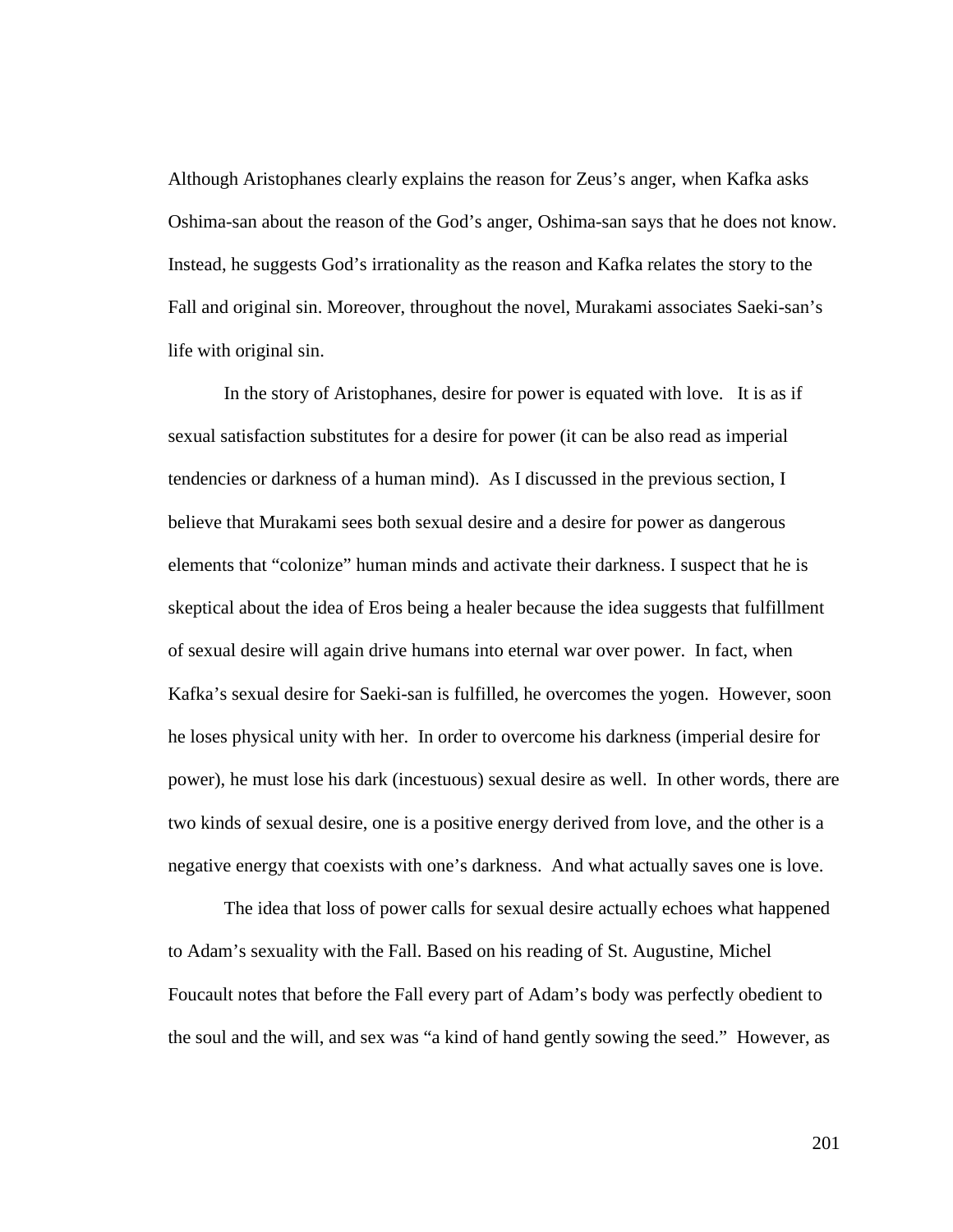a result of his attempt to acquire a will of his own, he lost control of himself and the sexual part of his body started disobeying him.

The famous gesture of Adam covering his genitals with a fig leaf is, according to Augustine, due not to the simple fact that Adam was ashamed of their presence but to the fact that his sexual organs were moving by themselves without his consent. An erection is the image of man revolted against God. The arrogance of sex is the punishment and consequence of the arrogance of man. His uncontrolled sex is exactly the same as what he himself has been towards God---- a rebel.<sup>287</sup>

Foucault equates sexual desire with desire for power, which supports Kafka's idea of relating Platonic creation to the Fall of Adam. In both cases humans are punished for desiring god-like power. Moreover, Saeki-san's loss of her lover can also be read as a consequence of having a will of her own by opening the entrance stone (Iriguchi no ishi/ "ishi" means "stone"/ $\overline{4}$  as well as "will"/ $\overline{3}$   $\overline{3}$ , and we can easily recognize her sexuality behind her action.

As Oshima-san learns from his mother, who was a close friend to young Saekisan, she and her lover had a sexual relationship regularly since they were around fourteen. Oshima-san thinks that:

They were rather precocious, and like many precocious young people they found it hard to grow up. It was as if they were eternally fourteen or fifteen. They clung to each other and could again feel the intensity of their love. Neither one of them had ever been attracted to anyone else. Even while they were apart, no one else could ever come between them.<sup>288</sup>

In order to protect their paradise of love and sexual pleasure, young Saeki-san attempted to protect the perfect circle in which she and her lover lived. She opened the entrance stone. However, her rebellious action of refusing to grow up eventually made her lose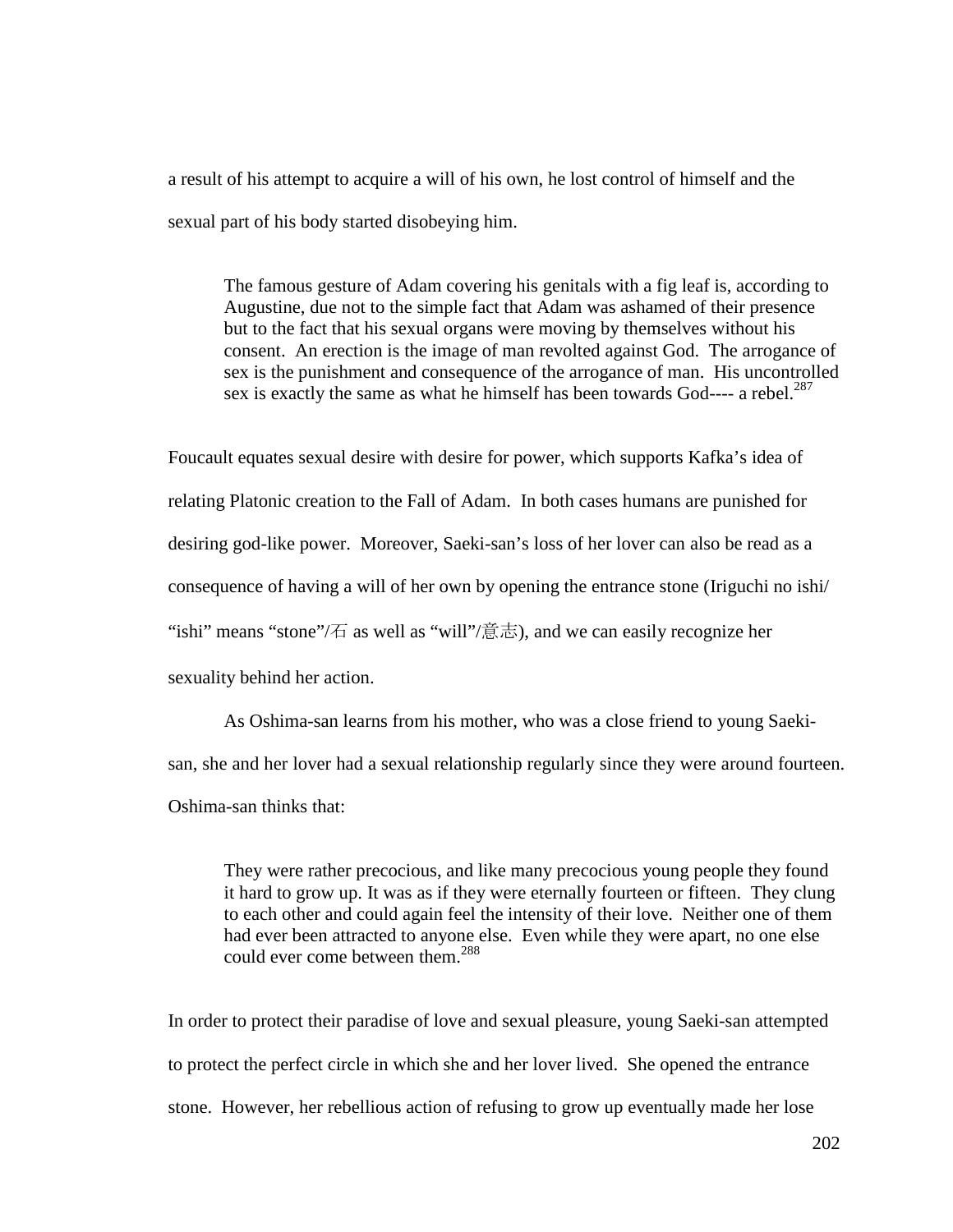her paradise. Her action was also a renunciation of responsibility, for which she was punished with her lover's death. Upon her Fall, her lover along with her will to live was taken away. In this world, she must face her "responsibility" through writing her memories of love. When she finishes "writing" her memories, the completion of the painful task is followed by Nakata-san's visitation, and right before she dies, she asks him to burn her "memoires." For, she is ready to re-enter the place where no memories can exist.

Sunami compares Saeki-san with Naoko in Norwegian Wood and defines her as non-suicidal version of Naoko. Both women lost their lovers and exiled themselves from their paradise.<sup>289</sup> While Naoko stopped her time by hanging herself, Saeki-san continued to live. The only thing she still has is her sexual desire for her lost lover, which Murakami depicts through her ghost-like appearance in the shape of a fifteen-year-old girl. Murakami does not seem to be concerned with the morality of her sexual relationship with the fifteen-year-old boy who can possibly be her son. Her action is treated as if she is trying to prove something to herself. Foucault notes that sex is not the problem of a relationship with other people but the problem of the relationship of oneself with oneself, by which he means "the relationship between one's will and involuntary assertions." Libido (what Augustine defines as autonomous movements of sexual organs) cannot be dissociated from will. Foucault further asserts that sexuality, subjectivity and truth are linked together.<sup>290</sup> In Saeki-san's case, sexuality is the only vehicle for her to search for her lost love (and truth). She travels between her two selves, her fifteen-year-old self and her physical age self, as a living spirit (ikiryo).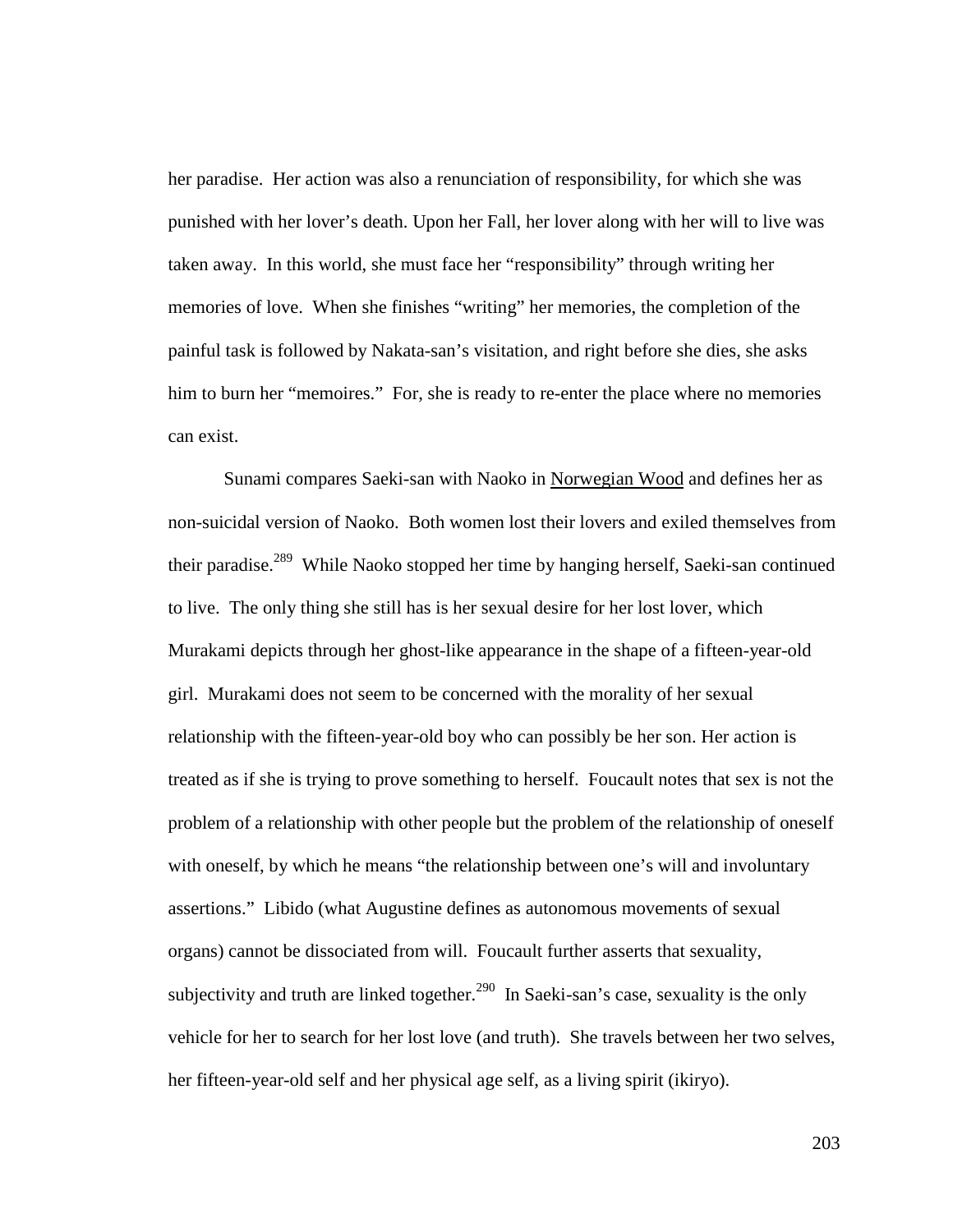Murakami introduces the concept of ikiryo through Oshima-san. What is called "ikiryo" does not necessarily reflect the believer's religious belief. In literature and films, it is often depicted as a spirit that leaves the body while the person is asleep (or unconscious). The transformation of a person into ikiryo often happens when the person is in desperate need to see someone out of love (or hatred). The idea is indigenous to Japan and it exists in people's perception of nature, intertwined with Buddhist teachings. In response to Kafka's inquiry about the possibility of the living turning into a ghost, Oshima-san draws an example of "ikiryo" from The Tale of Genji, in which one of Prince Genji's mistresses becomes a living spirit out of jealousy and attacks his pregnant wife nightly until she dies. The mistress is unaware of her transformation at all. Oshima-san explains the subconscious in relation to the "darkness". He says:

The world of the grotesque is the darkness within us. Well before Freud and Jung shined a light on the workings of the subconscious, this correlation between darkness and our subconscious, these two forms of darkness, was obvious to people. It wasn't a metaphor, even. If you trace it back further, it wasn't even correlation. Until Edison invented the electric light, most of the world was totally covered in darkness. The physical darkness outside and the inner darkness of the soul were mixed together, with no boundary separating the two. $^{291}$ 

He concludes that during the time of Genji, becoming ikiryo was "a natural condition of the human heart" as people did not see it separately from physical darkness. As for the cause of this condition, he assumes that most of the time it is triggered by extreme feelings that are negative. Kafka does not fail to mention the physical darkness he experienced in the forest, which foreshadows his spiritual journey into his subconscious. Yet, he is eager to see a positive cause, namely love, for living spirits. Oshima-san does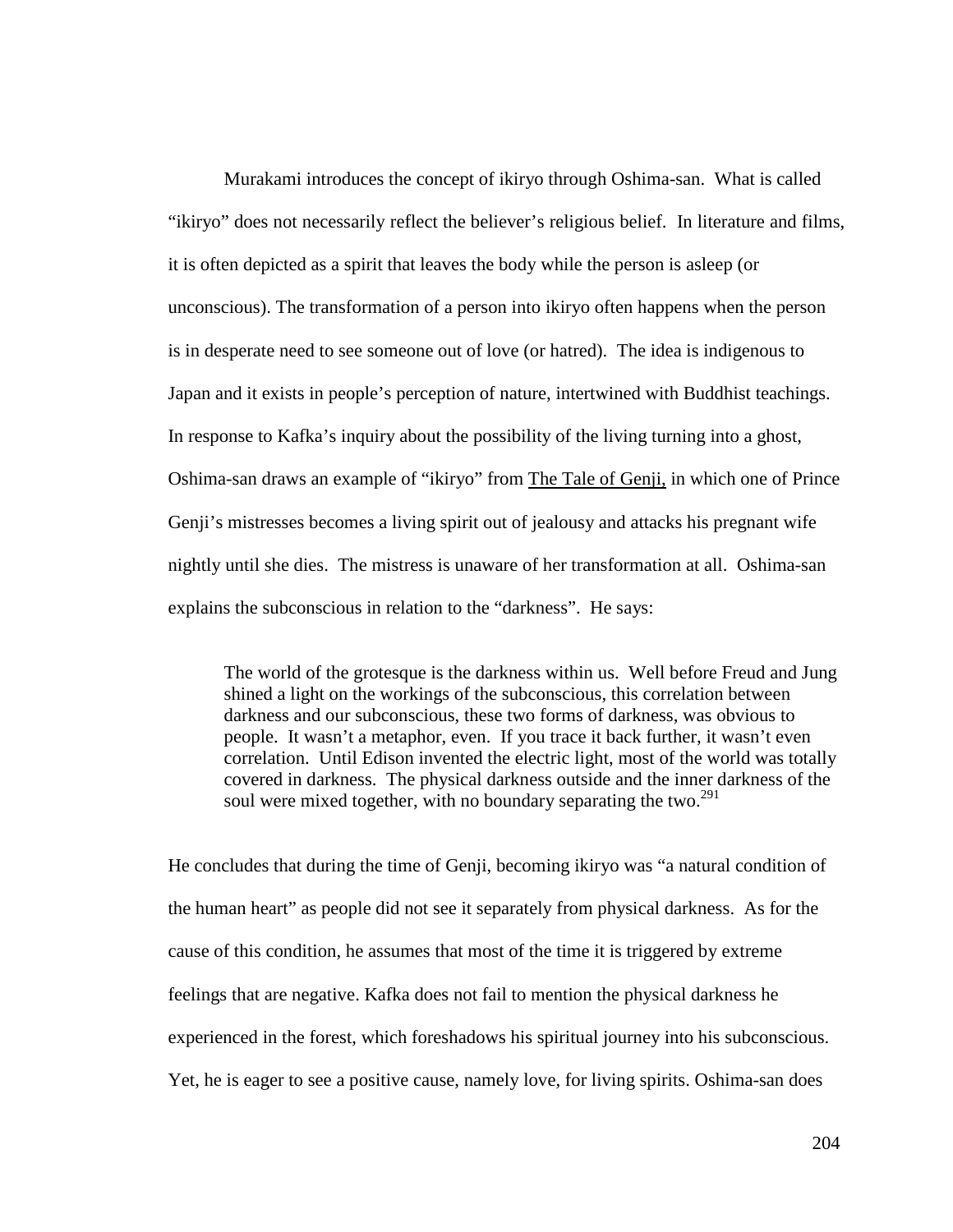not deny the possibility and says, "Love can rebuild the world, they say, so everything's possible when it comes to love."<sup>292</sup> In fact, young Saeki-san is presented as an example of a love-driven ikiryo.

I suspect that Saeki-san had been visiting the library's room as "ikryo" for a long time even before the room was offered to Kafka. The fact that she keeps the painting in the room instead of her residence implies her practical attempt to forget her dead lover. Despite her intention, her love for the boy in the picture turned her into ikiryo to travel from her physical body to the library room at night. Her ikiryo was her love itself which was harmless. However, when her ikiryo realizes Kafka's presence, her sexual desire wakes up and begins controlling her physical body as well. This is why the real Saekisan is involved in the sexual act with Kafka, first in her sleep and then consciously. In short, Kafka wakes up Saeki-san's sexual desire, which drives her into a relationship with him, and consequently, it fulfills the yogen. Thus, the condition of ikiryo is collated with darkness again.

Young Saeki-san visits Kafka's room at night to adore the painting "Kafka on the Shore," which symbolizes her memory of love as well as the sexual pleasure she shared with the boy. However, it is the real Saeki-san who has sexual relations with Kafka. The first few times when he sees young Saeki-san, she acts as if Kafka does not exist. One night, he calls her name and for the first time she looks at him. It is as if she realized the existence of his warm body in the place where she and her lover used to make love. The first sexual intercourse with Kafka is initiated by her while she is in a somnambulant state although Kafka is fully awake. When she appears in his room, Kafka first thinks that it is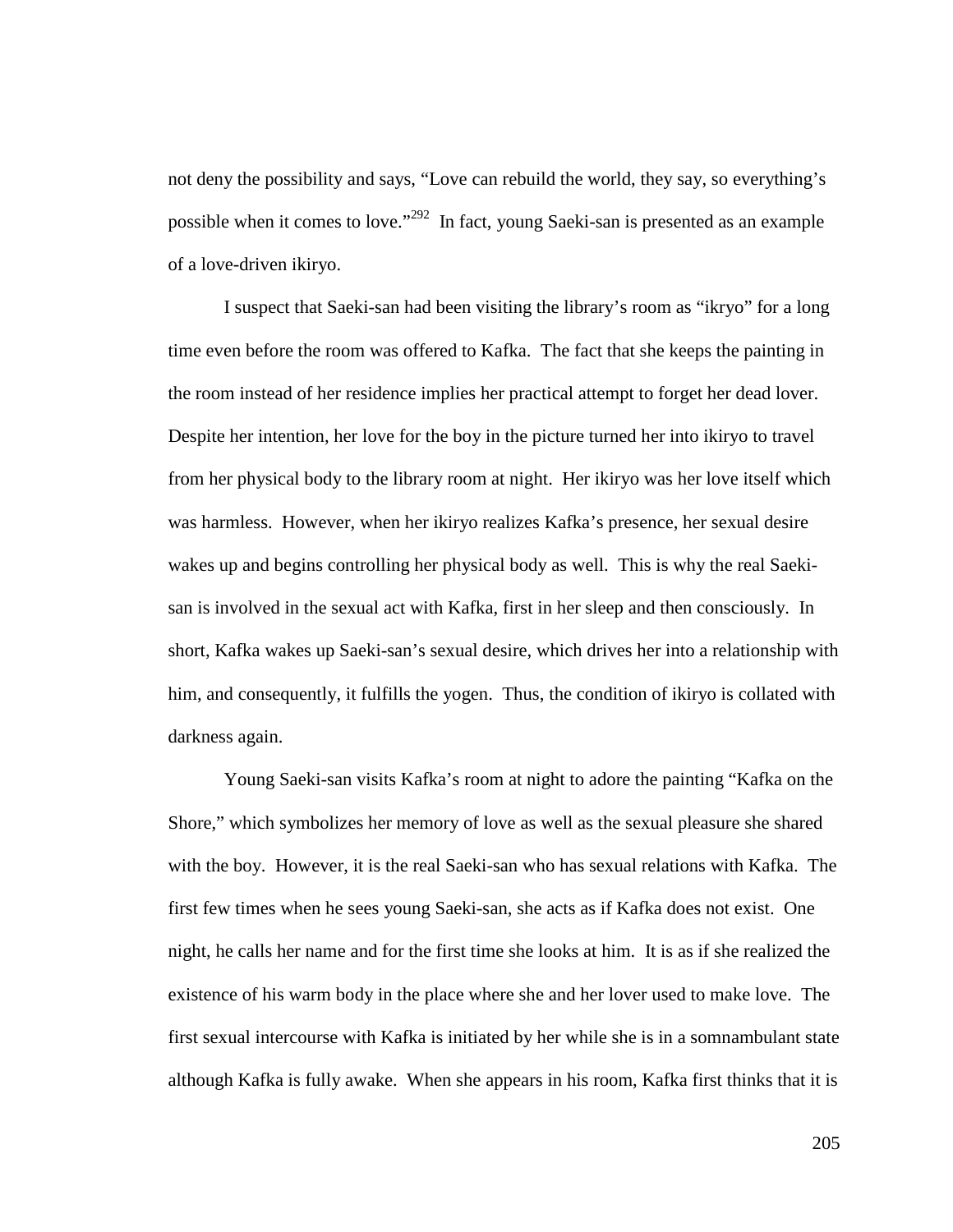young Saeki-san. However, the sight of the real Saeki-san there makes him realize that something happened to time that makes reality and dreams mixed up. He describes

Saeki-san's action as follows:

She's in no hurry, but she doesn't hesitate, either. In smooth, natural motions she unbuttons her blouse, slips out of her skirt, and steps out of her panties. Piece by piece her clothing falls to the floor, the soft fabric hardly making a sound. She's asleep, I realize. Her eyes are open but it's like she's sleepwalking. Once she's naked she crawls into the narrow bed and wraps her pale arms around me. Her warm breath grazes my neck, her pubic hair pushing up against my thigh. She must think I'm her dead boyfriend from long ago, and that she's doing what they used to do here in this very room. Fast asleep, dreaming, she goes through the motions from long ago. I figure I'd better wake her up. She's making a big mistake, and I have to let her know. This isn't a dream—it's real life. But everything's happening so fast, and

I don't have the strength to resist. Thrown totally off balance, I feel like I'm being sucked into a time warp.<sup>293</sup>

From this description we can tell that their sex is not a mutual or communicative action but Saeki-san's single play. As the koros explains, Kafka is swallowed by her dream as if he is in amniotic fluid, and he is not able to move. She is the only agent of "dreaming her dream." He even feels he is "paralyzed," (in ghost tales, ghosts or spirits cause sleep paralysis) which reinforces the idea that sex is performed by Saeki-san as a problem of her to herself. It is the event that happens while Kafka is paralyzed and Saeki-san is in her dream. Moreover, the involvement of physical bodies in their sexual act occurs without consent of their minds. In fact, what Kafka calls "the big mistake" she is making is the realization of the yogen, and in this regard, his sexual experience is also a problem of his relationship to himself.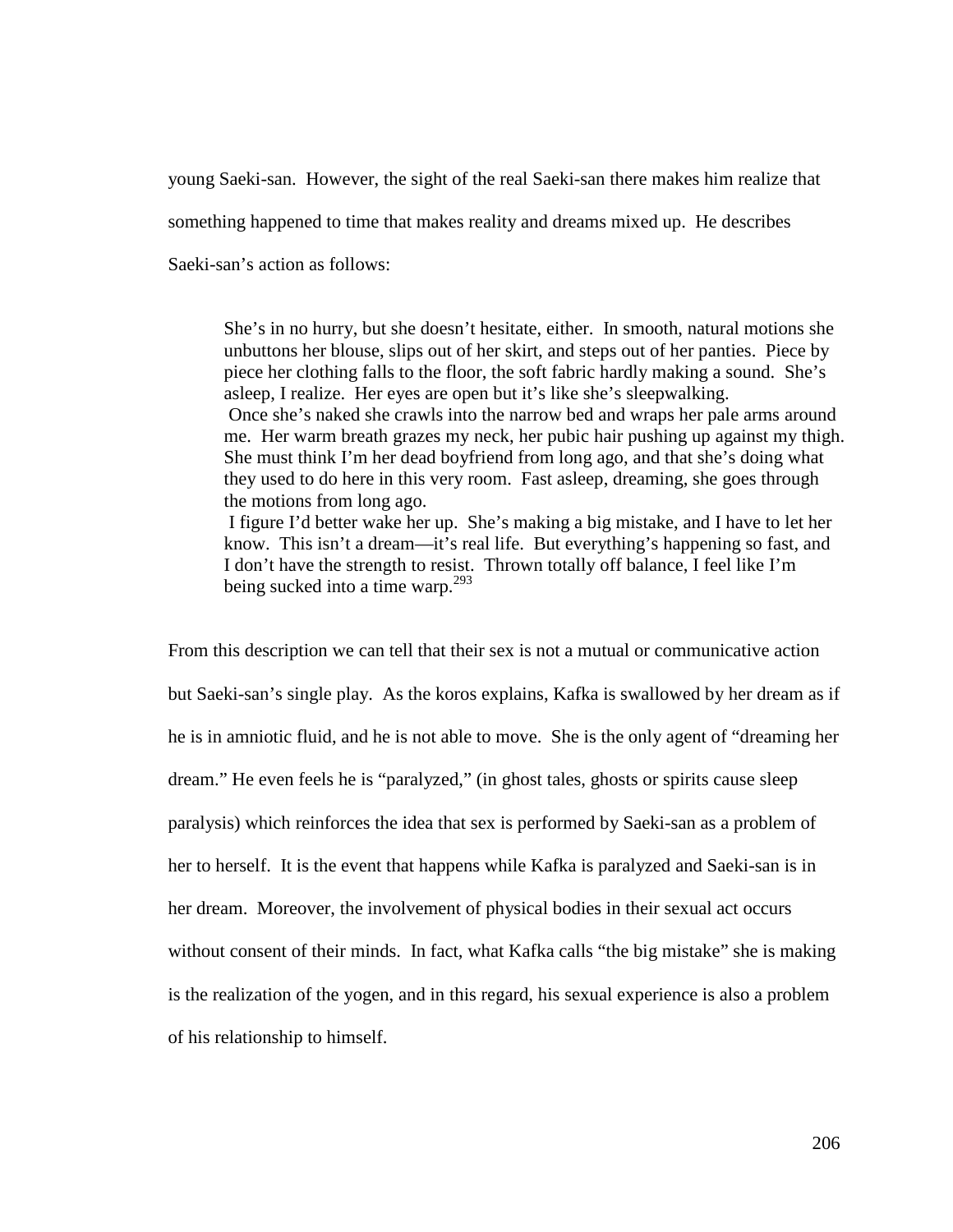Although Kafka is not able to move, his penis erects against his will. If we apply Foucault's interpretation of the Fall to Kafka's experience, it can be read as the symbolic awaking of his desire for power. In fact, after this event, Kafka becomes more aggressive. While hiding in the cabin, he decides not to masturbate in order to hold his memory of sex with Saeki-san untouched. However, just as the boy named Crow predicted, he dreams of Sakura and rapes her in his dream of his own will in order to "challenge" the yogen. Moreover, he has a clear memory of the choice he made in his dream. Murakami equates sexual desire with desire for power, and Kafka's sexual desire generates negative energy. Regardless of his fear, confusion, and love for Saeki-san Kafka has an erection and a wet dream, which not only reinforces the idea that one possesses desire for power by nature, but also suggests that one's suppressed desire is released in his dreams.

As another example, Murakami has the former teacher of Nakata-san confess her experience of a sexual dream. The teacher, Okamochi-sensei, had a sexual dream the night before the field trip. It was a dream of her having sex with her husband who had been drafted. It was strikingly vivid and when she woke up, she could not help masturbating. Now she recalls that while she was leading children to the mountain, she was still partially in the dream, and perhaps because of that her menstruation began unexpectedly. When she saw young Nakata-san coming towards her with the towel she used to treat her menstruation, she felt as if her sexual dream was perceived by him and thus, she expressed her anger in the form of violence. She slapped him repeatedly until he went into a coma. Okamochi-sensei's sexual desire also generated negative energy which was directly linked to violence, and it actually ruined young Nakata-san. In her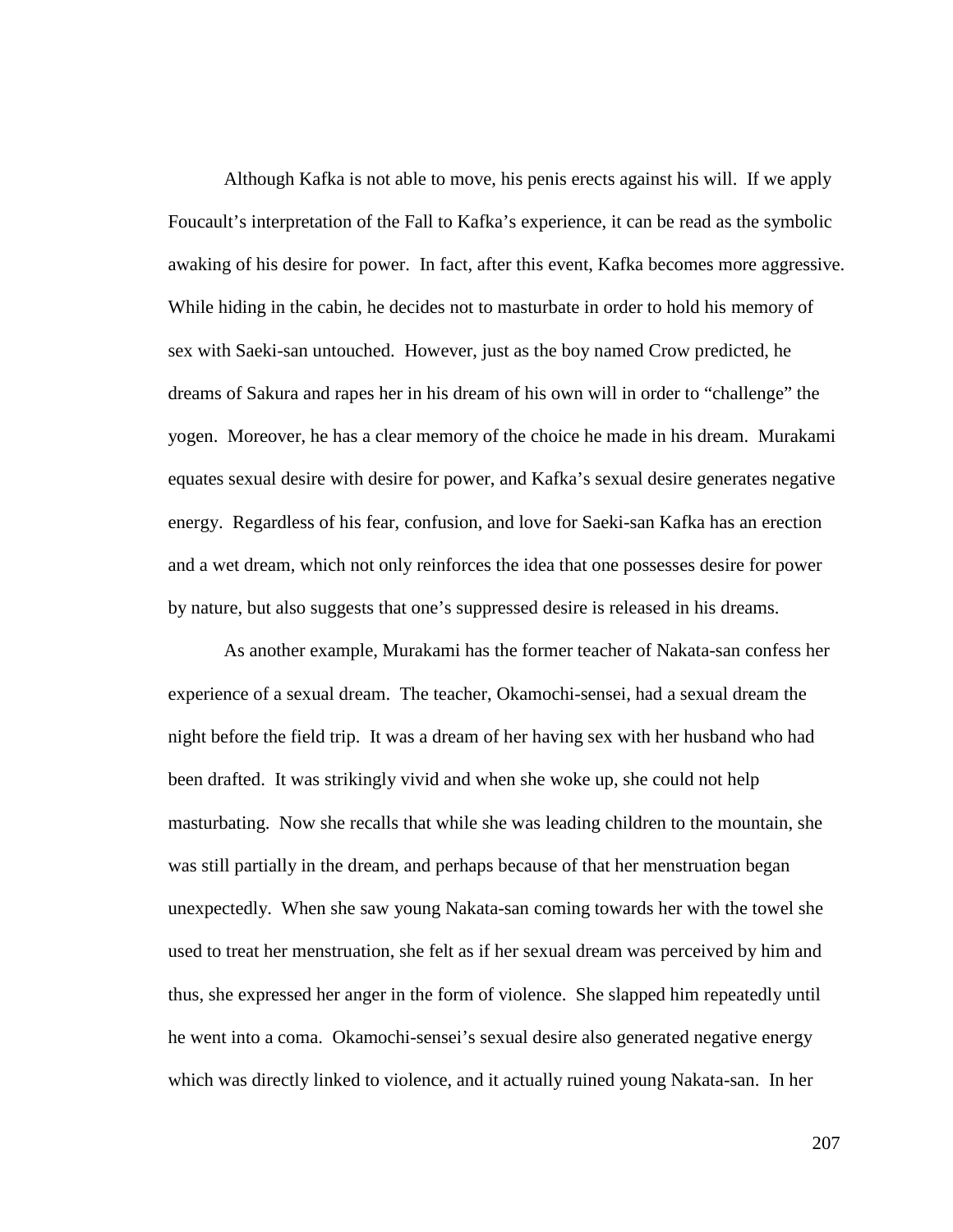case, I suspect that she was visited by her husband's ikiryo, and her sexual desire was awakened by him. It is often said that a dying person becomes ikiryo to deliver a message to someone. She writes that she knew that he was going to die when she had the dream and soon he was killed.

As for Nakata-san, he lost his memories, literacy and sexual desire because of this incident. He has lived his life as an empty person with no fear or desire. As pointed out by one of the cats he speaks with, Nakata-san's shadow is faded, which implies that he is dying. However, Walker aggravates Nakata-san's unconsciousness by forcing a bloody killing. Once Nakata-san's embryo of violence is activated, his hidden sexual desire is also awakened. Thus, his shadow, Sanders, acts as a pimp who takes care of the sexual part of Nakata-san's mission. In fact, Sanders can be read as Nakata-san's Ikiryo. This explains why Sanders appears only when Nakata-san is asleep.

It needs to be reminded that Saeki-san's shadow is also said to be faded. That is, she is in the natural condition of becoming ikiryo. When she appears as "ikiryo," Saekisan (young or real) is barefooted. Perhaps, this implies that she does not belong to the earth (Japanese ghosts are believed to float above the ground). When they make love again, Saeki-san is fully wake and she wears a pair of deck shoes. However, as they talk on the shore where the picture was painted a long time ago, Kafka is somehow transformed into her dead lover. As Shimizu notes, Kafka's sudden transformation is depicted through the following conversation:

I put my arm around her. You put your arm around her. She leans against you. And a long spell of time passes.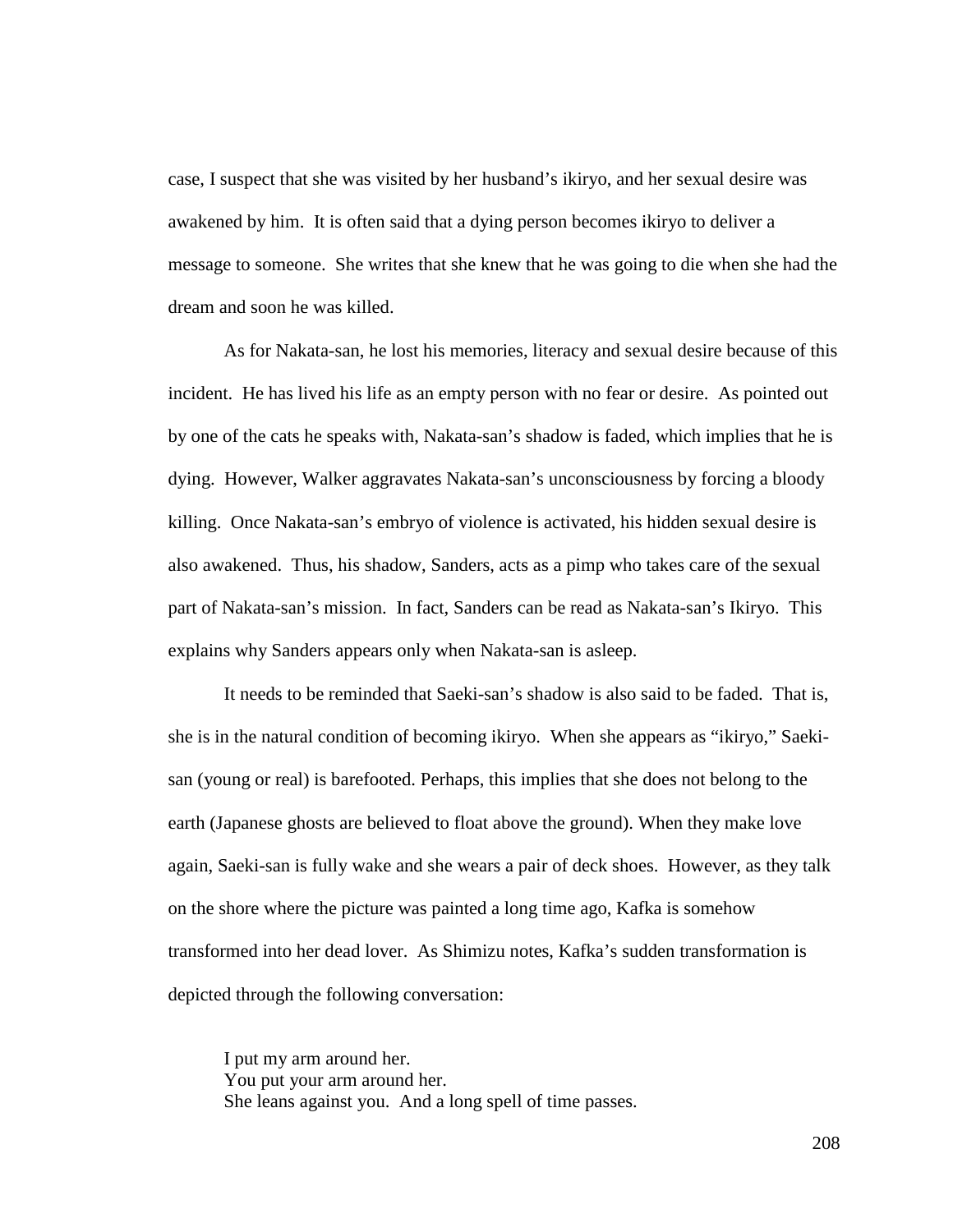"Did you know that I did this exact same thing a long time ago? Right in this same spot?" "I know," you tell her. "How do you know that?" Miss Saeki asks, and looks you in the eyes. "I was there then." "Blowing up bridges?" "Metaphorically," "Of course." You hold her in your arms, draw her close, kiss her. You can feel the strength deserting her body. "We're all dreaming, aren't we?" she says. All of us are dreaming. "Why did you have to die?" "I couldn't help it," you reply.<sup>294</sup>

This part is narrated by the boy named Crow and the person whom he addresses as "you (kimi)" is not Kafka but the boy who is in the picture. Saeki-san also realizes his transformation and the person whom she addresses as "you (anata)" in her last question is obviously her dead lover. After her clear recognition of the boy's existence in (or possession of) Kafka, she desires to convince herself that they are dreaming. Right after this conversation, they go back to the library room and make love again. This time, however, she cries, and I see her tears as the proof that she is in the real world. She realizes the gap between her dream and reality. Dreams do not exist without reality or it may be more accurate to say that there is no unconsciousness without consciousness. For the same reason, one must be living to be a living spirit.

The next day, Saeki-san says that she feels that things are changing around her and what happened between her and Kafka is part of it. She has decided not to be concerned with judging her actions according to morality and has become part of the flow of change, which Kafka suspects as her attempt to "make up for lost time." When they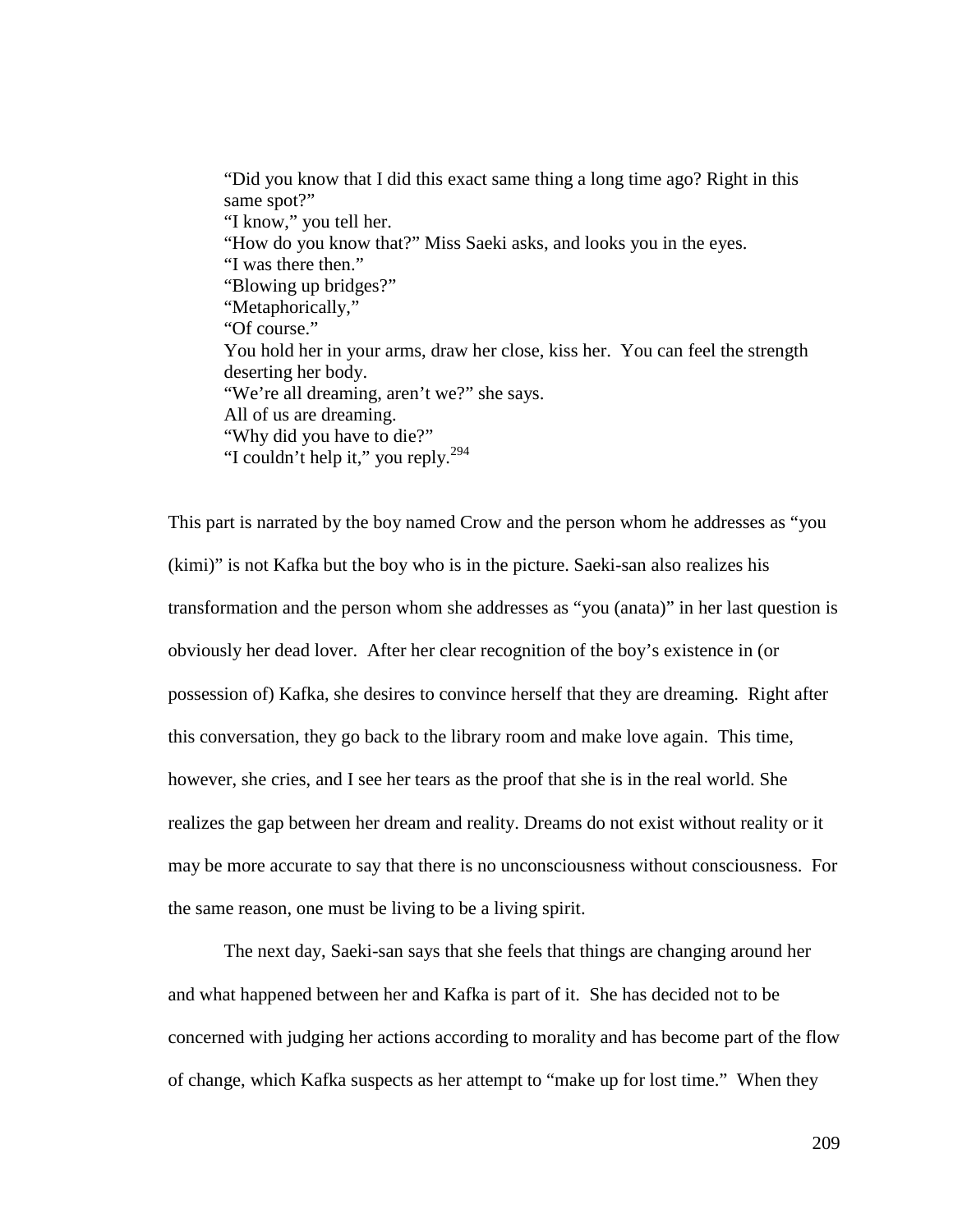make love again, he actually hears "the blank within her is filled." For her, it means going back to the time when she was fifteen eternally. To be more exact, she must die to be fifteen, whereas one must be living to be a living spirit. In fact, Oshima-san suspects that death is coming to her as if it is a train for her to catch.

Saeki-san's death actually echoes Genji's mistress, Lady Rokujo's renunciation of the world. After she learns what she has done to Genji's wife, Rokujo regrets her sin and cuts her hair (which means she becomes a nun). As for Saeki-san, she expresses her regret to Nakata-san. She says:

"Living longer than I should have has only ruined many people and many things," she went on. "Just recently I had a sexual relationship with that fifteen-year-oldboy you mentioned. In that room I became a fifteen-year-old girl again, and made love to him. I don't know if that was the right thing to do or not, but I couldn't help it. But those actions must surely have caused something else to be ruined. That's my only regret."<sup>295</sup>

Nakata-say (who has an ikiryo-like shadow to take care of his sexual desire) says that he is not able to tell the right sexual desire from the wrong one and suggests that she should accept what happened as it is. In this way, Murakami actually keeps her sexual act unjudged and lets her and her two selves exeunt from the real world as a person of "good influence" on Kafka. Thus, the sexual relationship between Saeki-san and Kafka never becomes "their" problem. As Saeki-san deals with it by herself, Kafka must confront it by himself. When she meets Kafka in the "place", she offers him the painting named "Kafka on the Shore." She tells him to look at the painting to find what it means to live. The painting symbolizes her memory as well as her love, and therefore, her words can be read that love is the meaning of life. I think that this is the best possible way for Saeki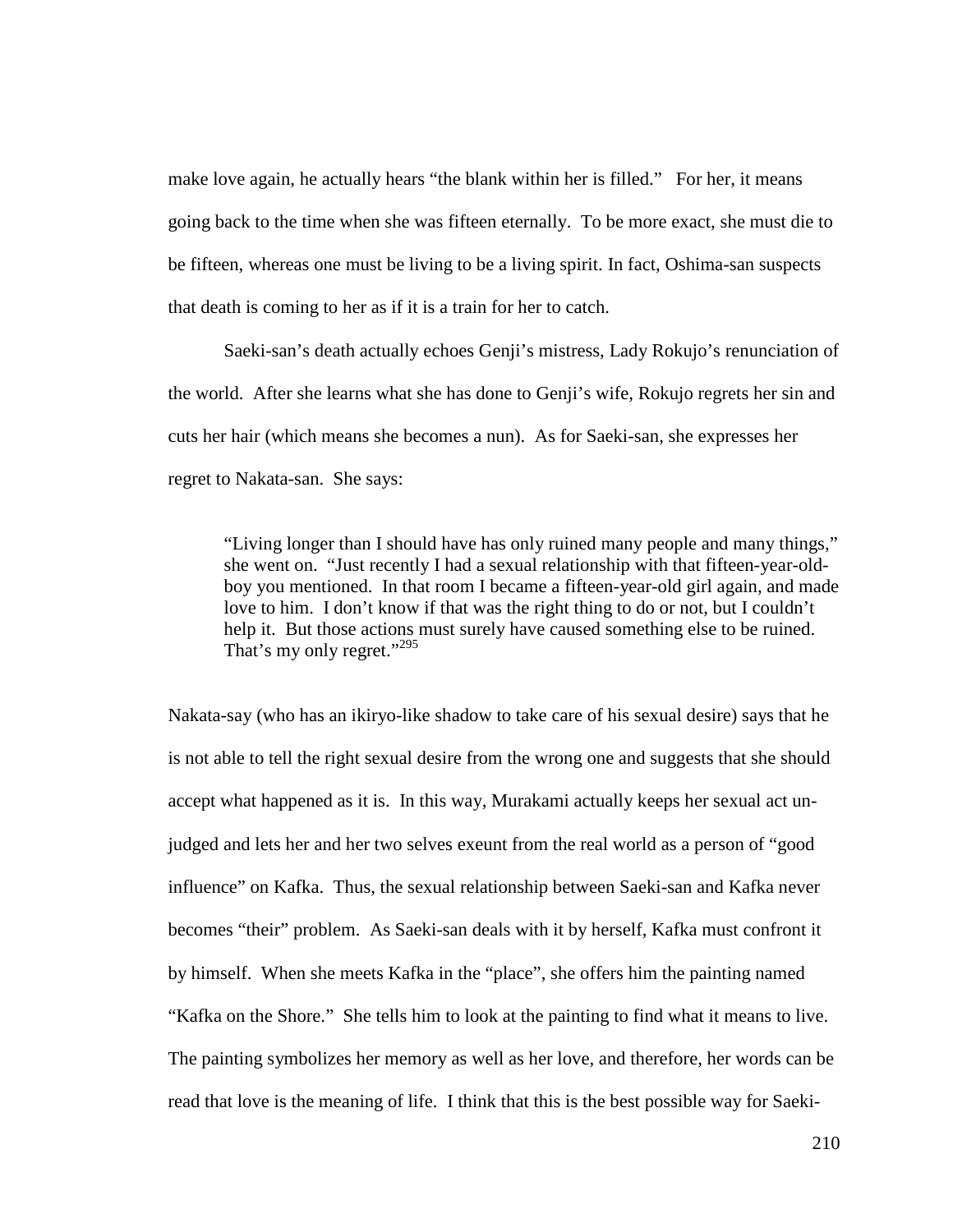san to bless Kafka, who continues to live and love. In this sense, her sexual desire eventually generates positive energy for Kafka to live on.

## **Queer Eye for Post-Nihonjinron: Healing Family Value**

When Kafka asks Oshima-san if he has ever been in love with someone, Oshimasan simply replies with typical Murakami-like rhetoric, "I'm not a starfish or a pepper tree. I'm a living, breathing human being. Of course I've been in love."<sup>296</sup> His words actually support the idea that humans live to love or love to live. The Japanese expression he uses for "I'm living," "血の通った人間 (chi no kayotta ningen)" literally means "human with blood circulation" (although it figuratively means "lively" and "humane"), and clearly "blood" is associated with love. Perhaps his words can be rephrased as "humans love as long as their blood circulates." Ironically, however, Oshima-san is born with a DNA disorder that causes hemophilia, and he must be extra cautious when it comes to dealing with his "blood." Moreover, his identity is as complicated as his blood condition.

In Kafka's spiritual journey, the person who plays the significant role of a counselor in terms of love is Oshima-san. He is intelligent and well read in both Japanese and Western literature. Moreover, he is a logical thinker who is, at the same time, flexible enough to accept contradictions in human lives. He is the one who introduces Kafka to the forest and tells him about the unnaturalness of nature. He thinks that it takes experience and preparation to really live in nature with those contradictions. His analogy of nature overlaps with his physical conditions since besides hemophilia, he has a hermaphroditic condition, which can be read as examples of unnatural nature.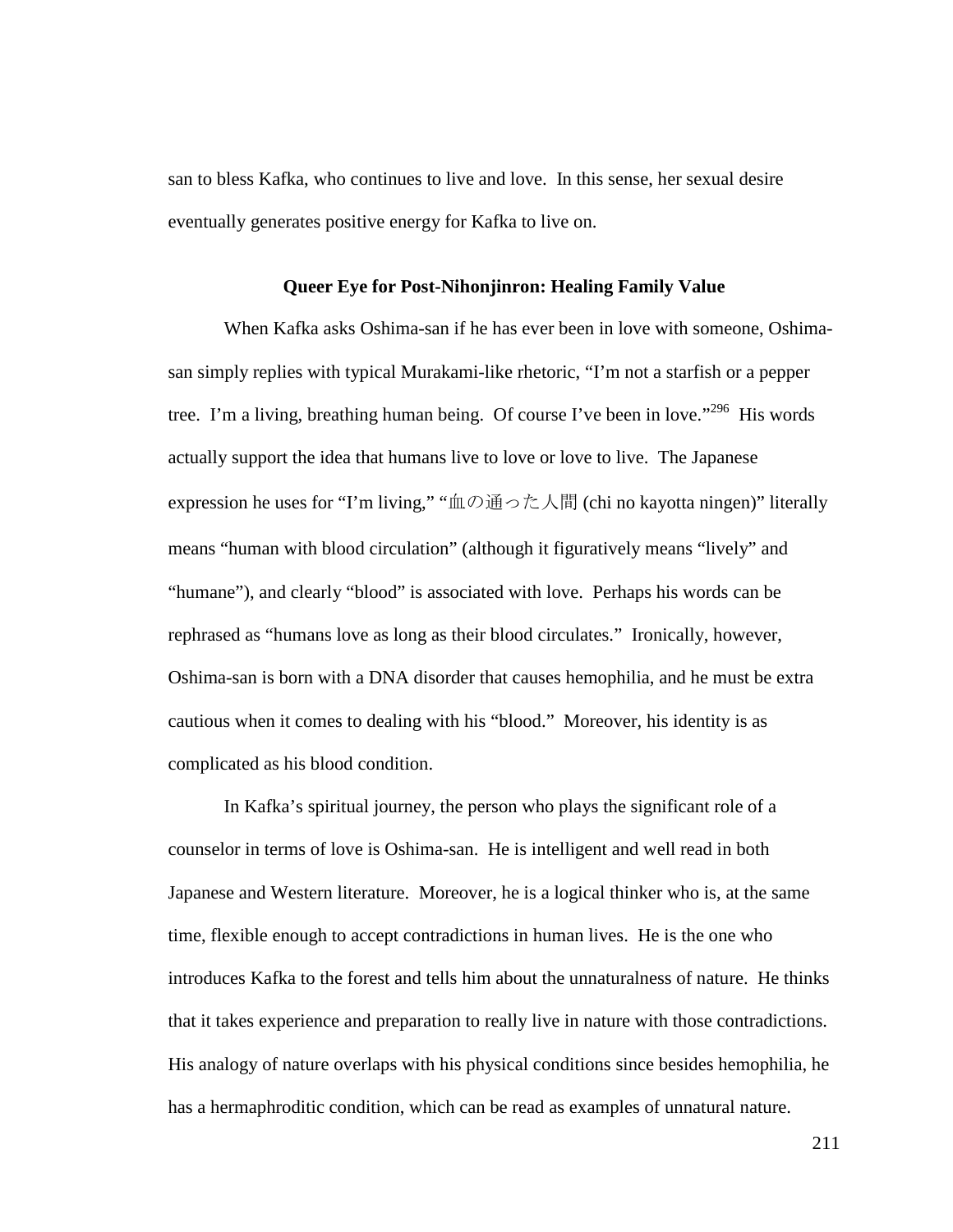Despite his own contradictions, he guides Kafka in terms of love, and in this sense, he is like Eros, who has contradictions in himself. $297$ 

In this section, I compare Murakami's representation of the hermaphroditic character with that of Oe Kenzaburo seen in Moeagaru Midori no Ki (The Burning Green Tree) and examine gender roles in postmodern/post-Nihonjinron healing novels. Between 1993 and 1995, Japan's second Nobel prize winner in literature, Kenzaburo Oe published the trilogy, Moeagaru Midori no Ki (The Burning Green Tree), whose story is built around a spiritual savior and his church. The Burning Green Tree and Kafka on the Shore share not only spiritual themes but also setting. Although Oe regularly sets his works in his home, Shikoku, Kafka on the Shore is Murakami's first novel with protagonists who travel to Shikoku from Tokyo. In addition, both authors created hermaphroditic characters as key figures in each protagonist's healing family. Considering that Oe's character, Sacchan, is a narrator of the story and Murakami's Oshima-san is highly verbal and explanatory, it is relevant to expect that examining their roles in the framework of a healing novel will lead us to explore both writers' perspectives on the role of family.

 Oe's Sacchan was born with a penis and a vagina and grew up as a male until the age of eighteen. Although at the beginning of the novel Sacchan decides to live the rest of his life as a woman with a penis, s/he naturally accepts both sexualities she possesses. S/he supports and later becomes the lover of the new spiritual leader (sukuimushi /savior) in the village, Brother Gii, who becomes the founder of the Church of the Burning Green Tree. In contrast, Murakami's Oshima-san is biologically a female. However, she has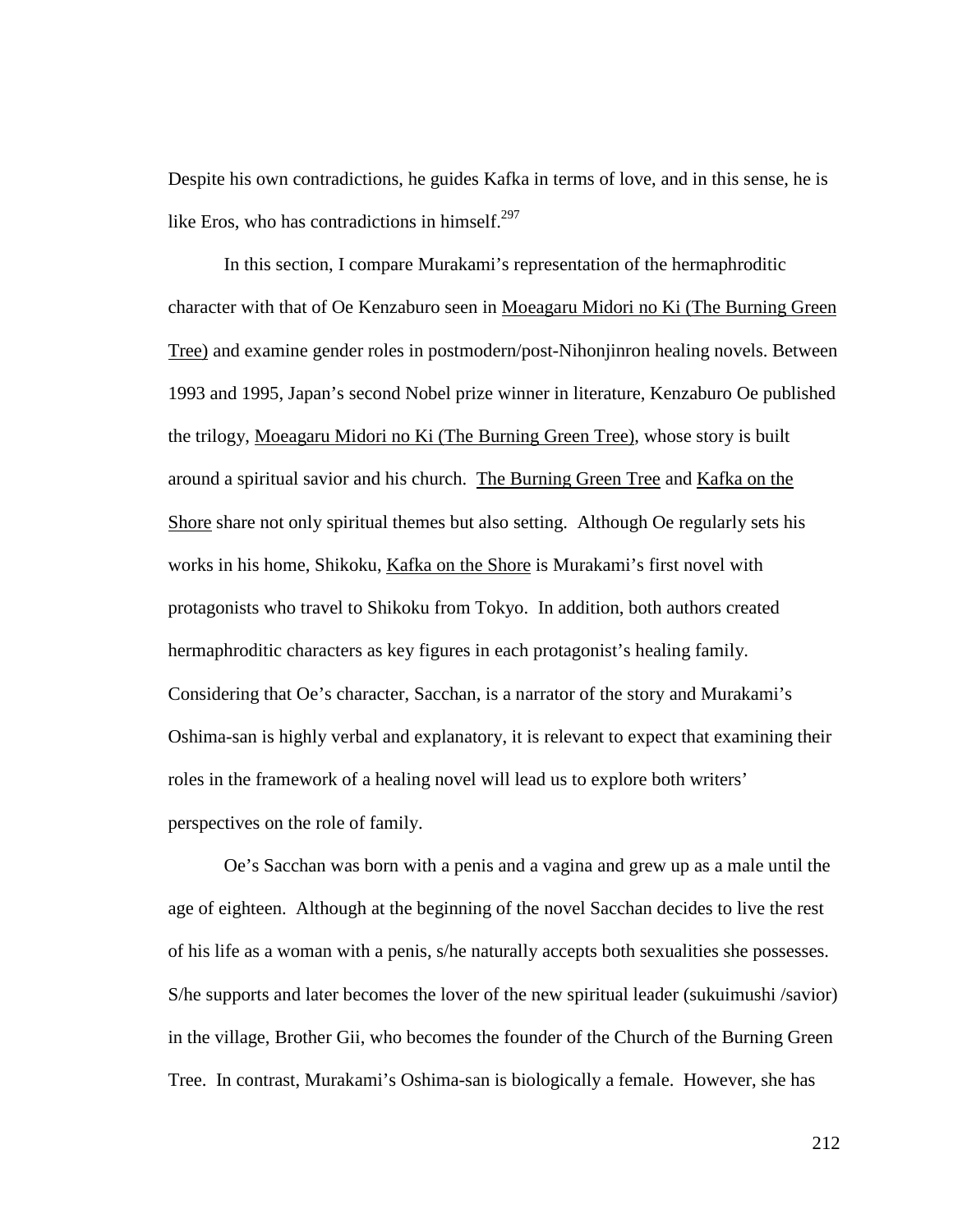never had a period, and her chest is flat. S/he lives as a man with no penis and denies the existence of her vagina, identifying her/himself as a gay man who uses his anus for sex. Although both writers allow their hermaphroditic characters to cross the gender dichotomy and give them a special function as a "supporter," Sacchan and Oshima-san stand for absolute opposites: Sacchan has "both" while Oshima-san has "none." However, despite their binary oppositions, including acceptance and denial, two-ness and nothingness and fertile and sterile, the identities they choose are both equally powerful and distinctively influential over those who seek their guidance. The most significance difference between them lies in their choice of gender and I believe that it reflects both writers' perspectives of gender roles in one's healing.

 The story of Oe's trilogy revolves around the spiritual struggle of Brother Gii as the savior (sukuimushi). The first book of The Burning Green Tree, Sukuimushi ga nagurareru made (Until the Savior Gets Beaten) begins with the death of Oba (Granny), who possesses a folkloric healing power, and with the birth of the savior, Brother Gii, who inherits Oba's power. Gii is ambitious to pursue what he calls "tamashii no koto (spiritual matter/thing about the soul) in a small village in Shikoku.<sup>298</sup> The whole novel is narrated in the first person, and it is Sacchan's written account of the savior and their relationship. Although Sacchan identifies herself as an accepter of Gii, s/he decides to convert him/her "self" into a woman before s/he accepts Gii as his nurse and mother.

 Naturally Sacchan gets involved with Gii, and during their sexual acts, Sacchan is admired by him as the perfect part to form a trinity. Gii sees this sexual trinity as the perfect utopian space. Yet, there is no implication that Gii's sexual desire is from his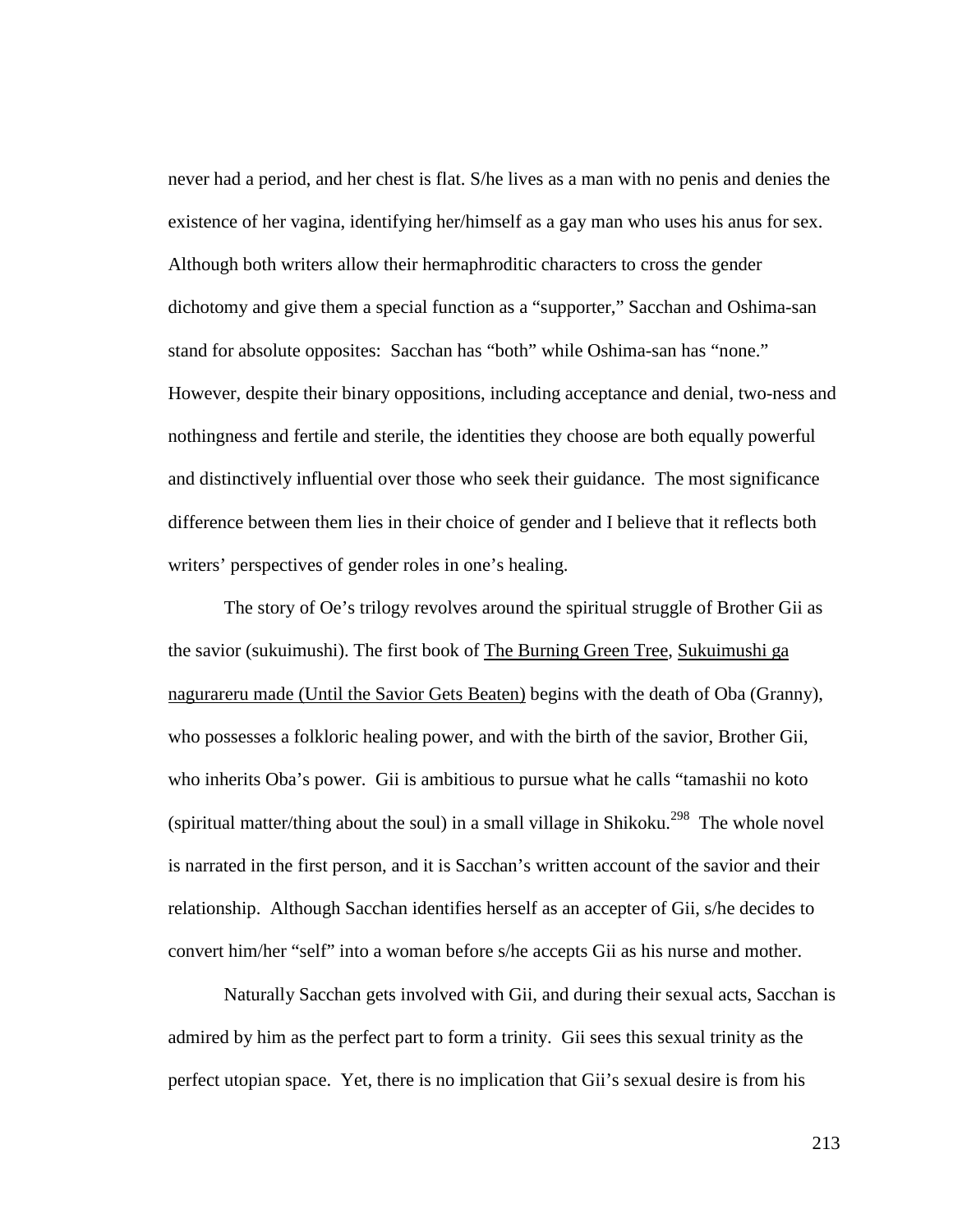love for Sacchan. In fact, in this novel "love" is absent from sexual relations. Sex is equated with formation of a unity. For Gii, Sacchan is the place he wants to belong. At the end of Until the Savior Gets Beaten, Brother Gii is attacked by the villagers who were enraged by Gii's secret burial of Oba in the forest.<sup>299</sup> Wounded, Gii finds peace being with Sacchan. However, Gii does not have actual intercourse. Instead, he quietly ejaculates, with his penis pressed onto Sacchan's genitalia. After this, he says the following in tears with a child like articulation: "I was always dreaming of this kind of sex. Always, through my life. A wonderful man and a wonderful woman have sex and they invite me in as a person who completes the sexual trinity. I knew it was impossible to have that kind of sex. But I was always dreaming of it."<sup>300</sup> For Gii, the trinity symbolizes the perfect kinship where a father, a mother and a child live joyously. He sees a home in Sacchan and returns there as a child.

 While Gii finds utopia in Sacchan's hermaphrodite body, Sacchan discovers selfvalue in accepting Gii, feeling that her conversion has made her into someone special. In other words, she recognizes her female-self as valuable not only to Gii but also to herself. Moreover, in their sexual trinity, Sacchan does not hesitate to gain sexual pleasure from both organs. However, it seems that "she" makes judgment based on the heterosexual paradigm that claims that the woman's role is to provide a man with comfort. It seems fair to say that Sacchan's self-value is attributed to the fixed gender roles which define a woman as a nurse, a homemaker and a mother. The trilogy ends with Gii's death with the implication of his resurrection through Sacchan's pregnancy with his child. In other words, Sacchan's female body is promised to reproduce Gii's male body. Thus, she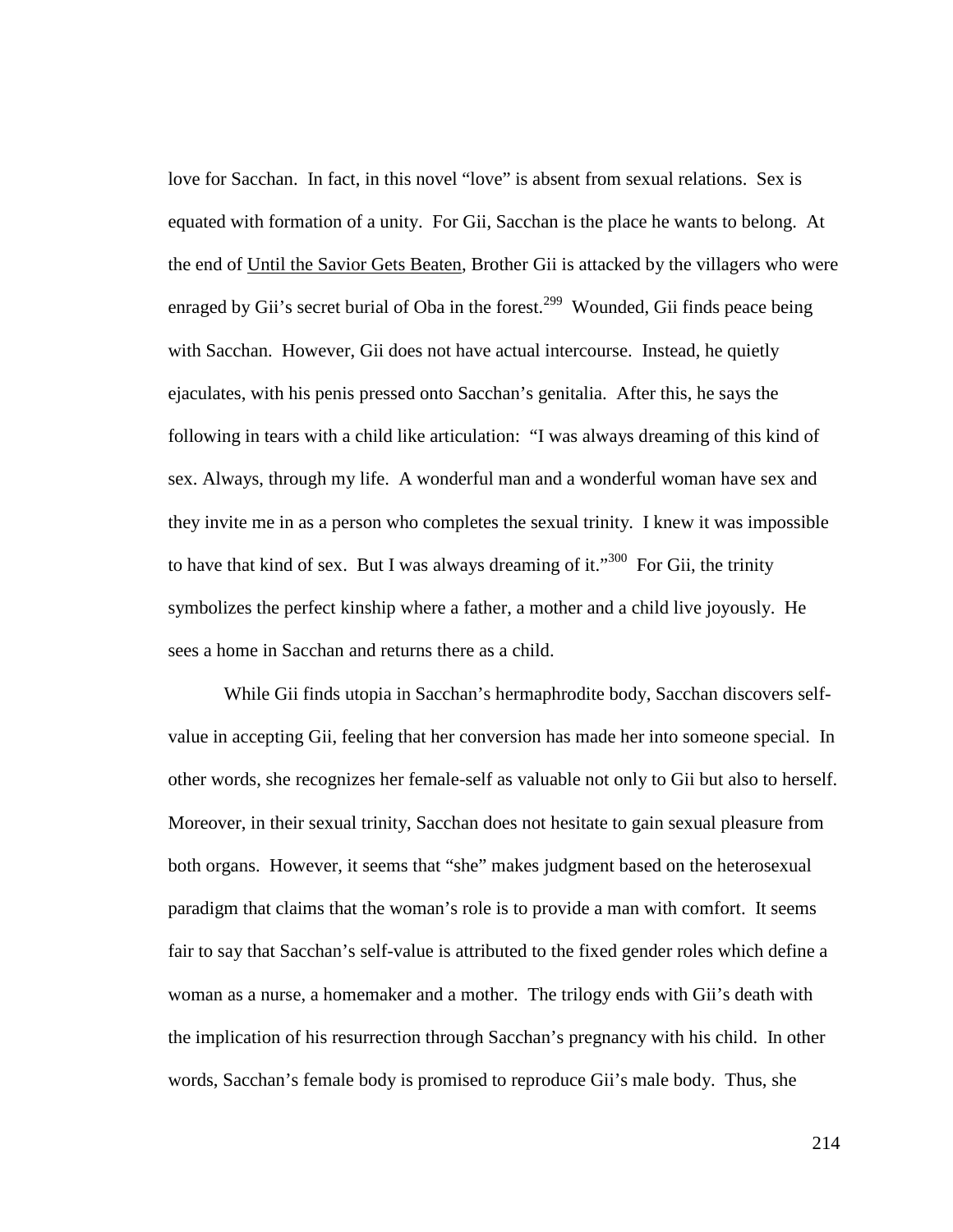becomes a mother to Gii, and her nurse role continues as she nurses Gii's child. The status Oe gives Sacchan echoes Luce Irigaray's definition of woman's existence as a "matrix/womb." Irigaray also says that a woman "comes into play in the sexual relation only as a mother."<sup>301</sup> In fact, this is also comparable to Saeki-san's involvement with Kafka, which becomes his initiation into his new life.

 In contrast to Sacchan, Oshima-san explicitly expresses his/her desire to be a male. Like Sacchan, Oshima's full name is never pronounced in the novel. The readers only know the last name, which keeps his/her gender identity from being revealed at a glance.<sup>302</sup> In fact, Kafka does not know the fact that Oshima-san is a female until he reveals his identity during the heated argument with women from some feminist organization who visit the library for investigation. During the debate over the library's unisex restroom, Oshima-san is called by one of the women "a totally pathetic, historical example of the phallocentric" and he responds to the comment as follows:

My body is physically female, but my mind's completely male,…Emotionally I live as a man. So I suppose your notion of being a *historical example* may be correct. And maybe I am sexist---who knows. But I'm not a lesbian, even though I dress this way. My sexual preference is for men. In other words, I'm a female but I'm gay. I do anal sex, and have never used my vagina for sex. My clitoris is sensitive but my breasts aren't. I do not have a period. So, what am I discriminating against? Could somebody tell me? $303$ 

In this statement Oshima-san strongly expresses his/her refusal of any anatomical classifications as an owner of a female body, and at the same time, accepts the gender/sex dichotomy as an owner of a male mind. That is, he/she prioritizes men over women through prioritizing his mind over body, unlike Sacchan who is bound to his/her body.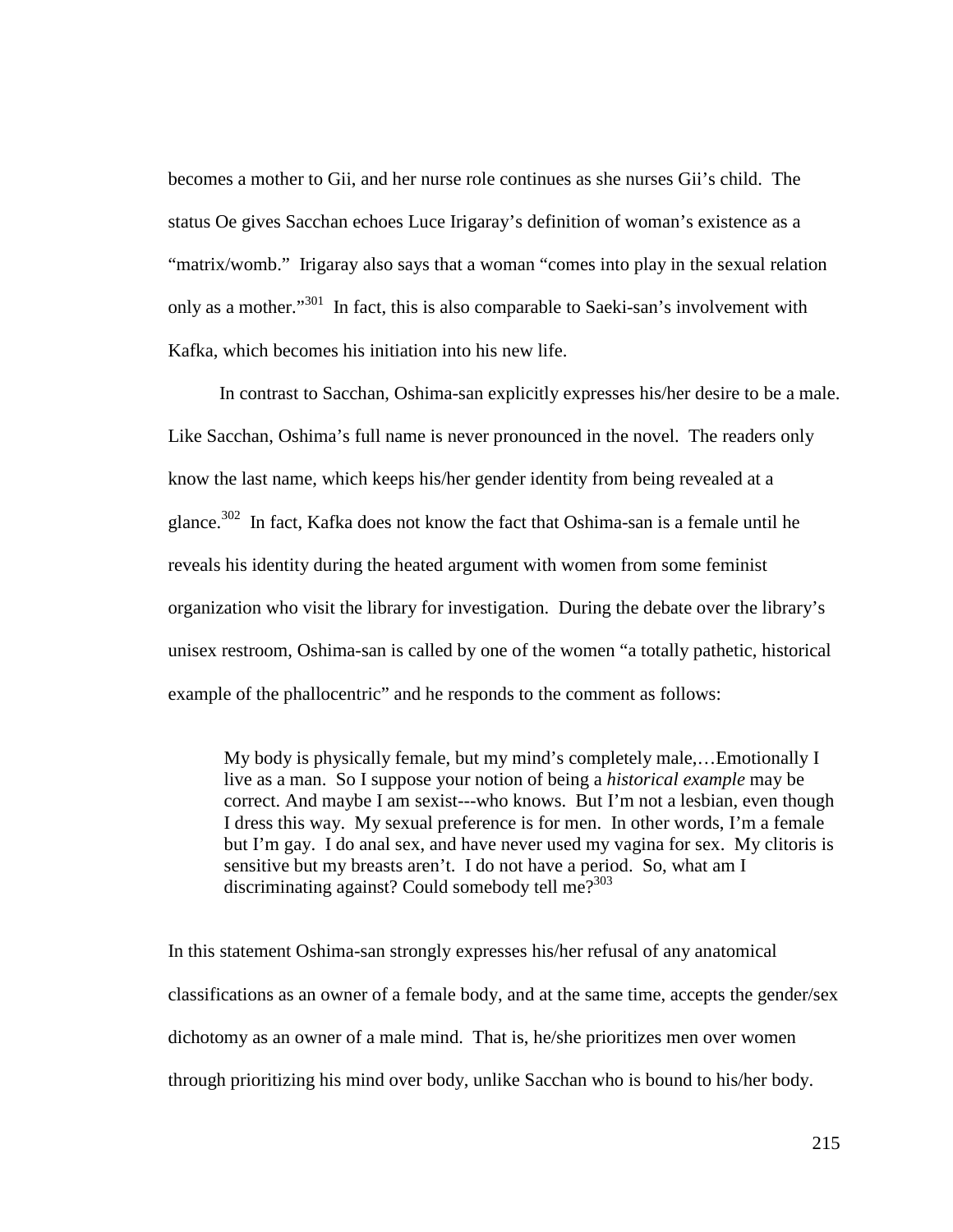Although his female-self may still claim her existence through her sexual desire (preference) for men, Oshima-san denies it by refusing her vagina even though he is still an accepter of a penis. His female body, which cannot serve as a womb, is abandoned. In order to create a male-self out of his "mind," he seems to have undergone the process of mental conversion, and he becomes a being who is free from the body.

 Oshima-san confesses his condition to Kafka as he says, "In terms of sex I'm most definitely female, though my breasts haven't developed much and I've never had a period. But I don't have a penis or testicles or facial hair. In short, I have *nothing*. A nice no-extra-baggage kind of feeling, if you want to put a positive spin on it."<sup>304</sup> Moreover, he is hemophilic and he has no possibility of reproduction and kinship. As a result, he lives his life with Zen monk-like self-discipline, which matches his pastoral role in Kafka's search for self. Throughout the novel, he guides Kafka. It is he who introduces Kafka to both Japanese and Western understandings of the concept of spiritual matters and guides him to locate his identity. And this is particularly true when Kafka is struggling with contradictions in himself. Since Murakami treats both mother and father as powers for Kafka to overcome, Kafka needs someone as a guide who cannot possibly be either parent to receive guidance from.<sup>305</sup>

 Murakami says that he finds a strong sense of purity in hermaphroditism and describes Oshima-san as a clean-cut youth who is "by nature innocent, lacking any kind of sense of impurity."<sup>306</sup> In fact, he is a powerful and authoritative person. I believe that he is entitled to what Michelle Foucault would call "pastoral power," by which he directs Kafka's soul toward salvation. The person with "pastoral power" "has sure knowledge of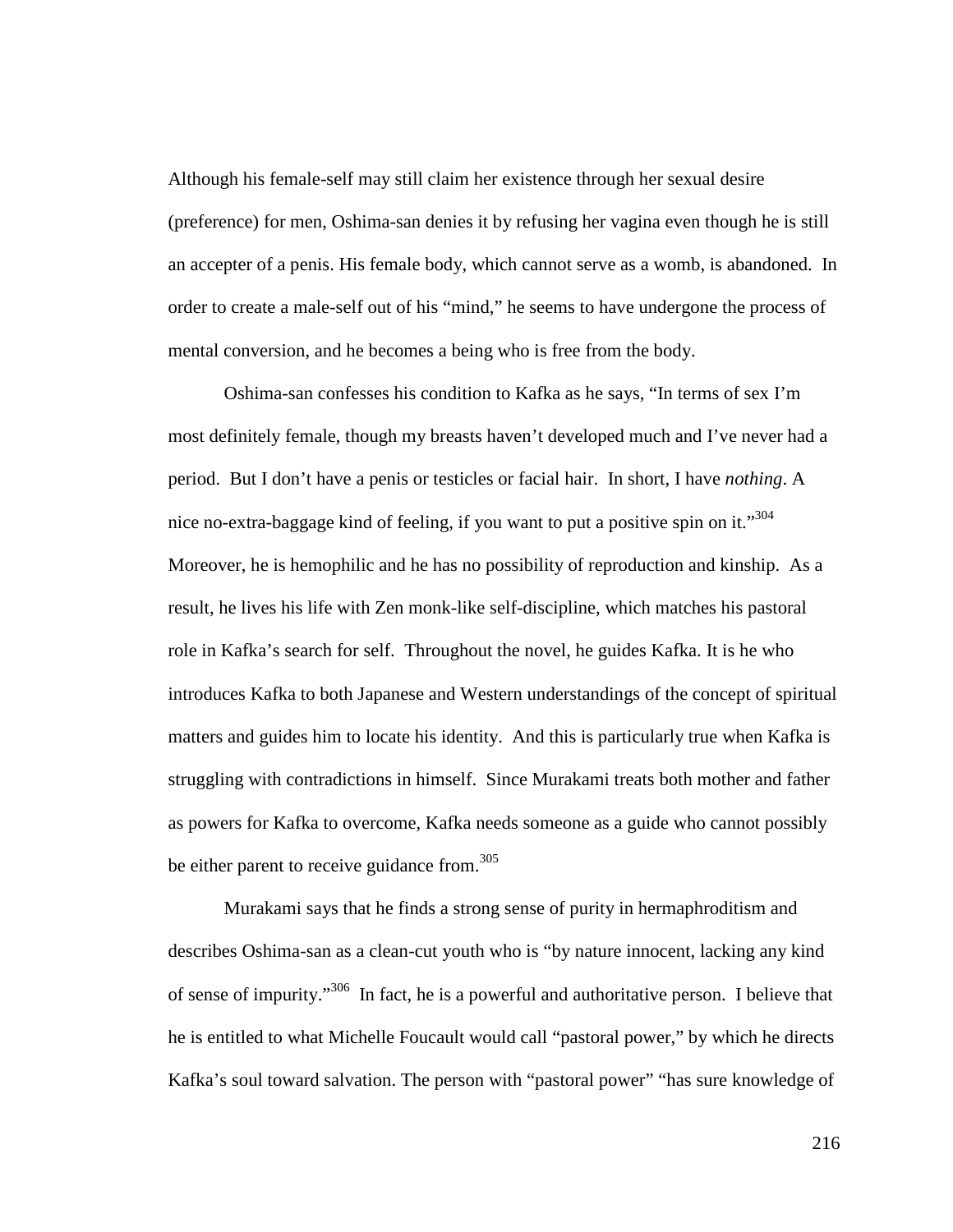the person to whom he ministers, and that application of this knowledge to the person is the means by which he is administered and controlled."<sup>307</sup> Although Foucault adopts his definition of pastor from Christian institutions, Oshima-san's knowledge of Western thinking would allow him to take this position as a Zen monk-like pastor. More importantly, there is absolute trust between Kafka and him. In Oshima-san's case, unlike Kafka's father, his physical condition does not allow him to pass down his (good/pure) blood. Therefore, he must find another way to pass down the knowledge he has to the next generation. Murakami defines Oshima-san's erudition not as showing off his knowledge but as conveying something to the fifteen-year-old boy.<sup>308</sup>

 While Sacchan becomes a mother to Gii, Oshima-san remains a pastor who makes up for the absence of a good father figure in Kafka's life. Both writers seem to think that their hermaphroditic bodies are ideal. For Oe, Sacchan is the main "part(s)" of the healing family. In Aristophanes's notion, the condition such as Sacchan's is a perfect one, and in fact, this explains why Sacchan does not search for love. However, Oe makes the condition more (or the most) perfect by creating a family-like trinity in which Gii finds peace. In contrast, Murakami presents family as the condition one must grow out of. Murakami does not devalue the connection between people in the process of healing, and he actually lets Kafka form a kind of "healing family" with Saeki-san as his mother, Sakura as his sister and Oshima-san as father/brother. However, in the end Kafka must stand up for himself. He says that he is not after "a wall that'll repel power coming from outside."<sup>309</sup>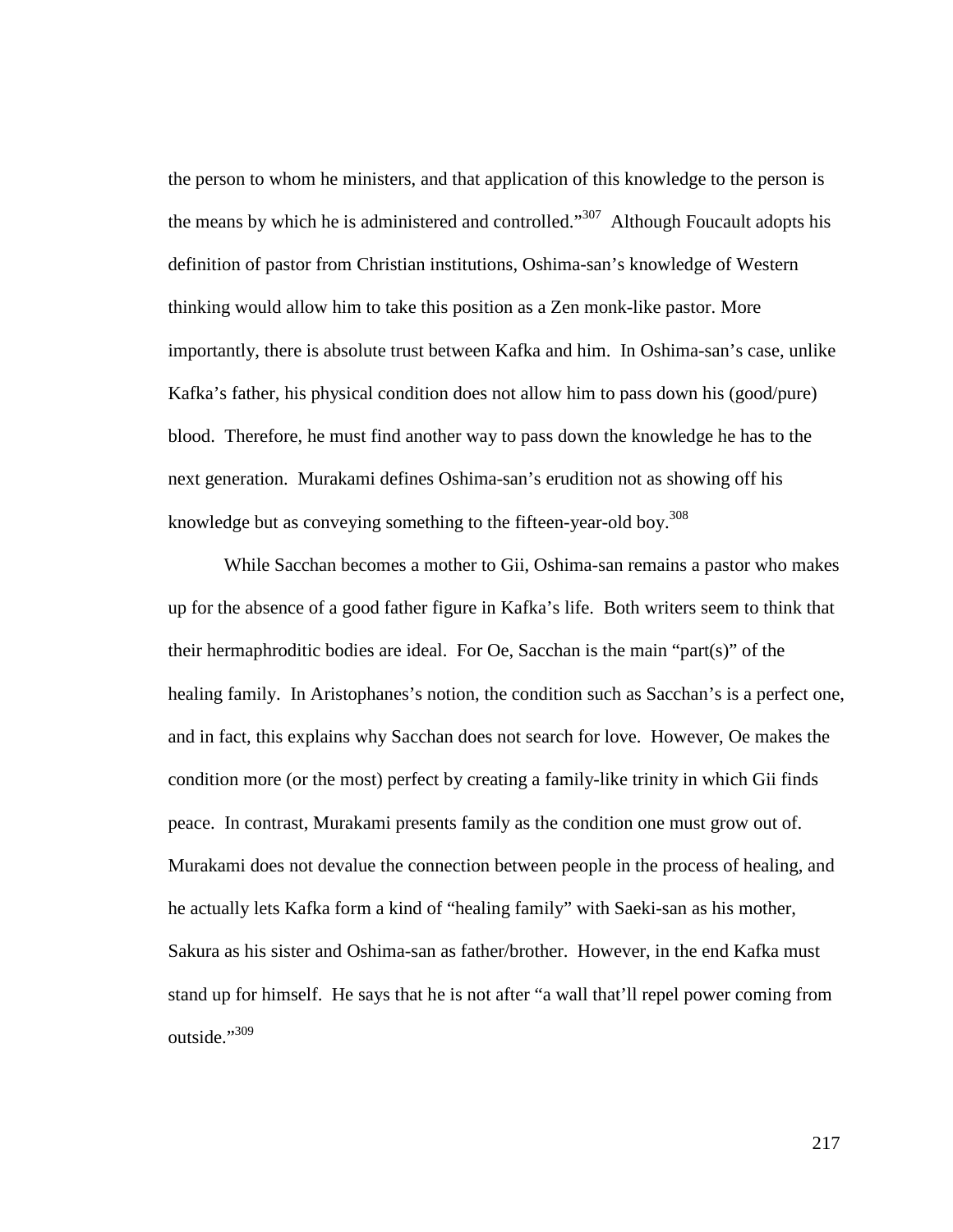These two writers' different perspectives on the roles of family and gender also reflect their view of salvation. Neither Oe nor Murakami asserts the existence of God. When one of the followers asks Gii if there is a God, he says that he has not reached the position to wonder about God's existence, and he implies that as long as we pray to God it does not matter if he really exists. This suggests that we must find salvation in ourselves. Oe thinks that family-like human bonds save wounded souls, and Gii's church actually forms a commune. In this commune, those who share the same prayers become family. On the other hand, Murakami does not present the "place" Kafka enters as a commune. Moreover, he sends Kafka back to the real world with "strength" inside him. Through Kafka's (dis)association with people, Murakami denies the idea of nation as a family. In addition, "God" or a meta-narrative is not a solution for him. His view of God is fully expressed in a comical conversation between Hoshino and Colonel Sanders. While Hoshino thinks God is like a soccer referee, watching what we do to judge, Sanders professes that God is a flexible concept that exists only in people's minds in Japan and defines God as an adjustable super-postmodern being. Murakami clearly suggests that what we believe as God is a reflection of our minds, and it is not God or any religious doctrine that saves us. We save ourselves. And in order to save ourselves, we must be strong and responsible individuals. In the next section I discuss Murakami's idea of the responsibility of individuals in post-postwar Japan.

## **Blood, Water and Yogen: Responsibility**

During World War II, modern Japan's imperialism transformed ordinary people into soldiers. They were forced to kill other people and to participate in inhumane crimes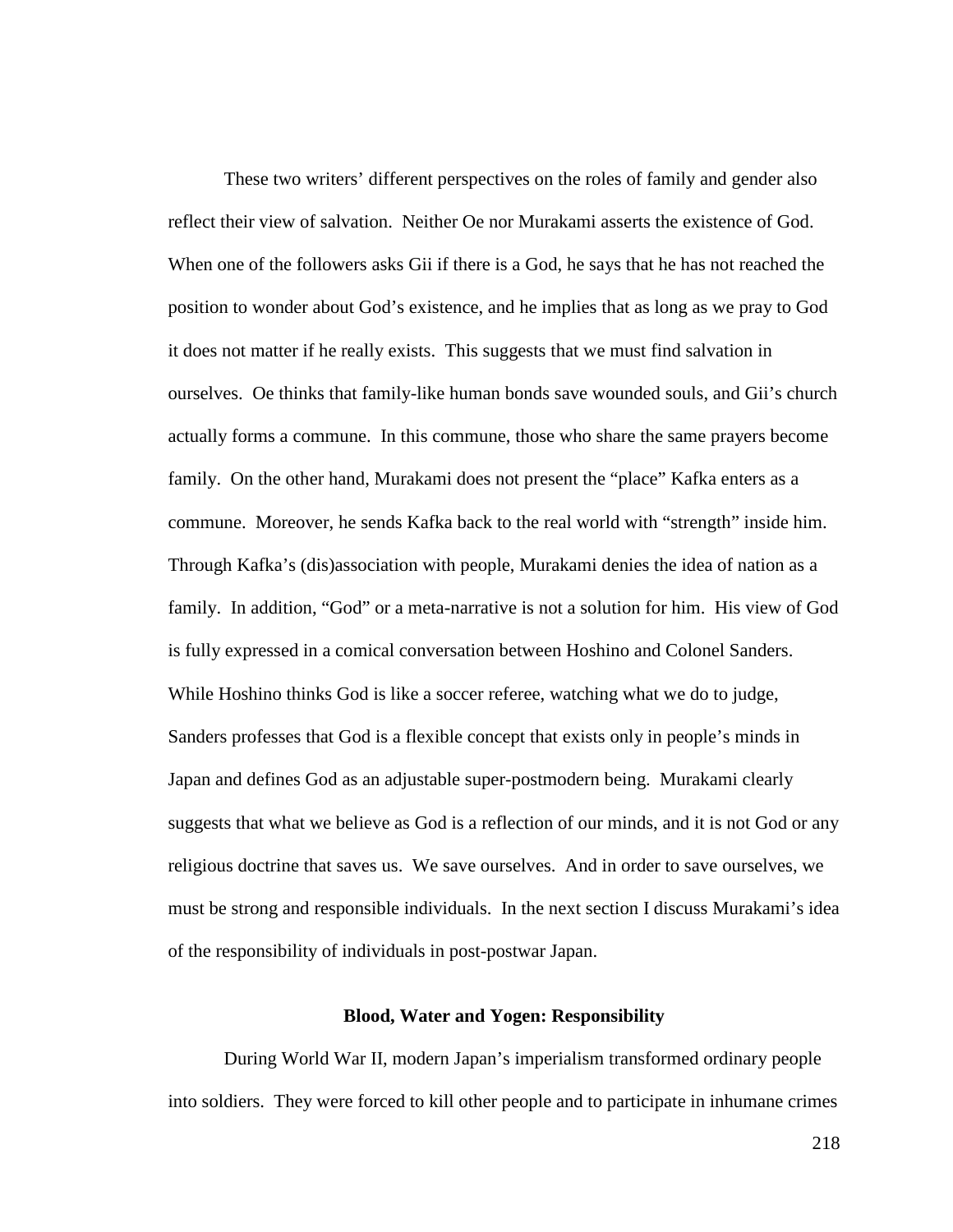not only to protect themselves but also to prove their loyalty to the blood of the Japanese. "Nihonjin no chi" (the blood of Japanese) certainly served as a magic word in the process of the imperialist promotion of nationalism, and the idea of sharing the same blood also promoted collectivism, stimulating their sense of ethnic superiority. In the name of the blood of Japanese, Japan's imperialism activated the dark side of human nature and enabled ordinary people to participate in inhumane actions towards other human beings. An aggressive war does not occur unless the dark side of human nature is stimulated. However, this also suggests that killing is one side of human nature that needs to be controlled.

The so-called generation gap is often blamed for the lack of communication between generations in postwar Japan, and it is true that the popularity of Western culture and the power of the English language have been disturbing the nation's cultural and linguistic unity. It must be recognized, however, that the gap between the war-generation (now called the Fukuin sedai) and the postwar generation (the Dankai sedai or Baby Boomers born between 1947 and 1949) is created by the State-system's concealment of the imperial experience. The nation has been rebuilt, and the Fukuin Sedai who were to die for the nation were transformed into "salary men" who now die for their companies. They were given the "middle class identity" and modern conveniences (TV, refrigerator and washing machine) for their hard work, with which they were expected to be satisfied. Their pain and sadness have been neglected.

Not only as public history but also as personal history memories of the Fukuin sedai people are getting lost without being passed on, as more and more elderly suffer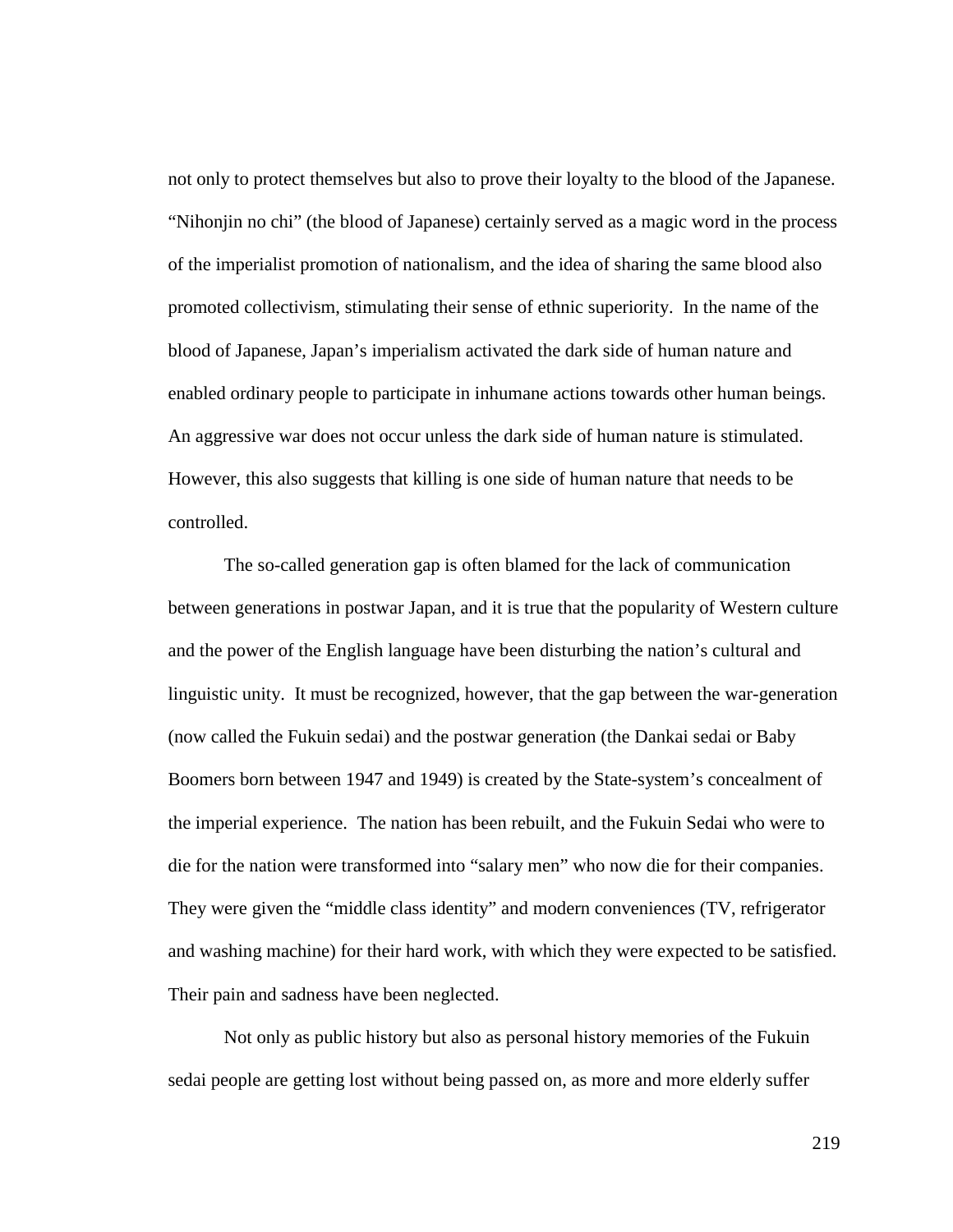from dementia and Alzheimer's disease. It can easily be expected that the State–system will be able to complete the concealment of its imperial history when the last Fukuin Sedai dies. The Fukuin Sedai people are those who were "entered" by the dark energy of imperialism. It is like a parasite that eventually takes over the host unless the host has enough strength to control the disease. They have lived their postwar years without being healed and unconsciously passed down their infected blood to the next generation like a hereditary virus in their blood. It may activate people's darkness and interfere with the healthy and fair human relations among postwar generation youths. In fact, violence (crimes, school violence and domestic violence) is a serious issue in today's Japanese society.

Through his works, Murakami warns us that the imperial virus may break out (if it has not yet) anytime in the form of violence (or desire to control). Although Boku in A Wild Sheep Chase, Watanabe Toru in Norwegian Wood and Okada Toru in A Wind-Up Bird Chronicle are Dankai Sedai heroes who win the battle over the disease, there are weaker Dankai Sedai people who are fully infected. Although not all of them are as politically motivated as Wataya Noboru in A Wind-Up Bird Chronicle, they certainly are capable of passing down the dark energy to the next generation. I regard Johnnie Walker (or Tamura Koichi) in Kafka on the Shore as an infected Dankai Sedai, and his son, Tamura Kafka is an unfortunate Dankai Junior who struggles with the curse in his blood. The novel is about the spiritual journey of this Dankai Junior who reaches to a place where he learns to accept his responsibility and forgive himself. $310$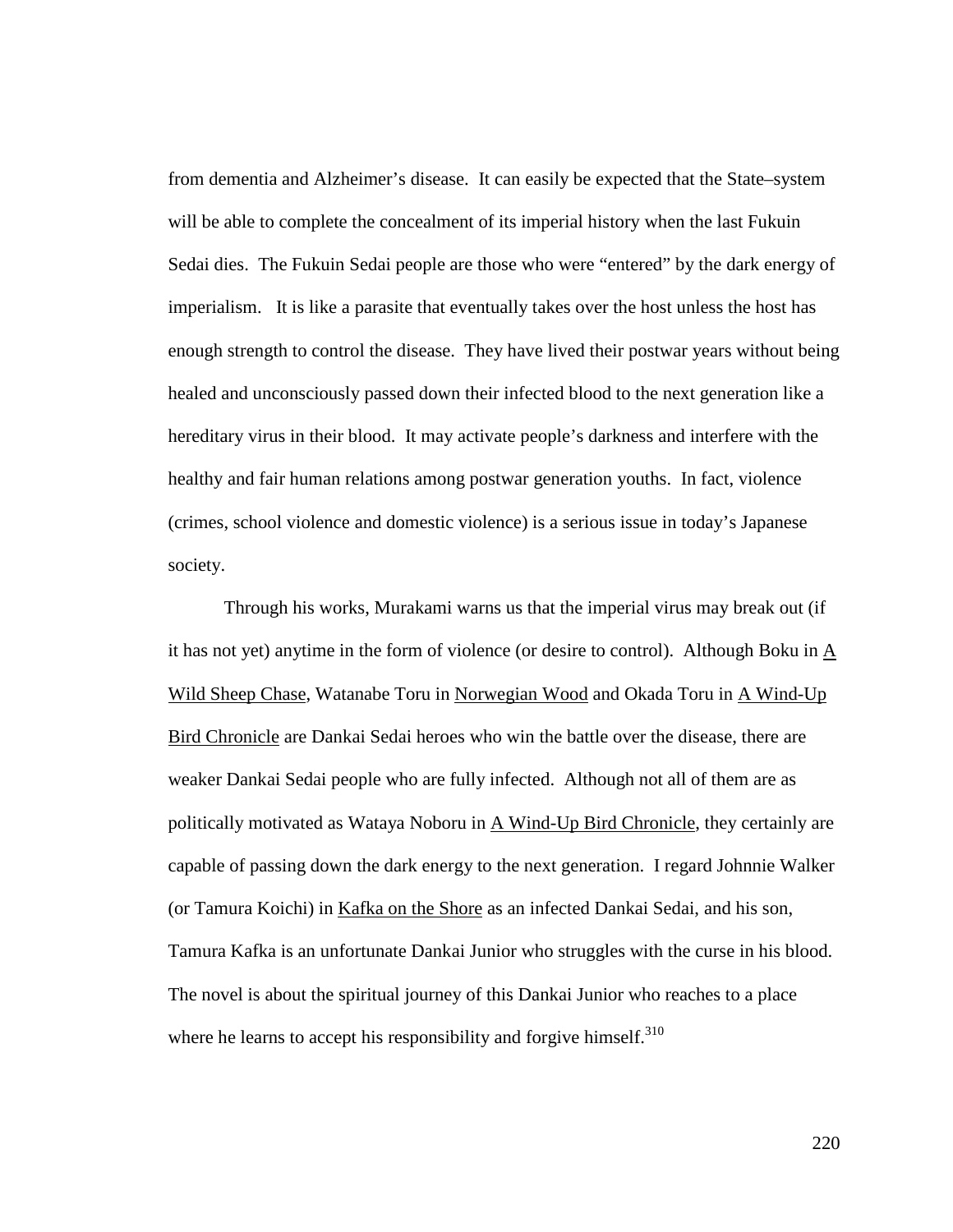Although Kafka does not remember much about his older sister, he knows that she was adopted before he was born, and, curiously, his mother took only her adopted daughter when she left her husband. Kafka's father, Tamura Koichi, is a well known sculptor. While Oshima-san, who is familiar with his works, praises his talent, Kafka expresses his disgust at how his father damages those who are around him in return for his powerful and original creation of art. Kafka says:

But the dregs left over from creating these he spread everywhere, like a poison you can't escape. My father polluted everything he touched, damaged everyone around him. I don't know if he did it because he wanted to. Maybe he had to. Maybe it's just part of his makeup. Anyhow, I get the feeling he was connected to something very unusual. $311$ 

Oshima-san suspects that Tamura Koichi is connected to some kind of power source that is beyond good and evil. Kafka believes that his mother left him because he has inherited his father's dark power and also knows that his father sees him as his creation just like his artworks. Kafka's father has even proved his paternity of Kafka through a DNA test. It is as if he wanted to make sure his blood was passed down, which may imply that Kafka's birth was planned by him. I even suspect that his plan was realized through forcing himself on his wife who wanted to avoid pregnancy for fear of passing down Tamura's blood to their children.

I read Kafka's father's "yogen" as Murakami's warning of the existence of the imperial blood in postwar Japan, and I argue that the "yogen" predicts the reoccurrence of Imperial Japan's crimes. During World War II, Japanese soldiers murdered and raped Chinese people. In Japan's premodern history, China was like family to Japan. Japanese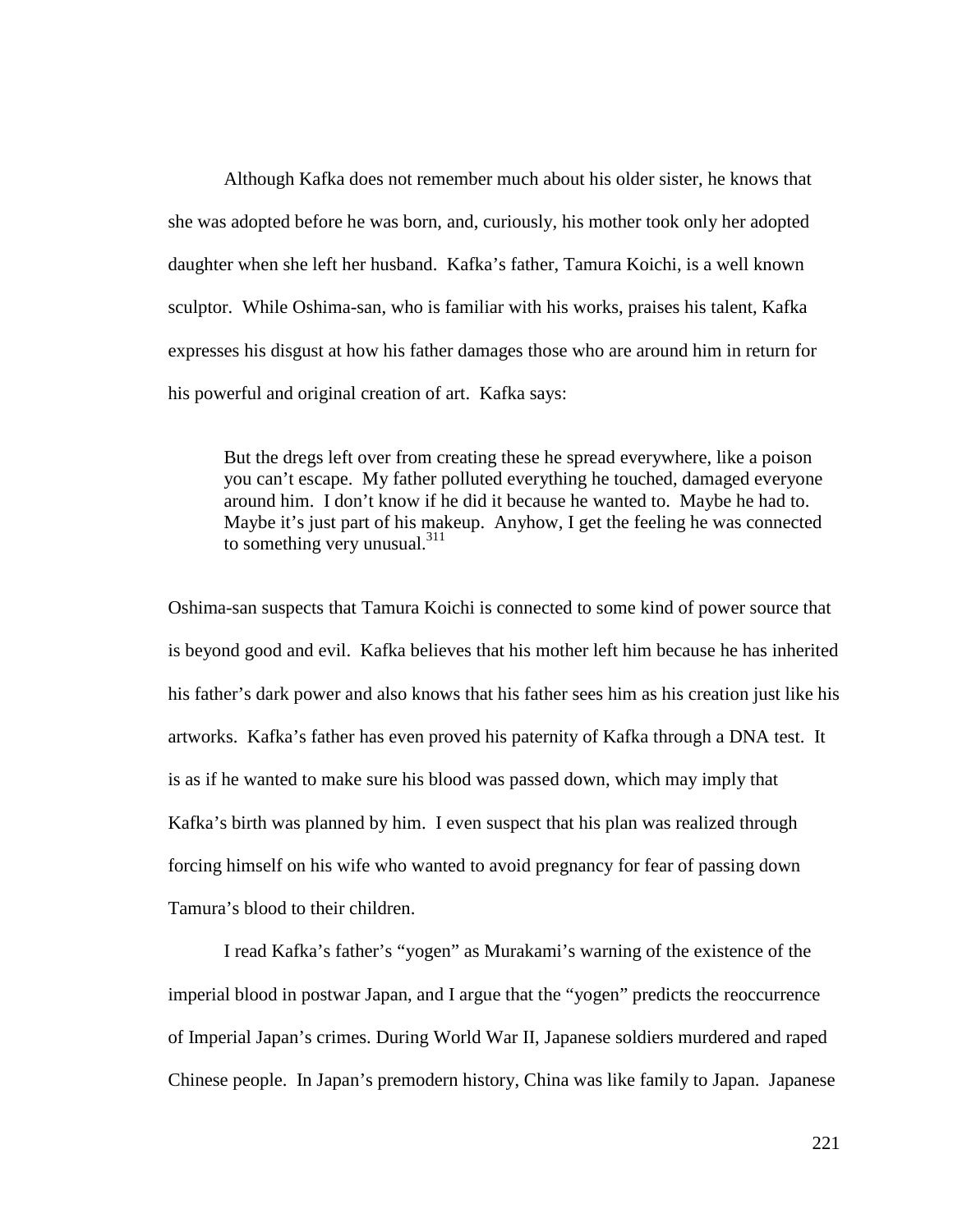soldiers' violence towards the Chinese can be seen as murdering and raping their own family. Iris Chang notes that during the (pre) war period, Japanese schools operated like miniature military units and prepared school boys psychologically for the future invasion of the Chinese mainland by implanting hatred and contempt for the Chinese people in their minds.<sup>312</sup> Brutal acts towards the racially inferior colonial subjects were encouraged in the name of the divine emperor.

 Imperial Japan's manipulation of nationalism asserted that sharing of "Japanese blood" is the same as being a nation. Japanese soldiers were afraid that they would be called "hikokumin" (hi= a negative prefix, meaning "wrong" or "abnormal," kokumin  $=$ nation/people) if they did not engage in inhumane acts towards non-Japanese colonial subjects. These actions were even considered to be the proof of their loyalty to the nation. For soldiers to be "hikokumin" would have been to deny their Japanese blood. George Hicks notes that "military training was designed to secure instant obedience and it was a brutal, highly disciplined system," which suggests that nationalism and discipline were forced also through violence.<sup>313</sup> Their participation in incidents such as the operation of the comfort stations (military sex slaves) and mass murder of the colonial subjects in Nanking are based on "nationalism" that used the "blood" as fetters. Nationalism was transformed into mass psychology, and this is the same psychology Kafka's father attempted to implant into his son in the name of the yogen. It seems that his attempt has already been partially realized in Kafka's behavior.

Yoshinori Shimizu points out that Kafka shows symptoms of multiple personalities. Kafka himself confesses to Oshima-san that he was involved in two violent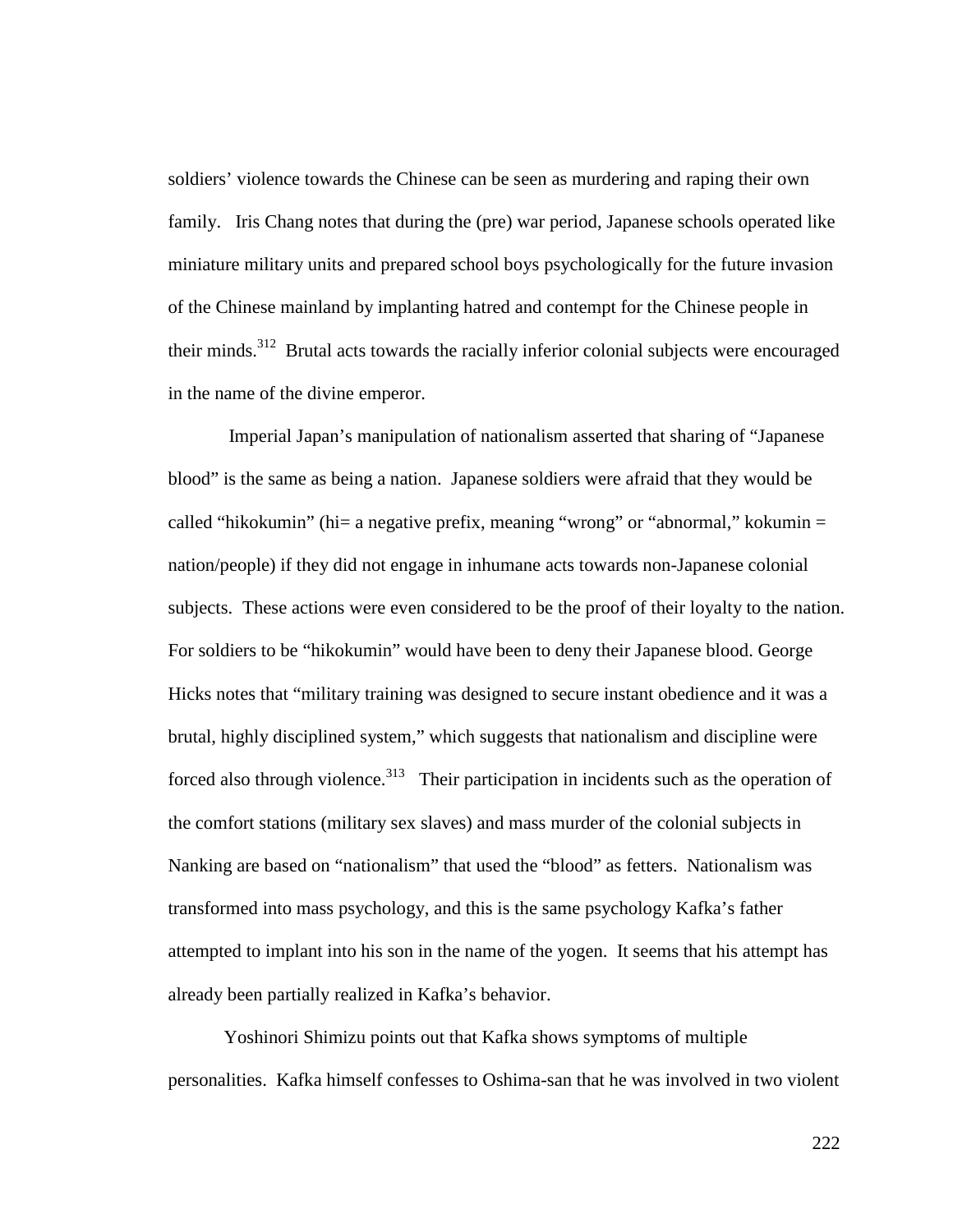incidents with his classmates at his junior high school for which he was suspended. He describes the experience as follows: "it's like there's somebody else living inside me. And when I come to, I find out I've hurt somebody."<sup>314</sup> Shimizu thinks that this "somebody else" is not the boy named Crow but the negative energy of hatred and fear that links Kafka to Johnnie Walker.<sup>315</sup> Through the metaphors of blood and DNA, Murakami warns us that the dark energy that drove ordinary people to brutal acts 60 years ago has survived. However, I do not think that this blood alone is the cause of violence. In fact, I think that the "somebody else" is not the blood from his father but Kafka's own "dark" other which is activated by his father's blood. Therefore, I argue that the imperial blood is only a trigger to awake the darkness of one's soul. In short, every individual has the "water" inside his/her body that houses the embryo of violence. No one is free from it, and in this sense, the idea of "water" echoes the Christian notion of original sin.<sup>316</sup>

 Throughout the novel, Murakami persistently refers to "water" in contrast to "blood." The "koros" explains the "water" inside of Kafka in the following way:

A dark, omnipresent pool of water.

 It was probably always there, hidden away somewhere. But when the time comes it silently rushes out, chilling every cell in your body. You drown in that cruel flood, gasping for breath. You cling to a vent near the ceiling struggling, but the air you manage to breathe is dry and burns your throat. Water and thirst, cold and heat ---these supposedly opposite elements combine to assault you.<sup>317</sup>

I believe that this stagnant water represents the darkness of the human soul, and that the external forces to wake this darkness are desire for power and desire for sex. In fact, Sunami Toshiko thinks that the yogen is Tamura Koichi's attempt to pull his son into an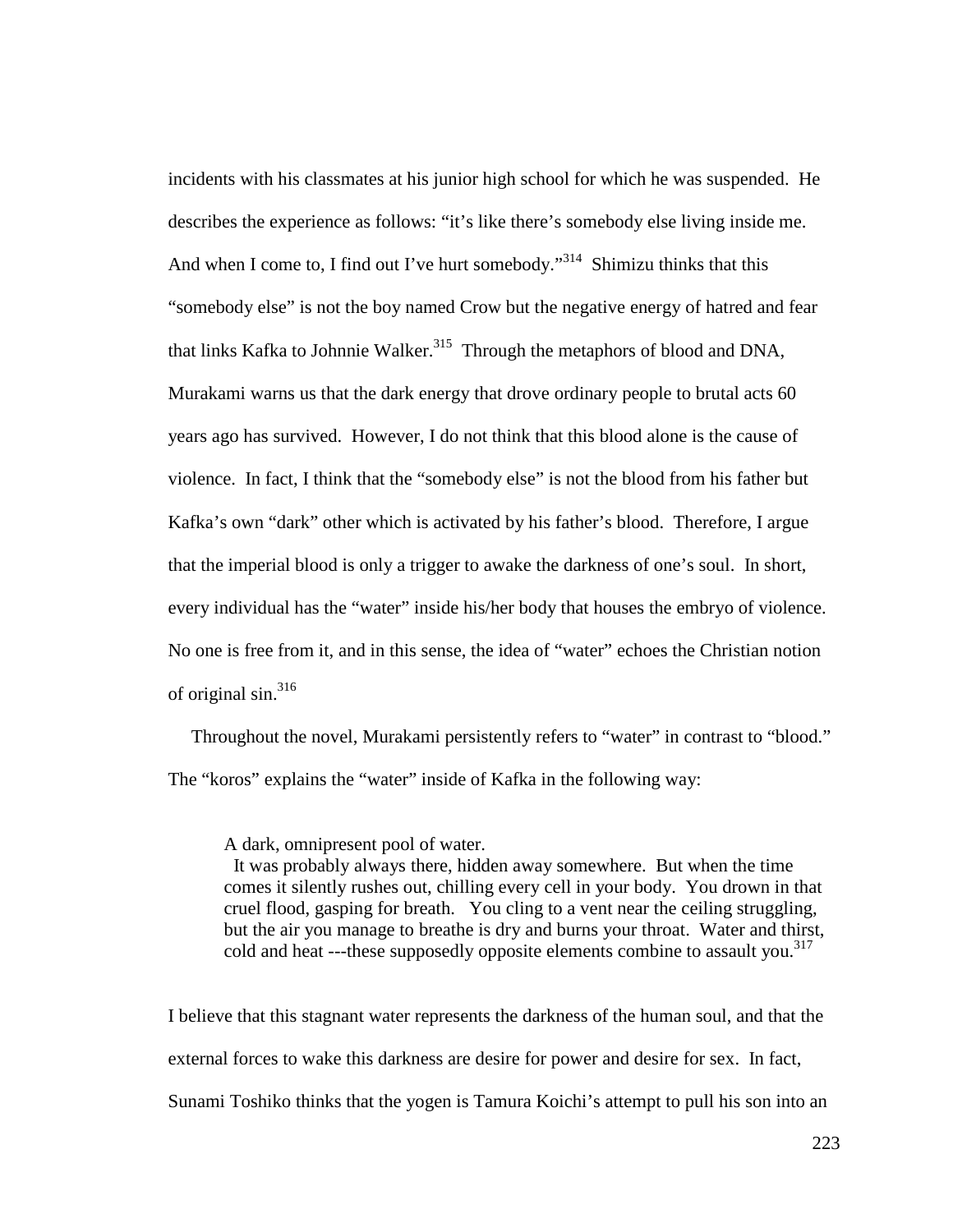eternal war driven by one's desire for power and sexual desire, which she regards as a principal of all the wars and competitions in the world.<sup>318</sup> In Kafka's case, the implanted desire for power (the imperial) and his own sexual desire (he is going through puberty) are together activating his darkness, and, therefore, he is afraid. Moreover, the words of the koros actually imply that the experience of Okada Toru in The Wind-Up Bird Chronicle, who survived the sudden rushing out of the well water, will occur to Kafka although Kafka's experience is not physical but metaphorical.

I read what is called "supposedly opposite elements" as blood and water. It seems to suggest that one must have the water flow. Otherwise, water will be taken over by blood and they will both work against him. In this sense, Kafka's story is about the struggle with one's own darkness. Water exists inside one's mind, and its flow and stagnation represent the ambivalence the individual must overcome. Once the water is polluted with evil blood, it will eventually become impure due to the increasing amount of blood unless one attains strength to make the water flow. Although one is not able to free himself/herself from the embryo of violence, he/she is able to control the water that houses the embryo. Through the metaphor of the water, Murakami actually offers hope that goes beyond one's fate based on determinism. All the more, Kafka's attempt to wash off the blood with "water" becomes significant.

Although Murakami often uses "water" (and rain, stream, shower, urination) as a metaphor for mobility, fluidity and transition in his works, in Kafka on the Shore, he is especially descriptive about water.<sup>319</sup> In fact, Kafka is eager to connect himself to the flow of water and repeatedly washes himself with enthusiasm under running water. Right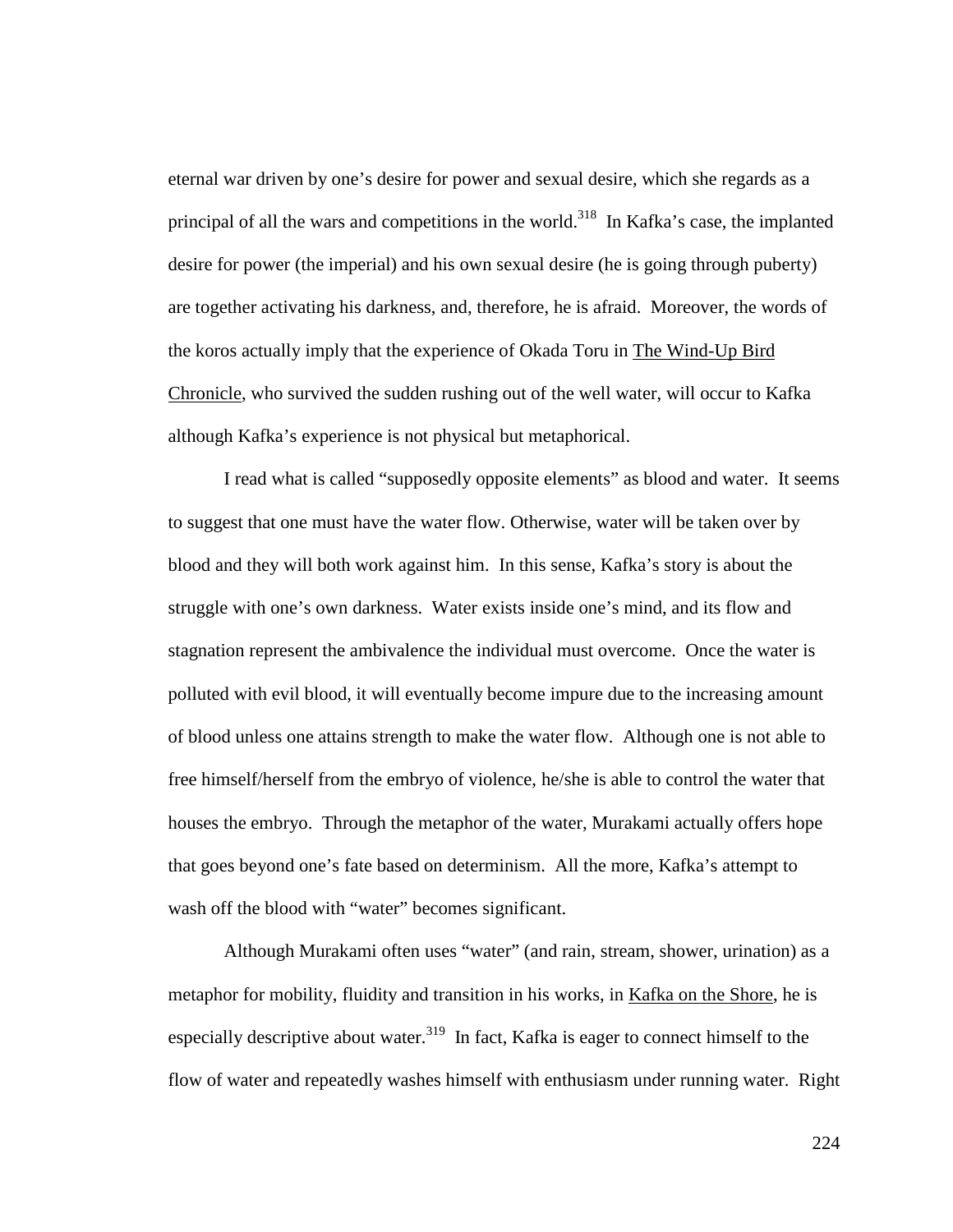before he leaves his home, Kafka washes his hands very carefully. It even starts raining when he is in the bus heading to Shikoku. At the hotel, the way he washes his genitals in the shower also implies his effort to escape his growing sexual desire. It seems as if he wishes to wash off his own darkness. However, neither washing nor the heavy rain purifies him. Soon he finds himself lying on the grass in a bloody shirt. First he washes his hands and face, and then tries to wash the blood stain from his shirt in vain. On that night, he asks Sakura, whom he met on the bus to Shikoku, for help. She offers him a temporary shelter, and in order to ease his tension she helps him to ejaculate. In her apartment, he uses her shower. Yet, his purification with running water is destroyed by her black underwear drying in the bathroom. That is, his attempt at purification/baptism is complicated by his growing sexual desire for the woman of his sister's age, which is predicted by the yogen. Confused and ashamed, he leaves her apartment. Luckily, he is able to overcome guilt and confusion when he exposes himself to the heavy rain at Oshima-san's cabin. Kafka feels some change in his relationship with water. He describes the experience as follows:

I strip naked and run outside, washing my face with soap and scrubbing myself all over. It feels wonderful. In my joy I shut my eyes and shout out meaningless words as the large raindrops strike me on the cheeks, the eyelids, chest, side, penis, legs, and butt--- the stinging pain like a religious initiation or something. Along with the pain there's a feeling of closeness like for once in my life the world's treating me fairly. I feel elated, as if all of a sudden I've been set free. I face the sky, hands held wide apart, open my mouth wide, and gulp down the falling rain.<sup>320</sup>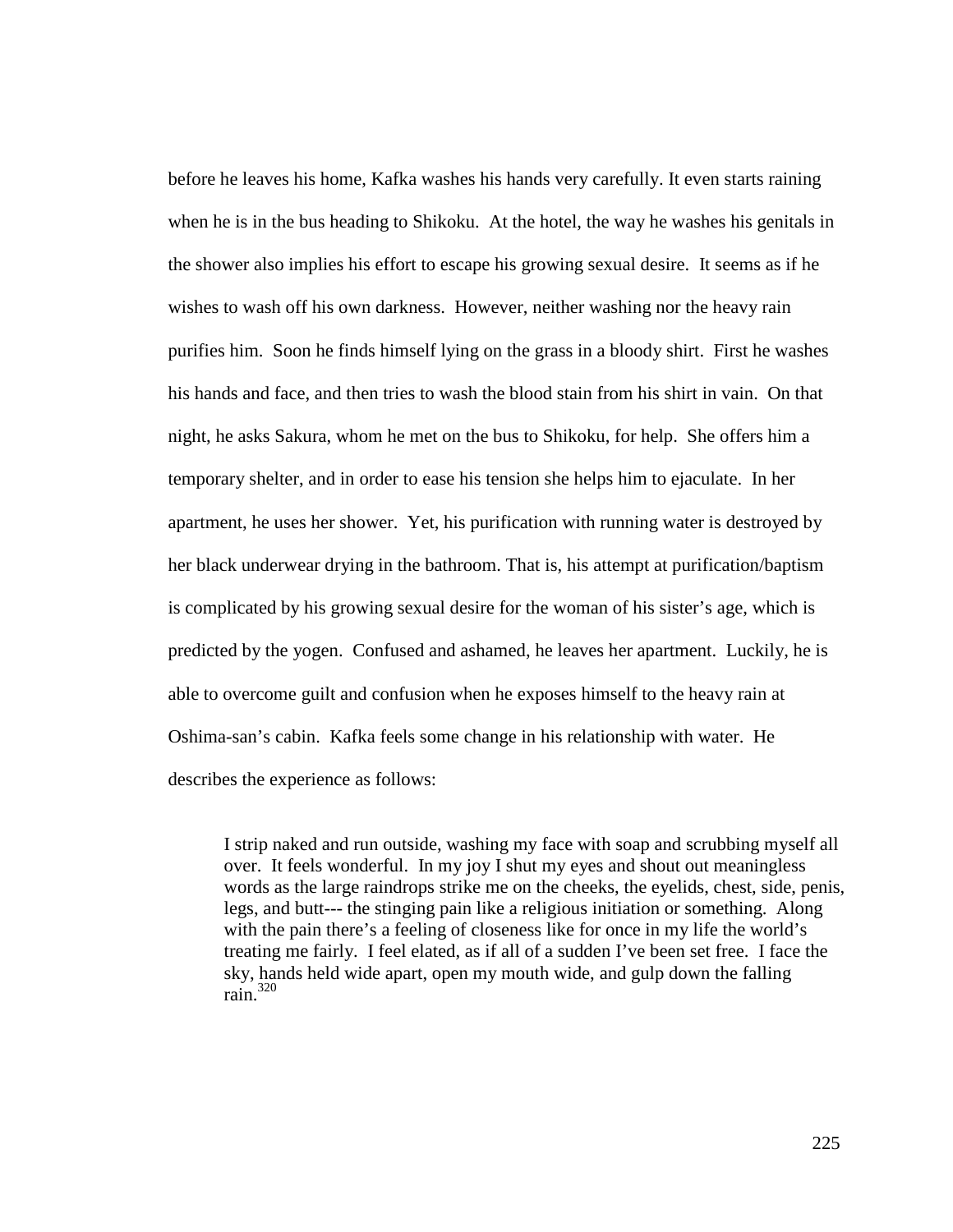At this moment, he believes that he has washed off what is implanted in his blood, and

symbolically he is able to control his desire for masturbation that night.

However, the koros cynically criticizes Kafka's optimism by whispering:

But that calm won't last long, you know. It's like beasts that never tire, tracking you everywhere you go. They come out at you deep in the forest. They're tough, relentless, merciless, untiring, and they never give up. You might control yourself now, and not masturbate, but they'll get you in the end, as a wet dream. You might dream about raping your sister, your mother. It's not something you can control. It's a power beyond you--- and all you can do is accept it.

 You're afraid of imagination. And even more afraid of dreams. Afraid of the responsibility that begins in dreams. But you have to sleep, and dreams are a part of sleep. When you're awake you can suppress imagination. But you can't suppress dreams.<sup>321</sup>

As predicted by the koros, Kafka eventually has a wet dream of raping Sakura. Kafka is aware of the activation of his violent embryo. In fact, he himself recognizes his semen from the wet dream as "some illegitimate child born of the darkness," and the koros explains that the thing inside Kafka has come out of the shell and been completely revealed.<sup>322</sup> The novel revolves around his debating his responsibility for his blood. Whether we call it the blood, DNA, or original sin, we do not have control over its implantation just as we do not have control over our dreams. From time to time through different characters Murakami keeps asking the same question. Is one responsible for what he/she is born with?

Kafka is introduced to this rather unfamiliar logic between dreams and responsibilities through reading one of Oshima-san's books while he is staying in his cabin. The book is about the trial of Adolf Eichmann who was tried for designing the extermination of Jews to which he was assigned by the Nazis. Kafka learns that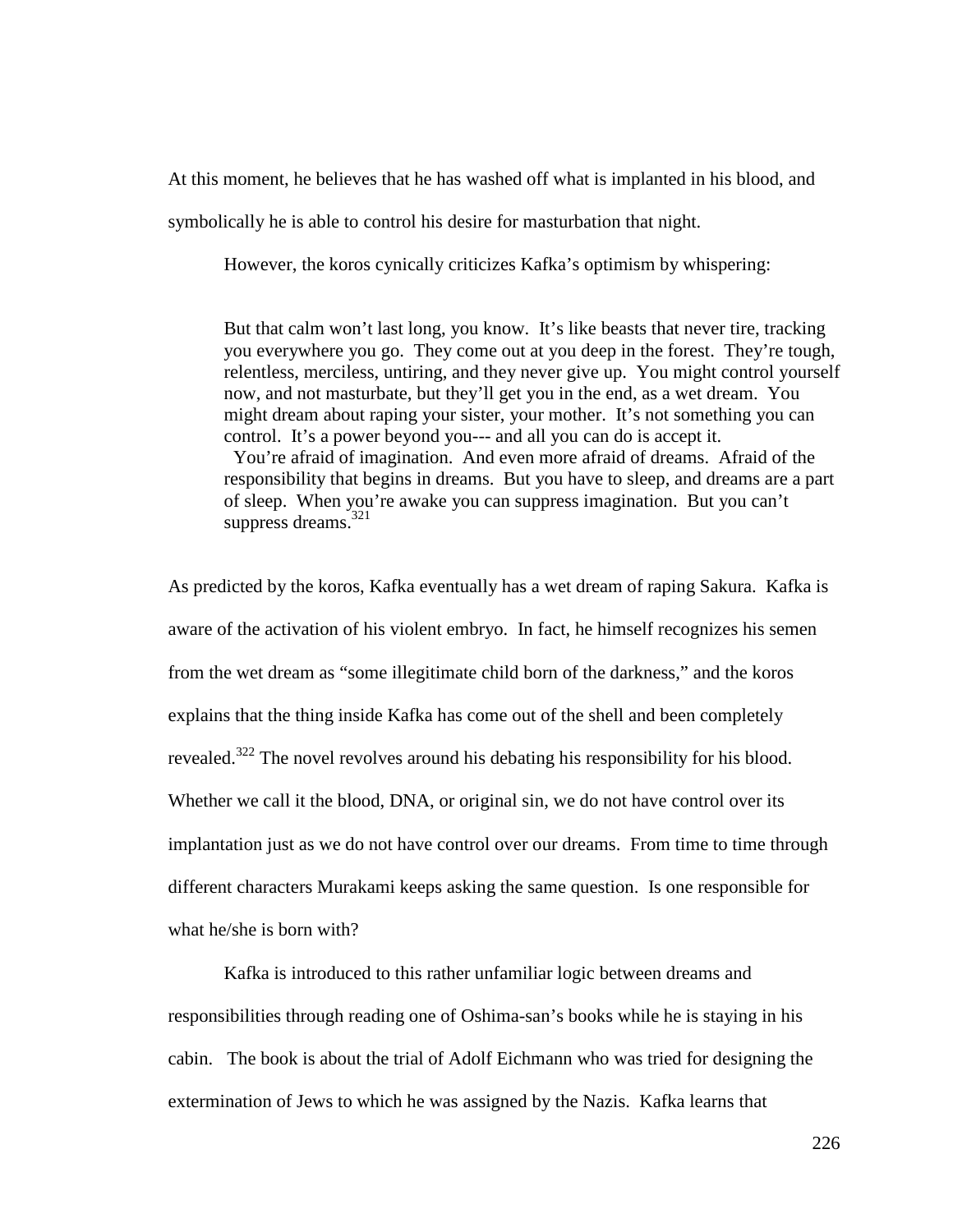Eichmann engaged himself in the research of how to dispose of the Jews most effectively without being disturbed by the morality of his research. Inside the book, Kafka finds Oshima-san's handwriting that says:

It's all a question of imagination. Our responsibility begins with the power to imagine. It's just like Yeats said: In dreams begins responsibility. Flip this around and you could say that where there's no power to imagine, no responsibility can arise. Just like we see with Eichmann.<sup>323</sup>

Kafka relates Eichmann's trial to his own situation and "imagines" that he is at the court being accused of the murder of which he has no memory. At first, he denies his responsibility. Yet, he imagines hearing the voice that says, "It doesn't matter whose dream it started out as, you have the same dream. That dream crept inside you, right down the dark corridor of your soul."<sup>324</sup> The idea of "the dark corridor of your soul" is also read as the notion of original sin because of which humans have a tendency to sin. Murakami questions whether one is responsible for human nature that is harmed by original sin, and further he intertwines the idea of responsibility with the condition and psychology of soldiers. "Dreams" and "sleep" can be read as metaphors of the state in which people are mesmerized by evil. In fact, I regard imperial Japan's manipulation of nationalism as mass mesmerism and suspect that soldiers were in someone else's "dreams" when they engaged in killing and raping. Who, then, is responsible for their actions? Through his metaphor of dreams, Murakami explores a human condition in which moral responsibility is questioned in relation to determinism.

Later in the novel, Kafka thinks of the war Japanese soldiers had to fight and even starts feeling the heft of the hatchet in his hands as he wanders around the forest. He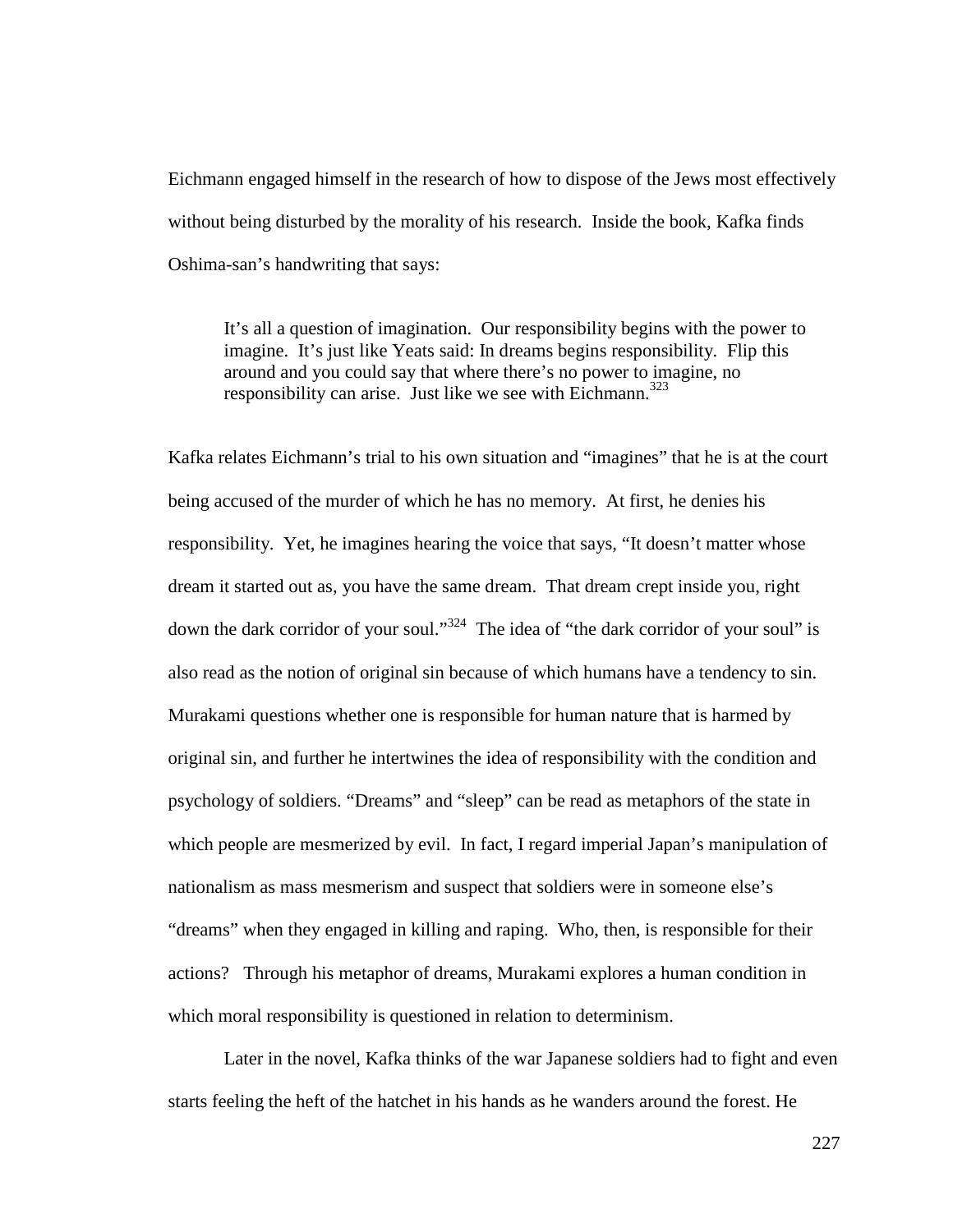questions, "Why do hundreds of thousands, even millions of people group together and try to annihilate each other?" and wonders if anger and fear (which may be two aspects of the same spirit) cause wars. And then, he feels that he is in the realm of dreams and starts thinking about his rape of Sakura that occurred in his dream. The flow of his mind unconsciously links war and his own responsibility. Kafka's rape of Sakura occurred when he was in the dream. Although Kafka attempts to convince himself that his act was to end the yogen, the boy named Crow points out that the yogen is now branded on Kafka's soul more deeply than before. He also reminds Kafka that he tried to stop the rape, which Kafka ignored. He further tells Kafka that there is no war that will end all wars. The boy named Crow tells Kafka to overcome the fear and anger inside him and let the coldness in his heart melt with the bright light, suggesting that the key to salvation is in Kafka's own mind. However, Kafka is pessimistic enough to say to himself that "if I stopped breathing, my consciousness would silently be buried in the darkness, every last drop of my dark violent blood dripping out, my DNA rotting among the weeds.<sup>325</sup> He fears that he would keep murdering his father and violating his mother and sister. Despite the boy named Crow's advice that Kafka should look into his own darkness, Kafka begins to think about ways to pour the impure blood out of his body. In short, he wishes to run away from his fate determined by the blood.

Symbolically, Kafka meets two run-away soldiers. Prior to this, he was told by Oshima-san that the mountain his family owns had been used by the Imperial army for mock battles with the Soviet army in the Siberian forests, during which two young soldiers disappeared. When Kafka meets them, they are still in the battle fatigues of the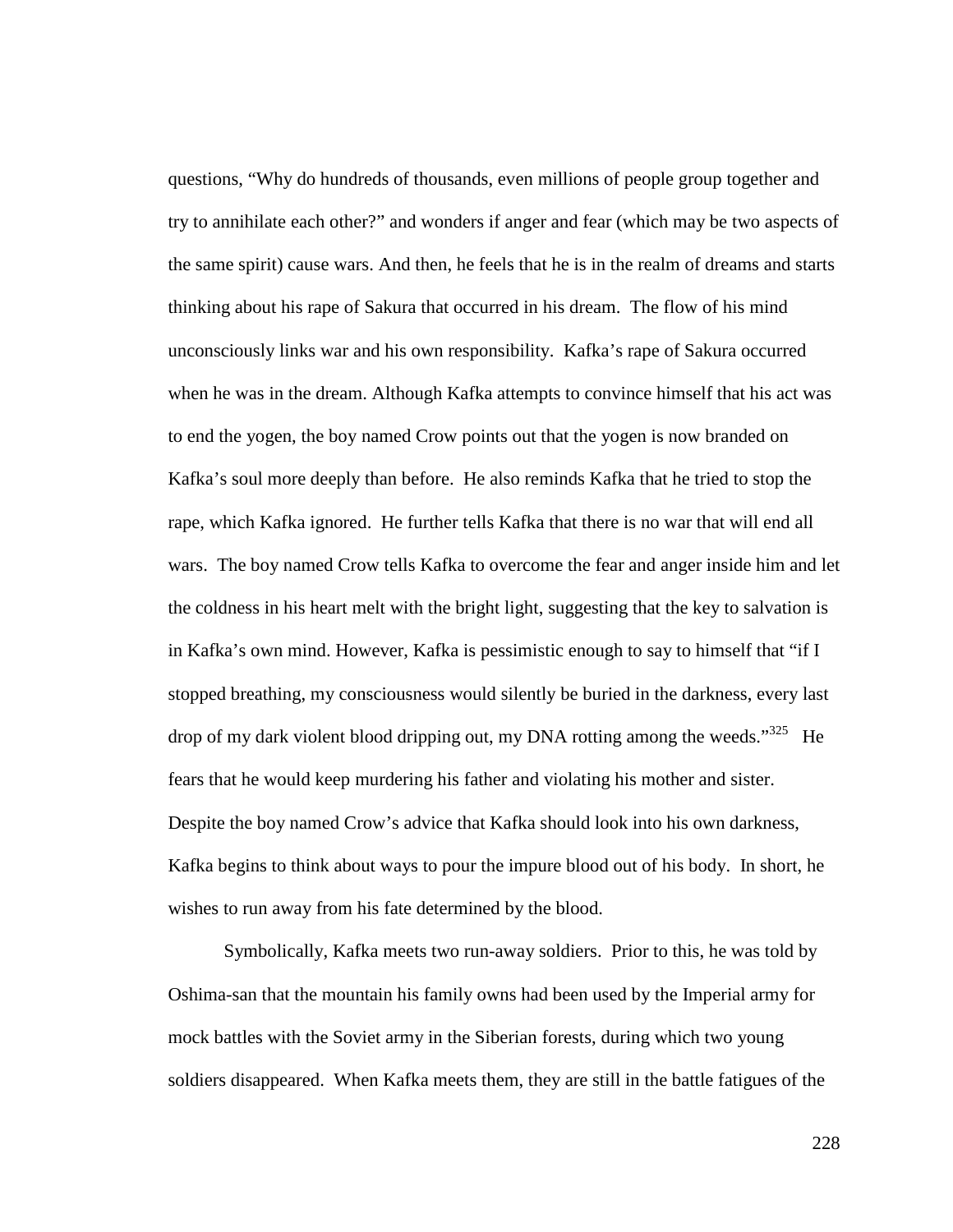Imperial army. They say that they were lucky enough to find "the place" during maneuvers and decided to stay there. It was the only way to hide from the war in which they would have been forced to kill or be killed. They claim that they ran away not because they were cowards but because they could not stand to be part of "boryokutekina ishi" (violent will).

 This "boryokutekina ishi" or to be more exact, will of the imperial, promoted "religiously" powerful nationalism that trained people to die for the emperor. However, in reality, to die for the emperor meant to commit illogical murder or to die meaninglessly. It was like being a part of the imperial machine. Chang notes that in military training, "obedience was touted as a supreme virtue, and a sense of individual self-worth was replaced by a sense of value as a small god in the larger scheme of things." Young soldiers were physically and mentally prepared for the Nanking massacre.<sup>326</sup> One of the Nanking massacre participants writes that atrocities became routine and "good sons, good daddies, good elder brothers at home were brought to the front to kill each other. Everyone became a demon within three months."<sup>327</sup>

Ironically, the morality of this violence was not an issue. One of the soldiers Kafka meets describes the situation as follows:

Well, first you stab your bayonet deep into his belly, then you twist it sideways. That rips the guts to ribbons. Then the guy dies a horrible, slow, painful death. But if you just stab without twisting, then your enemy can jump up and rip your guts to shreds. That's the kind of world we were in. $328$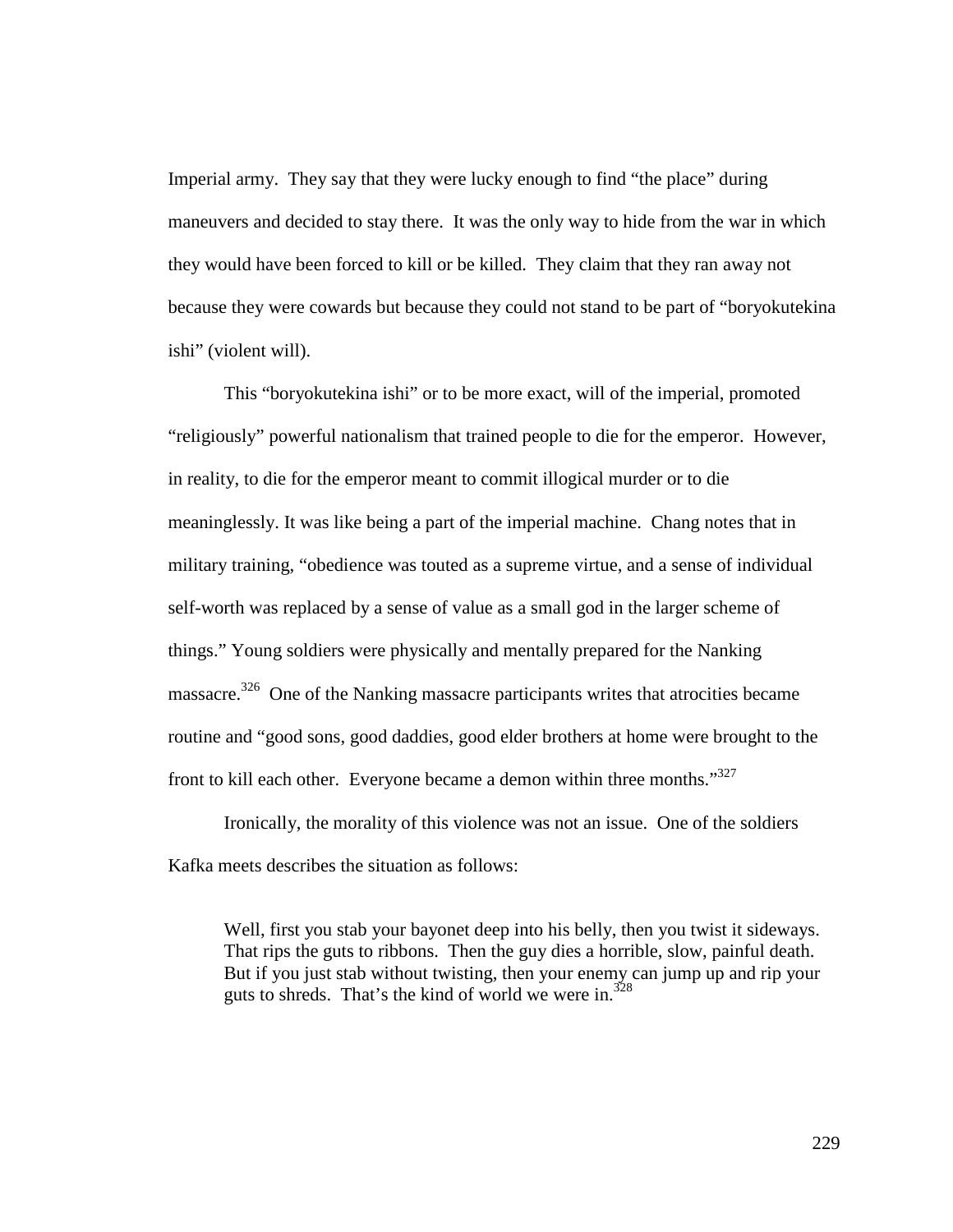The logic of killing he describes above actually echoes Johnnie Walker's way of convincing Nakata-san to kill him. Walker attempts to penetrate his "narrative" into Nakata-san just as Imperial Japan did to its soldiers. By cutting the bellies of cats rhythmically and effectively (which Jay Rubin compares with Eichmann's project), he puts Nakata-san into the situation in which he must kill to stop killing.<sup>329</sup> Walker actually clarifies the situation by himself by stating:

 "When a war starts people are forced to become soldiers. They carry guns and go to the front lines and have to kill soldiers on the other side. As many as they possibly can. Nobody cares whether you like killing other people or not. It's just something you have to do. Otherwise you're the one who gets killed. Johnnie Walker pointed his index finger at Nakata's chest. "Bang!" he said. "Human history in a nutshell."

"Is the Governor going to make Nakata a soldier and order me to kill people?" "Yes, that's what the Governor will do. Tell you to kill somebody."

 Nakata thought about his but couldn't quite figure it out. Why in the world would the Governor do that?

 "You've got to look at it this way: this is war. You're a soldier, and you have to make a decision. Either I kill the cats or you kill me. One or the other. You need to make a choice right here and now. This might seem an outrageous choice, but consider this: most choices we make in life are equally outrageous.  $330$ 

Rubin notes that Nakata-san's bloody killing of Walker represents a haunted memory of

"the blood-soaked twentieth century" and its continuous plaguing of mankind in the

twenty-first century. Yet, based on his observation of Nakata-san after the murder, he

claims that the novel fails to answer the questions raised in this scene regarding how

participating in the ugliest core of human history by killing another person affects one's

life. Rubin thinks that the changes Murakami makes in Nakata-san simply add

exceptional and unexplainable abilities to him without offering beneficial comments on

the human condition.<sup>331</sup> As Rubin points out, the effect of bloody killing is mysteriously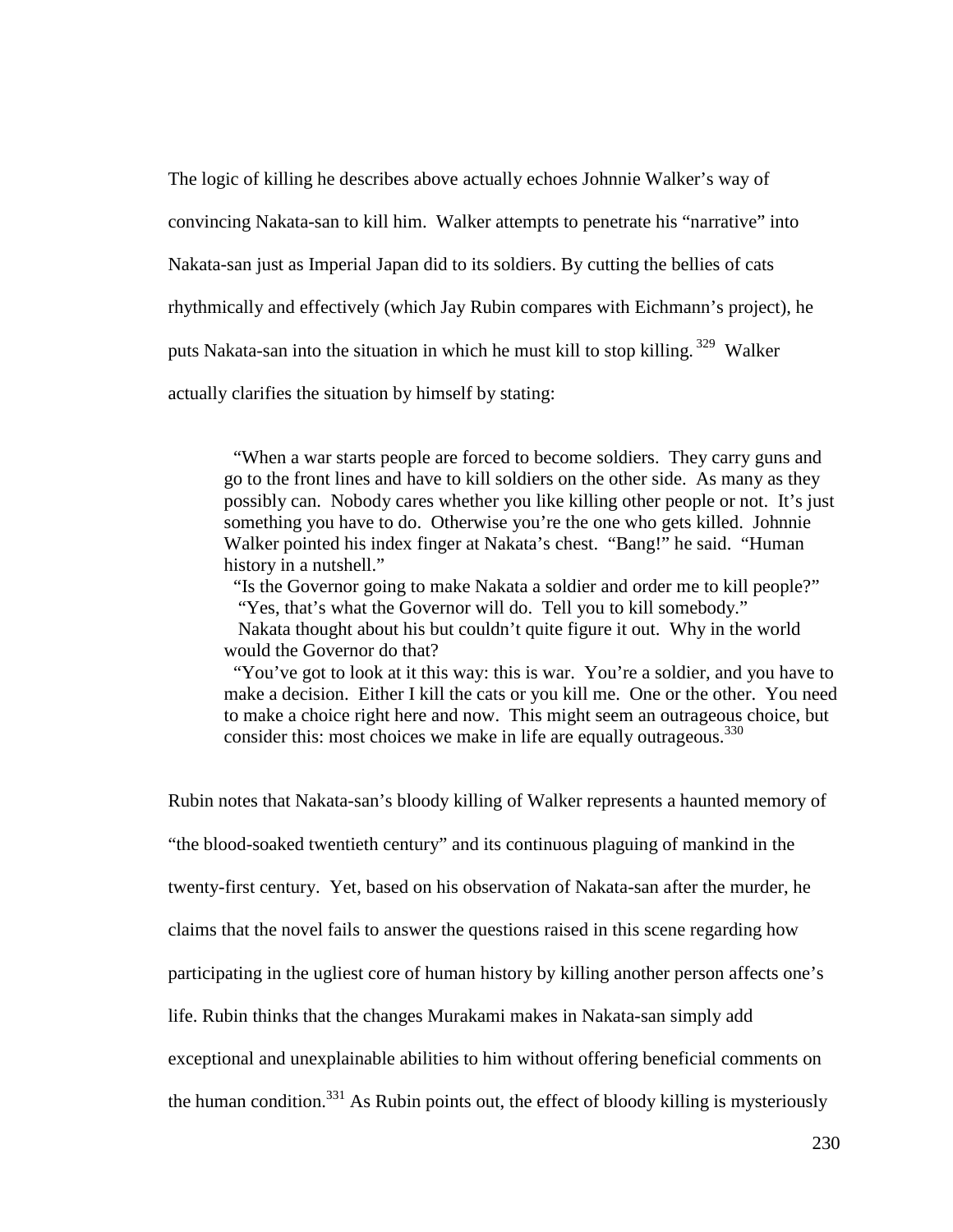transformed into a positive energy that gives Nakata-san super natural power, with which he engages himself in supernatural events that occur one after another without clear explanation. However, there is one thing Murakami makes explicit about Nakata-san's character. He goes after bad blood even before the bloody killing of Walker.

Nakata-san lost his literacy skills and memories after the "Rice Bowl Hill incident," which happened because he found the towel with his teacher's menstruation blood on it. The teacher believed that she had hidden the towel where children could not see. But apparently young Nakata-san had a kind of special ability to locate blood. It seems that his ability represents a sense of justice. Despite his claim that he is not concerned with judging someone, his young self shows a strong attraction to justice, and therefore, young Nakata-san found the teacher's menstruation blood that symbolizes sexual desire. Although his strong sense of justice was concealed because of the teacher's violence, and his mind has been in the "place" where no need for judgment exists, yet, in this world, he has been a protector of other potential victims of violence: cats. However, once this "sense" is activated by Walker, he goes after justice. After his confession of the murder of Walker is ignored by a police officer (representing the system's authority), Nakata-san rains fish. Fish (sardines) represent the numbers of nameless victims of imperial "blood" who are dying for "water. " On his way to Shikoku, he also reacts against the bloody fight in the parking lot by raining leeches. Leeches are collectors of blood, and it is obvious that they are helpers of Nakata-san. Nakata-san participates in completing Kafka's yogen by killing Johnnie Walker (actually Kafka's father), and thus, Nakata-san becomes a cleaner of bad blood. Thus, he plays the role of his guardian deity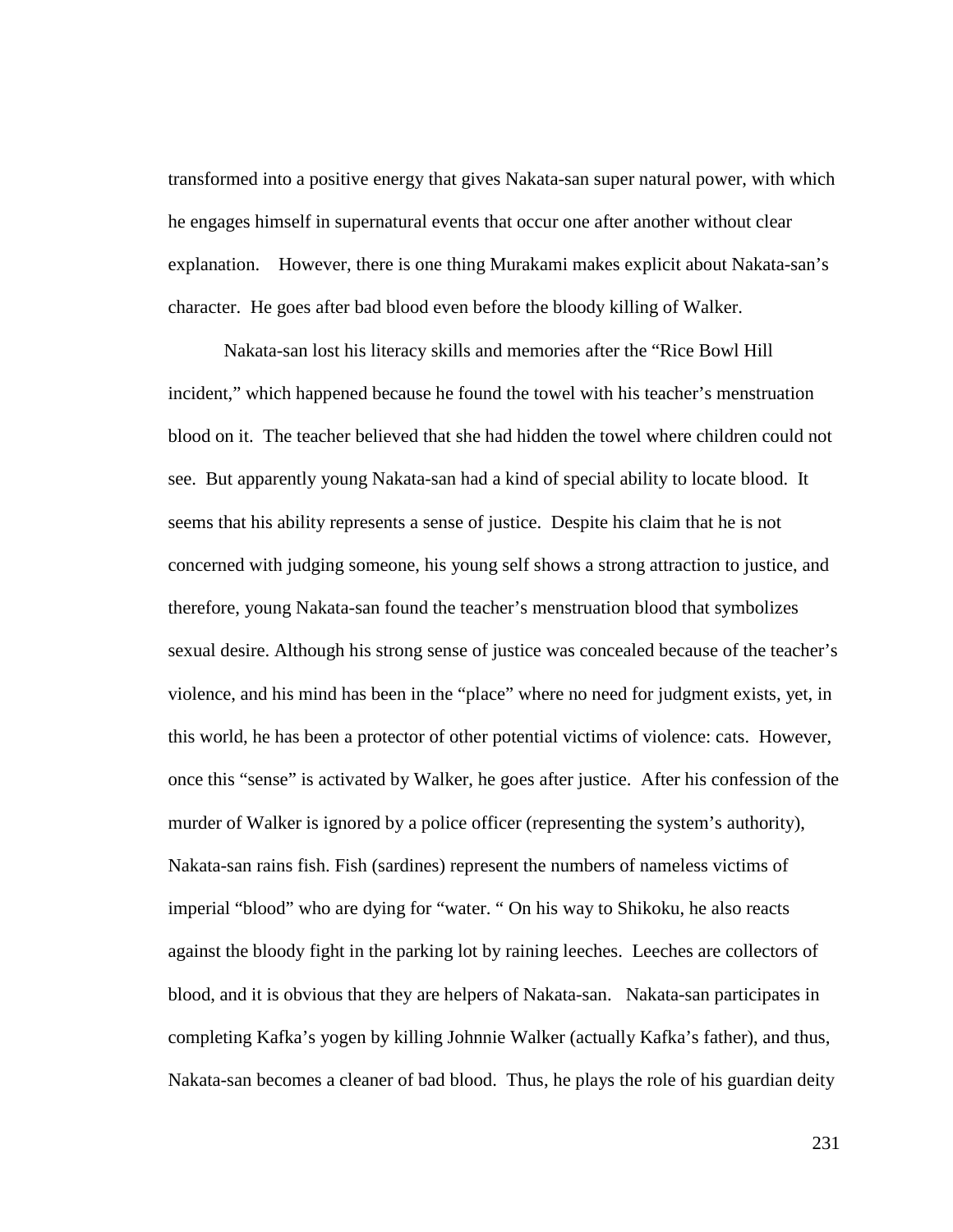(shugoshin) for Kafka. In his conversation with Saeki-san, Nakata-san actually recognizes that he murdered someone for the fifteen year old boy.<sup>332</sup>

Nakata-san kills Walker (actually Tamura Koichi) as a soldier. By learning from soldiers how to kill effectively, Kafka is finally but "indirectly" linked to war as well as the murder of Walker. He also takes the place of Saeki-san's lover who was killed in the meaningless "battle" of Zenkyoto. This maze-like linking is Murakami's attempt to claim that postwar generations are not free from imperial history, and I read the blood on Kafka's hands as a metaphor for the postwar generation's involvement in imperial history, of which they have no memory. Murakami insists, however, that postwar generations are responsible for the invisible blood on their hands.

While Kafka is in the place in the forest, Saeki-san dies from a sudden heart attack in the real world. She meets Kafka in the place before she loses her memories. Saeki-san tells Kafka to go back to the world to which he belongs. She gives only an ambiguous response to Kafka's question about the possibility of her being his mother. Instead, she offers him the painting titled "Kafka on the Shore" as well as her blood. The painting represents the "memories" and "love" she is losing. Yet, it is needed by Kafka who continues to live. By giving him her blood she actually becomes his mother, which completes the yogen, and Kafka is able to move on. Thus, the Dankai Junior who was afraid of his blood learns to accept who he is and be responsible for himself. Empowered by Saeki-san, he decides to go back to Tokyo to take up his responsibilities that involve facing the police investigation over his father's murder as well as finishing his mandatory education. Murakami reinforces the idea that a strong sense of responsibility is required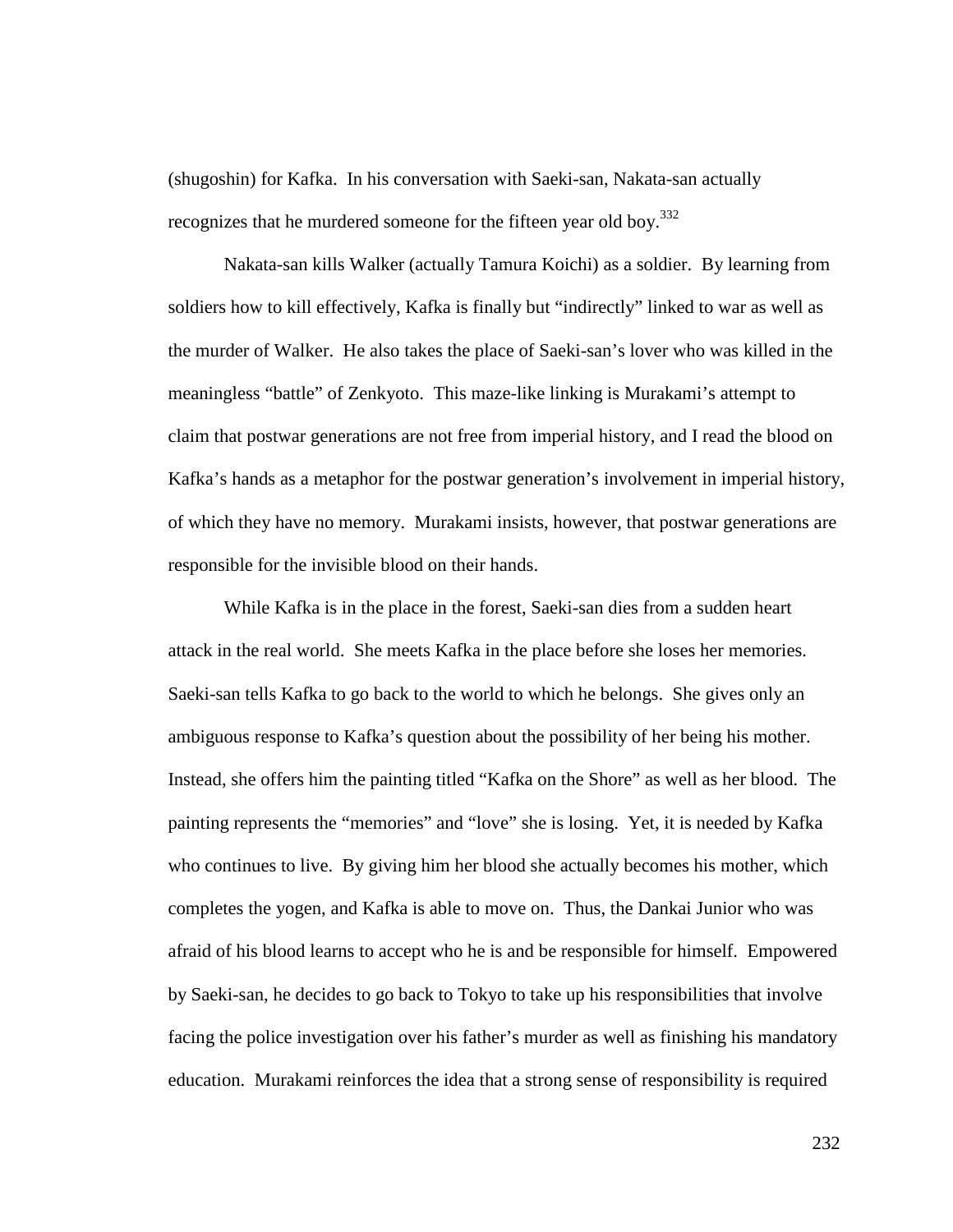for the individuals to live with their embryo of violence. Symbolically, Kafka sees the rain falling when his train is heading back to Tokyo. The rain can also be read as a sign of the victory of water over blood. Moral responsibility requires free will, and a responsible attitude towards life is rewarded with healing. And what empowers the individual is empathetic love that connects one with others.

## **Conclusion: Murakami's Postmodern Healing Sanctuary**

In this novel, dreams represent one's unconsciousness, and Murakami relates them with responsibility, using a line from W.E. Yeats: "In dreams begin the responsibilities." Murakami presents this "place" as an ambiguous and mysterious "other world" in between reality and dream, and in between life and death. It seems that one can be connected to the place from deep inside his/her consciousness. Kafka decides to go into the "heart of the forest" right after he feels "something rearranging itself under his skin." His readiness to terminate himself leads him to the realm of the dead. As he walks, he even imagines that he is traveling inside himself just like "blood travels down veins" and realizes that "what seems threatening is just the echo of the fear in my (his) own heart."<sup>333</sup> The soldiers tell him that the place is located in 'the deepest part of the forest." It exists in the deepest part of Kafka's veins, and it is actually the core of his consciousness. In short, Murakami suggests that each individual has a "place" inside his/her consciousness which functions as a shelter.

This "place" is a "very postmodern kind of thing." Kafka is able to have whomever he wants there as young Saeki-san says, "If you need me, I'll be here." She also tells Kafka that "the most important thing about life here is that people let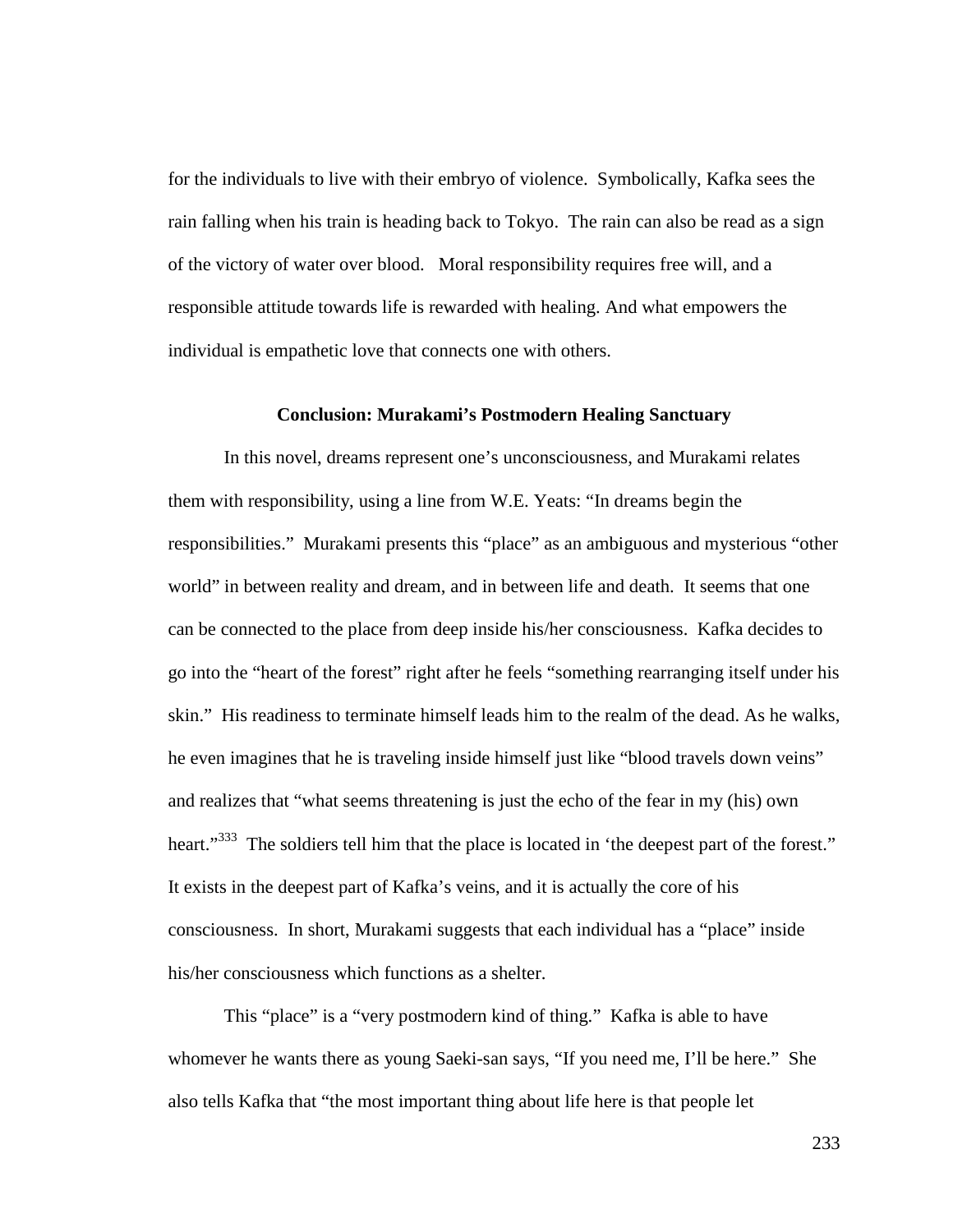themselves be absorbed into things" and "when you're with me, you become a part of me."<sup>334</sup> It is as if each individual produces a "dream" inside his/her consciousness with his/her favorite characters using the place as a stage set. When she appears in Kafka's dream, she becomes a part of it. However, this does not mean they dream together. What Murakami illustrates through her words is the totally personalized mind shelter. It represents postmodern decenteredness, which he thinks is a dangerous condition.

 The soldiers claim that they made a choice not to be swallowed by "boryokutekina ishi" (violent will) and thus entered the "place." They also recognize their action as "hiding." By hiding, they keep violence from disturbing their own darkness. It is a passive way of not sharing someone else's dream that comes with moral responsibility. Hiding is their acceptance of determinism and their seeking a shelter keeps the incriminating circumstances from happening. In short, they ran away from reality and chose not to make a choice by hiding. Consequently, their time stopped at the time of the maneuver. As they say, "Not that time's a major factor here. There's almost no difference at all between now and a long, long time ago."<sup>335</sup> They also tell Kafka that one must tell right from wrong in the outside world, which apparently is not a necessary concept in the "place." It is not a place for judgment. In addition, there exists no emotion, including love. Murakami Fuminobu claims the change from abstract ideals to practical etiquette and from deep love to shallow kindness is the significant paradigm shift from modernism to postmodernism. He notes that the arrangement made for Kafka, such as young Saeki-san being in charge of cooking, reflects not as "deep love" but as "shallow kindness." Moreover, fairness and justice are critical values in a postmodern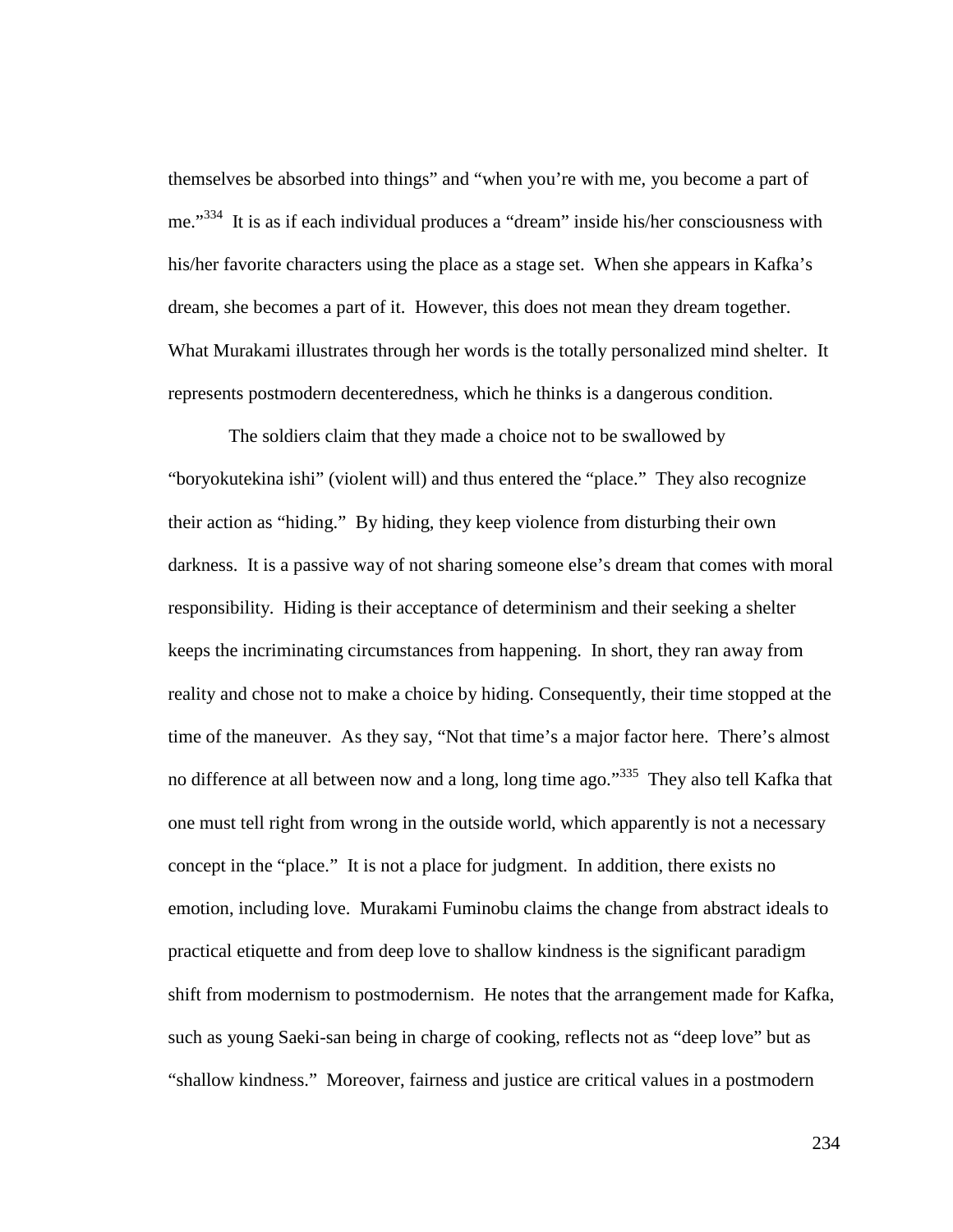society, for they keep society from falling apart.<sup>336</sup> As Kafka's place lacks these values, we may be able to draw a conclusion that the place reflects a postmodern condition in which no emotional or rational unity among people is valued. If this condition were intended as a utopia, Murakami could have allowed Kafka to remain there.

The "place" has "a small stream running alongside a road, with a stone wall as an embankment. The beautiful clear water gurgles pleasantly."<sup>337</sup> This running "water" suggests that the place carries positive aspects, and the fact that people there do not eat meat or fish also reinforces the idea that there is no killing or "blood" in the place. The Buddhist connotation and the serenity contribute to make it appear as if it is "Nehan" (Nirvana). However, the "place" is not completely safe. It is located in the same forest where Walker is traveling through. In the episode titled "The Boy Named Crow," Walker tells the boy named Crow that he is now heading to a location where he can engage in his creation of a lager and more powerful flute to collect more souls. He says:

Do you know what limbo is? It's the neutral point between life and death. A kind of sad, gloomy place. Where I am now, in other words---this forest. I died, at my own bidding, but haven't gone on to the next world. I'm a soul in transition, and a soul in transition is formless. I've merely adopted this form for the time being. That's why you can't hurt me. You follow me? Even if I were to bleed all over the place, it's not real blood. Even if I were to suffer horribly, it's not real suffering. The only one who could wipe me out right now is someone who's qualified to do so. And –sad to say—you don't fit the bill. You're nothing more than an immature, mediocre illusion. No matter how determined you may be, eliminating me's impossible for the likes of you. $338$ 

What is significant here is Murakami's use of the term "limbo." He integrates the Buddhist notion of wandering souls with the Catholic idea of "limbo" and uses it to mean the space where evil intention grows its ambition to possess someone. I observe the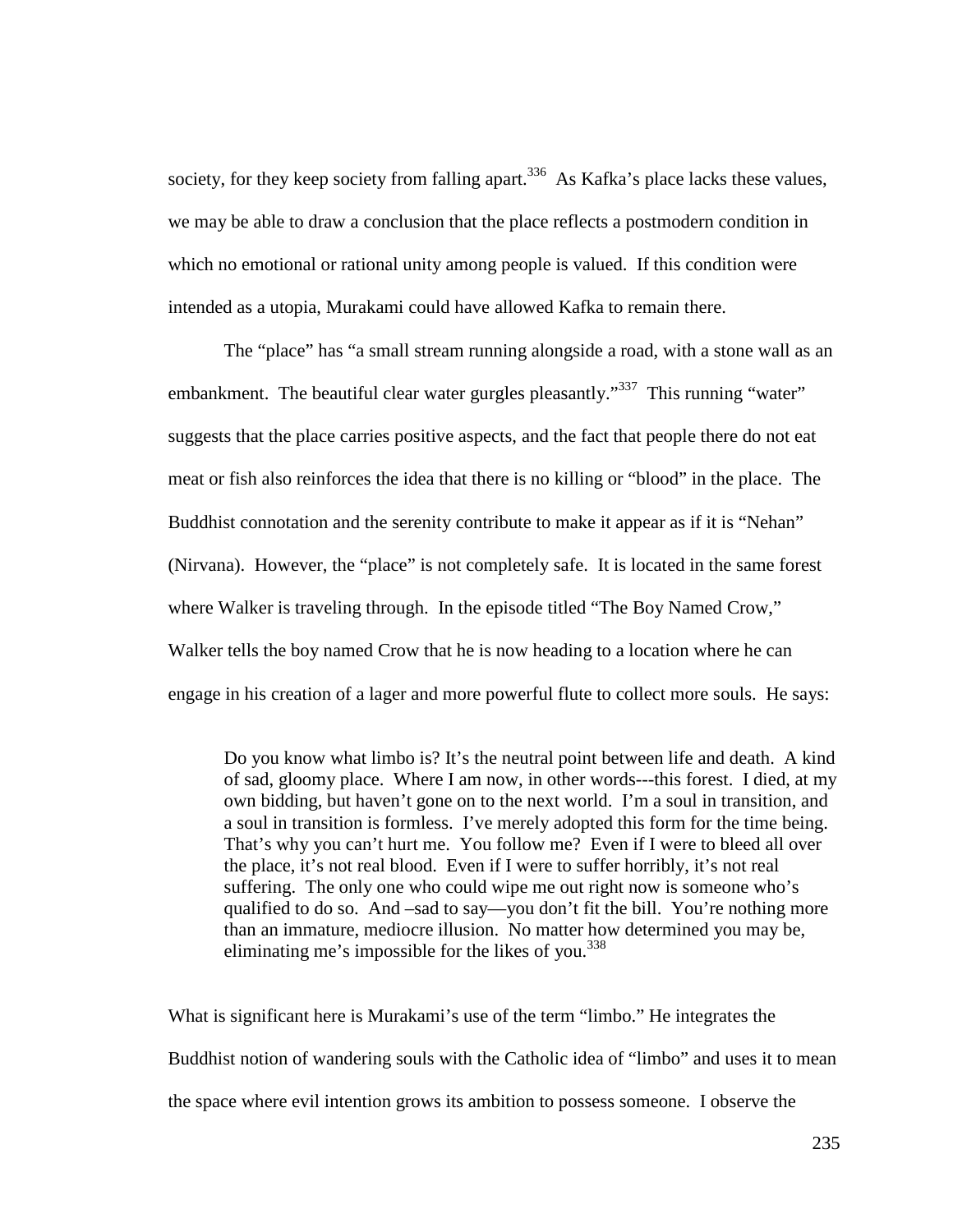similarity between Murakami's setting of the forest and Dante's "Inferno" in which the Catholic notion of "limbo" is introduced through the forest. In the "place," one is able to live without being harmed. The way Murakami represents an emotionless eternal life in the place is actually closer to Dante's idea of limbo, in which non-baptized souls spend eternity without hope. Murakami seems to share the idea that being in the place is neither punishment nor a reward.

In this in-between space, people live without memories (the warp of history) and it is not a commune (the woof of human connection, social awareness). It resembles today's Japan. It is not the final destination of souls but a drift of lost souls. If you become a part of it, you may feel secure, and you do not have to be responsible for anything because you become part of a highly controlled society. Therefore, Murakami sends Kafka back to the real world to find his own salvation. Murakami makes it clear that seeking salvation is not the same as hiding in a shelter. One must be strong to confront all the negative energies, just as Kafka says that the strength he wants is not a wall to isolate himself from the rest of the world. He wants "the kind of strength to be able to absorb that outside power, to stand up to it. The strength to quietly endure things—unfairness, misfortune, sadness, mistakes, misunderstandings."<sup>339</sup> The psychologist, Kawai Toshio claims that Murakami's characters in general live between the pre-modern world of ritual and souls and the postmodern world of pure action. Therefore, features of modern consciousness such as conflicts, feelings, meanings are difficult to find there. He thinks that this illustrates Murakami's view that the lack of religious ceremony reflects the absence of moral consciousness.<sup>340</sup> All the more, I believe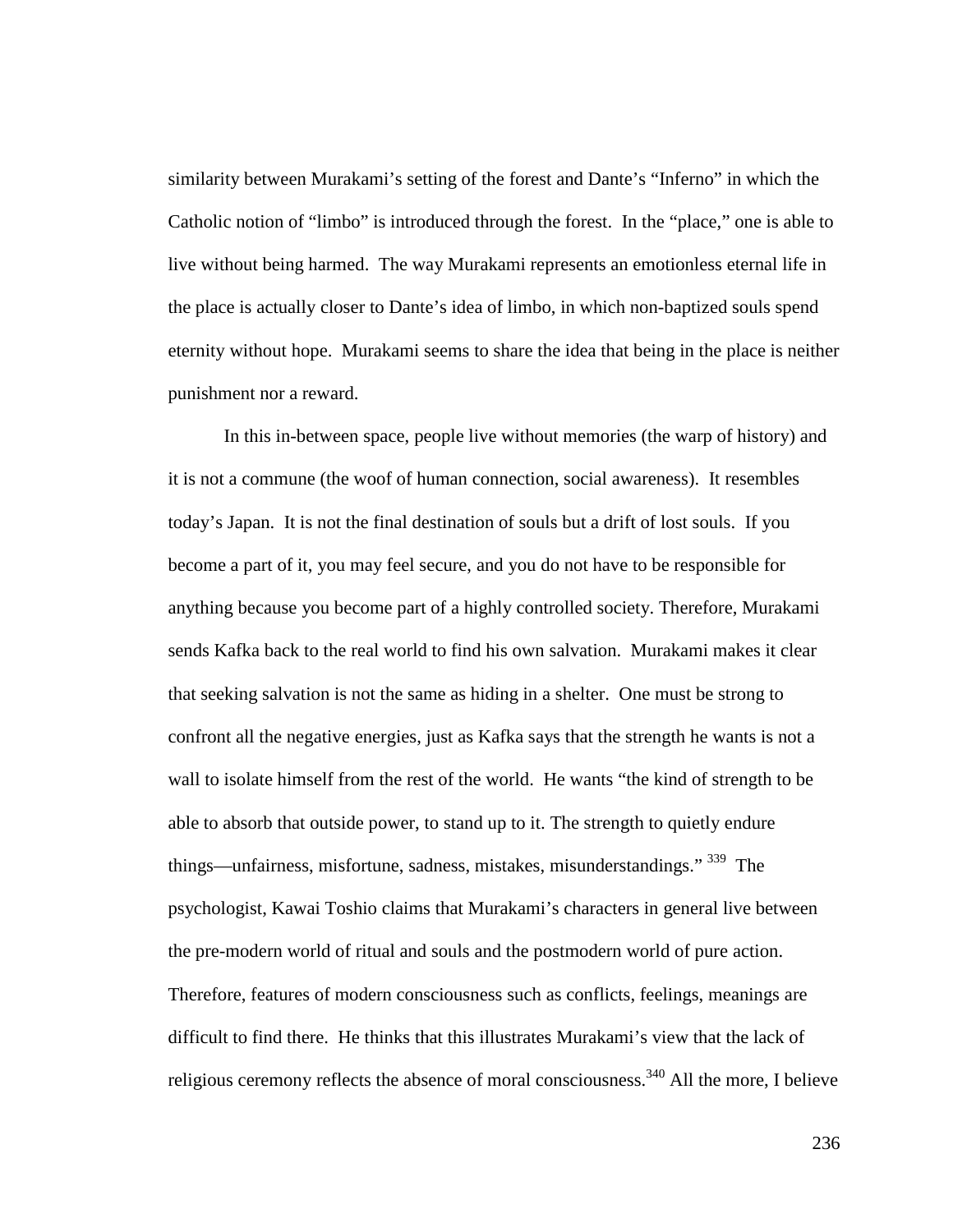that religious implications throughout the novel are Murakami's attempt to remind us of the importance of morality in the postmodern world of pure action. He stimulates our moral consciousness through his "postmodern" use of religion, and it is a sense of morality and responsibility that transforms Kafka into a strong individual.

In the last scene, when Kafka says to the boy named Crow that he does not know anything about life, the boy named Crow tells him to look at the painting and to listen to the wind. The painting represents memory and love and the wind is the metaphor of one's ego that blows like wind in the forest deep inside his unconscious or the voice of himself. Through the words of the boy named Crow, Murakami again reinforces the idea that in Japan individuality must be found in its connection with history and the human connection with others. Through Kafka's spiritual journey, Murakami suggests that each individual must find his/her own salvation. It requires the sense of responsibility and it also keeps society from falling apart. The returners from the places, both Saeki-san and Nakata-san, faced their responsibilities. Therefore, their lives in the real world served as purgatory. Now that they have completed their tasks, they are entitled to move on to their next place. As a returner of the place, the life awaiting Kafka now is his purgatory. The last conversation between Kafka and Oshima-san suggests that in the near future Kafka will be back to the library, where he feels at home. Unlike the "place," Kafka's library is where he is connected to people, though which he finds his own salvation.

<u>.</u>

<sup>&</sup>lt;sup>258</sup> Yoshio Sugimoto, An Introduction to Japanese Society (Cambridge: Cambridge UP, 2003) 36.

 $^{259}$  Davis, 182.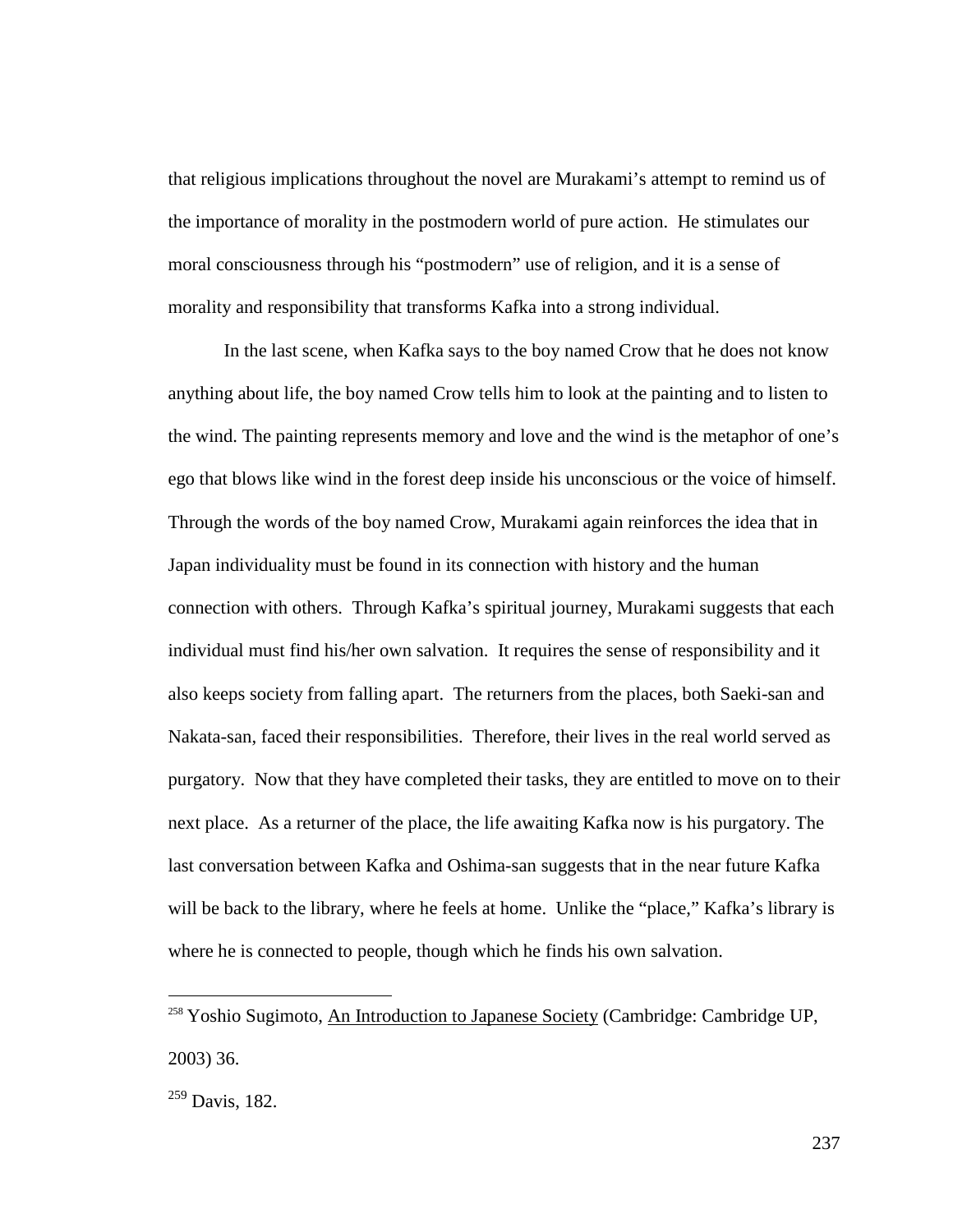- <sup>260</sup> Yosuke, Kojima, "Murakami Haruki to Sukui" (Murakami Haruki and Salvation), Murakami Haruki: Tema, souchi, kyarakuta (Haruki Murakami: Theme, Setting and Characters), ed. Tsuge Mitsuhiko (Tokyo: Shibundo, 2008) 54-55.
- <sup>261</sup> Joseph Kitagawa, Religion in Japanese History, (New York: Columbia UP, 1990) 332-333.

 $262$  Ibid, 333.

 $\overline{a}$ 

- <sup>263</sup> Haruki Murakami, Underground (New York: Vintage, 2000), 237.
- <sup>264</sup> Ibid, 227-228.
- <sup>265</sup> Ibid, 228.
- <sup>266</sup> Ibid, 240-241.
- <sup>267</sup> Ibid, 231.
- <sup>268</sup> Ibid, 361.
- <sup>269</sup> Ibid, 364.
- <sup>270</sup> Yoshinori Shimizu, <u>Murakami Haruki wa kuseninaru</u> (Murakami Haruki is Addictive) (Tokyo: Asahi Shinsho, 2006) 74--77.
- $271$  Winston Davis, "Religion and national identity in modern and postmodern Japan,"
- Religion, Modernity and Postmodernity, ed. Paul Heelas (Malden: Blackwell, 1998) 181.
- <sup>272</sup> Tom Gill, "Transformational Magic: Some Japanese Super-heroes and Monsters," The
- Worlds of Japanese Popular Culture: Gender, Shifting Boundaries and Global Cultures ed.
- D. P. Martinez (Cambridge: Cambridge UP, 1998) 36.
- <sup>273</sup> Jay Rubin, Haruki Murakami and the Music of Words (New York: Vintage, 2005) 288. <sup>274</sup> Ibid, 283.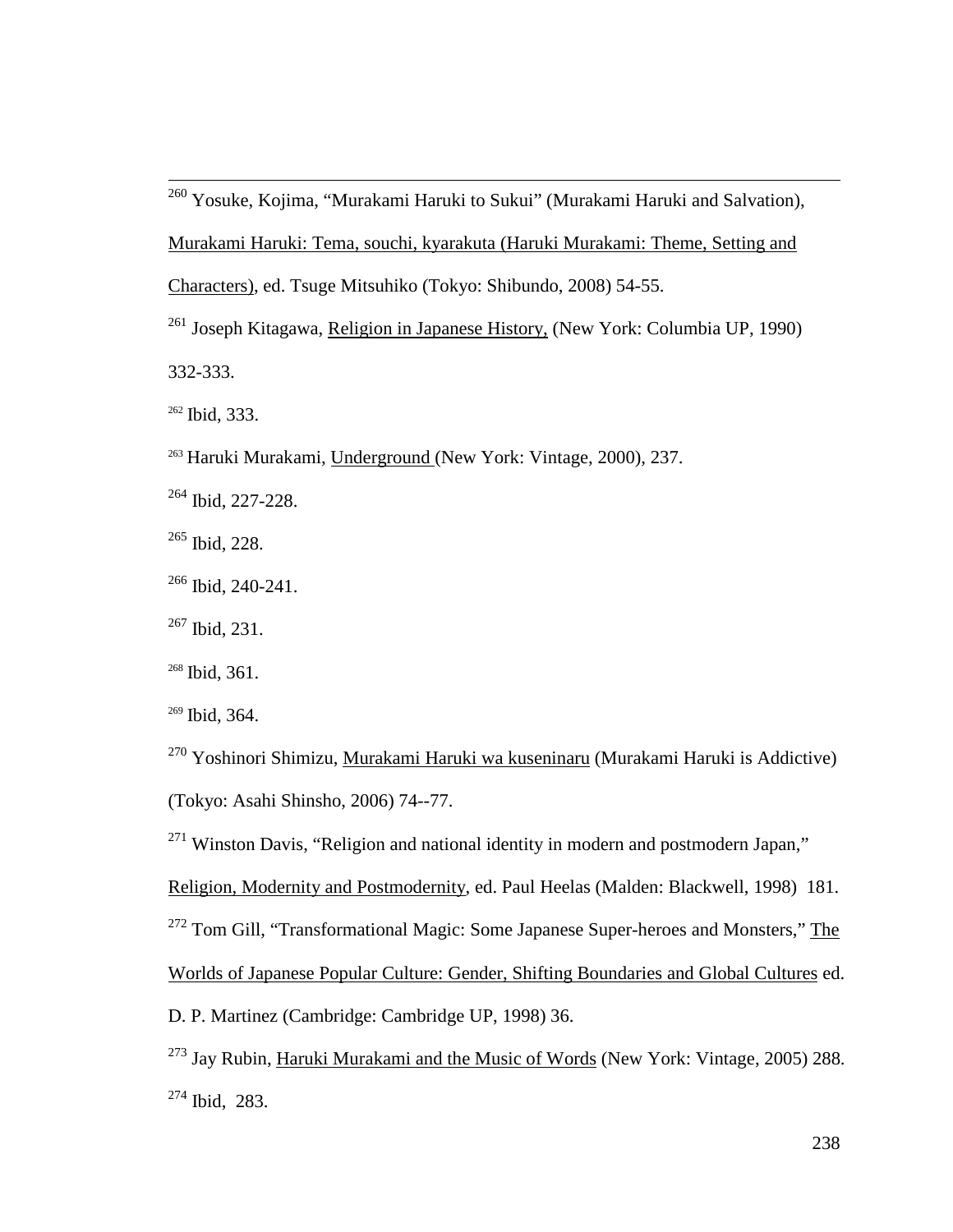<sup>275</sup> Haruki Murakami, Kafka on the Shore, trans. Philip Gabriel (New York: vintage, 2005) 286-287.

 $276$  Kojima, 54-55.

 $\overline{a}$ 

<sup>277</sup> Takayoshi Nagashima, "Nakata-san ron" (On Nakata-san), "Nakata-san ron" (Theory of Nakata: the Mediator). Murakami Haruki: Tema, souchi, kyarakuta (Haruki Murakami: Theme,Setting and Characters), ed. Tsuge Mitsuhiko (Tokyo: Shibundo, 2008) 231-233.

 $278$  Nakata-san says to Hoshino, "When I see something out of line I like to set it right. I made furniture for a long time and whenever I saw something crooked I just had to straighten it out. That's just how Nakata is" (238).

<sup>279</sup> Amy Ty Lai, "Memory, Hybridity, and Creative Alliance in Haruki Murakami's Fiction," Mosaic 40.1 (2007): 173.

<sup>280</sup> Murakami, *Kafka,* 272.

<sup>281</sup> Hiroyuki Higuchi, Sei to Nihonjin (Sex and the Japanese) (Tokyo: Kodansah, 1985) 10-47.

<sup>282</sup> Rubin, 275-276.

<sup>283</sup> George Hicks, The Comfort Women: Japan's Brutal Regime of Enforced Prostitution in the Second World War, (New York: Norton, 1994) 32-33.

<sup>284</sup> Philip Gabriel, Spirit Matters: The Transcendent in Modern Japanese Literature (Honolulu: U of Hawaii P, 2006) 3.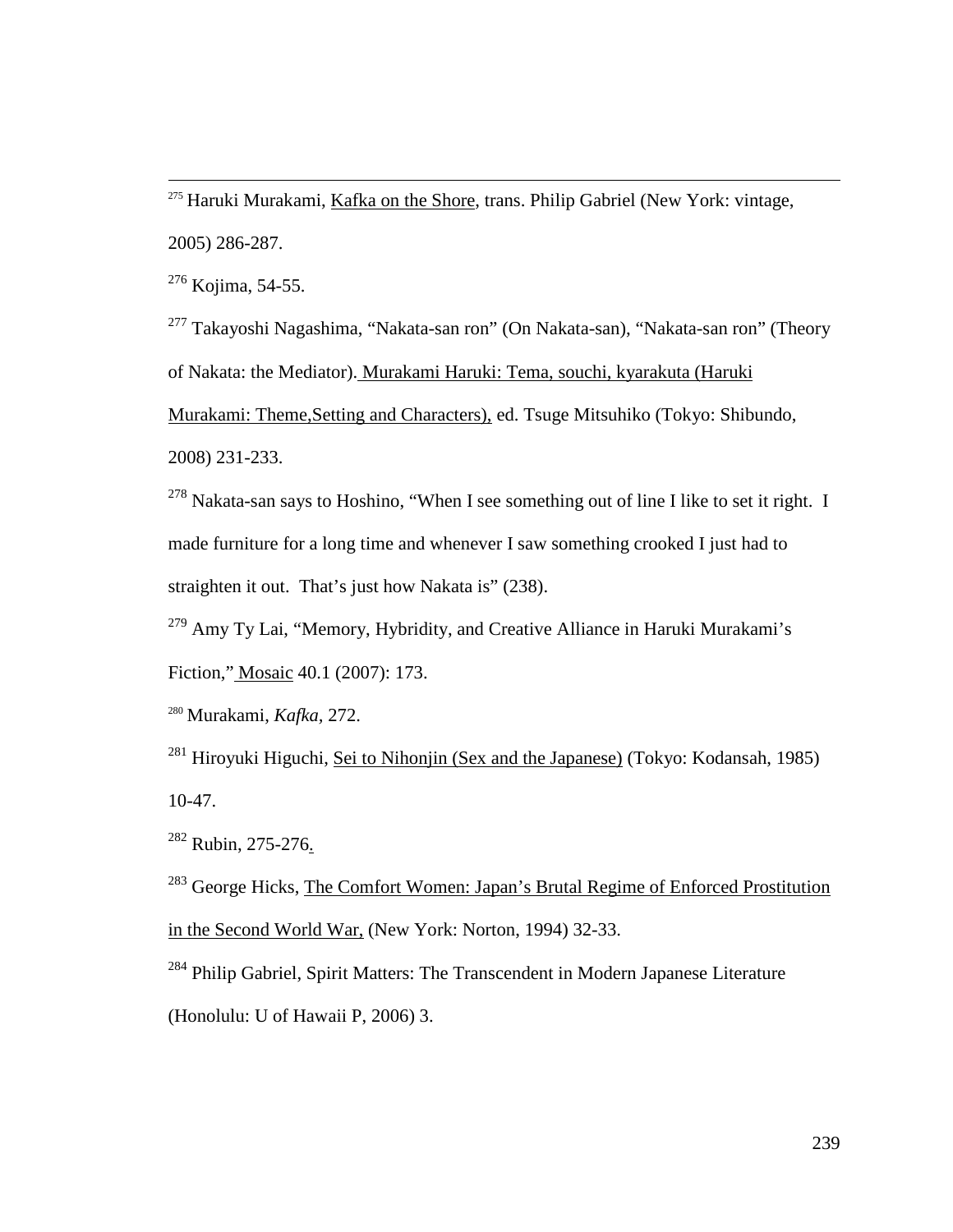<sup>285</sup> Toshiko Sunami, "Umibe no Kafuka no Saeki-san" (Saeki-san in <u>Kafka on the Shore).</u> Murakami Haruki: Tema, souchi, kyarakuta (Haruki Murakami: Theme, Setting and

Characters), ed. Tsuge Mitsuhiko (Tokyo: Shibundo, 2008), 221-223.

<sup>286</sup> Robert Struges, Dialogue and Deviance: Male-Male Desire in the Dialogue Genre (Plato Aelred, Plato to Sade, Plato to the Postmodern) (New York: Palgrave, 2005) 82. <sup>287</sup> Michel Foucault, Religion and Culture, ed. Jeremy Carrette (New York: Routledge,

1999) 186.

 $\overline{a}$ 

<sup>288</sup> Murakami, *Kafka,*157.

<sup>289</sup> Sunami, 226.

- $290$  Foucault, 186-187.
- <sup>291</sup> Murakami, *Kafka*, 225.

<sup>292</sup> Ibid, 227.

- <sup>293</sup> Ibid, 280.
- <sup>294</sup> Ibid, 299.
- <sup>295</sup> Ibid, 391.

 $297$  Luce Irigaray thinks that love is an intermediary between opposites. She interprets Eros as a middle being who has contradictions in himself. For, if he possesses all that he desired, he would desire no more and he must lack in order to desire.

Luce Irigaray, "Sorcerer Love: A Reading of Plato, Symposium," Feminism and History of Philosophy, ed. Lloyd, Genevieve (New York: Oxford UP, 2002) 70.

<sup>296</sup> Ibid, 227.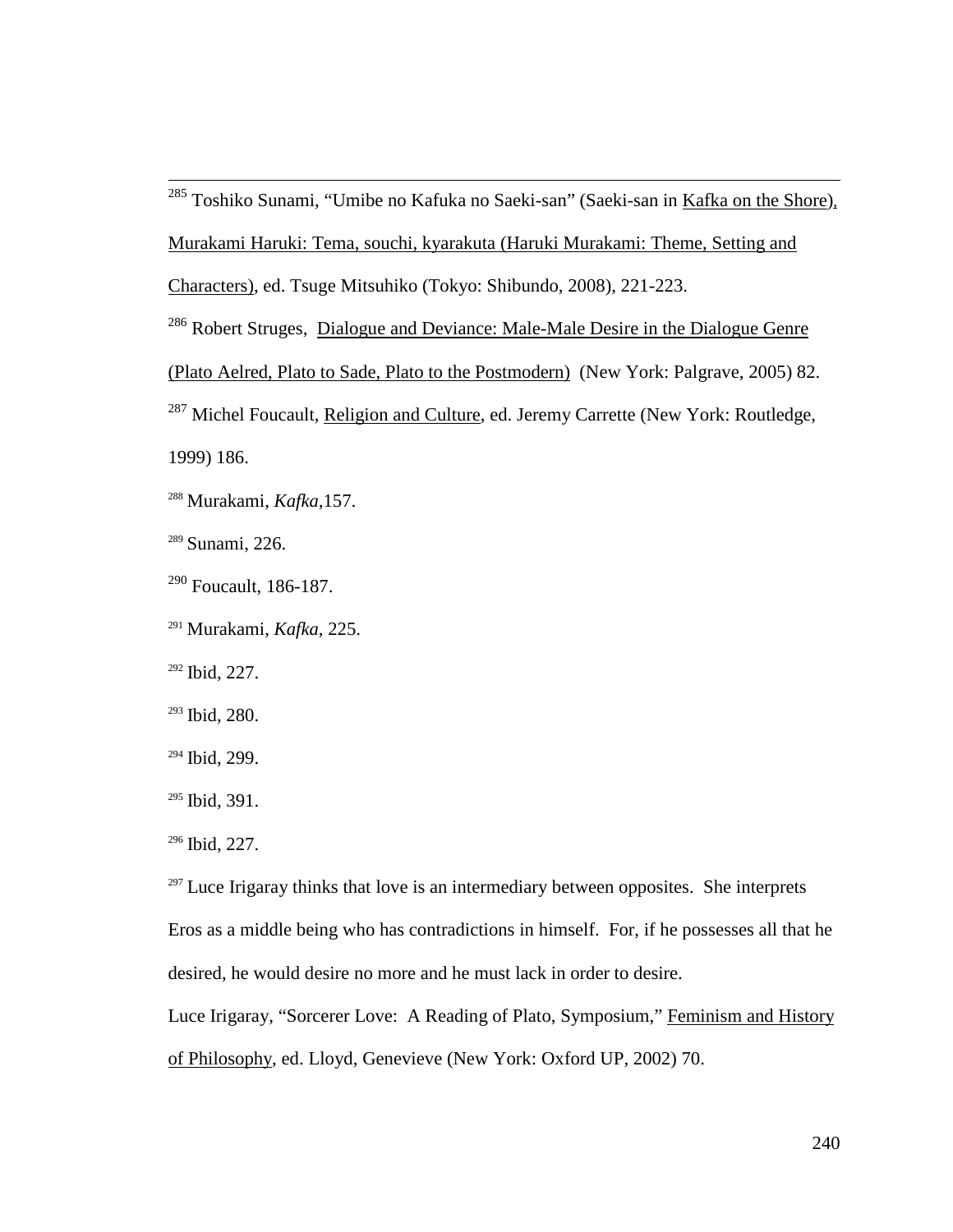$298$  It should be noted that Oe never uses the term "religion" to refer to Gii's activity. He is consistent in using the phrase "spiritual matter" throughout the trilogy.

 $299$  Following the village tale that after leaving the body, the soul circles in the valley up to the top of the forest and sinks itself at the foot of a tree, Gii secretly buries Oba in the forest , letting villagers believe that her body was cremated, during which he was believed to inherit Oba's healing power.

<sup>300</sup> Kenzaburo Oe, Moeagaru Midori no Ki (The Burning Green Tree) (Tokyo: Shincho, 1993) 326-327.

<sup>301</sup> This Sex Which is not One, 101-102.

 $302$  Sacchan is a nickname for those whose name begins with the syllable "sa." It can be a nickname for both male and female. It is even possible that "sa" is from his/her family name.

<sup>303</sup> Murakami, *Kafka,*179.

304 Ibid, 180.

 $\overline{a}$ 

<sup>305</sup> Sunami, 222.

Sunami sees Saeki-san as a Junglian archetypal image of "Great Mother." She also thinks that Shikoku is a maternal place

<sup>306</sup> Rubin, 293.

<sup>307</sup> Judith Butler, Undoing Gender (New York: Routledge, 2004) 161-162.

 $308$  Rubin, 291.

<sup>309</sup> Murakami, *Kafka,* 317.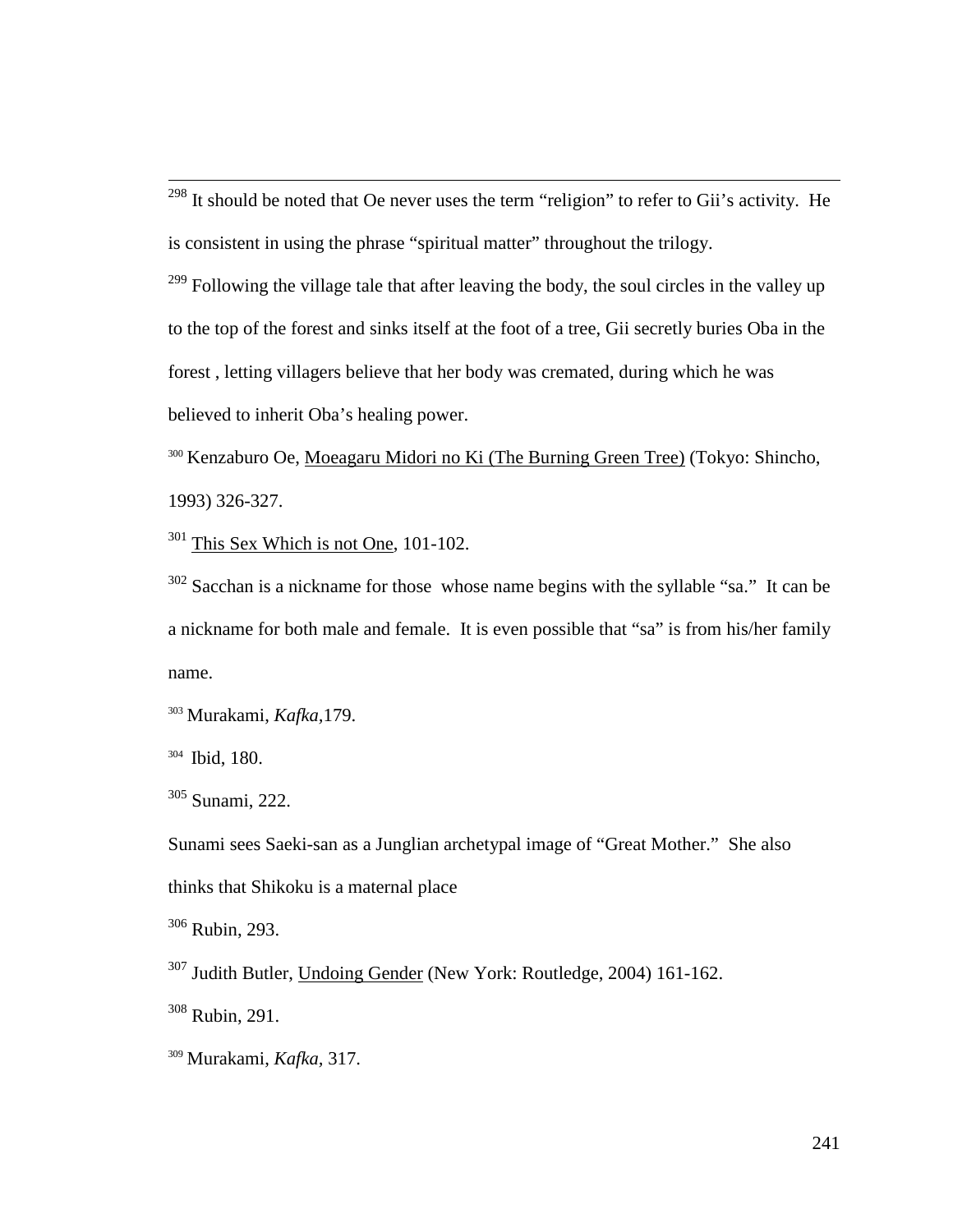$\overline{a}$ <sup>310</sup> Tamura Koichi was born sometime between 1945 and 1954, which makes him Dankai Sedai (those who are born in 1947 and 1949). Although "Dankai Junior" usually means those who were born between 1971 and 1974 and Kafka was probably born in 1987, I still regard him as Dankai Junior based on the premise that his father belongs to Dankai Sedai.

<sup>311</sup> Murakami, *Kafka,*203.

<sup>312</sup> Iris Chang, The Rape of Nanking, (New York: Penguin, 1997) 29-33.

<sup>313</sup> George Hicks, The Comfort Woman, (New York: Norton, 1994) 42-43.

<sup>314</sup> Murakami, *Kafka*, 266.

<sup>315</sup> Yoshinori Shimizu, Murakami Haruki wa kuseninaru (Murakami Haruki is Addictive), (Tokyo: Ashahi Shobo, 2006) 79.

<sup>316</sup> Murakami actually refers to original sin through conversation between Kafka and Oshima-san, who introduces Kafka the story of Aristophanes in Plato's Symposium. Kafka relates the story of combined people (male/male, female/female, male/female) and their separation by God with original sin (39-40).

<sup>317</sup> Murakami, *Kafka,* 10.

<sup>318</sup> Sunami, 221.

<sup>319</sup> For example, in Pinball 1973 Boku and the twins throw the dead switchboard in a reservoir, which they regard as the funeral for the switchboard that absorbed too many things. The funeral takes place in the rain. In  $\overline{A}$  Wind-Up Bird Chronicle, Okada Toru survives the water suddenly filling in the well. In Norwegian Wood, the silence of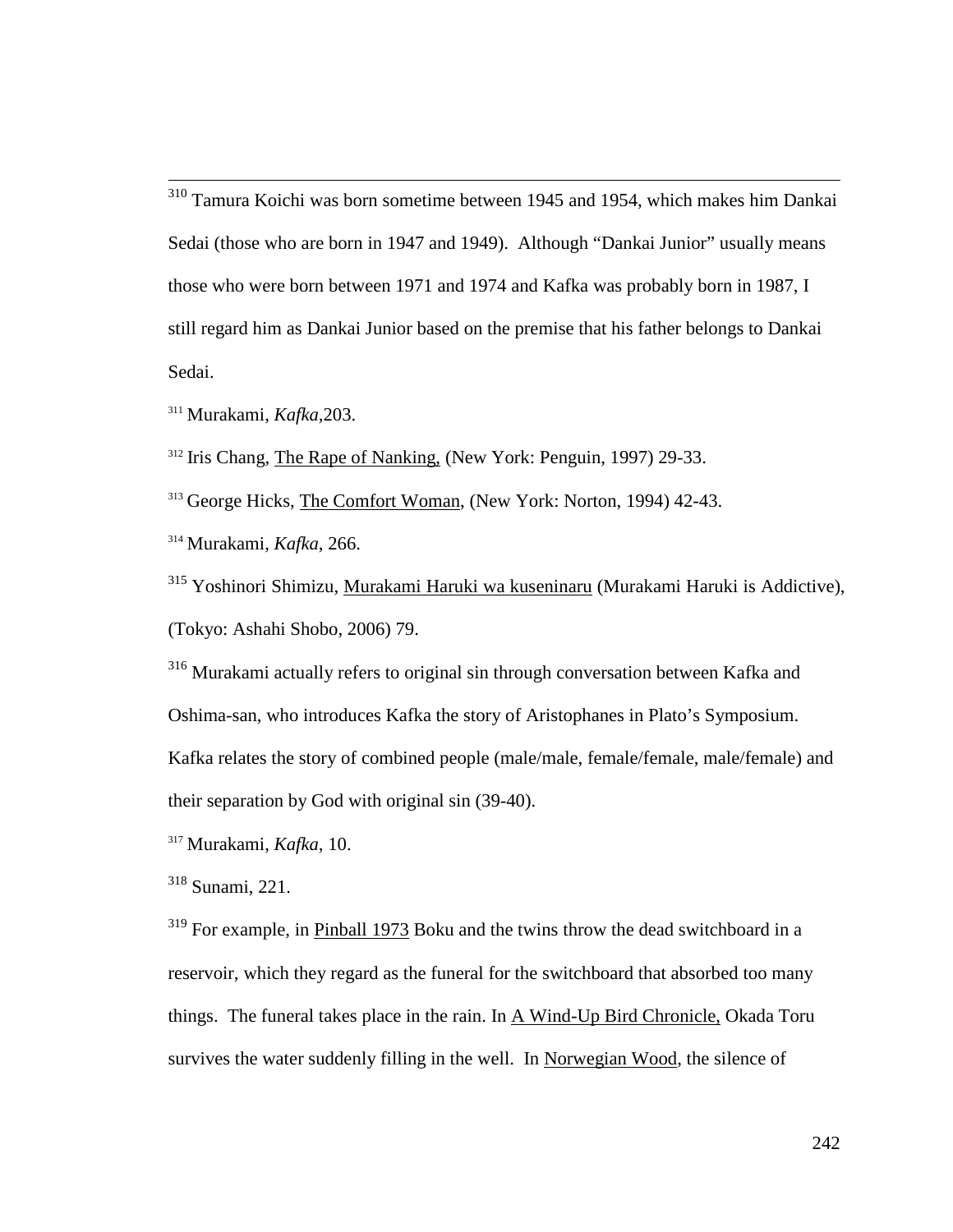Midori at the last scene is described as "the silence of all the misty rain in the world falling on all the new-mown lawns of the world" (293).

<sup>320</sup> Murakami, *Kafka,* 137.

<sup>321</sup> Ibid, 138.

 $\overline{a}$ 

<sup>322</sup> Ibid, 371.

<sup>323</sup> Ibid, 132.

<sup>324</sup> Ibid.

<sup>325</sup> Ibid, 388.

<sup>326</sup> Chang, 31.

<sup>327</sup> Chang, 58.

<sup>328</sup> Murakami, *Kafka,* 415.

<sup>329</sup> Rubin, 281.

<sup>330</sup> Ibid, 142-143.

<sup>331</sup> Rubin, 282-285.

<sup>332</sup> In Haruki Murakami and the Music of Words, Jay Rubin points out that this novel heavily relies on contrivance and coincidence (288).

<sup>333</sup> Murakami, *Kafka,* 397.

<sup>334</sup> Ibid, 437.

<sup>335</sup> Ibid, 402.

<sup>336</sup> Fuminobu Murakami, "Murakami Haruki's Postmodern World." Postmodern,

Feminist and Postcolonial Currents in Contemporary Japanese Culture: A Reading of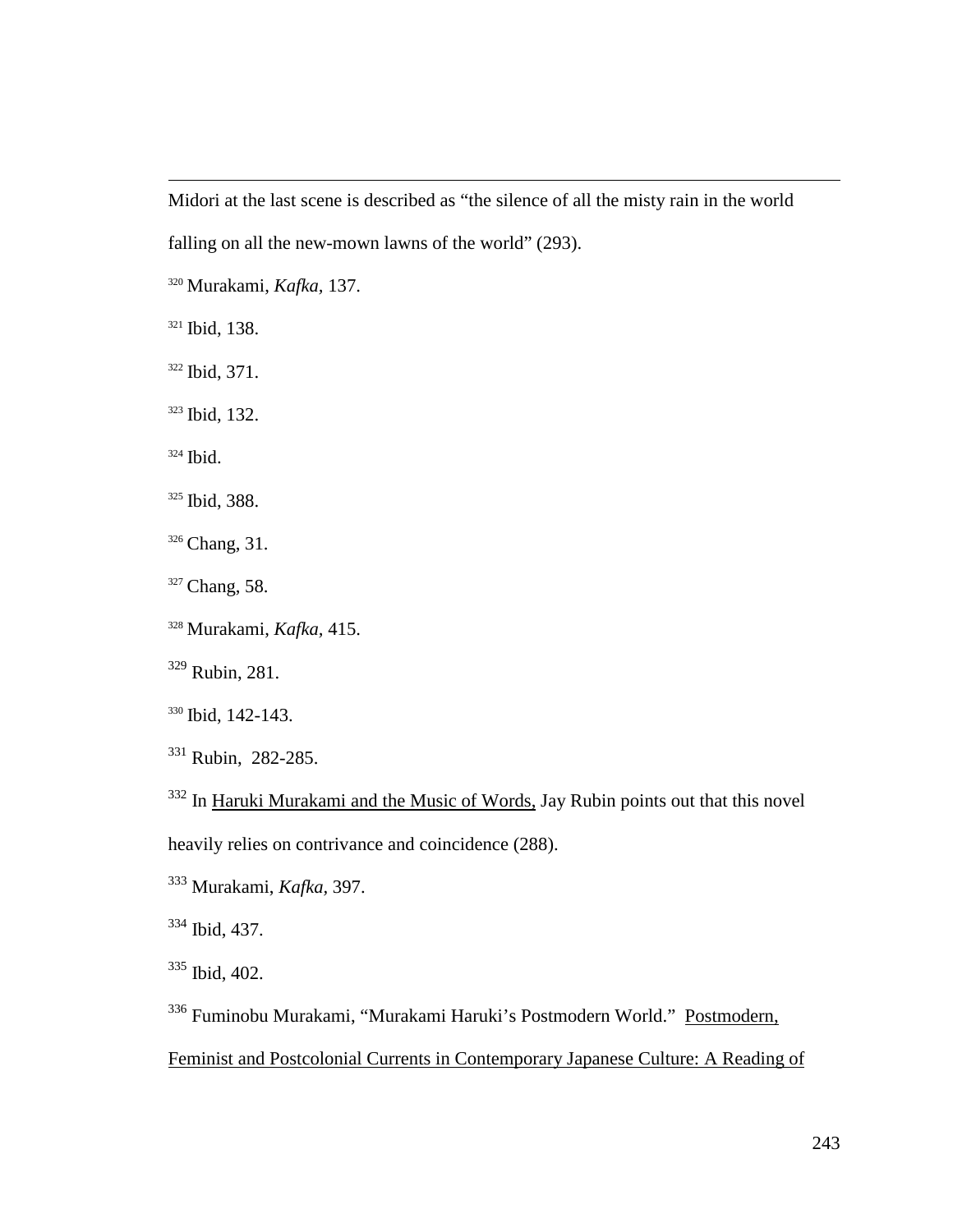Murakami Haruki,Yoshimoto Banana, Yoshimoto Takaaki and Karatani Kojin (New

York: Routledge, 2005) 39.

<sup>337</sup> Murakami, *Kafka,* 417.

<sup>338</sup> Ibid, 433.

 $\overline{a}$ 

<sup>339</sup> Ibid, 317.

<sup>340</sup> Hayao Kawai, "The Experience of the Numinous Today: From the Novels of Haruki

Murakami," The Idea of the Numinous: Contemporary Jungian and Psychoanalytic

Perspectives, ed. Ann Casement and David Tracey (New York: Routledge, 2006)197-198.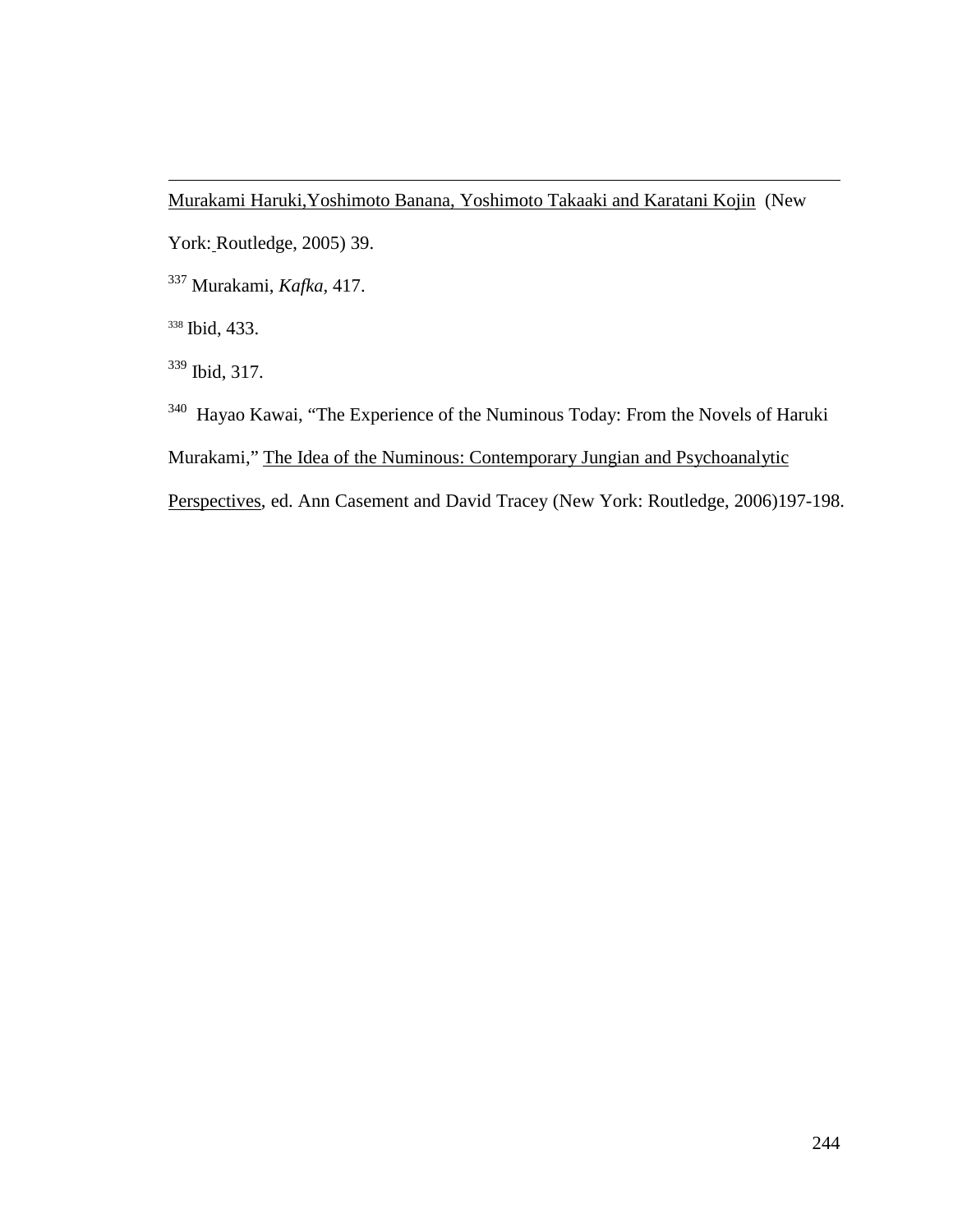## CHAPTER VII

## CONCLUSION: THE JAPANIZATION OF POSTCOLONIALITY

I discussed Murakami Haruki as a post-postwar writer in an unconventional location of postcolonial theory, examining his representation of the continuous control of Japan's imperialism in the postwar society. As has been pointed out by theorists such as Karatani, Yoda, Harootunian, Miyoshi, and Elis, Japan's postmodern is a unique cultural space that is different from western postmodernity. It is actually a variation of the modern. In this context, some commentators on Murakami (Strecher, Suter, Elis) are reluctant to classify him as a postmodern writer. This does not mean, however, that Murakami's position represents a paradoxical self-denial of the modernist. I see his use of postmodern techniques as his strategy to recreate a culturally disoriented society that the State-system narrowly keeps from falling apart through a ready-made collective identity. What Murakami is against is the pre-made identity that represents postwar Japan. In his early writing career, he expresses his dissatisfaction with society (as discussed in chapter 1 and 2), and as his career progresses he begins to suggest solutions for social issues such as Japan's imperial history (chapter 3), ethnic minorities (chapter 4) and salvation (chapter 5). As a whole I see his textual endeavors as his attempt to decolonize postwar Japan from its own imperialism and to end Japan's long "sengo (postwar)."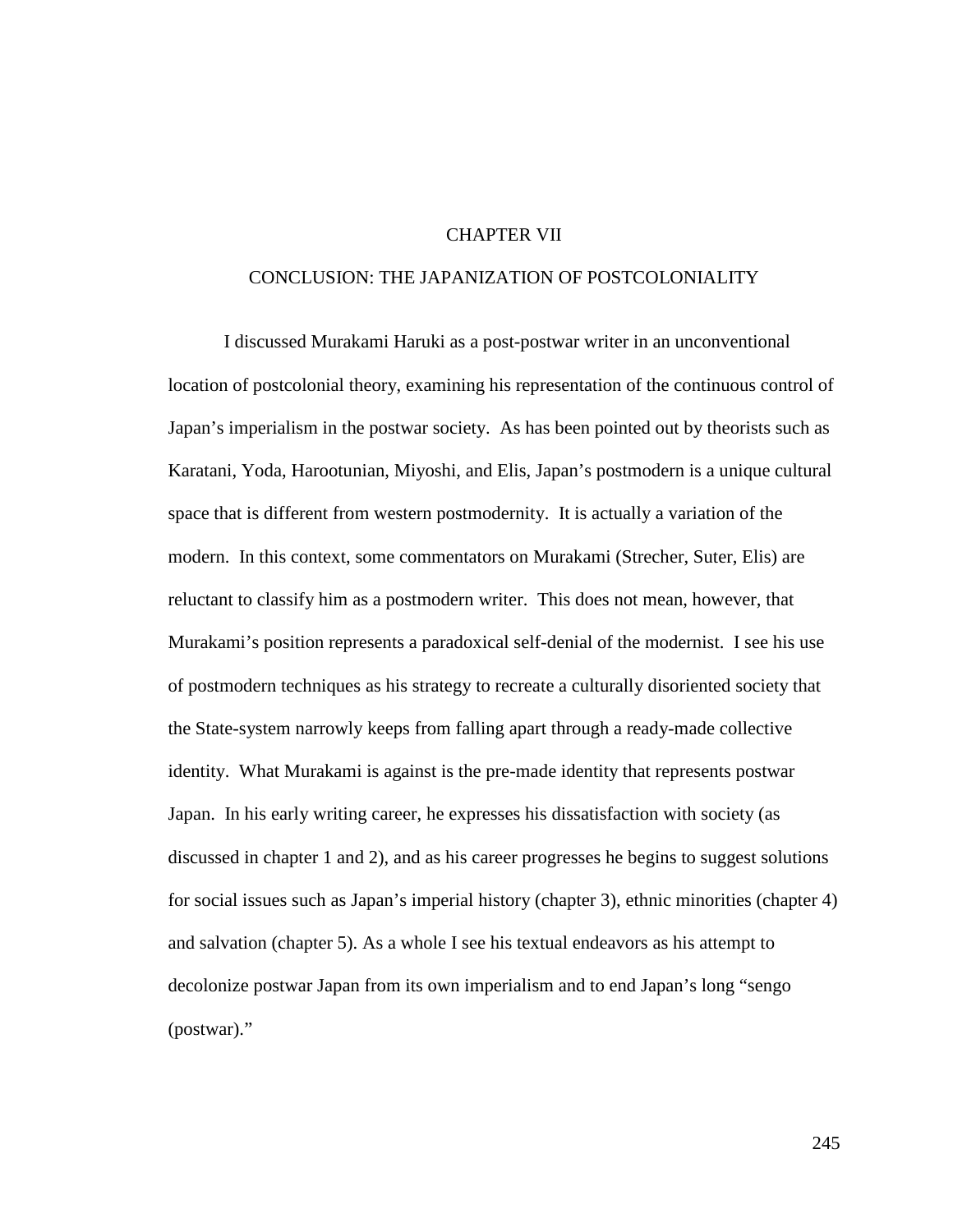In chapter 1, I focused on scholarly discourses on the uniqueness of Japan's modernization (Miyoshi, Harootunian, F. Murakami, Arnason) and the identity formation process (Takeuchi, Sakai, Said, Yoshioka). I term modern Japan's westernization (as well as postwar Americanization) as self-colonialism, which was implanted by the modern ideology. In modern Japan's case, modernization and westernization are two different entities in a Chinese box. As the popular idea of the Meiji period, "Wakon Yosai" (Japanese Soul, Western Talent) implies, westernization was a tool to strengthen the nation. During the war, Japan used its Western identity to colonize other Asian nations, and in postwar Japan, a westernized living became a reward to be given to people for being controlled. Therefore, modernization itself can be regarded as Japanization of the West. I believe that this concept is represented through Murakami's depiction of the Americanized urban living of his protagonists. Without blaming the West for Japan's disorientation, he reveals the unnaturalness of Japan's modernity and its grotesque unity with capitalism as seen in his depiction of the Boss's mansion in  $\overline{A}$  Wild Sheep Chase.

In modern Japan's rapid transformation into an imperial power, its source of imperialism is seldom questioned. Modern Japan did not borrow imperialism from the West. I regard the feudal government in the premodern period as an empire and, therefore, recognize the existence of indigenous imperialism prior to its encounter with the West. In chapter 2, I sought the origin of Japan's imperialism in its feudal society and discussed the formation of the core-periphery power structure in the Tokugawa period as the formation of an empire, to which I apply Michael Hechter's idea of internal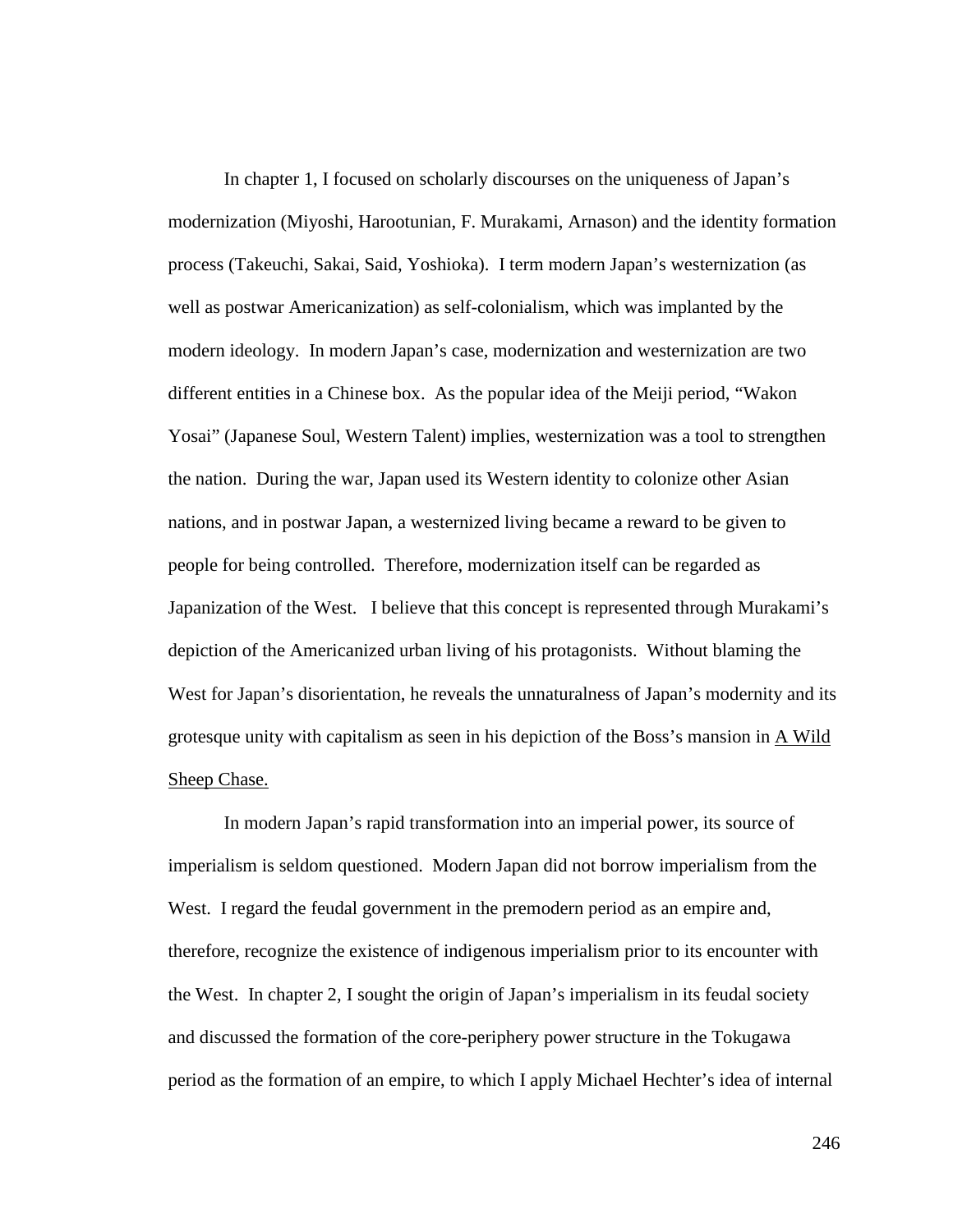colonialism. This internal empire with Tokyo as its center continued to exist after the Meiji Restoration, and Tokyo was officially promoted to be the nation's capital. The Meiji government promoted nationalism through its literacy education, and I discussed the process in relation to Benedict Anderson's analysis of Japan's nation making and its penetration of nationalism through "print capitalism." Tokyo-centeredness was accelerated, and the equation between the standard language and the Tokyo accent was implemented through the mass media.

I compare Murakami's construction of the present day Tokyo in Hardboiled Wonderland and the End of the World with Homi Bhabha's idea of the "third space of enunciation" in terms of their relevancy as sites for individuality. Murakami's Tokyo is not a productive site for identity construction, and his protagonist is terminated from Tokyo, where he enjoys the westernized high standard of living, when he wakes up to individuality. In Japan's case, the "newness" (the West) entering its cultural space does not open up the new space for identity formation. Japan keeps Japanizing the newness, and the West remains a reward for giving up individuality. In this way, he presents Tokyo as a cultural chaos with no exit, and this concept is represented in the realist novel, Norwegian Wood. Agreeing with Ueno Chizuko's assertion of the linguistic colonization of Japan by Tokyo, I read this novel as Murakami's recreation of the communication deficiency among postwar Japanese who are thrown into Tokyo's cultural as well as linguistic chaos created by the modern ideology.

In chapter 3, I discussed Murakami's challenge to postwar Japan's concealment of Japan's imperial history. In The Wind-Up Bird Chronicle, he continues to deal with the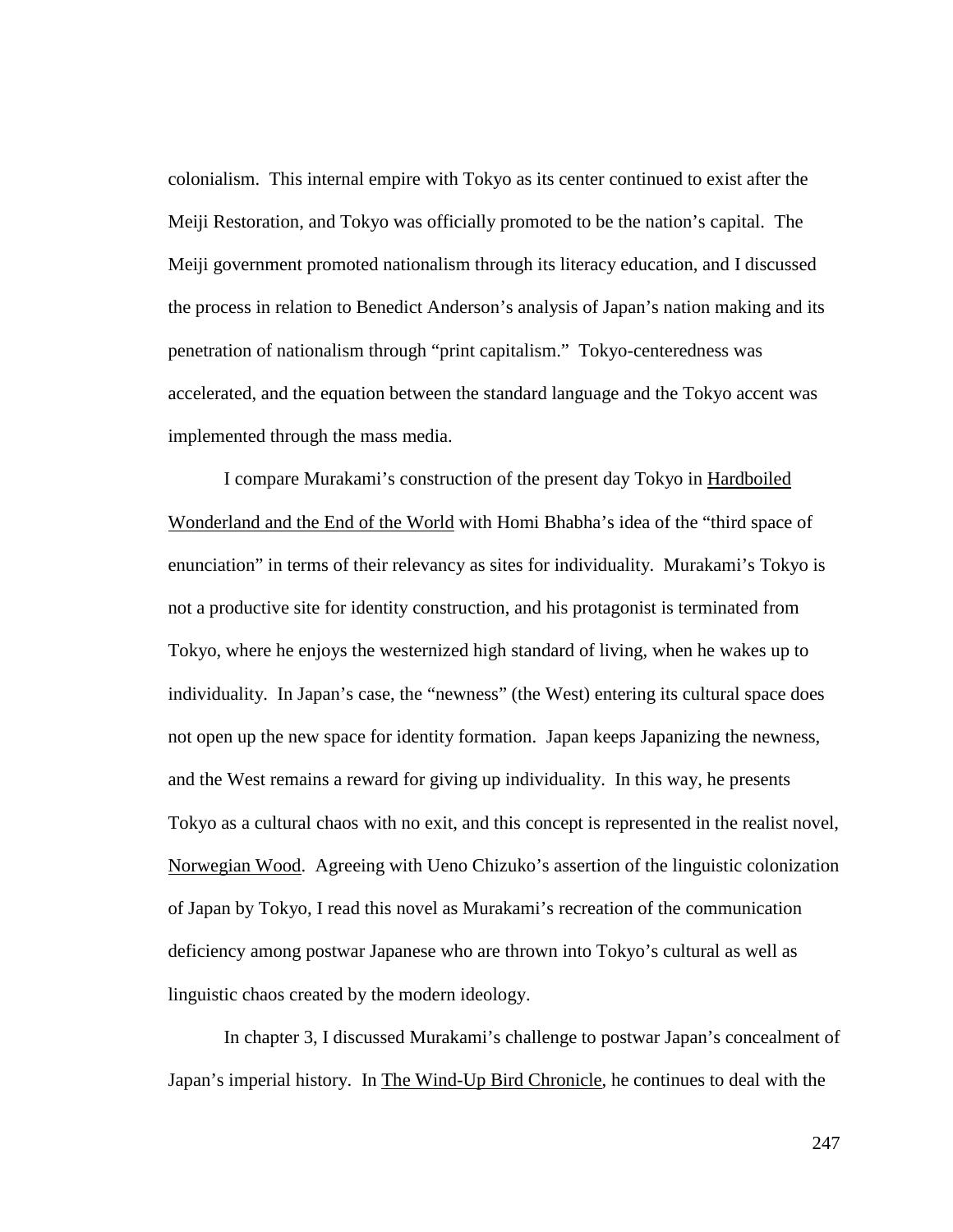chaotic situation of today's Japan and attributes people's disorientation to the historical black hole created by the State-system. I discussed Murakami's representation of history in the postmodern discourses (Jameson, Karatani, Lyotard) in terms of his creation of postmodern historiographic metaficiton, which he uses in order to personalize history. At this point in his career, the sense of detachment from society seen in his previous writings began to carry a clearer political voice. Simultaneously, he starts using magical realism to suggest a solution to heal the communication deficiency and the feeling of disorientation among postwar youths. His textual presentation is comparable to that of Toni Morrison since both writers recreate history in a slippage between postmodern and postcolonial in the form of a historiographic metaficiton.

Agreeing with Kawai Hayao that Murakami uses the warp of history to connect postwar generations to the imperial history, I further regard that Murakami uses social consciousness as a weft to show what he calls commitment or connection among people. In chapter 4, I examine Murakami's Chinese characters who represent people of the oppressed groups who do not possess a language to express their pain. I discuss the existence of ethnic minorities in relation to modern Japan's monoethnic ideology. Murakami's presentation of the distances between China and Japan emphasizes Japan's position as a cultural orphan in Asia. Simultaneously, however, I recognize his construction of Orientalism toward ethnic others in his representation of the minority status of the Chinese population. I observe the same exoticism in his presentation of cats in his early works. In Kafka on the Shore, Murakami continues to use magical realism and creates the cat-human hybrid character to give a voice to the oppressed Orientals.

248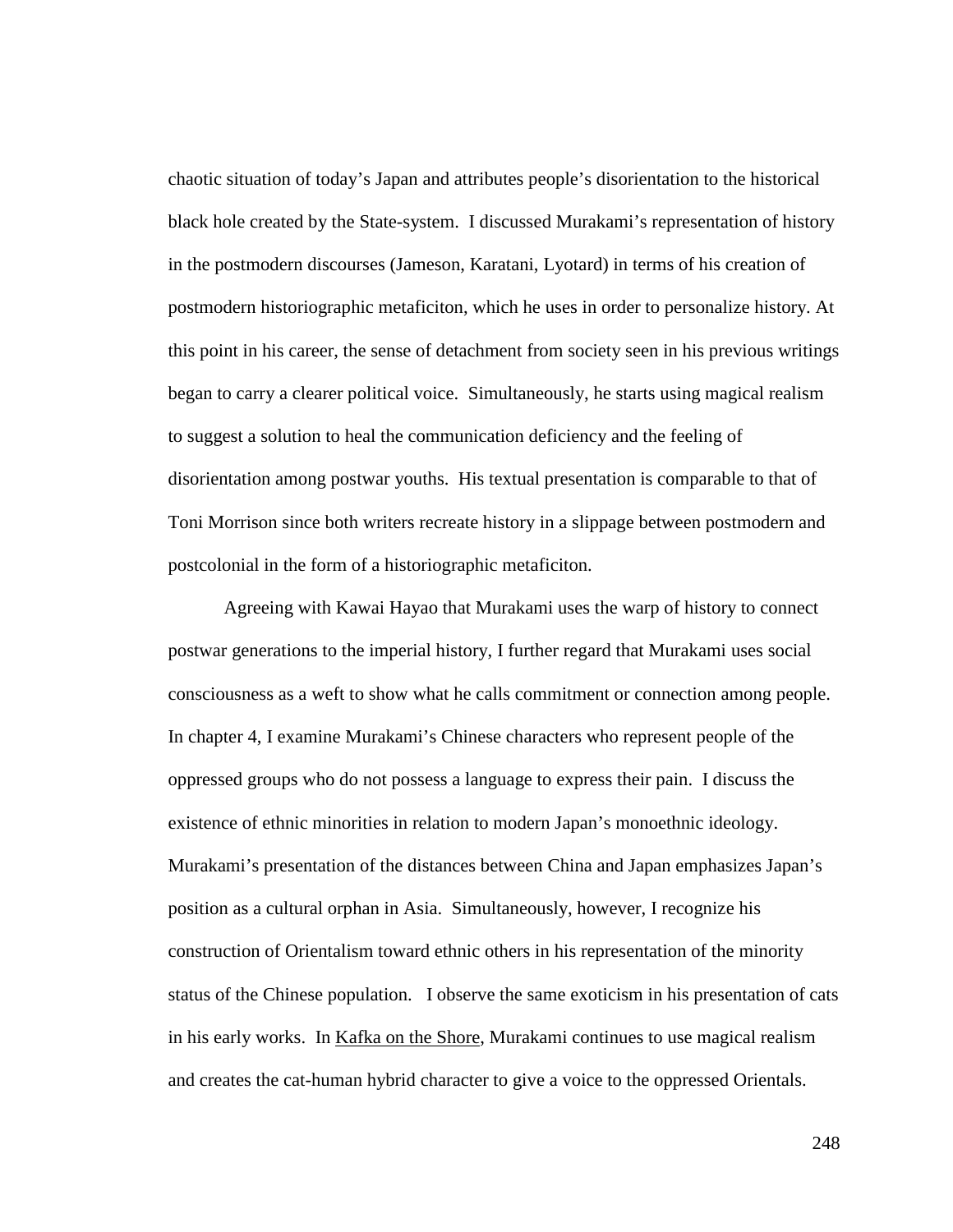This character, Nakata-san, is forced to engage in the murder of a cat killer who represents a colonizer. After the murder, Nakata-san somehow adopts the colonizer's power and becomes a self-sacrificing savior of postwar youth.

Murakami sees absences of history and lack of social awareness in the minds of postwar Japanese as causing postwar Japan's cultural/social disorientation. He suggests that postwar individuals must find their self-identity in their linkage to the past (through history) as well as the present (through empathetic involvement with other people). The warp of history and the woof of social awareness (including class issues as well as minority issues) weave one cloth, and it is logical for one to locate his/her self identity in it. However, during the process of modernization, the cloth was once stretched out to cover the imperial body and was stained with blood. Although it has been washed and reshaped, the stain and stretch are still there not only as the scars of those who are victimized by Imperial Japan but also as a painful reminder to the "Fukuin Sedai" men (former soldiers/demobilized returners from the continent) who were forced to participated in brutal crimes. In Kafka on the Shore Murakami suggests that the postwar generation must also be responsible for the crimes they did not commit, which can be read as his assertion that Japan is responsible for its imperial past. He presents acceptance of responsibility as a key to decolonize Japan's postwar experience.

In Kafka on the Shore, Murakami does not discriminate against any one religion or another. In fact, he shows the flexibility to use any ideas and religions as long as they help one to be a strong individual. In chapter 5, I explored the position of religion in postpostwar Japan and discussed Murakami's view of salvation depicted in Kafka on the

249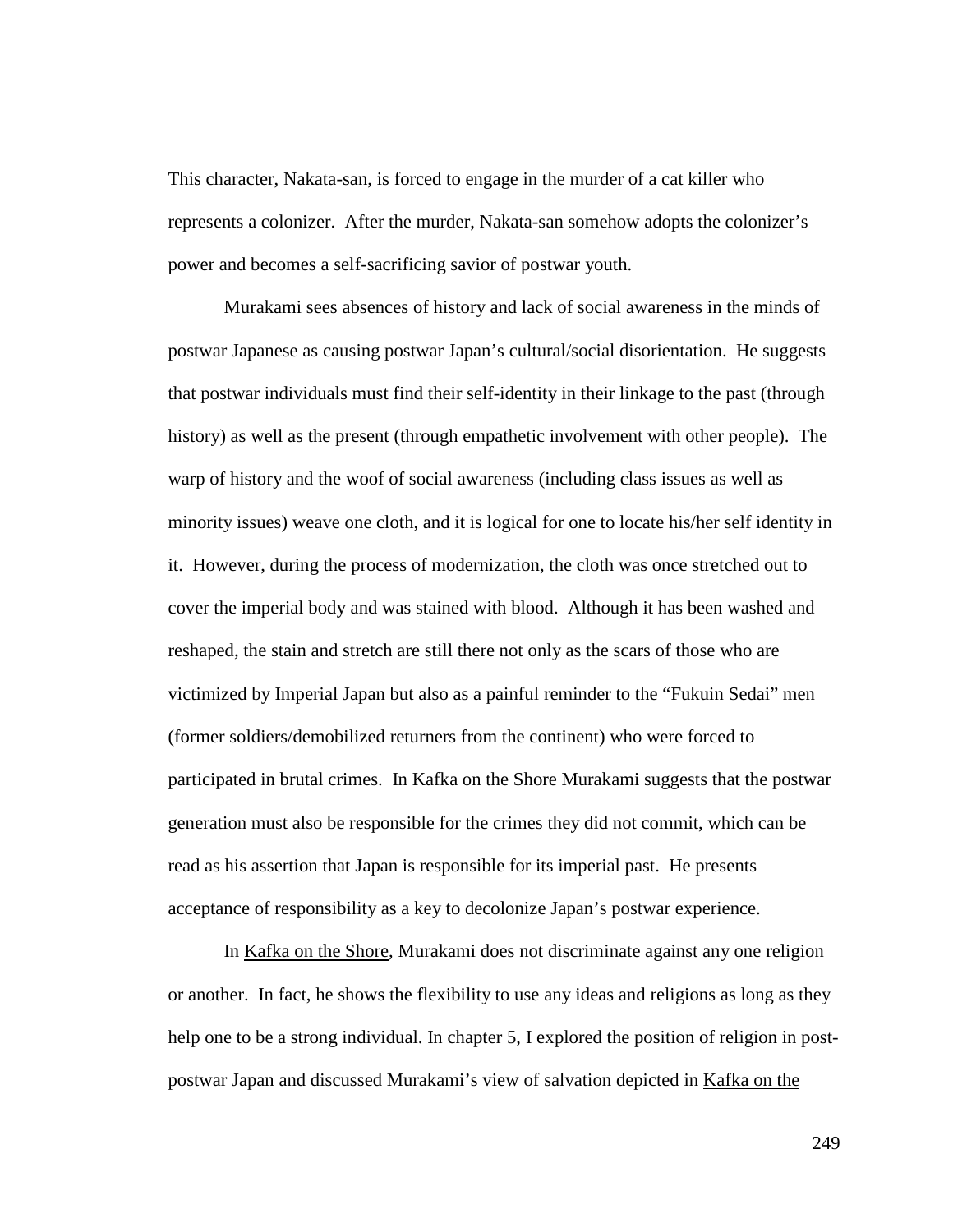Shore in relation to his idea of "commitment." I believe that Murakami's view of a healing utopia is represented by his use of the private library. It is a place for people to connect with others, yet, each individual must engage in the activity (reading as well as searching for identity) alone. I consider this a reflection of Murakami's individualism. Comparing his view of healing with that of Oe Kenzaburo through their representation of home, I also think that Murakami's view of salvation reflects his negation of the idea of the nation as one family. In this novel, Murakami depicts Japan's cultural chaos in the form of its chaotic religious flexibility, through which he suggests that one must find salvation in himself instead of placing himself in a healing narrative someone else offers. Murakami presents a sense of responsibility as a necessary element to keep society from falling apart. It should replace the allocated narrative of the nation (Bildungsroman from the ashes), and let responsible individuals connect with each other through commitment.

As discussed in my chapters Murakami is a very experimental writer who constantly adopts new writing styles. Murakami possesses a so-called postmodern flexibility in a good sense, which allows him to be experimental in his textual representation. Shimizu Yoshinori points out that the experimental changes Murakami constantly makes in his styles and methods is a fruitful result of Murakami's freedom as a lone wolf writer who does not work closely with the "bundan" (文壇, literary circles) that would restrict his creativity.<sup>341</sup> Murakami thinks bundan is a miniature copy of Japanese society. Despite his original anticipation, being a novelist does not free him from being part of society. $342$  In this regard, changing styles are his positive attempts to cultivate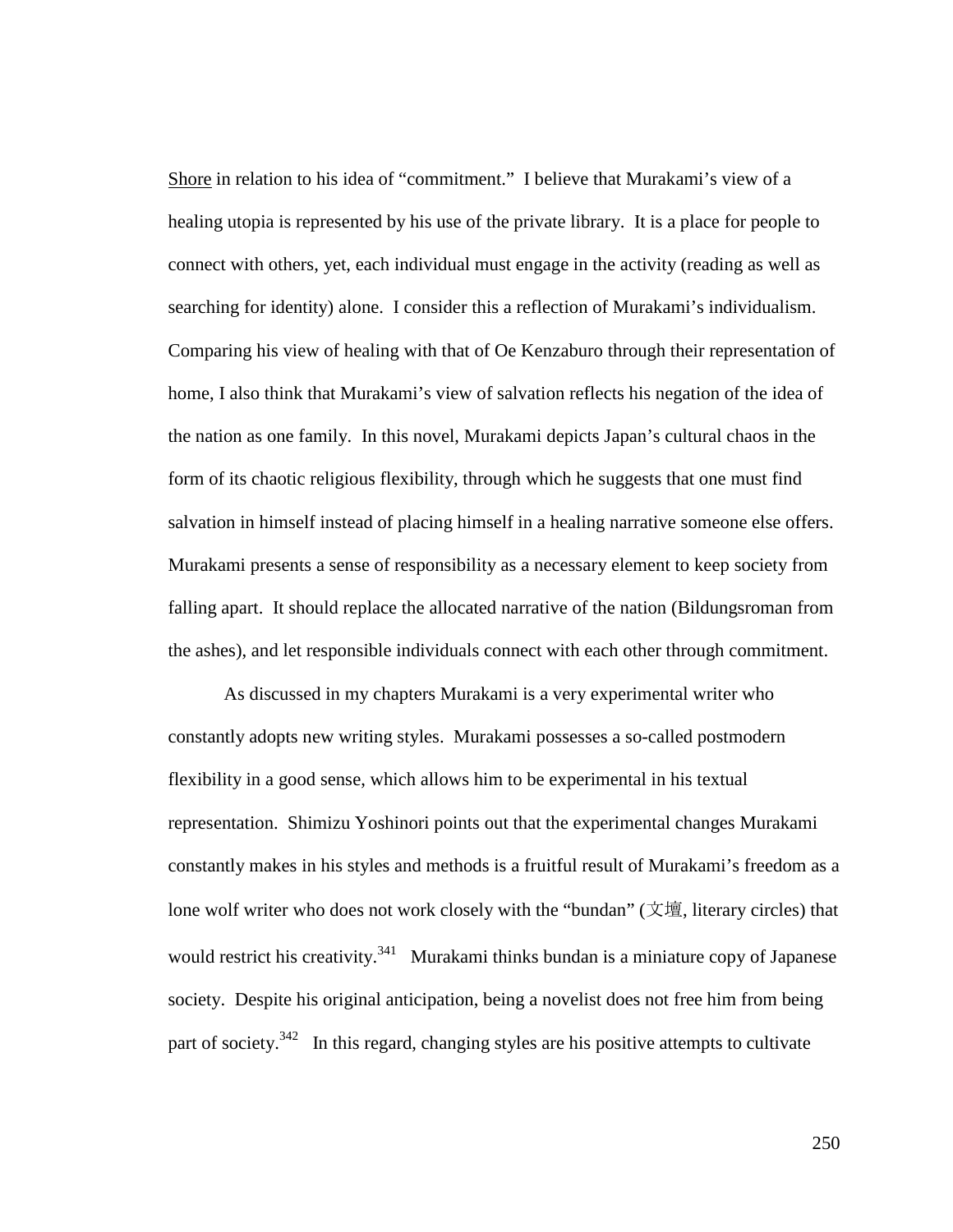opportunities for his professional as well as personal growth and remain detached from the State-system.

Murakami achieved enormous commercial success, and by the late 1980s, his popularity was called the "Murakami Phenomenon."<sup>343</sup> I name Murakami Ryu, Yamada Eimi and Yoshimoto Banana as his other popular contemporaries, who appeared in the Japanese literary market in sensational ways during the same time Murakami did. Murakami Ryu expressed his anti-society view in aggressive language and graphic imageries of violence, drugs, and sex. Yamada introduced African American men as characters along with certain Katakana vocabulary words such as "buraza (brother)"and "kuru (cool). Yoshimoto produced books with easy language that can be read like comic books. They all have distinctive styles, and for each of them, their newness was welcomed first by popular journalism, and then by the literary critics. However, none of them other than Murakami Haruki became a cultural phenomenon. What made him stand out, I believe is the experimental changes in styles he constantly makes without disturbing the core of his fairy tale-like narratives and a certain degree of didacticism in them. In this sense, he is a "hybrid" writer who always remains "new" and "exotic" not only to Japanese readers but also to other Asian as well as Western readers. Murakami's vitality makes his works organic, and his readers enjoy the sophisticated vehicles he uses to deliver his solid world view. All the more, choosing reading strategies for his works is a crucial matter. I believe that rethinking his works in the framework of cultural discourse is an effective way to read his political messages.

251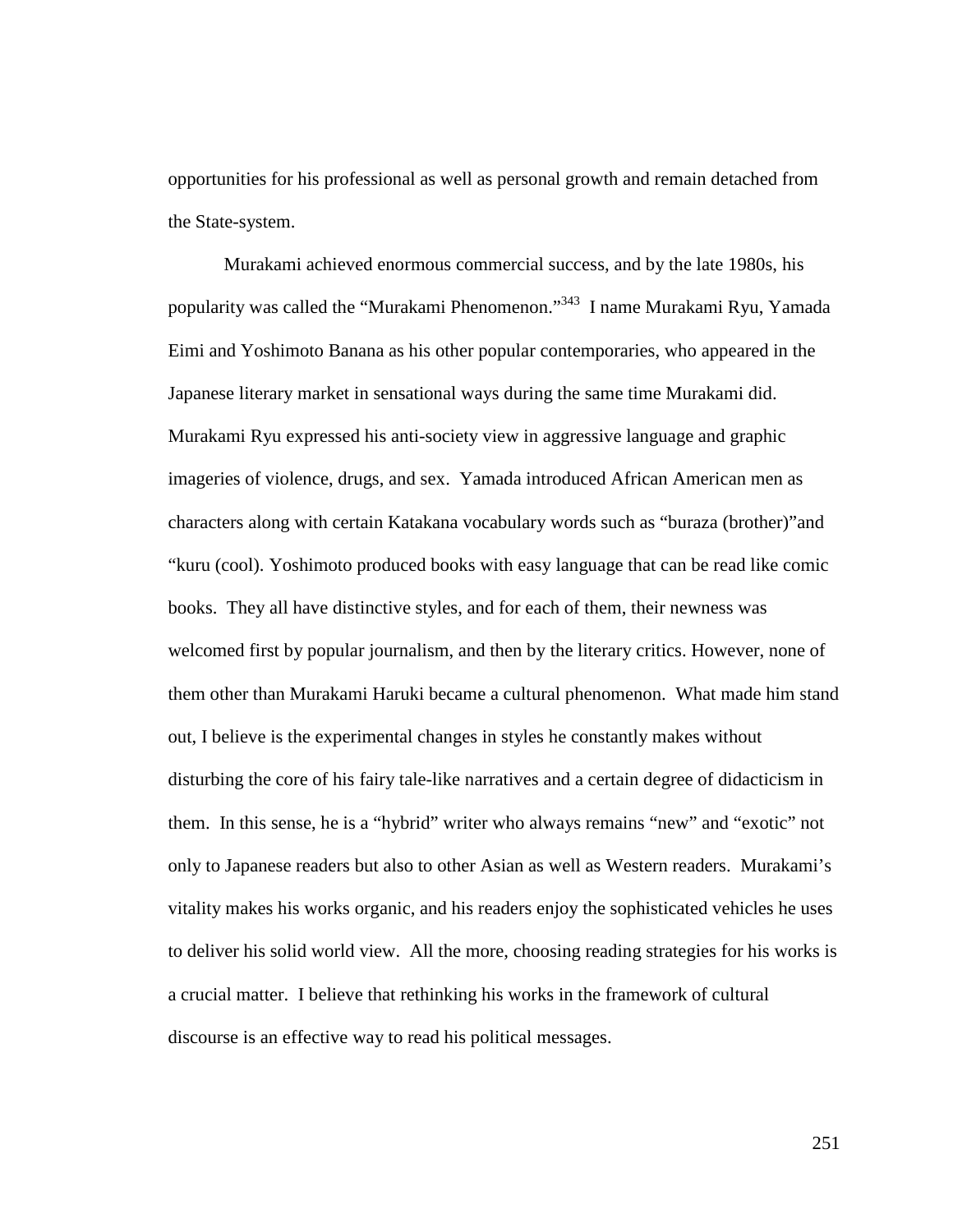I interpreted Murakami's persistent referral to the failure of the Zenkyoto movement during the 1960s as his political message, which distinguishes him from those who preceded him. Matthew Strecher notes that the lack of political opposition after the Zenkyoto resulted in a controlled society in which consumerism has replaced opposing political ideologies and mass desire has been controlled through education, mass media and industrial production.<sup>344</sup> Consequently, people in this controlled society are trained to feel satisfied with a high standard of living, which is regarded as a proud achievement of postwar reconstruction, and their satisfaction is evident in the popularity of the Nihonjinron writings. In this society the collective identity that I call "Bildungsroman from the ashes" was promoted and it was allocated to people to manipulate their lack of individuality. From the beginning of his writing career, Murakami has maintained his position as a writer of the Zenkyoto generation, and he presents the Zenkyoto movement in the 1960s as the last battle of the people against the State-system. Throughout his major works, he inserts his concern with (or lament for) the Zenkyoto through the personal history of his characters. Many of his first person narrators are not the confessioner of their personal matters but the spokesman of our time. While "I" characters in works of Mishma Yukio or Kawabata Yasunari represent modern individuals at the personal level, Murakami's "Boku" is a collective "I" who is more politically represented. In fact, he creates an ironic situation through battling against collectivism with collectivism. This is the significant difference I recognize between Murakami's works and Japan's self-confession style novels called "I-novels."

252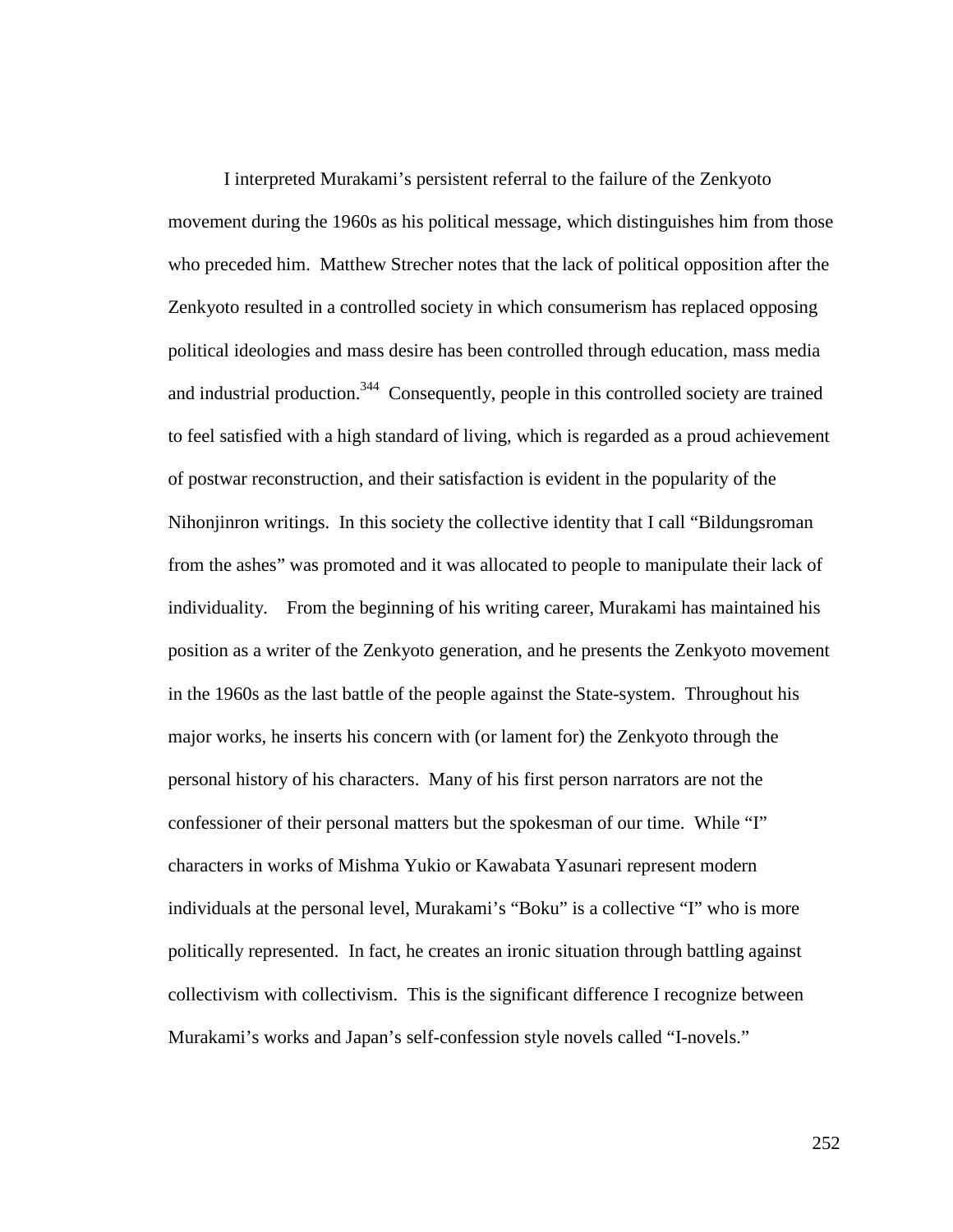Murakami's avoidance of personalization is also observed in his no-name characters, which appeared "new" to Japan's literary criticisms.

 My dissertation was to explore a new reading strategy that localizes Murakami's so-called postmodern writings, focusing on their ethnographical aspects, and my attempt actually relocated literary works in a framework of area/cultural studies. In each chapter, I discussed key elements that are necessary to consider postwar Japan's social condition in Murakami's texts. James Fujii points out Japan's growing interest in Western culture studies, which he observes in the availabilities of translations of cultural theories including works of Stuart Hall, Dipesh Chakrabarty, Ray Chow and Sakai Naoki to name a few. He is concerned with the possibility of Japanese studies being colonized by the Western cultural theories. He writes:

At the most "local" of concerns is the transformation of what was once a model that was virtually a universal: the West sought to understand the non-West, and the former brought to bear its superior technologies of understanding ("methods") upon other societies made accessible by native informants.<sup>345</sup>

However, I believe that the "Western methods" are useful to examine a social function of Japanese literature, and Japanization of the "method" makes them more effective. My application of postcolonial theories to Murakami's works offers a new reading strategy for his representation of Japanese society, including its modernity and postmodernity. I believe that this Japanization of postcoloniality cultivates a new perspective on Japanese culture studies.

I positioned Murakami's "newness" in an ambiguous space in between postmodern and postcolonial. This reflects the stance of today's Japanese culture, which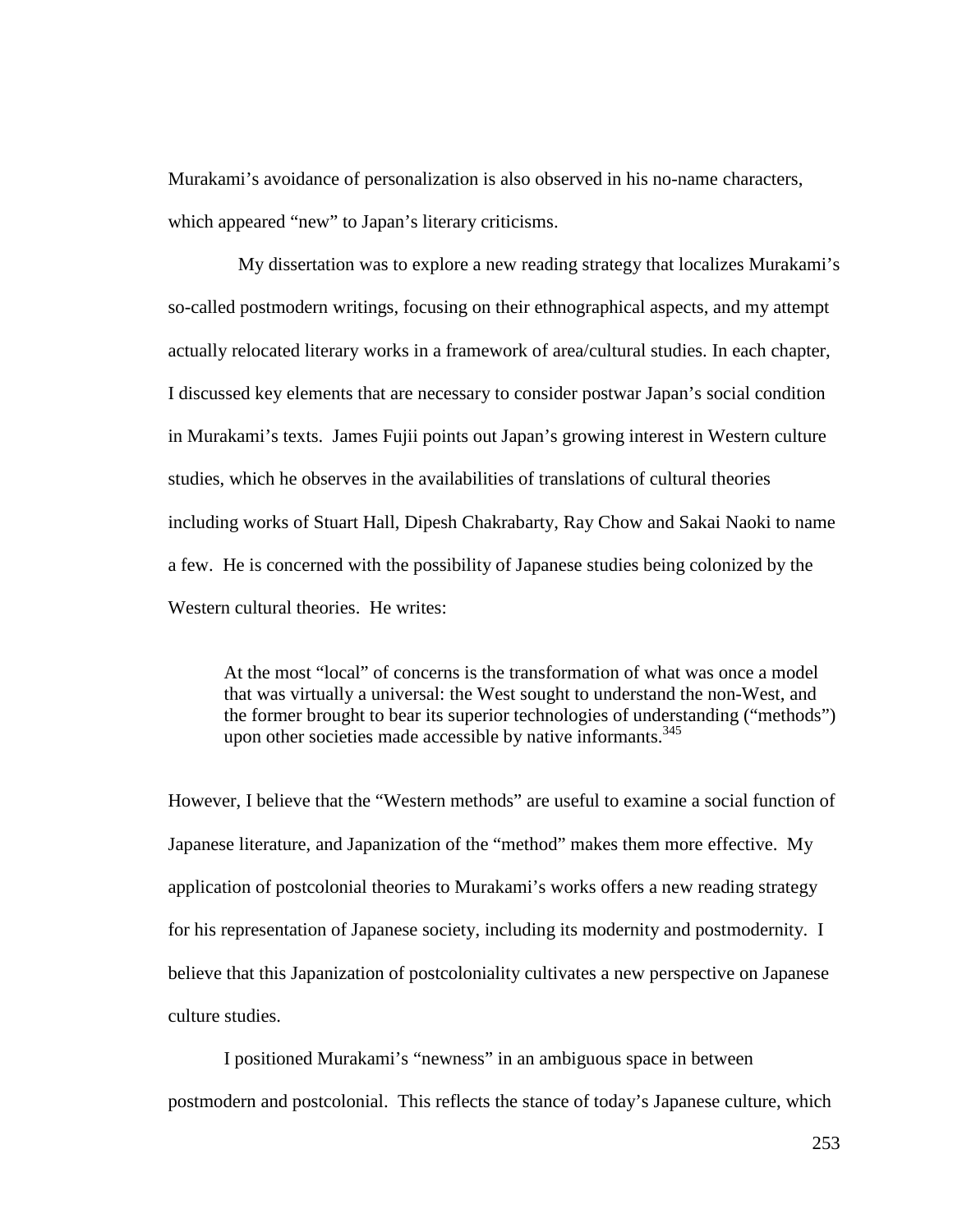is unique and does not fit into any particular cultural framework. Just as Homi Bhabha grounds his idea of the third space on Frederick Jameson's postmodern condition of schizoid and split, Paul Gilroy's black Atlantic is also located in the shared space between postmodern and postcolonial. What we are concerned with as the postmodern decenteredness can be read as the postcolonial issue of hybridity. The overlaps of postmodern and postcolonial open up a useful space to produce a counter narrative against modernity, which, in Japan's case, still continues in the name of postwar. All the more, the application of postcolonial theories places Murakami's attempt to decolonize the postwar period in a new theoretical location.

<sup>341</sup> "Murakami Haruki wa kuseni naru" (Murakami Haruki is addictive), 11-13.

 $\overline{a}$ 

<sup>342</sup> Murakami Haruki, Kawai Hayao ni aini iku (Murakami Haruki meets Kawai Hayao, 46.

<sup>343</sup> Toshiko Elis, "Questioning Modernism and Postmodernism in Japanese Literature," Japanese Encounter with Postmodernity. eds. Johann Arnason and Yoshio Sugimoto (New York: Columbia UP, 1995) 144.

<sup>344</sup> Matthew Strecher, Dances with Sheep: The Quest for Identity in the Fiction of Murakami Haruki (Ann Arbor: U of Michigan, 2002) 77.

<sup>345</sup> James Fujii, "From Politics to Culture: Modern Japanese Literary Studies in the Age of Cultural Studies," Learning Places: The Afterlives of Area Studies eds. Masao Miyoshi and H.D. Harootunian (Durham: Duke UP, 2002) 359-362.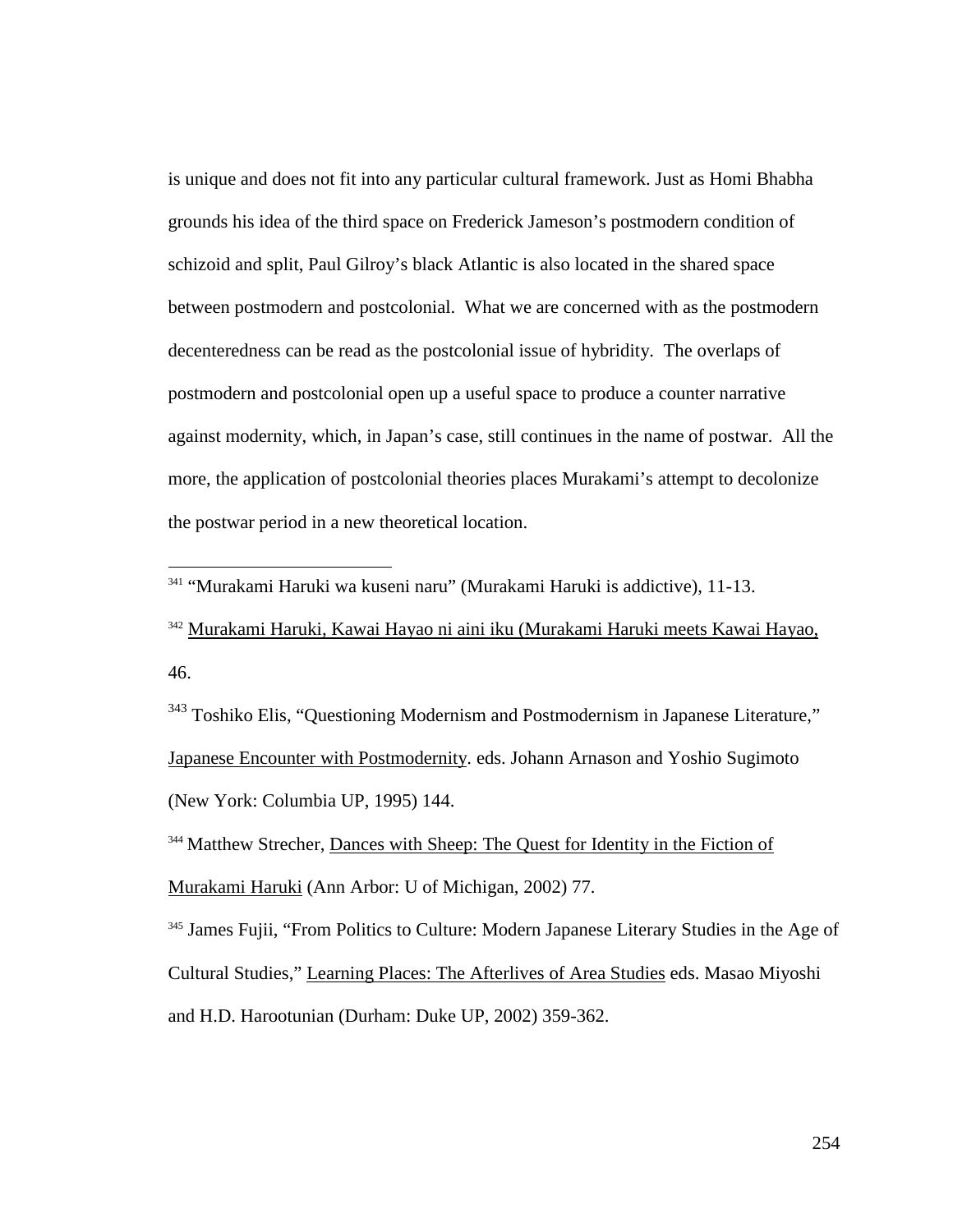# BIBLIOGRAPHY

#### Works by Haruki Murakami

Murakami, Haruki. Pinball, 1979. Trans. Alfred Birnbaum. Tokyo: Kodansha, 1980.

- ---, Hear the Wind Sing. Trans. Alfred Birnbaum. Tokyo: Kodansha, 1987.
- ---, A Wild Sheep Chase. Trans. Alfred Birnbaum. New York: Vintage, 1989.
- ---, Hardboiled Wonderland and the End of the World. Trans. Alfred Birnbaum. New York: Vintage, 1993.
- ---, "A Slow Boat to China." The Elephant Vanishes. Trans. Alfred Birnbaum and Jay Rubin. New York: Vintage, 1994.
- ---, "The Dancing Dwarf." The Elephant Vanishes. Trans. Alfred Birnbaum and Jay Rubin. New York: Vintage, 1994.
- ---, Dance, Dance, Dance. Trans. Alfred Birnbaum. New York: Vintage, 1995.
- ---, The Wind-Up Bird Chronicle. Trans. Jay Rubin. New York: Vintage, 1998.
- ---, Norwegian Wood. Trans. Jay Rubin. New York: Vintage, 2000.
- ---, South of the Border, West of the Sun. Trans. Philip Gabriel. New York: Vintage, 2000.
- ---, Sputnik Sweetheart. Trans. Philip Gabriel. New Work: Knopf, 2001.
- ---, Underground. Trans. Alfred Birnbaum and Philip Gabriel. New York: Vintage, 2001.
- ---, After the Quake. Trans. Jay Rubin. New York: Knopf, 2004.
- ---, Kafka on the Shore. Trans. Philip Gabriel. New York: Vintage, 2006.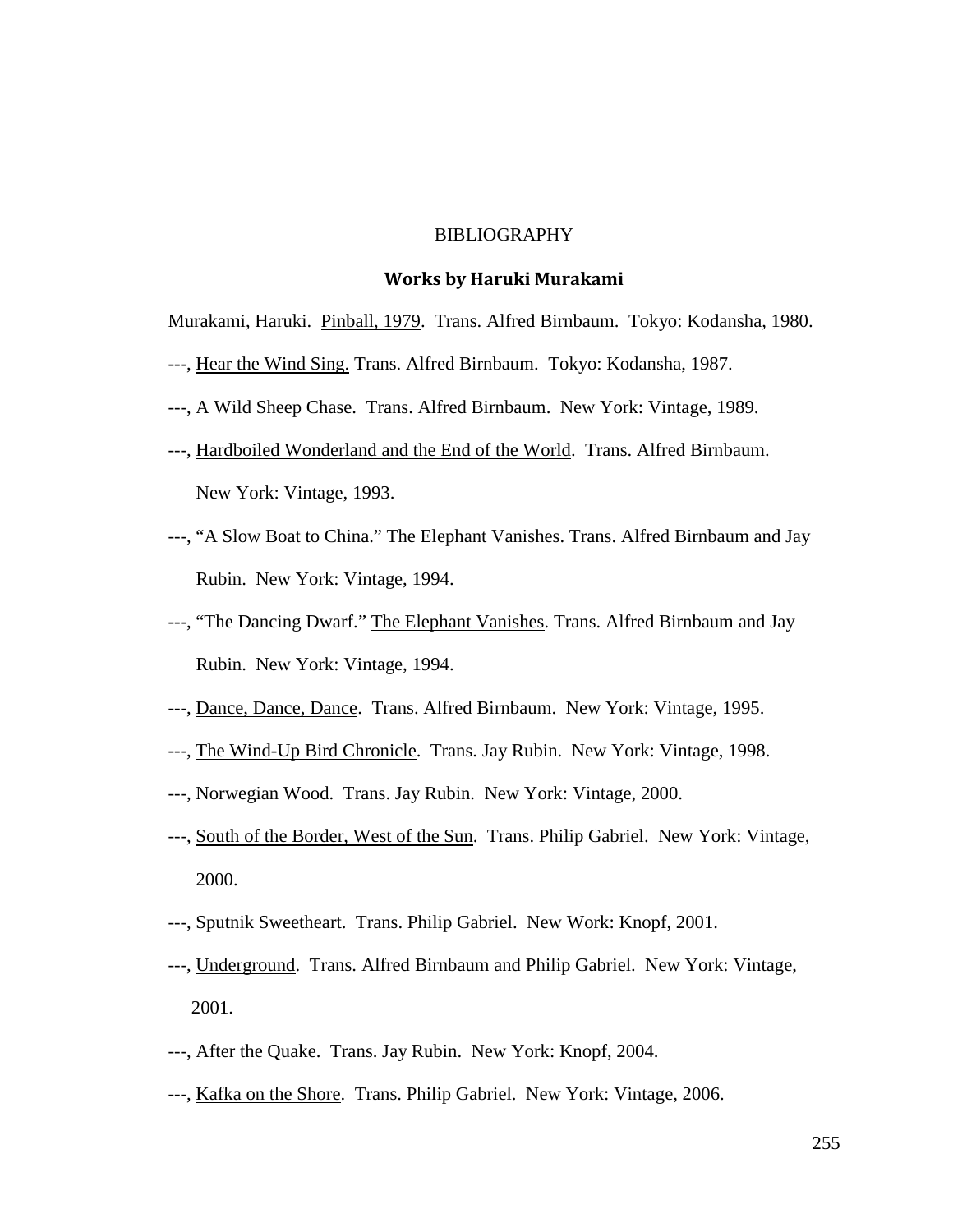- ---, "A Folklore for My Generation: A Pre-History of Late-Stage Capitalism." Blind Willow, Sleeping Woman. Trans. Philip Gabriel and Jay Rubin. New York: Vintage, 2006.
- ---, "Man-Eating Cats." Blind Willow, Sleeping Woman. Trans. Philip Gabriel and Jay Rubin. New York: Vintage, 2006.

## Works by Haruki Murakami in Japanese

Haruki Murakami. Kaze no uta o kike (Hear the Wind Sing). Tokyo: Kodansha, 2007.

- ---, 1973nen no pinboru (Pinball, 1973). Tokyo: Kodansha, 1983.
- ---, Hitsuji o meguru boken (Wild Sheep Chase). Tokyo: Kodansha, 1985.
- ---, Sekai no owari to hadoboirudo wandarando (Hardboiled Wonderland and the End of the World). Tokyo: Shinchosha, 1985.
- ---, Hitsujiotoko no Kurisumasu (The Sheepman's Christmas). Tokyo: Kodansha, 1985.
- ---, Panya saishugaki (Second Bakery Attack). Tokyo: Bungeishunju, 1986.
- ---, Chugoku yuki no suroboto (Slow Boat to China). Tokyo: Chuko, 1986.
- ---, Dansu, dansu, dansu (Dance, Dance, Dance). Tokyo: Kodansha, 1988.
- ---, Noruwei no mori (Norwegian Wood). Tokyo: Kodansha, 1991.
- ---, TV pipuru (TV People). Tokyo: Bunshu, 2008.
- ---, Nejimakidori kuronikuru (Wind-up Bird Chronicle). Tokyo: Shinchosha, 1995.
- ---, Kokkyo no minami, taiyo no nishi (South of the Border, West of the Sun). Tokyo: Kodansha, 1995.
- ---, Andaguraundo (Underground). Tokyo: Kodansha, 1999.
- ----, Yakusokusareta bashode (Underground 2). Tokyo: Bunshun, 2007.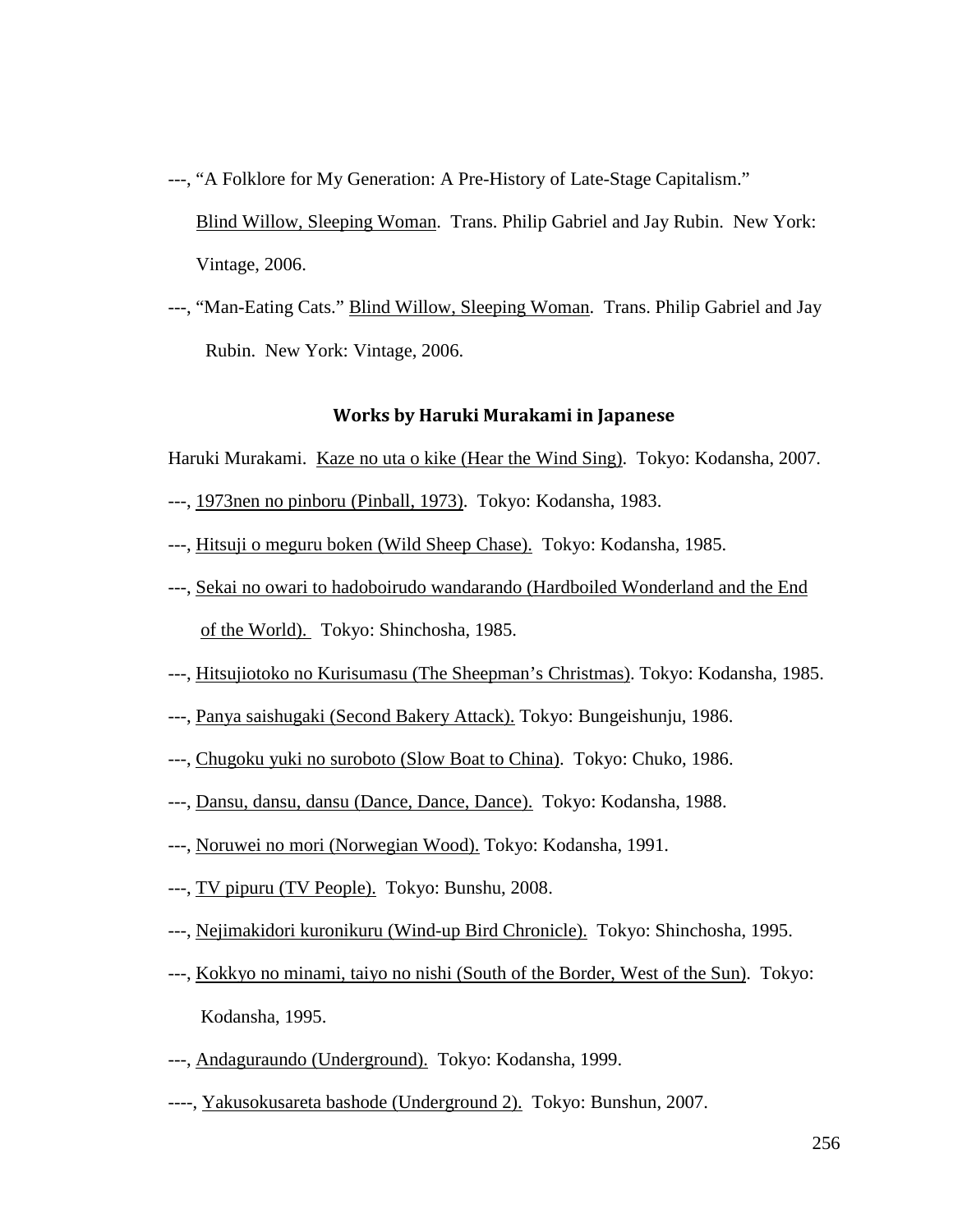- ---, Suputoniku no koibito (The Sputonik Sweetheart). Tokyo: Kodansha, 1999.
- ---, Kami no kodomotachi wa mina odoru (All God's Children Dance). Tokyo: Shicho, 2000.
- ----, Umibe no kafuka (Kafka on the Shore). Tokyo: Shinchosha, 2002.
- ----, Afutadaku (After Dark). Tokyo: Kodansha, 2007.
- ---, 1Q84. Tokyo: Shinchosha, 2009.

### Works in English

Anderson, Benedict. Imagined Communities. New York: Verso, 1991.

Aoki, Tamotsu. "Murakami Haruki and Japan Today." Contemporary Japan and

Popular Culture. Ed. John Whittier Treat. Honolulu: U of Hawaii P, 1996. 265-274.

Appiah, Kwame Anthony. "Is the Post- in Postmodern Post- in Postcolonial?"

Contemporary Postcolonial Theory: A Reader. Ed. Padmini Mongia.

New York: St. Martin's, 1996. 55-71.

- Arnason, Johann P. "Modernity, Postmodernity and the Japanese Experience." Japanese Encounter with Postmodernity. Eds. Arnason and Yoshio Sugimoto. New York: Columbia UP, 1995. 12-31.
- Arnason, Johann P. and Yoshio Sugimoto. Introduction. Japanese Encounter with Postmodernity. Eds. Arnason and Sugimoto. New York: Columbia UP, 1995. 1-11.
- Asada, Akira. "Infantile Capitalism and Japan's Postmodernism: A Fairy Tale." Postmodernism and Japan. Ed. Masao Miyoshi and H.D. Harootunian. Durham: Duke UP, 1989. 273-278.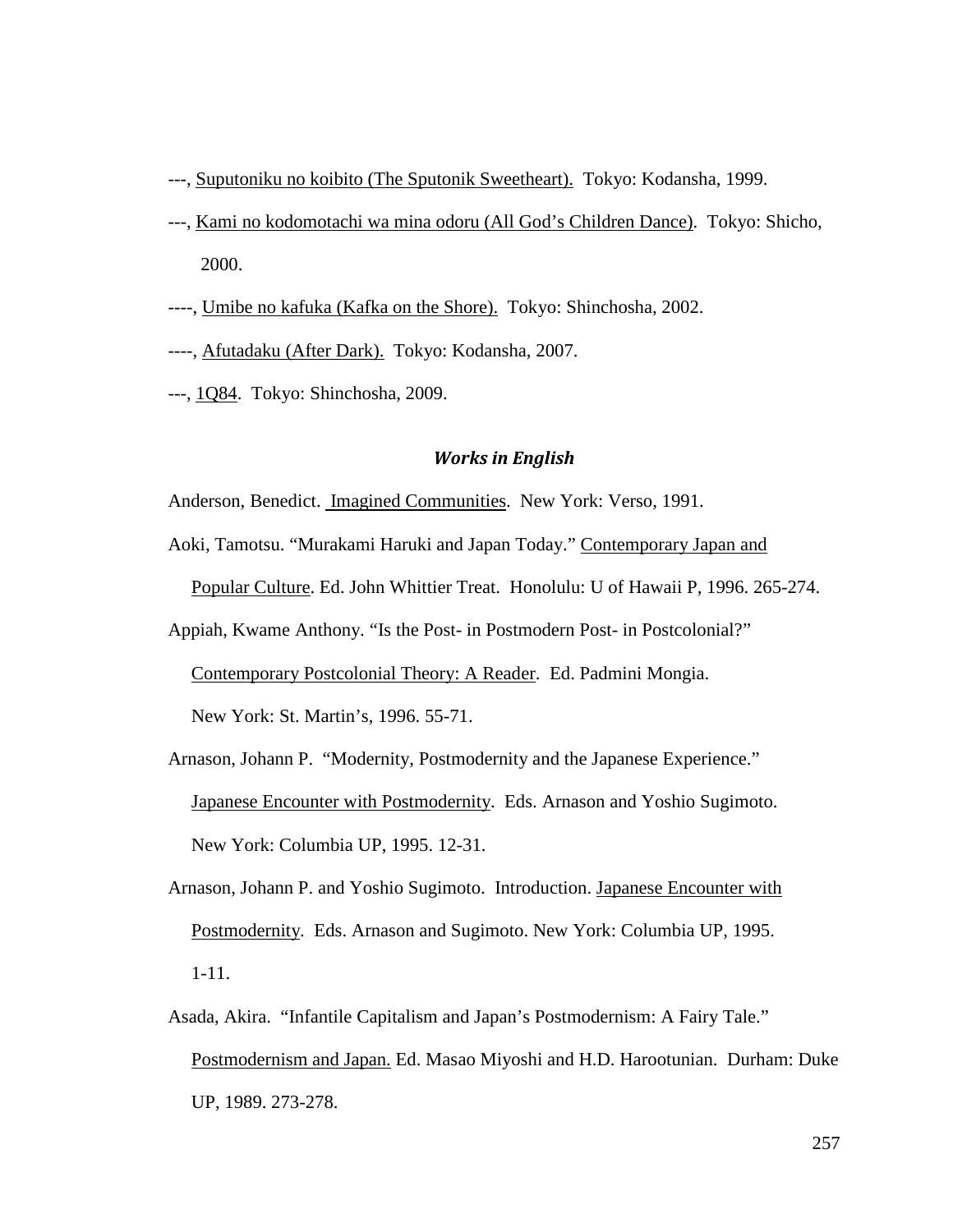- Barthes, Roland. Empire of Signs. Trans. Richard Howard. New York: Hill and Wang, 1982.
- Baudrillard, Jean. "Simulacra and Simulations." Ed. Julian Wolfreys. Literary Theories: A Reader and Guide. New York: New York U.P., 1999. 381- 394.
- Bauman, Zygmunt. "Postmodern Religion?" Religion, Modernity and Postmodernity. Ed Paul Heelas. Malden: Blackwell, 1998. 55-78.
- Bhabha, Homi. Location of Culture. New York: Routledge, 2004.
- ---, "Post-colonial Authority and Post-modern Guilt." Cultural Studies. Ed. Lawrence Grossberg. New York: Routledge, 1992.
- Butler, Judith. Undoing Gender. New York: Routledge. 2004.
- Bruma, Ian. Inventing Japan: 1853-1964. New York: Modern Library, 2003.
- Buruma, Ian and Avishai Margalit. Occidentalism. New York: Penguin, 2004.
- Carrier, James G. Introduction. Occidentalism: Images of the West. Ed. Carrier. New York: Clarendon Press, 1995. 1-32.
- Chakrabatry, Dipesh. "Postcoloniality and the Artifice of History: Who Speaks for 'Indian' Past?" Contemporary Postcolonial Theory: A Reader. Ed. Padmini Mongia. New York: St. Martin's, 1996. 223-247.
- Chang, Iris. The Rape of Nanking: The Forgotten Holocaust of World War II. New York: Penguin, 1997.
- Conrad, Joseph. Heart of Darkness. Los Angeles: Green Integer, 2003.
- Creighton, Miller. "Soto Others and Uchi Others: Imaging Racial Diversity, Imaging Homogenous Japan" Japan's Minorities: The Illusion of Homogeneity, ed. Michael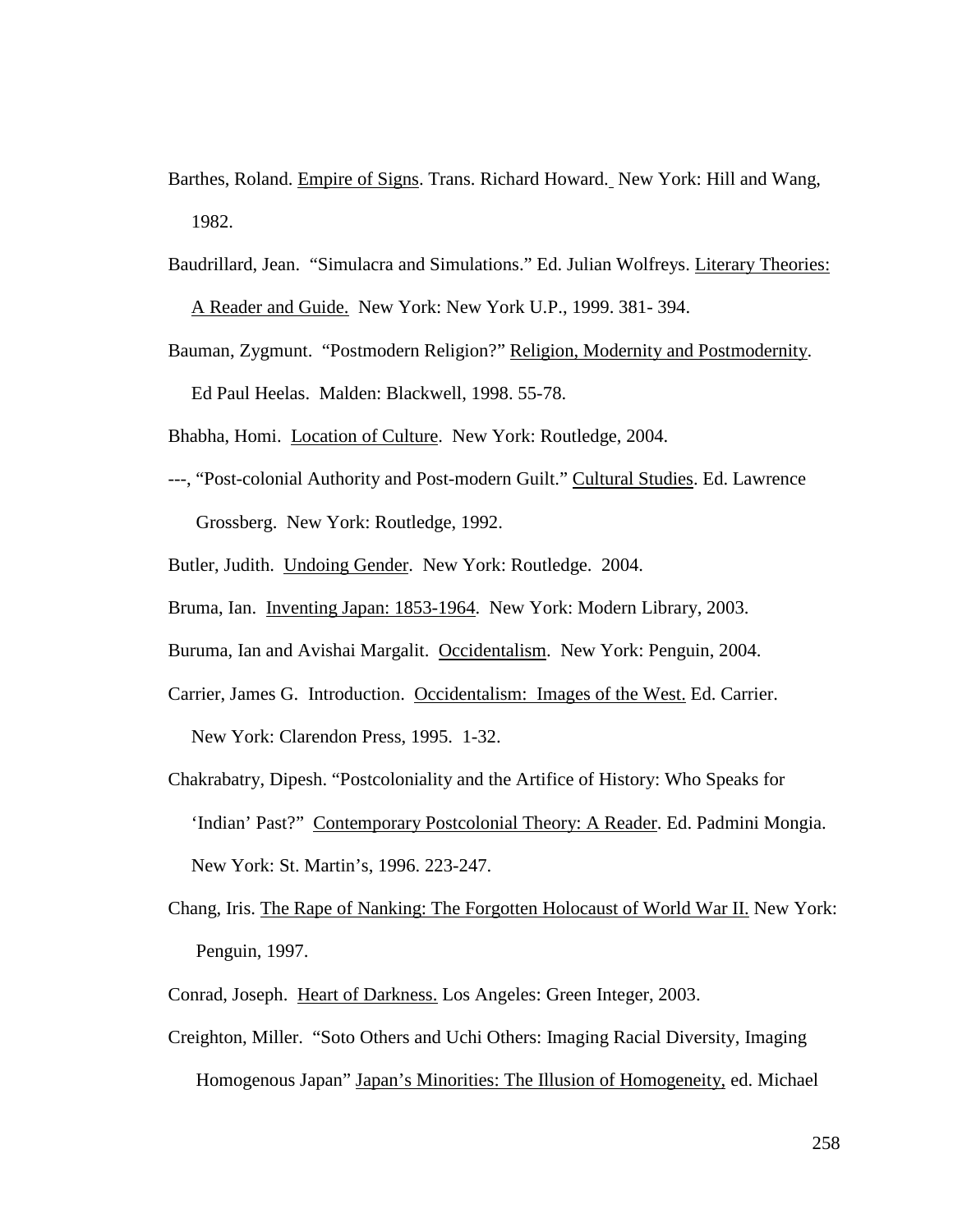Weiner. New York: Routledge, 1997. 212.

- De Bary, Brett. "Karatani Kojin's Origins of Modern Japanese Literature." Postmodernism and Japan. Ed. Masao Miyoshi and H.D. Harootunian. Durham: Duke UP, 1989. 235-258.
- Cassegard, Carl. Shock and Naturalization in Contemporary Japanese Literature. Folkstone: Global Oriental, 2007.
- Davis, Winston. "Religion and National Identity in Modern and Postmodern Japan." Religion, Modernity and Postmodernity. Ed Paul Heelas. Malden: Blackwell, 1998. 169-185.

Derrida, Jacques. Acts of Religion. New York: Routledge, 2002.

- Ellis, Toshiko. "Questioning Modernism and Postmodernism in Japanese Literature." Japanese Encounter with Postmodernity. Eds. Arnason and Yoshio Sugimoto. New York: Columbia UP, 1995. 133-153.
- Fisch, Michael. "In Search of the Real: Technology, Shock and Language in Murakami Haruki's Sputnik Sweetheart." Japan Forum 16.3 (2004): 361-383.
- Fisher, Susan. "An Allegory of Return: Murakami Haruki's *The Wind-Up Bird Chronicle.*" Return to Japan: From Pilgrimage to the West. Ed. Yoichi Nagashima. Oakville: Aarhus UP, 2001. 329-347.
- Flutsch, Maria. "Girls and the Unconscious in Murakami Haruki's *Kafka on the Shore*." Japanese Studeis 26.1 (2006): 69-79.

Foucautl, Michel. Religion and Culture. New York: Routledge, 1999.

Fujii, James A. "From Politics to Culture: Modern Japnese Literary Studies in the Age of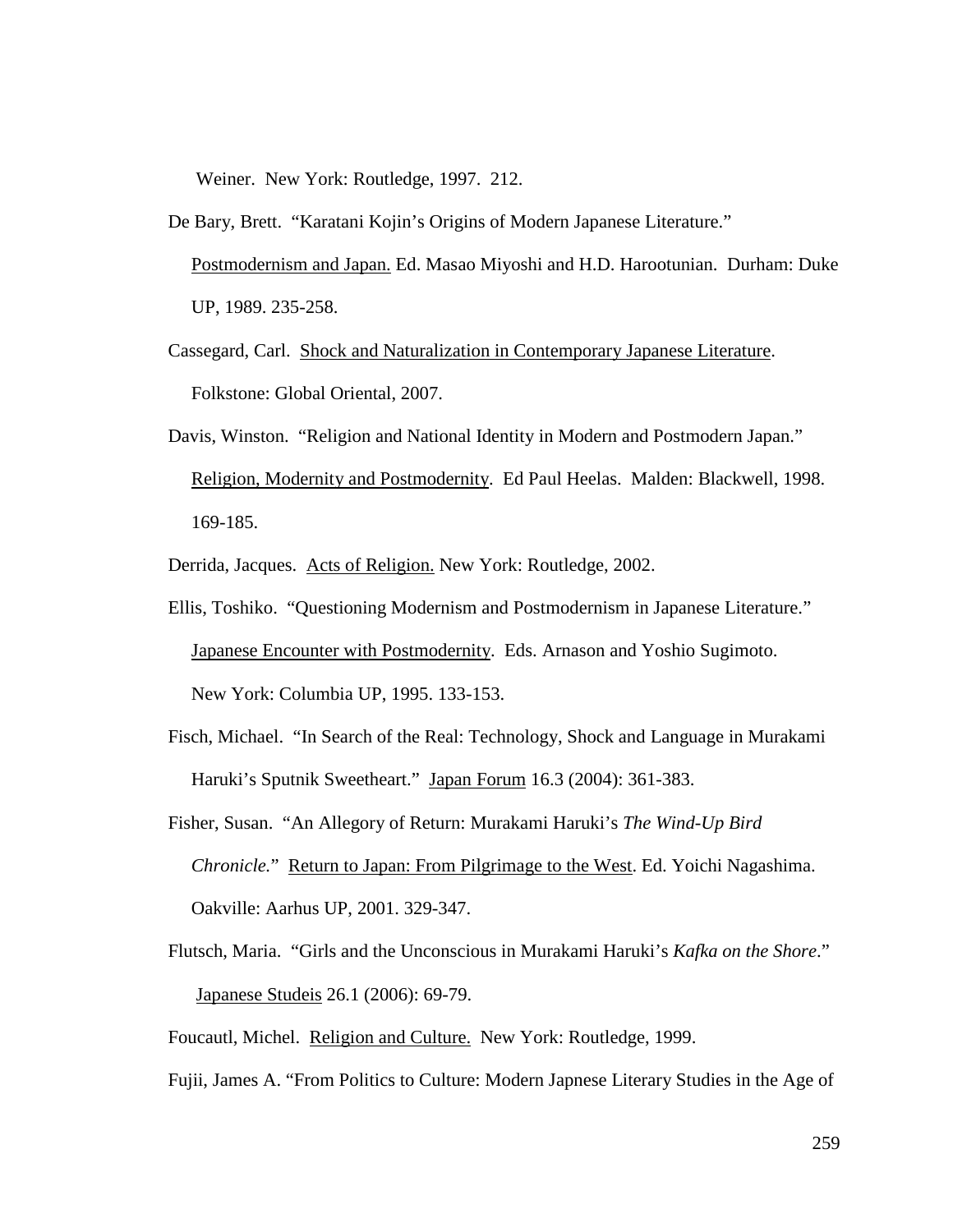Cultural Studies." Learning Places: The Afterlives of Area Studies. Eds. Masao Miyoshi and H.D. Harootunian. Durham: Duke UP, 2002. 244-367.

- Gabriel, Philip. "Aum, Underground, and Murakami Haruki's Other Side." Spirit Matters: The Transcendent in Modern Japanese Literature. Honolulu: U of Hawaii P, 2006.
- Gil, Tom. "Transformational Magic: Some Japanese Super-heroes and Monsters." The Worlds of Japanese Popular Culture: Gender, Shifting Boundaries and Global Cultures. Ed. D.P. Martinez. New York: Cambridge U. P, 1998, 33-55.
- Gilroy, Paul. The Black Atlantic: Modernity and Double Consciousness. Cambridge: Harvard UP, 1993.
- Gregory, Sinda, Toshifumi Miyawaki and Larry McCaffery. "It Don't Mean a Thing, If It Ain't Got That Swing: An Interview with Haruki Murakami." Review of Contemporary Fiction 22.2 (2002): 111-119.
- Hakutani, Yoshinobu. Introduction. Postmoderntity and Cross-Culturalism. Ed. Hakutani. Madison: Fairleigh Dickinson UP, 2002. 7-16.
- Harootunian, H. D. "Visible Discourses/Invisible Ideologies." Postmodernism and Japan. Ed. Masao Miyoshi and H.D. Harootunian. Durham: Duke UP, 1989.
- ---, "Japan's Long Postwar: The Trick of Memory and the Ruse of History." Japan After Japan. Ed. Tomiko Yoda and Harootunian. Durham: Duke U.P., 2006. 98-121.
- ---, History's Disquiet: Modernity, Cultural Practice, and the Question of Everyday Life. New York: Columbia U.P., 2000.
- Hicks, George. The Comfort Women: Japan's Brutal Regime of Enforced Prostitution in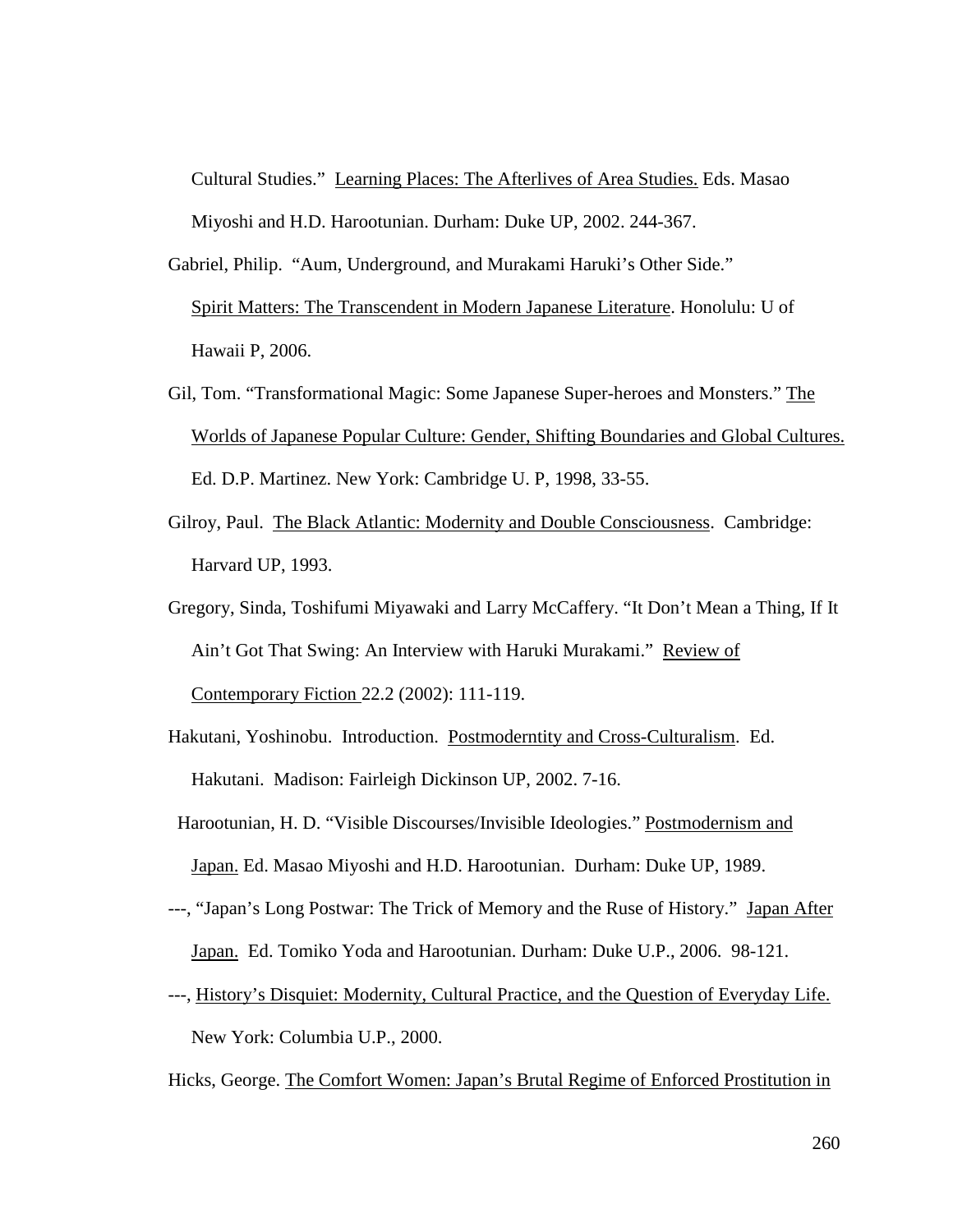the Second World War. New York: Norton. 1995.

- Irigaray, Luce. This Sex Which Is Not One. Trans. Catherine Porter. Ithaca: Cornell UP, 1985.
- ---"Sorcerer Love: A Reading of Plato, Symposium." Feminism and History of Philosophy. Ed. Lloyd, Genevieve. New York: Oxford UP, 2002.

Iwamoto, Yoshio. "A Voice from Postmodern Japan: Haruki Murakami."

World Literature Today. 67.2 (1993): 295-300.

Jameson, Fredrick. "Third-world Literature in the Era of Multinational Capitalism." The Jameson Reader. Ed. Michael Hardt and Kathi Weeks. Malden: Blackwell, 2000. 315-339.

---, Postmodernism or the Cultural Logic of Late Capitalism. Durham: Duke UP, 2001.

---, Introduction. Origins of Modern Japanese Literature. By Karatani Kojin. Trans.

Brett

de Bary. Durham: Duke UP, 1998.

- Karatani, Kojin. "One Spirit, Two Nineteenth Centuries." Postmodernism and Japan. Ed. Masao Miyoshi and H.D. Harootunian. Durham: Duke UP, 1989. 259-272.
- ---, Origins of Modern Japanese Literature. Trans. Brett de Bary. Durham: Duke UP, 1998.
- Kawai, Hayao. "The Experience of the Numinous Today: From the Novels of Haruki Murakami." The Idea of the Numinous: Contemporary Jungian and Psychoanalytic Perspectives. Ed. Ann Casement and David Tracey. New York: Routledge, 2006. 186-199.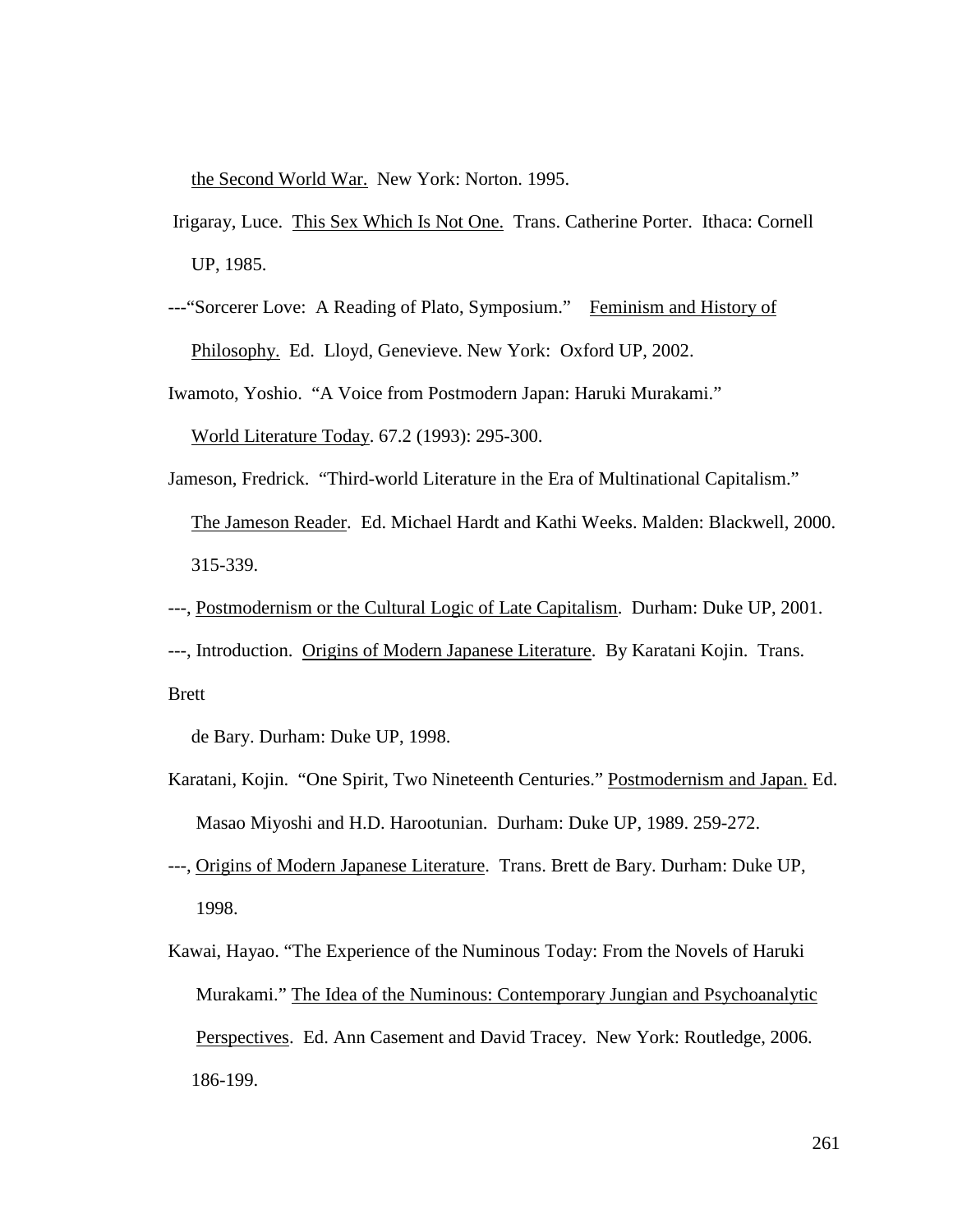Kawakami, Chiyoko. "The Unfinished Cartography: Murakami Haruki and the Postmodern Cognitive Map." Monumenta Nipponica 57.3 (2002): 309-337.

Kodansha International. Japan: Profile of A Nation. Tokyo: Kodansha, 1994.

- Kowner, Rotem. "Deconstruction of the Japanese National Discourse: Laymen's Beliefs and Ideology." Exploring Japaneseness. Ed.R. Donahue. Westport: Abex, 2002. 169- 182.
- Lai, Amy Ty. "Memory, Hybridity, and Creative Alliance in Haruki Murakmi's Fiction." Mosaic 40.1 (2007): 163-179.
- Lie, John. Multiethnic Japan. Cambridge: Harvard UP. 2001.
- Lo, Kwai-Chung. "Return to What One Imagines to Be There: Masculinity and Racial Otherness in Haruki Murakami's Writing about China." Novel 37.3 (2004): 258-276.
- Loughman, Celeste. "No Place I Was Meant to Be: Postmodern Japan in Haruki Murakami's Fiction." Postmoderntity and Cross-Culturalism. Ed. Yoshinobu Hakutani. Madison: Fairleigh Dickinson UP, 2002. 17-30.
- Lyotard, Jean-Francois. The Postmodern Condition: A Report on Knowledge. Trans. Geoff Bennington and Brian Massumi. Minneapolis: U of Minnesota P, 1979.
- Miyoshi, Masao. Off Center: Power and Culture Relations Between Japan and the United States. Cambridge: Harvard UP, 1994.
- Miyoshi Masao and H. D. Harootunian. Introduction. Postmodernism and Japan. Ed. Miyoshi and Harrotunian. Durham: Duke UP, 1989. vii-xix.
- Miyoshi Masao. "Against the Native Grain: The Japanese Novel and the 'Postmodern' West." Postmodernism and Japan. Ed. Masao Miyoshi and H.D. Harootunian.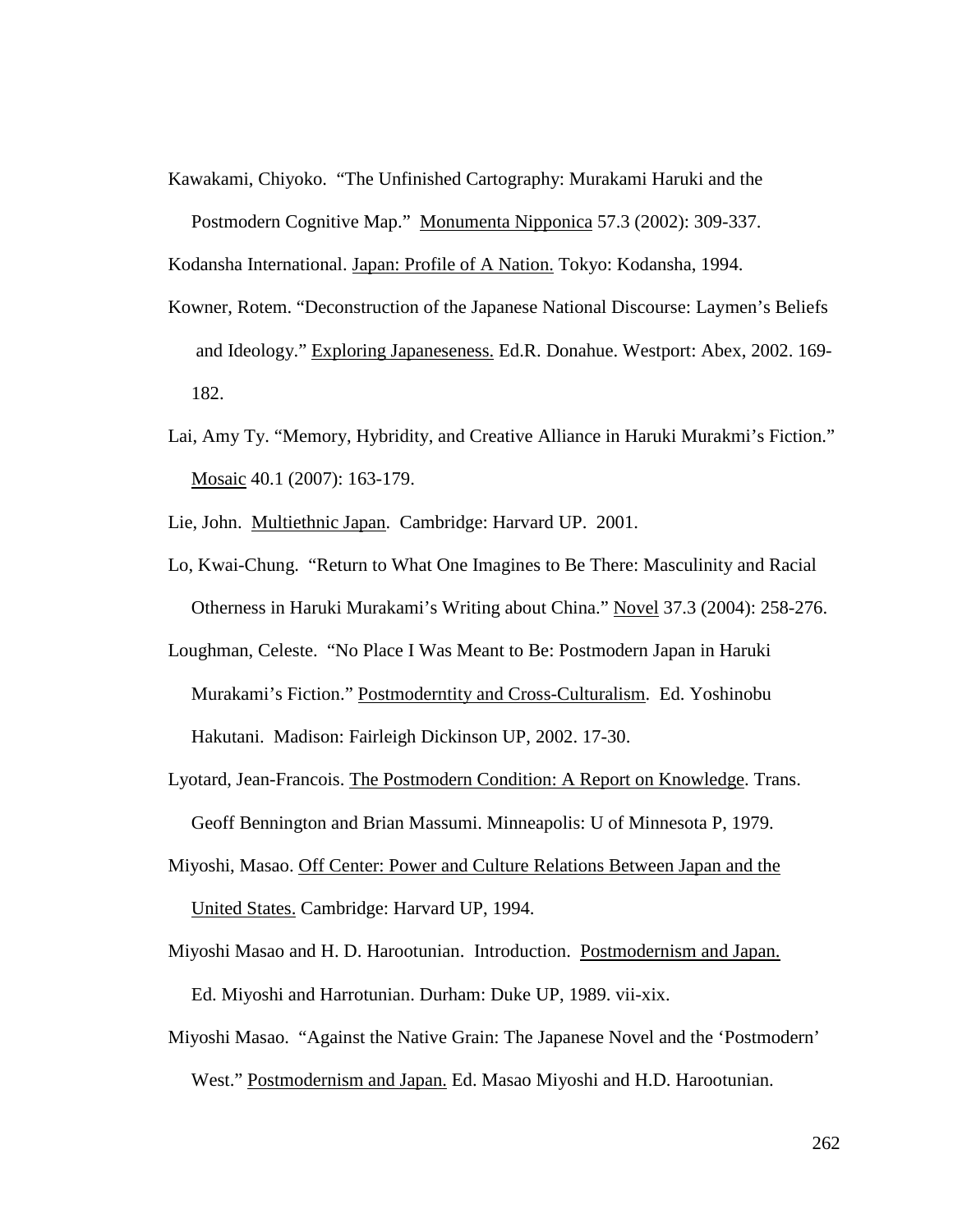Durham: Duke UP, 1989. 143-168.

- Montgomery, Michael. Imperialist Japan: The Yen to Dominate. London: Christopher Helm, 1987.
- Murakami, Fuminobu. Introduction. Postmodern, Feminist and Postclonial Currents in Contemporary Japanese Culture: A Reading of Murakami Haruki, Yoshimoto Banana, Yoshimoto Takaaki and Karatani Kojin. By Murakami. New York: Routledge, 2005.
- ---, "Murkami Haruki's Postmodern World." Postmodern, Feminist and Postclonial Currents in Contemporary Japanese Culture: A Reading of Murakami Haruki, Yoshimoto Banana, Yoshimoto Takaaki and Karatani Kojin. New York: Routledge, 2005. 20-57.
- ---, Introduction. "Murakami Haruki's Postmodern World." By Murakami. Japan Forum 14.1(2002): 127-130.
- Najita, Tetsuo. "On Culture and Technology in Postmodern Japan." Postmodernism Japan. Ed. Masao Miyoshi and H.D. Harootunian. Durham: Duke UP, 1989. 3-20.
- Napier, Susan. "Hybrid Identities: Oe, Japan and the West." Return to Japan: From Pilgrimage to the West. Ed. Yoichi Nagashima. Oakville: Aarhus UP, 2001. 320-328.
- Oe, Kenzaburo. "Japan's Dual Identity: A Writer's Dilemma." Postmodernism and Japan. Ed. Masao Miyoshi and H.D. Harootunian. Durham: Duke UP, 1989. 189-214.
- Okada, Sumie. Japanese Writers and the West. New York: Palgrave, 2003.
- Parry, Benita. "Signs of Our Times: A Discussion of Homi Bhabha's *Location of Culture.*" Learning Places: The Afterlives of Area Studies. Ed. Masao Miyoshi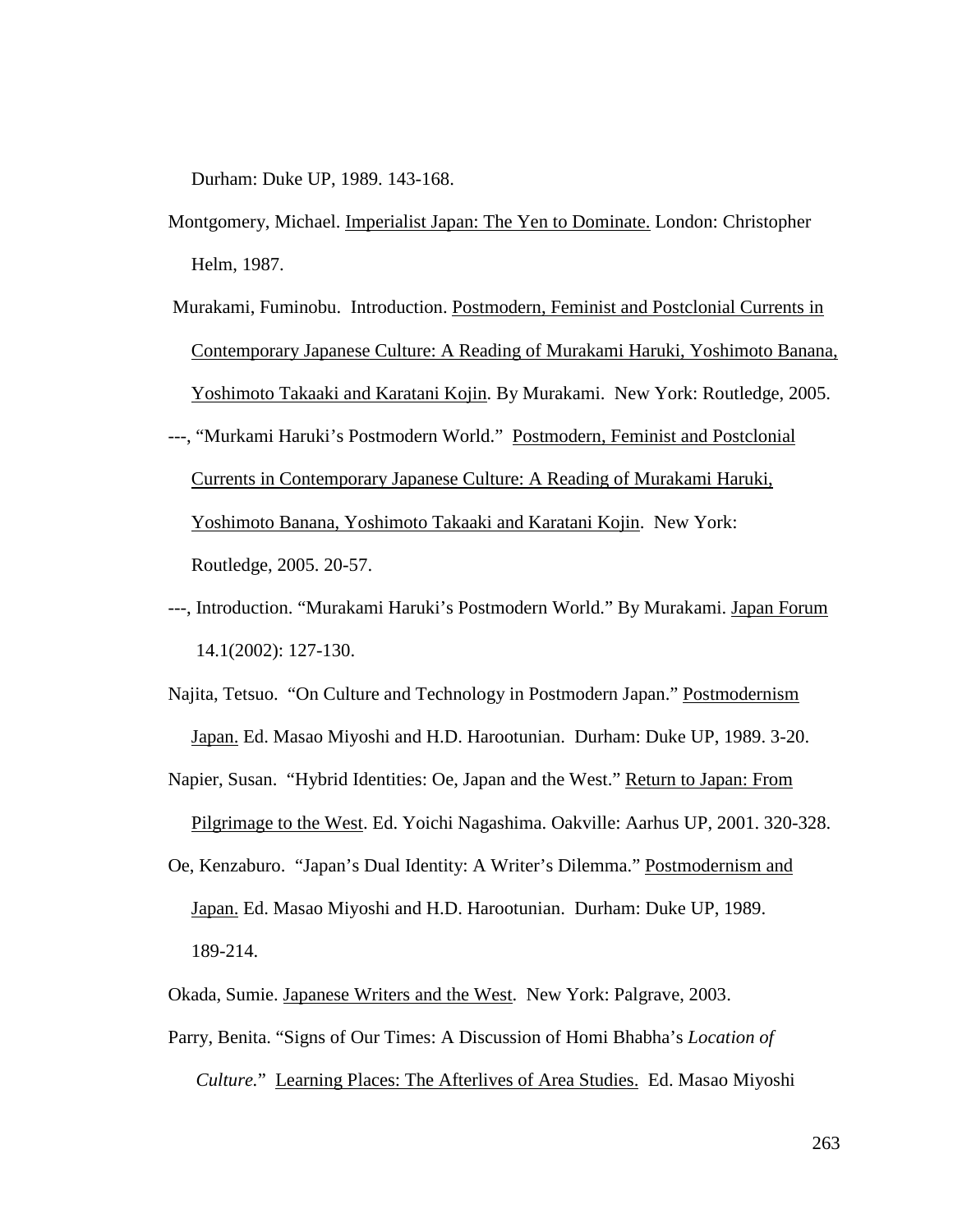and H.D. Harootunian. Durham: Duke UP, 2002. 119-149.

Prokhovnik, Raia. Rational Woman: A Feminist Critique of Dichotomy. New York: Routridge, 1999.

Rubin, Jay. Haruki Murakami and the Music of Words. London: Vintage, 2005.

- ---, "Murakami Haruki's Two Poor Aunts Tell Everything They Know About Sheep, Wells, Unicorns, Proust, Elephants, and Magpies." Oe and Beyond. Eds. Stephen Snyder and Philip Gabriel. Honolulu: U of Hawaii P, 1999. 177-198.
- Russell, John G. "Race and Reflexivity: The Black Other in Contemporary Japanese Mass Culture." Contemporary Japan and Popular Culture. Ed. John Whittier Treat. Honolulu: U of Hawaii P. 1996. 17-40.
- Said, Edward. Orientalism. New York: Vintage, 1979.
- ---, Culture and Imperialism. New York: Vintage, 1994.
- Sakai, Naoki. "Modernity and Its Critique: The Problem of Universalism and Particularism." Postmodernism and Japan. Ed. Masao Miyoshi and H.D. Harootunian. Durham: Duke UP, 1989. 93-122.
- Sandoval, Chela. "Fredric Jameson: Postmodernism is a Neocolonizing Global Force." Methodology of the Oppressed. By Sandoval. Minneapolis: U of Minnesota P, 2000.
- Scarry, Elain. The Body in Pain: Making and Unmaking of the World. New York: Oxford UP, 1987.
- Seats, Michael. Murakami Haruki: The Simulacrum in Contemporary Japanese Culture. Lanham: Lexington Books, 2006.
- Snyder, Stephen and Philip Gabriel. Introduction. Oe and Beyond. Ed. Snyder and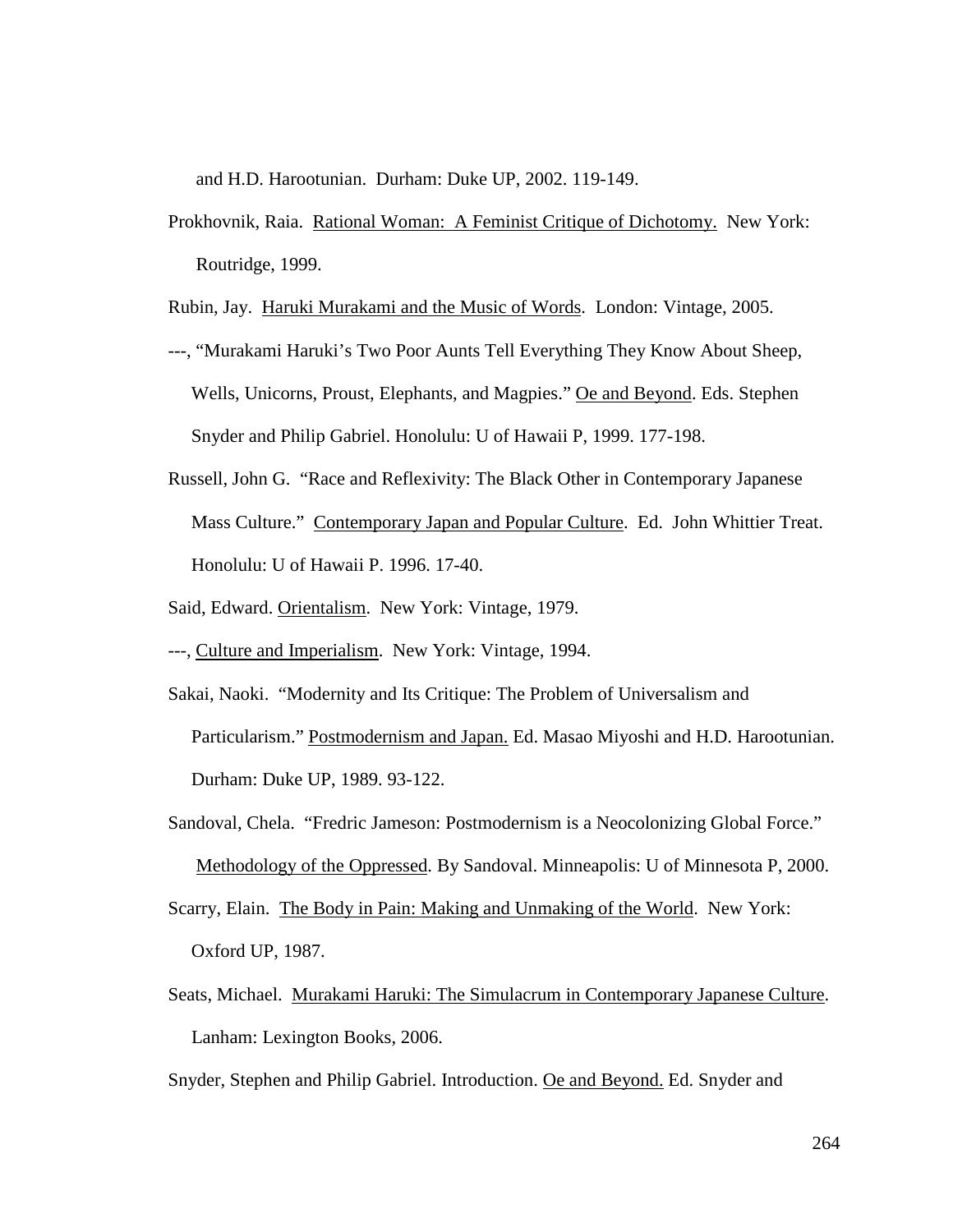Gabriel. Honolulu: U of Hawaii P, 1999. 1-10.

- Spivak, Gayatri Chakvorty. "Can the Subaltern Speak?" Marxism and the Interpretation of Culture. Ed. Cary Nelson and Lowrence Grossberg. Chicago: U of Illinois P, 1998. 271-313.
- Strecher, Matthew C. "Magical Realism and the Search for Identity in the Fiction of Murakami Haruki." Journal of Japanese Studies 25.2 (1999): 263-298.
- ---, Dances with Sheep: The Quest for Identity in the Fiction of Murakami Haruki.
- Struges, Robert. Dialogue and Deviance: Male-Male Desire in the Dialogue Genre (Platoto Aelred, Plato to Sade, Plato to the Postmodern). New York: Palgrave, 2005.
- Suter, Rebecca. The Japanization of Modernity. Cambridge: Harvard U.P., 2008.
- Takeuchi, Yoshimi. What is Modernity?: Writing of Takeuchi Yoshimi. Trans. Richard Calichman. New York: Columbia UP, 2005.
- Tanaka, Stephen. Japan's Orient: Rendering Pasts into History. Berkley: U of California 1993.
- Tsutsui, William and Machiko Ito. Ed. In Godzilla's Footsteps: Japanese Pop Culture Icons on the Global Stage. New York: Palgrave, 2006.

Vasishth, Andrew. "A model minority: the Chinese community in Japan." Japan's Minorities: The Illusion of Homogeneity, Ed. Michael Weiner. New York: Routledge, 1997. 116-136.

Wain, Leah. "Postmodernism? Not Representing Postmodernism." Ed. Julian Wolfreys. Literary Theories: A Reader and Guide. New York: New York U.P., 1999.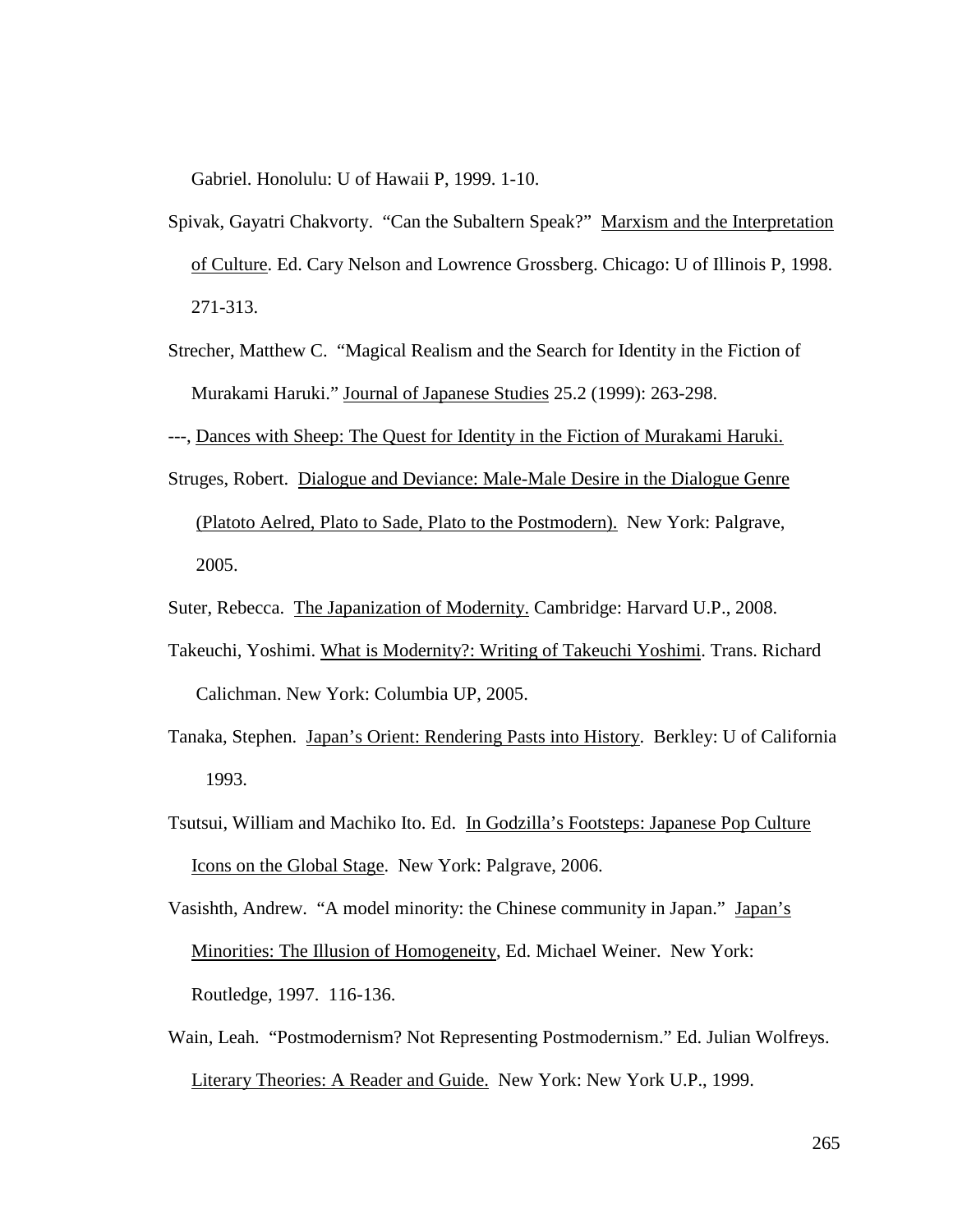- Welch, Patricia. "Haruki Murakami's Storytelling World." World Literature Today 79.1 (2005): 55-59.
- Yeats, W. B. The Collected Poems of W. B. Yeats. New York: Macmillan, 1956.
- Yoda, Tomiko. "A Roadmap to Millennial Japan." Japan After Japan. Ed. Yoda and Harry Harootunian. Durham: Duke U.P., 2006. 16-55.
- Yoda, Tomiko and Harry Harootunian. Introduction. Japan After Japan. Ed. Yoda and Harootunian. Durham: Duke U.P., 2006. 1-15.
- Yoshida, Sanroku. "The Burning Tree: The Spatialized World of Kenzaburo Oe." World Literature Today. 69.1 (1995): 10-16.
- Yoshioka, Hiroshi. "Samurai and self-colonization in Japan." The Decolonization of Imagination: Culture, Knowledge and Power. Ed. Jan Nederveen Pieterse and Bhikhu Parekh. New Jersey: Zed Books, 1995. 99-112.

#### Works in Japanese

Endo, Nobuharu, "Murakami Haruki: Noruwei no Mori ron" (Murakami Haruki: Norwegian Wood." Murakami Haruki Studies 03. Eds. Yoshiki Kuritsubo and Akihiko Tsuge. Tokyo: Wakakusa Shobo, 1999, 159-188.

Higuchi, Kiyoyuki. Sei to Nihonjin (Sex and Japanese). Tokyo: Kodansha, 1885.

- Imai, Kiyoto. "Toshi no mukougawa to boryoku (The Other side of the City and Violence." Murakami Haruki: Tema, souchi, kyarakuta (Haruki Murakami: Theme, Setting and Characters). Ed. Tsuge Mitsuhiko. Tokyo: Shibundo, 2008. 121-128.
- ---, "'Sekai no owari to hadoboirudo wandarando': Nejire no soshikika" (Hardboiled Wonderland and the End of the World: The System of Nejire). Murakami Haruki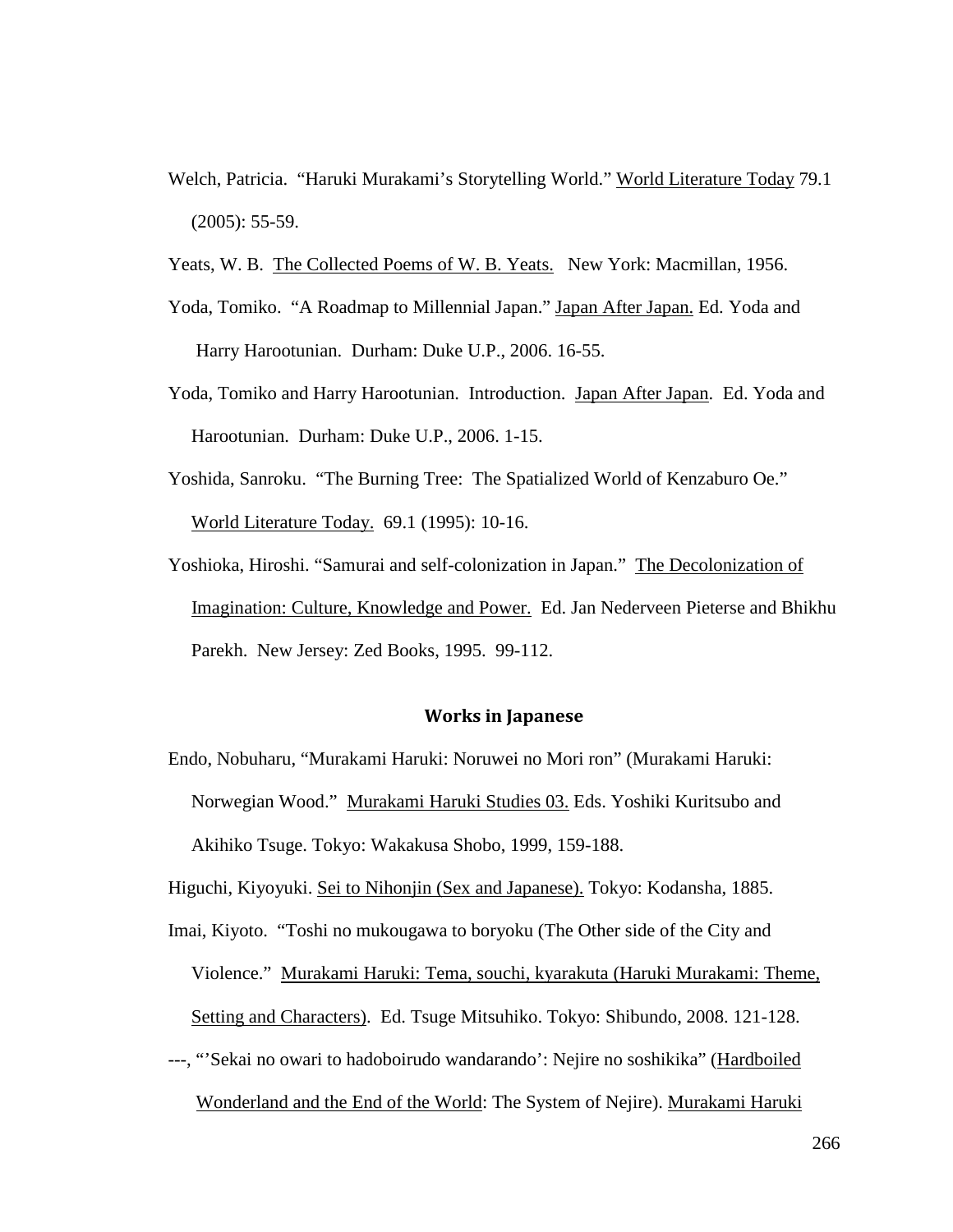Sutadizu 02 (Murakami Haruki Studies 02). Ed. Kuritsubo Yoshiki and Tsuge Metsuhiko. Tokyo: Wakakusa Shobo, 1999. 62-87.

- Kato, Norihiro. Murakami Haruki ronshu 1 (Murakami Haruki Study Books 1). Tokyo: Wakakusashobo, 2006.
- ---, Ed. Murakami Haruki iero pegi (Murakami Haruki Yellow Page). Tokyo: Arachi Shuppan, 2000.
- ---, Ed. Murakami Haruki iero pegi part 2 (Murakami Haruki Yellow Page Part 2). Tokyo: Arachi Shuppan, 2004.
- Kan, Sanjun. Orientarisumu no kanata e (Beyond Orientalism). Tokyo: Iwanami, 2006.
- Karatani, Kojin. "Hihyo to posutomodan" (Criticism and Postmodern). Sai toshiteno basho (Places as Differences). Tokyo: Kodansha, 2007. 125-173.
- ---, "Murakami Haruki no fukei" (Landscape of Murakami Haruki). Murakami Haruki Sutadizu 01 (Murakami Haruki Studies 01). Ed. Kuritsubo Yoshiki and Tsuge Metsuhiko. Tokyo: Wakakusa Shobo, 1999. 99-137.
- ---. Nihon kindai bungaku no kigen (Origin of Modern Japanese Literature). Tokyo: Bunkei Bunko, 2006.
- ---, "Ri no hihan: Nihon niokeru puremodan to posutomodan" (Criticism of Reason: Japan's Pre-modern and Postmodern). Kodoba to higeki (Language and Tragedy). Tokyo: Kodansha, 1993. 161-184.
- Kazamaru, Yoshihiko. "'Modokashisa' toiu kyoki: nejimakidori kuronikuru no boku to Murakami Haruki" (Irritation as Weapon: Boku in Wind-up Bird Chronicle and Murakami Haruki). Ed. Yoshiki Kuritsubo and Mitsuyoshi Tsuge. Murakami Haruki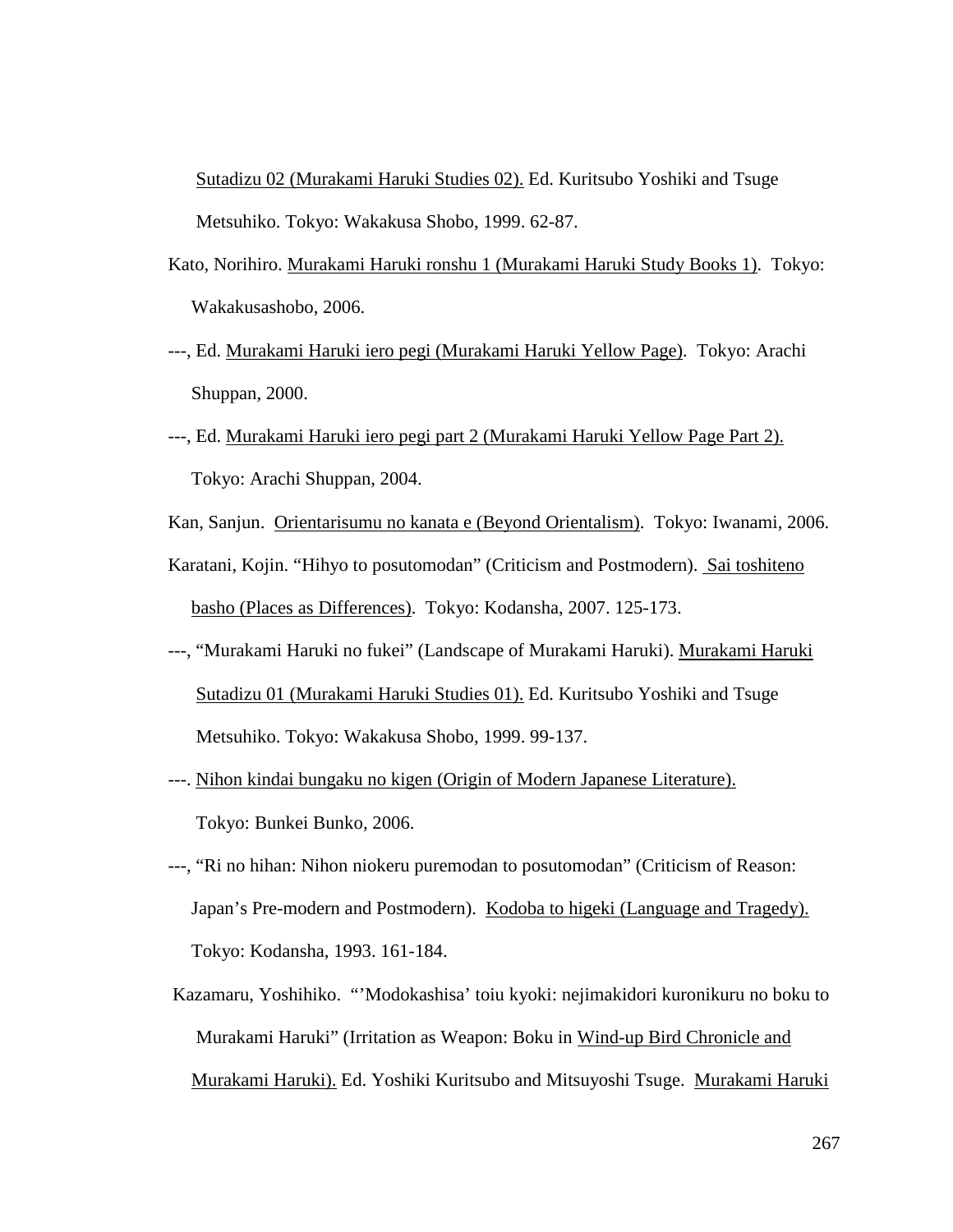Sutadizu 04 (Murakami Haruki Studies 04). Tokyo: Wakakusa Shobo, 1999. 62-86.

- Kawai, Hayao. "Chikatetsu sarin-jiken ga oshieru koto" (What the Subway Sarin Attach teaches us). Ed. Yoshiki Kuritsubo and Mitsuyoshi Tsuge. Murakami Haruki Sutadizu 04 (Murakami Haruki Studies 04). Tokyo: Wakakusa Shobo, 1999. 174-193.
- Kawamoto, Saburo. "Murakami Haruki no parareru warudo" (Parallel World of Murakami Haruki). Murakami Haruki Sutadizu 02 (Murakami Haruki Studies 02). Ed. Kuritsubo Yoshiki and Tsuge Metsuhiko. Tokyo: Wakakusa Shobo, 1999. 38-47.
- Kawamura, Minato. "'Shin-sekai' no owari to hato bureiku wandarando" (The End of the New World and Hart Break Wonderland). Murakami Haruki Sutadizu 02 (Murakami Haruki Studies 02). Ed. Kuritsubo Yoshiki and Tsuge Metsuhiko. Tokyo: Wakakusa Shobo, 1999. 13-37.
- ---, "Haruha-gawa no kakaru hashi: Gendaishi toshiteno monogatari" (The Bridge over Harha River: Narrative as Modern History). Murakami Haruki Sutadizu 04 (Murakami Haruki Studies 04). Ed. Yoshiki Kuritsubo and Mitsuyoshi Tuge. Tokyo: Wakakusa Shobo, 1999. 28-38.
- Kojima, Yosuke. "Murakami Haruki to Sukui" (Murakami Haruki and Salvation). Murakami Haruki: Tema, souchi, kyarakuta (Haruki Murakami: Theme, Setting and Characters). Ed. Tsuge Mitsuhiko. Tokyo: Shibundo, 2008. 53-64.
- Kuroko, Kazuo. Murakami Haruki: Soshitsu no Monogatari kara Tankan no monogatarie. Tokyo: Bensei, 2007.
- Maeda, Ai. "Boku to nezumi no kigouron: Nishinho sekai toshiteno Kaze no uta o kike" (Semiotics of Boku and Nezumi:Hear the Wind Sing as Binary World ). Murakami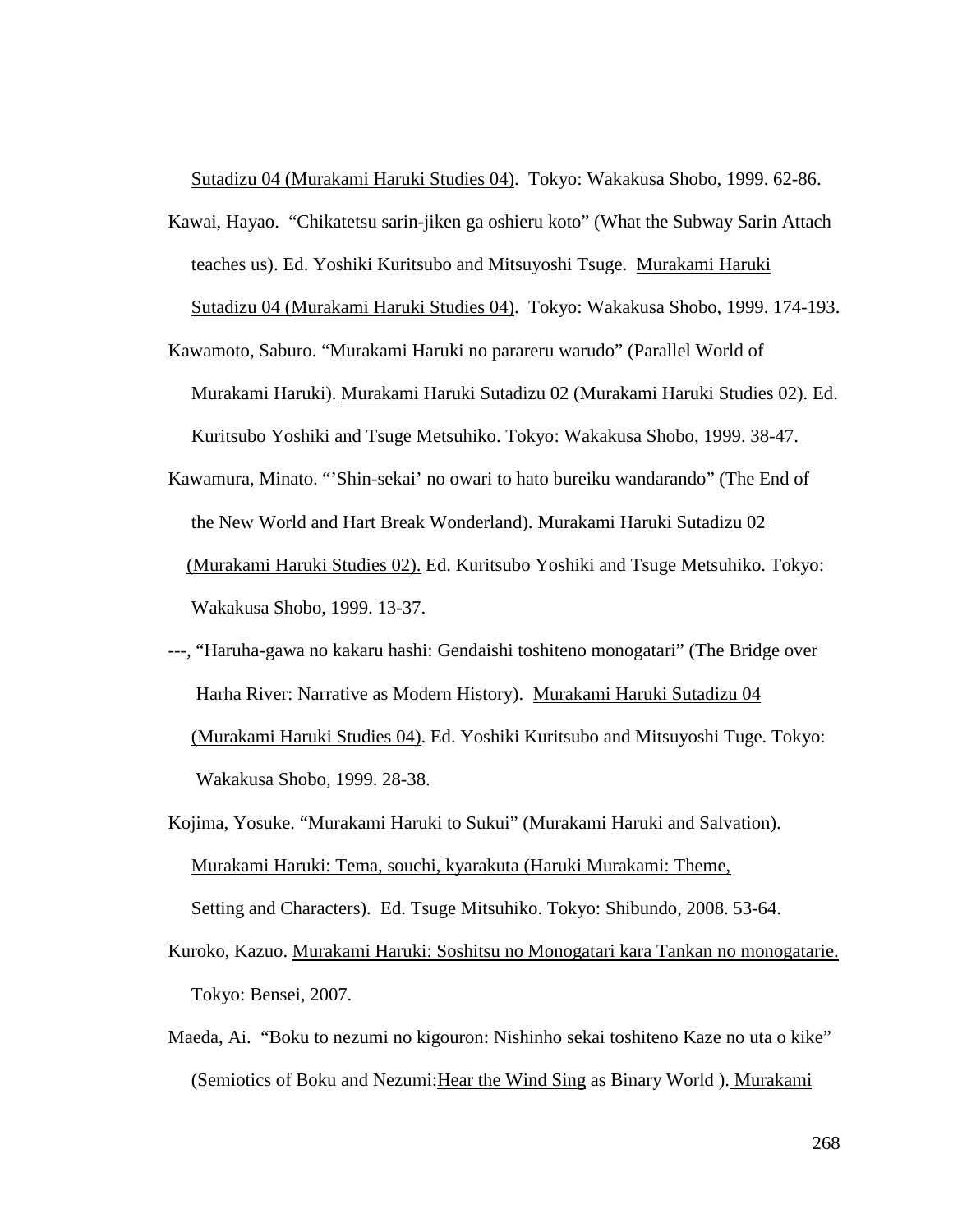Haruki Sutadizu 01 (Murakami Haruki Studies 01). Ed. Kuritsubo Yoshiki and Tsuge Metsuhiko. Tokyo: Wakakusa Shobo, 1999. 13-29.

- Murakami, Haruki. Interview with Motoyuki Shibata. "Yagi-san yubin mitaini meirokashita sekai no nokade: Shosetsu no kanouse" (In the World of Maze that is like Goat Mail: Possibility of Novels). Spec.issue of Eureka. 8. 1989. 8-38.
- Nagashima, Takayoshi. "Nakata-san ron" (Theory of Nakata: the Mediator). Murakami Haruki: Tema, souchi, kyarakuta (Haruki Murakami: Theme,Setting and Characters). Ed. Tsuge Mitsuhiko. Tokyo: Shibundo, 2008. 229-236.
- Numano, Mitsuyoshi. "Murakami Haruki wa sekai no 'ima' ni tachimukau: 'Nejimakidori kuronikuru' o yomitoku (Murakami Haruki faces the 'Present' of the World: Analysis of Wind-up Bird Chronicle). Ed. Yoshiki Kuritsubo and Mitsuyoshi Tsuge. Murakami Haruki Sutadizu 04 (Murakami Haruki Studies 04). Tokyo:
- Wakakusa Shobo, 1999. 13-27.
- Oe, Kenzaburo. Sukuimushi ga naguraderu made. Tokyo: Shinchosha, 2003. vol.1 of Moeagaru Midori no Ki.
- --- Bishireshon: Yureugoku. Tokyo: Shinchosha, 2003. vol.2 of Moeagaru Midori no Ki.
- --- Oinaru Hini. Tokyo: Shinchosha, 2003. vol. 3 of Moeagaru Midori no Ki.
- Sengoku, Hideyo. "Airon o kakeru seinen" (An Ironing Young Man). Murakami Haruki Studies 03. Eds. Mitsuhiko Tsuge and Yoshiki Kurutsubo. Tokyo: Wakakusa Shobo,1999. 55-85.
- Shimizu, Yoshinori. Murakami Haruki wa kuseninaru (Murakami Haruki is addictive). Tokyo: Asahi, 2006.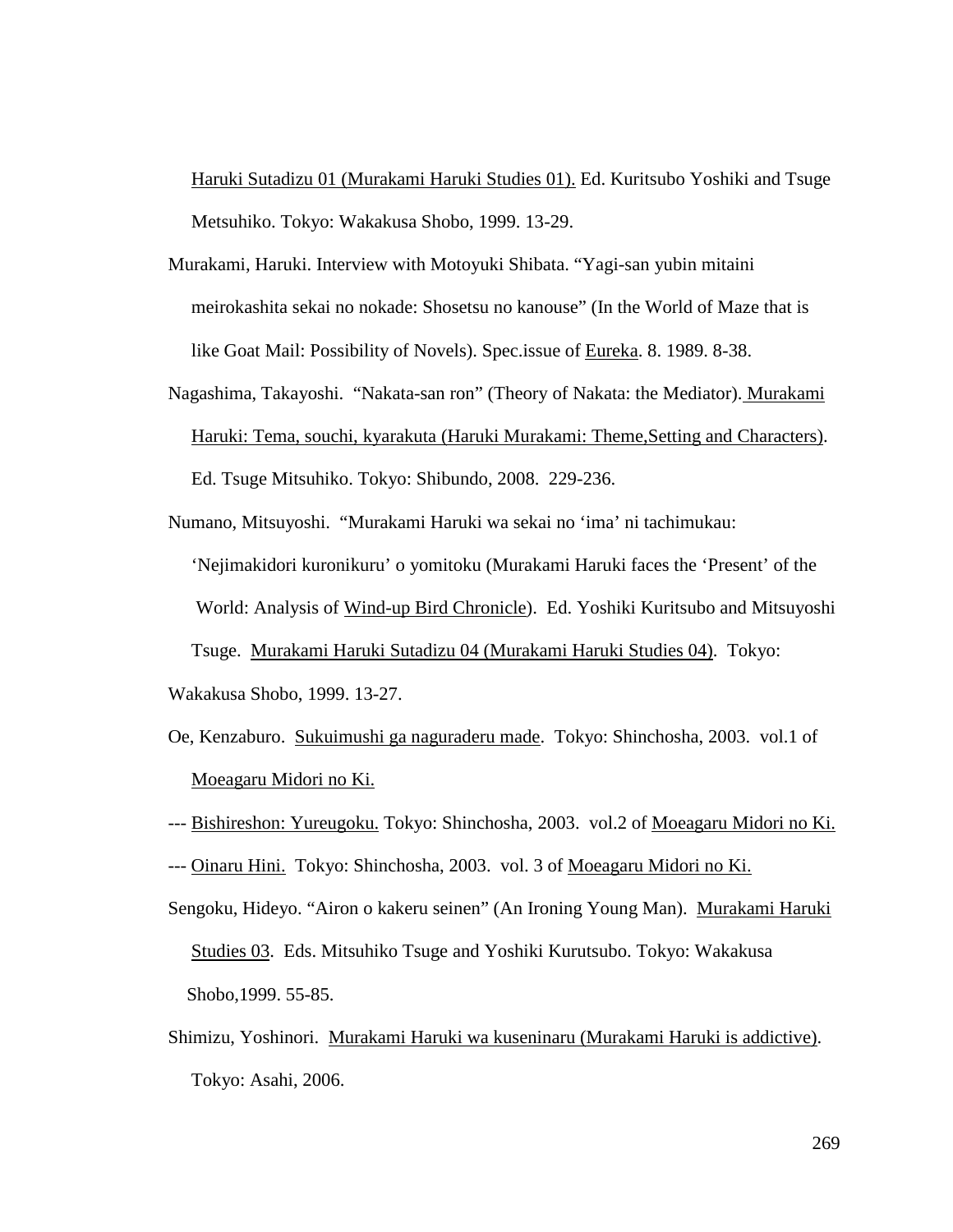- Sugano, Akimasa. "Owari kara no meseji: Murakami Haruki 'Sekai no owari to hadoboirudo wandarando' o megutte" (A Message from the End: On Haruki Murakami's Hardboiled Wonderland and the End of the World). Murakami Haruki Sutadizu 02 (Murakami Haruki Studies 02). Ed. Kuritsubo Yoshiki and Tsuge Metsuhiko. Tokyo: Wakakusa Shobo, 1999. 119-143.
- Suzuki, Kazunari. Murakami Haruki to neko no hanashi (Murakami Haruki and Stories of Cats). Tokyo: Danryusha, 2004.
- ---, "Imada/Sudeni: Murakami Haruki and Hadoboirudo wandarando" (Not Yet/Already: Murakami Haruki and Hardboiled Wonderland). Murakami Haruki Sutadizu 02 (Murakami Haruki Studies 02). Ed. Kuritsubo Yoshiki and Tsuge Metsuhiko. Tokyo: Wakakusa Shobo, 1999. 13-37.
- Takahashi, Tastuo. "Doubutsutachi: Murakami Haruki no paradaimu shifuto" (Animals: Murakami Haruki's Paradigm Shift). Murakami Haruki: Tema, souchi, kyarakuta (Haruki Murakami: Theme,Setting and Characters). Ed. Tsuge Mitsuhiko. Tokyo: Shibundo, 2008. 161-168.
- Takeuchi, Yoshimi. "Kindai no Chokoku" (Transcending Modern). Nihon to Ajia (Japan and Asia). Tokyo: Chikuma Shobo, 2008. 159-228.

Tanaka, Yasuo. Nantonaku kurisutaru (Somehow Crystal). Tokyo: Shinchosha. 1981.

Tsuge, Teruhiko. "Enkan/Takai/Media" (Circle/the Other World/Media). Murakami Haruki Sutadizu 02 (Murakami Haruki Studies 02). Eds. Kuritsubo Yoshiki and Tsuge Teruhiko. Tokyo: Wakakusa Shobo, 199.: 5-37.

Tsuchida, Tomonori. "Kotsu aruiwa monogatari no ba: M. Purusuto, Murakami Haruki, J.